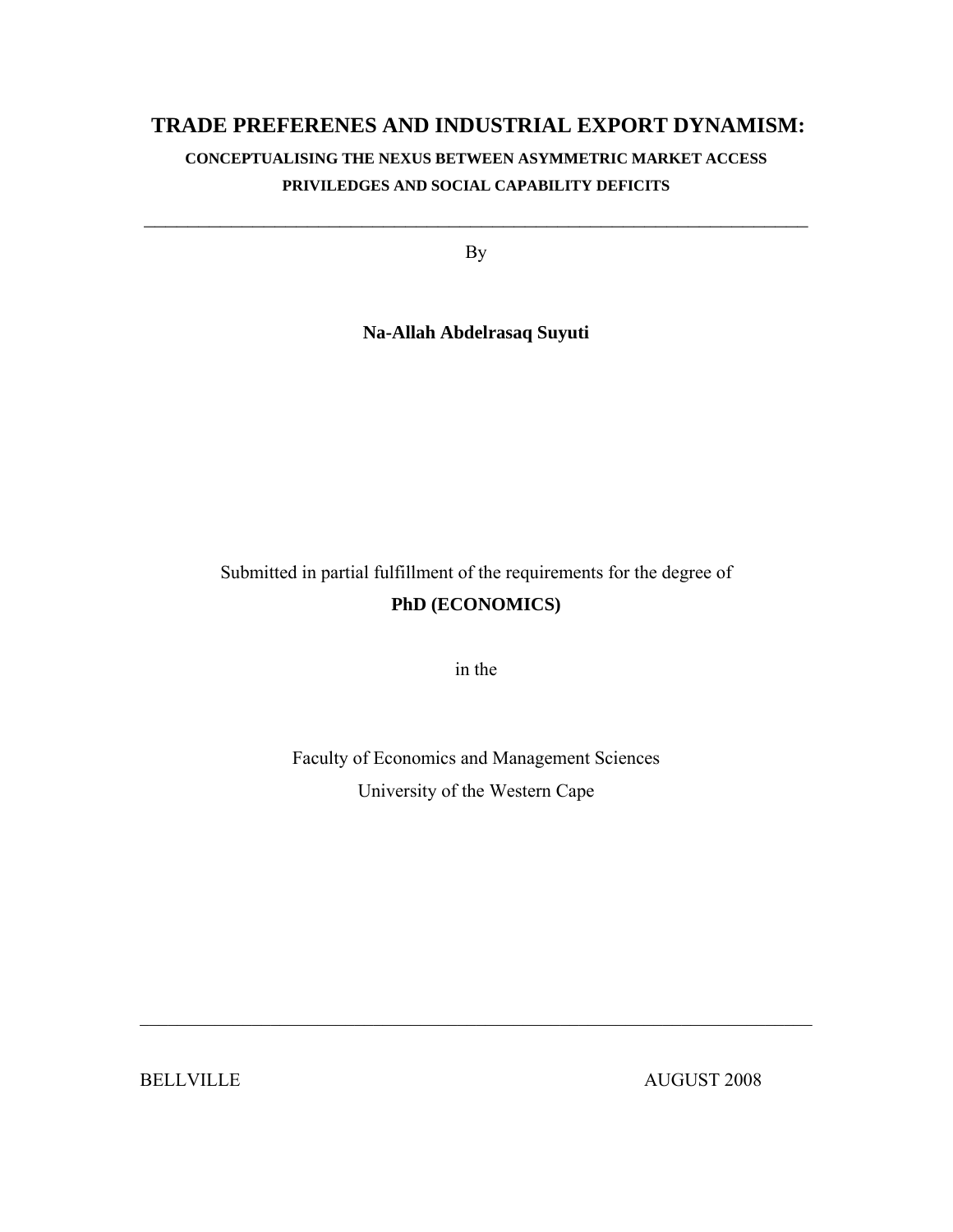#### **Abstract**

The 1996 Singapore Ministerial Declaration refocused attention in the international community on the idea of non-reciprocal system of trade preferences as a means of development assistance. Authors of the initiative had hoped that such policy would among others, help promote industrial exports and facilitate sustainable development in developing countries. However, this happened against the background that previous schemes could not be particularly associated with any form of sustainable export successes that were usually contemplated and expected from beneficiaries. In view of the developmental implications of this renewed focus, the imperativeness of a reconsideration of the economics of the programme cannot be overemphasized.

While extant trade preference studies have made important contributions to our understanding of their effectiveness, the limited focus of research on direct impact like, static increases in exports, foreign direct investment (FDI) and employments does not seem to provide satisfactory assessment. Very often, the expected indirect or dynamic impact on productivity improvements needed to strengthen competitive capacities and make gains (export performance) sustainable is neglected. In this study an attempt is made to address this issue.

The main objective of the research is therefore to analyse the relationship between nonreciprocal system of trade preferences and industrial export performance sustainability in beneficiary countries. This is accomplished by utilising a new analytical insight from the global production network literature. The advantages of this analytical departure lie not just in the fact that it allows us to accommodate the dynamic dimension of impact assessment into the study framework, but also helps reflect the concerns of globalisation advocates in the contemporary analysis of development issues. These advocates argue that research on economic development in general and industrial development in particular in the new era of global capitalism must as a matter of necessity, be informed by the literature on globalisation.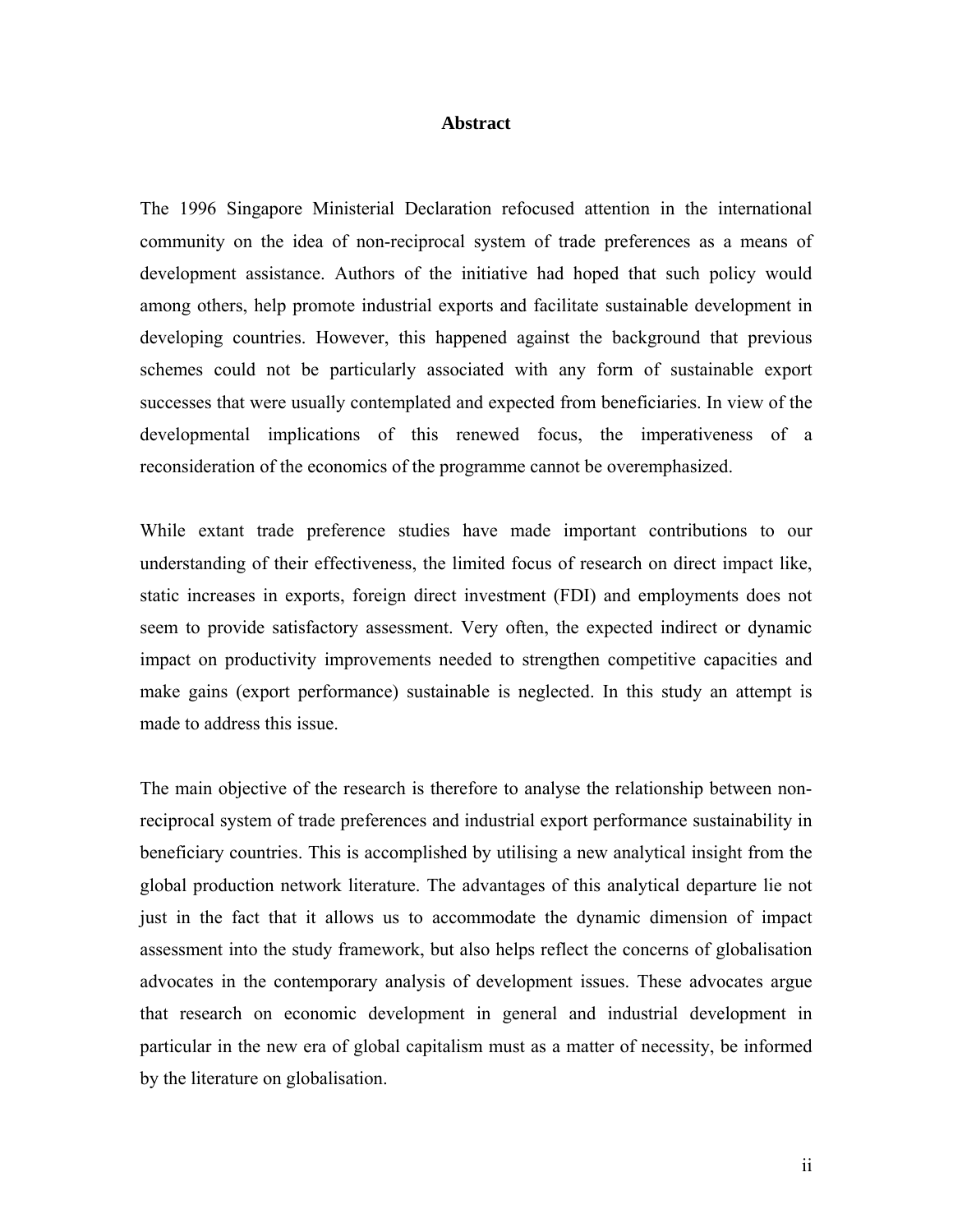After conceptualising an analytical model which has both static and dynamic dimension, it is then applied and tested for the US African Growth and Opportunity Act (AGOA) Trade Initiative of 2000. Lesotho's apparel export under the scheme serves as the case study for this investigation. Results of the econometric estimation for the static impact assessment reveal that AGOA has been effective in stimulating Lesotho apparel exports to the US market.

The dynamic impact assessment dimension is carried out within the context of the debate on economic growth and convergence. Specifically, it is argued that the conditions necessary for export performance to be sustainable require that national social-capability in a beneficiary economy be adequate and sufficient. The estimated regression confirms this hypothesis for the reference case study.

Overall, the dissertation has shown that research in economics can benefit from analytical insights borrowed from other disciplines. More important however, is the study's contribution to the trade policy debate on the impact of trade preferences on export development. On one hand, the static impact analysis addresses a key gap in existing works which seems to place so much emphasis on aggregated national level data and cross-country regression as bases for empirical evidence. By utilising disaggregated firm level data for a specific country, analysis here finds relevance in the continuing policy debate on trade preference impact assessment.

On the other hand, the dynamic aspect of the analytical model has not only helped us to shift the frontier of knowledge beyond its current static boundary, but also to inform the debate on economic growth and convergence. As efforts to unravel the puzzle over the non-convergence of cross-country growth performances continue to flourish, findings here lend credence to the hypothesis that social capability matters for economic performance of nations.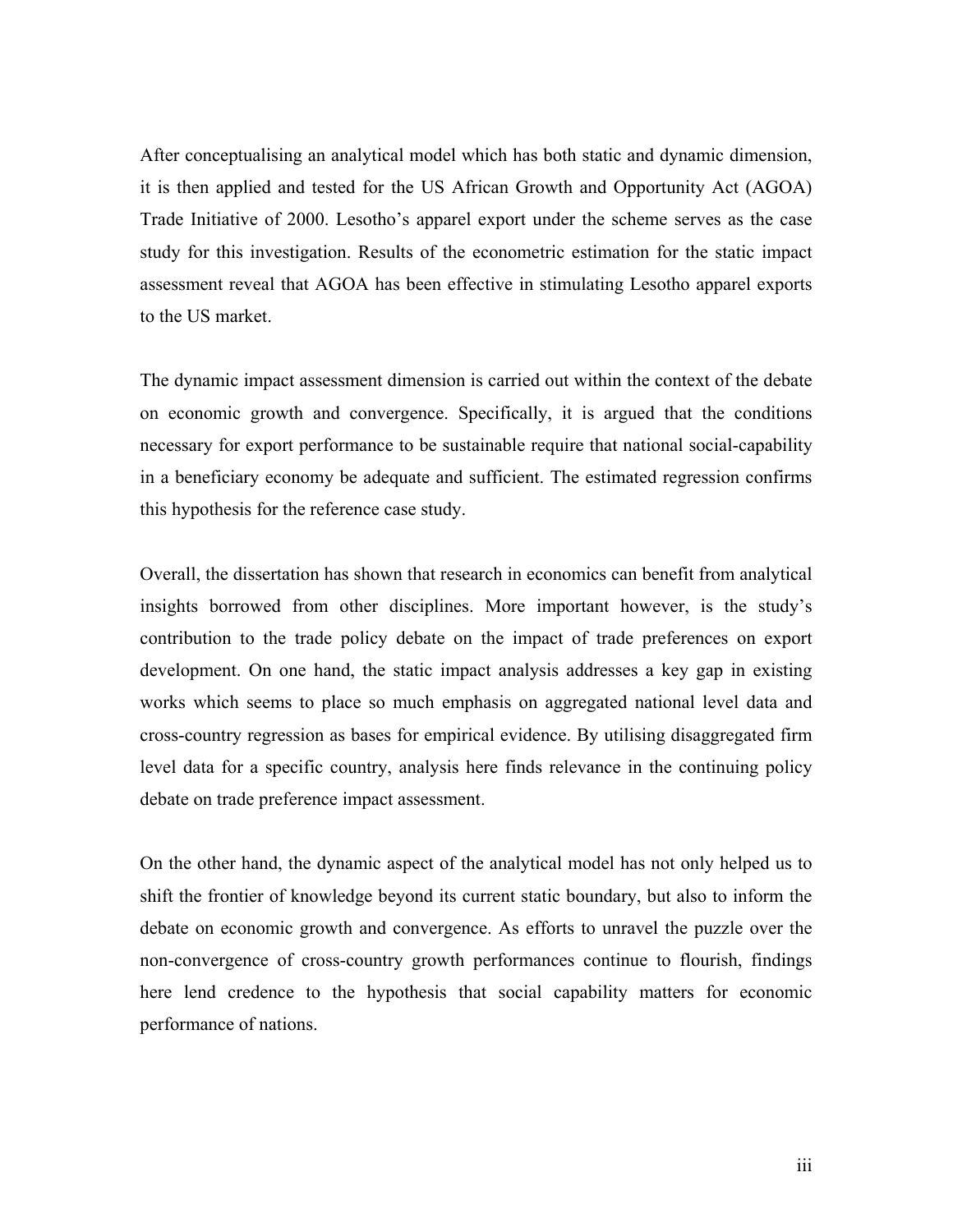**Keywords:** Trade Preferences; Economic Growth and Convergence; Industrial Development; Export Performance; Technology Transfer; Social-Capability; Globalisation; Global Production Network; Supplier Linkage; Lesotho.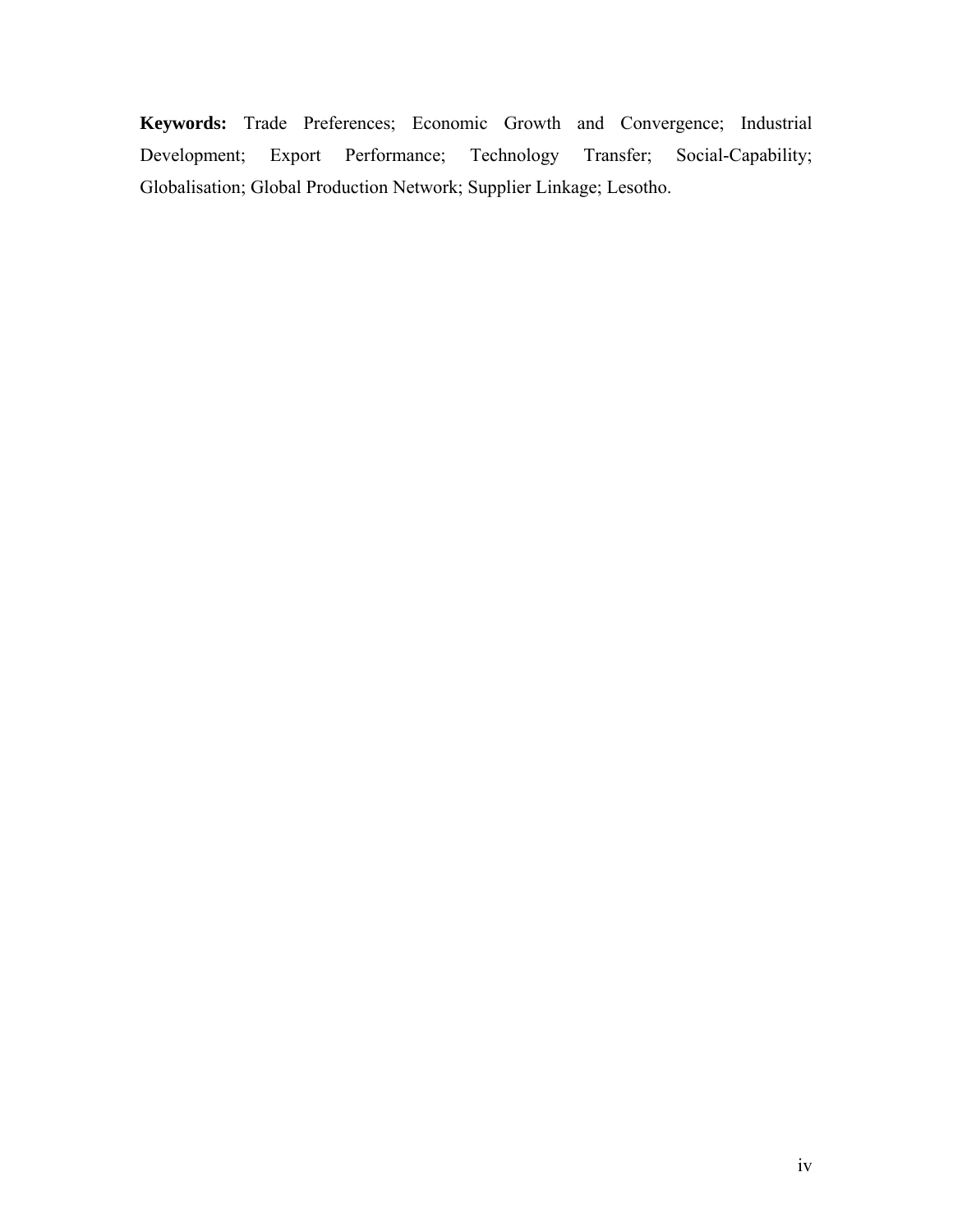### **Declaration**

I declare that *Trade Preferences and Industrial Export Dynamism: Conceptualizing the Nexus between Asymmetric Market Access Benefits and Social Capability Deficits* is my own work, that it has not been submitted before for any degree or examination at any other university, and that all the sources I have used or quoted have been indicated and acknowledged as complete references.

Na-Allah Abdelrasaq Suyuti August 2007

Signed: …………………………….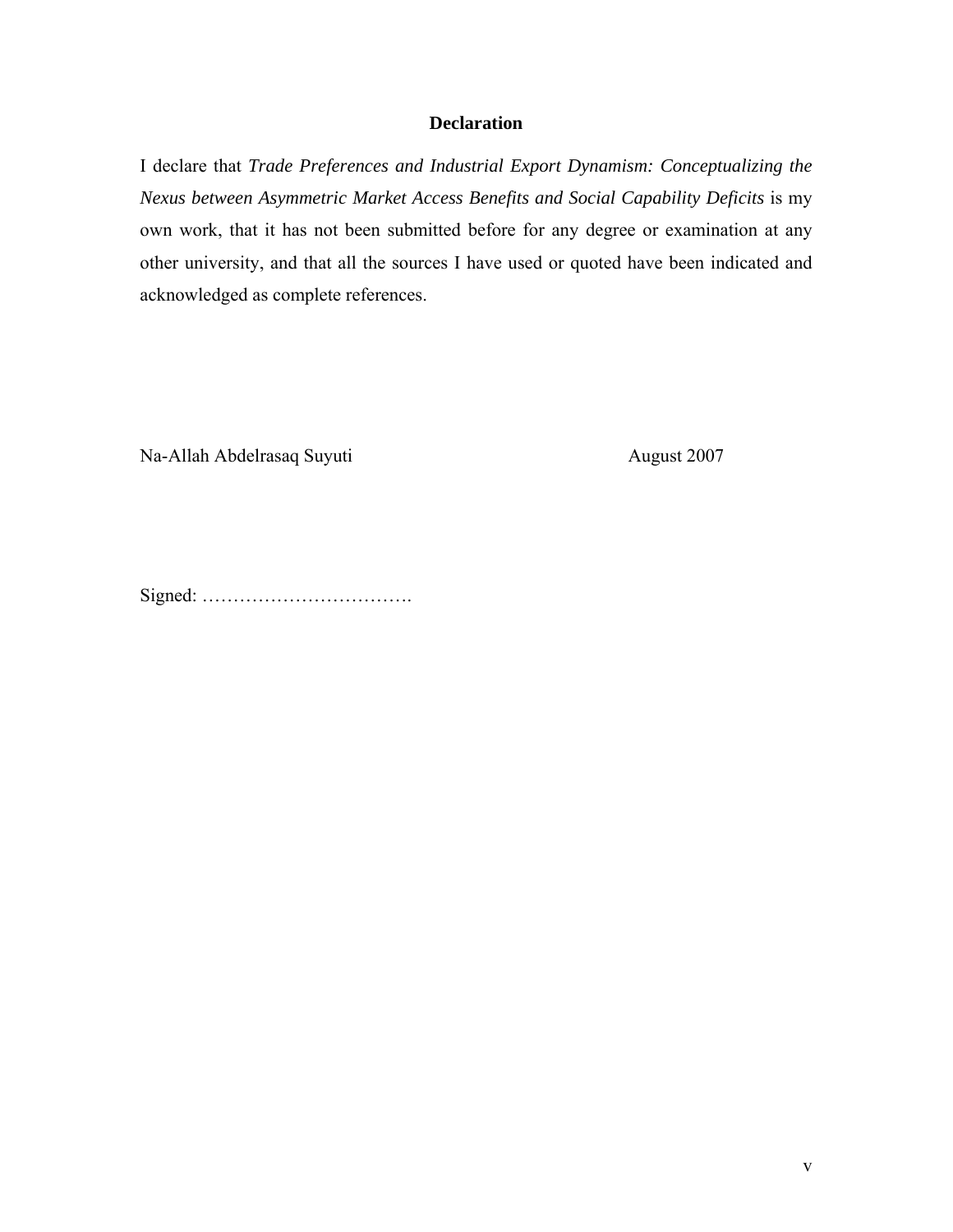#### **Acknowledgement**

At the end of a challenging, exhausting but exciting process of writing a doctoral dissertation, it is natural that there will be lots of people whose sacrifices and supports ought to be acknowledged. My first gratitude goes to Allah without whom nothing is possible.

I am deeply grateful to my supervisor Professor Mukole Kongolo not only for his skilful and insightful supervisory inputs but also for his timeous and efficient disposition to the management of the research. Without his quick and timely responses as well as good understanding, this thesis would probably not have been completed in good time. I owe him a lot of gratitude that mere acknowledgement here cannot adequately express. I would also like to express my gratitude to Mrs Betszy Stoltz under whose supervision at Masters Level I learnt a lot about graduate research works. My thanks go to Professor Collins McCarthy of Stellenbosch University for his profound intellectual impact on my upbringing. I also thank Professor Olu Akinboade of UNISA from whom I benefited tremendously especially in the initial stages of the research.

I am also seizing this opportunity to acknowledge the contributions of staff at the secretariat. From the friendly and 'no problem' attitude of the programme co-ordinator, Felicia De Jager, to the efficiency of the secretary Meagan Lavernt as well as the hospitable and sister-like disposition of Dilgee, all I can say is that you have all been very wonderful. I also warmly appreciate the support I received from Mrs Z Koen of the library department. She was kind enough to go the extra miles to honour my requests. Similar appreciation also goes to staff of the UNISA library for the cooperation I received during those times I had cause to use their facilities.

Financial support provided by the Ryoki Sasakawa Fellowship Foundation of Japan has been without doubt extremely useful and indispensable to the successful completion of this work. Thank you very much for this.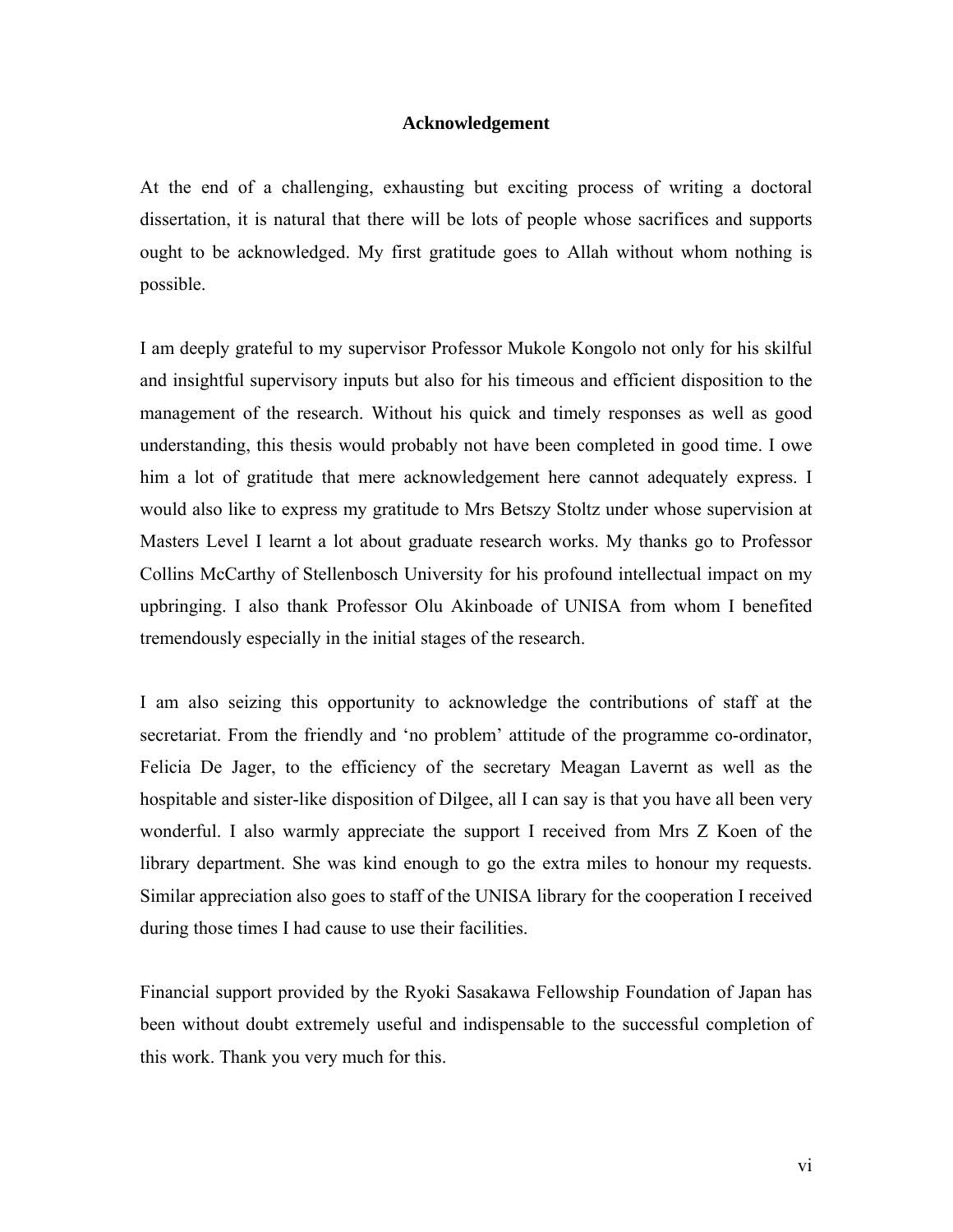During the stage of data-collection, support provided by staff of the Lesotho Bureau of Statistics was very fundamental to the success of my efforts. First of all, I would like to thank Mr Thabo Thobei, Head of the Economic Statistics Department of the Bureau for making my several trips to Maseru highly rewarding. I owe a large debt however, to Miss Tsepiso Thabane and two anonymous Research Assistants whose understanding and unrelenting efforts made administration of the research questionnaire a success. Without you, the story would have been painfully different. A big thank you is also due to Mrs Mokati for the same reason.

Over the years of my research, I have come across a good number of friends who cannot escape being mentioned here. Million thanks to Josine and Vania Cardoso of the University of Pretoria especially for the *Stata* stuff. Then my pals: Johnson, Richard, Wole, Smith, Julius, Carine, Tina, Vera, Amandla, Farida, Immaculate, Lebo, Manqoba, Pearl, Ay and Dy, you were all there for the unforgettable 'off-record'.

Finally to my brothers, Isiaq, Taiwo and Kenny thanks for the understanding.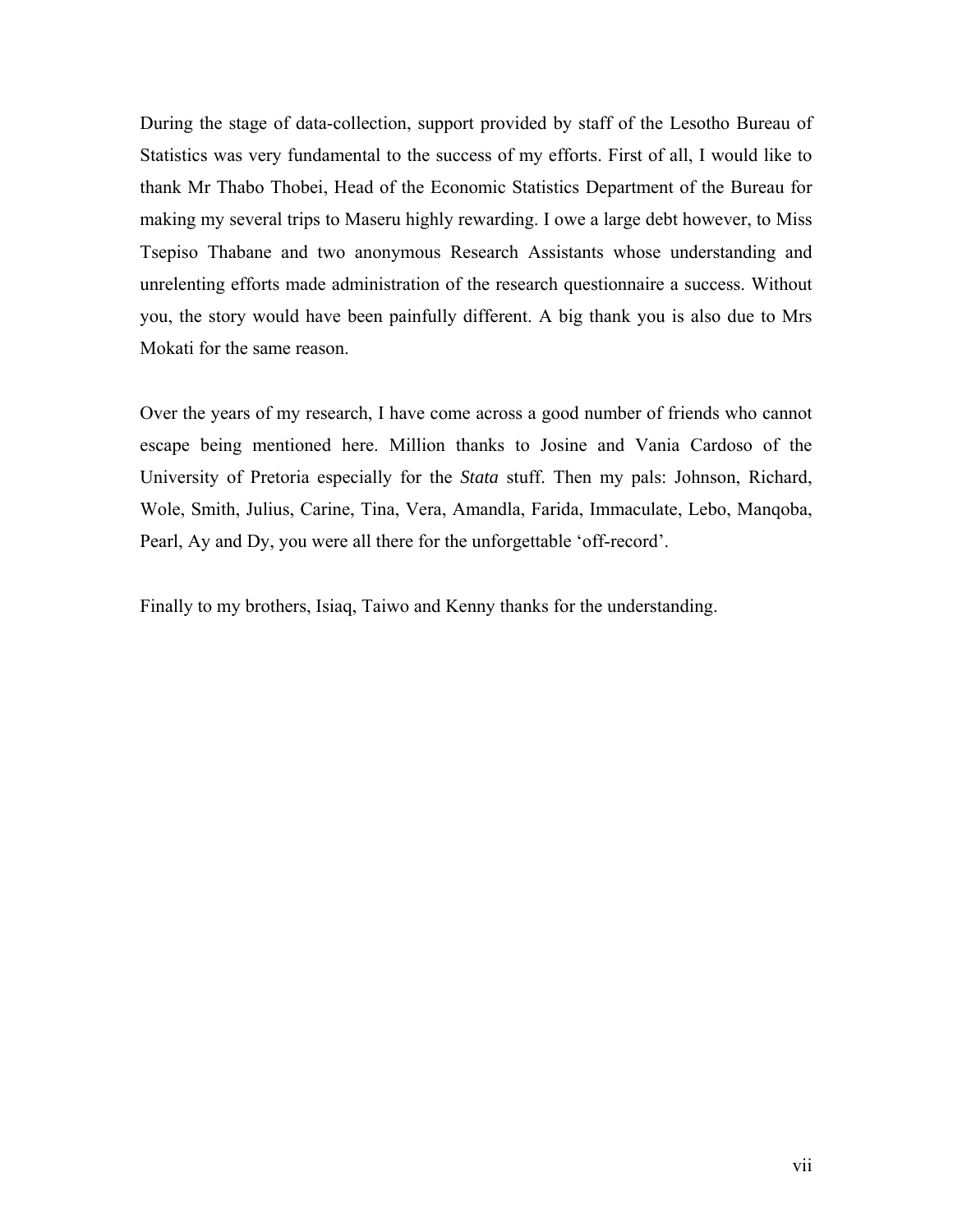### **Table of Contents**

**\_\_\_\_\_\_\_\_\_\_\_\_\_\_\_\_\_\_\_\_\_\_\_\_\_\_\_\_\_\_\_\_\_\_\_\_\_\_\_\_\_\_\_\_\_\_\_\_\_\_\_\_\_\_\_\_\_\_\_\_\_\_\_\_\_\_\_\_\_\_\_\_** 

**\_\_\_\_\_\_\_\_\_\_\_\_\_\_\_\_\_\_\_\_\_\_\_\_\_\_\_\_\_\_\_\_\_\_\_\_\_\_\_\_\_\_\_\_\_\_\_\_\_\_\_\_\_\_\_\_\_\_\_\_\_\_\_\_\_\_\_\_\_\_\_\_** 

### **CHAPTER 1 Introduction**

# **CHAPTER 2 Trade Preferences in Development**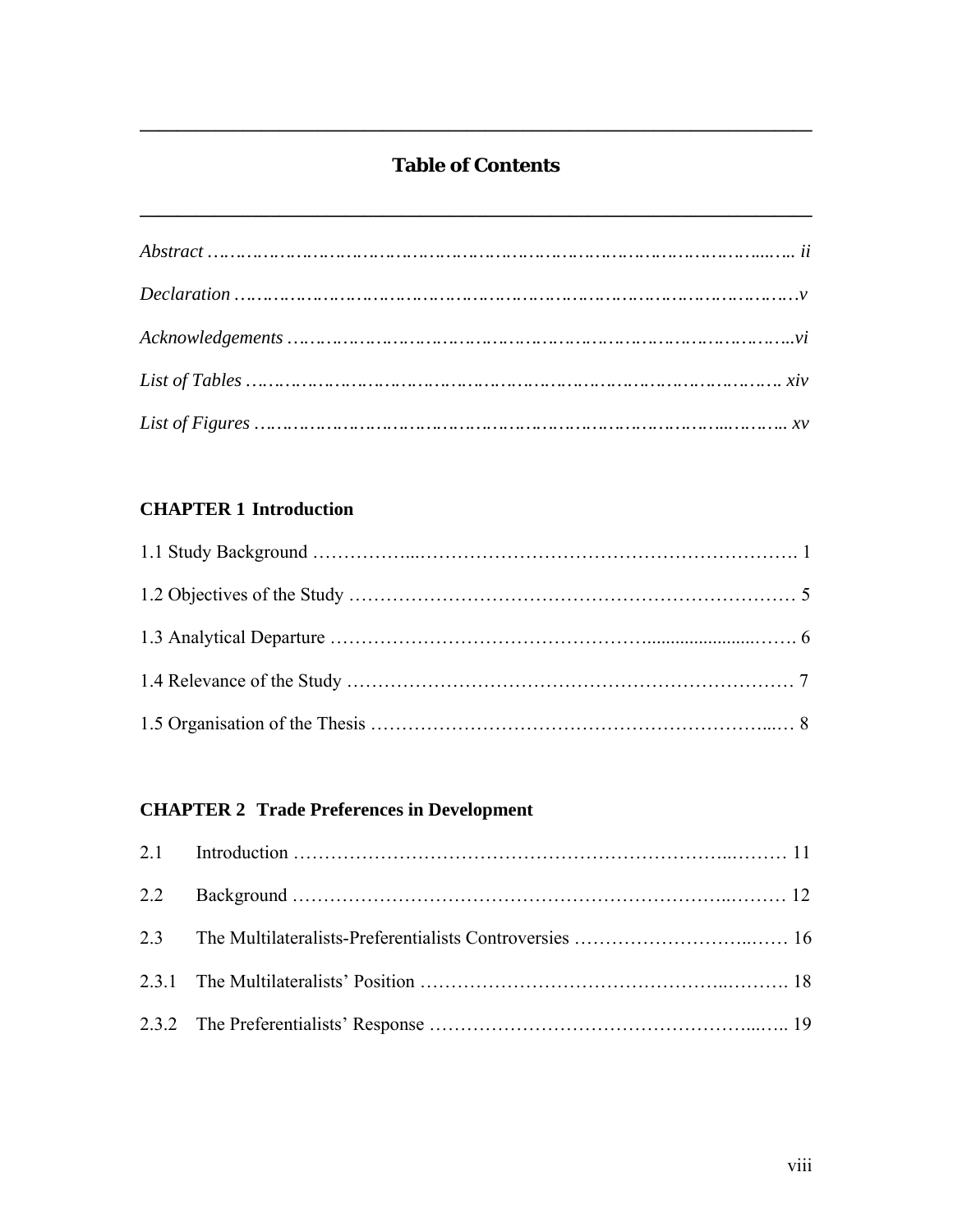| 2.4 |                                                                    |  |
|-----|--------------------------------------------------------------------|--|
| 2.5 |                                                                    |  |
| 2.6 | Empirical Evidence on the Impact of Non-Reciprocal System of Trade |  |
|     |                                                                    |  |
|     |                                                                    |  |
|     |                                                                    |  |
|     |                                                                    |  |
|     |                                                                    |  |
|     |                                                                    |  |
| 2.7 |                                                                    |  |
| 2.8 |                                                                    |  |

# **CHAPTER 3 Industrial Development in Global Networks:**

| An Analytical Framework for Assessing the Impact of Trade Preferences |  |  |
|-----------------------------------------------------------------------|--|--|
|-----------------------------------------------------------------------|--|--|

| 3.2 |  |
|-----|--|
| 3.3 |  |
|     |  |
|     |  |
|     |  |
|     |  |
|     |  |
|     |  |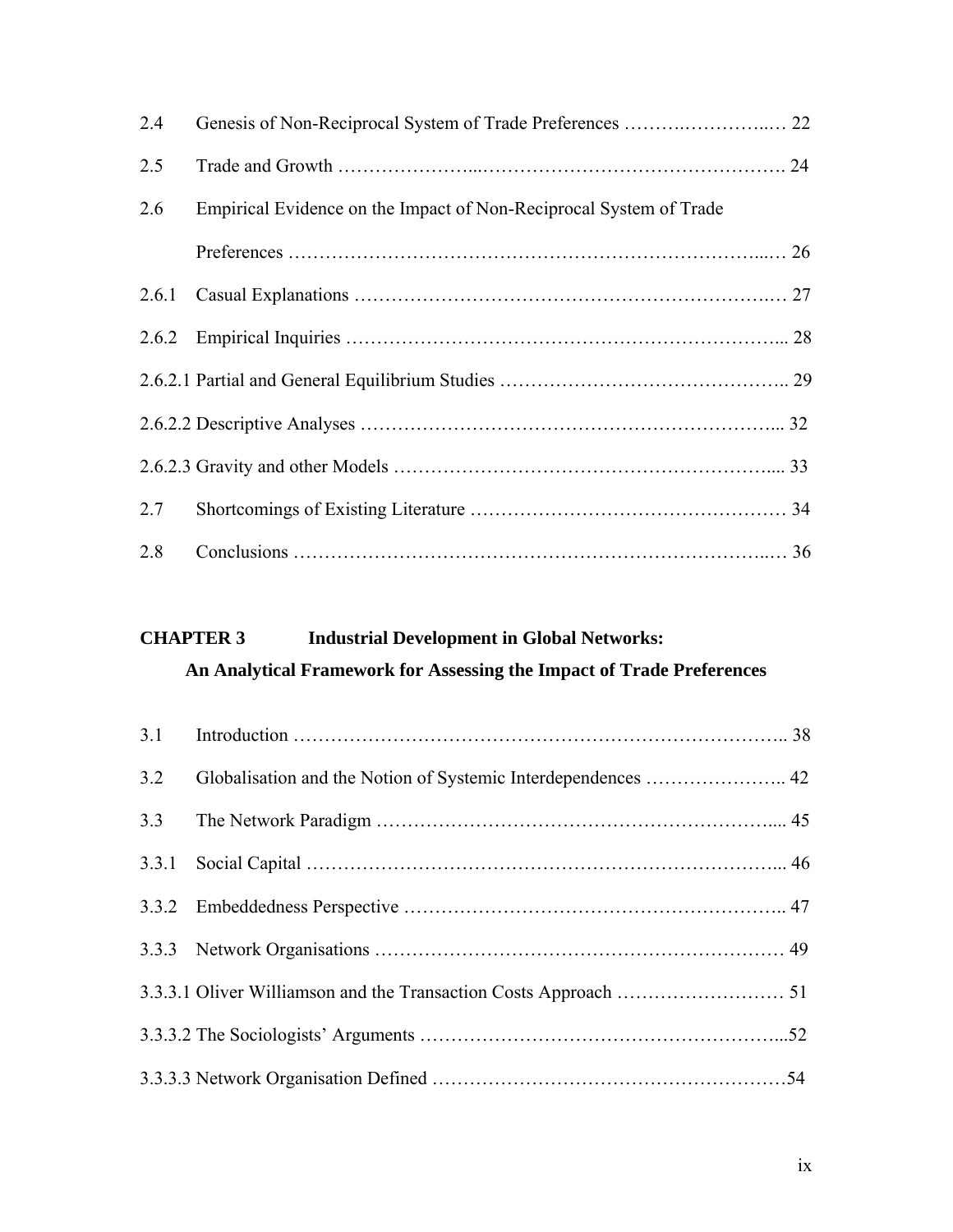| 3.4   |                                                                                   |  |
|-------|-----------------------------------------------------------------------------------|--|
| 3.4.1 |                                                                                   |  |
| 3.4.2 |                                                                                   |  |
| 3.4.3 |                                                                                   |  |
| 3.4.4 |                                                                                   |  |
|       |                                                                                   |  |
|       | 3.4.4.2 Henderson, J., Dicken, P., Hess, M., Coe, N., and Wai-Chung Yeung, H.  69 |  |
|       |                                                                                   |  |
|       |                                                                                   |  |
|       |                                                                                   |  |
|       |                                                                                   |  |
| 3.5   | Value Dynamics and the Analysis of Trade Preference Effectiveness  78             |  |

# **CHAPTER 4 Value-Creation in the Context of Asymmetric Market Access Privileges**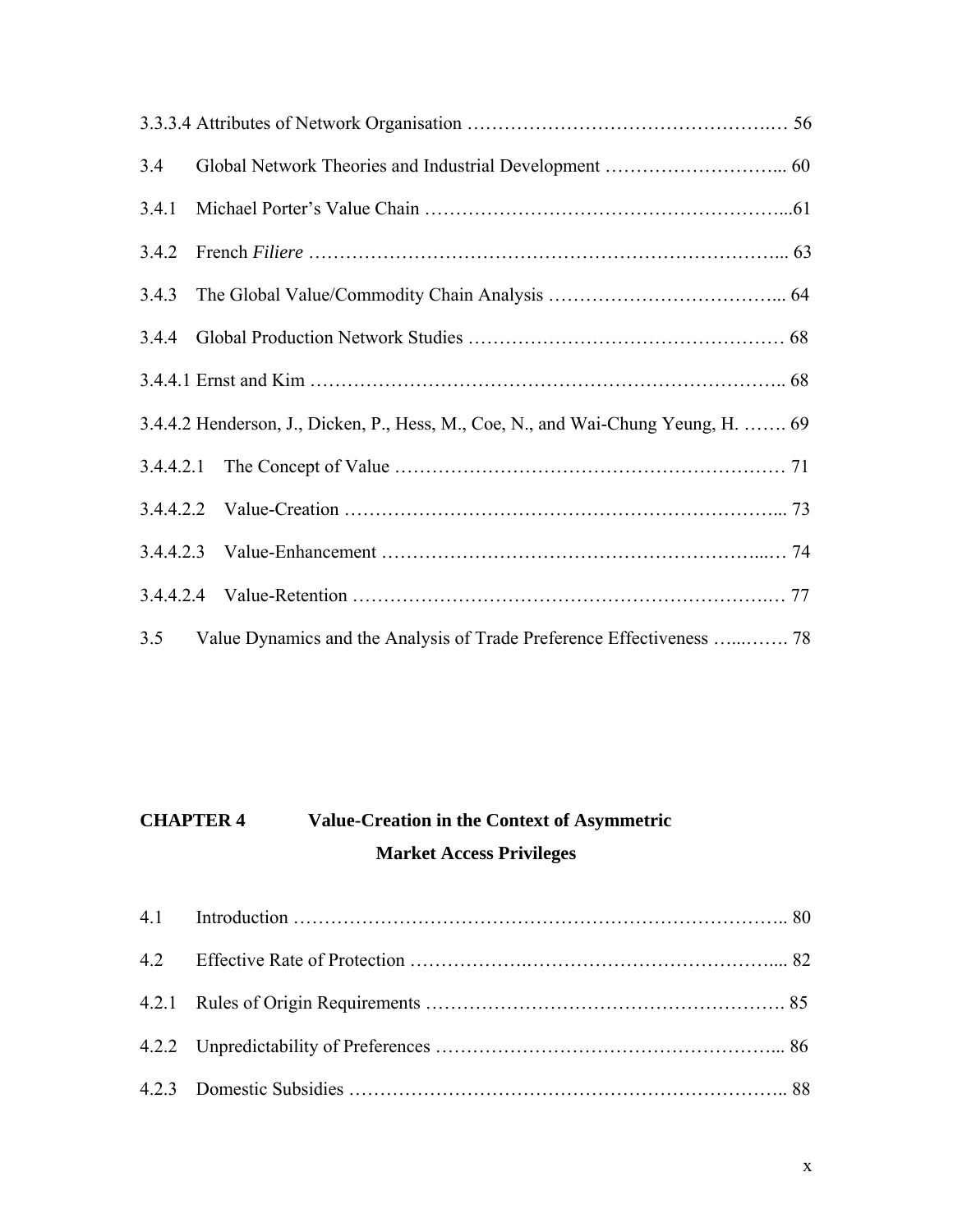# **CHAPTER 5: Social-Capability Deficits, Value-Enhancement and Retention in Industrial Organisations**

| 5.1   |                                                                   |
|-------|-------------------------------------------------------------------|
| 5.2   |                                                                   |
| 5.3   |                                                                   |
| 5.4   |                                                                   |
| 5.4.1 |                                                                   |
| 5.4.2 | Social Organisation and Social Absorption Capacity  109           |
| 5.5   |                                                                   |
| 5.6   |                                                                   |
| 5.6.1 |                                                                   |
| 5.6.2 | Efficiency Performance of Industrial Organisations in Africa  121 |
| 5.7   |                                                                   |
| 5.7.1 |                                                                   |
|       |                                                                   |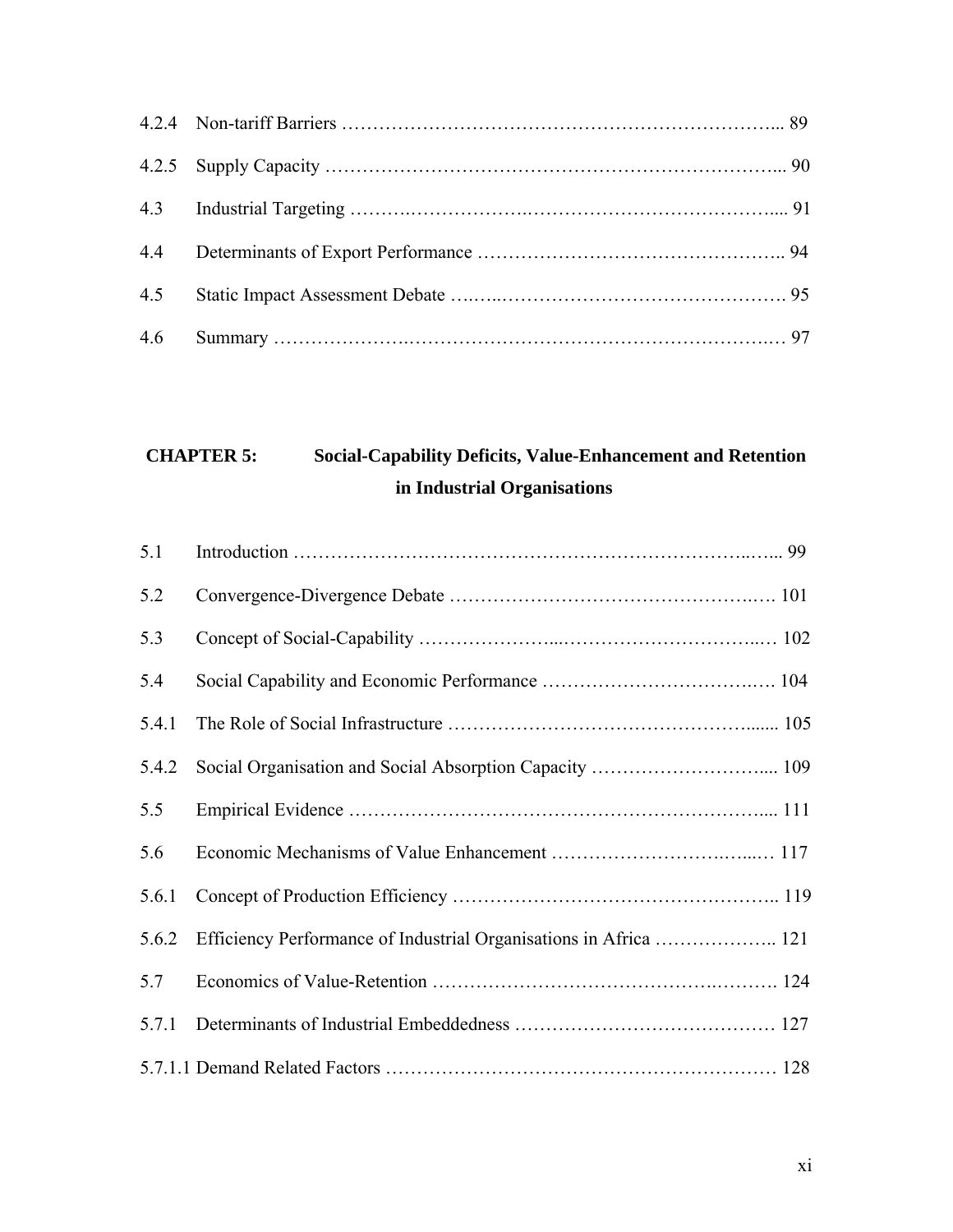### **CHAPTER 6 African Growth and Opportunity Act (AGOA) & Value-Creation, Value-Enhancement- and Retention among Lesotho Apparel Firms**

| 6.1   |                                                            |
|-------|------------------------------------------------------------|
| 6.2   |                                                            |
| 6.2.1 |                                                            |
| 6.2.2 |                                                            |
| 6.2.3 |                                                            |
| 6.2.4 |                                                            |
| 6.3   |                                                            |
| 6.4   |                                                            |
| 6.4.1 |                                                            |
| 6.4.2 |                                                            |
| 6.4.3 |                                                            |
| 6.5   |                                                            |
| 6.5.1 |                                                            |
| 6.5.2 |                                                            |
| 6.5.3 |                                                            |
| 6.6   | Value-Retention Behaviour in Lesotho Apparel Industry  184 |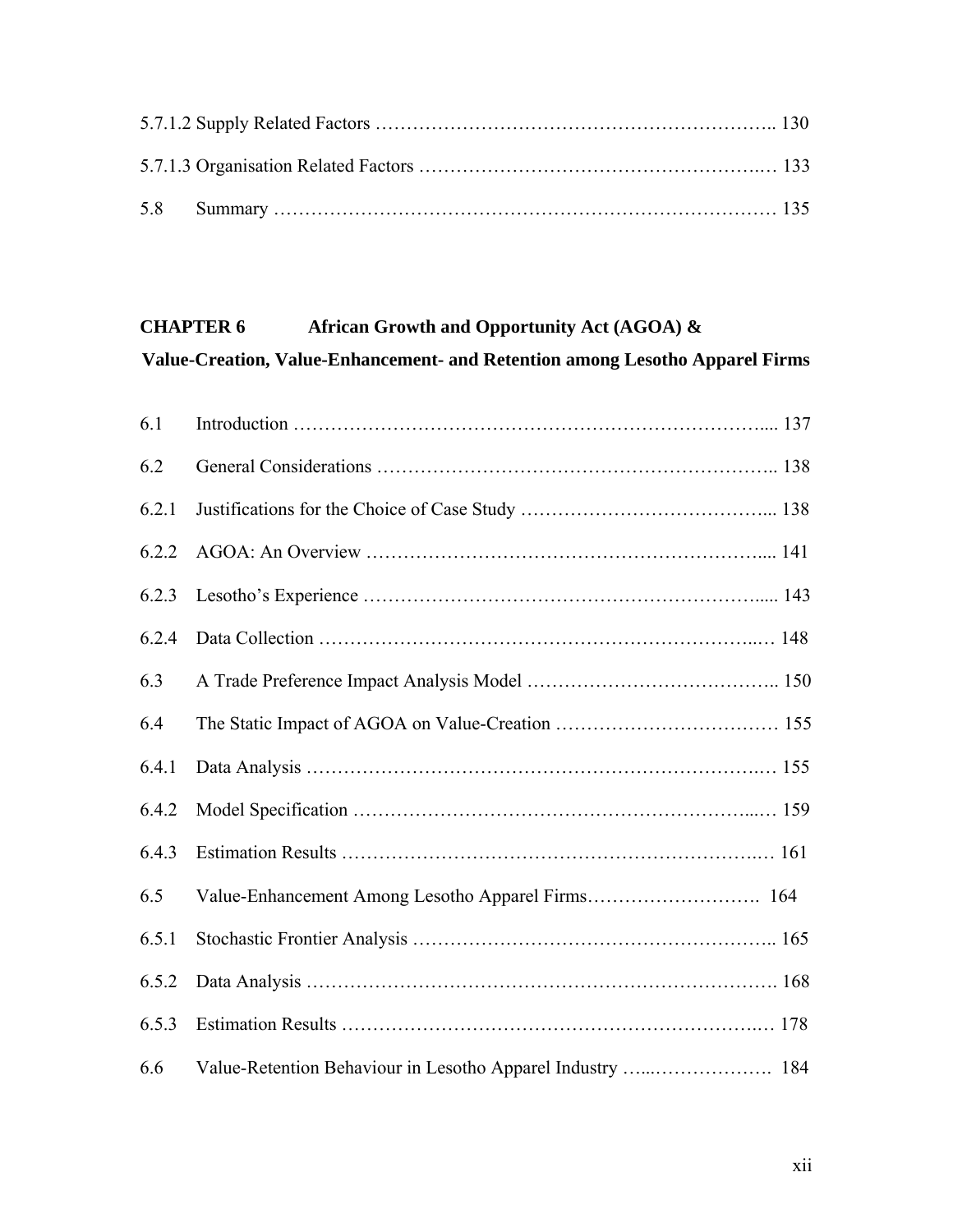# **CHAPTER 7 Summary and Conclusion**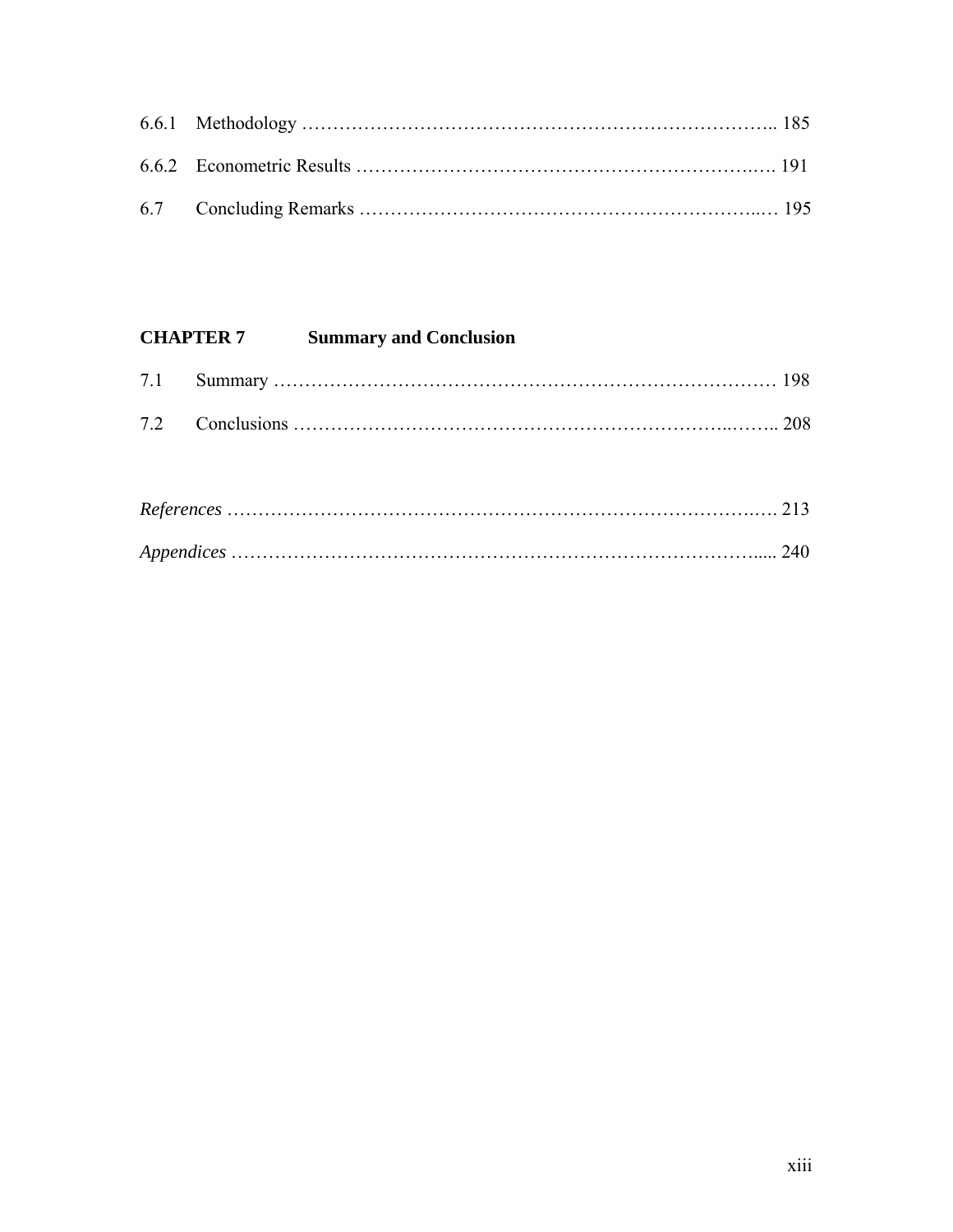### **List of Tables**

| Table 1:  | Utilization ratio of market access preferences granted by major |     |
|-----------|-----------------------------------------------------------------|-----|
|           |                                                                 |     |
| Table 2:  | Value of Sub-Sahara African exports to the US market by major   |     |
|           |                                                                 |     |
| Table 3:  | Distribution of survey firms by export performance profile  156 |     |
| Table 4:  |                                                                 | 162 |
| Table 5:  | Summary of production technology attributes of Lesotho          |     |
|           |                                                                 |     |
| Table 6:  |                                                                 |     |
| Table 7:  | Generalised Likelihood Ratio Tests of hypotheses for            |     |
|           |                                                                 |     |
| Table 8:  | Stochastic frontier estimation results for the                  |     |
|           |                                                                 | 180 |
| Table 9:  | Distribution of Lesotho apparel producers by                    |     |
|           |                                                                 |     |
| Table 10: | Social capability variables introduced in the                   |     |
|           |                                                                 |     |
| Table 11: | Logistic estimation results for value-retention model           | 193 |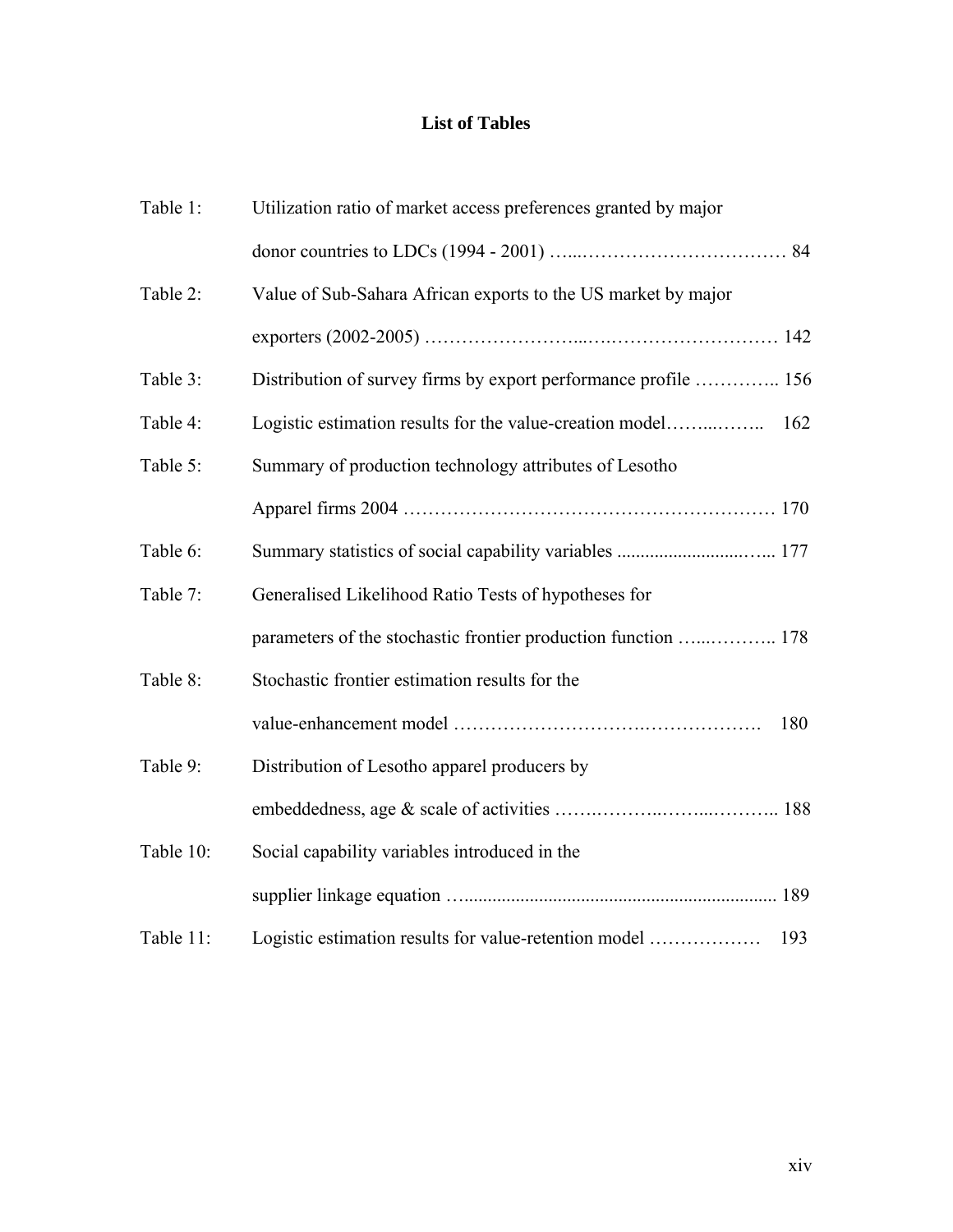# **List of Figures**

| Figure 1: |                                                                  |
|-----------|------------------------------------------------------------------|
| Figure 2: | A simple value chain for global apparel production               |
|           |                                                                  |
| Figure 3: |                                                                  |
| Figure 4: | Country comparison of median labour productivity in apparel  146 |
| Figure 5: | Trends in efficiency performance in                              |
|           |                                                                  |
| Figure 6: | A global production network model for analysing the impact of    |
|           |                                                                  |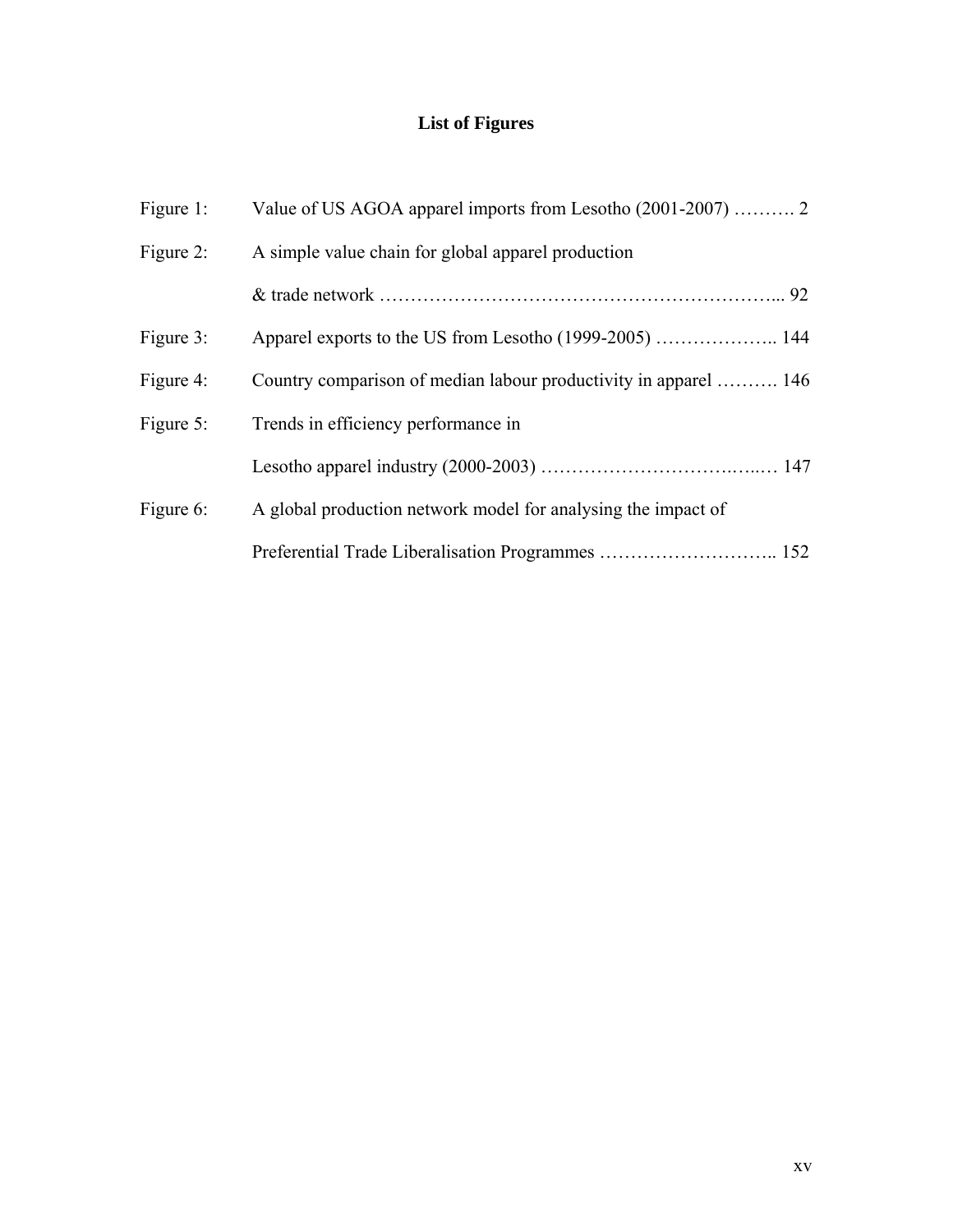#### **CHAPTER 1**

#### **INTRODUCTION**

#### **1.1 STUDY BACKGROUND**

 $\overline{a}$ 

Between July 2004 and July 2005, a major economic crisis struck the small land-locked country of Lesotho when the regime of the World Trade Organisation (WTO) Agreement on Textile and Clothing (ATC) finally came to an end<sup>1</sup>. Her erstwhile booming apparel sector since qualifying for the US African Growth and Opportunity Act (AGOA) preferential trade benefits in 2001 suffered a major setback as rising export performance suddenly took a downturn. As Figure 1 below shows, the steady increases in values of US apparel imports from Lesotho from 2001 could not be sustained beyond 2004.

Prior to its expiration, the ATC was widely touted as the singular policy with potentials to reverse any gain that AGOA might have succeeded in delivering to any of its apparelexporting beneficiaries (Stevens and Kennan, 2004). This is because its termination was expected to phase out quota restrictions on exports (especially to the US) of more competitive producers like India and China among others.

<sup>&</sup>lt;sup>1</sup> The ATC came into force subsequent to the accession of the WTO as the world trade governing body. The Agreement which was negotiated during the Uruguay Round to replace the Multi-fiber agreement regime mandated the phase-out of quota on apparel and textiles over a ten-year period beginning in January 1995 and ending in December 2004.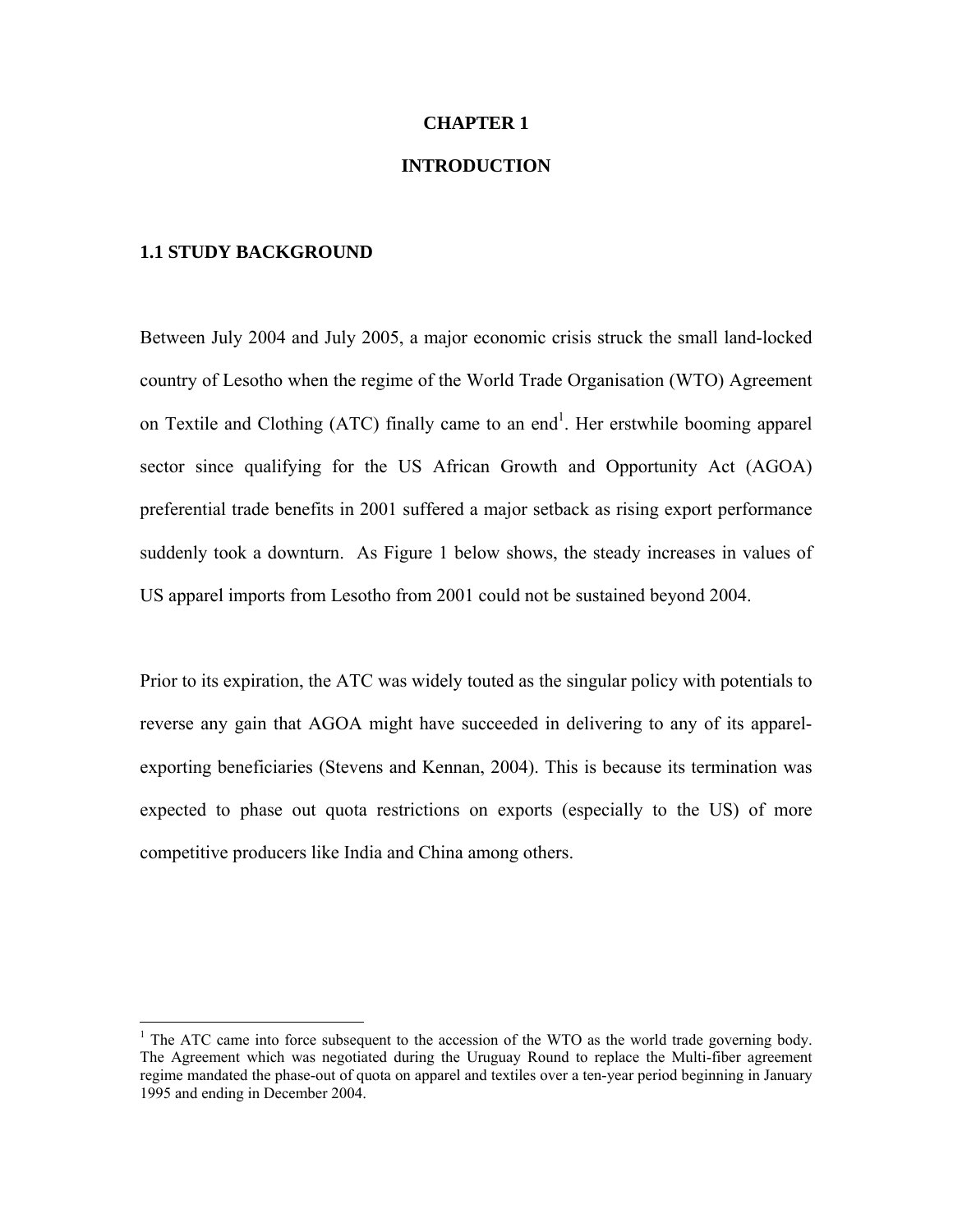

**Figure 1: Value of US AGOA apparel imports from Lesotho (2001 -2007)**  Values are in '000'US Dollar Source: USITC

The shock brought about by the downturn in apparel exports had far reaching implications for Lesotho's fragile economy. The industry that was widely acknowledged as the largest employer of labour especially women who constitute the bulk of the poor in the small land-locked economy immediately went into distress as news of factory closures and job losses started making the headlines. According to a press statement by the Lesotho National Development Corporation (LNDC), three apparel manufacturing companies closed down their operations in 2004 alone with another following suit in January 2005 (LNDC, 2005). Other estimates put the number of factory closures that were reported in January 2005 at six (Bennet, 2006).

Those that avoided outright closures had their capacities reduced to cope with the reality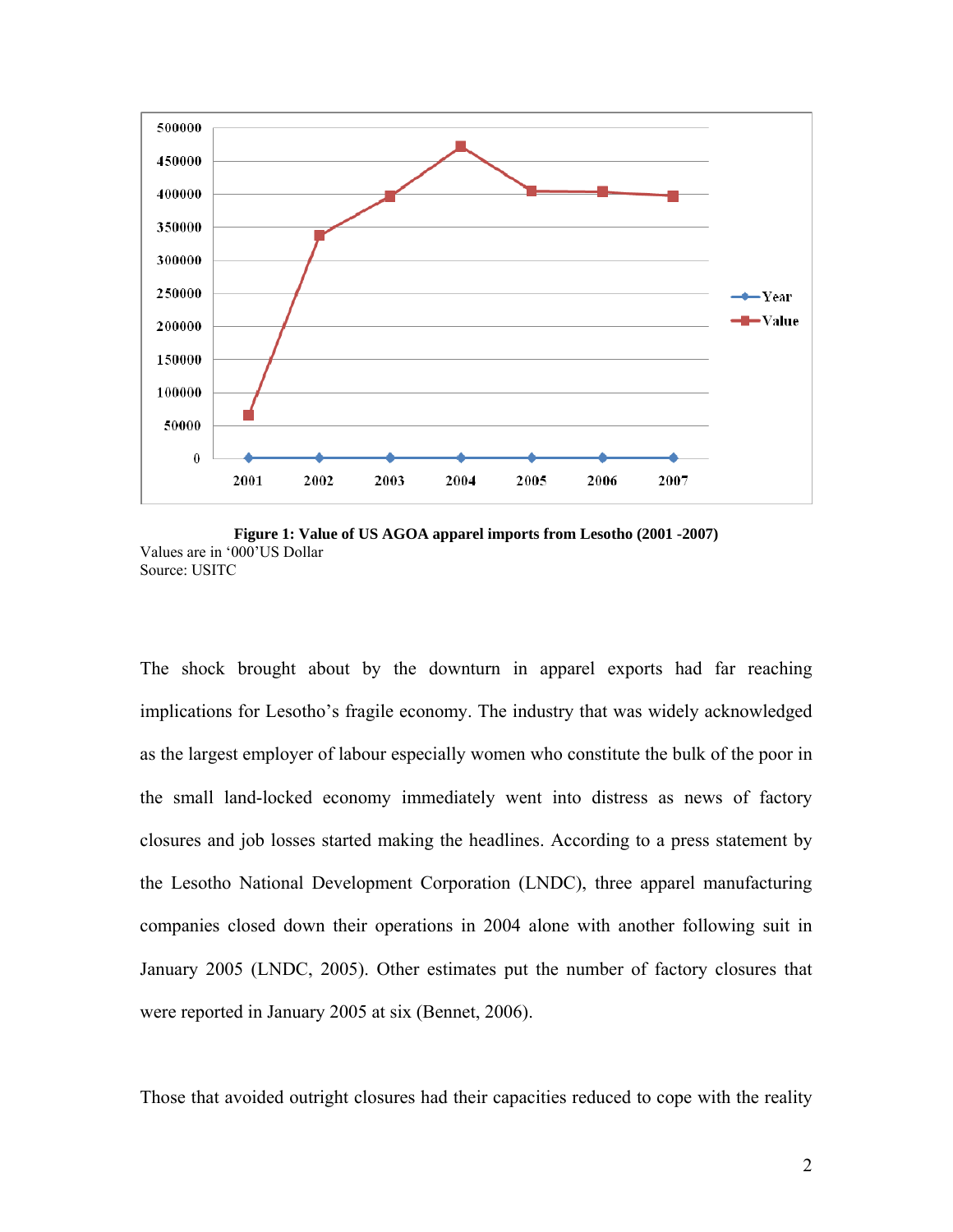of an anticipated increased competition. While AGOA was credited with the creation of about 50,000 jobs for the country's apparel industry between 1999 and 2003 (Rolfe and Woodward, 2005) about 10% of this was lost during the crisis period<sup>2</sup>. . Similar downturns in exports with related socio-economic consequences were also reported in other significant AGOA beneficiary countries like Swaziland, Kenya, Namibia and others.

It is therefore tempting to ask: how really effective are trade preference programmes as strategies for achieving sustainable industrial export development in poor countries? It is often the case that when the value of their incentives is reduced by other developments in the international trading environment (as the experiences of Lesotho and other African countries have just shown), benefits attributable to their implementation also disappear. More worrisome is the derived impression from this that beneficiaries will not be able to sustain their export performance when programmes finally terminate. This problem has brought to the fore the futility of temporary asymmetric market access privileges as strategies for sustainable industrial development. It further raises a specific question on the relation between trade-preferences and industrial export performances.

This study therefore focuses on an analysis of the relationship between trade-related development assistances or what is otherwise known as Non-Reciprocal Trade Preference Programme (henceforth, NRTPP) and industrial export performance in beneficiary economies. Attempts to analyse this issue have been documented in trade policy research

 $\overline{a}$ 

 $2$  It was precisely during the AGOA induced boom in the apparel sector that for the first time more people in Lesotho worked in the manufacturing sector than worked for the government (USTR, 2004)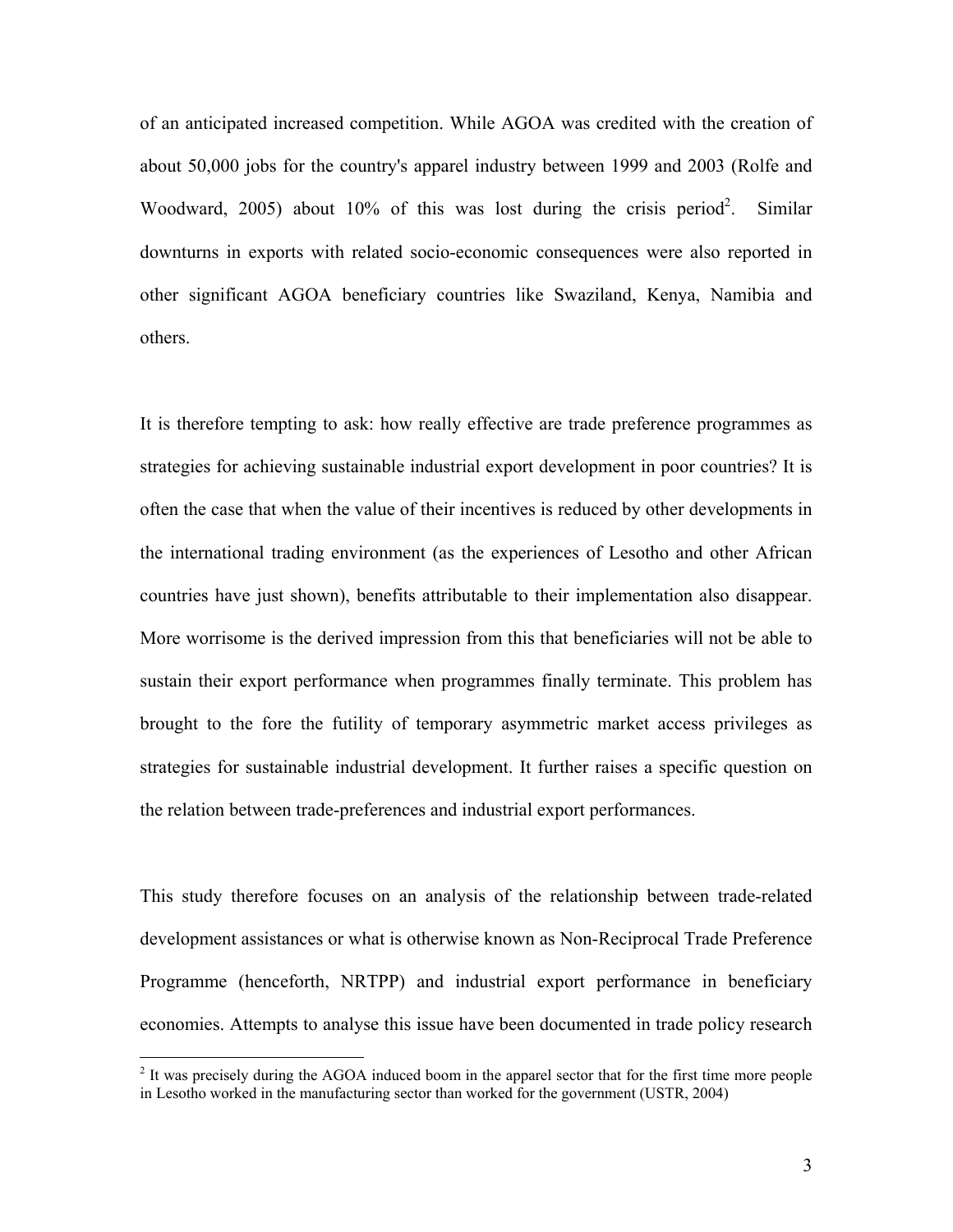literature since the 1960s. For a survey of these works, see Brown (1978) and for a more recent attempt see Hoekman and Ozden (2005). Much of the analysis in these researches has been concerned with determining whether or not preferential treatments have been successful in facilitating exports of beneficiaries to the target market (static impact analysis). There have been very few attempts at understanding whether or not the resulting performances are sustainable in the long run (dynamic impact assessment).

The lack of sufficient attention to this dynamic aspect of research is not because the theoretical framework of NRTPP does not accommodate it. Quite literally in the policy's conceptualisation, technology transfer and productivity improvements are anticipated to accompany increased export sales and make gains in export performance sustainable in the long run. Until fairly recently, assumptions in most neoclassical models of international economics were that such productivity enhancing technology can be freely and costlessly transferred from the leaders to the followers. But since the dawn of the debate on economic growth and convergence the view that technological progress is not a free good is increasingly becoming popular in the literature.

The technological gap-model for instance suggests that technology is endogenous and as argued in latter contributions by Abramovitz and his supporters its transferability depends at least on the adequacy of an economy's social-capability. It follows from this argument that NRTPP beneficiaries whose economies are not socially capable enough may not be able to improve on their efficiencies and sustain their export performance gains under the programme in the long run.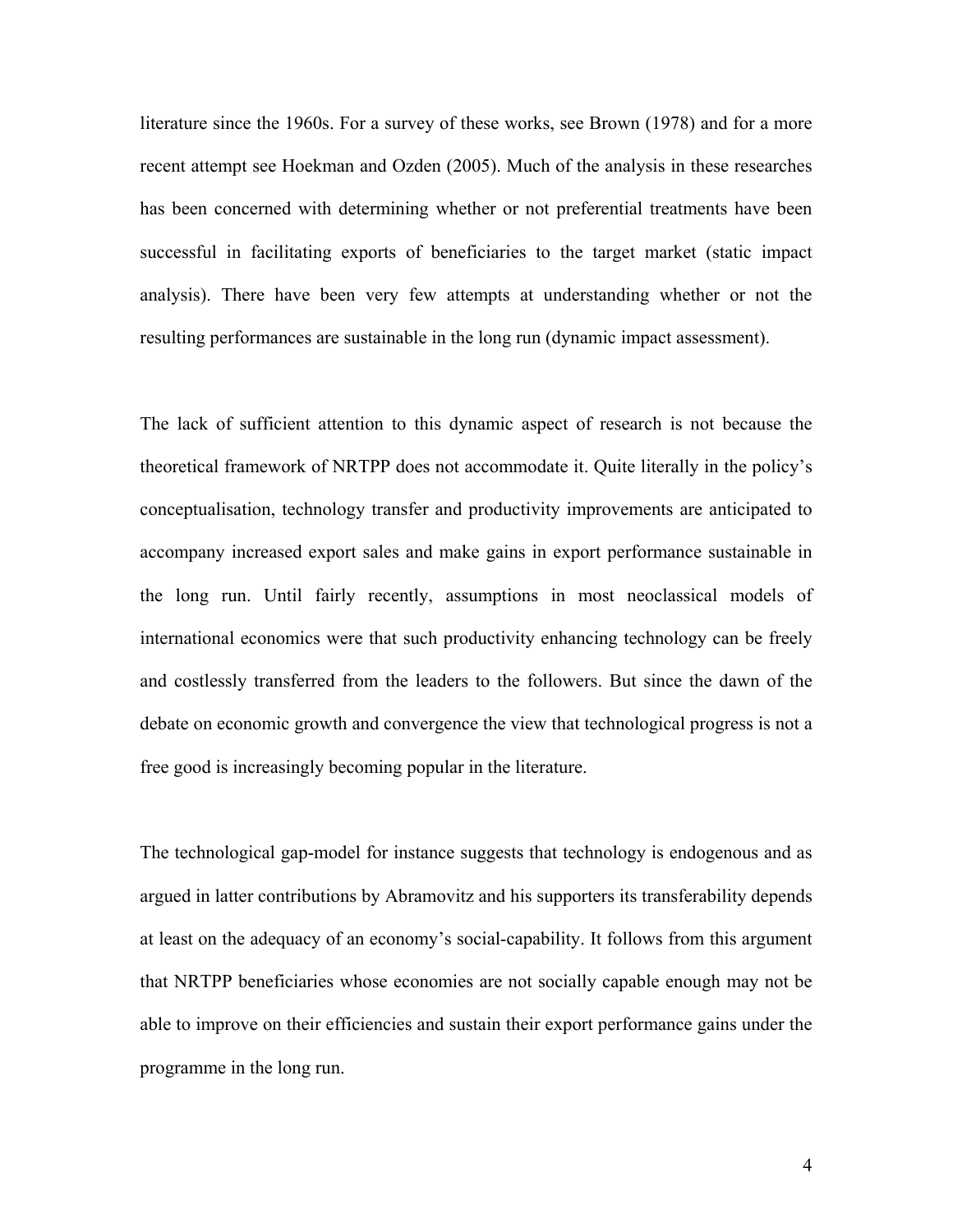Despite this however, relatively little evidence has been documented on the veracity of this claim (social-capability hypothesis), and in the context of trade-preference impact assessment we are not aware of any such evidence. It is against this background that the present study proposes to address the issue by analysing the relationship between tradepreferences and industrial export dynamism.

### **1.2 OBJECTIVES OF THE STUDY**

The general objective of the research is to analyse the relationship between nonreciprocal asymmetric market privileges (NRTPP) and industrial export performance sustainability in beneficiary countries.

Specifically however, the research aims to accomplish the following:

- 1. Develop a suitable theoretical framework for analysing the relationship between trade-preferences and industrial export sustainability.
- 2. Empirically assess the impact of AGOA trade-preference incentives on export performances of Lesotho apparel producers (static analysis).
- 3. Investigate the impact that variables of the social-capability environment in Lesotho exert on sustainability dimensions of trade-preference induced export performance (dynamic analysis).
- 4. Identify areas of possible policy intervention and make appropriate recommendations.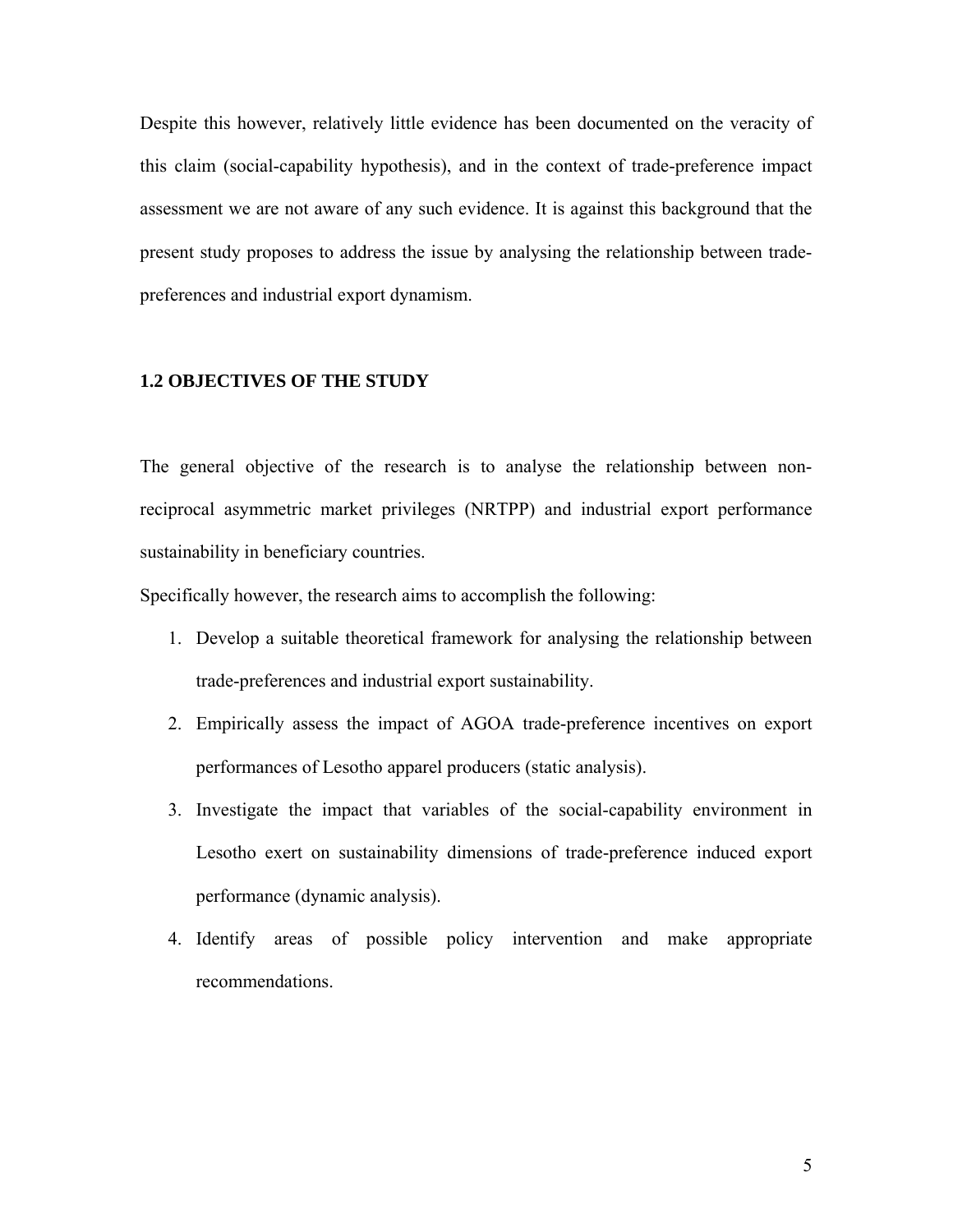#### **1.3 ANALYTICAL DEPARTURE**

To overcome the conceptual and empirical constraints of previous research as enunciated above, the dissertation will draw on insights from the literature on globalisation and regional development. To be precise, it will be demonstrated that the *global production network theory (GPN)* that has been put forward by the globalists as a framework for analysing regional development offers a very useful technique for the undertaking that is contemplated.

As an analytical device, not only does the GPN model focuses on the sustainable dimension of development, it also emphasises the global-local nexus in the analysis of regional development. This is consistent with the views of so many experts in this field of study who have in the last few years, challenged the validity of existing state-centric approach to research on economic development (Birkinshaw and Hagstrom 2000; Borrus et al 2000; Rugman and D'Cruz 2000; Ernst and Ozawa 2002; Coe, N. M. *et al*, 2004). These analysts argue that modern globalisation forces are increasingly transforming the dynamics of regional development that to continue to view such economic progress as essentially driven by local forces amounts to ignoring a fundamental restructuring of the world economy that is currently taking place. It is emphasised for instance, that modern industrial activities are increasingly configured in network forms whose territorial domains transcend rather contained within national boundaries. Any research on industrial development that seeks to make informed contribution must therefore accommodate this global dimension in its framework.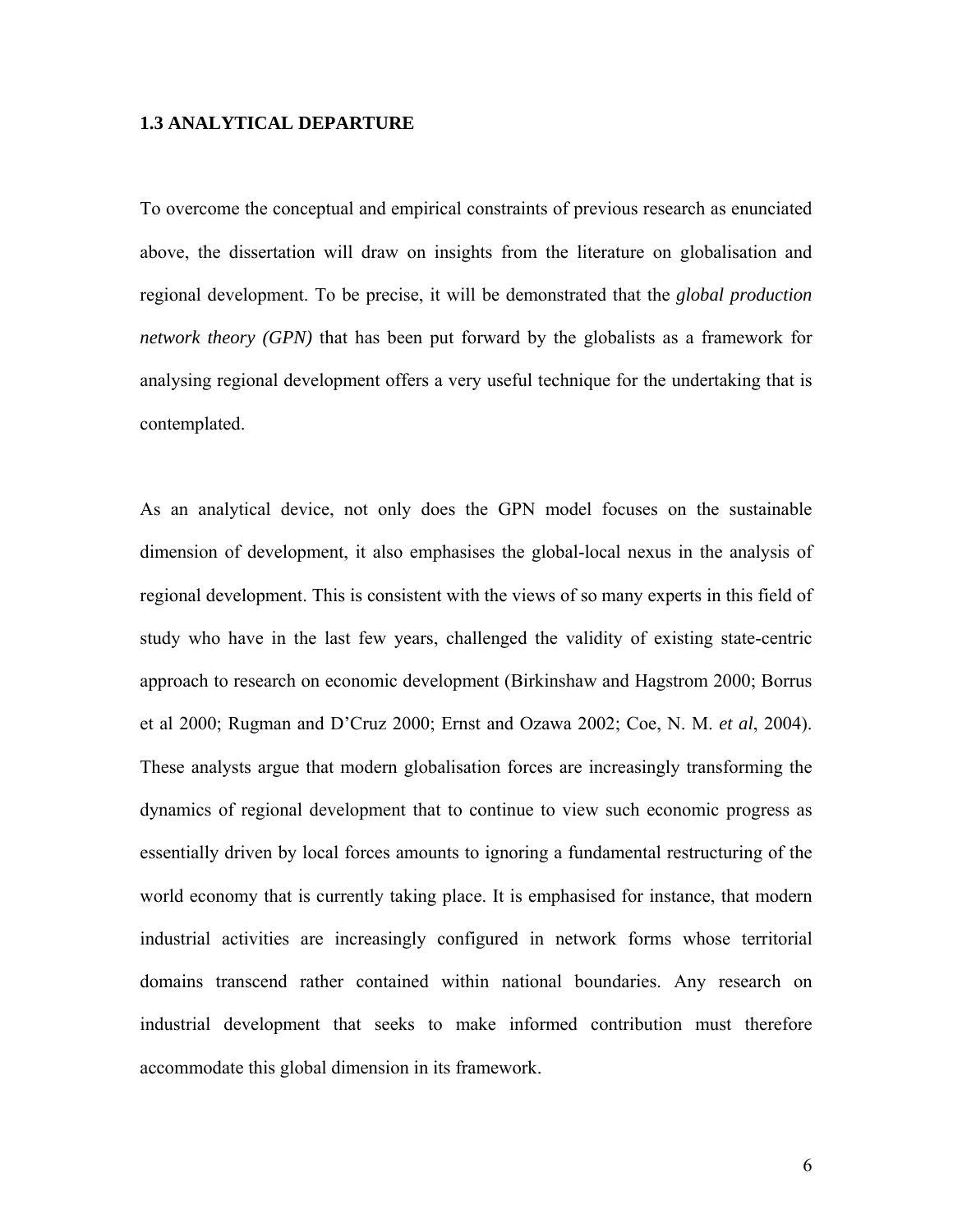#### **1.4 RELEVANCE OF THE STUDY**

The relevance of the proposed undertaking can hardly be more pressing than it is at this moment in time. In the current policy debate on appropriate form of development assistance, the favoured slogan seems to be 'trade not aid'. This is evidenced not just by the numbers of new NRTPP initiatives that have emerged since 2000, but also by the numbers of proposed Economic Partnership Agreement between developed and developing countries. Evaluating the effectiveness of these programmes in terms of how well they are delivering on their developmental promises therefore appears to be a step in the right direction.

Furthermore, in the United Nations Millennium Declaration (MDGs) of the year 2000, the international community commits itself among others to the goal of halving the proportion of the world's poor by 2015. In view of its developmentally relevant value particularly as it relates to poverty issues in Sub-Saharan Africa, seeking a better understanding of how NRTPP like AGOA are delivering on their promises necessarily becomes a key policy challenge to the actualisation of MGD targets.

In order to set the stage for the analyses that will be taking place, the next section briefly gives an overview of how the remaining part of the dissertation is structured.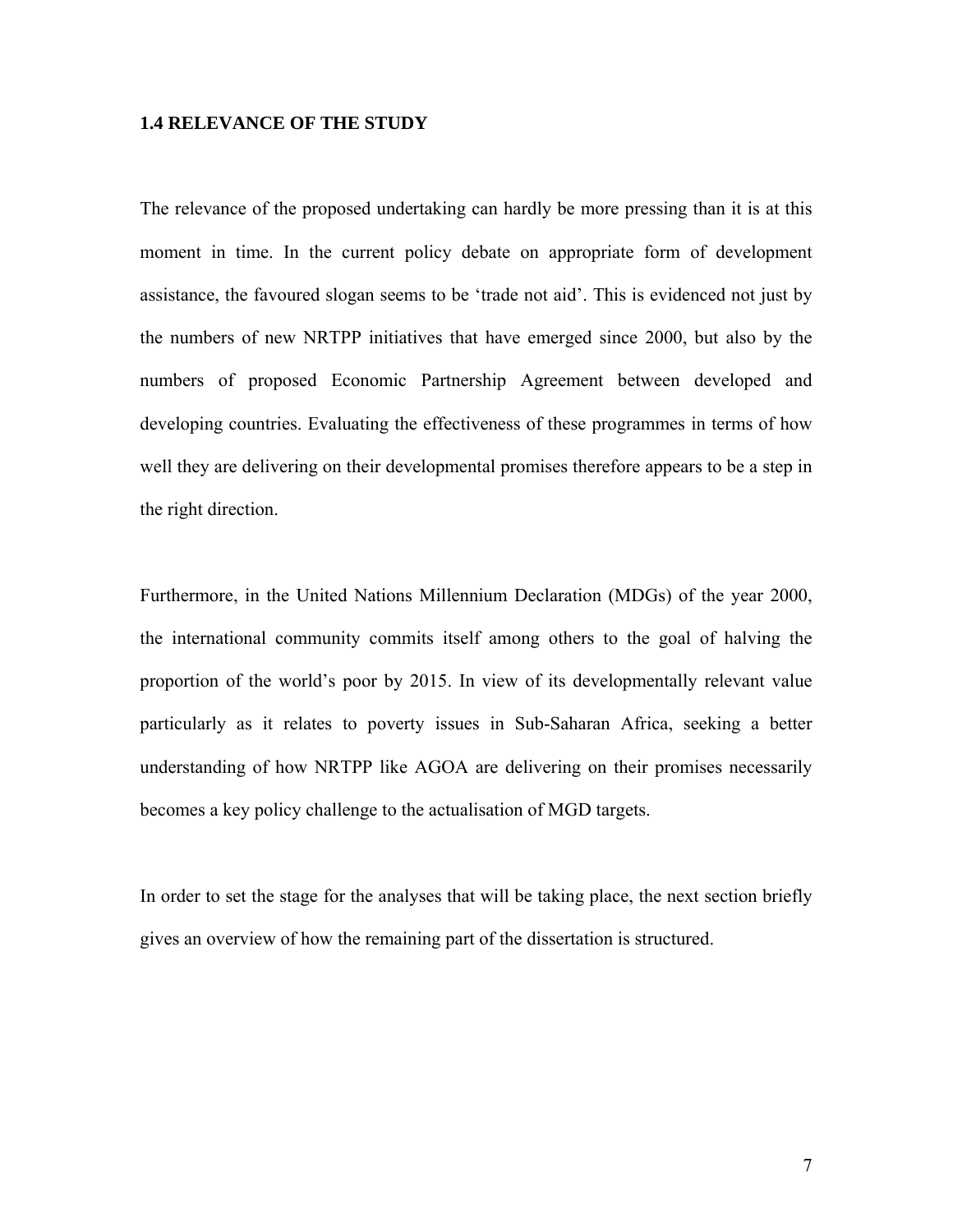#### **1.5 ORGANISATION OF THE THESIS**

An analysis of the relationship between trade-preferences and industrial export sustainability starts off in chapter two with a consideration of the role of tradepreferences in development. This chapter argues that preferential treatments in general affect economic performance in three main areas: welfare of members; multilateral liberalisation of trade and industrial export development in beneficiary countries. It is however, in the last area of industrial export development that NRTPP finds one of its justifications and relevance as trade-related economic development assistance. This leads to a discussion of the role of trade policy in economic growth.

The chapter points out that economic growth as implied in trade policy theory is grounded on the potentials for innovation and technology adoption that trade integration facilitates for participants. In the context of NRTPP assessment therefore we should expect that beneficiaries will ordinarily have no problem sustaining their export performance once they have been able to upgrade their efficiency through adoption of technological best practise in the frontier.

Against this background, the chapter proceeds to review the literature on the empirical performance of NRTPP and discovers that past researches have been mostly pre-occupied with static issues of export stimulation to the neglect of dynamic issues of export performance sustainability. In concluding the chapter, it is suggested that a new framework that can accommodate this concern is needed.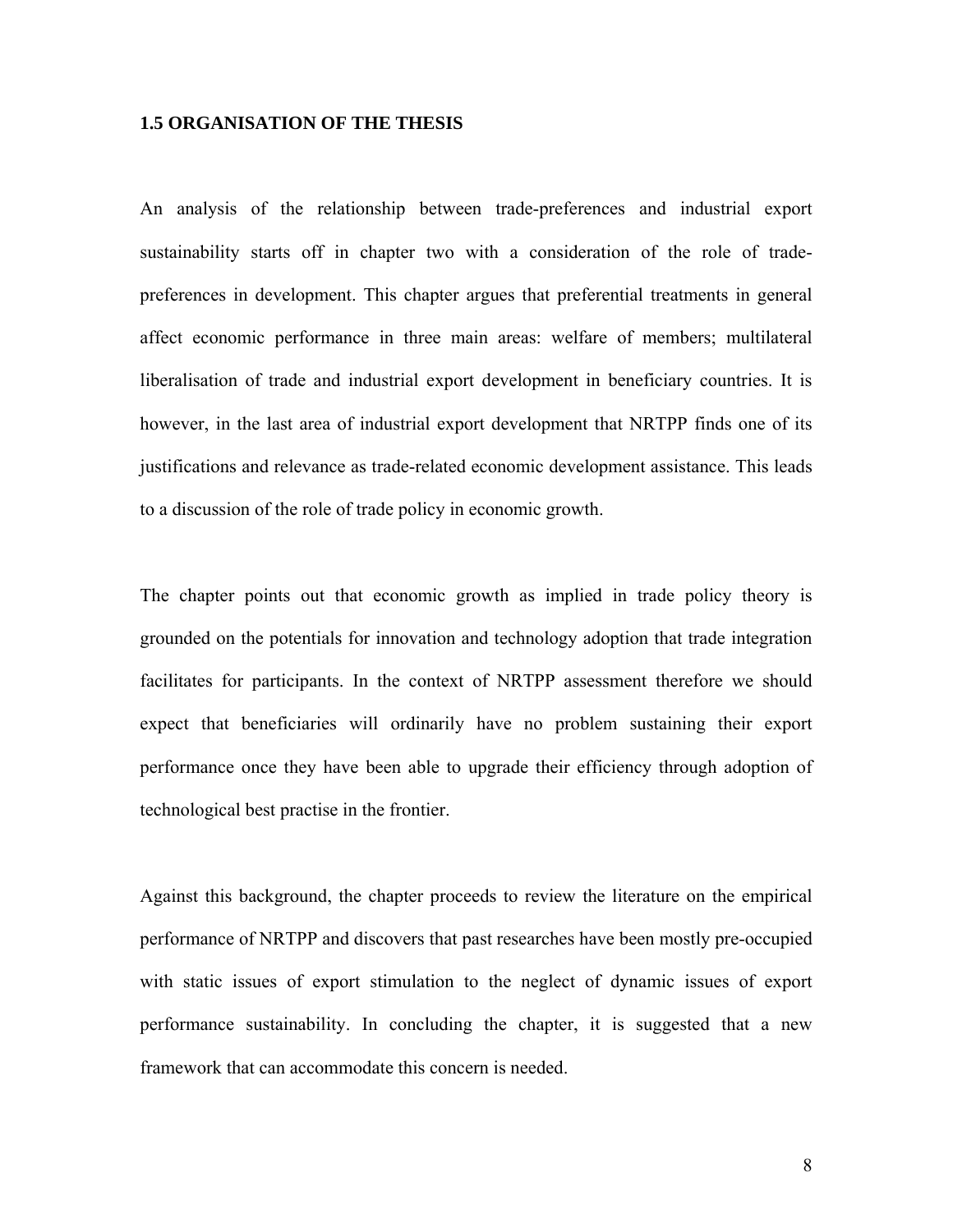From the discussions in chapter two it follows that the next logical step is to develop a framework that is suitable enough for analysing the impact of trade-preferences in terms of both static and dynamic dimensions of industrial export development. Chapter three follows this direction and utilises insights from the literature on globalisation, precisely, Global Production Network (GPN) theory, to identify three criteria viz: value-creation, value-enhancement and value-retention for analysing the relationship between trade preferences and export performance.

The first criterion of value-creation is argued to be a static impact assessment issue and its economics is discussed in chapter four. This chapter (Chapter 4) submits that valuecreation is a question of export stimulating ability of a preferential trade scheme and discusses the way this objective can be achieved within the context of the new global production networking arrangements.

The other two criteria (value-enhancement- and retention) are presented as elements of the dynamic impact analysis aspect of NRTPP. The main economic issues that are relevant to their analyses are the focus of chapter five.

This chapter specifically takes up issues with the trade policy theorists' arguments on trade facilitated innovation and technology transfer. It is argued that successful adoption of best practise by backward economies is not a free and costless effort as its proponents would like us to believe. Though their position on this issue is consistent with the mainstream views, arguments of the technological gap models suggest otherwise.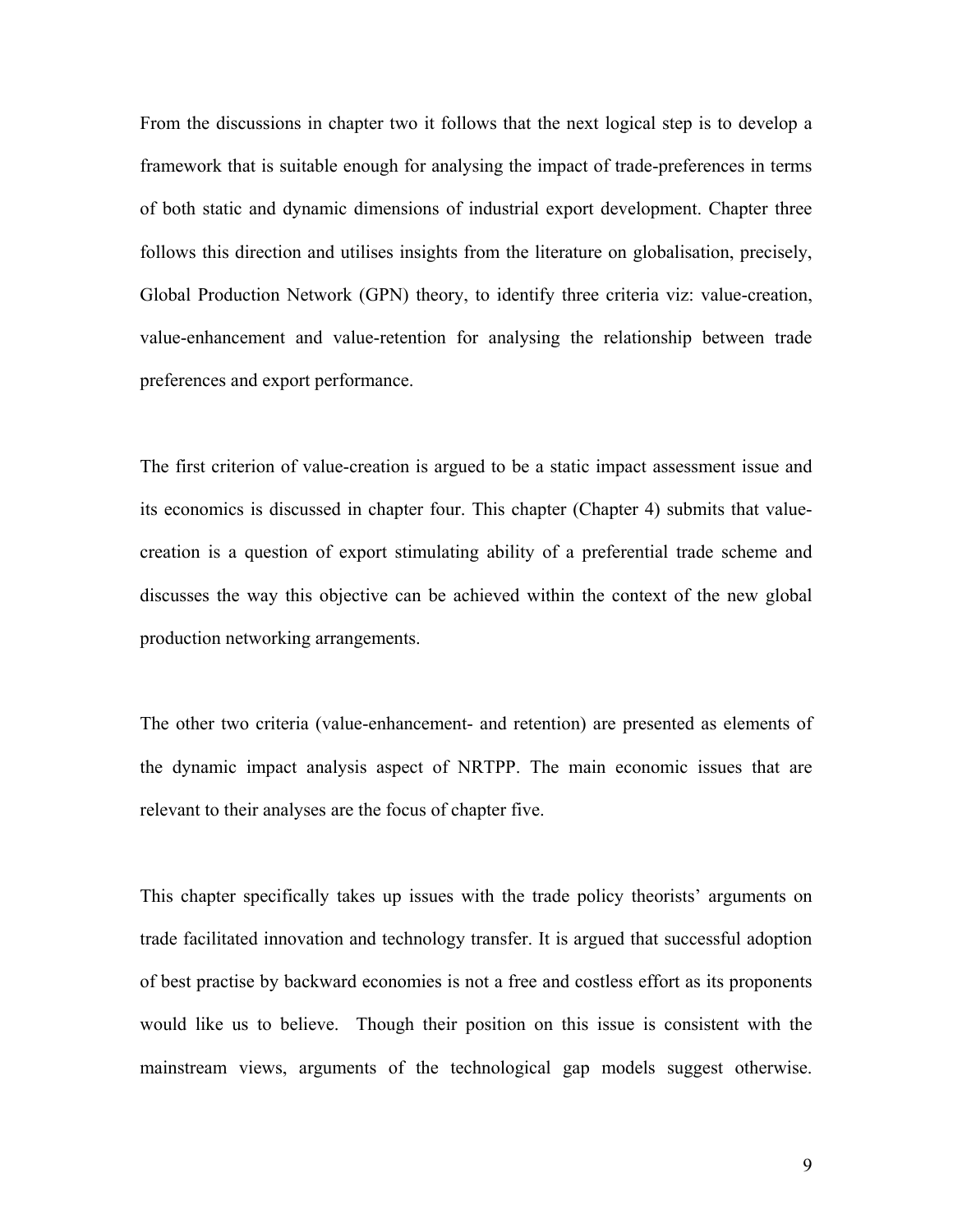Principally represented by Abramovitz's hypothesis, these opposing views argue that the prospect for successful technology transfer (and by extension sustainability of NRTPP induced export performance) is dependent on the adequacy of social-capability in the host economy.

The chapter therefore hypothesizes that prospects for successful accomplishments of both value-enhancement- and retention elements of the dynamic processes are governed by adequacy of national social-capability. The literatures on manufacturing efficiency and supplier linkages are introduced in this chapter as analytical points of references for value-enhancement and value-retention respectively.

The crux of the impact analysis study is contained in chapter six. Here, all the arguments of preceding chapters are put together to specifically address the issues raised in the statement of objectives. An impact assessment framework (model) is presented which is then applied to empirically investigate the static and dynamic impact of AGOA trade incentives on apparel exports of Lesotho to the US market.

The result of this stimulating exercise is a list of academically relevant findings and policy recommendations that the research hopes will help inform intellectual debates and policy decisions for better deliveries of development assistances in chapter seven.

10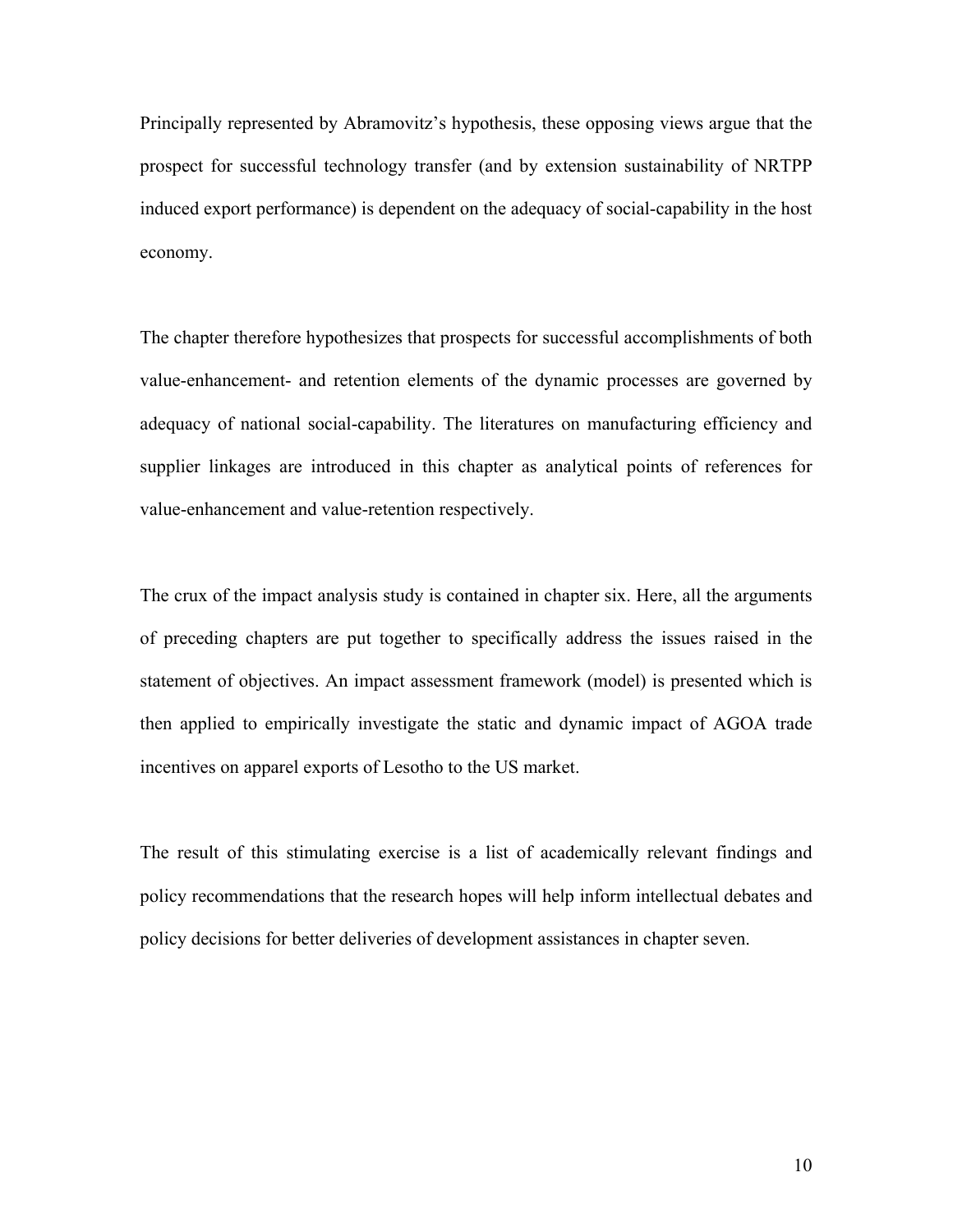### **CHAPTER 2**

#### **TRADE PREFERENCES IN DEVELOPMENT**

#### **2.1 INTRODUCTION**

From economics analysis perspective, it is axiomatic to say that development concerns have always been the driving force behind preferential liberalisation of trade between nations. From the story of the Western Europe integration movement following the end of World War II to the more recent plethora of non-reciprocal arrangements between developed and developing countries, the objectives have always been to promote trade and fast track economic development in member nations. This chapter introduces the main issues that have arisen over the last half a century or so, on the role of tradepreferences in development. Our objective of course is to present the state of the research with a view to identifying area(s) requiring further attention.

The chapter begins with a review of the historical background of trade-preferences in Section 2.2, followed by a brief introduction to the controversies that surround the analysis of their economic impact in Section 2.3. From the discussion in 2.3, it is pointed out that one of the key objectives of the non-reciprocal version of trade-preference (NRTPP) is to support development efforts through the promotion of industrial exports in the Least Developed Countries (LDCs). Section 2.4 first gives a background review of the genesis of this idea before the relevant theoretical arguments on how trade policy can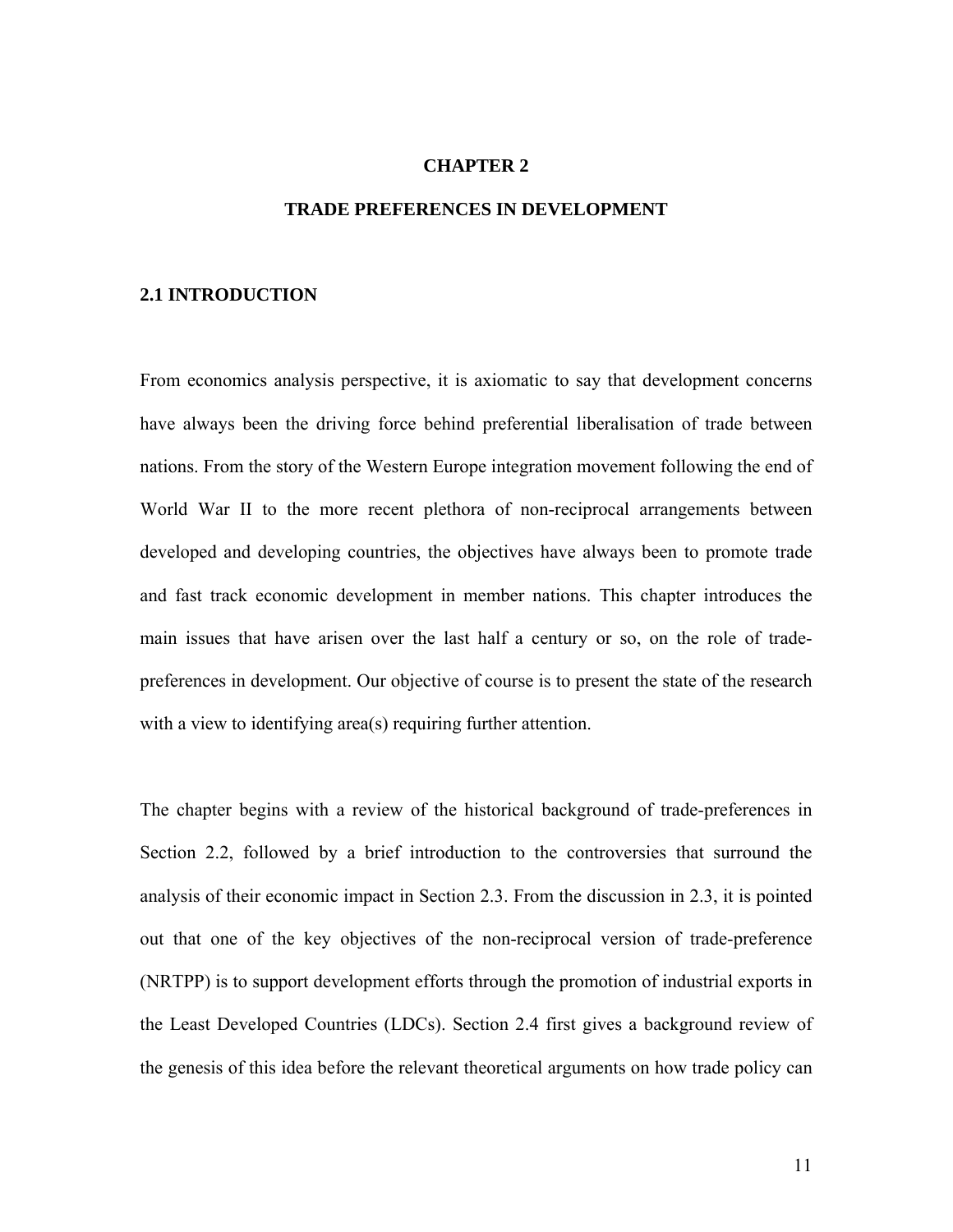help stimulate growth and by extension industrial export development are considered in Section 2.5. In Section 2.6 an attempt is made to explain how past non-reciprocal schemes have performed through a review of available empirical evidence. Subsequent section highlights the major shortcomings of this impact assessment literature before the final part (Section 8) concludes the discussion.

#### **2.2 BACKGROUND**

 $\overline{a}$ 

A significant feature of the global economy since the end of World War II has been the rise in preferential trading activities between countries. According to Pomfret (2003), the high point of these activities is represented by the success of Western Europe integration in the 1960s and the adoption of regionalism by the USA in the 1980s.

The post war preferential liberalisation movements allegedly began with the establishment of the European Economic Community (EEC) under the 1958 Treaty of Rome. Originally, this treaty brought together six European countries under a common market framework<sup>3</sup>. . Though similar less ambitious schemes were initiated and implemented in other parts of the world, notably Latin America and Africa, they were largely ineffective and amounted to virtually nothing (Ethier, 1998). Most programmes that were so crafted and implemented, envisioned economic integration of member nations through gradual reduction of artificial trade barriers on a reciprocal basis.

<sup>&</sup>lt;sup>3</sup> The six original members of the Community are France, Germany, Italy, Belgium, Netherlands and Luxemburg.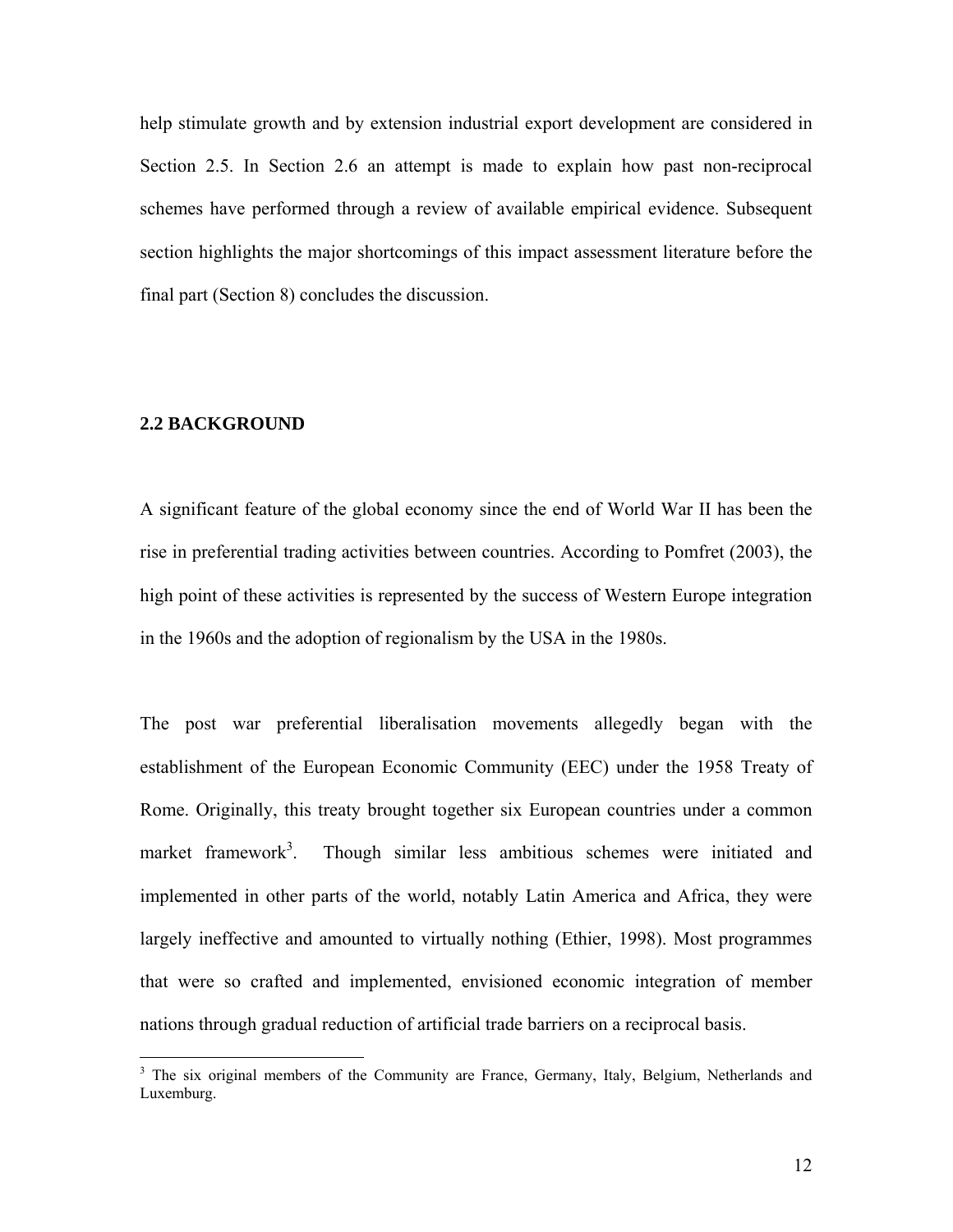However, another variant of preferential trade arrangements is organised on a nonreciprocal basis through unilateral extension of tariff concession by one or a group of countries to another. It is a form of development assistance or aid-through-trade scheme that the rich nations of the world offer to the poor member nations of the international community. While examples of these types of schemes predate the war years<sup>4</sup>, the origin of most of the non-reciprocal trading blocks that we know today can be traced back to the United Nations Conference on Trade and Development (UNCTAD)'s Declaration on a global system of preferences in New Delhi in 1968. The Generalised Systems of Preferences (GSP) that resulted had under the enabling clause encouraged the industrialised countries to extend unilateral tariff reductions to their imports from states classified as Least Developed Countries (LDCs). Among the publicly stated goals of GSP and other forms of non-reciprocal system of preferences that were subsequently introduced in favour of developing countries were increasing export earnings, promoting industrialisation and accelerating the rates of economic growth and development in these poor countries<sup>5</sup>.

Following the UNCTAD's Declaration on GSP, the European Community was the first to put a scheme in place in 1971 and was followed by Japan and Norway in August and October of the same year respectively. Several other European countries including the UK had by 1974 implemented one scheme or another in the spirit of GSP. North American countries of Canada and United States also concluded and introduced GSP

<u>.</u>

<sup>&</sup>lt;sup>4</sup> A good example is the special preferences granted by the United States to exports from Philippine Islands between 1900 and 1940, (See Brown, 1978).

 $<sup>5</sup>$  For details, see UNCTAD. 1985. The History of UNCTAD 1964-1984. UNCTAD/OSG/286. New York</sup>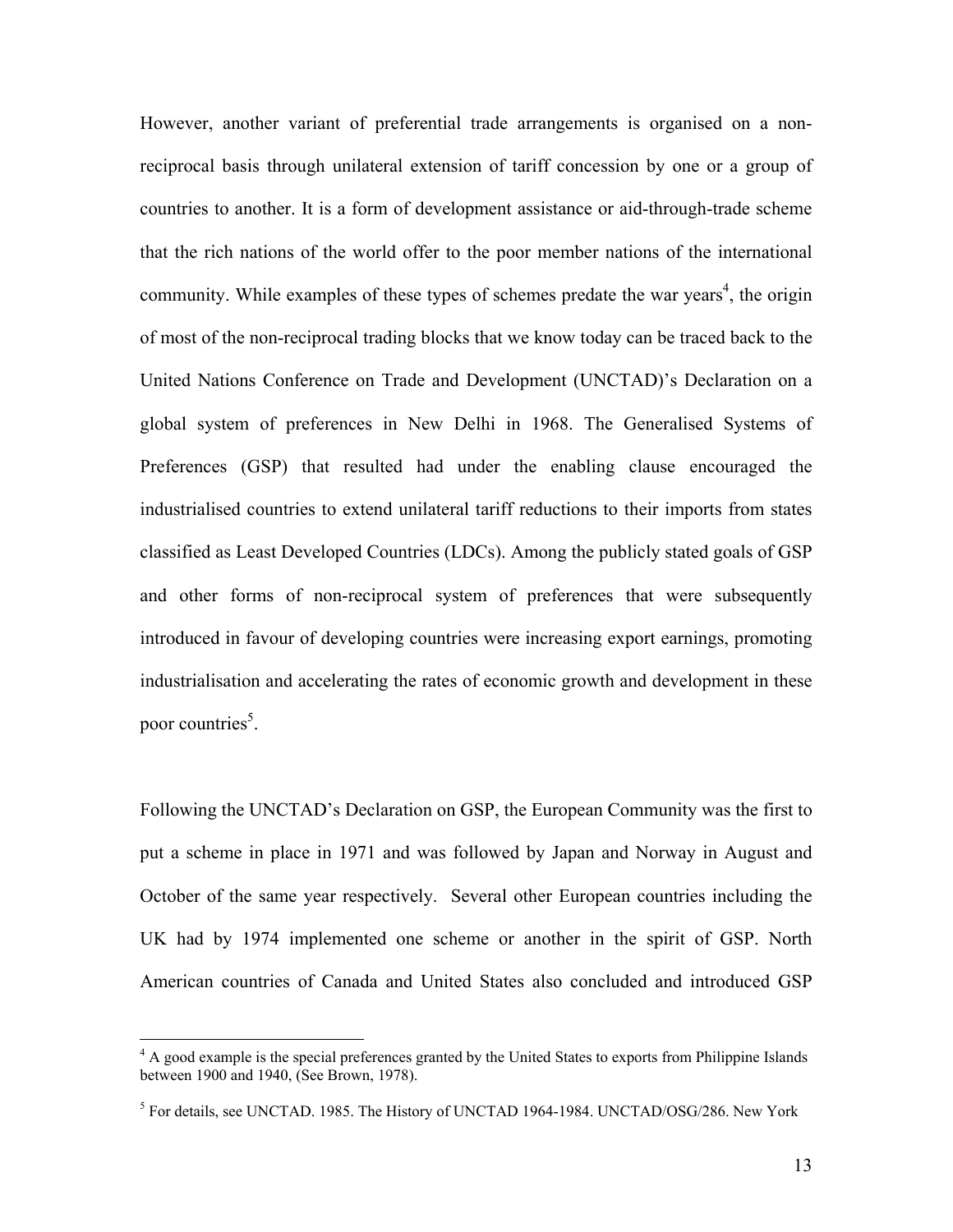programmes in the mid 1970s. Besides the GSP model, the European Community further concluded a Special Round of non-reciprocal preferential liberalisation arrangement with African, Caribbean and Pacific (ACP) countries under the Lome Convention of 1975.

If the decades of the 1960s and 1970s were replete with stories of the creation of one form of preferential trading bloc or another, the 1980s and the 1990s witnessed their consolidation on a grand scale. Arguably the two most important developments during this period were the 1986 Single European Act, which required the EEC to complete its internal market by 1992 and the formation of North American Free Trade Area (NAFTA) in January 1994.

Between the early years of the 1980s and the late years of the 1990s the number of preferential trading blocs especially of the non-reciprocal version increased at an alarming rate $6$ . As one writer observed, the proliferation was such that since the conclusion of the Uruguay Round and the establishment of the World Trade Organisation (WTO) in January 1995, 125 Regional Trade Agreements had been notified to the WTO with an average of 15 notifications per year. During the four and a half decade of the General Agreement on Tariff and Trade (GATT), the annual average was less than three (Sampson, 2003).

 $\overline{a}$ 

<sup>&</sup>lt;sup>6</sup> Some prominent examples of the non-reciprocal blocs that were formed during the period under consideration include: one, the Caribbean Basin Economic Recovery Act (CBERA), otherwise referred to as the Caribbean Basin Initiative (CBI), promulgated by the United States in 1983 in favour of 28 eligible Central America and Caribbean countries and territories; two, the Andean Trade Preference Act (ATPA) promulgated in 1991 by the United States in favour of Bolivia, Colombia, Ecuador and Peru; and three, the Canadian Trade, Investment and Industrial Cooperation programme (CARIBCAN) Act enacted in 1986 in favour of 18 Commonwealth Caribbean countries and territories. Also, the South Pacific Regional Trade and Economic Cooperation Agreement (SPARTECA) between Australia and New Zealand and 13 island country members of the South Pacific Forum formally came into being in 1981.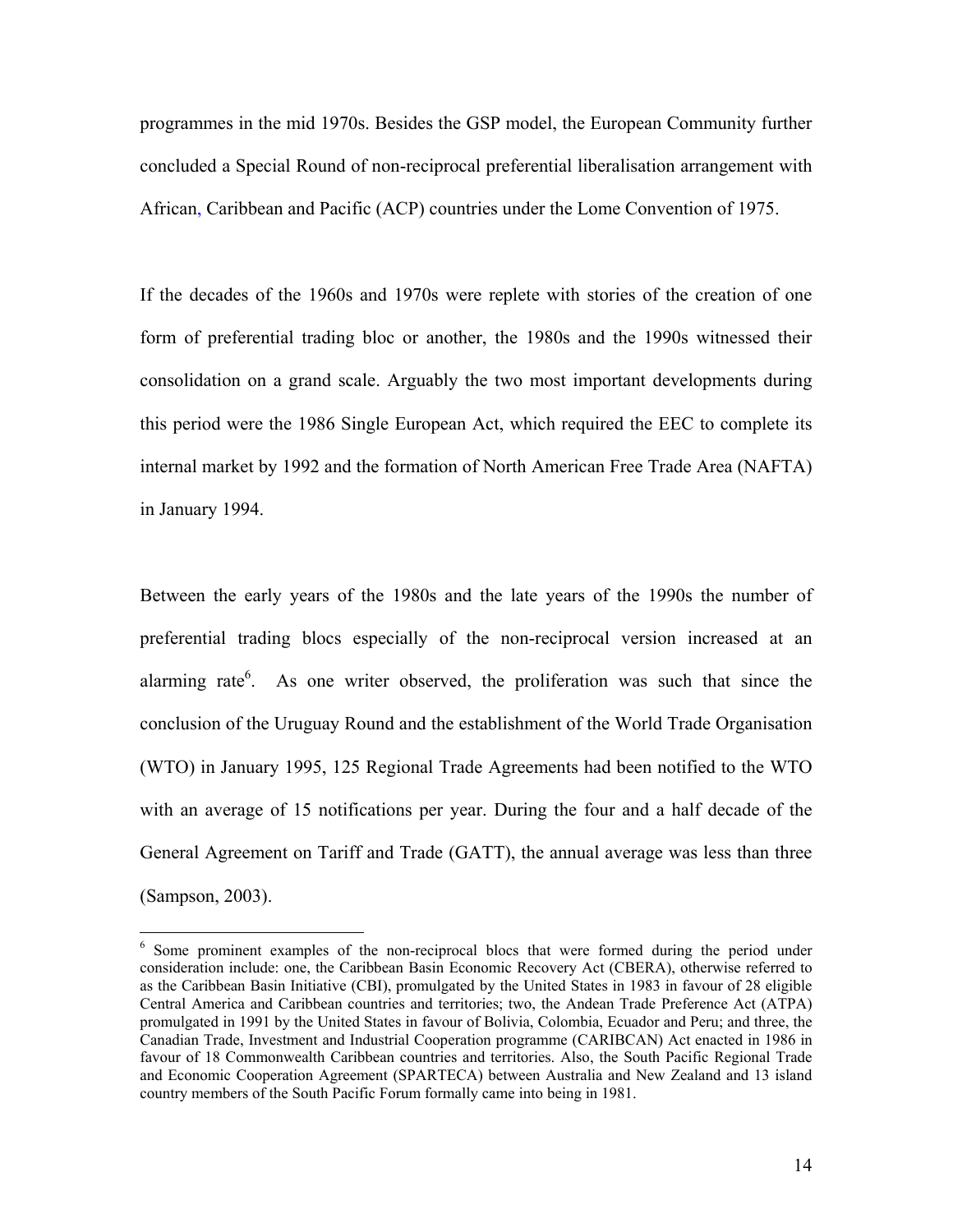More recent evidences of preferential trade proliferation are again very visible on the non-reciprocal front. The 1996 Singapore Ministerial Declaration had particularly refocused attention in the international community on this idea by launching the special unilateral trade preference schemes for developing countries<sup>7</sup>. In response to this initiative, some prominent donors in the international development community reviewed their commitments either under existing schemes or outrightly created new ones to provide better and enhanced market access for beneficiaries. For instance:

- i) In 2001 the European Union's Everything But Arms (EBA) scheme came into effect to improve on market access provisions of its Generalised Systems of Preferences (GSP) programme.
- ii) In May 2000, the United States of America introduced the African Growth and Opportunity Act (AGOA) under the Trade and Development Act of 2000 to improve on its GSP commitments for qualifying countries from Sub-Saharan Africa.
- iii) In 2000 and 2003, the Canadian government reviewed its GSP programme which greatly enlarged the product coverage qualifying for duty free entry from the LDCs.

 7 See WTO Document WT/G6/2/195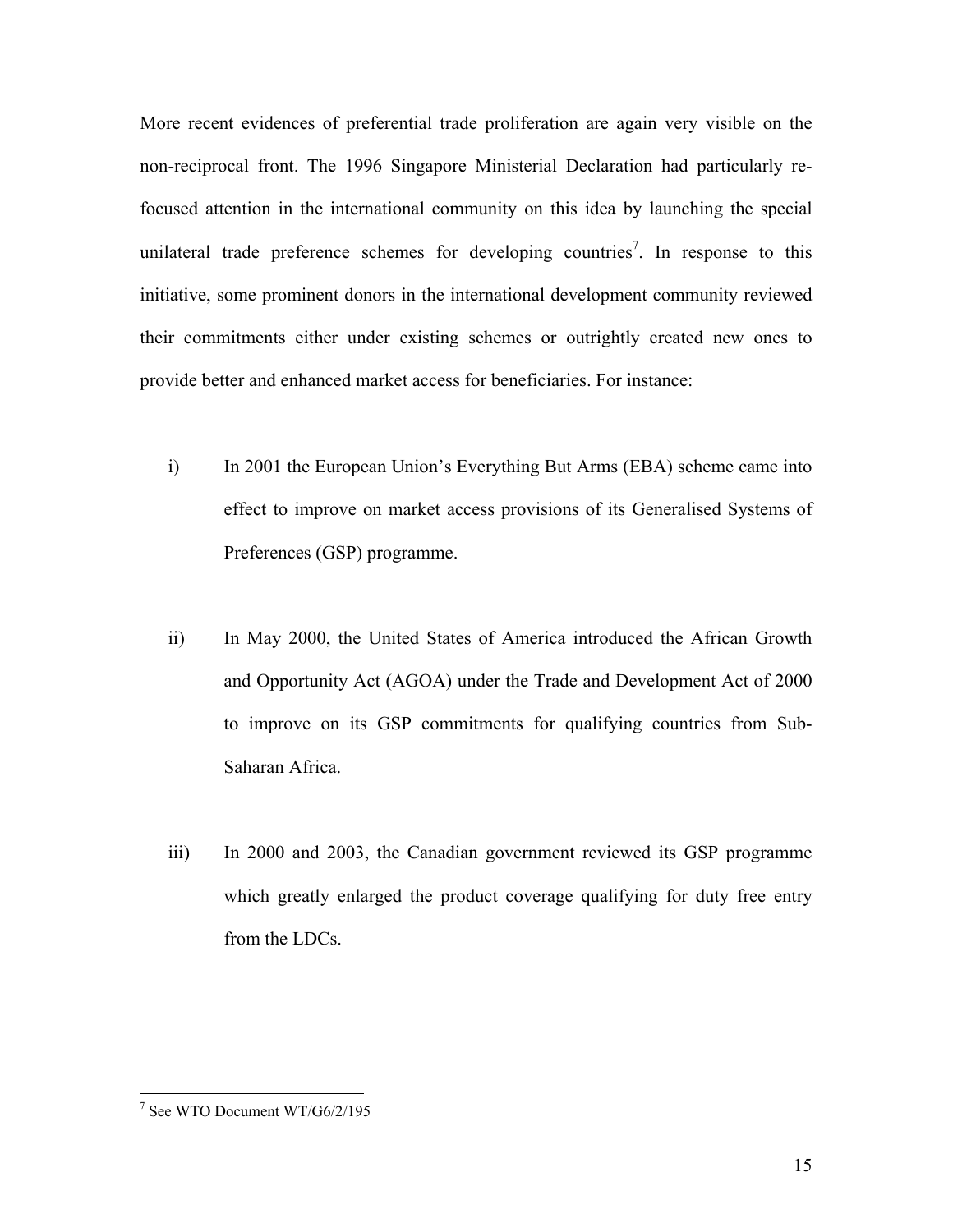iv) The provisions of the GSP scheme of Japan were also revised twice in 2000 and 2003. These revisions added new lists of industrial and agricultural goods from the LDCs that can benefit from preferential treatment.

The abovementioned developments have rekindled academic interests in the analysis of preferential trade liberalisation. But while agreement exists that there has been a major proliferation especially in the last two decades of the twentieth century, a great deal of disagreements and controversies surround the analysis of their economic impact. It is debatable whether discriminatory preferences increase the welfare of their members or decrease it (Puche, 2000); whether they facilitate or hinder multilateral trade liberalisation (Gavin and Van Langenhove, 2003); and especially in the context of nonreciprocal preferences, whether or not they constitute effective means of achieving the objectives of export growth and industrialisation in developing countries (Panagariya, 2002).

#### **2.3. THE MULTILATERALISTS–PREFERENTIALISTS CONTROVERSIES**

These differing positions are principally based on the philosophies of two schools of thought that have come to dominate the post war international trade liberalisation debate. The so-called free trade theorists or the multilateralists' perspective is inspired by the ideology of free market system in which any government intervention in economic activities is considered suboptimal and at best second best. On the other hand, proponents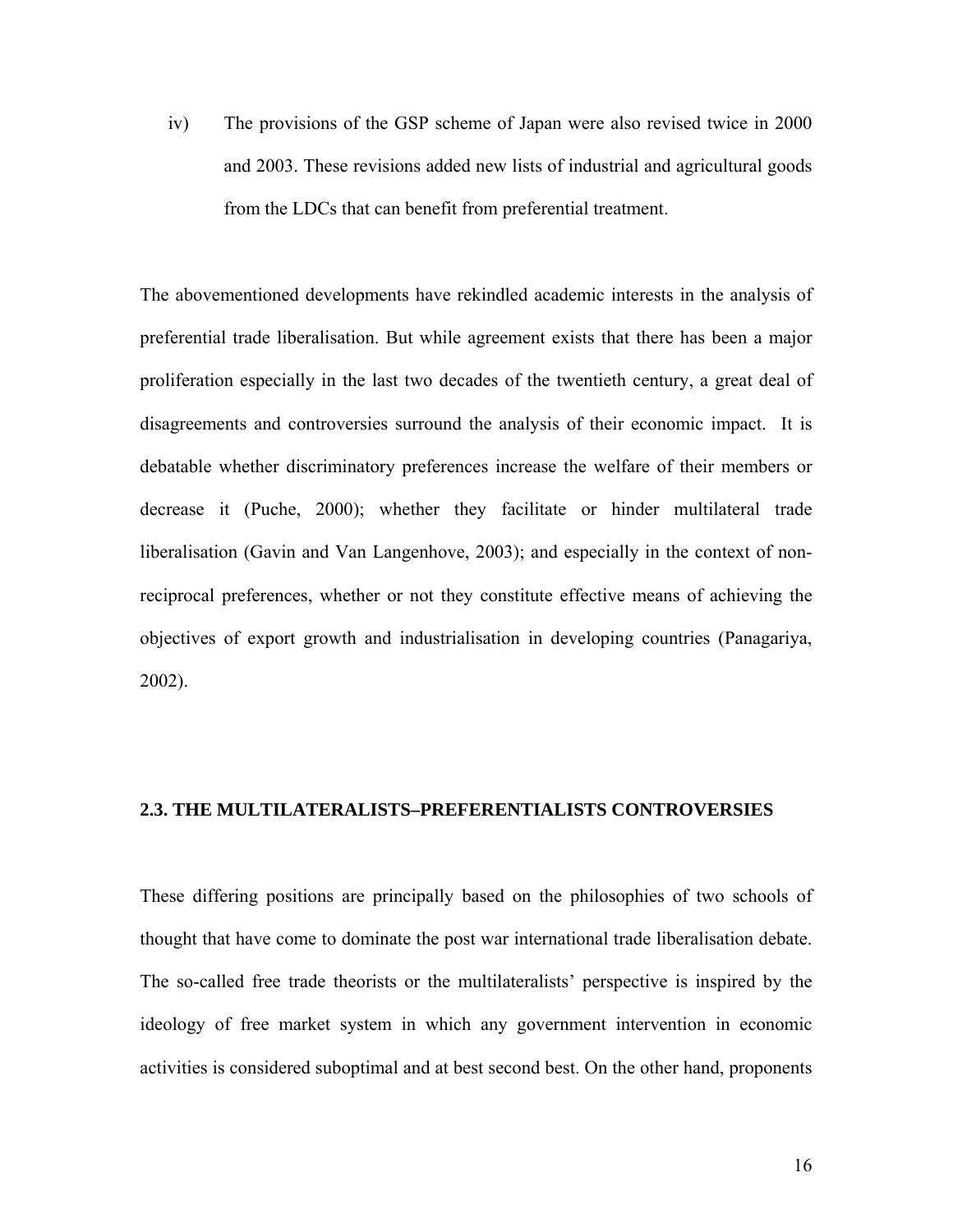of preferential liberalisation have been particularly influenced by the upsurge of research on custom union issue and regional integration that have emerged since the 1950s in the wake of the creation of a custom union in Europe.

 Indeed, beginning with Jacob Viner's (1950) seminal paper on the theory of custom union, the debate had been flagged off with his insightful analysis of the welfare impact of preferential trading arrangement. The essence of the Vinerian contribution was to show that the welfare effects are inevitably ambiguous because while preferential tariff reductions can enhance global efficiency by encouraging the displacement of an inefficient domestic producer by an efficient member producer (trade creation), a new source of suboptimal allocation of resources can be introduced in so far as preferential treatments can displace imports from an efficient outsider by imports from a less efficient insider (trade diversion). Whether or not a preferential treatment will enhance or reduce welfare therefore depends on which of the two forces of trade creation and trade diversion dominates and this essentially is an empirical question (Appleyard, et al, 2006).

So penetrating was the Vinerian analysis that it framed the research agenda and witnessed further development in the hands of latter contributors like Meade (1955), Lipsey (1958) and Cooper and Massell (1965) among others.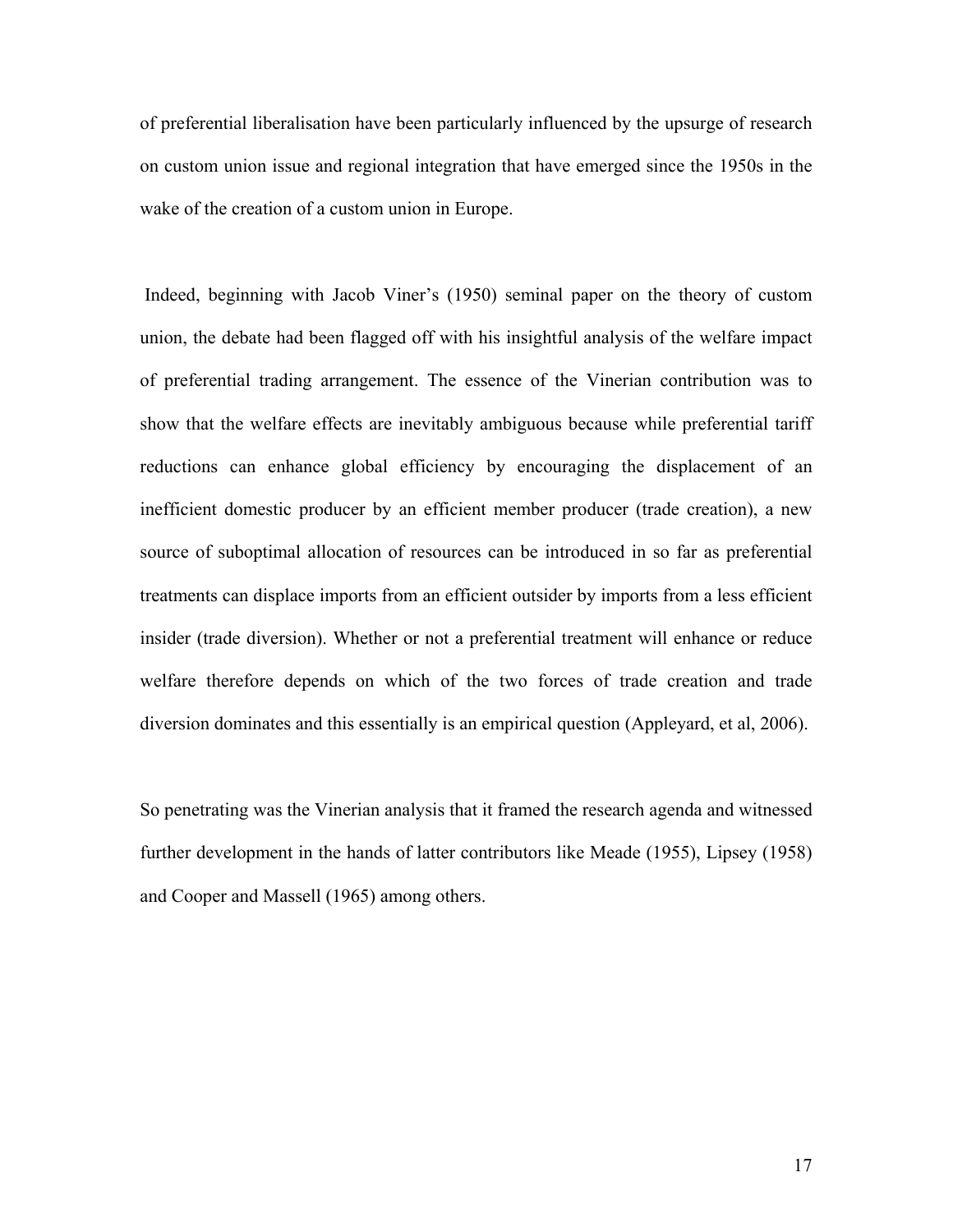#### **2.3.1. The Multilateralists' Position**

To the multilateralists or skeptics of preferential liberalisation, even the contention that a trade creating union is welfare enhancing and desirable has not gone unchallenged. It is argued that since outside countries are hurt by whatever trade diversion (from the outsiders) that takes place, it is difficult from the perspective of global welfare, to accept the thesis of a welfare enhancing trade creating preferential union (Panagariya, 2002).

Furthermore, arguing from the perspective of the political economy of international trade policy, the multilaterals through the works of Grossman and Helpman (1995) and Krishna (1997) have been able to show that trade diversion motivates and drives preferential liberalisation. What is more, the fact that their claim is not just a theoretical nicety but also an empirical reality is supported by Yeats (1996) and Wei and Frankel (1997) whose studies of MERCOSUR and EU respectively turn up significant evidences of trade diversion.

In literatures that emerged subsequent to the second wave of regionalism that swept across the globe in the 1980s and 1990s there was a noticeable move away from static welfare analysis of trade creation and trade diversion to a more dynamic time path issue. In terms of Jagdish Bhagwati's (1993) famous characterisation, the issue concerns whether preferential trading acts as a stumbling block or building block to the worldwide freeing of trade.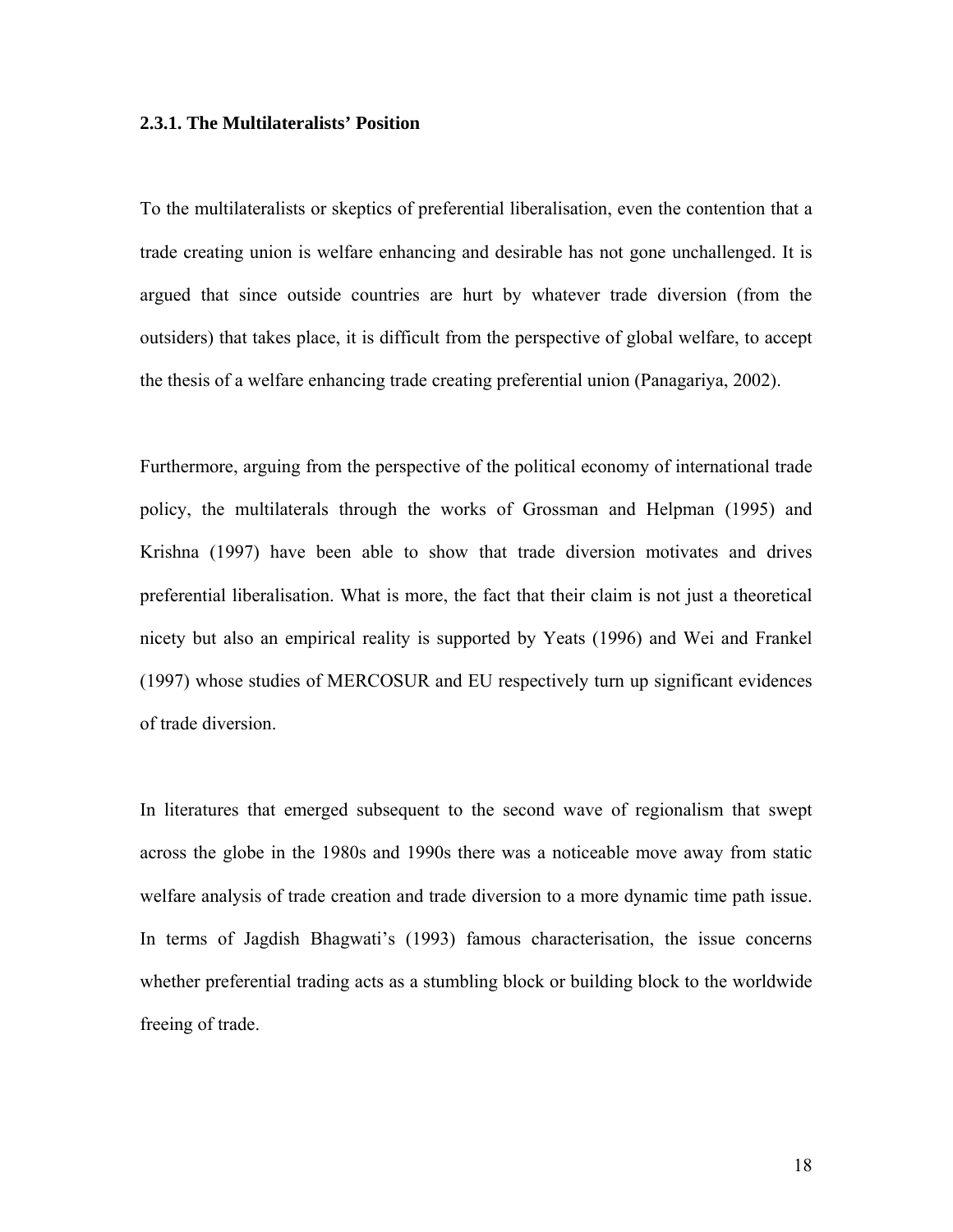The stumbling block perspective of the multilateralists has been most forcefully argued by Bhagwati himself and in joint contribution with Panagariya (Bhagwati and Panagariya, 1996). Preferential liberalisation in the framework of expanding regionalism is seen as contributing towards the fragmentation of trade and entrenchment of powerful blocs who will have no incentive to facilitate or even respect multilateral process. In this way regionalism to the multilaterals, is nothing but stumbling block to the multilateral process.

#### **2.3.2. The Preferentialists' Response**

Advocates of preferential trading by contrast downplay the idea of trade diversion that is emphasised in Viner's static analysis in two ways. Firstly, Summers (1991) and Krugman (1991) introduce the idea of "natural trading partners" and argue that most of the serious efforts at integration through preferential liberalisation of trade have been initiated by countries that in the absence of trade preferences are likely to have high trade intensities with each other. In other words, countries that are natural trading partners have been participants to preferential trading in regional settings. In this respect preferential treatment only serves to reinforce existing tendencies and facilitate trade that would otherwise have taken place anyway. As such, the argument goes further that trade creation rather than trade diversion is a more likely outcome.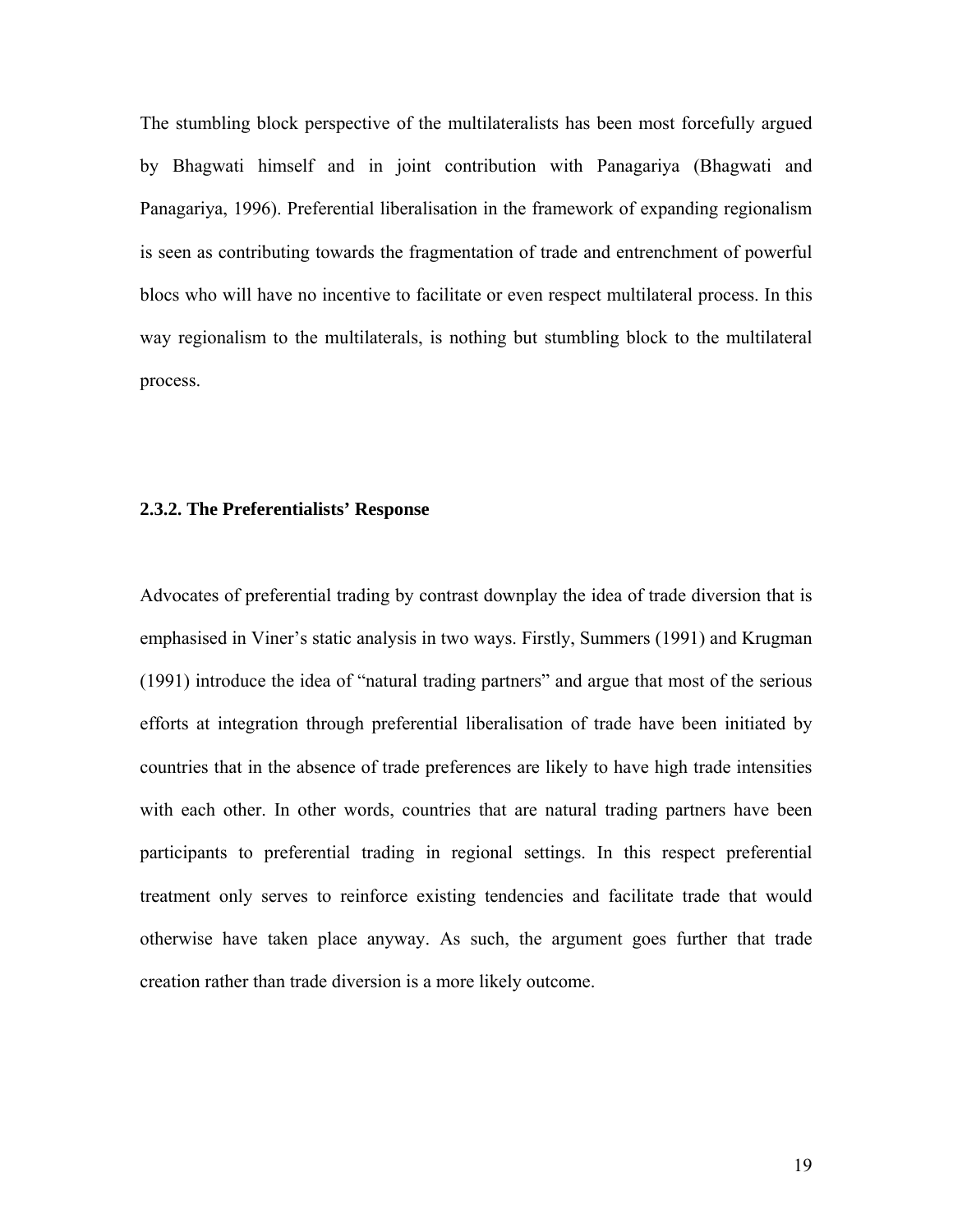Secondly, models that incorporate dynamic factors into the analysis of custom union and trade liberalisation as in Corden (1972) and Baldwin (1992) have suggestions to the effect that welfare gains are realistic possibilities. It is argued that when economies of scale and potential increases in investment and technology flows are considered, the presumption is more likely that both partners and the rest of the world will benefit from preferential liberalisation as opposed to the welfare loss that trade diversion would suggest. Hence, it is submitted by proponents that even if a discriminatory preference is trade diverting in the static short run framework, the potentials for efficiency gains in the long run can be substantial enough to bring about a net improvement in welfare.

Response to the dynamic time path issue by the preferential trade apologists has also not been muted. They maintain that preferential trade arrangements are nothing but a move in the general direction of free trade. Part of the arguments presented reason that preferential tariff reductions as discriminatory as they may be in the short run will in the long run eventually facilitate the process of global trade liberalisation and multilateralism. Also by bringing about enlarged market sizes and attendant economies of scale for firms operating in a preferential trading zone, a corresponding increase in firm and national competitiveness should be expected. This as it is argued, is good for trade liberalisation since enhanced competitiveness will neutralise incentives to protect domestic industries thereby making it easier for local authorities to open up markets to foreign competition.

Furthermore, if preferential trade arrangements lead to a tripolar world that is organised around the EU, Japan and US as it is likely, it will be easier to negotiate reduction in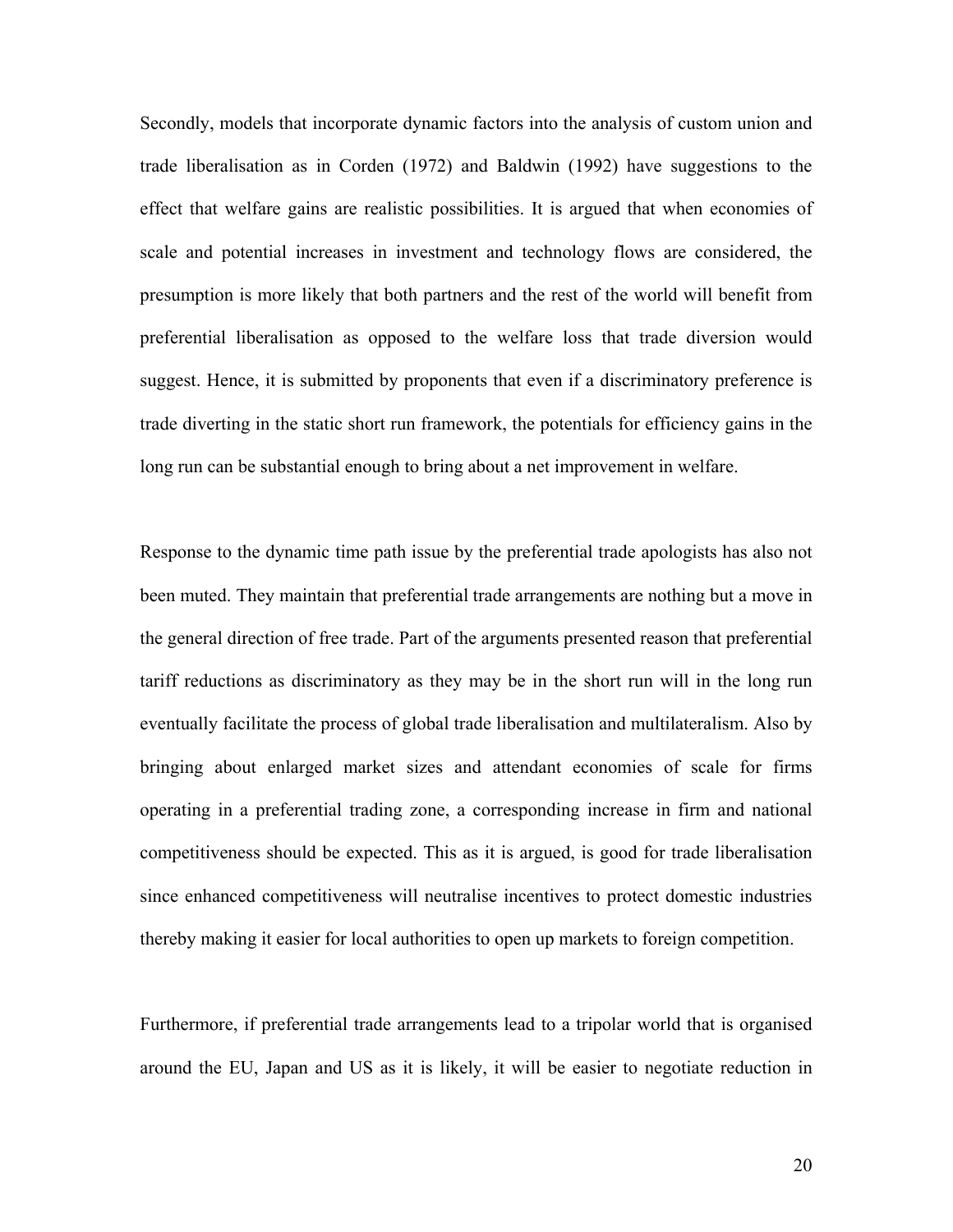trade barriers among three parties than if all countries enter into negotiations as it is being carried out under the present dispensation (Summers, 1991). The ability of EU to speak with a single rather multiple voices has been recognised as having helped the multilateral process. In short, pro-preferential trade economists contend that the idea of discriminatory reduction in trade barriers is actually a move in the direction of worldwide trade liberalisation and should be seen as a building block to the multilateral process.

Beyond the static welfare and dynamic time path impact analysis, the literature has also not ignored a more nuanced issue of trade-preference effectiveness as a strategy for achieving export promotion and industrialisation objectives of developing countries. This, as mentioned in the introduction, is an issue that lies at the heart of development assistance related trade-preference programmes, or so called NRTPP.

Irrespective of whether trade-preferences are trade diverting or trade creating, whether they facilitate or inhibit multilateral processes, this variant of preferential trade liberalisation seeks to support development efforts in the LDCs through (among others) the promotion of industrial exports. The extent to which this objective has been accomplished has been the focus of a fairly large body literature that has emerged since the programmes' inception. A major issue of interest to this area of research is of course, whether or not NRTPP has been effective in facilitating export (in this study, industrial) of beneficiaries to donors' markets. This performance evaluation literature has also been no less controversial. Depending on which side of the debate you are exposed to, you get the impression that these programmes are either effective or ineffective means of

21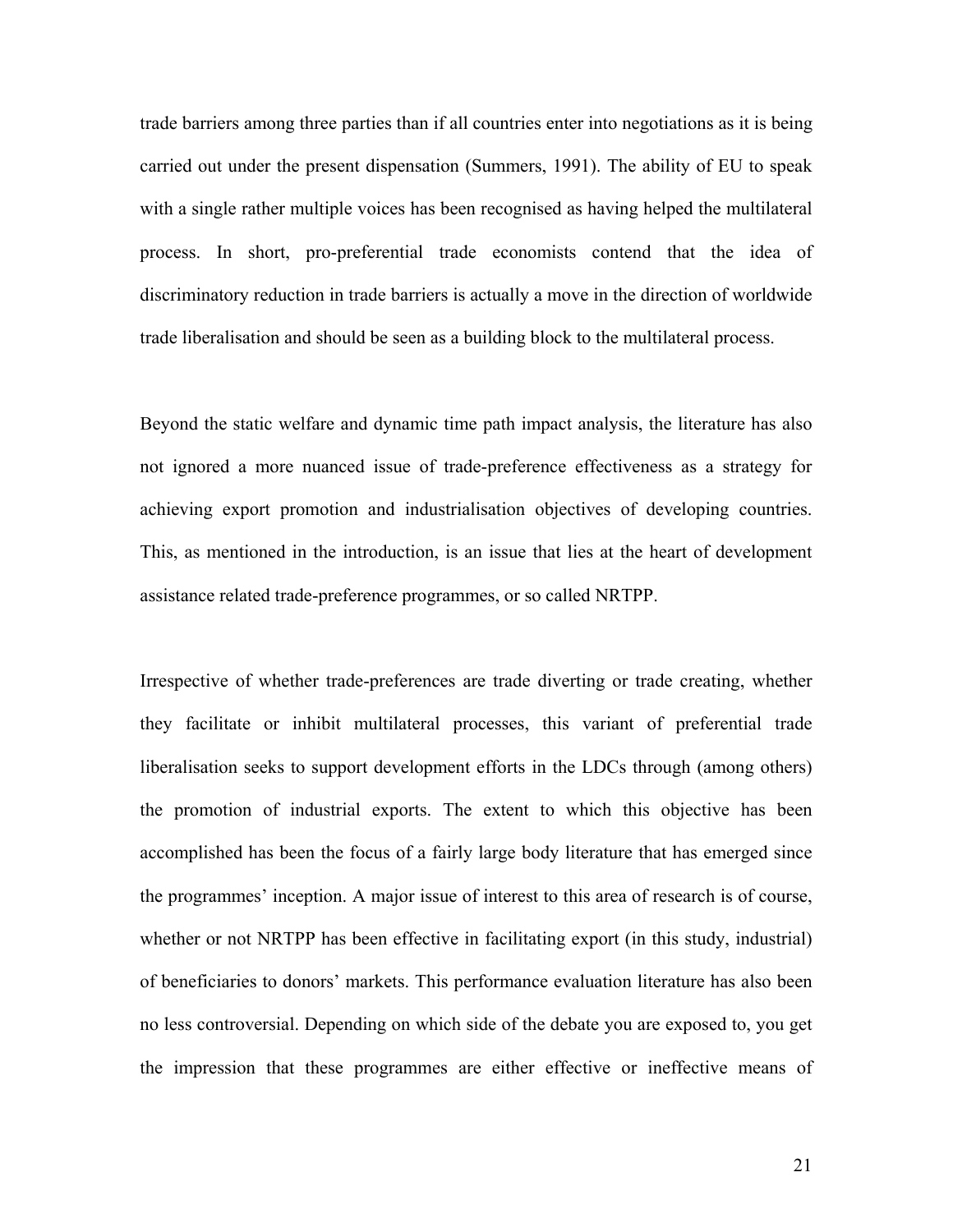industrial export promotion and development in the LDCs. In order to appreciate the arguments around this issue we discuss the genesis of the NRTPP concept first in the next section before considering the theoretical basis for the idea that trade policy can serve as an instrument of economic growth and development in Section 2.5.

## **2.4. GENESIS OF NON-RECIPROCAL SYSTEM OF TRADE PREFERENCES**

The concept of non-reciprocal preferences has its origin in the broader principle of Special and Differential (S&D) treatment agreed to by contracting members of GATT in favour of developing countries. Under the relevant provisions of the agreement, certain exclusive rights and privileges are accorded to developing country members of the GATT. Justification for this special treatment is often rested in the argument that equal treatments of unequal are inherently unequal. Opinion which gained ground among experts in the development community around the decades of the late 1950s and 1960s was 'that trade on an MFN (most-favoured-nation) basis ignored unequal economic realities among trading nations, especially between developing and developed ones, in terms of stages of development, factor endowments, size of markets, efficiency and diversification of production structures' (Onguglo, 1999).

The famous Singer-Prebish thesis that is premised on the notion that developing countries lack capacity to compete in goods other than primary products provides an intellectual support for proponents' claim. While it has not gone unchallenged, this well-known

22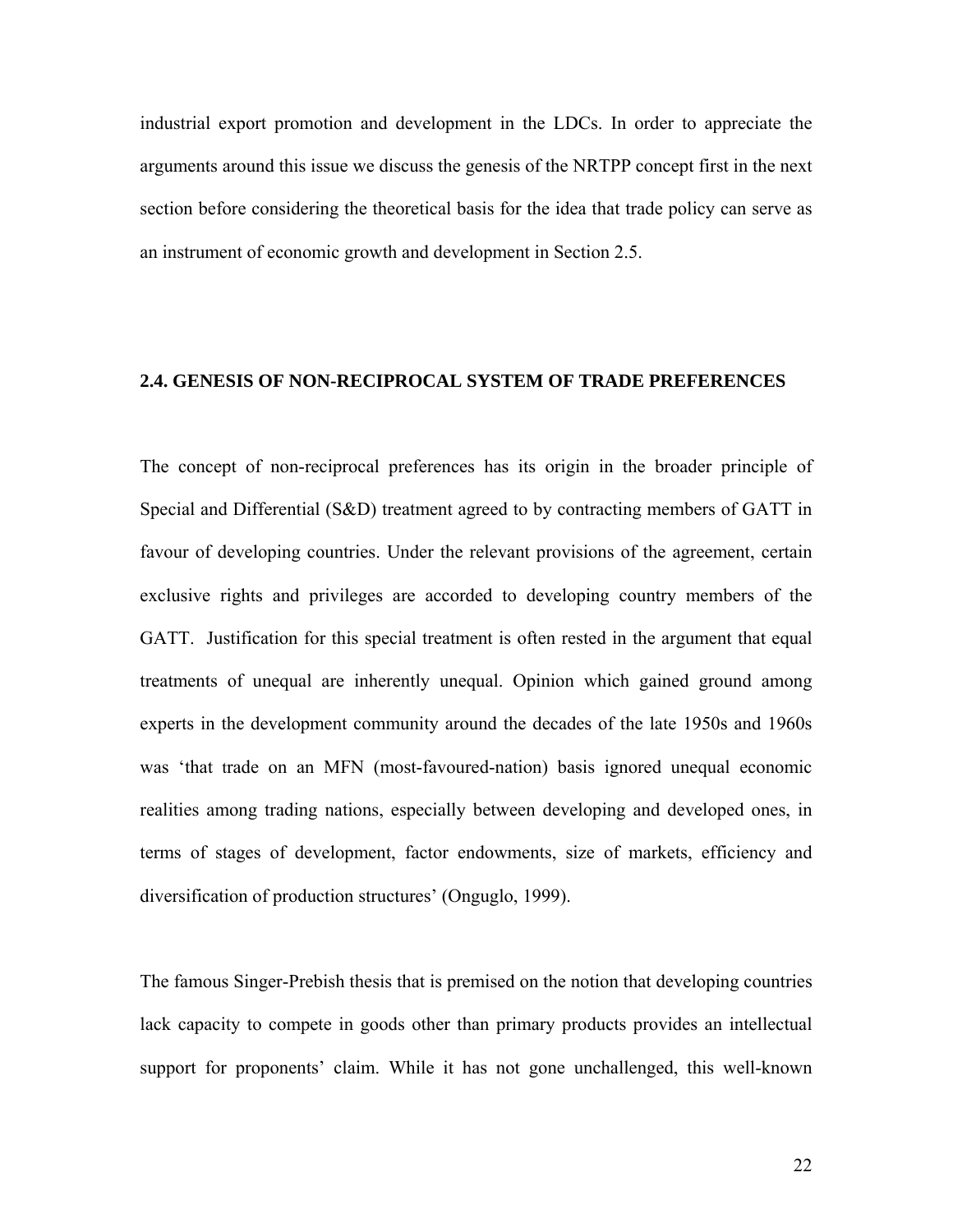doctrine posits that countries of the South suffer a welfare loss from long run decline in their international terms of trade that the authors argue is associated with exporting primary goods. The need to reduce earnings instability associated with such export profile and also to lay a solid foundation for long-term economic growth therefore makes the development of capacities in industrial manufactures imperative<sup>8</sup>. Reflecting the concern that industrial capacities are unevenly distributed between the centre and the peripherals, one of the suggested measures calls for extending special market access privileges to exports of developing countries origin. Raul Prebisch, Secretary General of the first United Nations Conference on Trade and Development (UNCTAD) puts the argument this way:

 "Preferential treatments for export of developing countries…. would help the industries of these countries to overcome the difficulties that they encounter in export markets because of high cost" (Prebisch, 1964).

The above ideas as variously argued imply that trade policy can serve as a potent instrument of industrial development. Perception of this sort strikes directly at the heart of the theory connecting trade policy with economic growth: an idea to which we turn in the following section.

 $\overline{a}$ 

<sup>&</sup>lt;sup>8</sup> A vast literature exists in economics that supports the notion that the key to economic development is creation of strong industrial sector. The Asian experience for instance is already well documented. A number of recent studies also point to the role of industrial exports in growth acceleration (Hausmann, et al., 2005).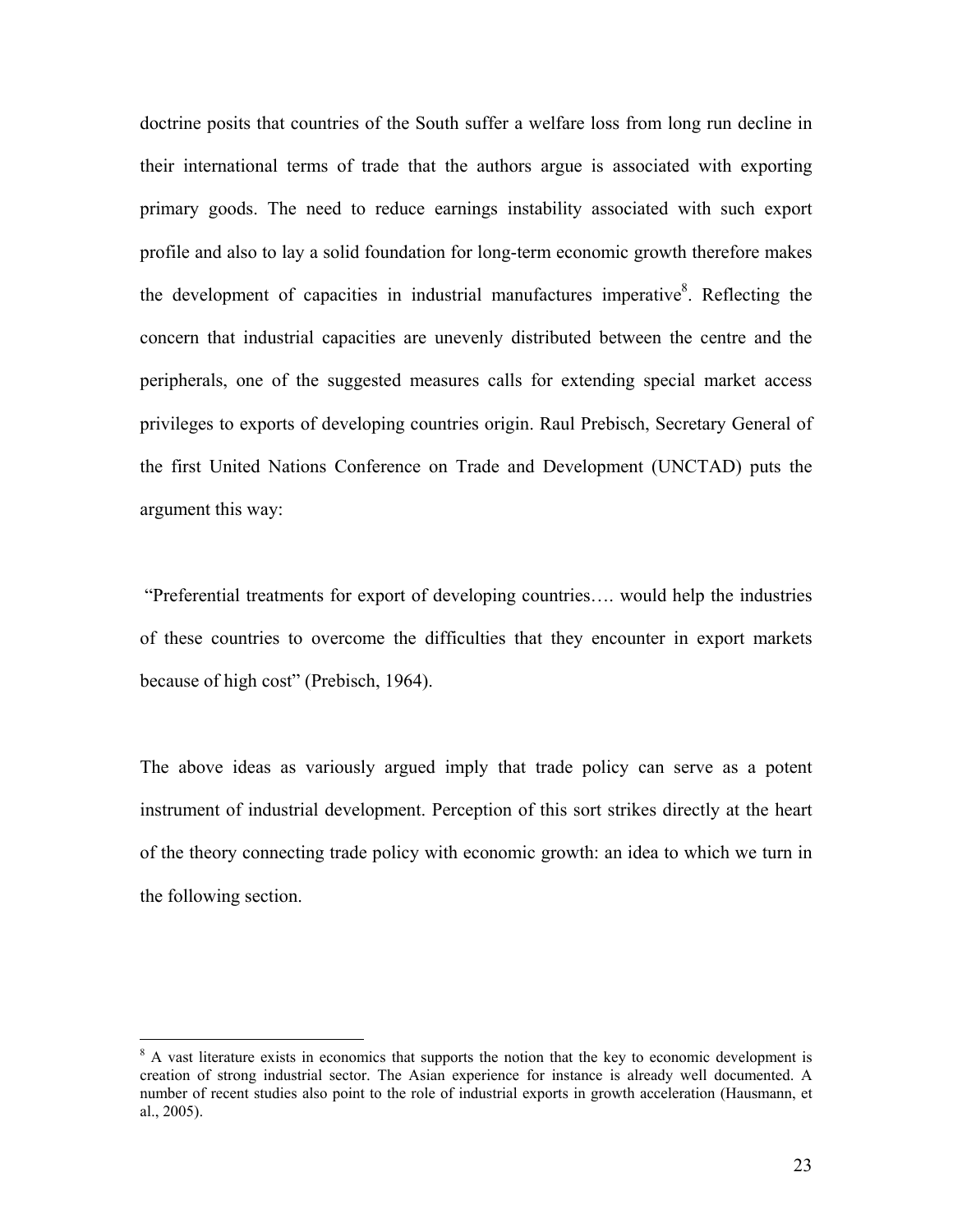## **2.5. TRADE AND GROWTH**

The theoretical underpinnings of NRTPP as an instrument of industrial development can be found in the vast literature on trade and growth. In contributions by Grossman and Helpman (1999) four distinct types of mechanisms by which international integration through trade is related to economic progress are revealed.

First, knowledge diffusion that is critical for adoption of frontier best practice is facilitated through trade interaction. Exchanges of complex technical information about such matters as innovative products, new methods of production, where the best suppliers and financiers are located etc are made possible by contacts that develop through commercial interactions. For its potentials to generate learning spillover of this sort trade in inherently related to technological progress and sustainable development.

Second, when similar economies trade with one another, incentives exist for participants to compete on the innovation front. The need to retain one's competitive edge in tradedriven economic integration constitutes a push factor that drives participants to continue searching for better ways of doing things. Equally likely is the possibility that an enlarged market that results from trade integration brings about higher profit for entrepreneurs which in turn encourages innovation $\degree$ .

<sup>&</sup>lt;sup>9</sup> But the possibility of offsetting effect exists especially when the additional demand created for an entrepreneur's products by international trade is cancelled out by an equal amount of encroachment into the entrepreneur's own share of the market by new foreign competitors. In such a scenario, argument that innovation is spurred by larger market-generated increased profit does not hold.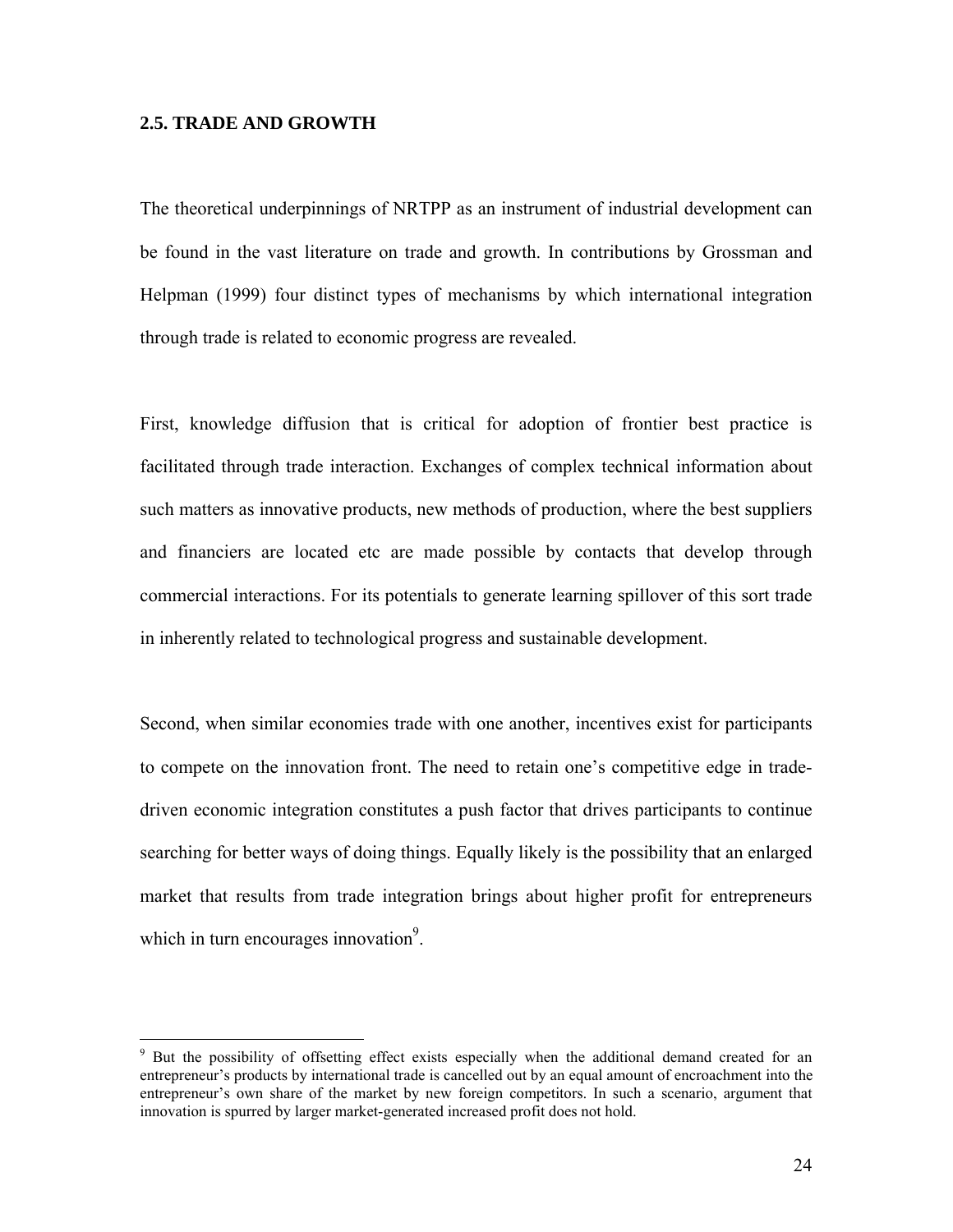Third, even in the context of dissimilar economies trade can serve as a potent weapon for spurring innovation. This arises when the technology leader uses his advantage to steal market from the follower and in the process increases his own profits. While incentives to innovate on the part of the follower will naturally diminish, the leader will have greater incentives to introduce new products and methods.

However, although the above analysis suggests trade is good for innovation, there are also possible scenarios where trade retards innovation implying that it is not a win-win situation after all. First, in the context of dissimilar economies, a technologically lagging country as previously suggested may find its firms displaced by imports from firms in technologically leading countries. As a result, profitability of their investments and hence incentives to innovate will diminish. Second, a country with abundant endowment in unskilled labour may be forced (as the experience of the LDCs in the 1960s shows) to specialize in traditional low-tech manufacturing. In such case and for such country technological upgrading to hi-tech manufacturing is bound to suffer since she will now have to depend on importation rather production to serve her needs.

Third, it is also likely for a technologically endowed country to find international integration so rewarding than she becomes more complacent with innovation than she would have done in autarky.

The significance of these insights is that trade and trade policies are inherently endowed with growth spillover potentials that do manifest in the form of innovation and efficiency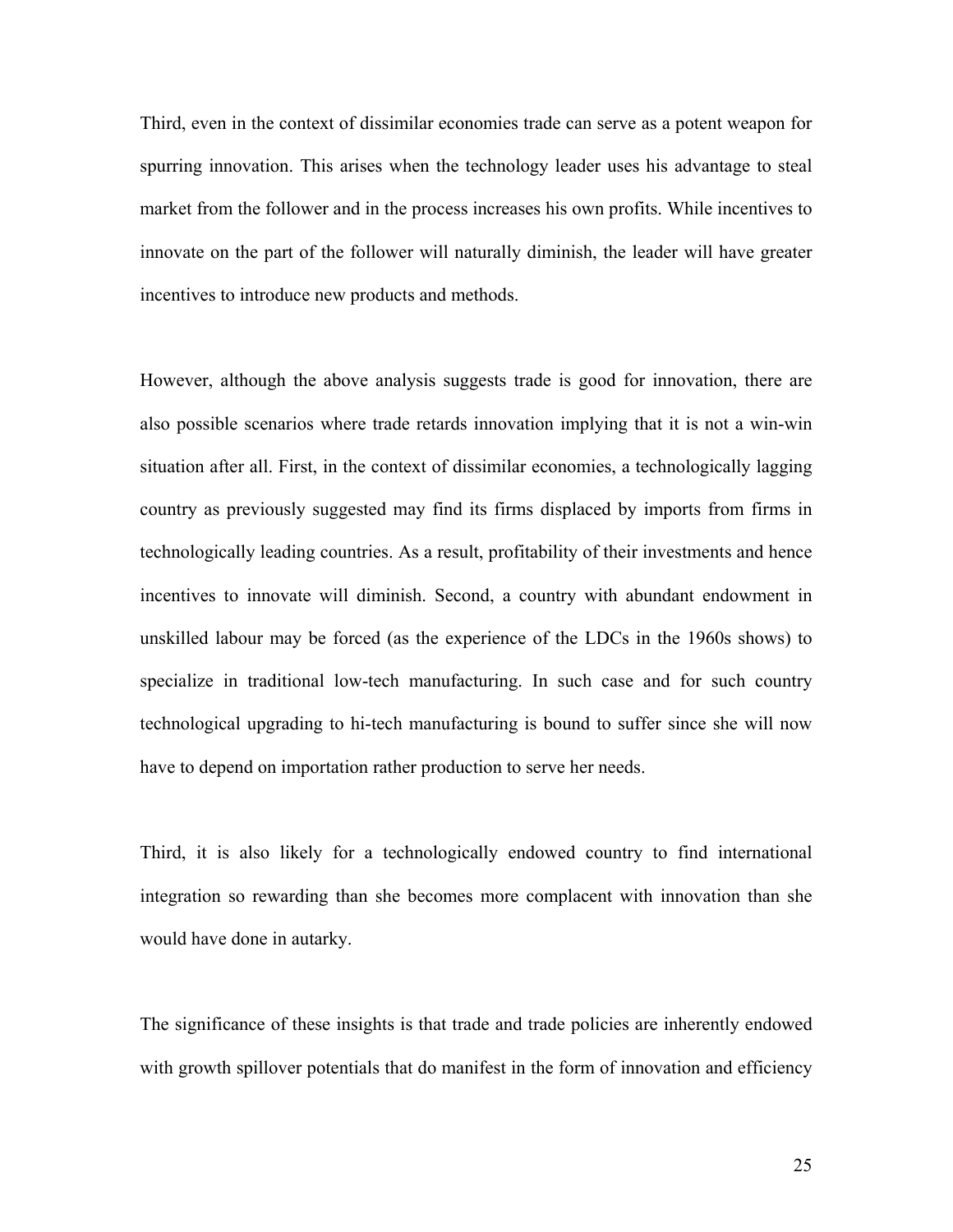performance improvements. Such productivity improvements in the context of the performance of NRTPP beneficiaries will inevitably enhance competitiveness and contribute to making export performance sustainable in the long-run. But has this relationship revealed itself in reality? We now turn to a review of empirical evidence for answer.

# **2.6. EMPIRICAL EVIDENCE ON THE IMPACT OF NON-RECIPROCAL SYSTEM OF TRADE PREFERENCES**

From the perspective of impact analysis of NRTPP, it is difficult to say right now that available evidences have borne-out predictions of the above arguments. This is because many of the analysis that have been undertaken so far have limited their focuses to static impact issue of growth in exports and ignored the more dynamic aspect of predicted innovation and efficiency improvements needed to assure sustainable performance in the long run.

As far as the objective of industrial development or so called infant industry protection is concerned, exports growth amounts to nothing if it is only a temporary benefit that cannot be sustained through improved productivities in the relevant sector. A recent paper by Hoekman and Ozden, had summarised the main argument in favour of unilateral preferences (NRTPP) as follows: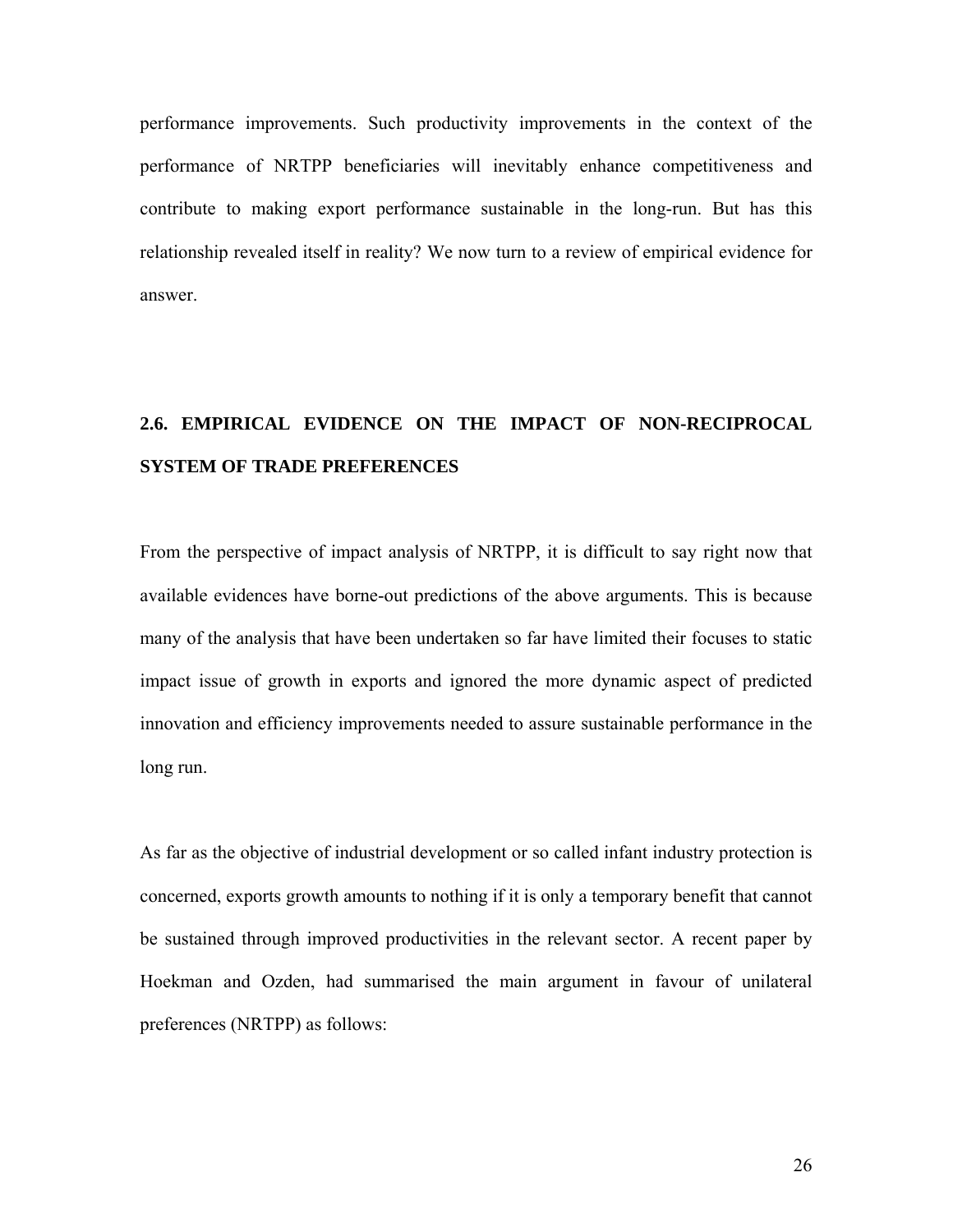"The main role of unilateral preferences is to support infant industry policies and the expansion of exports in manufactures is only a part of the overall industrialisation process" (Hoekman and Ozden, 2005).

It follows that if the impact of a preferential initiative is to be meaningful, it must be able to translate temporary market access advantage into enhanced capacity and competitiveness of the industrial sector. It is only at this point that the preference induced export growth can become a sustainable permanent benefit. Any comprehensive assessment of impact must therefore take into consideration, all the relevant dimensions of industrial development by looking not only into static impact issues of export growth but also the dynamic long-term benefits of enhanced efficiency performances.

The picture coming from the existing body of evidence however reveals a literature that is still wanting in appropriate research framework. Many preferential initiatives have been adjudged as successful or as having failed on the basis of static export performance analysis. Generally, two basic evaluation techniques can be discerned from existing literature. The first and by no means the more critical view attempts to explain why most schemes have not achieved their set objectives. The major arguments in support of this position are presented in sub-section 2.6.1. The second approach relies on empirical inquiry and this is discussed in sub-section 2.6.2.

27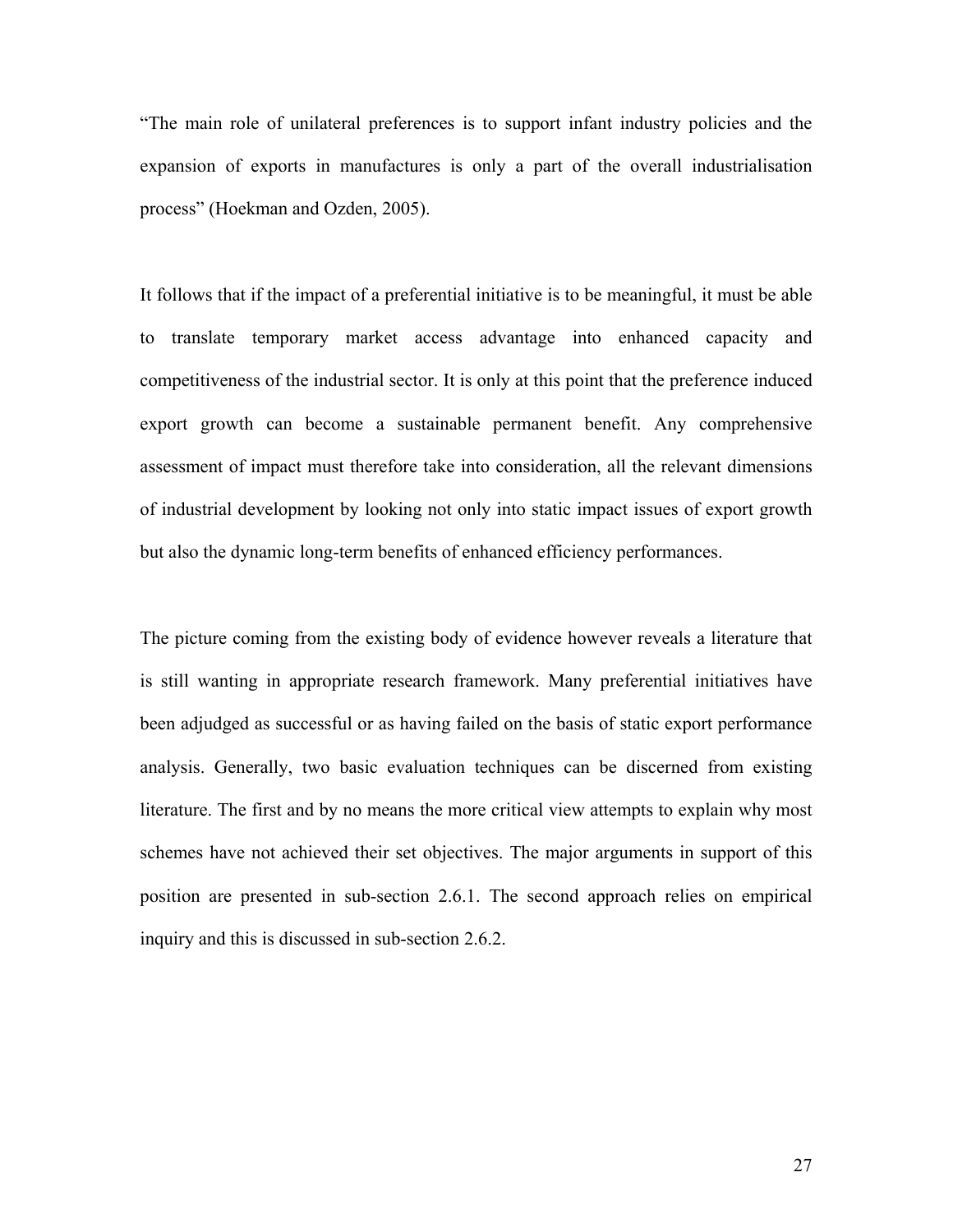## **2.6.1. Casual Explanations**

Some analysts have proceeded from the premise that most programmes have failed or would fail on the basis of perceived inherent shortcomings of these schemes. Some of the important shortcomings that have been mentioned in past researches include:

- 1. Imposition of too restrictive rules of origin by the preference giving country thereby making utilisation of market access privileges difficult
- 2. Inadequate supply capacity on the part of the beneficiary countries
- 3. Inclusion of non-trade related criteria as condition for qualification and
- 4. Unpredictability of many schemes with regards to such matters as product coverage; built-in reviews; and length and durability of market access (UNCTAD, 2003; Panagariya, 2002).

Because this approach relies heavily on casual explanation as opposed to more formalised analytical model or employment of rigorous empirical technique where hypothesis can be formulated and tested, it has a qualified appeal within the research community.

## **2.6.2. Empirical Inquiries**

This brings us to the second group of studies and what is perhaps the most widely utilised performance evaluation approach. Empirical analysis of economic phenomenon is a very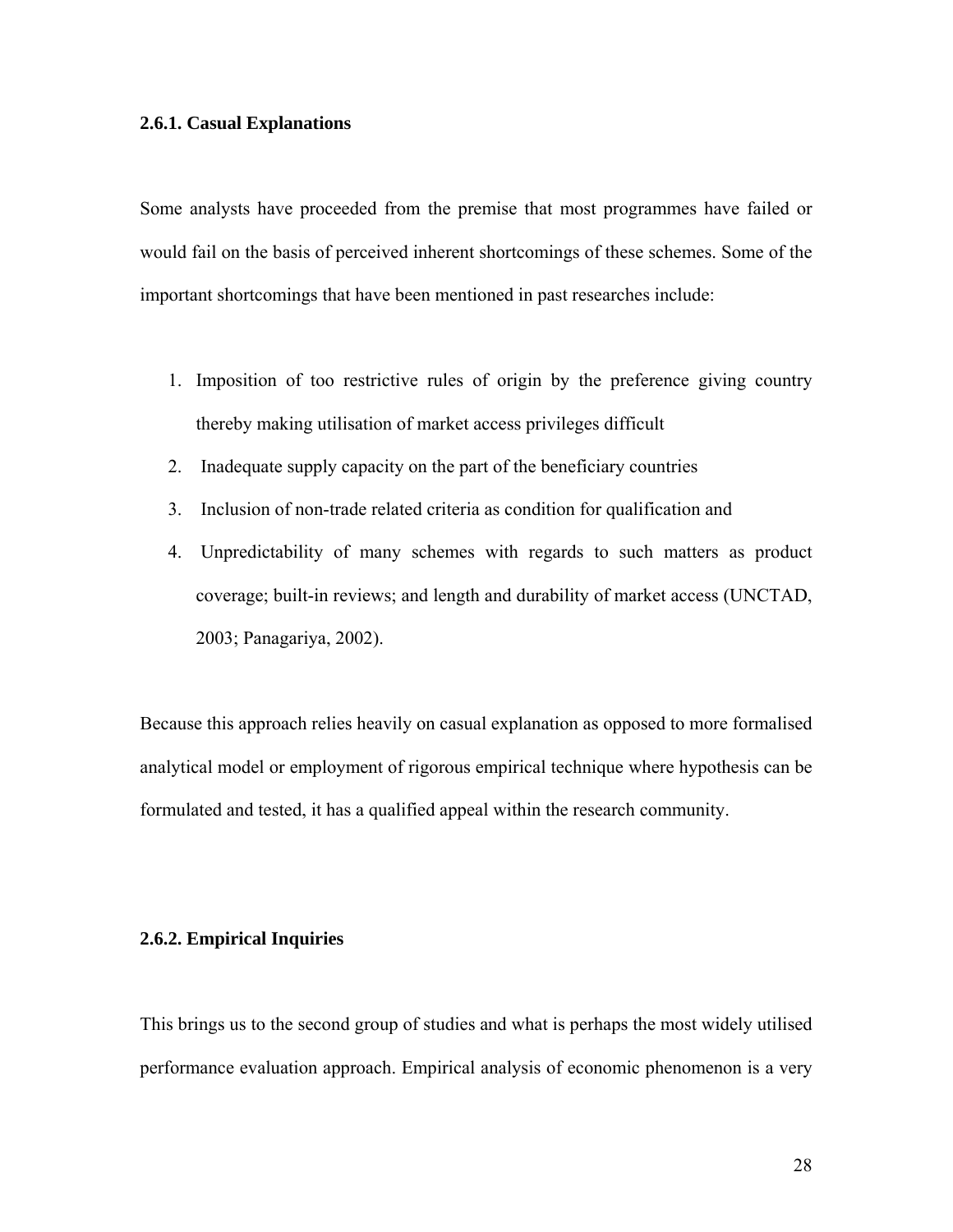powerful technique in economics and within the context of trade preference impact assessments, analysis have evolved along three broad dimensions: partial and general equilibrium studies; descriptive techniques; and gravity and other models.

## **2.6.2.1. Partial and General Equilibrium Studies**

These studies rely on historical data to simulate the possible effects of preferential trade liberalisation on export performances of beneficiaries. In one such analysis, Clague (1971) develops a partial equilibrium model to estimate the impact of a possible 50 per cent reduction in some major industrialised countries tariff on developing countries exports. Utilising data based on 1965 trade flows, Clague finds that such reduction would increase total exports of LDCs manufactures (finished and semi-finished) by 19%.

Another study by Baldwin and Murray (1977) examine the trade expansion effects of GSP schemes under three possible scenarios. In the first scenario, quantitative restrictions on imports are assumed and the estimated model with 1971 trade data shows a 29% increase in exports of the GSP beneficiaries to US, and Japan, and only 25% to the EEC. When the assumption of quantitative restrictions is relaxed, the trade expansion effect of the scheme on LDCs exports bound for the US and EEC market increased by 45% while those for the market in Japan increased by about 142%. The third scenario is examined under the assumption of expanding coverage to all industrial products except apparel,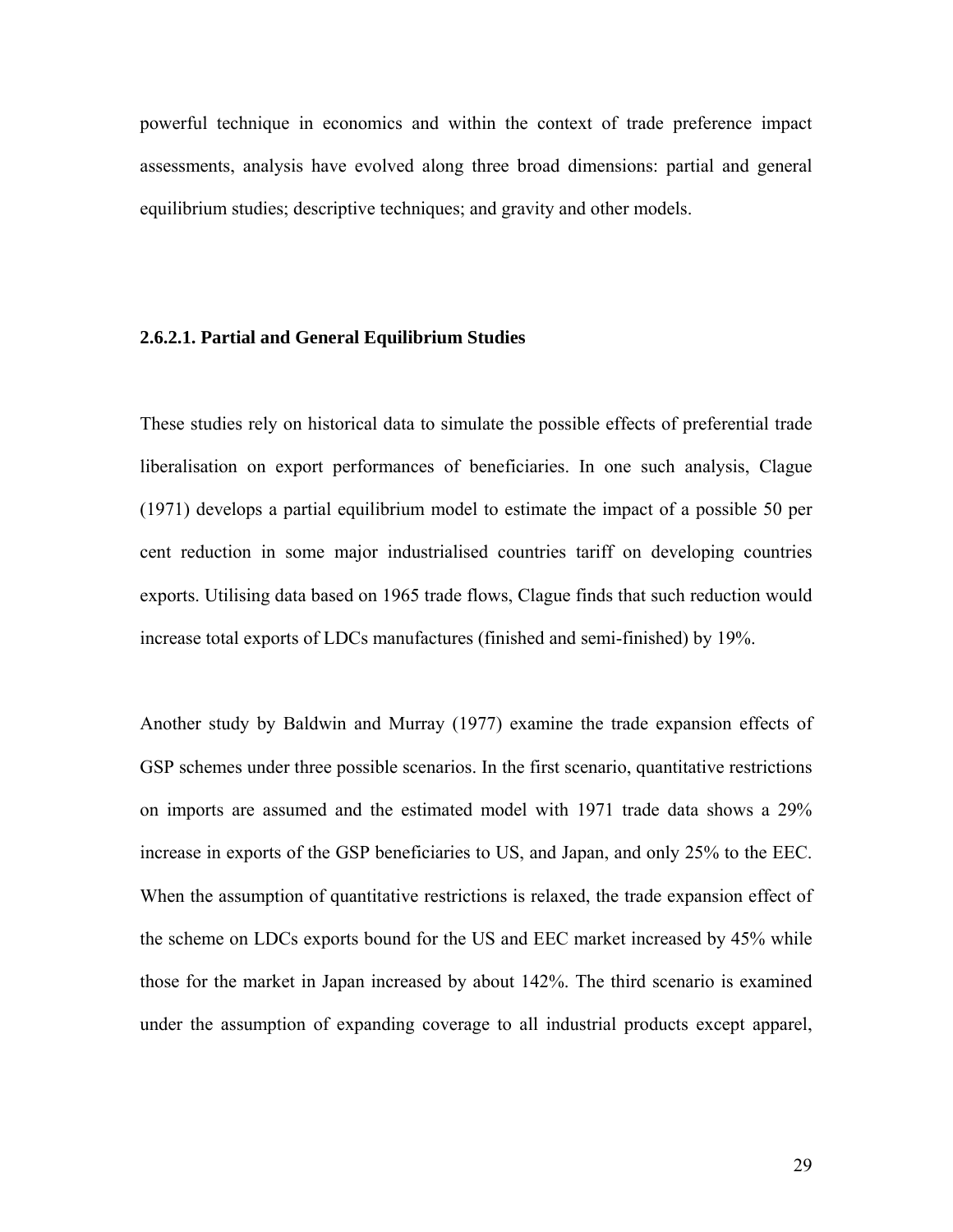petroleum and shoes. For both Japanese and US schemes, further gains in LDCs exports would have amounted to some additional 57% and 16% respectively.

Macphee (1987) also adopts three alternative scenarios similar to Baldwin and Murray's approach to examine the effect of GSP on LDCs exports and finds them to be export enhancing in all three cases.

Other important partial equilibrium analyses that have been cited in the literature include the works of Pelzman and Rousslang (1982), Sawyer and Sprinkle (1984), Rousslang and Lindsey (1984), and Pelzman and Schoepfle (1986). These authors' different estimates of the impact of Caribbean Basin Initiative (CBI) on exports of qualifying countries to the US predicted a somewhat positive outcome. Pelzman and Rousslang utilise 1979 trade data and find that the CBI scheme could increase beneficiaries' exports by about 11%. Sawyer and Sprinkle on the other hand find export expansion effect of the Initiative to be \$97 million for the top 20 product categories and \$12 million for other product categories based on 1980 trade data.

In recent policy debate on African Growth and Opportunity Act (AGOA), Mattoo, Roy and Subramanian (2002) develop a partial equilibrium model to assess the possible responses of African exports to the trade incentives. Their analysis is carried out against two possible benchmarks: actual trade under the programme with all its restrictiveness (especially as it relates to the rules of origin requirements) and potential trade that would have resulted, had all restrictions on African exports been eliminated. The findings show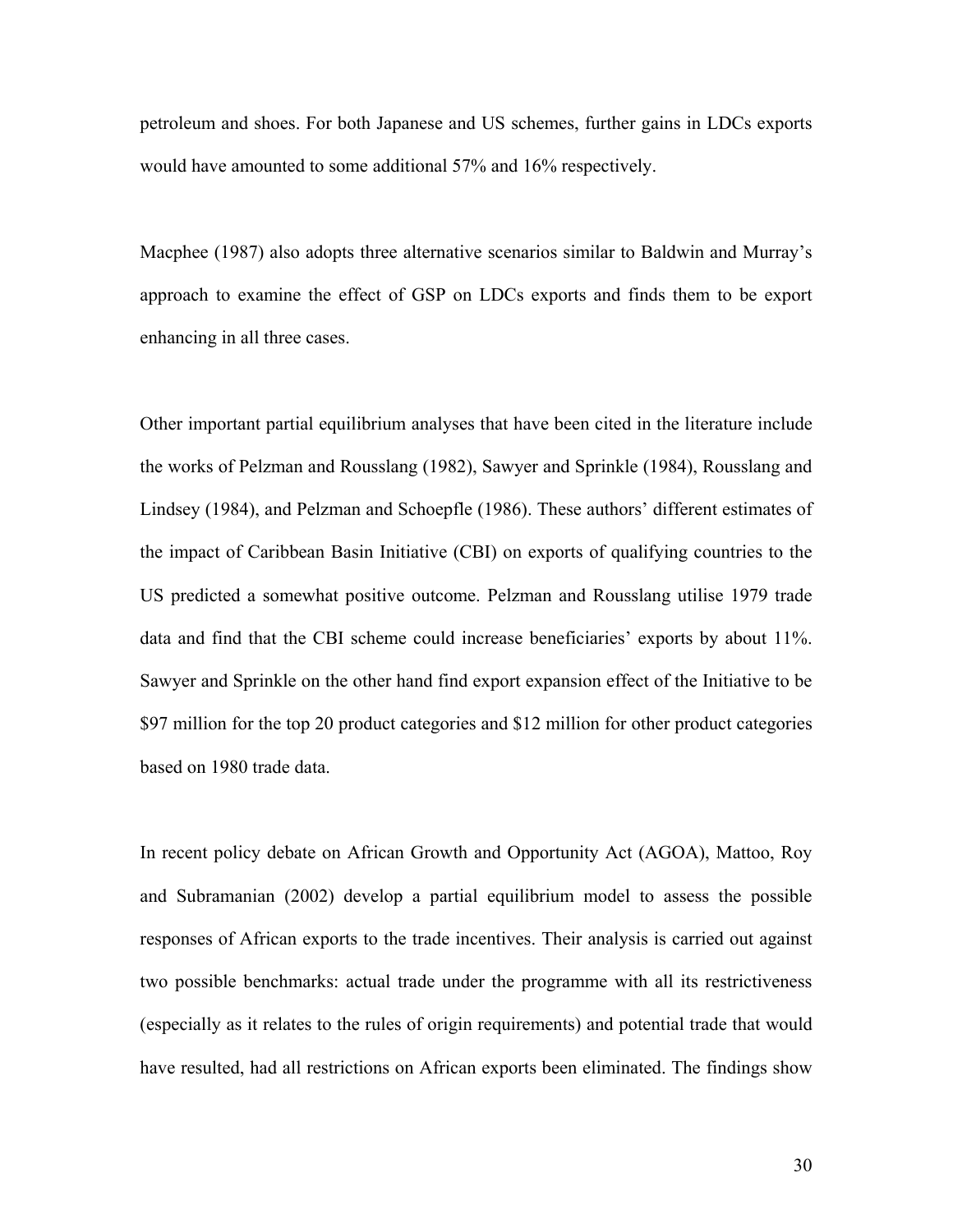that AGOA will raise the level of non-oil exports by between 8-11% depending on the restrictiveness of rules of origin. This is in sharp contrast to what is reported under a fully liberalised AGOA scenario, which shows that non-oil exports would have been higher by about 43%.

However, the usual problem with partial equilibrium framework in failing to incorporate the potential roles of other macro variables like exchange rate and employment into the analysis has been highlighted and admitted as an important limitation of the above studies. Consequently, other studies emerged to take care of this concern. One such study that models the impact of preferences in a general equilibrium setting is Brown (1987). With production, employment, price and trade effect explicitly accounted for in the model, Brown finds that the US GSP led to general improvement in welfare of all beneficiaries except Turkey.

Notwithstanding the improvements introduced by the general equilibrium framework, the studies described above still suffer from a number of shortcomings. First, by utilising historical rather than actual trade data, they have failed to capture the actual impact of the schemes they studied. Second, the assumption of infinite supply elasticity in countries receiving preferences when it is likely that they will be confronted with an inelastic supply response tends to exaggerate the impact predicted. Third, it has also been pointed out that the models are purely static in form and they tend to ignore the dynamic effect of trade preferences (Seyuom, 2006). And finally, by failing to reveal the extent of infant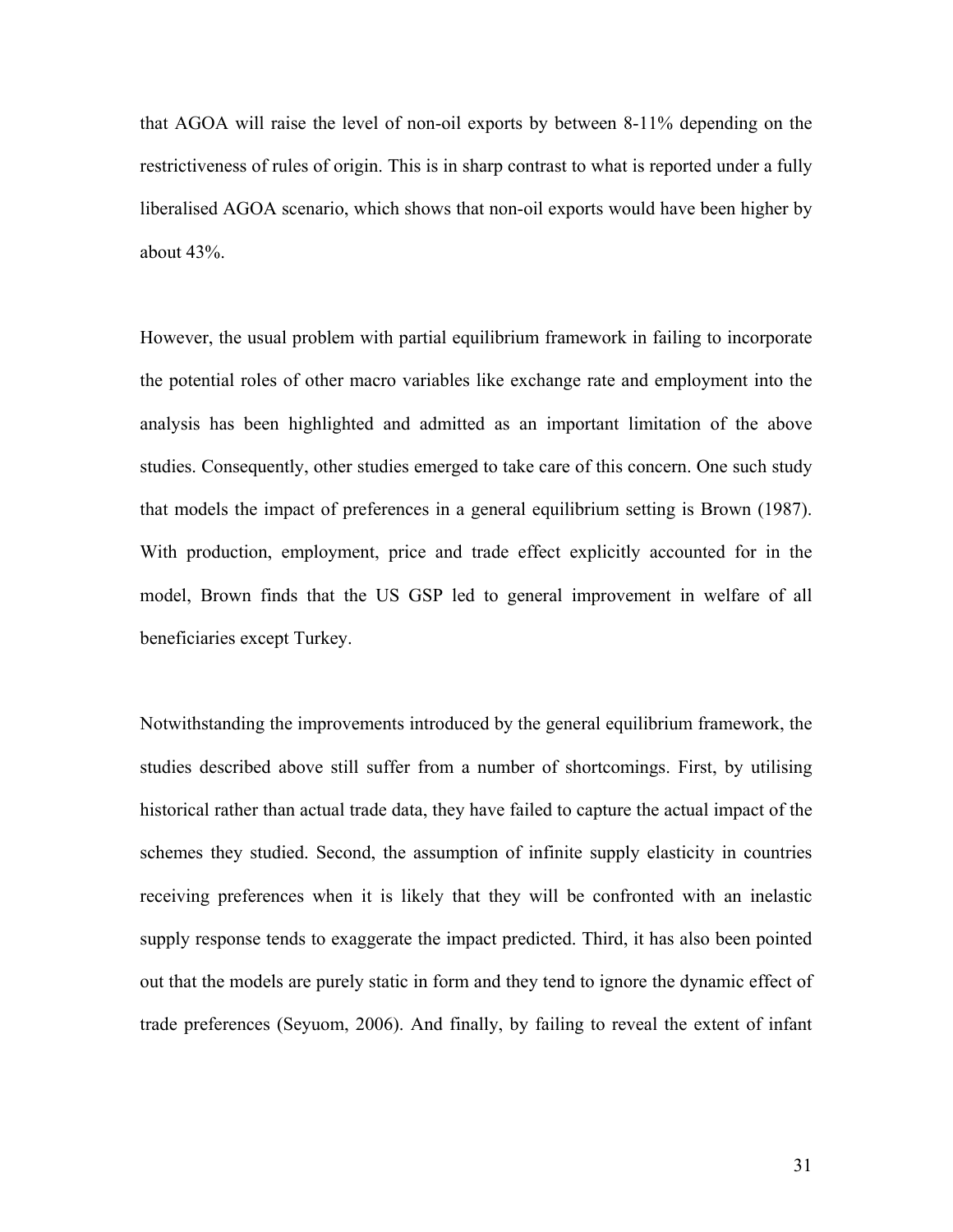industry development they have overlooked or ignored a central objective of nonreciprocal trade preference schemes (Brown, 1988).

#### **2.6.2.2. Descriptive Analysis**

A second category of studies uses descriptive statistical techniques to investigate actual trade data and in a way overcomes one of the major criticisms of the partial and general equilibrium analysis mentioned above. Major works undertaken with this approach utilise ex-post data to investigate the impact of preferences. Thus Karsenty and Laird (1987) employ detailed UNCTAD data and conclude that the GSP programmes in 1983 stimulated exports of GSP receivers to GSP donors' markets by about 2%. Both Young (1972) and Qatarra (1973) also adopt similar approach in separate studies of the trade benefits of the EEC's preferences to a group of Associated African Countries (AAC). Their results suggest modest positive impact on the AAC's exports.

Shapouri and Trueblood (2003), pose a somewhat different empirical question in an assessment of the AGOA scheme. The two authors had sought to understand why some countries are more successful in taking advantage of the programme better than some others. Using simple statistics of trade flows, the authors find that: (1) how well-targeted the programme is to the existing export profile of a country; (2) ability to attract FDI; and (3) the extent of economic diversification are the major determinants of successful programme utilisation. To underscore the fact that rules of origin need to be liberal if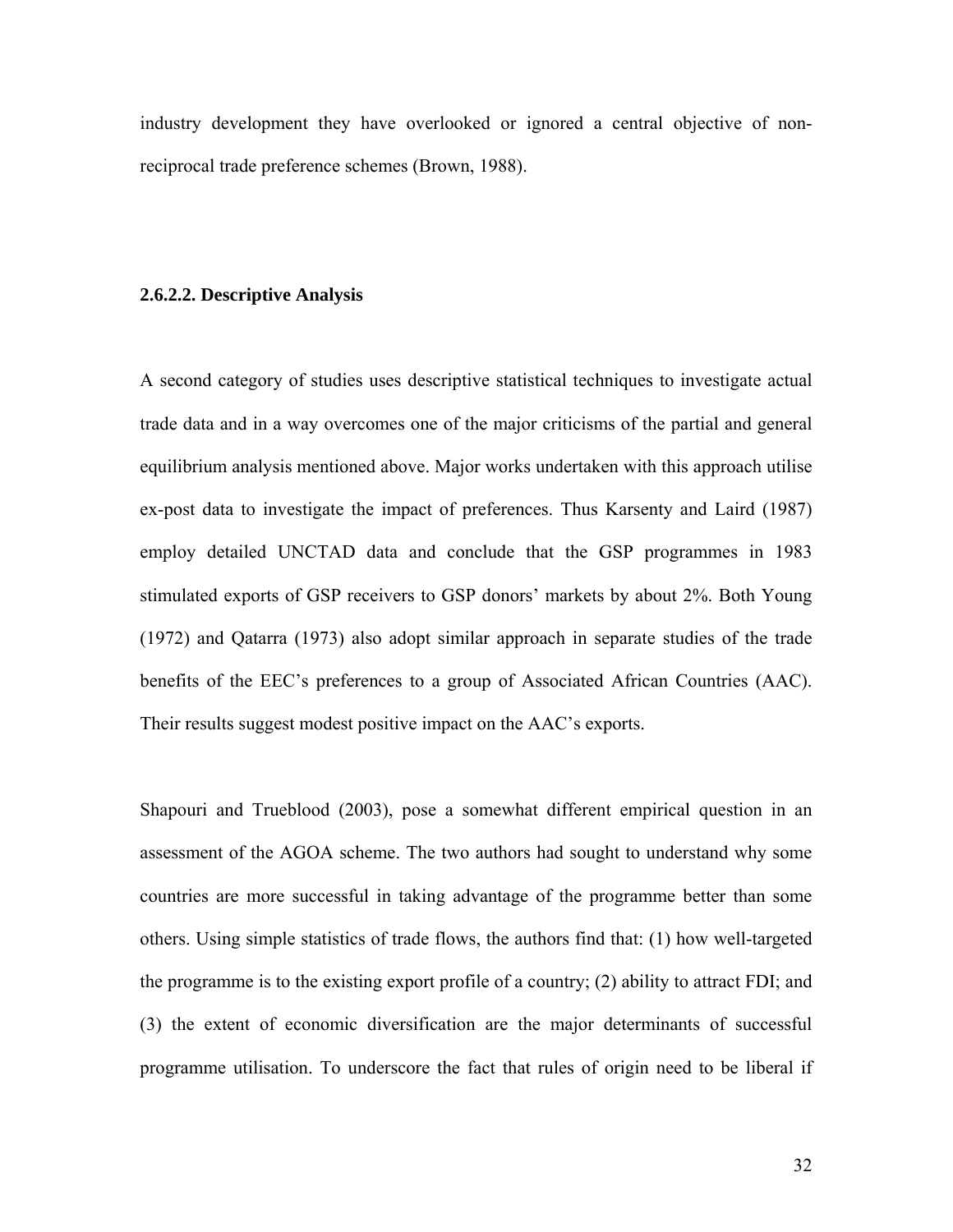preferences are to be effective, Brenton and Ikezuki (2004) compute statistical averages in their analysis of the initial and potential impact of preferential access to the US market under the AGOA.

## **2.6.2.3. Gravity and other Models**

The third category of empirical research adopts a more rigorous and more refined regression technique. Among works that can be counted include that of Pelzman (1983), and Sapir and Ldunberg, (1984) which generally belong to the old school. Both works have however been criticised for reflecting only the short-term effects of the GSP programme they studied since data used cover a relatively short period of time following the commencement of the programmes.

Nilsson (2002) however improves on this in his study of the EU preferences to developing countries. A gravity type empirical framework is developed with a focus on undertaking a comparative assessment of the effect of the Lome Convention and GSP on exports of developing countries. The study uses actual trade data from 1973 to 1992. The usual hypothesis of positive export expansion effect is confirmed for both programmes with the Lome Convention having a slight edge in terms of performance over the GSP.

Empirical works on AGOA by Nouve and Staatz (2003) and the more comprehensive assessment of all US preferential programmes by Ledreman and Ozden (2004) are also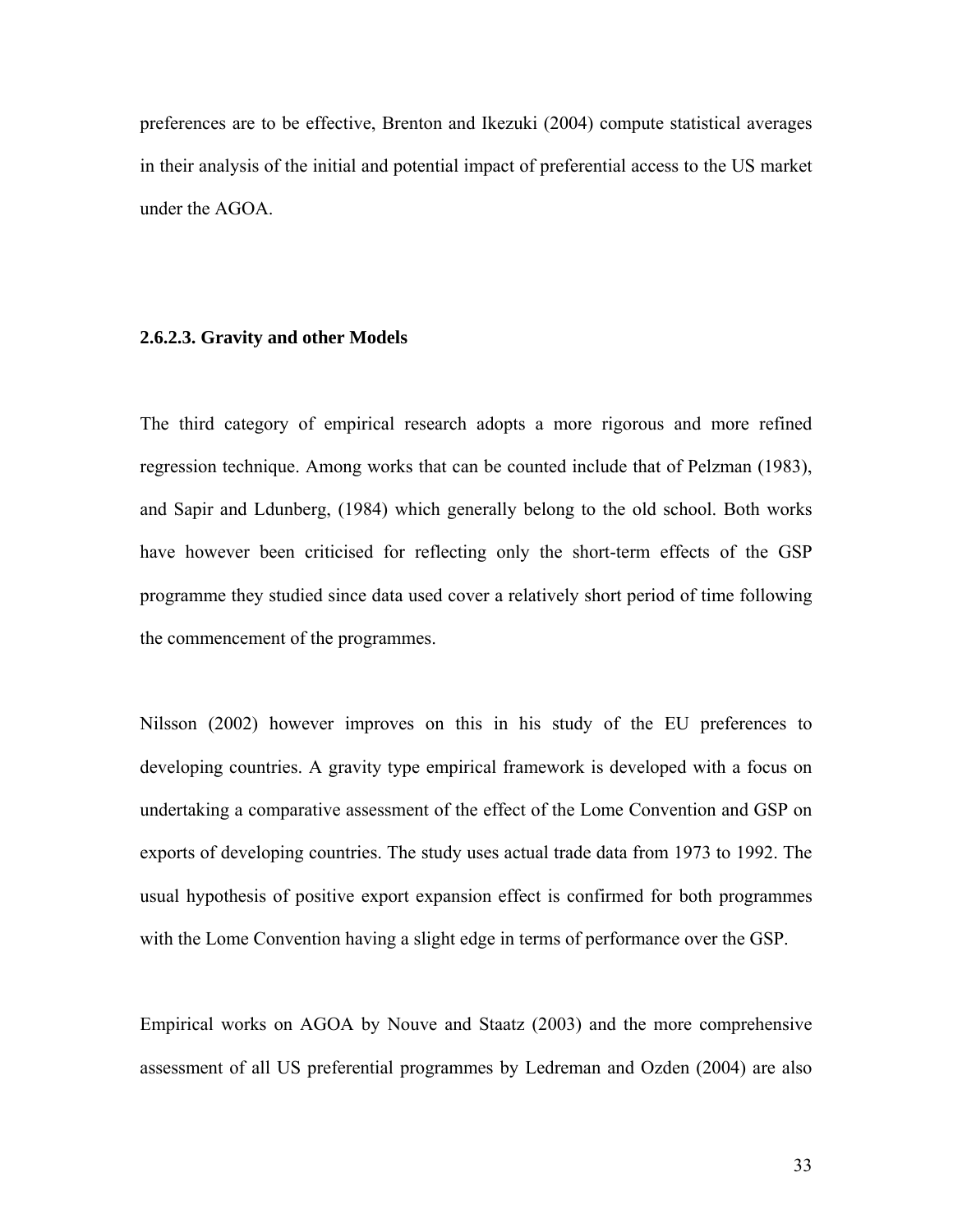modeled in the gravity framework. Though Lederman and Ozden confirm a statistically significant result for export stimulation effects of most programmes they studied, Nouve and Staatz's analysis falls short of an optimistic positive assessment. They reason that the inconclusive nature of their findings could possibly have been influenced by the fact that the initiative was still at its infancy at the time of their study.

Seyoum (2006)'s contribution to the literature focuses on US GSP and its effects on beneficiaries' exports. Factor analysis and multivariate regression analysis are employed to investigate the hypothesis that US GSP tariff concessions have a simulative effect on export of LDCs. Efforts were made to improve on the shortcomings of earlier works by including a large number of products and countries in the sample and using more recent data that the author believe can pick up the long term effect of the programme. The result concludes that the preference programmes are a success because the hypothesis of a positive impact on beneficiaries' exports is confirmed

## **2.7. SHORTCOMINGS OF EXISTING LITERATURE**

While Seyoum's study can truly capture some of the dynamic effects of preferences on beneficiaries, reliance on export performance as a yardstick may however not be sufficient to tell us the whole story. Rolfe and Woodward (2005) echo this point in an earlier paper when they challenge the acclaimed success of AGOA in revitalising apparel manufacturing and trade in Africa. Field research carried out in Southern and Eastern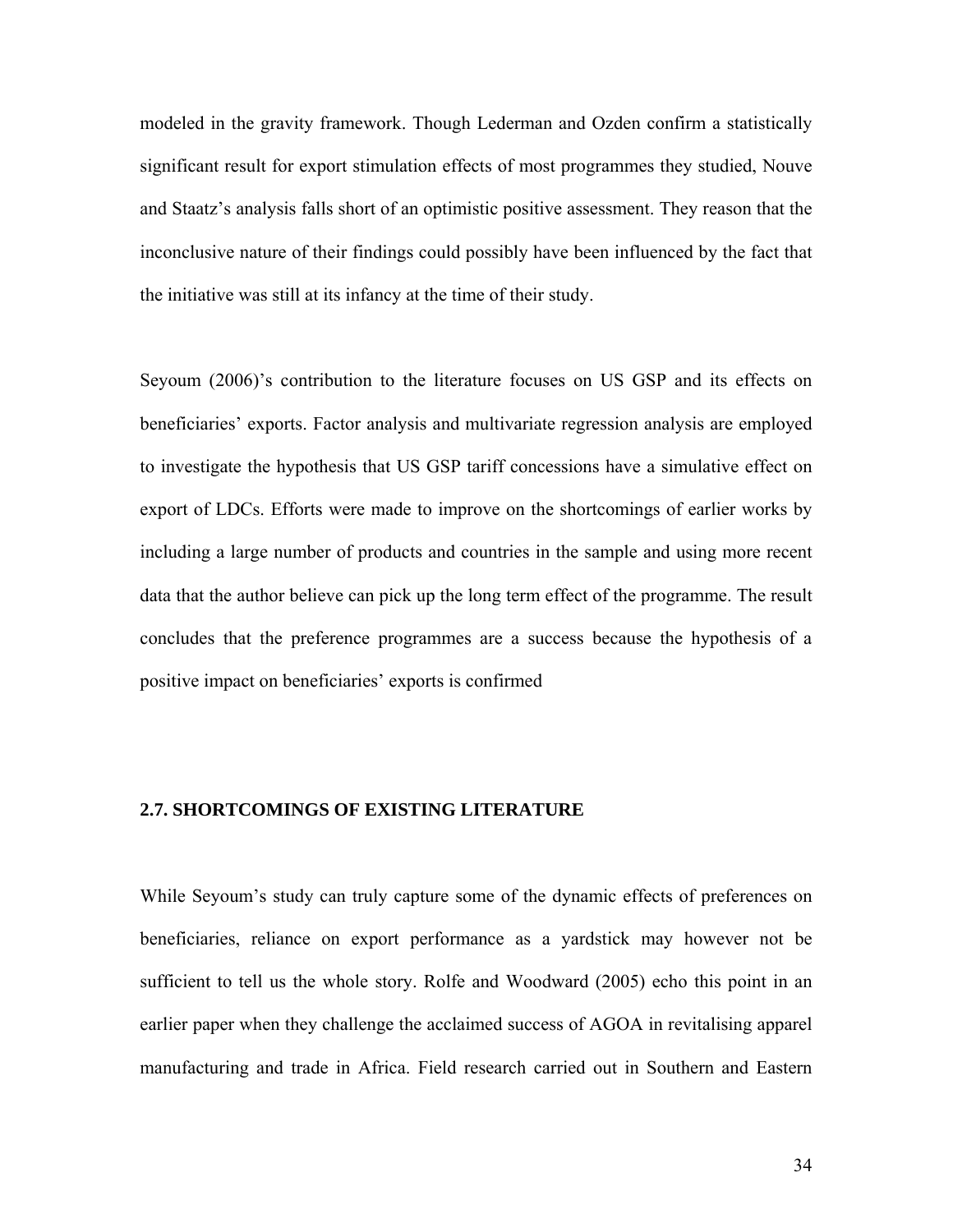Africa reveals not only that these countries' apparel firms were still operating at an inefficient frontier relative to their competitors in Asia, but also that local value added were still very negligible at the time of the study. As a result of these findings, Rolfe and Woodward argue that the increased export performance might have arisen less from competitive advantage than from temporary protection that will erode with time. They sum up their findings this way:

 "… export value and growth often used to gauge the successes of preferential trade agreement like AGOA can be misleading".

The tendency to focus on export flows and ignore the more fundamental efficiency in production that has characterised researches in the past raises important question on the adequacy of existing framework and knowledge. It leaves one to wonder whether preoccupation with export performance as a yardstick for judging the success of preferences necessarily reveals the underlying transformation that is supposed to be taking place in the export industry, or it simply leaves a gap that needs to be addressed.

As Hoekman and Ozden (2005) put it:

"A key question in assessing the effect of preferences is whether they help create industries that are viable- i.e., can survive the removal of preferences, either as the result of unilateral actions or MFN liberalisation (such as tariff reductions or the abolition of the final ATC quotas at the end of 2004). If they do, the preferences have helped nurtured

35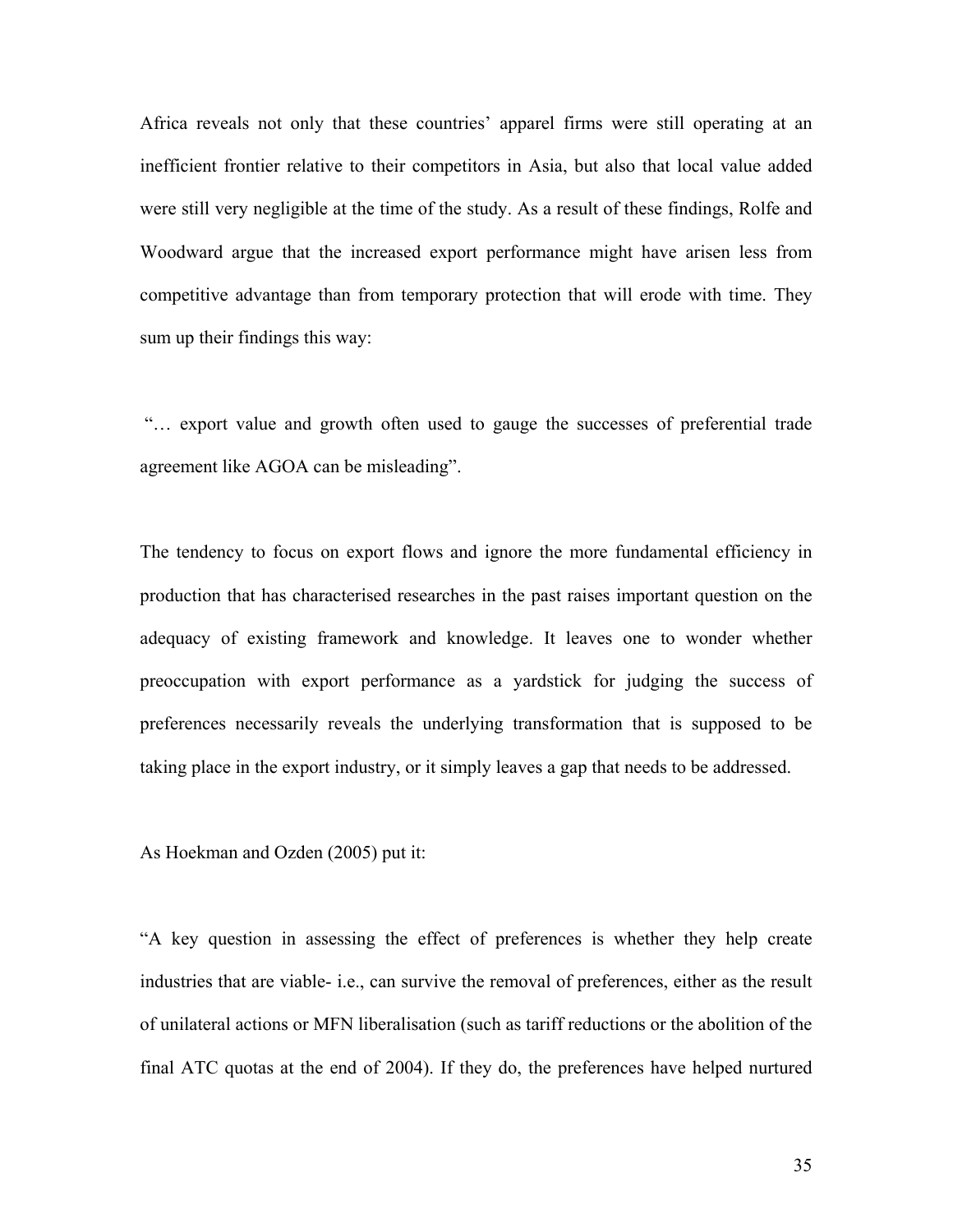infant export industries and achieved their goal. If they do not they provide only a temporary increase in income, 'rents' from the higher price attainable in the protected market."

In another contribution to the debate, UNCTAD also notes:

"One generally considers that market access preferences generate effective benefits when structural (durable and sustainable) socio-economic progress has taken place as a result of the treatment granted. Such progress usually implies that investment in the relevant economic sectors has been encouraged, and has translated into job and income creation while *strengthening innovative and productive capacities<sup>10</sup>* (UNCTAD, 2003)."

If the debates surrounding the performance evaluation literature are anything to go by, there is no doubt that a new research approach is needed. This study therefore proposes a new framework that can help address the above concerns of analysts by accommodating the sustainable aspect of NRTPP assessment in its analysis.

#### **2.8 CONCLUSION**

The chapter explains how the literature on trade preferences has evolved overtime. Attempts have been made to capture some of the significant economic impact with particular emphasis on the non-reciprocal system of preferences. An important insight

 $\overline{a}$ 

<sup>&</sup>lt;sup>10</sup> Emphasis is mine.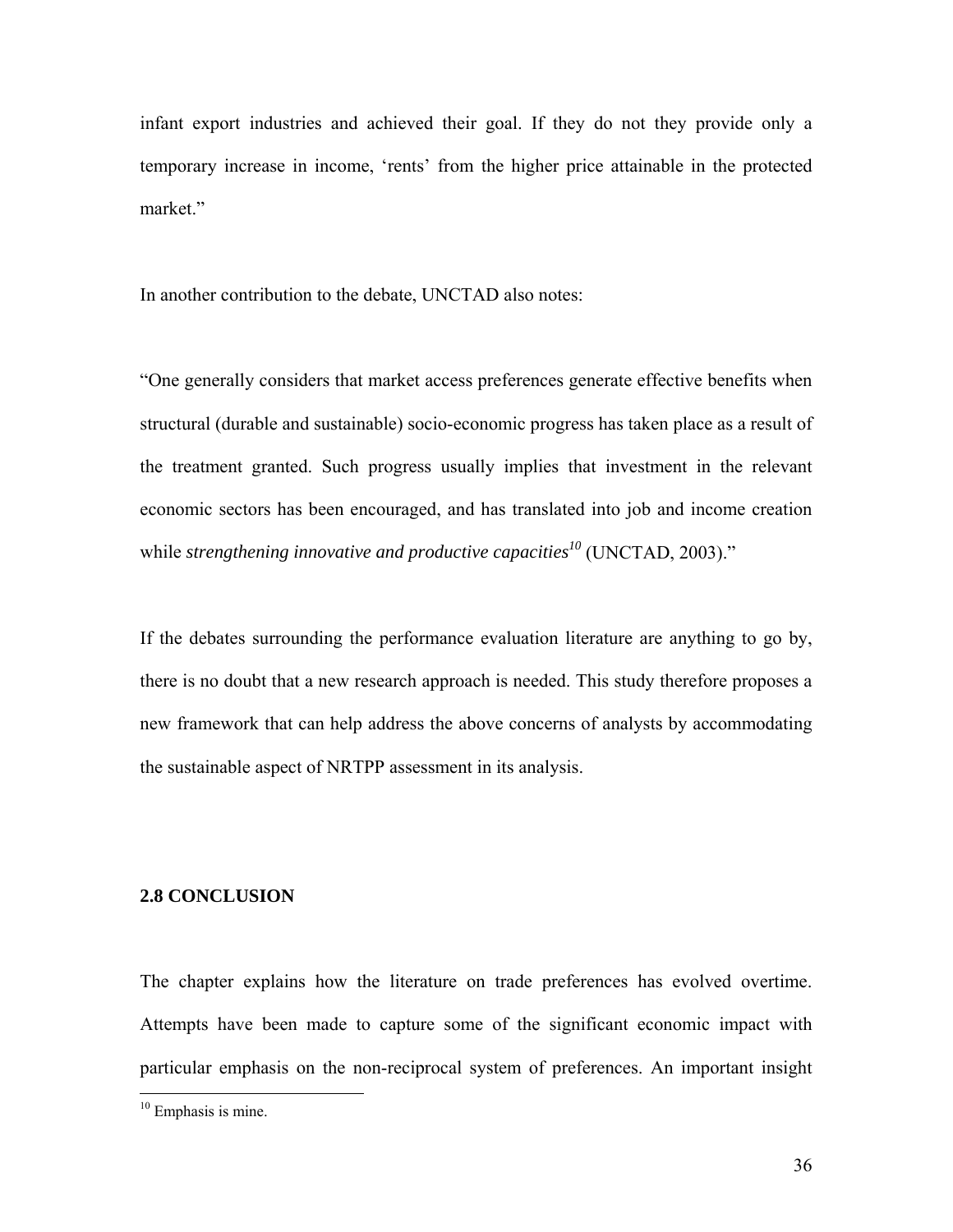generated from the literature review is that the jury is still out on the analysis of the impact of NRTPP on industrial export development in beneficiary countries.

While the theory of the relationship between trade and growth recognises that trade can spur innovation and make export performance sustainable, extant literature on programme assessments seems to have ignored this dimension of research. In the light of this, the chapter suggests that there is need for a new framework that can accommodate the sustainable or dynamic aspect of impact assessment in its analysis. The next chapter elaborates more on this issue in great details.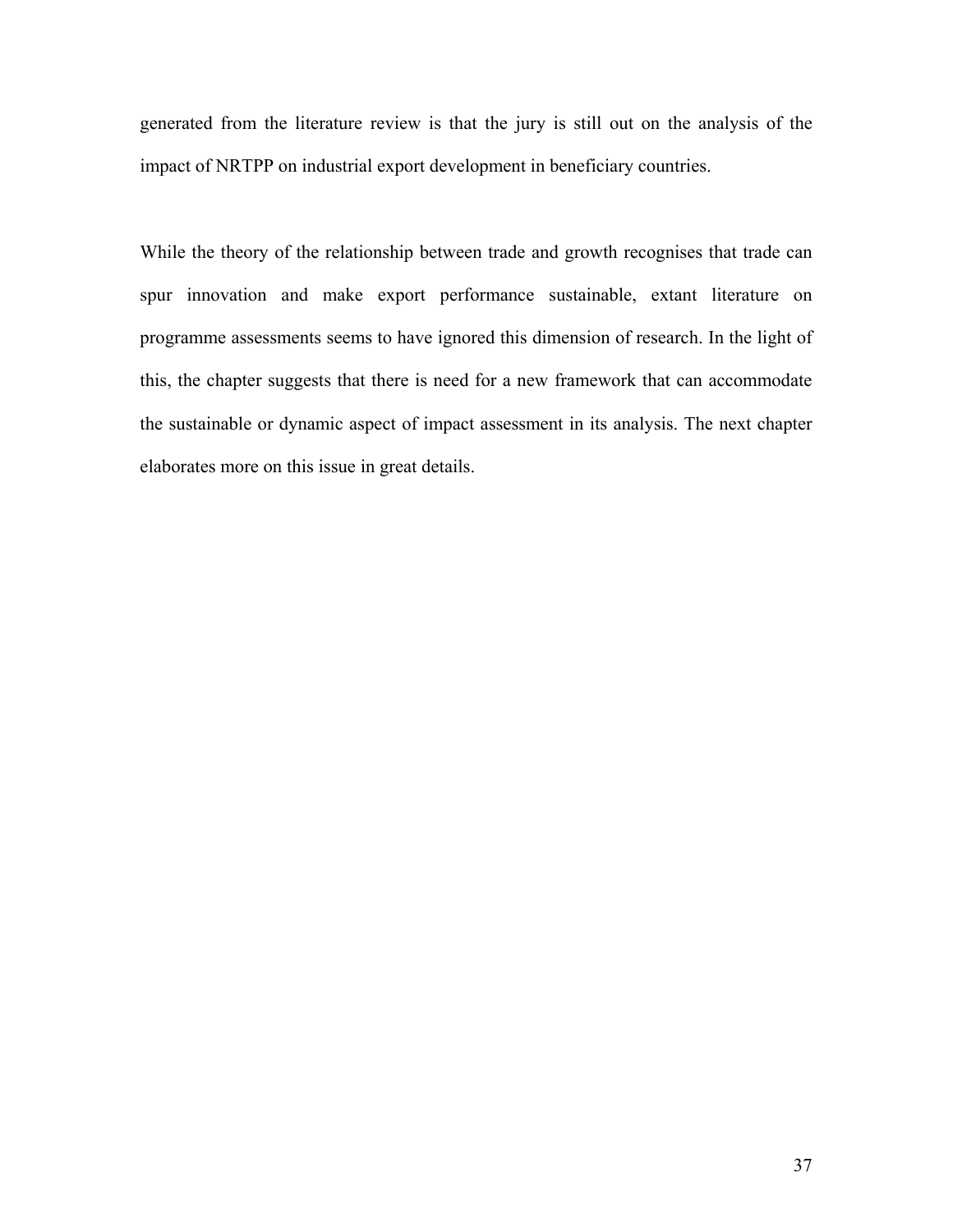#### **CHAPTER 3**

## **INDUSTRIAL DEVELOPMENT IN GLOBAL NETWORKS: AN ANALYTICAL FRAMEWORK FOR ASSESSING THE IMPACT OF TRADE PREFERENCES**

## **3.1 INTRODUCTION**

"In order to understand the dynamics of development in a given place… we must comprehend how places are being transformed by flows of capital, labour knowledge, power, etc, and how at the same time, places (or more specifically their institutional and social fabrics) are transforming those flows as they locate in place specific domains. Globalisation…. has undercut the validity of traditional, state centred-forms, of social science, and with that the agendas that hitherto have guided the vast majority of research on economics and social development" Henderson *et al.* (2002)

The analytical framework for a comprehensive analysis of the relationship between tradepreferences and industrial export development is developed in this chapter. It is not being suggested that the framework that will be proposed is capable of addressing all the myriad complexities of industrial development. Rather, it is a framework that the research argues can deliver a better analytical insight (especially with regards to the dynamic aspect of sustainable export performance) on the problem at hand than existing ones.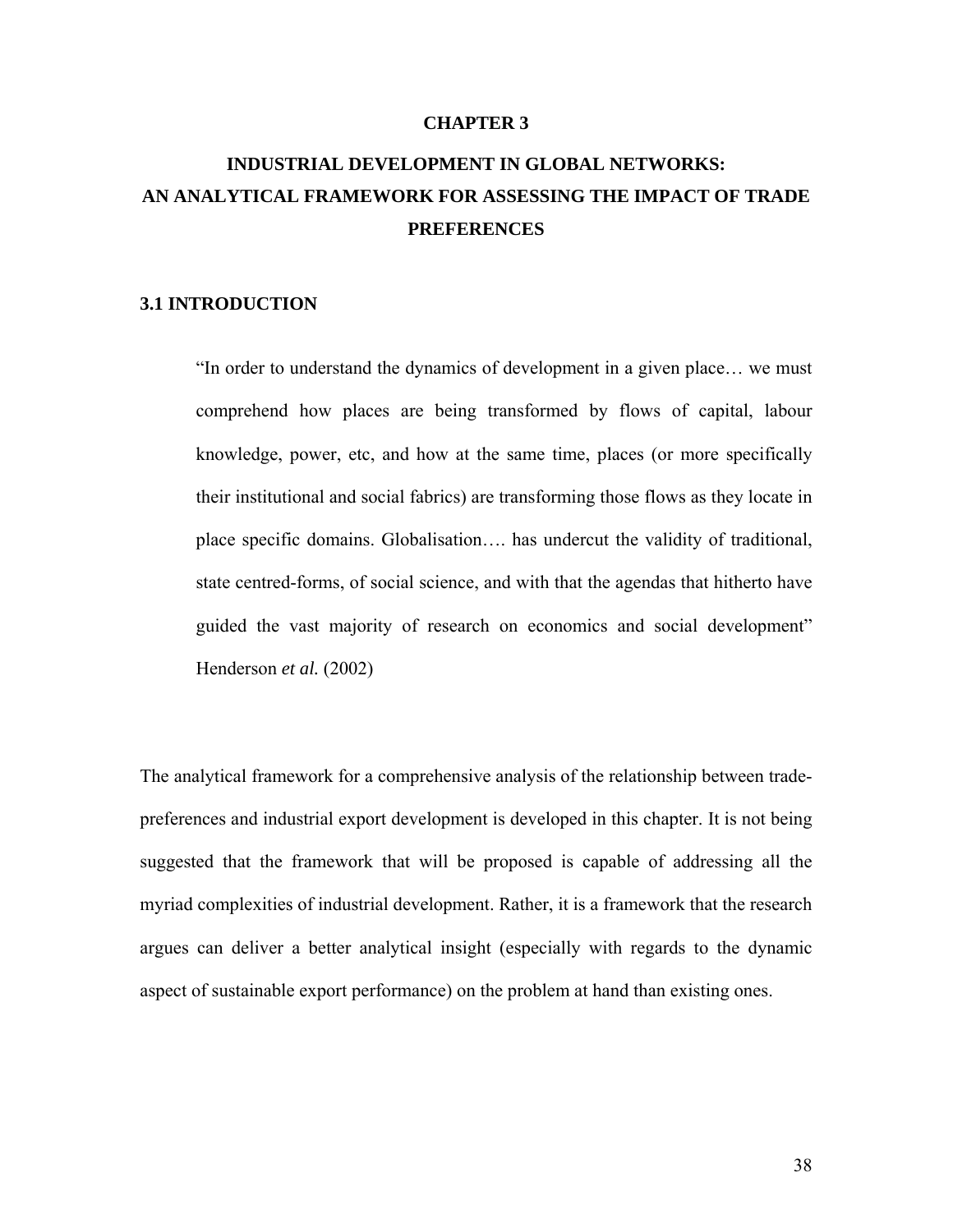To do this, the chapter is inspired by the message of the above quotation and proceeds from the premise that the dynamics of regional industrial development (an implied objective of NRTPP) is being transformed by modern globalisation in ways, which have profound implications for the validity of traditional state-centric approach to development studies. Previous researches in economics development in general and industrial development in particular have been dominated by an analytical perspective which puts regional identity at its centre stage. The conventional unit of analysis was the welfare state, which was seen as the omnipotent driver of development that can chart its own course unchecked by extraneous or more precisely globalising forces. According to this perspective, it was a relatively simple matter for sovereign government to promote regional industrial development, because during this era the whole range of activities required to conceive, produce and market a product was essentially a national phenomenon.

But this is becoming less so, as modern production activities are increasingly organised across sovereign boundaries rather than contained within them. Whereas, this is exerting significant restrictions on opportunities for national initiatives that had occupied the centre stage of development strategies in the past, the encroaching influence of globalising forces is fast assuming a pre-eminence status. It is therefore meaningless to continue to view industrial development in a region as an outcome of the exclusive influence of the local rules, institutions, culture or strategies. Instead an approach that simultaneously foregrounds and integrates the global-local dichotomy into a single analytical framework would be required for any meaningful discussion on industrial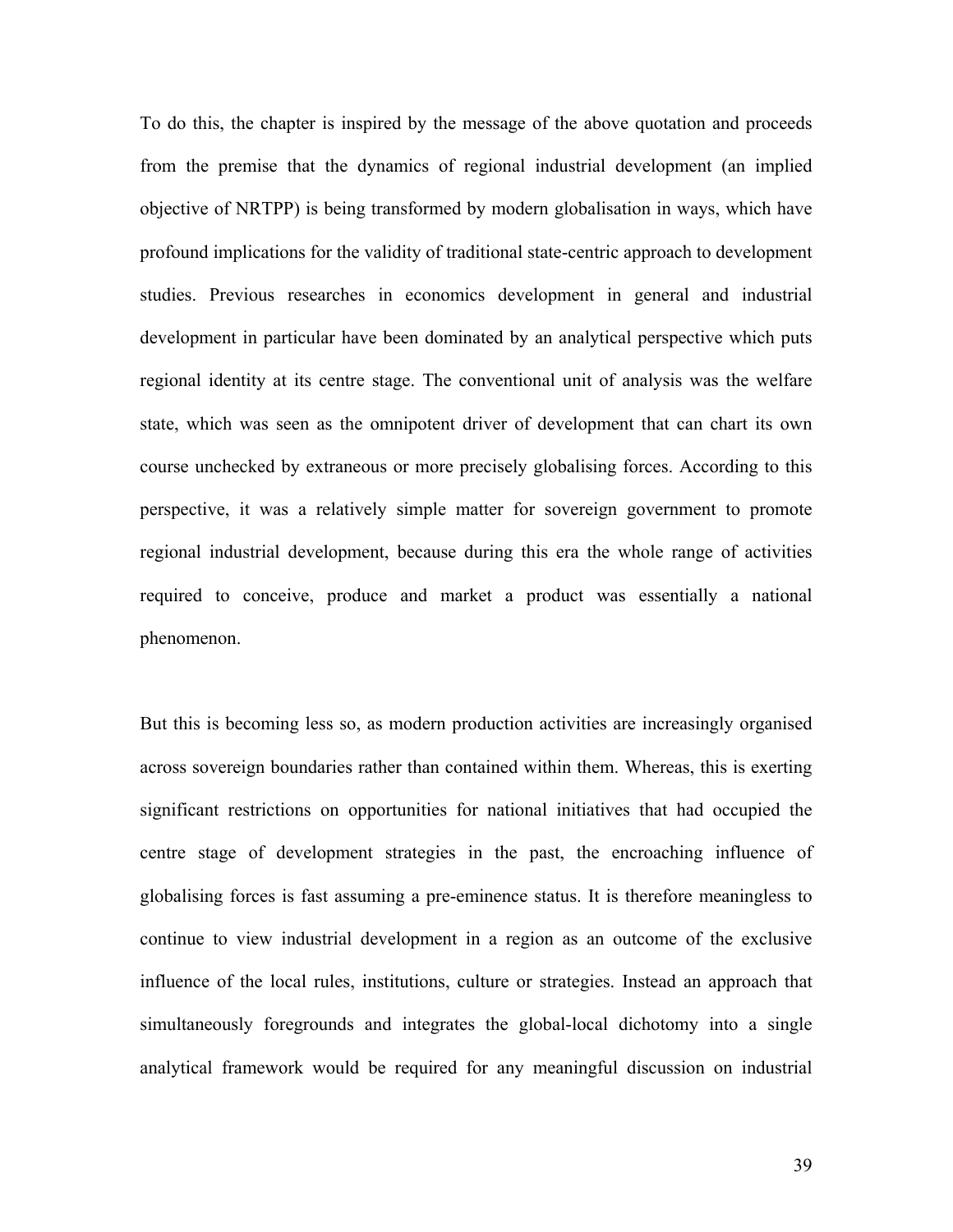development or analysis of schemes that are designed to promote it. In other words, a kind of perspective that allows answers to be provided to questions raised by the increasing importance of aspects of developmental processes hitherto relegated by conventional framework is needed for the task at hand.

In recent contributions to development economics research, a number of authors have made this point clearly by emphasising the need to integrate the impact of globalisation into any framework designed for the study of industrial development. Such an approach, it is argued, will require a research agenda that takes the focus beyond the individual or national firm to the international dimension of business networks (Birkinshaw and Hagstrom 2000; Borrus *et al.,* 2000; Rugman and D'Cruz 2000; Ernst and Ozawa 2002; Coe *et al.,* 2004)

Based on the foregoing, the network theory is hereby presented as the analytical framework for the present undertaking. As an analytical departure, the theory is in every way compatible with the global-local nexus that is suggested above. Its idea is built on the understanding that for organisation to operate, it has to enter into relationships with other actors in the environment. Central to the argument of this theory is the thesis that actors are embedded in networks of interconnected social relationships that offer opportunities for and constraints on behaviour. Outcome is therefore understood as a function of the relational embeddedness of economic agents in a wider social context.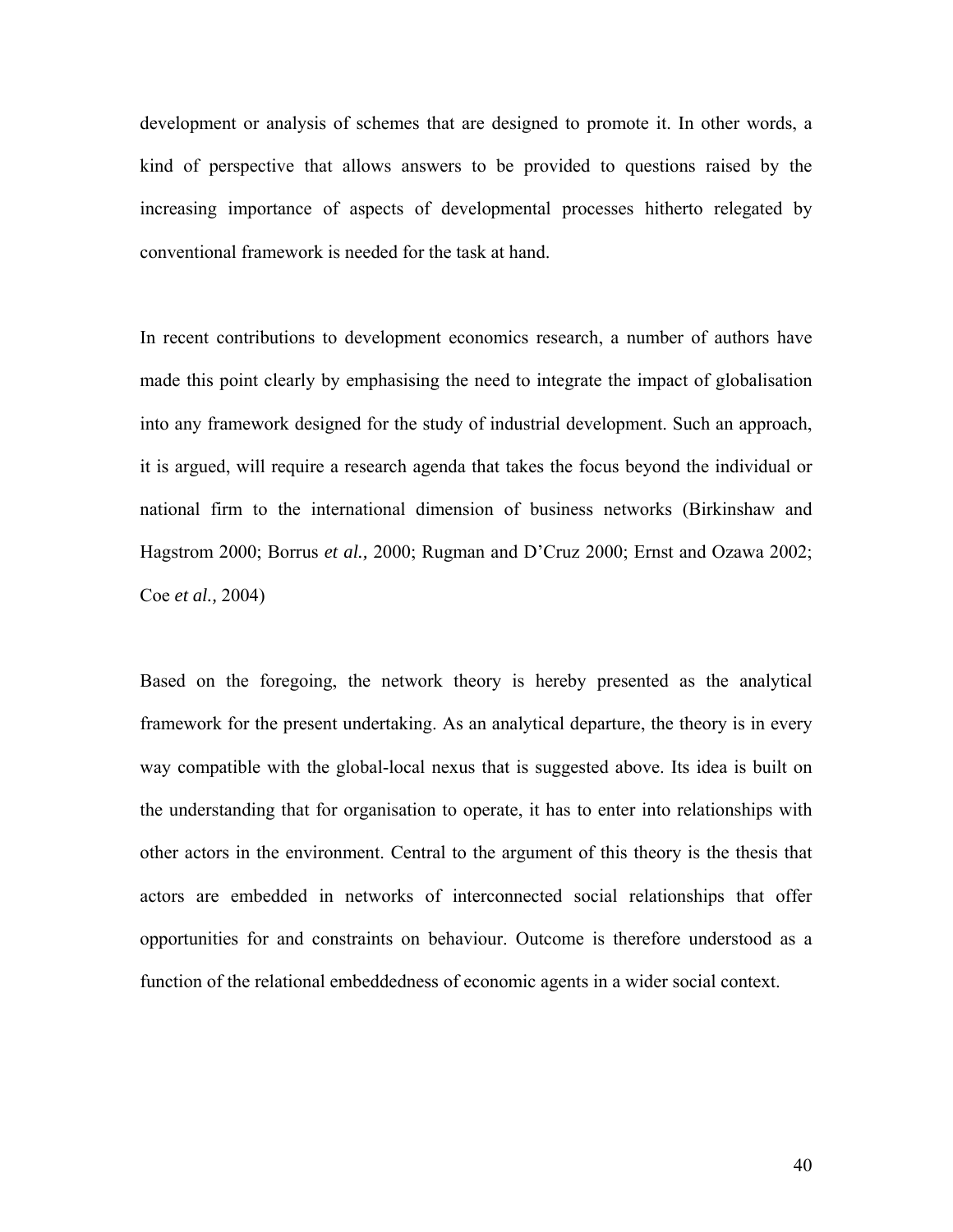The logic of networking precisely that of global production network theory will be used to develop the kind of framework that is needed to analyse the relationship between trade preferences and industrial export development.

The rest part of the chapter is organised as follows. Section 3.2 discusses the idea of modern globalisation that serves as the catalyst for the infiltration of network theories into the study of economic development. This should set the stage for a review of the network concept that is taken up in Section 3.3. Here particular emphasis is given to the concept of network organisation, which is more relevant to the analysis of industrial development in the context of modern globalisation. Having done that, Section 3.4 lays out the basic attributes of this form of organisational (network organisation). In 3.5, major theories that have utilised the logics of network to explain the organisation of modern industrial production and how such organisation is affecting development outcomes in regions are considered. It becomes clear from this exercise that the Global Production Network (GPN) theory presents a very useful technique for analysing the prospects for regional industrial development. The final section of the chapter, explains how insights gained from this GPN framework can help us develop a framework for analysing the impact of programmes that are designed to promote regional industrial development or more precisely, industrial export development.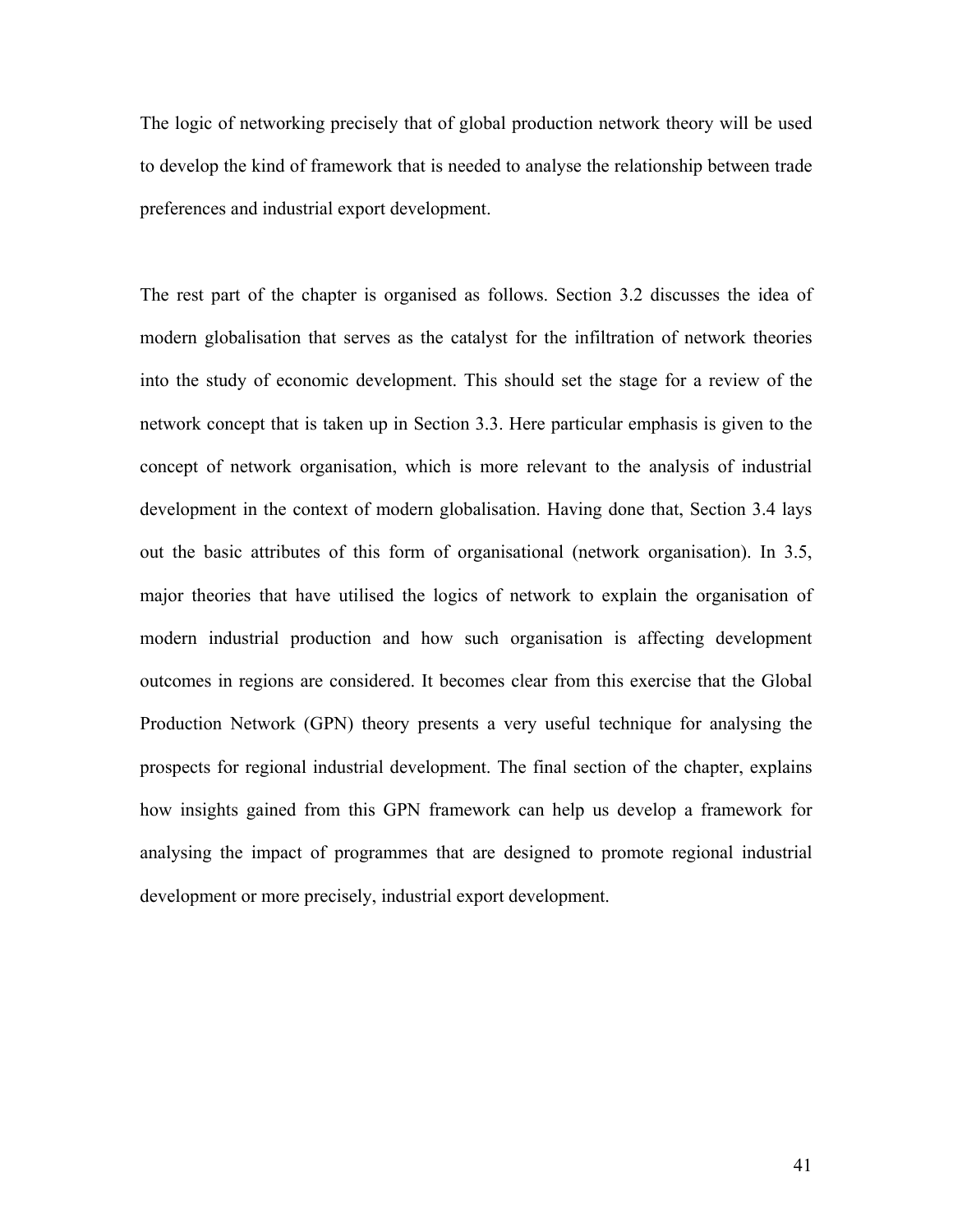## **3.2 GLOBALISATION AND THE NOTION OF SYSTEMIC**

## **INTERDEPENDENCE**

1

Contemporary discussions on globalisation are polarised between two opposing schools: the globalists and the skeptics. The notion itself does not in anyway represent any new phenomenon as early conceptions can be found in the writings of many nineteenth and early twentieth century intellectuals such as Saint-Simon, Karl Marx and MacKinder (Held and Mcgrew, 2005). What is novel however, with the current debate is the emphasis on economic power of the welfare state that the globalists contend (and the skeptics contest) is fast being eroded by globalising forces.

Since this is not a thesis about globalisation debate but rather an attempt to draw attention to its relevance for the present undertaking, it follows that many of the legitimate concerns raised by the skeptics will not be addressed here<sup>11</sup>. Much of the analysis that is undertaken is inspired by the globalists' view of the workings of international economy partly captured in Modeski's (2005) characterisation that the widening and deepening of systemic interdependencies amongst nations, civilisations and political communities is a reality of the modern capitalist world.

The main feature of the globalists' perspective is the contention that the contemporary world is experiencing a radical transformation in the spatial organisation of social relations across national borders. In terms of the intensity and extensity of this

 $11$  This is not to be interpreted as contempt for what is otherwise a valuable insight. In the contrary, it is an admission of a potential weakness of the present study.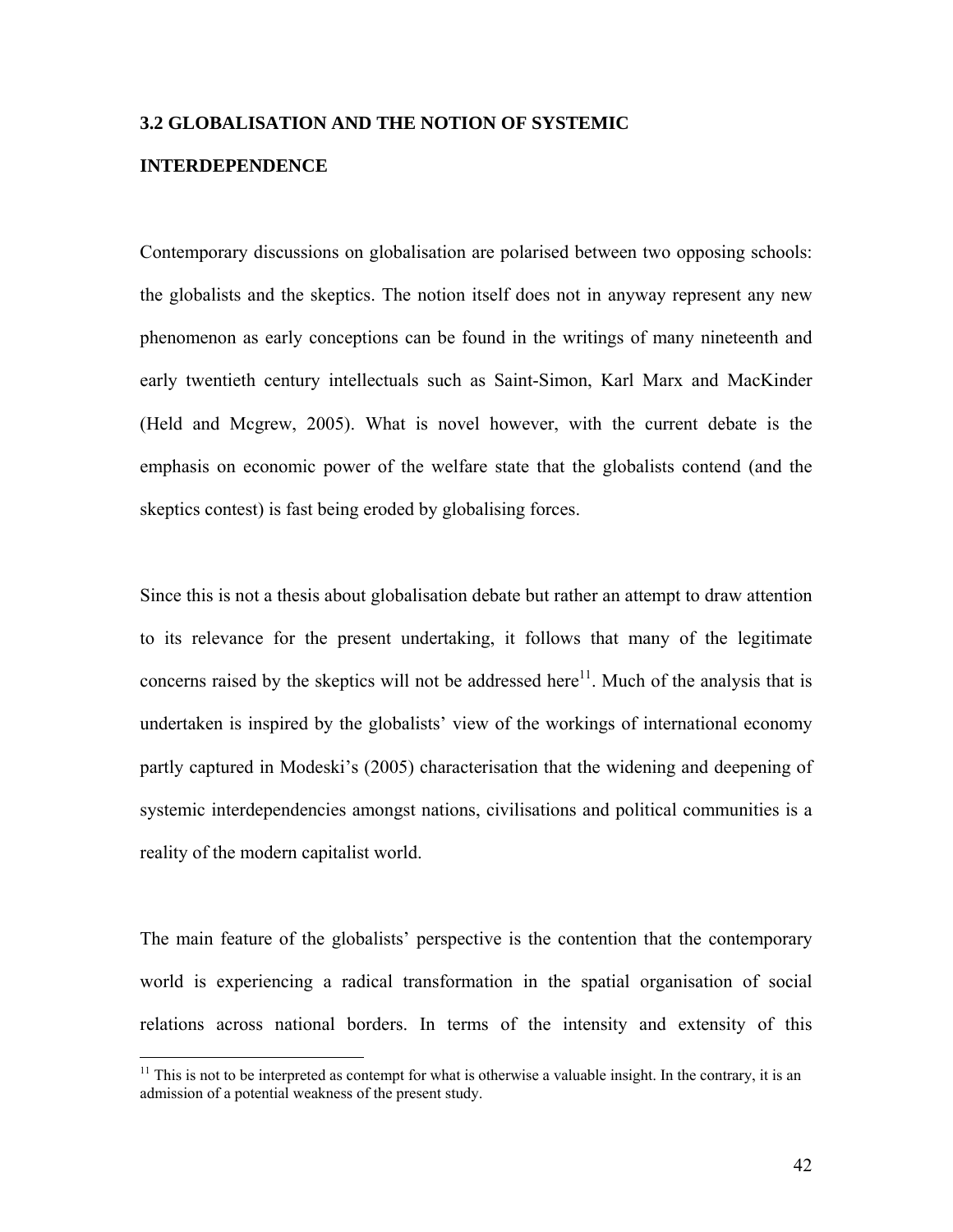transformation, activities (essentially production) across the globe are now assuming the dimension of networks and flows in ways which have significant implications for the exercise of power between the welfare state and transnational actors (Held, et al., 2005).

This form of systemic global interdependence called globalisation in Dicken's view differs from the internationalisation process of the earlier episode. Whereas internationalisation involves no more than the simple extension of economic activities across national boundaries reflecting essentially quantitative changes, globalisation on the other hand moves beyond mere geographical extension of economic activities to functional integration of such internationally dispersed activities reflecting mainly qualitative changes (Dicken, 2003).

Gereffi (2005) elaborates the arguments of the globalists further in his own attempt to distill the nature of global integration in recent era from that which preceded it. Prior to 1913 the eminent scholar argues, global interconnectedness was characterised by shallow integration activities manifested mainly in form of trade in goods and services between independent firms and through international movement of portfolio capital. The present era is qualitatively different in that deep integration involving the cross-border production of goods and services in value-adding activities is its dimension. Most contributors to thesis of modern globalism agree with Gereffi that important revolutions in communication and production technologies as well as trade and investment liberalisation witnessed around the last quarter of the twentieth century are the major catalysts to the emergent new system of cosmopolitan production.

43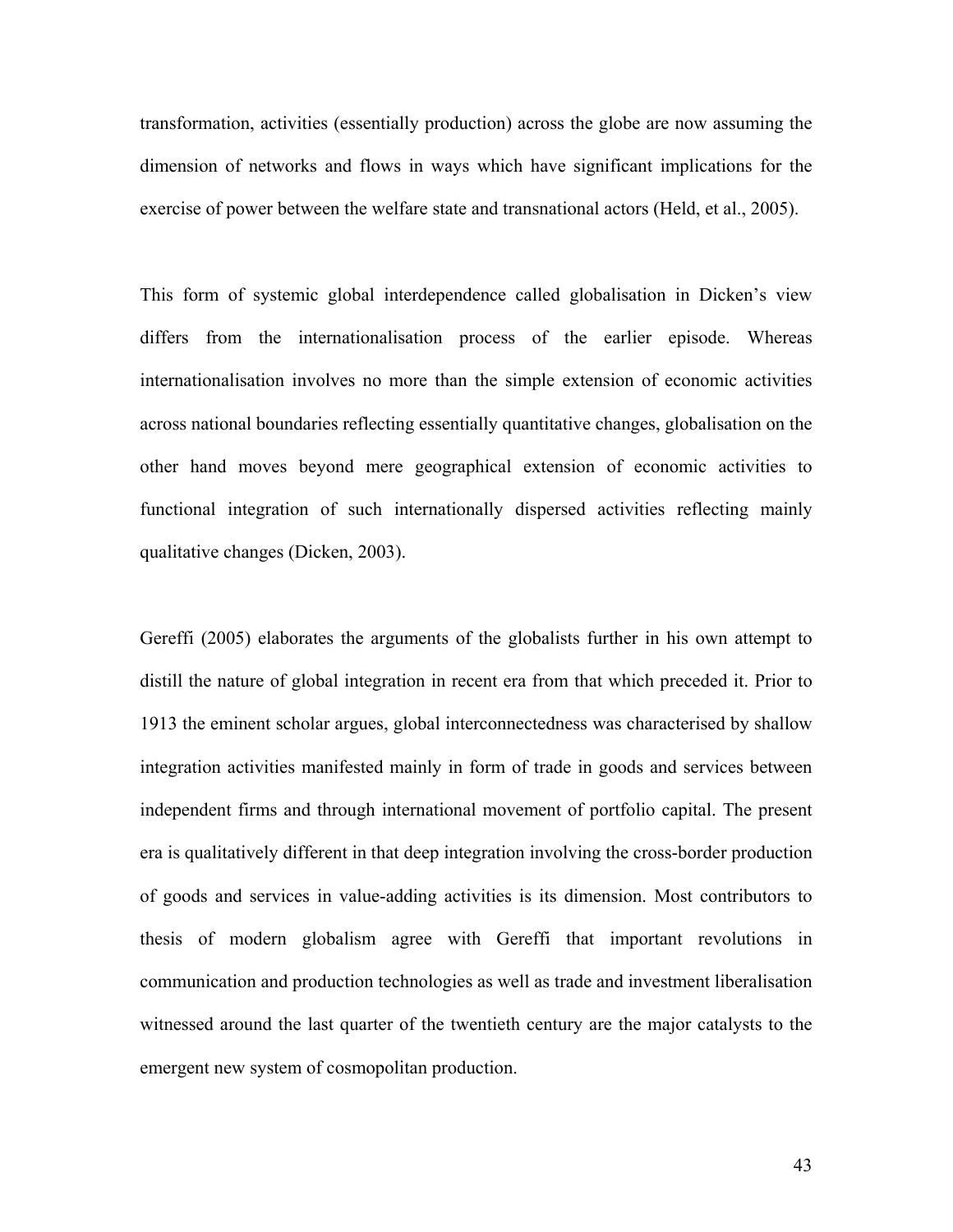From all these accounts, one gets the impression that national boundaries no longer act as 'watertight' container of the production process but rather sieves through which extensive leakages occur. This conclusion is perhaps best articulated by the following quotation from Dicken:

"…Today, fewer and fewer industries are oriented towards local, regional or even national markets. A growing number of economic activities have meaning only in a global context. Thus, whereas a hundred or more years ago only rare and exotic products and some basic raw materials were involved in truly international trade, today virtually everything one can think of is involved in long-distance movement. And because of the increasingly complex ways in which production is organised across national boundaries, rather than contained within them, the actual origin of individual products may be very difficult to ascertain." Dicken, (2005).

Attempts to make sense of the new globalism have led to the emergence of a plethora of studies, each seeking to interpret the perceived events in its own way. As the argument of the network is the underlying framework for most of the theories that emerged, the concept of network is first presented in the next section before elucidating on its important contributions to the study of economic development.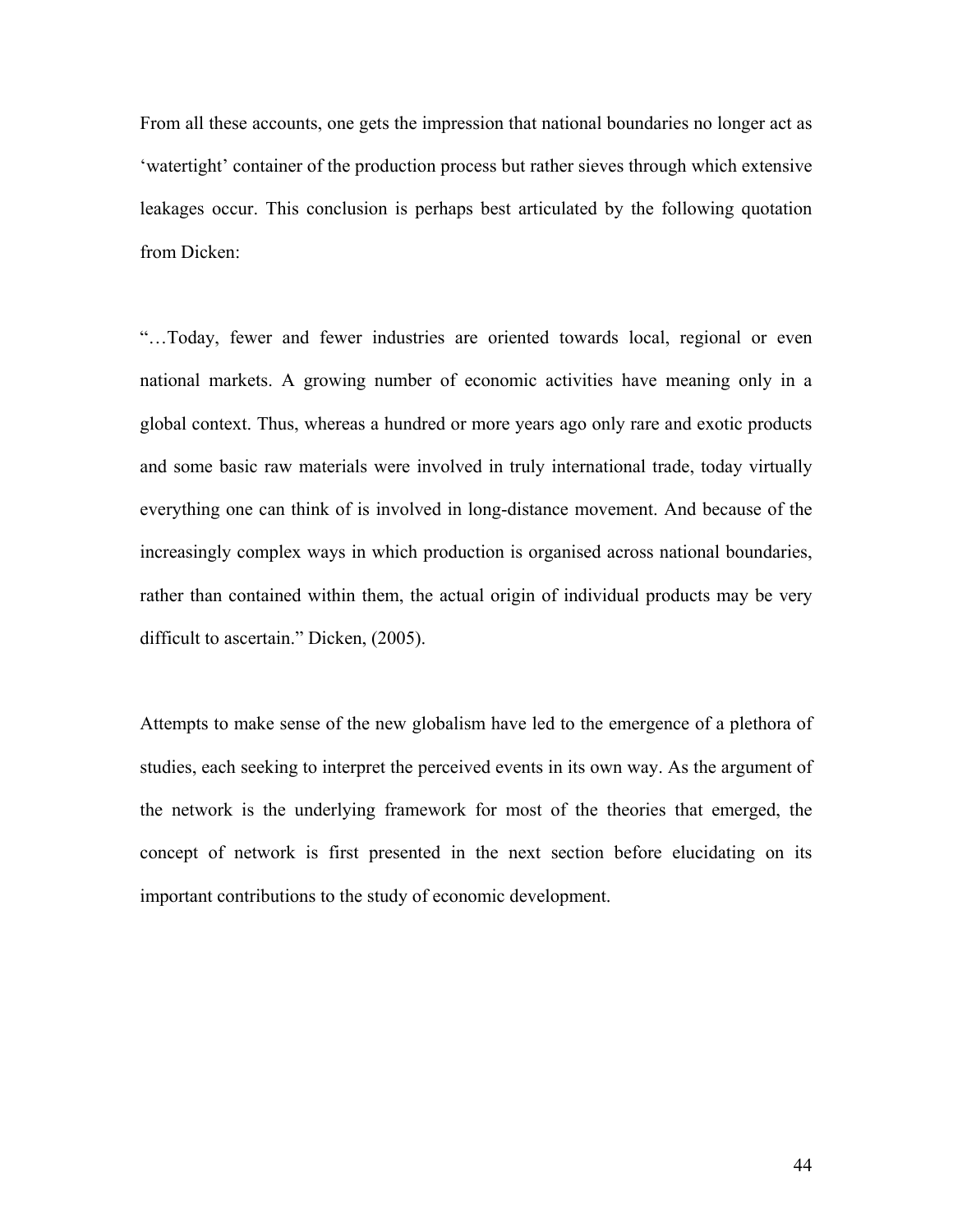## **3.3 THE NETWORK PARADIGM**

A network can be defined as a set of actors connected by a set of ties (Borgatti and Foster, 2003). The actors often referred to, as nodes can be individual, work groups or organisations. Also for the ties to be considered a network tie or relationship, it has to be ongoing in the sense that transactions are repeated and not a once-off episode like those that are typical of market relationships.

The central argument of the network perspective is that these actors or nodes are engaged in some forms of relationships with each other that the character of such internodal connectedness often structure behaviours and their consequences. As a result, any informed analysis of human behaviour would have to move beyond the individualistic utilitarian tradition to a more embedded and contextual focus.

Since its emergence in the social science literature in the late 1970s, the network theory has been used to explain a number of social phenomenon where the value of relational and systemic dependences rather than essentialist or individualists profile matter for economic outcomes. Typically studied around this broad theme are several interrelated issues that it is sometimes difficult to explain one without implying another. Depending on their objectives, different analysts have employed different classification techniques that they believe best suit their needs. However, for the purpose of this exploration, the discussion is structured around three categories of issues using a modified version of Borgatti and Foster's (2003) classification. These are identified accordingly as: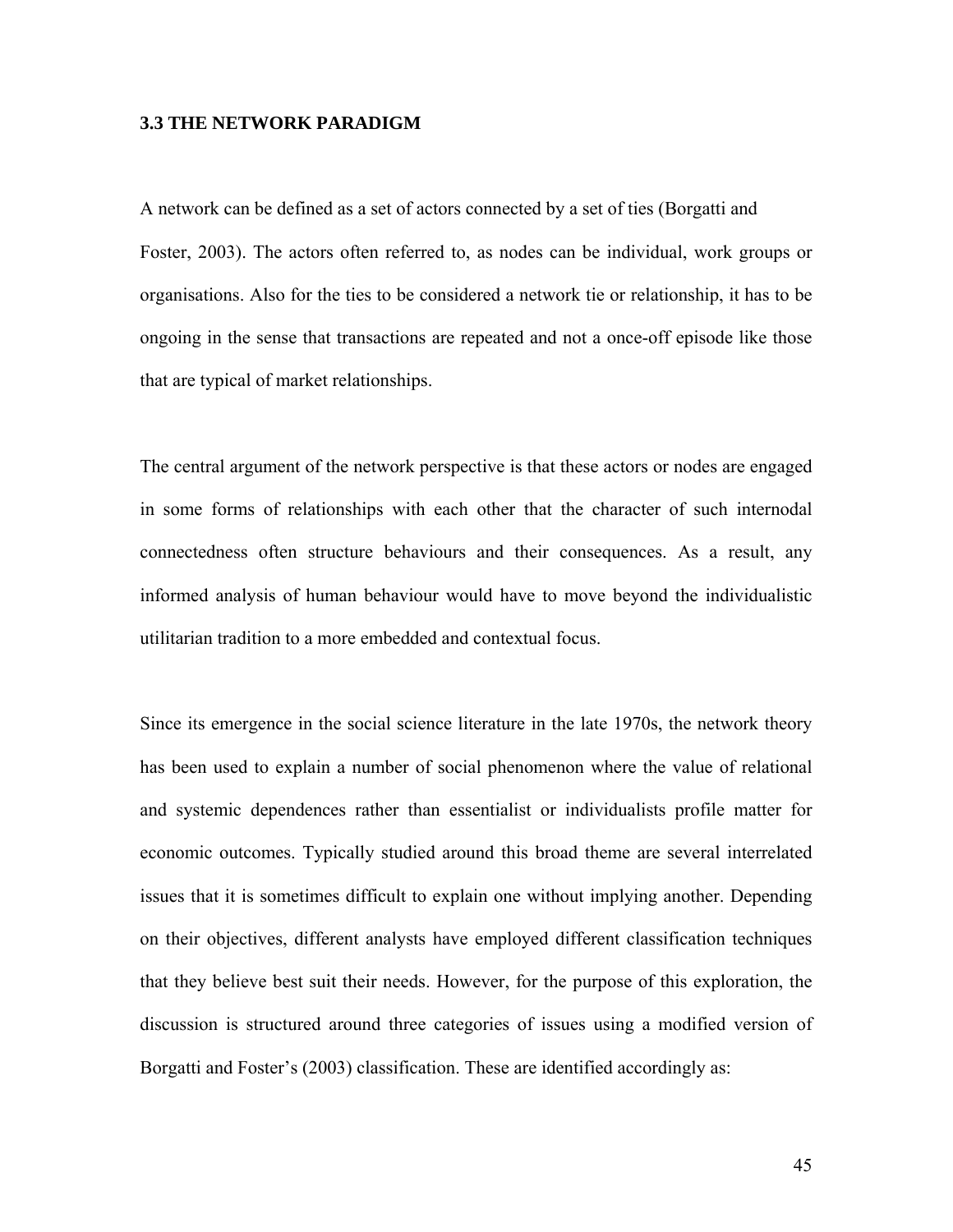- 1. Social capital
- 2. Embeddedness theory and
- 3. Network organisation.

As will be seen, much of the emphasis is on the network organisation, which is the underlying framework for most theories of global networks that are discussed in the latter part of the chapter.

## **3.3.1. Social Capital**

Usually interpreted to mean the value of connection in organisation research parlance, the concept of social-capital describes the kind of advantages or privileges that accrue to someone or group by virtue of association with others. The social-capital perspective to networking has been usefully applied to management studies. After more than a quarter of a century's work, we are beginning to understand that; the social connection or social network of people may be related to such significant outcome as power (Kilduff and Krackhardt 1994), or job promotion (Burt, 2000), or job performance (Mehra et al, 2001) and even leadership effectiveness (Ouchi, 1980).

Extant research in macroeconomics models social capital in a growth accounting framework to argue that it is a source of total factor productivity (i.e. Solow residual). However, unlike the restricted interpersonal tie that is implied in organisation research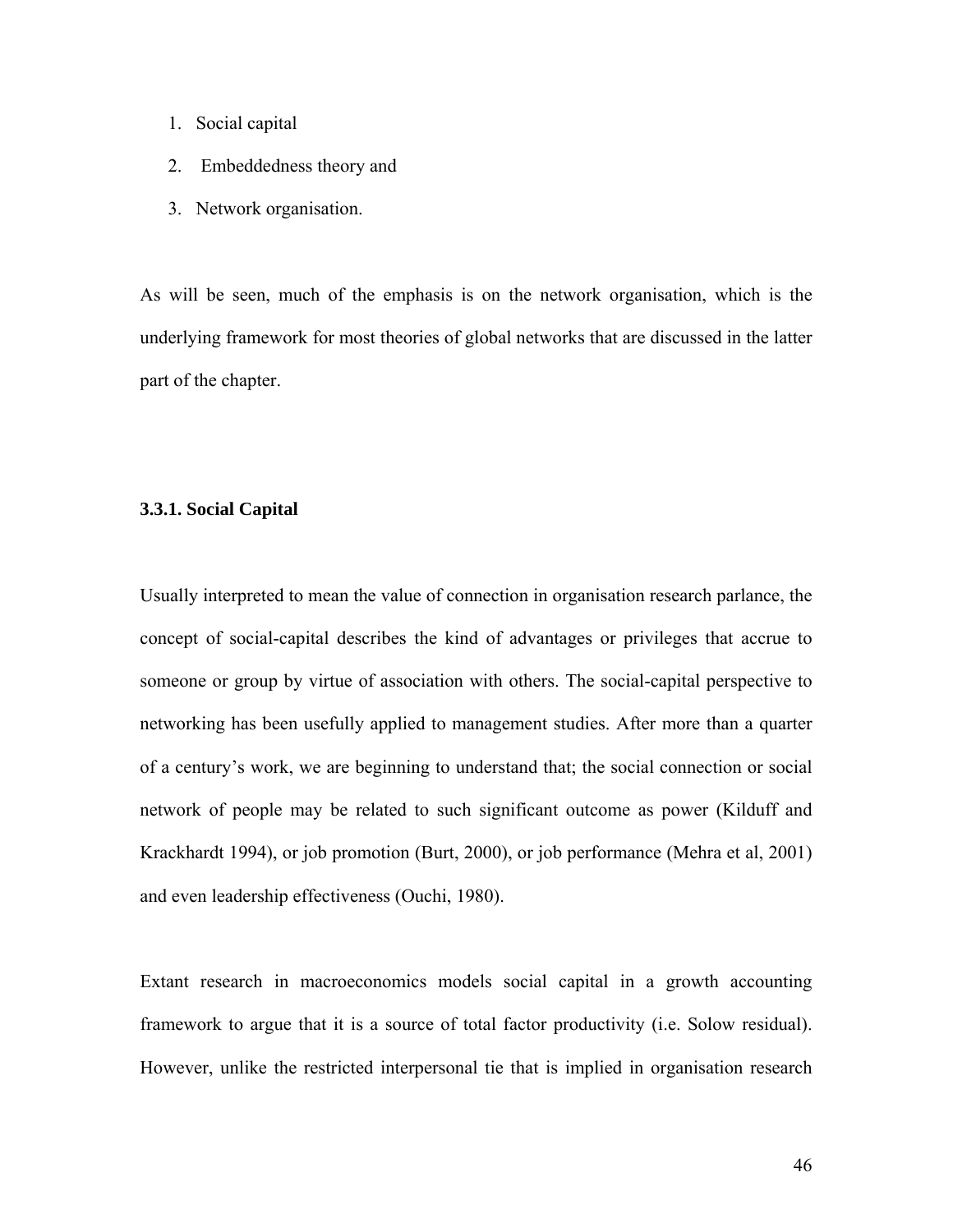literature, the kind of tie that is implied here relates to the overall attributes of a society's social interaction<sup>12</sup>. In Collier (1998) for instance, social-capital is perceived as the internal social and cultural coherence of a society, the norms and values that govern interactions among people, and the institutions in which they are embedded. Interactions or networks that build trust, reciprocity, co-operation, co-ordination and above all facilitate good governance are perceived by growth economists as having the potentials to reduce information and transaction costs sufficiently enough to make human and physical capital more productive.

#### **3.3.2. Embeddedness Perspective**

 $\overline{a}$ 

The allusion made above to cultural and institutional values of a society already blurs the distinction that is made here between social-capital and embeddedness perspective in network literature. This is because the tenet that socio-cultural factor matters for any analysis of behaviour is very central to the logic of the embeddedness model.

Emerging principally from the dissatisfaction of many sociologists with the narrow view of economic action held by neoclassical economists, this perspective contends that mainstream economists have largely ignored the sociological motive of economic action.

 $12$  This dichotomy has been interpreted in some quarters as a difference between 'bridging' form of social capital and 'bonding' form of social capital. Whereas the bridging form describes the value of an actor's external ties to others, the bonding view focuses on collective actors' internal characteristics (see Alder, P.S. and Kwon, SW. 2002. "Social Capital: Prospects for a New Concept", *Academy of Management Review*, 27 (1): 17-40 for details)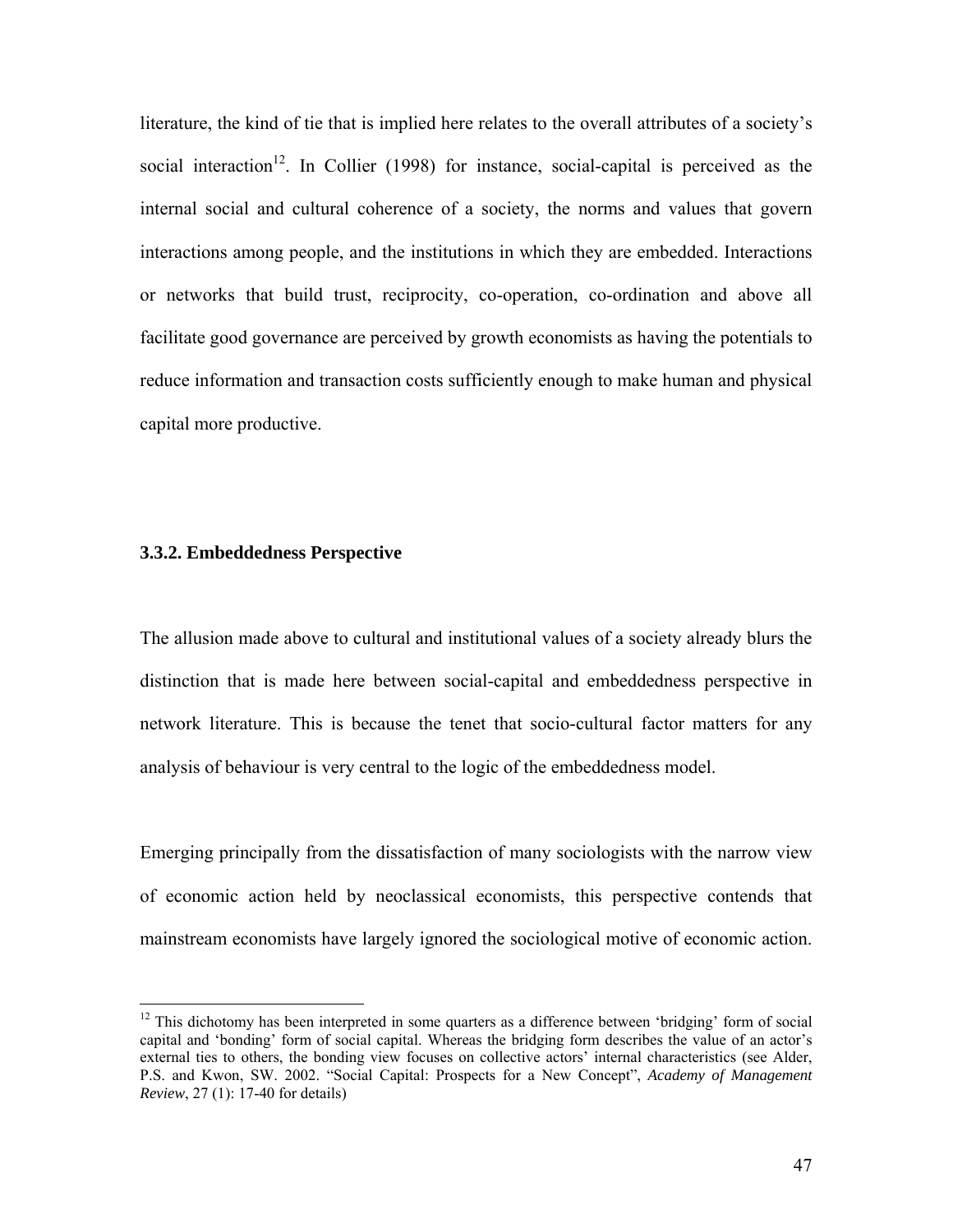It is claimed that economic actions like all other actions are socially situated in a wider cultural and institutional context. By assuming that individuals act in complete isolation with no recognition of the influence of the wider institutional environment within which agents are embedded, economic models are criticised as having provided an undersocialised account of human behaviour (Granovetter, 1985; Uzzi, 1996).

On the other hand, those who attempted to bring social motive into focus did so in oversocialised way. Here, individuals are perceived as being so embedded in socialenvironment that actions are overwhelmingly driven by the forces of existing norms and values with little or no consideration for rationality. The explanations of both under and over-socialised account of economic behaviour are considered to be inadequate because they present extreme views of human action. They are deemed wanting in their neglect of relational component of action, which places individual behaviour in an embedded network context.

In trying to advance his own view of human actions Granovetter argues that most behaviors are closely embedded in networks of interpersonal relations and that 'economic actions and outcomes, like all social action and outcomes are affected by actors dyadic relations and by the structure of overall network of relations' (Granovetter, 1992). The emphasis on relational element thus brings into proper view the role of such noneconomic values as trust and reciprocity, cultural values and norms in explaining human behaviour (Powell, 1990; Smitka, 1991).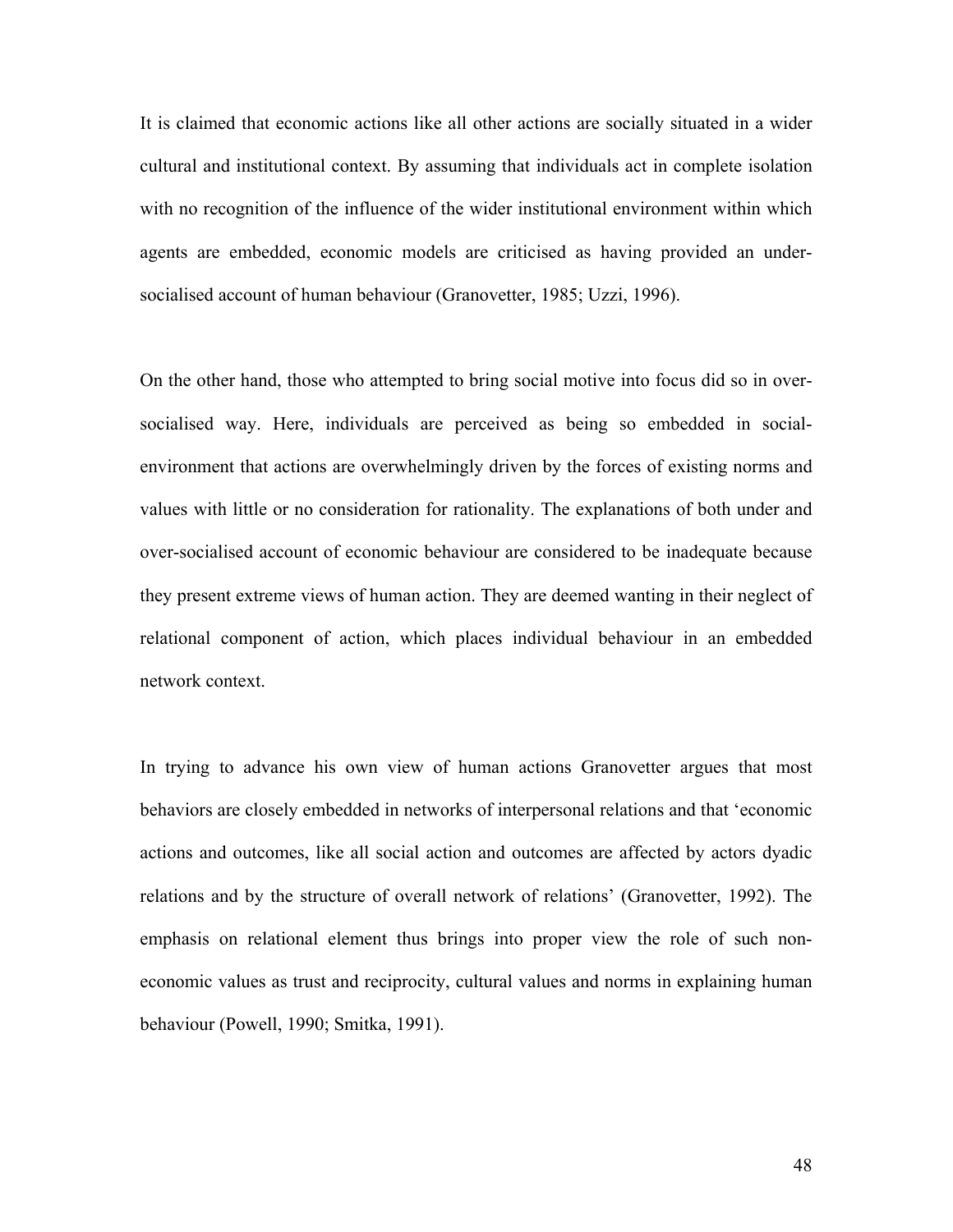In sum, the message of the embeddedness perspective to the literature on network is that because of the embedded nature of human in a wider social context, it is not sufficient to explain his actions only in terms of atomist or individualist utilitarian considerations. Rather, an explanation that factors in all the relevant fact of his embeddedness as may be defined by such social considerations as trust; reciprocity and others will be required to provide a sophisticated account.

## **3.3.3. Network Organisation**

"Of all the phenomena that have gripped the business world in recent years, few match the impact of networks. Quite literally, networks are reshaping the global business architecture. In the ongoing evolution of the dominant organisational paradigm and mode of competition along the continuum of single autonomous firms to dyadic alliances to networks to virtual companies, the current period is marked by a growing prevalence of the network form of organisation. The ubiquity of networks, and networking at the industry, firm, group and individual levels has attracted significant research attention" Parkhe, et al., (2006)

Network studies have also extended to the way and manner by which people and businesses organise resources for the accomplishment of objectives. Until the mid 1970s, perceptions within the sphere of economics were that the firm is a black box that is to be understood purely as an input-output mediating agency. However, from the late 1970s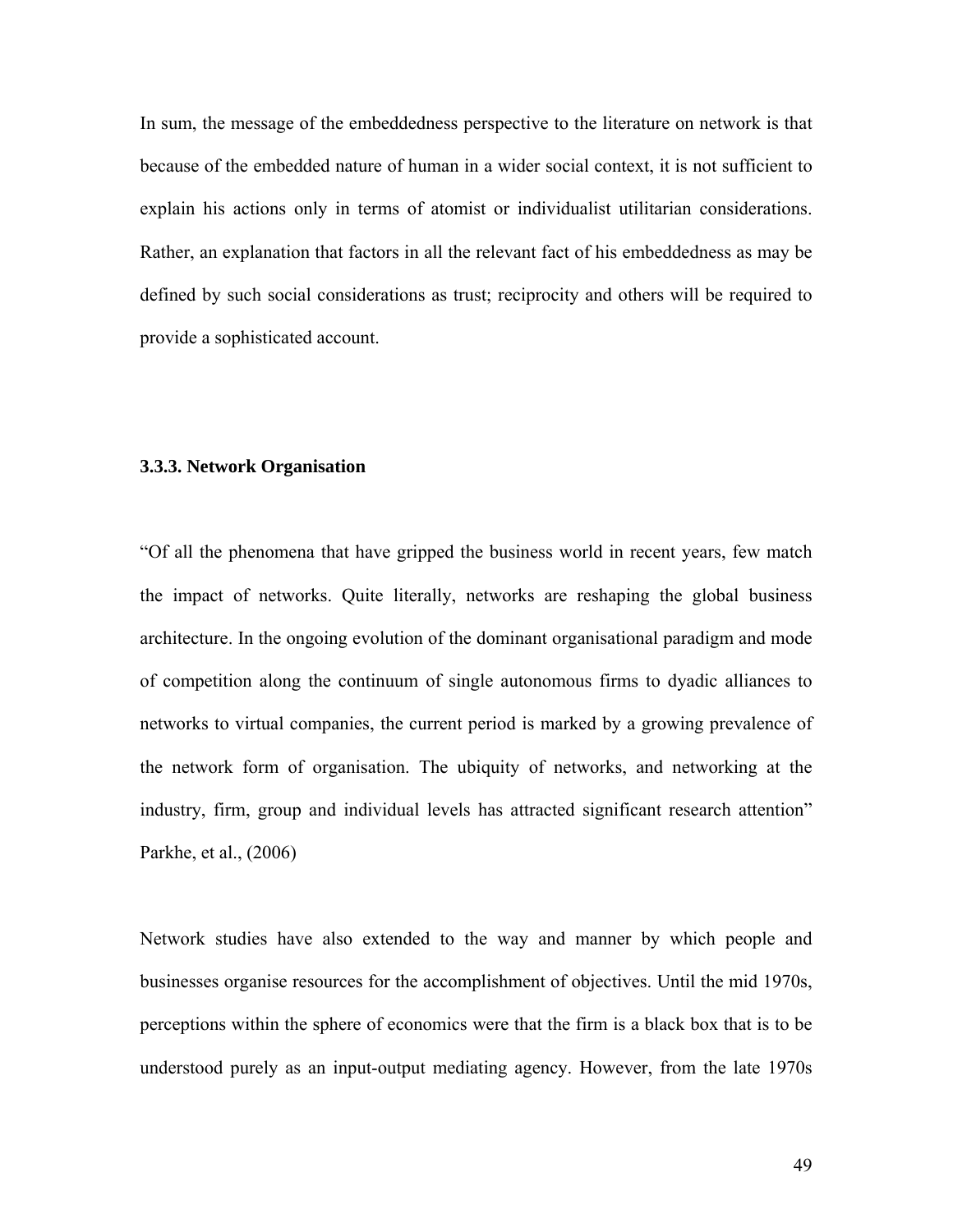and early 1980s onward, the constituents of the black box began to be revealed with contributions from fields as diverse as sociology and institutional economics. Though early interpretations confined economic mode of exchange organisation to the two extremes of markets and hierarchies, the network paradigm as a distinct form of production organisation emerged as fallout from two important developments.

First, there were empirical observations on the prevalence of this form organisation in the outside world. The scholarly community had been particularly fascinated by the worldwide competitive success of Japanese  $Keiretsu<sup>13</sup>$  that seemed to rely on extensive network form of organisation. An obvious issue that confronted scholars and other stakeholders alike was whether or not the relative success of these conglomerates could be explained by their distinct way of organising production activities around a network form (Lincoln et al, 1996; Gerlach, 1992).

Second, network organisation theories have also resulted from the fallout of the tension between sociologists and mainstream economists on what constitutes the correct interpretation of economic actions. Whereas, both sides agree that networks are alternatives to market and hierarchical form of organising production, disagreement still exists on how to characterize the new form of exchange organisation. Are networks simply hybrid manifestations of market and hierarchy built in the utilitarian tradition of market logic as claimed by the transaction cost economists such as Williamson (1991)? Or they simply constitute quite distinct form of organisations with own logics and value

 $\overline{a}$ 

<sup>&</sup>lt;sup>13</sup>*Keiretsu* is a Japanese term for a conglomerate headed by a major Japanese bank or one consisting of companies with a common supply chain linking wholesalers and retailers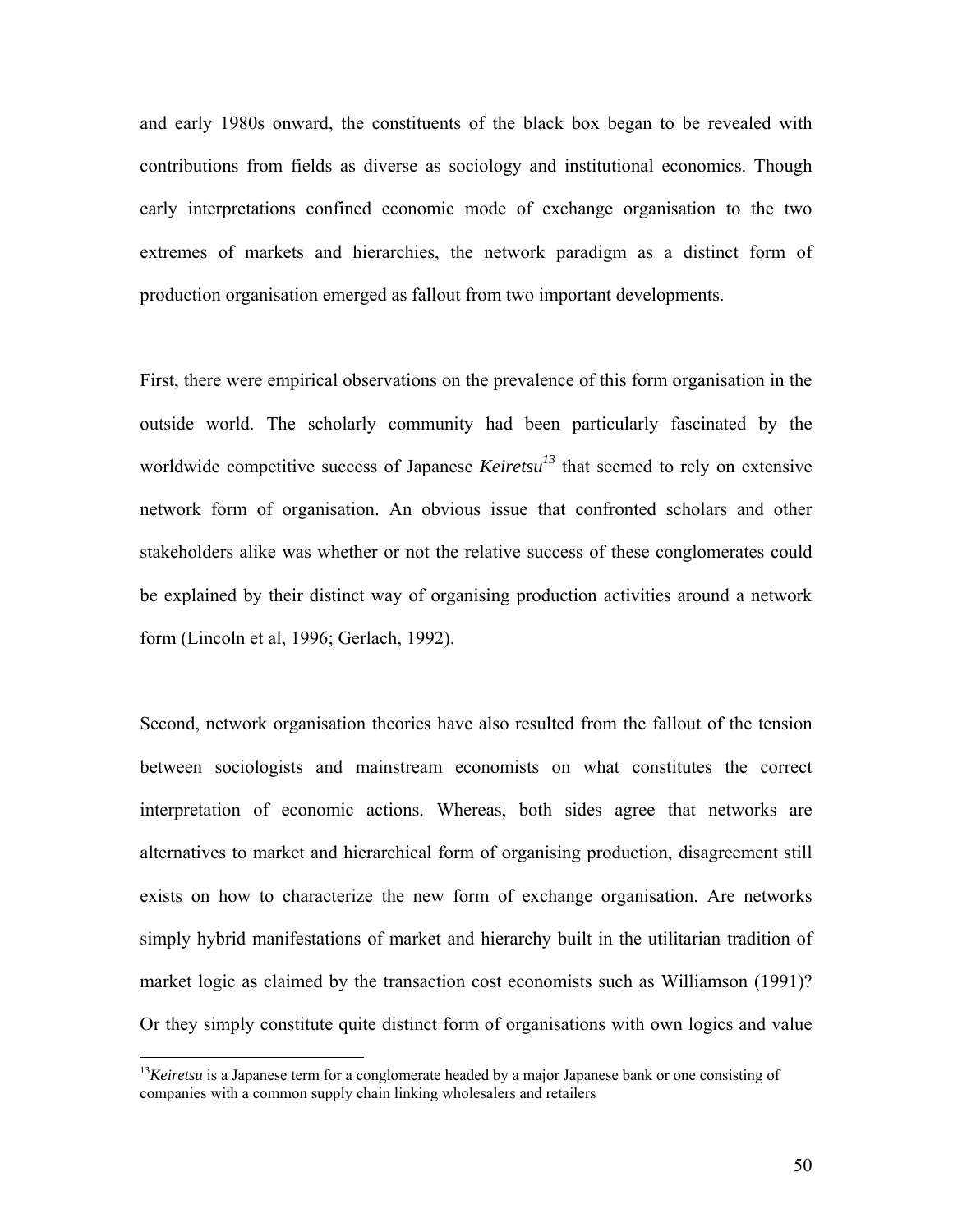orientation that depart from the economic tradition as argued by sociologists like Powell (1990)? It does not fall within the stated objectives of this dissertation to make further headway in this area. Rather, what is attempted in the next two sub-sections is a brief exposition to the positions and arguments of these opposing schools in the continuing efforts to understand the capitalist mode of exchange organisation.

## **3.3.3.1 Oliver Williamson and the Transaction Cost Approach**

Oliver Williamson's work on transaction cost economics leads the way in the modern development of economists' perspective on exchange system. Originally inspired by insight from Coase's  $(1937)^{14}$  contribution to economics of exchange, Williamson (1975, 1985) develops a concept of transaction cost which he argues determines whether a market or hierarchical form of exchange will prevail at any point in time. According to this approach, three basic elements: uncertainty; asset specificity; and frequency which affect the costs associated with writing, executing and enforcing contracts determine the efficiency of any exchange form. When these costs are sufficiently high, it means the costs associated with market form of exchanges will be high and it will fail to provide an efficient mechanism. Therefore the hierarchy form of organisation will prevail. In the contrary, when these costs are low, the market system of exchange will be attractive from

1

<sup>&</sup>lt;sup>14</sup> Coase's (1937) work on the origin of markets and hierarchies represents the intellectual foundation on which Williamson's views are developed. According to Coase 'The operation of a market costs something and by forming an organisation and allowing some authority (an "entrepreneur") to direct the resources certain marketing costs are saved' Bradach and Eccles (1989) interpret these marketing costs to mean the costs associated with determining relevant prices and negotiating and concluding contracts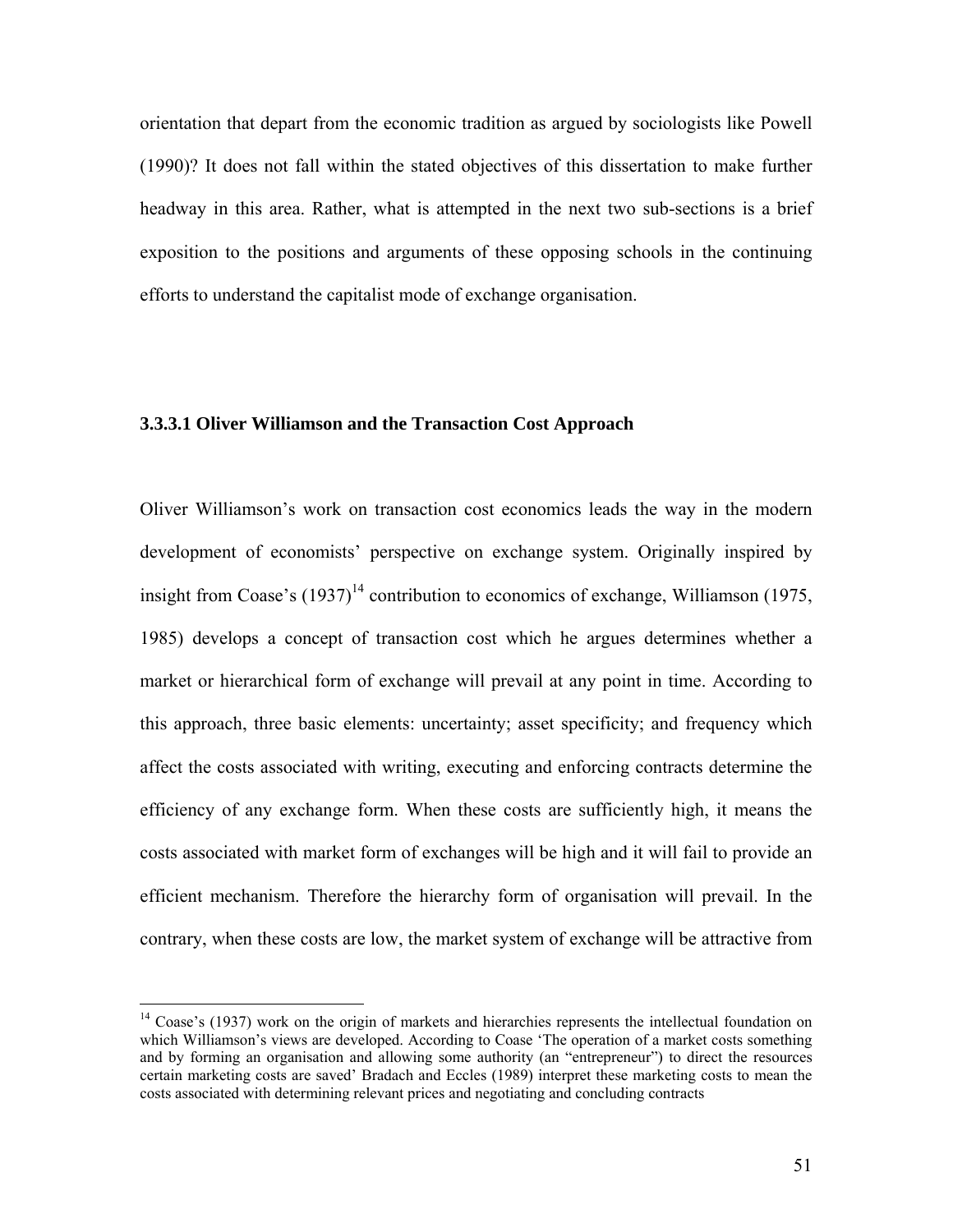the logic of efficiency consideration and will prevail over hierarchy. This framework has implicit assumption that both market and hierarchy are two mutually exclusive events.

However, in subsequent contribution that was inspired partly by growing empirical significance of the co-existence of both market and hierarchy or what is called the hybrid organisation, Williamson refines his earlier model of exchange by accommodating a third case scenario. Williamson (1991) argues that a possibility exists for an intermediate level of uncertainty and asset specificity to prevail. When this happens, transaction cost is neither high nor low but lies somewhere between the two. Efficiency considerations will therefore make both hierarchy and market mechanisms to be sub-optimal and give way instead to a compromise middle ground. The resulting form of organisation will combine aspects of hierarchy and characteristics of market to produce a hybrid network organisation or what he calls relational contracting.

So, in the framework of transaction costs economics, the logic of market efficiency where agents respond to utilitarian incentives of cost minimisation guides the foundation and operation of the three exchange systems that include network form of organisation.

## **3.3.3.2 The Sociologists' Arguments**

Criticisms of the neoclassical view that Williamson's transaction cost approach represents emerge principally from sociological perspective to organisation network.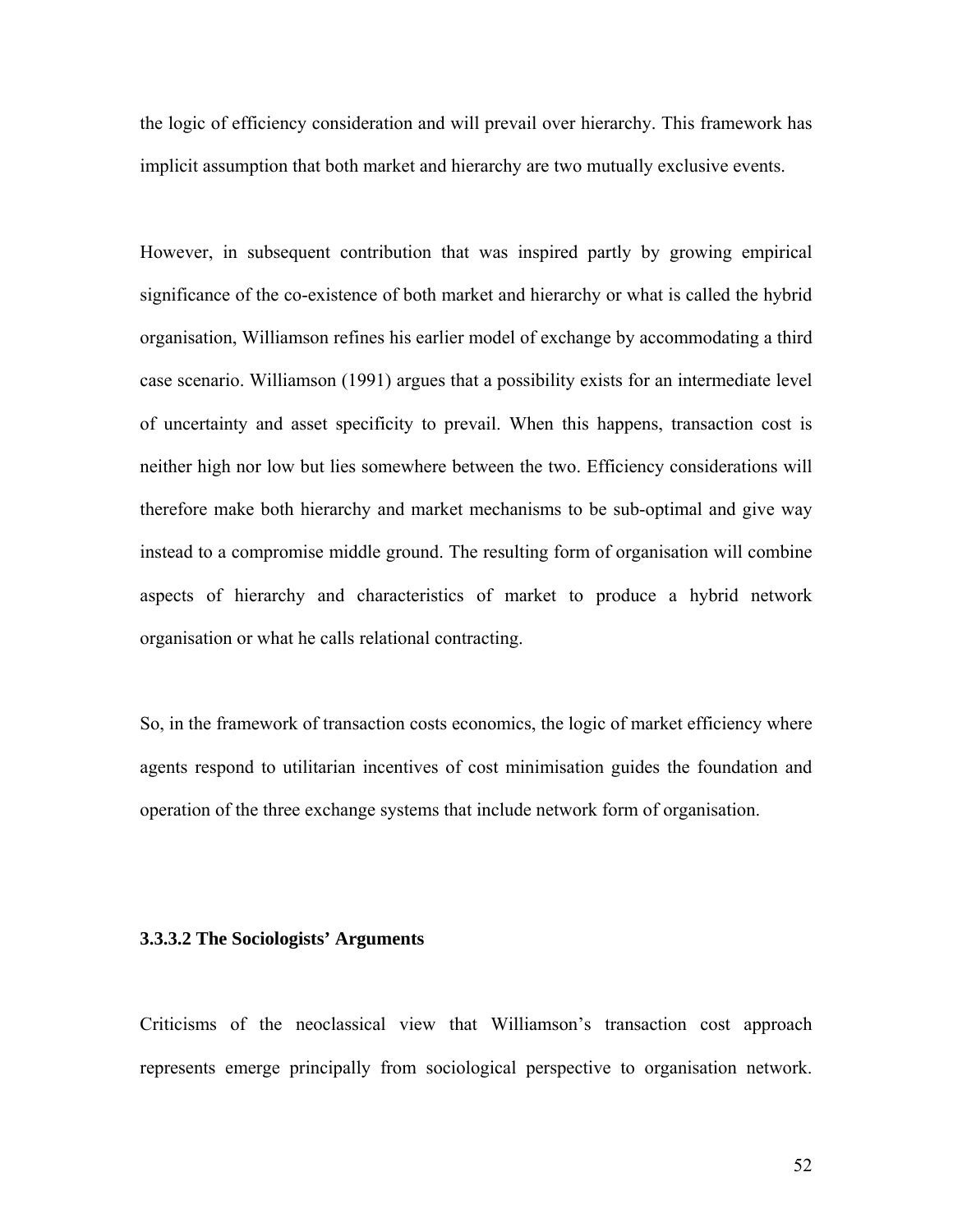Contrary to the sentiments of cost minimising efficiency consideration enunciated in the logics above, these critics argue that networks are built on quite different kind of motivations. By their various accounts, it is revealed that trust, reciprocity, reputation, learning and distinct efficiency factors are some of the key considerations and principles that govern the network mode of exchange.

It is argued for instance that a network organisation creates a situation of relational embeddedness where incentives to enrich the relationship through trust and reciprocity becomes paramount (Powell, 1990). An atmosphere of trust, it is further claimed helps reduce transactional uncertainty and creates opportunities for the exchange of goods and services that are difficult to price or enforce contractually (Uzzi, 1996).

Jarillo (1988), in his own study argues and finds support for the claim that trust and reputation are important considerations in the formation and governance of strategic network alliances. Furthermore, the evidence that mutually beneficial non-financial rewards are present alongside economic incentives in the governance of dyadic alliances is contained in Larson (1991). Exchange of thicker, unconventional information that fosters learning and other attributes of competitive relevance are found in Larson's study to be an important motivational factor in building and sustaining network alliances. The author himself reports this in the following way:

"It was clear that these exchange structures linked organisations in mutually beneficial, strategic ways. Equally clear was that the reward of immediate economic gain from the

53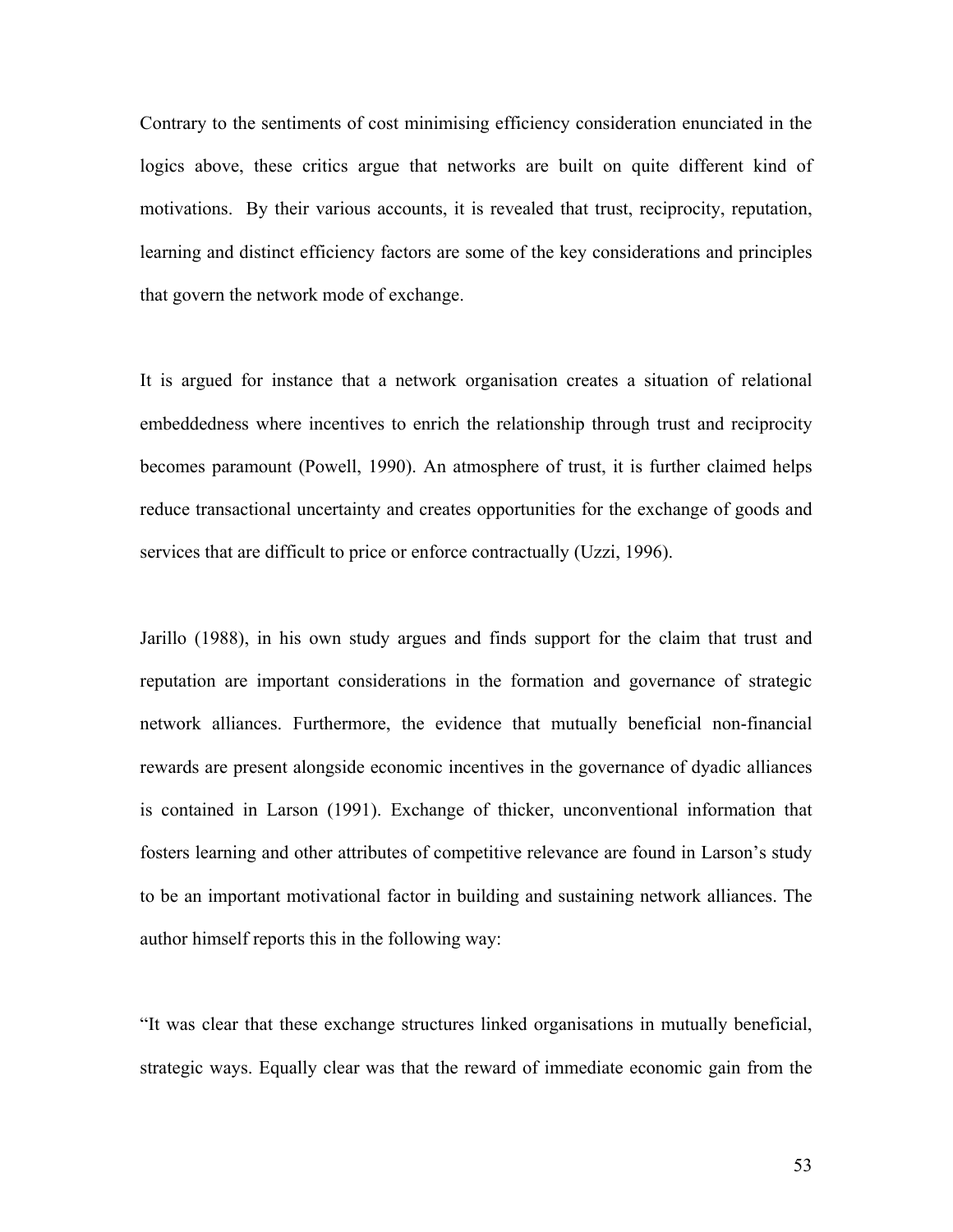primary and initial economic transaction was dwarfed in comparison with a diffused set of potential rewards from long-term collaboration across a range of projects. These strategic stakes were not easily quantifiable but were nonetheless important. They were future oriented and defined as potential gains that carried with them the possibility of significant and positive impacts on the long-term competitive position of each company. The range of strategic motivations for co-operation that ultimately emerged was not necessarily obvious or fully present at the beginning of the relationships. However, as each governance structure matured, strategic motivations became fundamental to the firm's willingness to commit to a long term relationship and to invest in the costs of its maintenance" (Larson, 1991).

By drawing our attention to these alternative views on motivations and governance of network organisation, scholars of the sociological lineage have provided a justification for the relevance of non-economic considerations in the study of network organisations. In what follows an attempt is made to define properly what a network organisation is and what its key attributes are.

## **3.3.3.3. Network Organisation Defined**

Generally speaking all hierarchies are networks and all markets are networks. This idea, which flourishes from the premise that both hierarchy and market are extreme forms of network, posits that all organisational forms can be represented by the basic network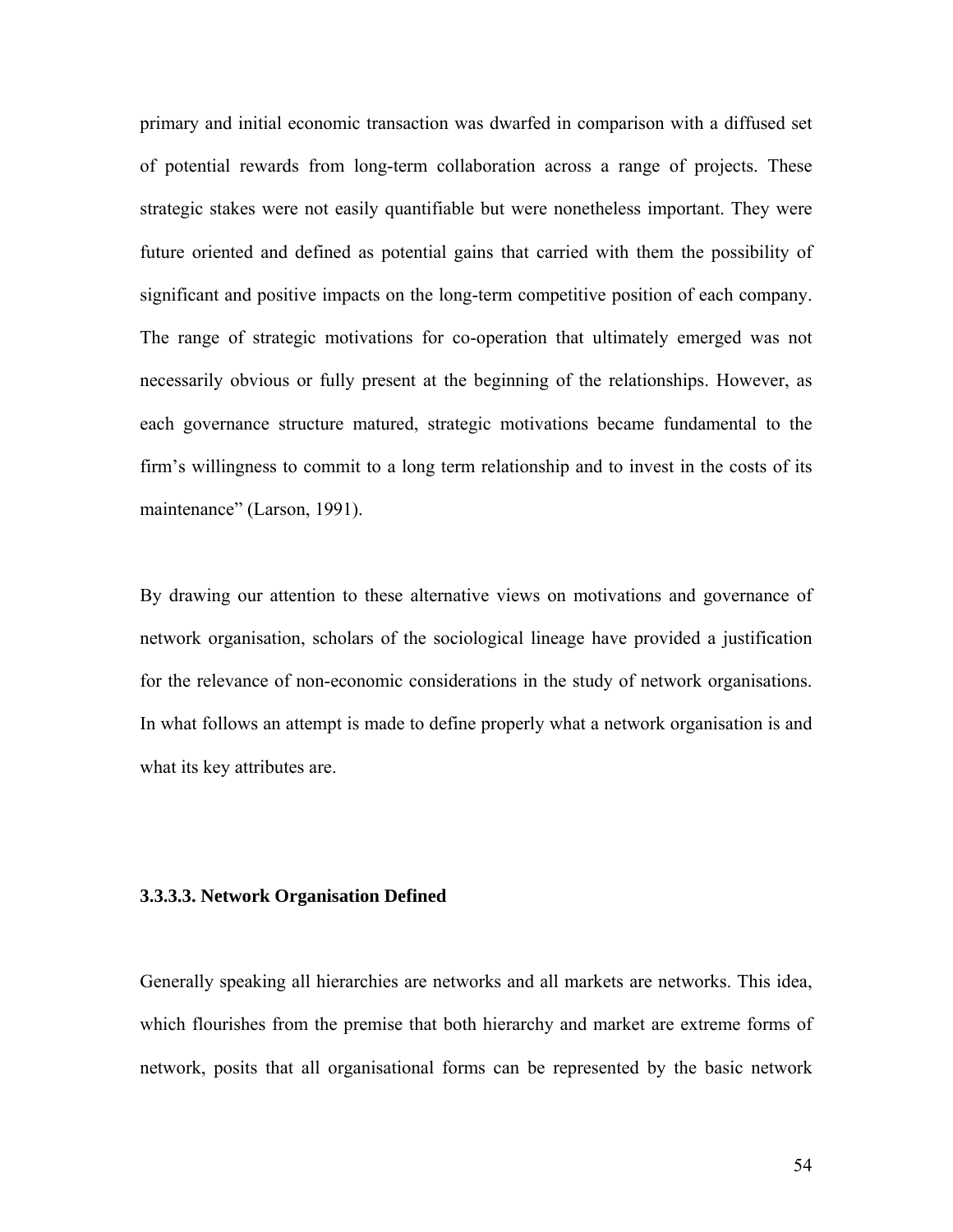analytics of nodes and ties. In a pure market for instance, each participant is an actor or node that lacks ties with one another. On the other hand, a hierarchy is a dense network of actors or nodes that maintain thick ties with each other.

To put the idea of network organisation in a very robust context, the definitions provided by some experts in this line of research are presented as follows:

Podolny and Page define a network organisation as:

"Any collections of actors  $(N>2)$  that pursue repeated, enduring exchange relations with one another and, at the same time, lack a legitimate organisational authority to arbitrate and resolve disputes that may arise during the exchange" (Podolny and Page, 1998).

Another view considers network organisation as:

"… long-term purposeful arrangements among distinct but related for-profit organisations that allow those firms in them to gain or sustain competitive advantage" (Jarillo, 1988).

Yet in the opinion of other writers, network alliance is seen as organisations:

 "… adapted to unstable conditions, when problems and requirement for action arise which cannot be broken down and distributed among specialists' roles within a hierarchy.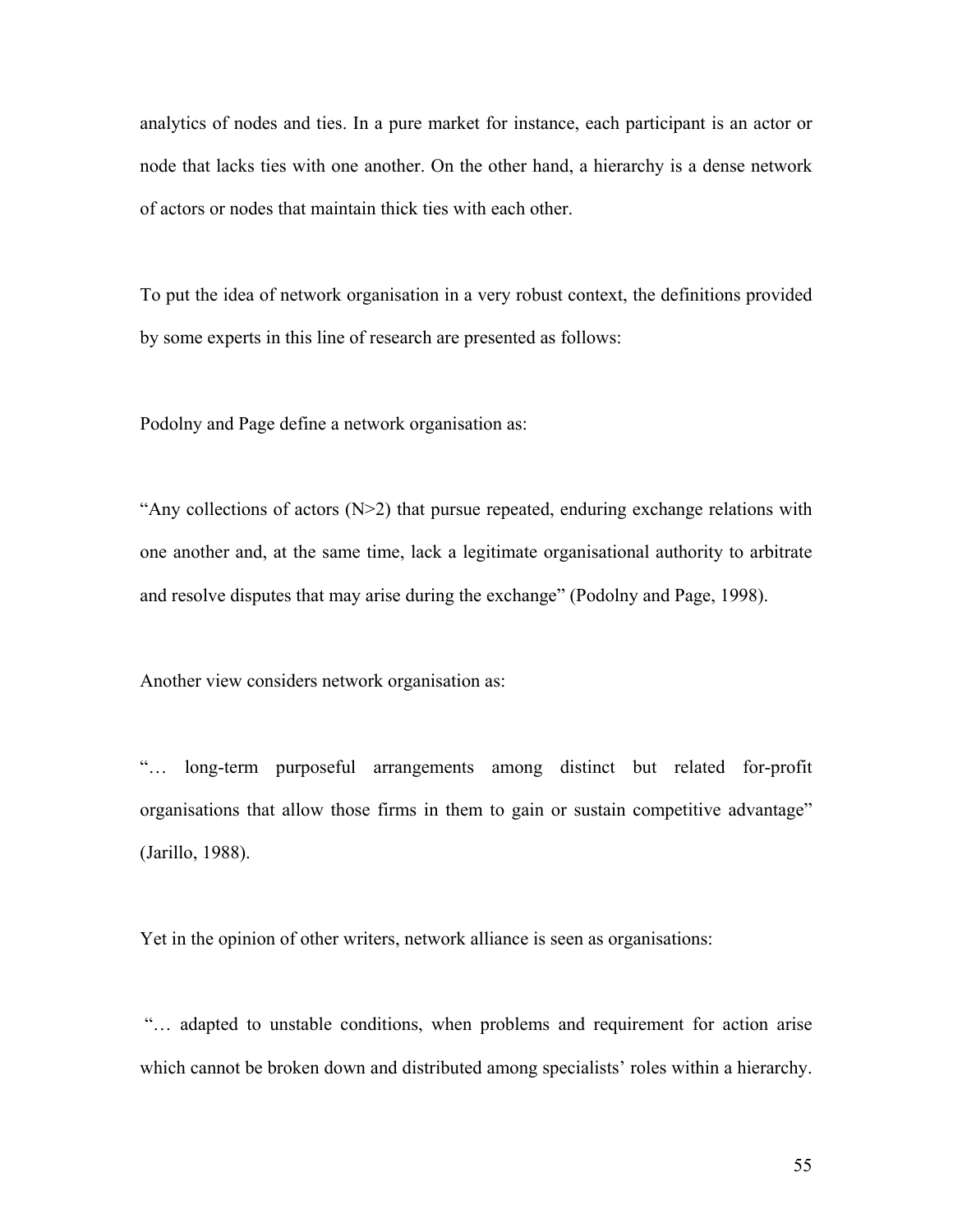…Jobs lose much of their formal definition. …Interaction runs laterally as much as vertically. Communication between people of different ranks tends to resemble lateral consultation rather than vertical command and omniscience can no longer be imputed to the head of the concern". Attewell and Rule, (1984)

As these definitions imply, varieties of arrangements that include outsourcing agreements, board interlocks, joint ventures, franchises, alliances, business groups, research consortia among others will be referred to as network organisation. But while it seems a difficult task to capture all kinds of arrangements that fit accurately into the definition of network organisation, we can at least extract from the literature some of its basic defining attributes.

## **3.3.3.4. Attributes of Network Organisation**

1. Network organisation is an ongoing process of interaction and not a solidified pattern of exchange relationship. As Yeung (1994) describes it, a business network is "an integrated and co-ordinated set of *ongoing* economic and non-economic relations embedded within and among outside business firms".

The ties that connect actors and nodes are in a continuous process of change. As new actors and objects enter the network, new structures are formed and old ones replaced. From development analysis perspective, the implication of this dynamism should not be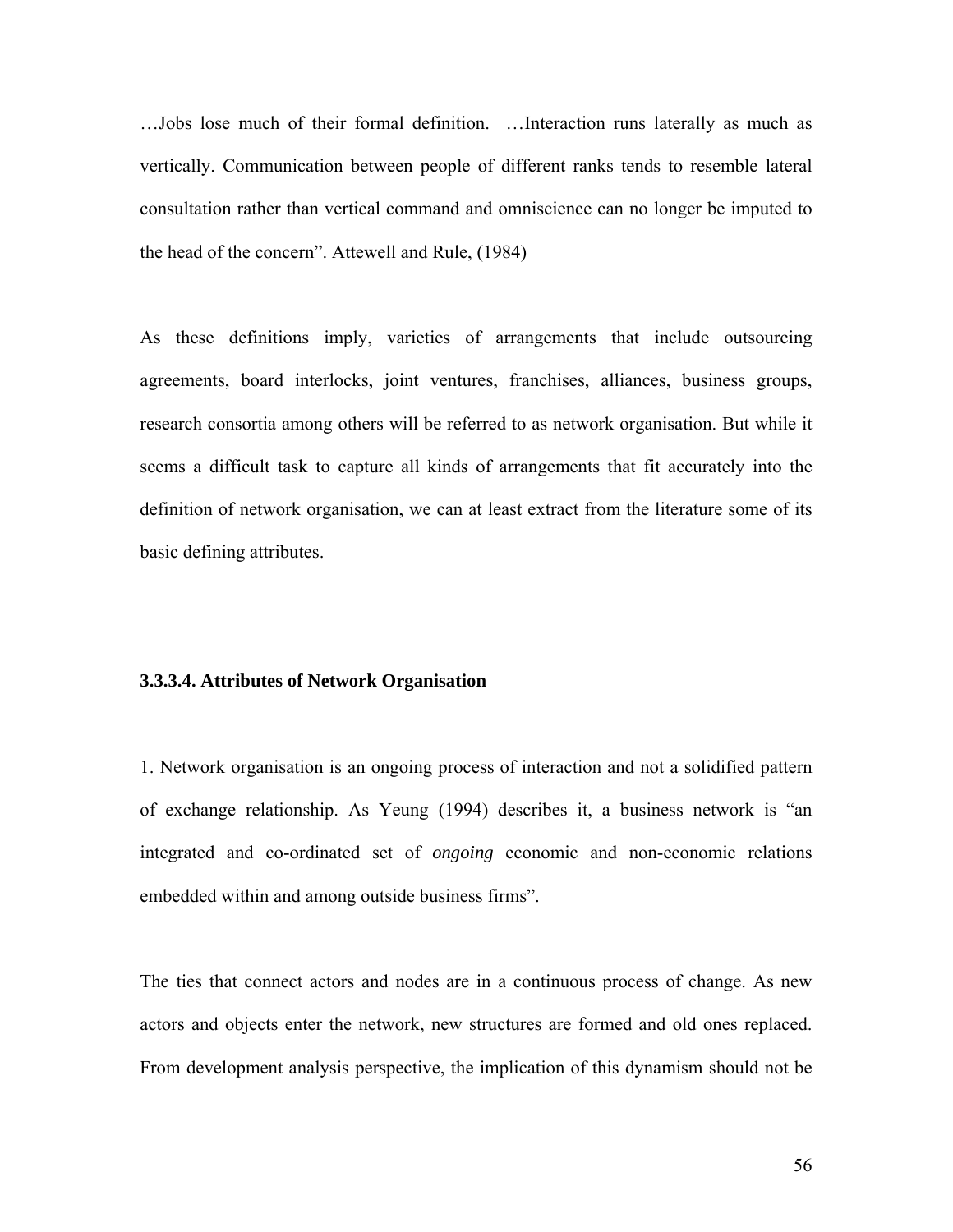lost. It can be inferred that the window of opportunity offered to a poor country by its linkage with international networking activities of firms can be transient. The literature on Global Value Chain (GVC) that will subsequently be reviewed in sub-section 3.4.3 has used this concept to model the development implications of a network connectedness for developing countries.

2. Non-economic factors like trust reciprocity and reputation are important co-ordinating mechanisms in network organisation. Trust and reciprocity are very important to the formation and nurturing of a successful tie. They help build confidence that other side can be relied upon for performance and that opportunistic behaviour will not be embarked upon by partners. During the mature phase of an embedded tie, preservation of organisational reputation and integrity becomes as important as economic exchange itself. Empirical relevance of the importance of trust and reciprocity as well as personal integrity is contained in several papers (Walker, 1988; Doz, 1988; Hakansson and Johanson 1988)

3. Asymmetric relationships often characterise many network ties. One party to the network may be better endowed in terms of resources and power than other party or parties in the network arrangement. This places significant control in the hands of the more powerful partner to dictate and influence the direction of the network. This kind of asymmetry can be observed in the pattern of relationship between multinationals and poor developing countries over the years. Because of the vast amount of resources in terms of capital, knowledge, connections and other bargaining power at their disposal,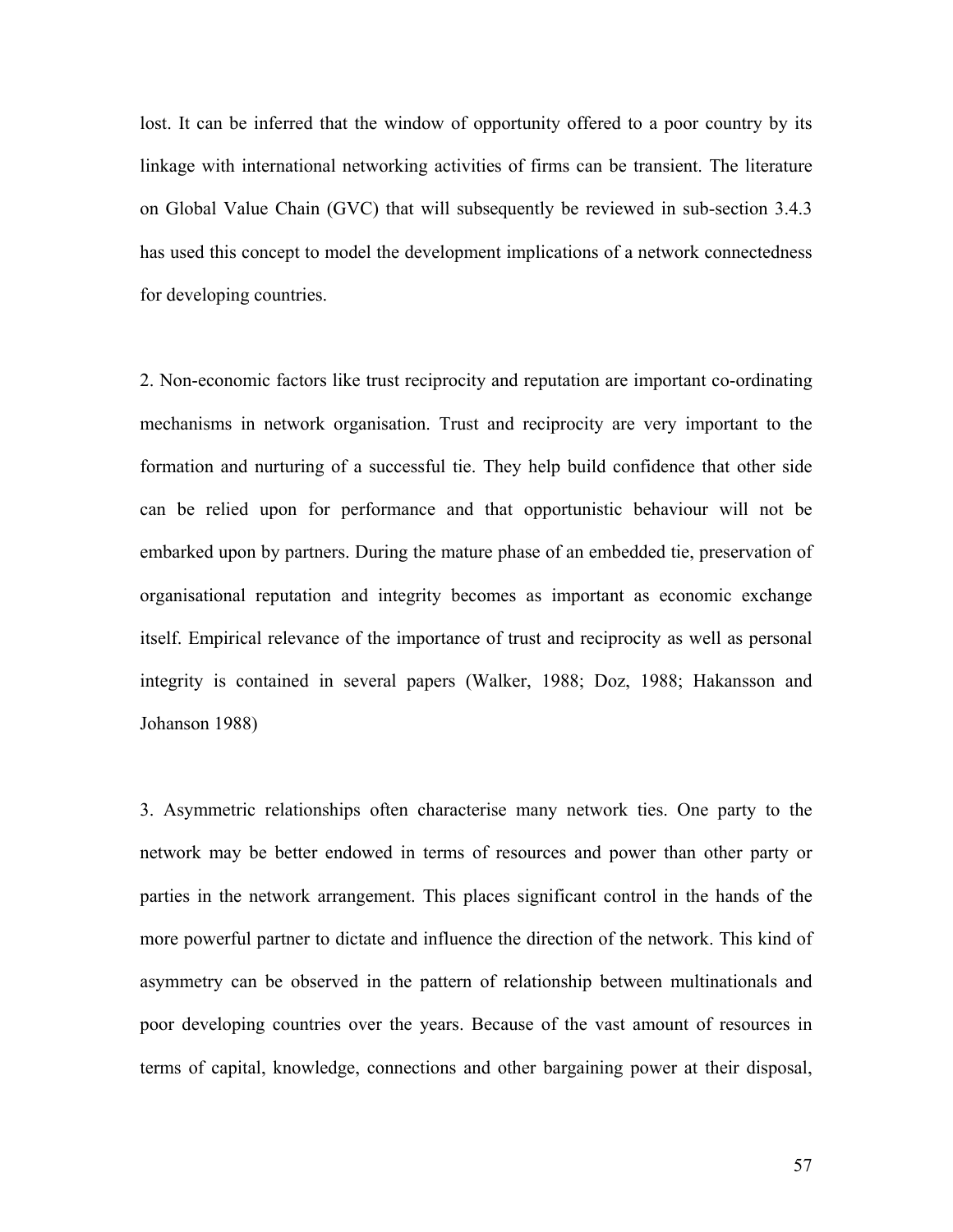these companies have been known to drive network ties in their favour. Recent evidence on these tendencies for multinational corporations to engage in opportunistic behaviour of the kind described above is contained in Rocha and Almeida (2007). Their work had compared the performances of pulp and paper manufacturing TNC subsidiaries with those of the local firms on sustainable development in Brazil. They find that relative to their local counterparts, the transnational firms scored low on environmental preservation.

4. Network relationship fosters learning and technology transfer in organisation. Because of their disposition to close-knit pattern of relationship, vast amount of information that the market cannot provide is transmitted through the network (Powell, 1990). Also strategic co-ordination of activities that is sometimes carried out to improve performances is conduit for skill acquisition. One good illustration of this point can be found in Larson (1991). In his study of the network structure in an entrepreneurial setting, Larson reports the observation of one of his respondents this way;

"Close relation with our partners are strategically very important because the joint project allows us to introduce new product features to the market before the competition".

While the idea of learning is consistent and coincident with technology improvement, a number of papers conceive network alliances as *access relationship*. It has been argued that access to technological know-how of a technologically more sophisticated firm is facilitated by a network alliance. Stuart (2000) for instance, observes that corporations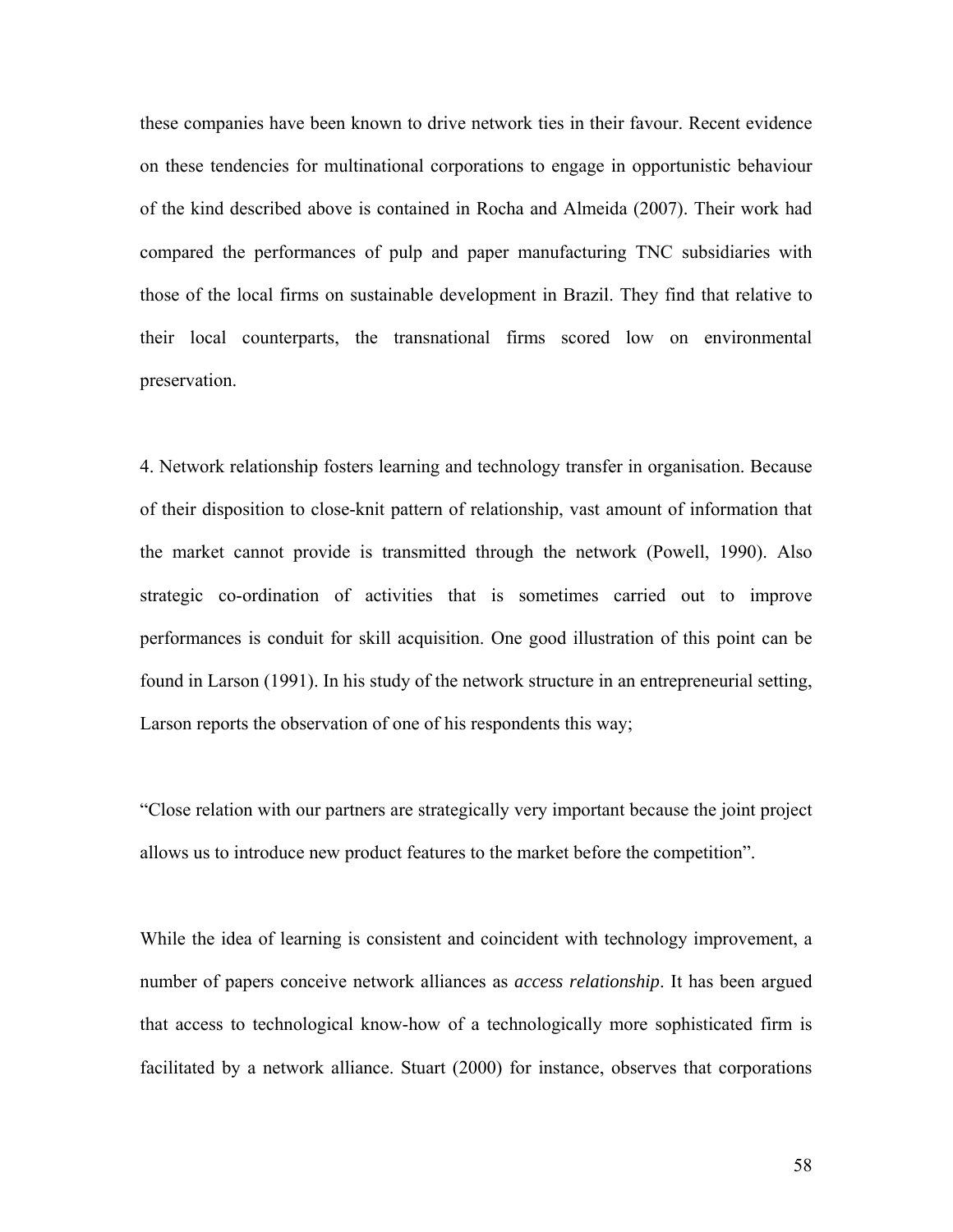eager to acquire device or manufacturing technology from their strategic partners have forged many of the horizontal alliances in the semi-conductor industry in the US. Proceeding from this premise, the author goes further to examine the relationship between corporate alliance and productivity of a focal firm. Though his paper emphasises the importance of specific attributes of an alliance partner as determinants of successful technology transfer, he nevertheless confirms the hypothesis that strategic alliances are conduits for technology transfer or productivity improvements.

Powell et al (1996) on the other hand finds evidence in support of the notion that companies in network relationships do experience accelerated growth rates in their operations. Larson (1990) also describes how a more established large company (with bureaucratic impediments) in a network tie used a small high growth firm as a source of technical and procedural innovation.

5. Network organisations also enhance operational efficiency. The argument that is most directly related to this view is the transaction cost hypothesis of Williamson and others. It needs be repeated here that a desire to reduce cost of exchange transaction is what the mainstream economists see as the driving force of network organisation.

6. Network organisations are co-ordinated by both internal and external institutions. Here, recognition is given to the fact that the internal governance mechanism of a network dictates its course, character and structure. This point has been most strongly emphasised by Gereffi and others whose works on the GVC analysis have had tremendous impact in

59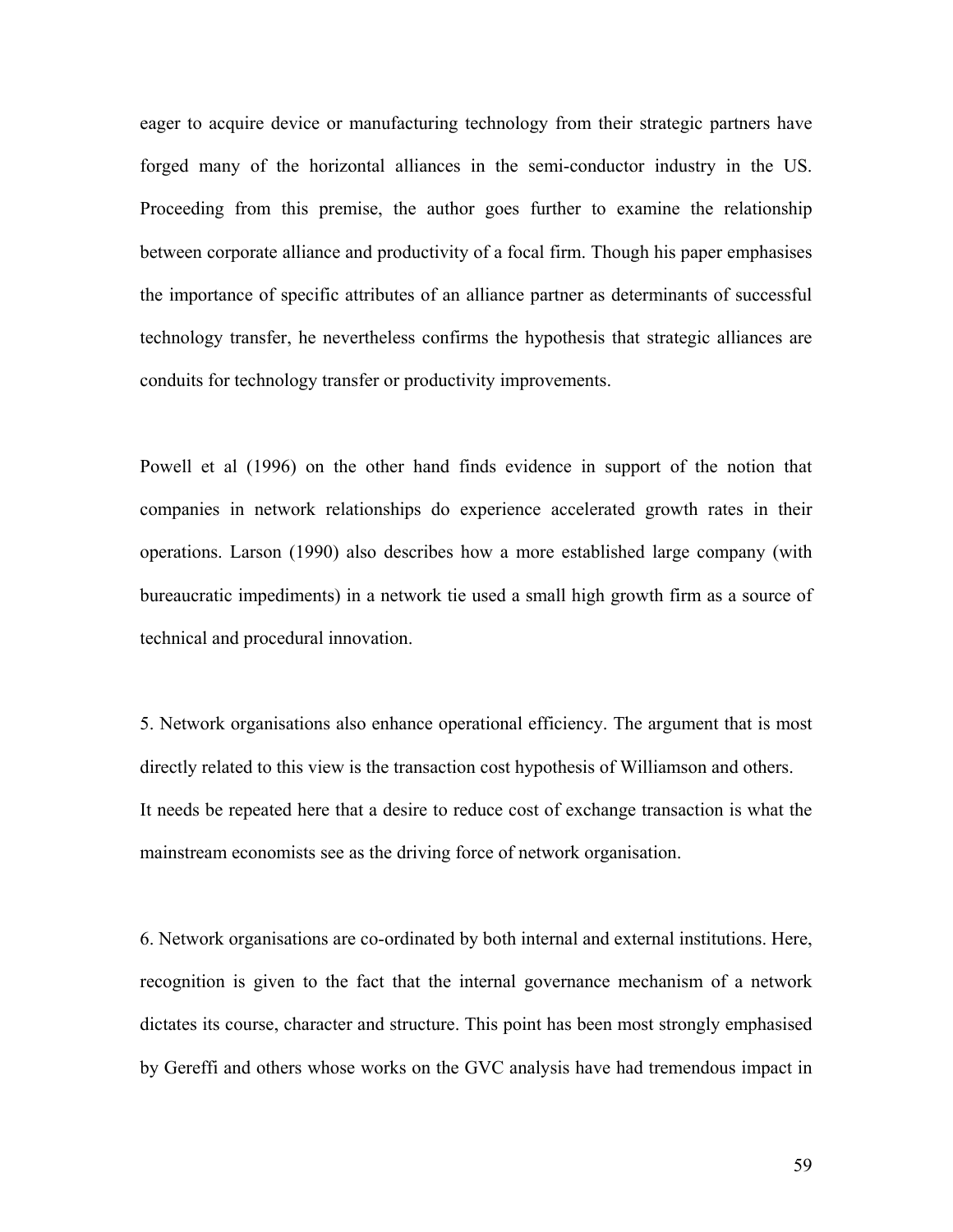the analysis of the new globalisation (Gereffi, 1999). On the other hand, the embeddedness perspective to network theorising is of the view that all social activities and phenomenon including network organisations are embedded within a larger social and institutional structure that offers opportunities for, and constraints on behaviour. Thus, it is to be expected that a wide array of national institutions that can represent everything from practices and conventions to more formal institutions like the state and labour market can exert considerable impact on activities of network firms embedded in their region.

Building on the above insights of the network concepts in general and network organisation in particular, many researchers in social sciences have employed its basic arguments to model the economic organisation of production activities in capitalist economy. Of particular relevance to our interest in this study are those models that seek to explain how modern production activities are organised in global networks and how these networks are transforming the dynamics of industrial development in local regions. The next section reviews some of the major contributions of social scientists in this continuing area of research.

#### **3.4 GLOBAL NETWORK THEORIES AND INDUSTRIAL DEVELOPMENT**

Basically, the literature on network theory of organisation can be classified into two groups. On one hand are those that use the chain terminology to describe the various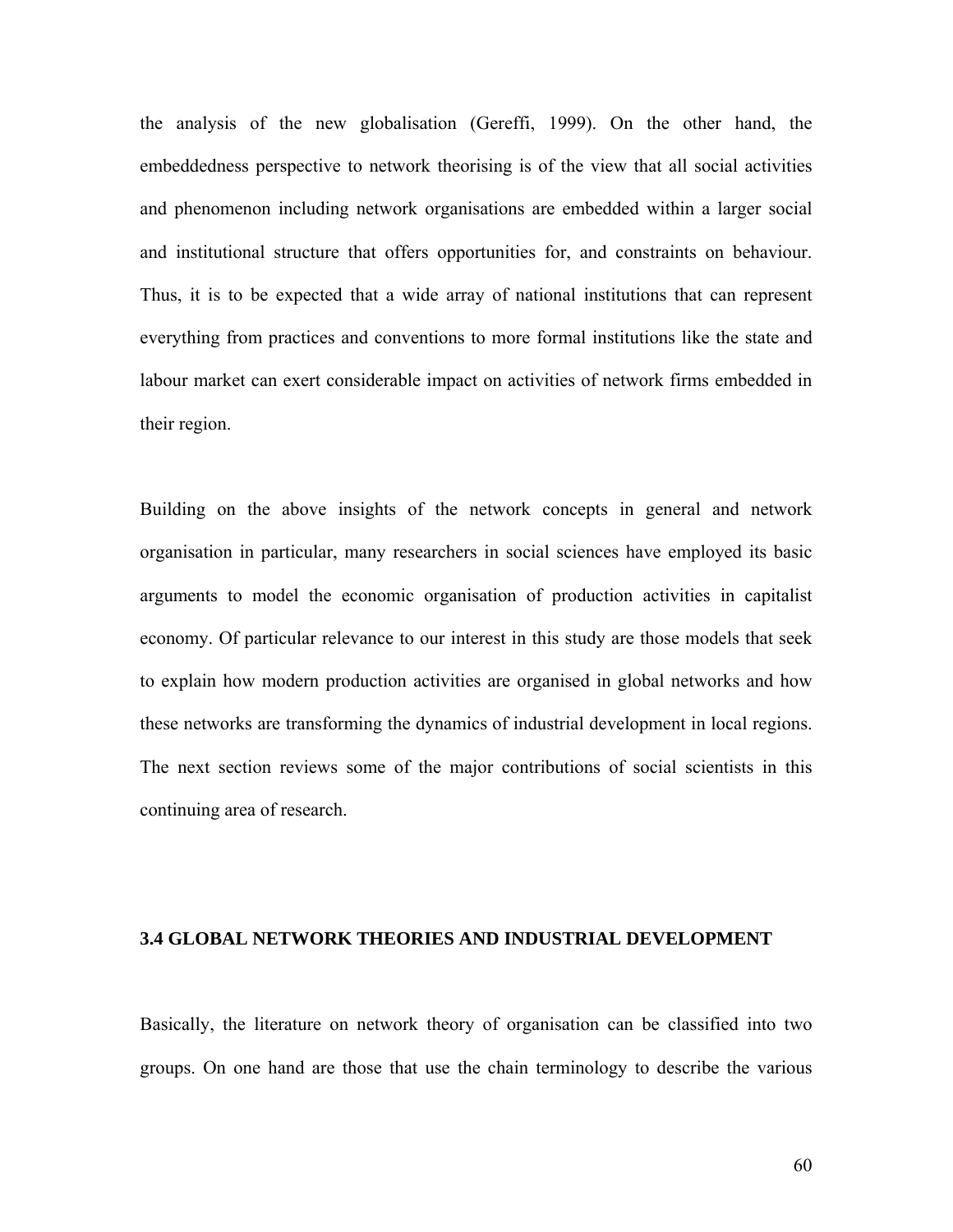linkages that exist between different aspects of production activities, and on the other are those that use the network term. Within the group of chain analysis, we can find Michael Porter's Value Chain, the French *Filiere* and the Global Commodity/Value Chain (GVC) studies.

The works of scholars that employ the network characterisation are captured in contributions to the Global Production Network studies. Two main contributors to this line of research are Ernst and Kim (1999, 2002) and Hernderson, et al (2002; 2004).

## **3.4.1. Michael Porter's Value Chain**

The value chain approach to the study of organisation conceptualises production as a vertical linear chain of interconnected activities that are needed to transform a product from conception to consumption. Though, it is an old well-established concept in industrial economics and business literature, the value chain achieved its modern prominence through the works of Michael Porter (1985; 1990).

Porter uses the term value chain to describe the set of intra-linked or inter-linked value adding functions required for the production and marketing of products and services. These value-adding activities are distinguished into several stages or processes, namely: the supply process, the production process, and the support service process.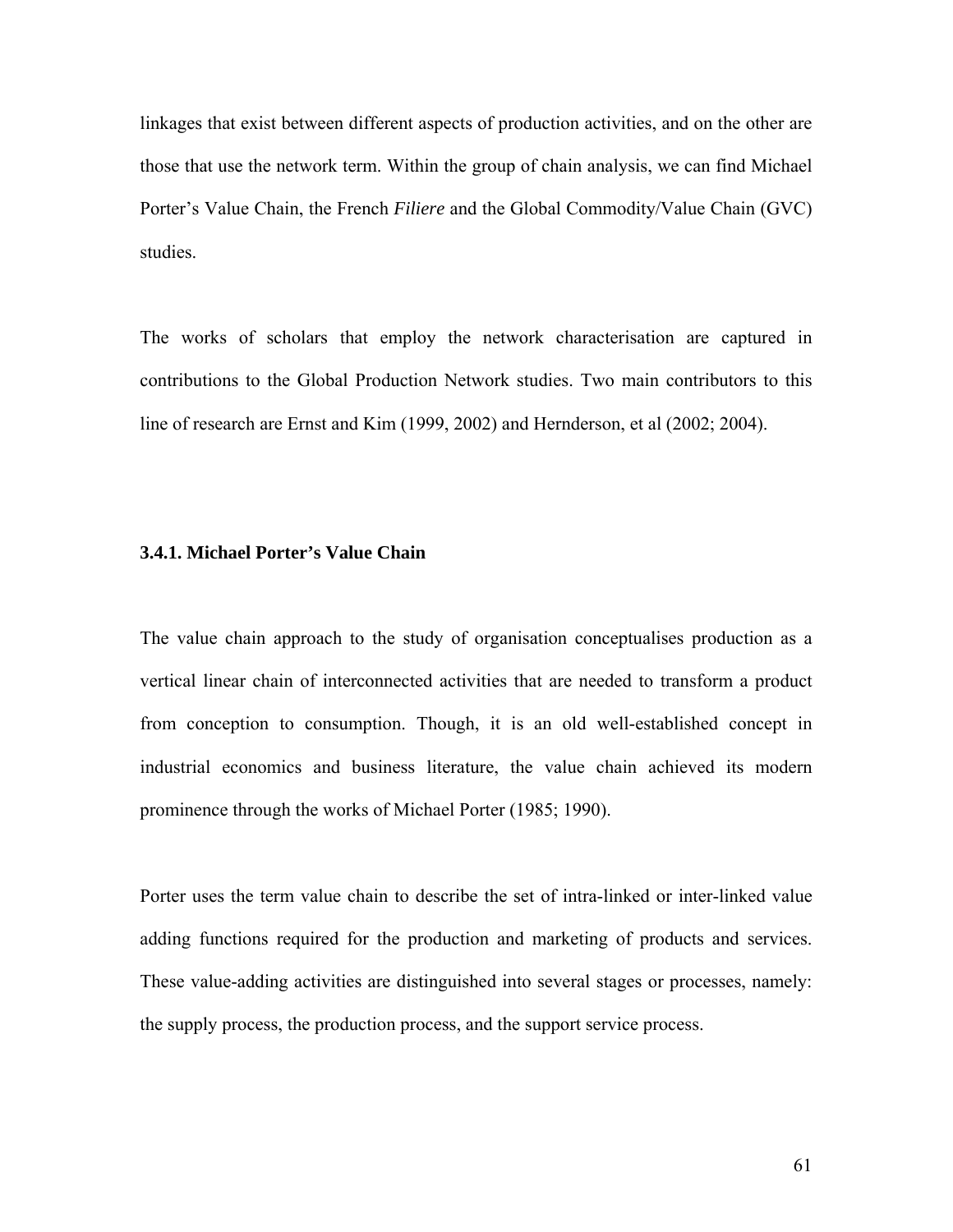- 1. The supply process includes inbound logistics, operations, outbound logistics, marketing and after sales services.
- 2. The production process refers to the process of carrying out those activities that are required to transform input into output and includes production, logistics, quality and continuous improvement process.
- 3. Finally the support services are identified as those activities that are of an auxiliary nature. These are activities like strategic planning, human resource management, technology development and procurement that are needed to support the firms' primary activities.

Porter further extends the analysis beyond the level of an individual firm to industry-wide level and makes the case for a systemic view of an industry. According to this view, a single company cannot perform all activities from product design, production of components, assembly and delivery to final user. Instead all firms within an industry perform functions that are linked to others in a model of value adding system.

Perhaps the most important insight of Porter's work vis-à-vis network analysis is the emphasis on intra/inter-firm linkages, which he believes are crucial for corporate success. But beyond that, it is of limited utility to the study of economic development, as it pays no attention to issues of corporate power, the institutional contexts of – and influences upon – firm-based activities or to the territorial arrangements (and their profound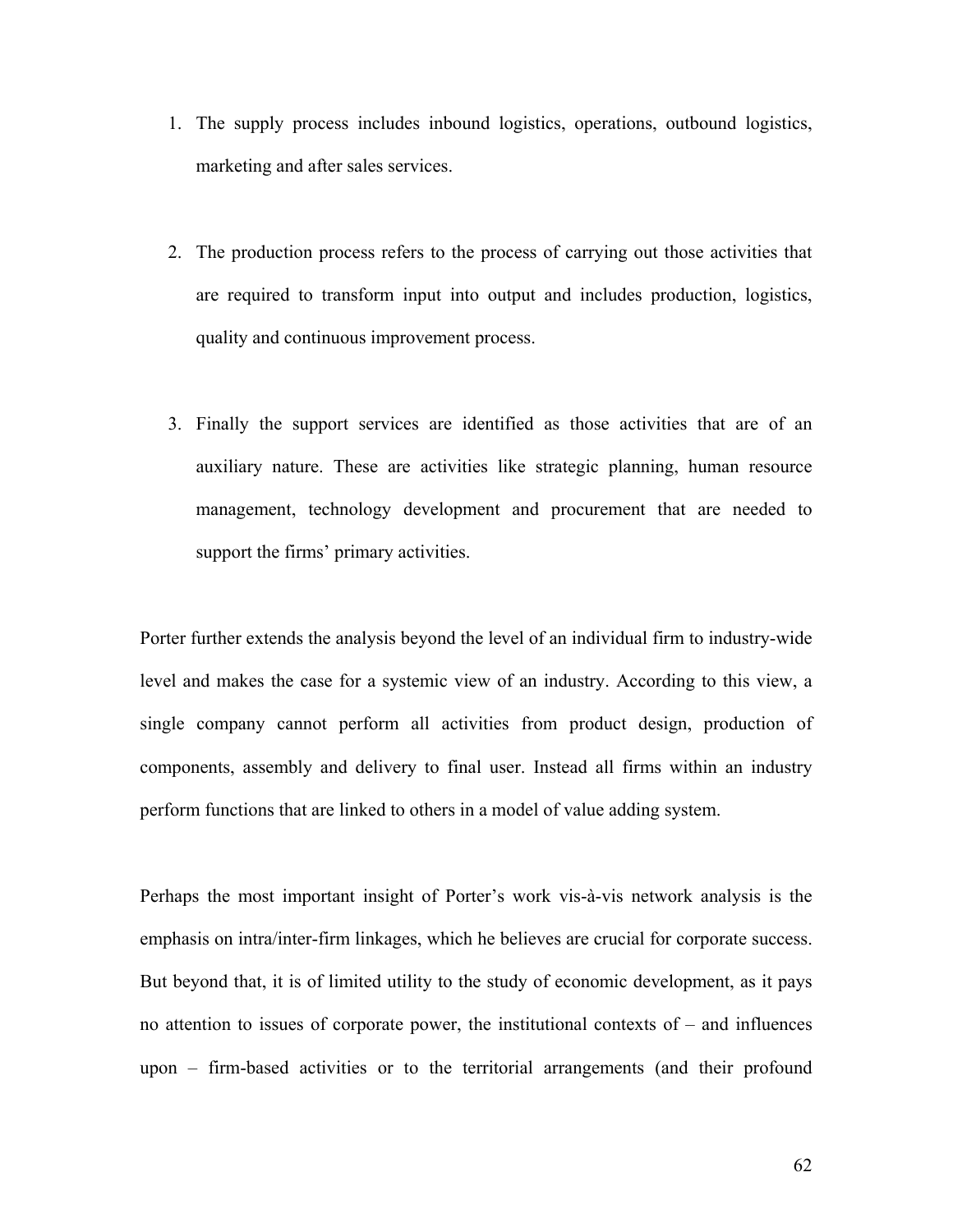economic and social asymmetries) in which the chains are embedded' (Henderson, et al, 2002).

#### **3.4.2. The French** *filiere*

The *filiere* is another concept that has employed the chain idea to describe the flow of physical goods and services in the production of output. Originally developed by French scholars in the 1960s, its emergence can be attributed to the empirical study of contract farming and vertical integration in French agriculture. It was later applied to the analysis of agricultural policy of colonial French and much later in the 1980s to her industrial policy in areas of telecommunication and electronics.

With respect to its concern for quantitative technical relationship, the early *filiere* concept had close affinity with Porter's value chain/system. Its analytical superiority over the latter however lies in its modern emphasis on the role of regulative mechanism and institution. Recent input from the regulationist school has given modern *filiere* analysis a political economy flavour that is very useful in the analysis of economic development (Bartoli and Boulet, 1990; Boyer, 1990). This notwithstanding, the approach has been criticised for paying insufficient attention to the role of social actors as it does to the technical side of the material flow. For instance, among the whole range of social actors who coordinate a network, only two of these: the state institutions and large firms are considered in *filiere.* A *filiere* is also considered to be lacking in dynamism, essentially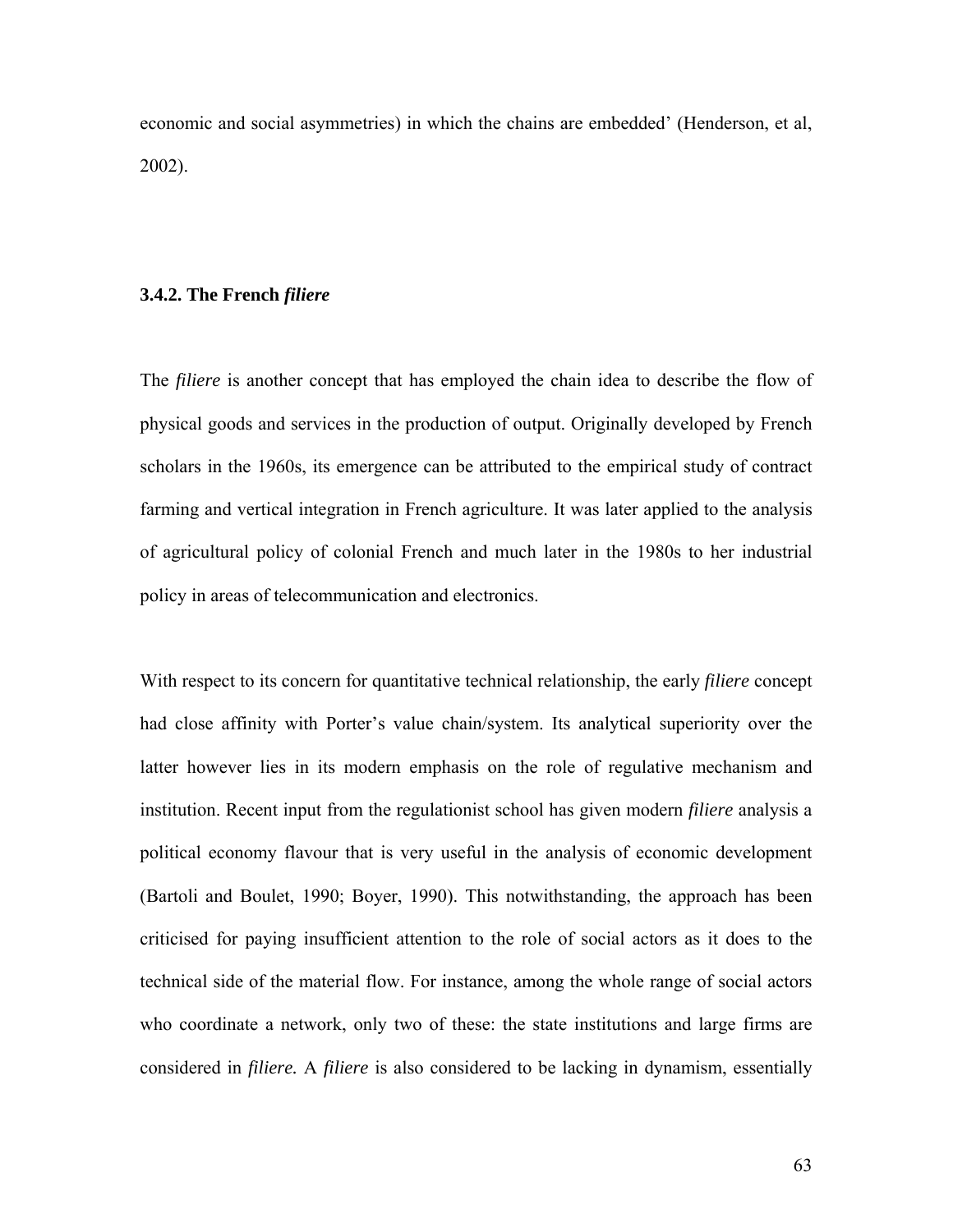reflecting relations at a certain point in time. All these combined with a lack of global perspective in most *filiere* studies have made its relevance to the study of economic development very limited (Raikes, et al, 2000).

### **3.4.3. The Global Value/Commodity Chain (GCC) Analysis**

To a very large extent, the emergence of Global Commodity Chain perspective (GCC) in chain analysis has enhanced the study of industrial organisation and economic development in ways superior to previous chain approaches discussed above. Unlike the *filiere* for instance, it considers the role of several actors in its analysis. But perhaps, more important is the conceptualisation of the organisation of industrial production within a cosmopolitan or global context. It is this global flavour especially that makes its relevance to the present study unrivaled by previous chain theories. However, in order to have a good appreciation of its contributions, it is useful to first examine the basic argument of GCC before subjecting it to a critical evaluation.

Emerging from the intellectual tradition of dependency theory, the term 'commodity chain' was originally used in Wallerstein's (1974) world system theory and in later contributions by Hopkins and Wallerstein (1986). To Hopkins and Wallerstein a commodity chain is 'a network of labour and production processes whose end result is a finished commodity'. To be locked in a commodity chain implies that each firm is either producing input for others, or is consuming input from others. However, in the wake of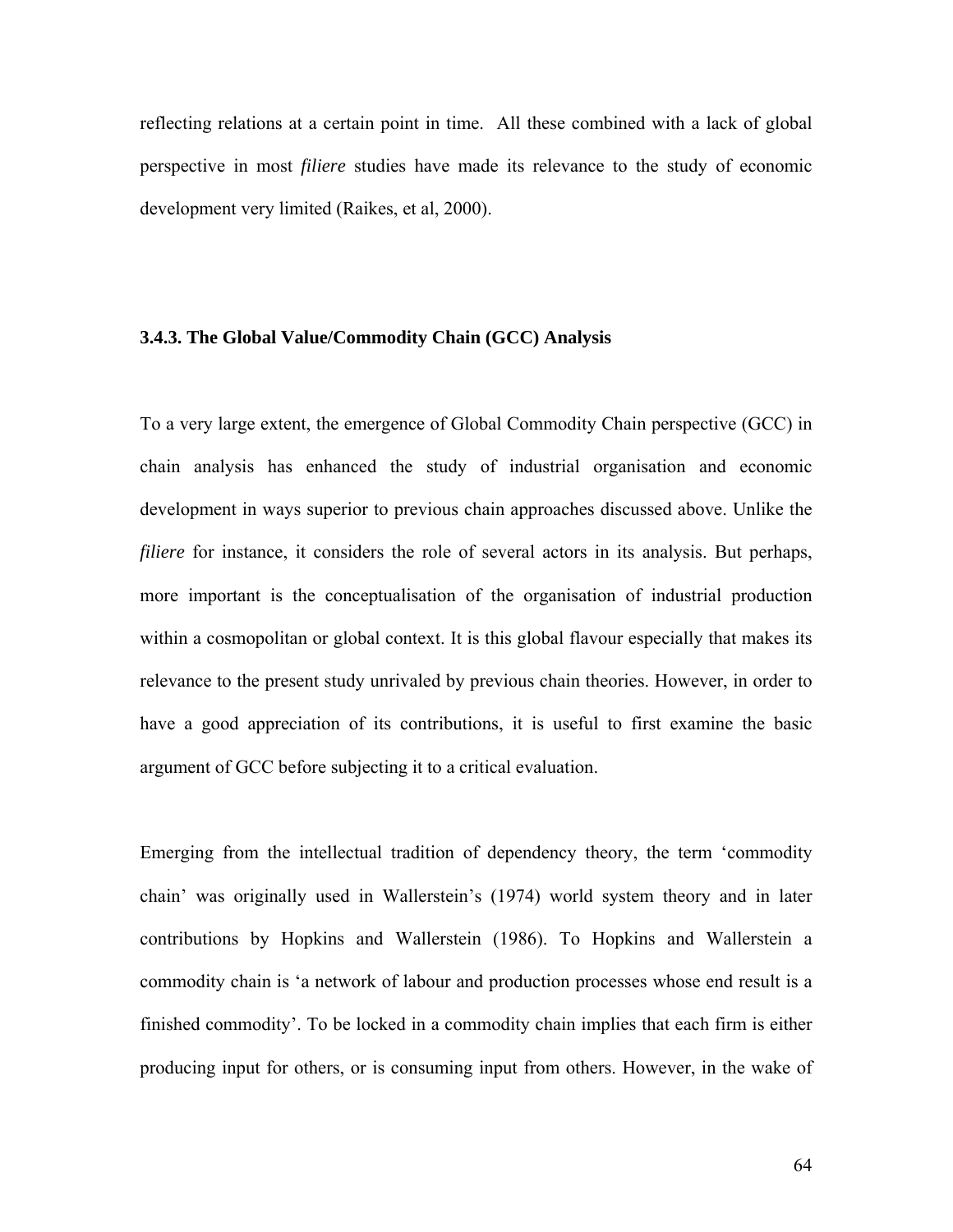the new international division of labour that became prominent in the last quarter of the twentieth century, Gereffi and Korzeniewicz (1994) transform the concept of a commodity chain into a logically consistent and empirically verifiable analytical tool to describe the functional integration of production activities across the globe and hence the term 'Global Commodity Chain'.

As an analytical framework, the GCC describes the full range of activities needed to bring a product or service from conception through production, to marketing and delivery to final consumers. According to Gereffi and others these activities are configured in 'sets of inter-organisational networks clustered around one commodity or product, linking household, enterprises and states to one another within the world economy'.

In the analysis of international trade to which the early GCC framework applies, its main analytical components are identified as consisting of the input-output structure, the geographical coverage, and the governance structure. By far the emphasis is overwhelmingly on the governance structure and the role of lead agents in setting-up global production (input-output structure) and sourcing network (chain geography).

Within the chain governance analysis, distinction is made between buyer-driven and producer-driven chain with the claim that, it is the global buyers (as in buyer-driven) and transnational producers (as in producer-driven) that determine the overall character of the chain. As dominant firms, they wield the utmost power and determine trade and development outcomes for participants in the chain (Gereffi, 1999). To Gereffi and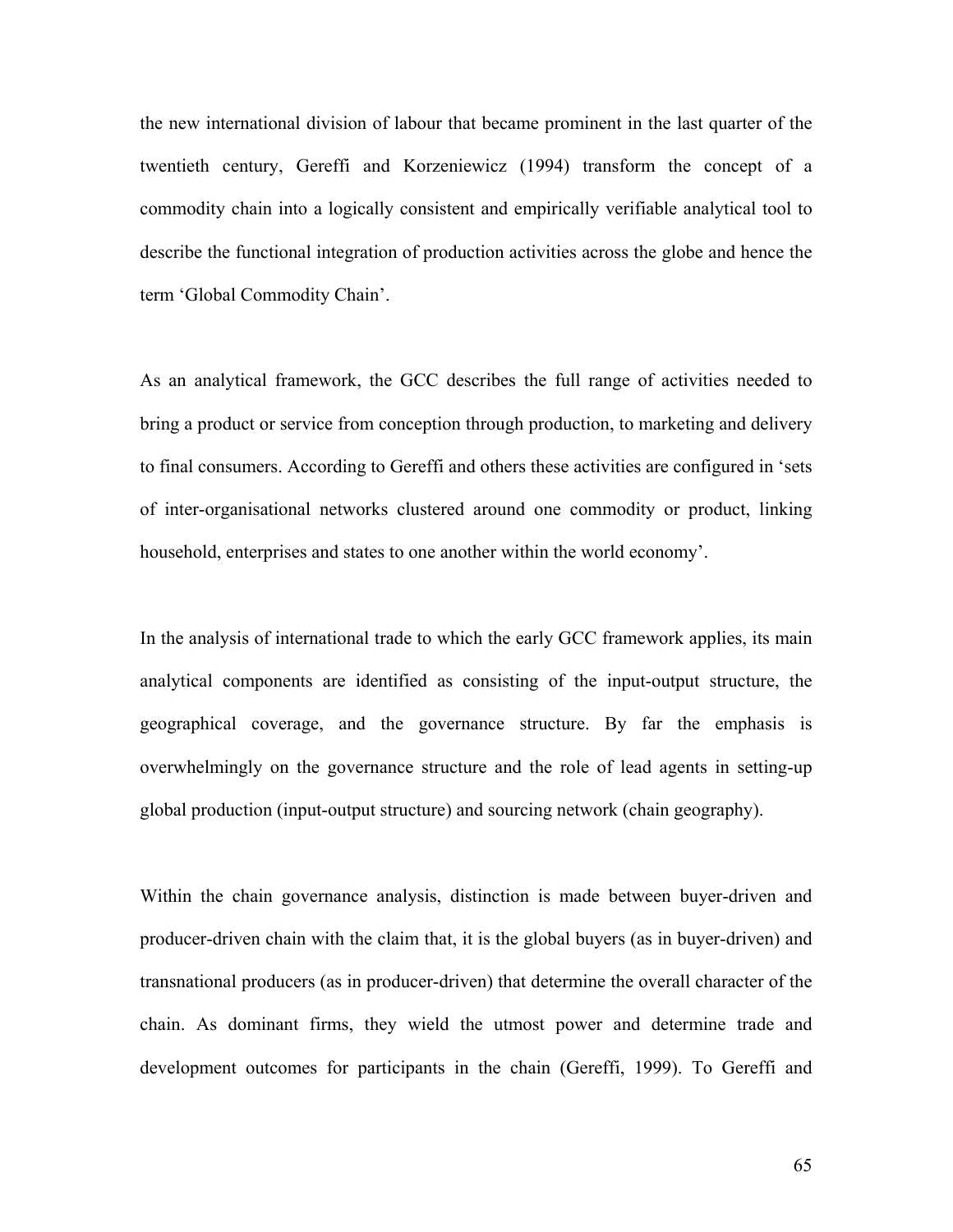others, a buyer-driven commodity chain is regarded as having greater developmental impact potentials over the producer-driven chain because of the inclination of its governors to require full package sourcing networks.

In latter contributions to the development of the theory, the institutional framework of the chain is stressed (Gereffi, 1999). It is argued that opportunities exist for lower-tier suppliers to upgrade from their subordinate status to lead players. But even here the learning opportunities that will facilitate this process depend on the willingness of chain governors to externalise more functions to suppliers upstream. So based on the proposition of GCC, regional industrial development has to be read off from the logic of corporate power governing a commodity chain. This power as it is claimed lies with the chain governors.

Arguably, the most important strength of the GCC approach can be found in its analytical ability to transcend the limitations of state-centred forms of analysis to which previous chain oriented studies have been bounded. But like other previous studies, it is also not devoid of its own weaknesses in development analysis. Some analysts have pointed to a number of observations:

One, the framework is bounded in sectoral relevance. Most GCC studies have been carried out in relation to specific sectors such as apparel, footwear, automobile, semiconductors etc. It cannot therefore be accepted as an ideal model relevant for the study of any global network phenomenon.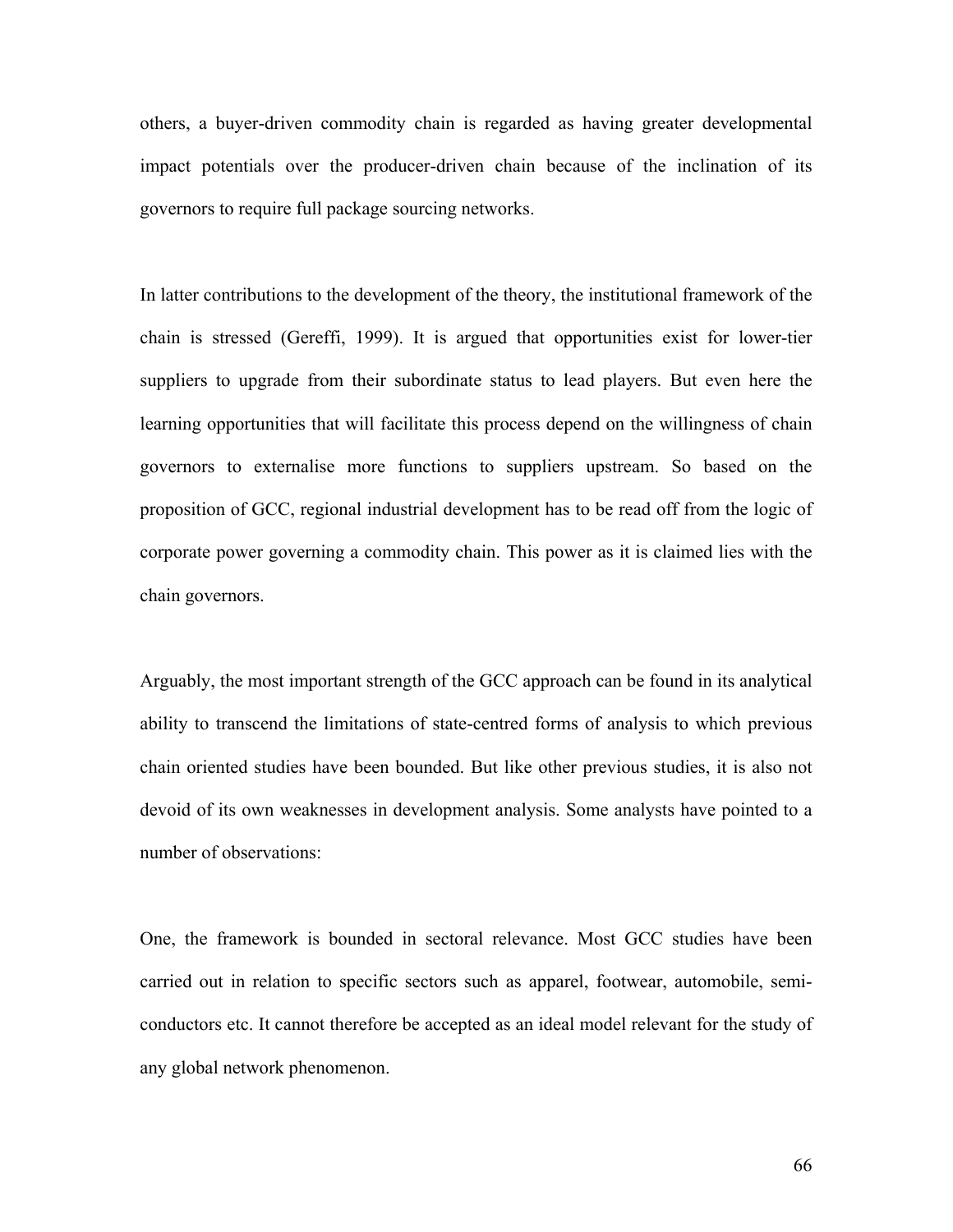Two, the framework has largely ignored the historical or path dependent context of manufacturing activities and instead focuses on the emergence of a new global manufacturing system that dawned in the second half of the twentieth century.

Three, the importance of firm ownerships and their implications for economic and social development in a particular society have not been given a deserved attention.

Four, and by no means the most important criticism, the GCC approach considers, the firm as the only important node in particular location. The institutional and social contexts within which firms are embedded and their bearing on commodity chains operations are by implication assumed to be of little or insignificant consequences. As far as the GCC framework is concerned, regional development has to be understood strictly from a corporate perspective as may be determined by chain driver. So it matters less for firms incorporated into a production network to have independent strategies, even though such strategies may be material to the possibilities of industrial upgrading and economic development (Henderson et al, 2002). This particular shortcoming may be interpreted as a reflection of the structural weaknesses imposed by the GCC and all chain frameworks where inter-firm linkages are captured and interpreted as linear chain rather than complex network of relational activities.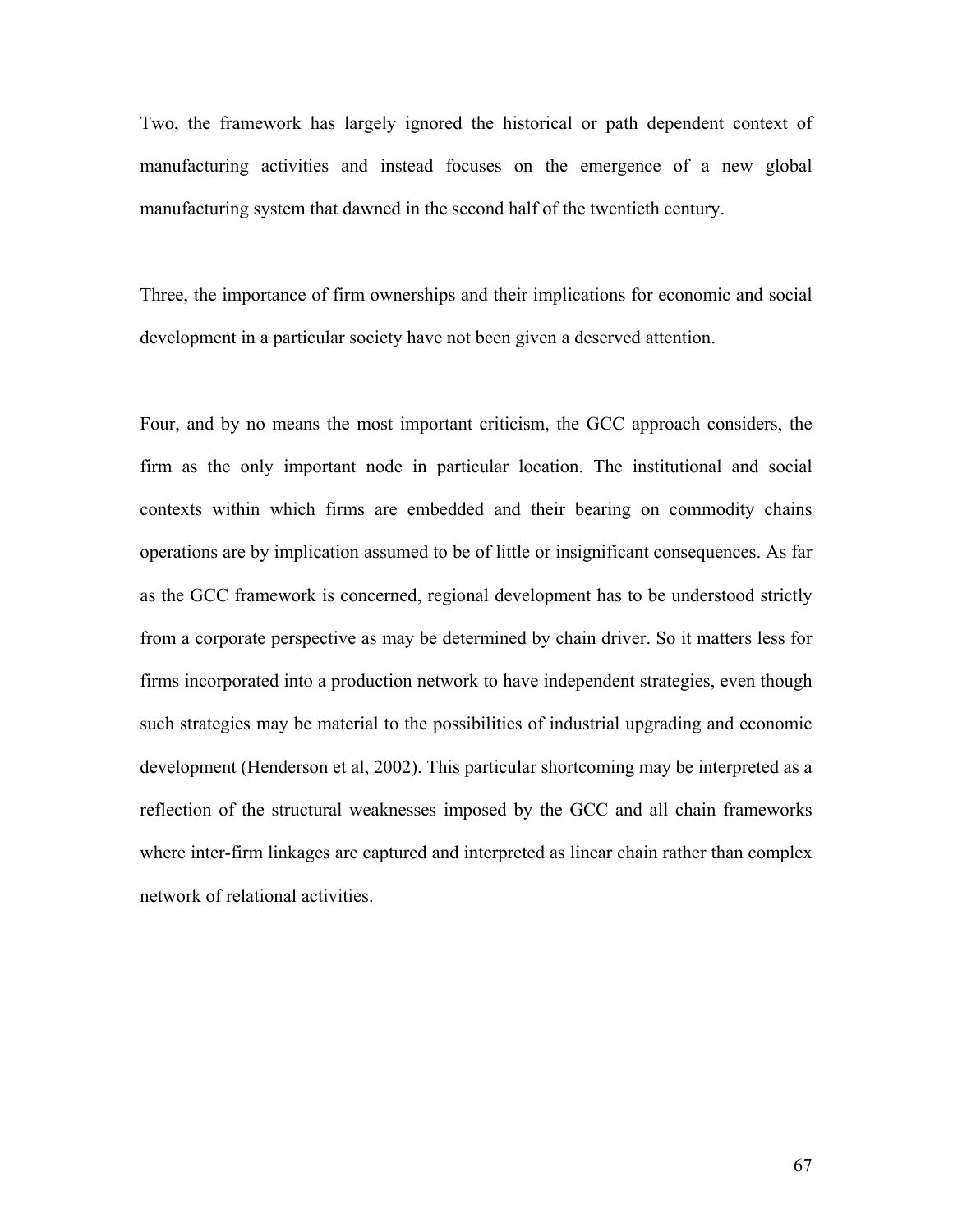# **3.4.4. Global Production Network Studies**

If the chain frameworks are haunted by their structural restrictions because they conceptualise the process of production and distribution as being essentially vertical and linear, the Global Production Network (GPN) analysis presents an approach that delivers a superior conceptualisation. With its focus on the nature and extent of inter-firm relationship, this perspective conceives such relationship not as a linear vertical chain but as a highly complex network of multiple inter-relationships that could be vertical, horizontal and even diagonal in outlook. In this way, the GPN has been able to overcome one of the major criticisms of chain analysis. Two prominent contributions to the development of this strand of research are found in the works of Ernst and Kim (1999; 2002) and Henderson et al (2002; 2004)

# **3.4.4.1. Ernst and Kim**

The idea of a GPN was first introduced by Ernst (1999) and in subsequent joint contribution with Kim (Ernst and Kim, 2002). Their works can be described as a preliminary exploration of the GPN concept in the study of globalisation.

Dissatisfaction with the narrow view of existing chain studies that place so much emphasis on the network flagship (chain governors) at the expense of lower-tier suppliers to the flagship firms or so called 'flagship bias' led the authors to propose a framework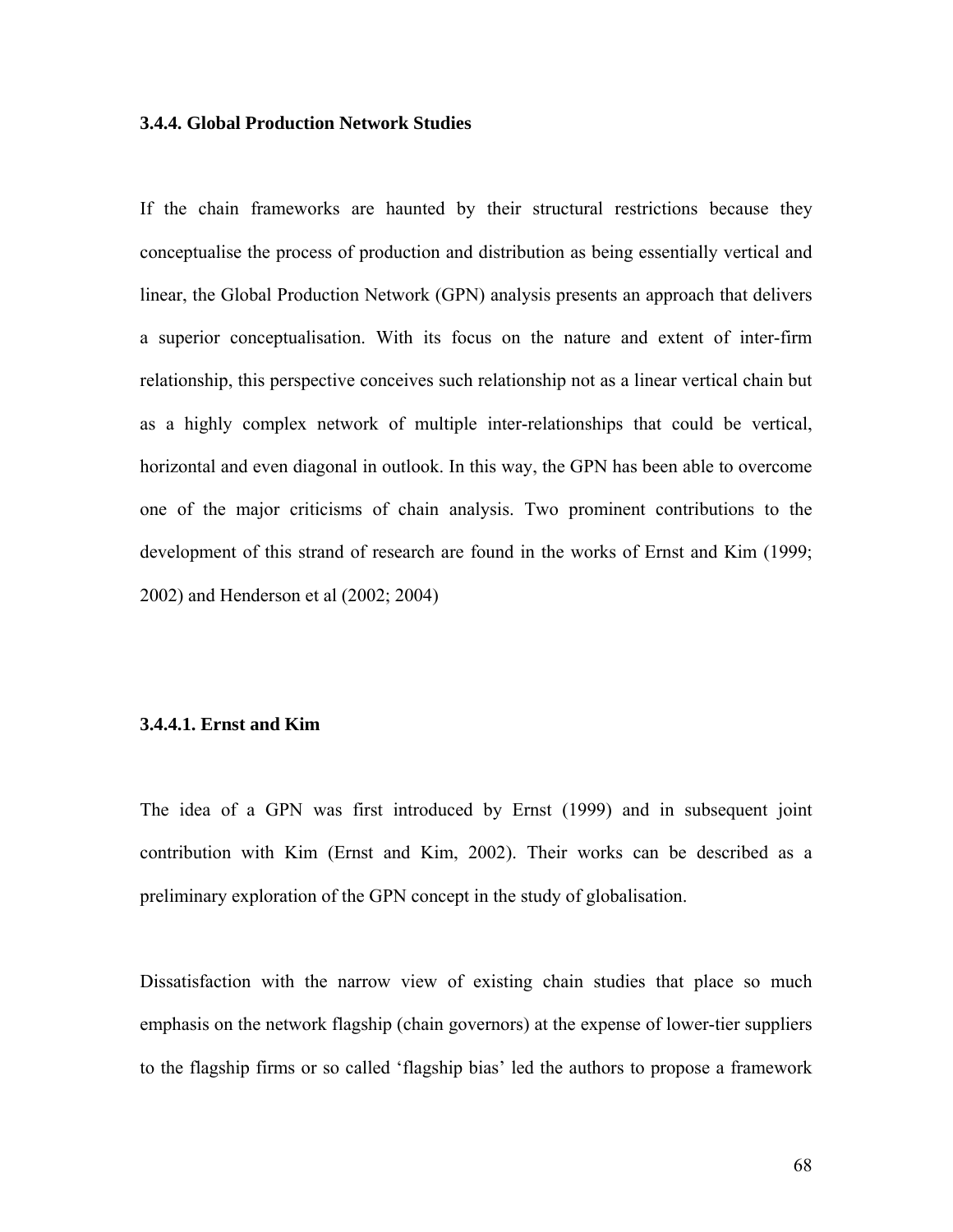that is more revealing. The network model that results captures cross-border production alliances as a network of global production activities that:

'…. links together the flagship's own subsidiaries, affiliates and joint ventures with its sub-contractors, suppliers, service providers as well as partners in strategic alliances' (Ernst and Kim, 2002).

 Arrangements that result from the above description are not easily given to a linear structure classification. They often involve a complex set of intricate linkages that are better described as network rather than chain relationship. Furthermore, the definition also reveals that a production network is not only about flagship firms but also about other service providers like power, communication and water supply agencies whose activities are crucial to the viability of the network. As a result of this, the authors advocate for a research agenda that equally explores the implications of globalisation on lower-tier network suppliers that are mostly located in the developing countries.

# **3.4.4.2 Jeffrey Henderson, Peter Dicken, Martin Hess, Neil Coe and Henry Wai-Chung Yeung.**

Arguably, the most elaborate response to Ernst and Kim's call to date is found in Henderson and his collaborators' contributions to the development of the GPN framework (Henderson, et al 2002; Coe, et al, 2004). Their concept of a GPN is perhaps best illustrated by the following quotation from one of their works.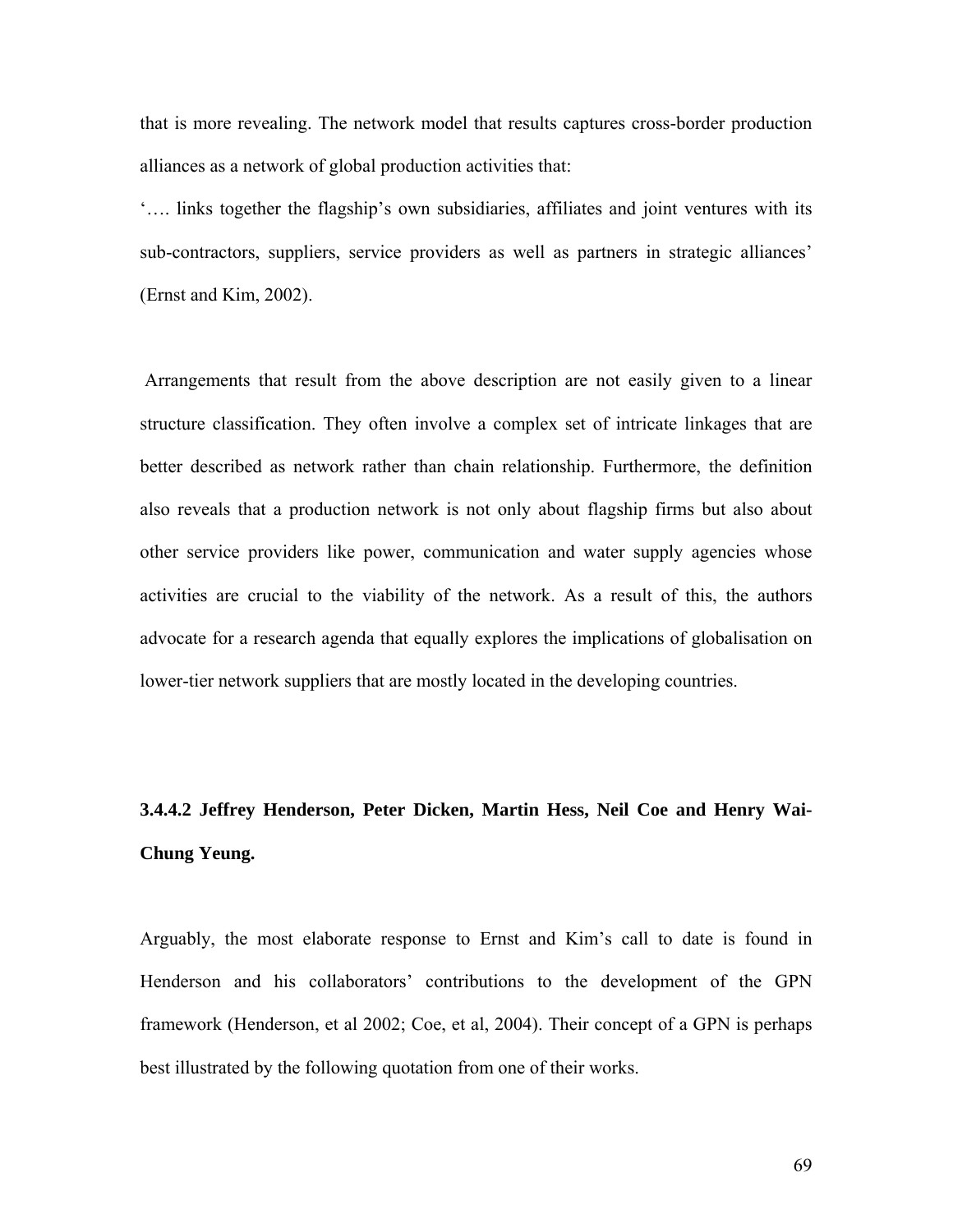They define a GPN 'as the globally organised nexus of interconnected functions and operations by firms and non-firm institutions through which goods and services are produced and distributed. Such networks not only integrate firms (and parts of firms) into structures which blur traditional organisational boundaries through the development of diverse forms of equity and non-equity relationships, but also integrate regional and national economies in ways that have enormous implications for their developmental outcomes' (Coe, et al 2004).

What is striking for our purpose is the emphasis placed on regional development and the roles of firms and non-firm institutions alike. Globalisation through network alliances of firms is seen to affect regional development in ways the GCC framework had not contemplated.

Henderson and co-reject the unidirectional view of the GCC approach, which appears to view chain governors as the all-powerful, all-knowing omnipotent driver of development in the regions. They give explicit recognition to the fact that local actors (firm, government, labour union and other economic agents) sometimes have different priorities vis-à-vis profit, growth and economic development which can be articulated into strategies that will have serious implications for network activities and hence development potentials in regions where networks touch down.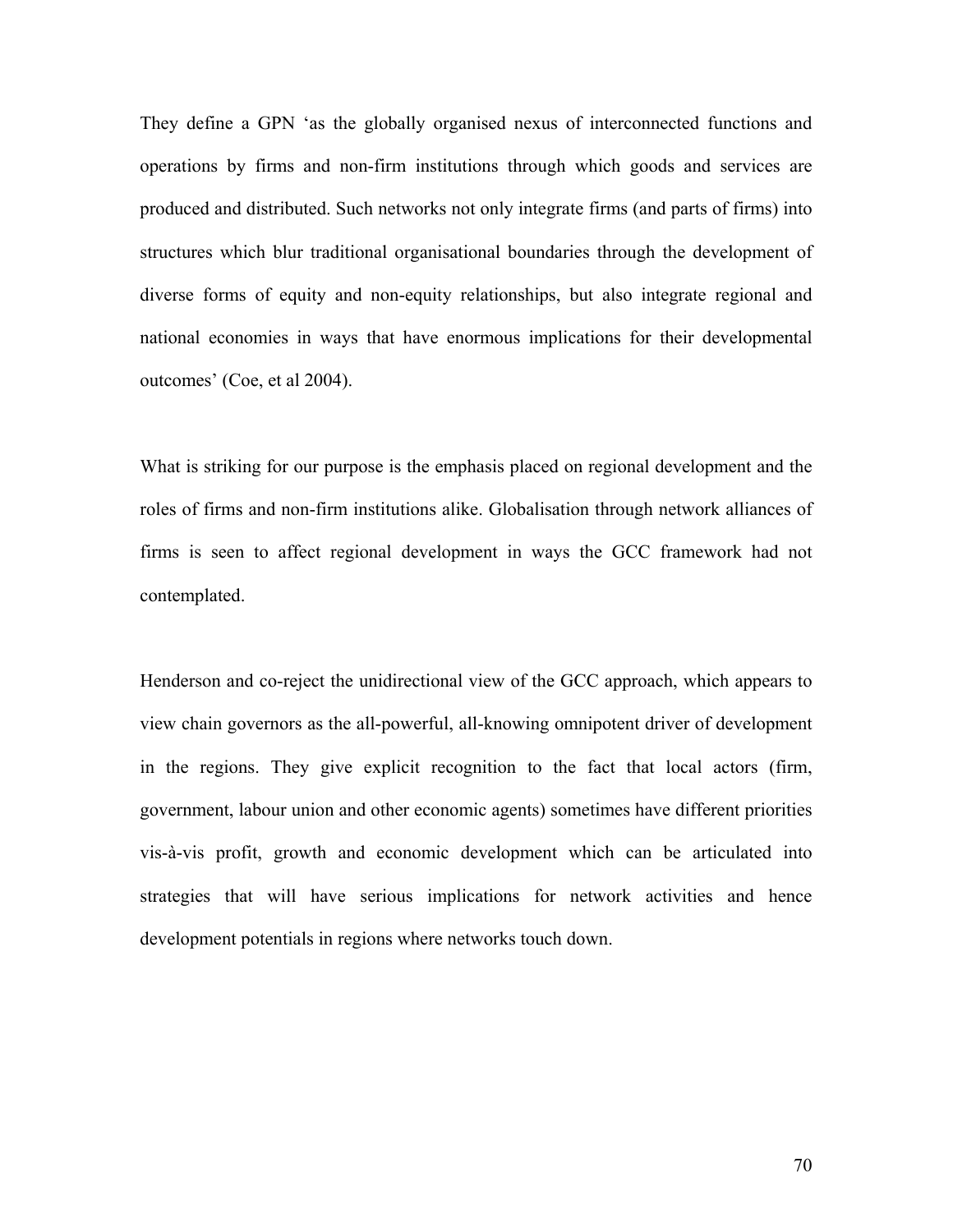Regional development in their framework is therefore seen as "a dynamic outcome of the complex interaction between territorialised relational networks and global production networks within the context of changing regional governance structure"

The way the interactive process (that ultimately determines development in the local economy) is played out by these global and local actors is very intriguing. It is claimed to occur through a dynamic process of value-creation, value-enhancement and valuecapture/retention. But before explaining the meaning of all these, it is necessary to pause and reflect on the concept of value as implied in their work.

#### **3.4.4.2.1. The Concept of Value**

Essentially, value emanates from both the Marxian notions of surplus value and the more orthodox notion of economic rent. Economic rent is described in Kaplinsky and Morris (2001) as the ability to insulate oneself from competition, which can arise either through possession of scarce resources, or certain attributes that involve barriers to entries. The different forms of economic rent that the above definition will suggest are identified in Kaplinsky and Morris as follows:

1. Technology rent: This implies having control over scarce technologies

2. Human resource rents: It is a form of rent that has to do with having access to better skills than competitors.

3. Organisational rents: It relates to possessing superior forms of internal organisation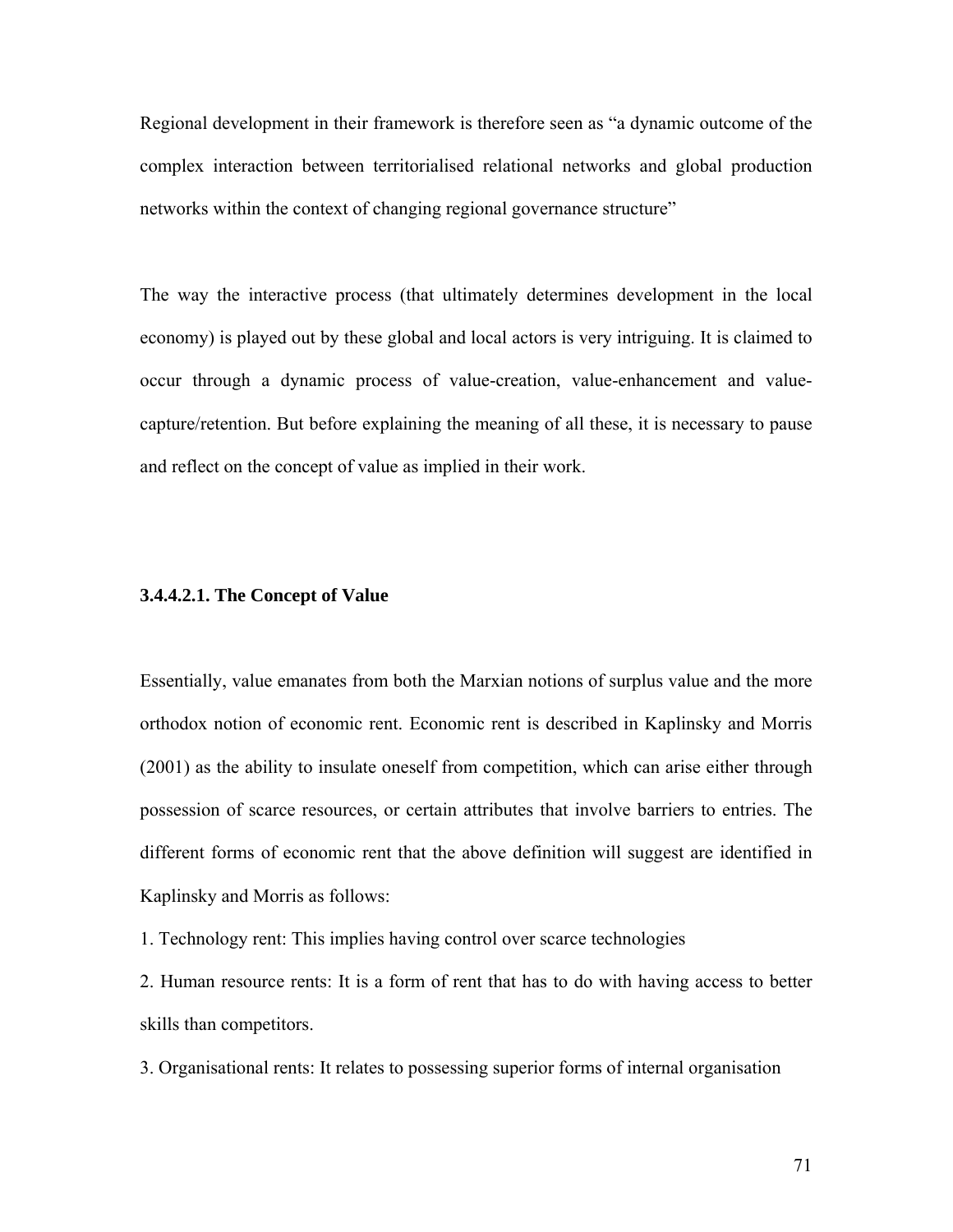4. Marketing rents. Another form of rent that is associated with having better marketing capabilities or valuable brand names than competitors

5. Relational rent: Is the notion of having superior quality relationships with suppliers and customers.

6. Resource rents: It implies access to scarce natural resources

7. Policy rents: These are associated with operating in an environment of efficient government or developmental state that creates barriers to entry of competitors such as using protectionist trade policies.

8. Infrastructural rents: Access to high quality infrastructures and

9. Financial rents: A kind of rent that guarantees access to finance on better terms than competitors.

A major hypothesis of the GPN framework is that the mediating role of local institutions is important for the creation, enhancement and retention of these values in region specific locations<sup>15</sup>. As key local actors, institutions like the local authorities, development agencies, labour organisations, growth coalitions etcetera are required to mobilise regional assets to fit the competitive needs of key actors in global production networks. It is only when strategic coupling of this sort is achieved, that development in the context of global production networks can be expected to trickle down to regions. How such a

 $\overline{a}$ 

<sup>&</sup>lt;sup>15</sup> It is important not to lose sight of the significance of this hypothesis as it resonates very well with Abramovitz's social-capability argument that was briefly mentioned in Chapter 1.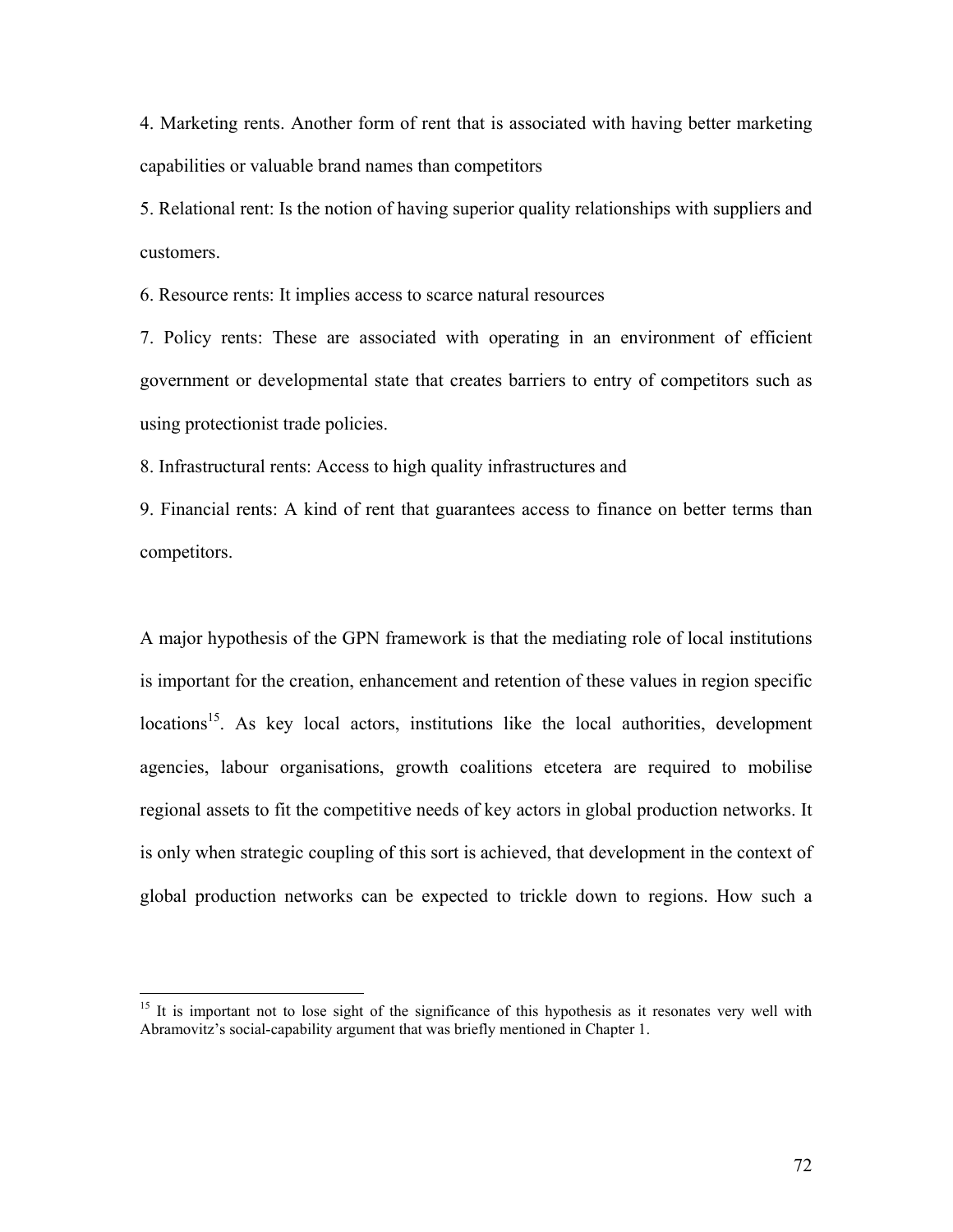coupling effect is actualised will be understood when we consider each element of the value processes.

#### **3.4.4.2.2. Value-Creation**

The creation of value is defined as the process of creating economic rents that fit the needs and requirements of global networks. Network actors are continuously looking out for strategic locations where outsourced activities can be carried out most efficiently. It is often the case that when a place guarantees access to scarce resources and other capabilities or facilitates penetration into strategic growth market, some important competitive requirements of the global network would have been met.

On the other hand, it is also true that regional economies are locked in competitive relations with one another to attract the location of externalised network functions into their regions. According to the thesis of the GPN, success in this regional drive, i.e. articulation of local economy into a global production network will therefore depend on the extent to which local institutions can unleash regional potentials to create the kinds of rents that will attract the location of GPN functions into the region. For instance, educating and training of local work force can constitute an important regional asset that is capable of attracting a network function into a locality. In the empirical example that is used to explain the framework, Henderson and others describe how the availability of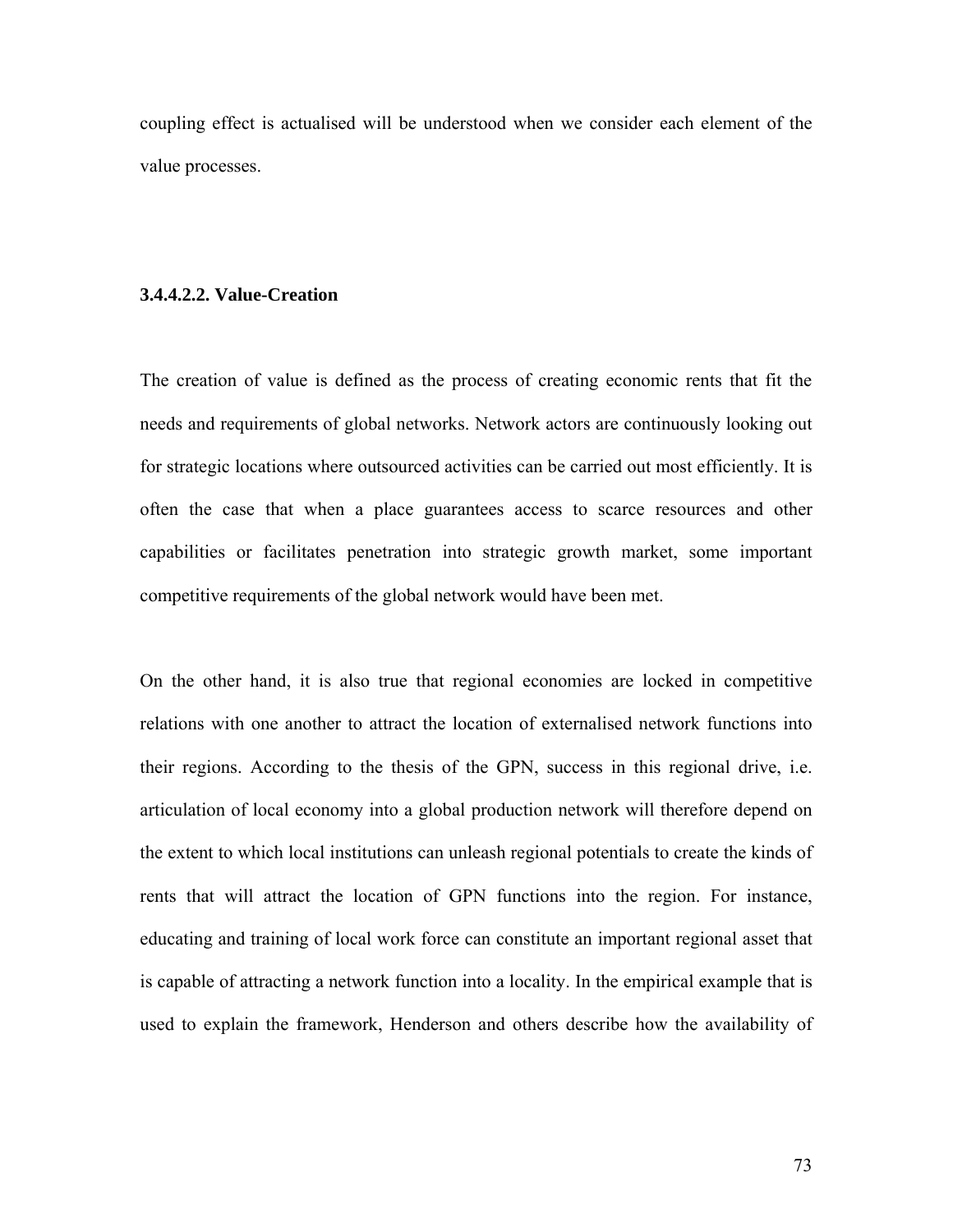skilled labour at relatively lower cost in Eastern Bavaria attracted BMW to build an assembly plant in the region.

Another form of value-creation that is more directly linked to institutional factors as well as the theme of the present investigation is economic rent that results from product scarcity or asymmetric access to a foreign market created by protectionist trade policies (trade policy rent). In the context of foreign market access privileges that preferential trade policy rent guarantees for instance, value is created when such incentives facilitate the performance of a network function in the beneficiary home country.

# **3.4.4.2.3. Value-Enhancement**

However, there is a danger that value created through trade policy or any other form of rent may not be sustainable for beneficiaries at least in the medium term. Global network production is continuously in a state of flux as activities are configured and reconfigured depending on the competitiveness of network locations. To say that footloose production is a defining attribute of network firms is to state the obvious (Gibbon, 2003). As new more competitive locations emerge, old ones are dropped and factories are dismantled and moved to new locations.

Also global buyers have similar tendencies to switch from old established suppliers to new more competitive ones as soon as they are discovered. Brazil's leather shoe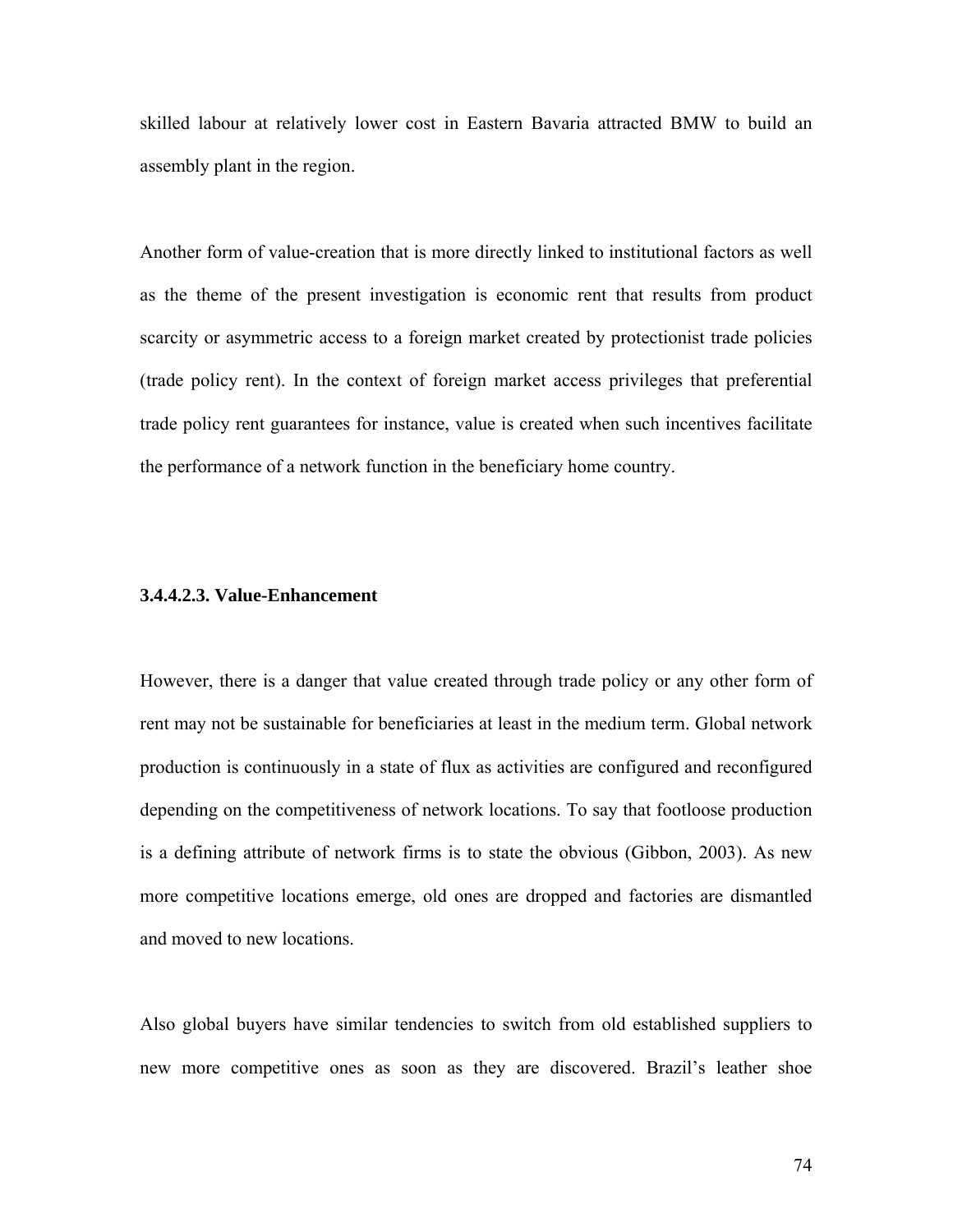industry's experience in the 1980s is a relevant example. For more than two decades, the industry in *Sinos* Valley which specialised in women' shoes was connected to some large retailers in the US through the activities of major buyers in the network. But once competitive abilities began to emerge from China, these global buyers switched their patronage and began to source their goods from China thereby undercutting Brazilian producers (Kaplinsky and Morris, 2001). The chance that a region will be able to sustain its relevance to GPN and by extension the value it has created depends on how competitive it can remain. This will require a continuous process of improvement and upgrading to keep competitors at bay.

Value-enhancement essentially involves the whole process of improving on, and upgrading the value created through increases in efficiency performances of organisations. This is usually accomplished by the extent of technology transfer that is facilitated by global network connectedness. Such a development occurs when major firms within the network that are more technologically advanced help bring about productivity improvements or technological sophistications of the local firms. Technological transfers can be achieved through learning by interaction, or provision of direct technical assistances by the lead firms to support local upgrading.

Also important for value-enhancement is the possibility that exists for higher value added activities in the network to be attracted and located in a focal region. Although, this is an issue that also connects value-enhancement activities with the prospects for value capture that will soon be discussed in sub-section 3.4.4.2.4 under the caption: value-retention.

75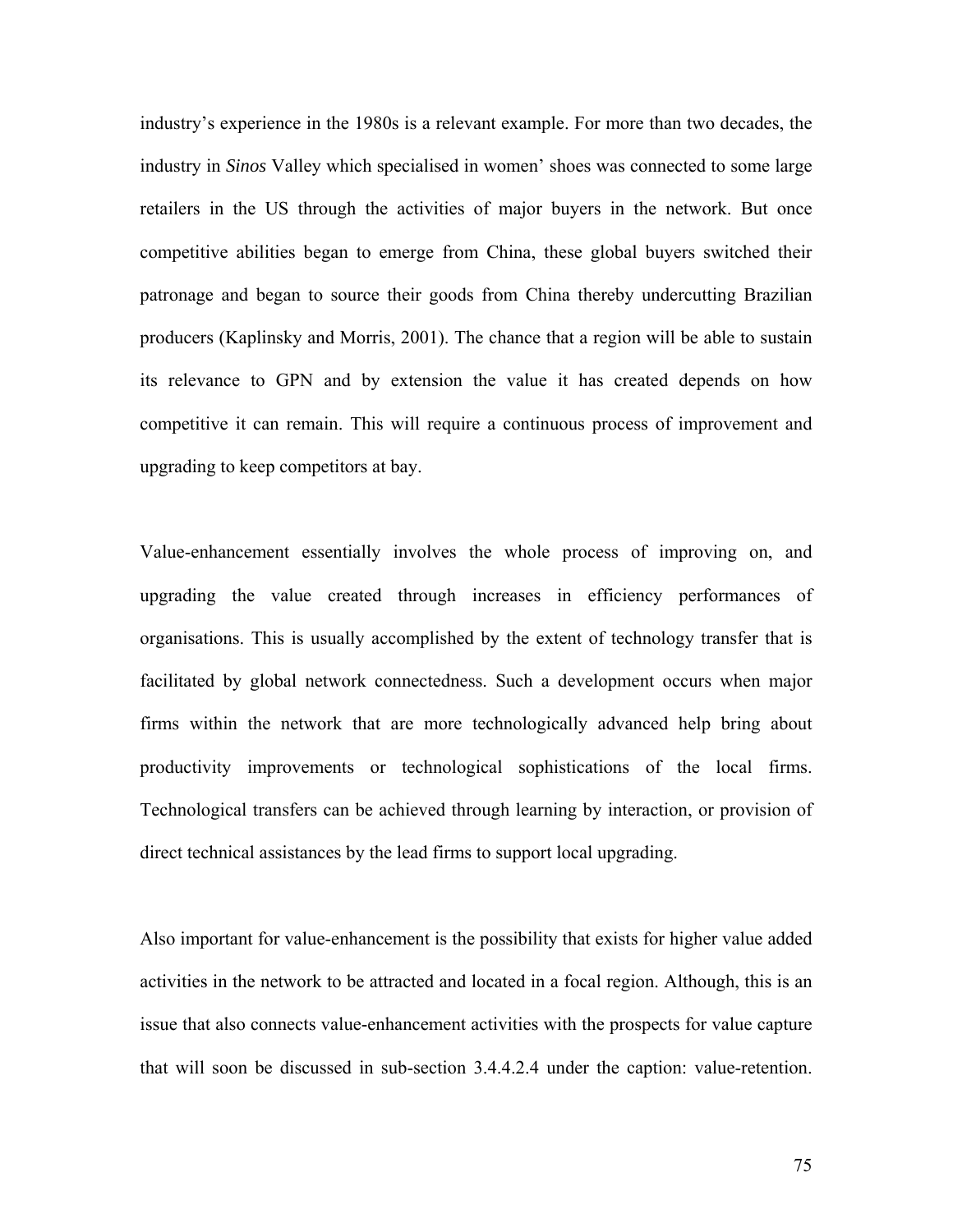The BMW example mentioned above is also used to illustrate how such a possibility can materialise.

Having located its assembly plant in Eastern Bavaria, and finding the local institutional context conducive enough for its strategic needs, the BMW decided to implement the Just-In-Time production system. Because the co-location of suppliers is required to make the strategy work, BMW deployed its bargaining power as a major buyer to persuade its first-tier suppliers like the US based Lear Corp and Modine, to establish operations in Bavaria. This sets the stage for a clustering of activities with potentials to transform the region into an industrial hub and makes possible the realisation of efficiency gains normally associated with industrial clustering to begin.

The role of regional institutions is again emphasised here as an important mediator for value-enhancement prospects. When these institutions are prepared to invest in human resources, chances are high that skill profile of local workforce will be high and attractive to global scouts. This can have a positive spillover effect on the ability of local employees to learn from the activities of their more technologically advanced firms located at other nodes in the network. Efficient physical infrastructures like stable power supply, good roads, functional communications etcetera, also represent infrastructural rents that can spur value-enhancement activities through the location of more value added functions in the region.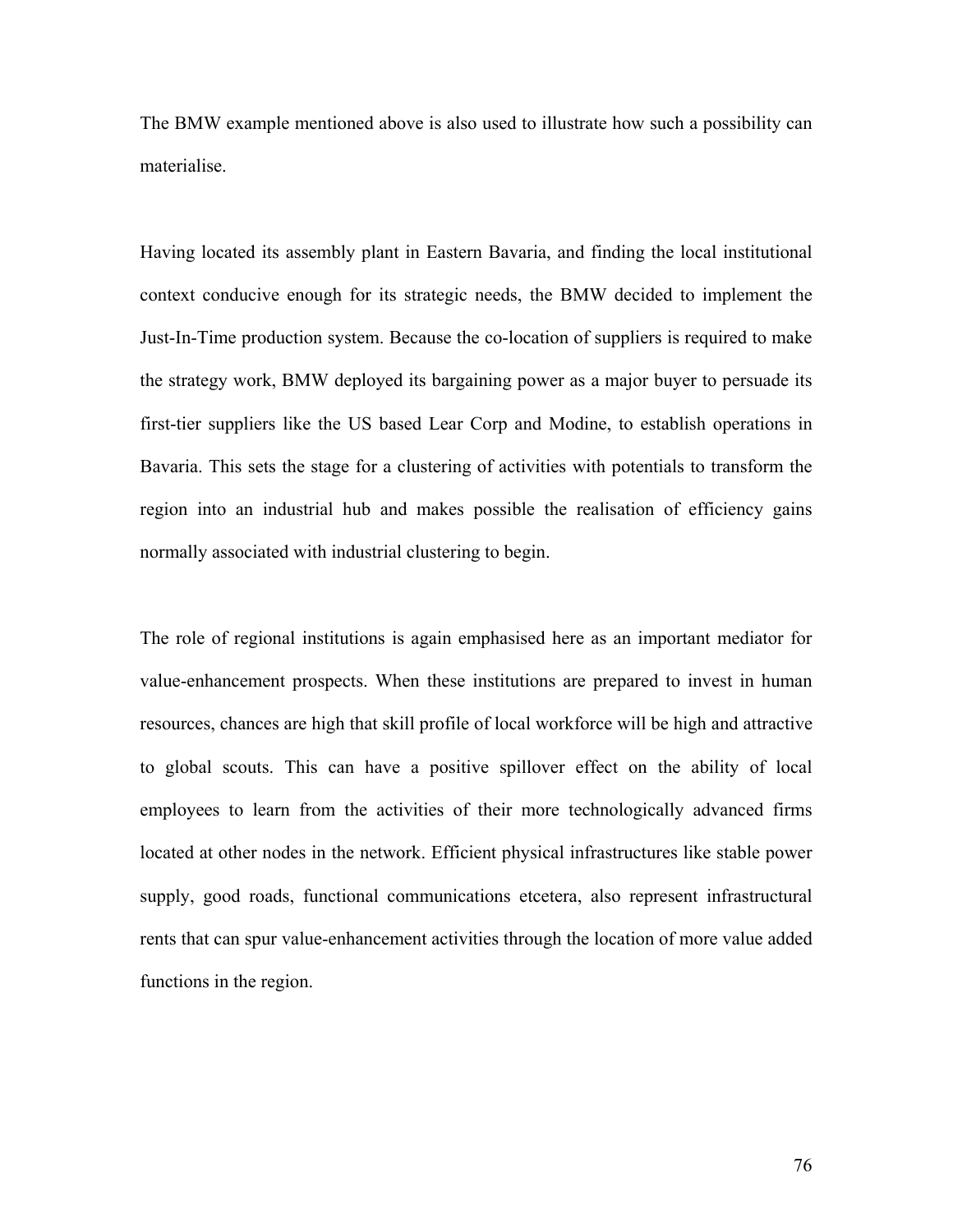# **3.4.4.2.4. Value Retention**

Even if sustainability in the medium-term is guaranteed because value created has been enhanced, there is also another danger that longer-term sustainability may be compromised if value is not retained or captured by the region. Value is captured when network firms in region specific locations become integrated or embedded with the local economy in ways, which compromise their footloose status.

Local embeddedness of this kind, would naturally involve investment by these firms in long-term capital assets that are difficult to relocate within a short period of time. Or probably through the formation of backward linkages with local suppliers such that the glue that ties the network firms more firmly into the locality is provided.

For developing countries especially, the prospects of assuring longer-term sustainability of value created and enhanced are dim. Foreign owned firms carry out most of the local industrial activities that are connected to GPN. These firms as suggested earlier operate like 'cathedral in a desert' with few links to the economies of their host region. What is at stake therefore, according to GPN framework is how to ensure that these organisations are integrated into their environment so that the benefits they bring into the economy becomes sustainable in the much longer-term.

This is where the issue of power distribution comes into the analysis. Foreign multinationals that operate in developing countries are especially well known for their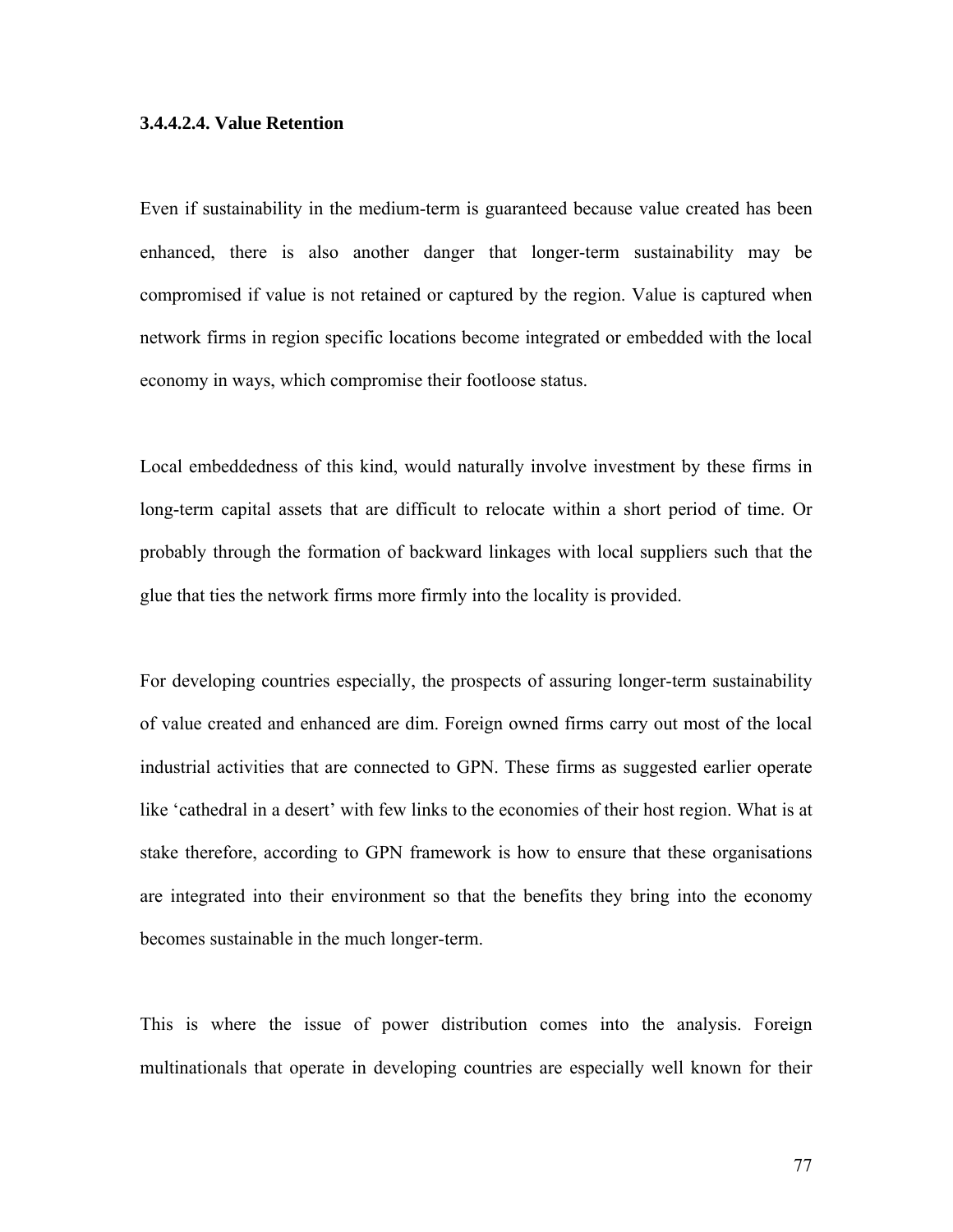enormous bargaining power through their control over resources and ability to obtain and process information at global level (Dicken, 2003). Regional institutions on their part have control over regional assets that can be mobilised to meet the strategic needs of network actors. The more the regional assets fit into the competitive needs of network operators, the higher the bargaining power of the region and the higher the chances that value created and enhanced will be captured for long-term sustainability. Ultimately then the prospect for value capture or retention depends on the balance of power between regional institutions and network firms. It is thus incumbent on local institutions to enhance their bargaining power through well-developed and well-adapted regional assets.

# **3.5. VALUE DYNAMICS AND THE ANALYSIS OF TRADE PREFERENCE EFFECTIVENESS**

At this juncture, it is inescapable to ask what is probably an obvious question: What do we learn from the above contributions that can be considered useful in the analysis of trade-preference effectiveness? In as much as one of the key objectives of these programmes is to facilitate industrial export development in beneficiary countries, there is a lot to be learnt from the insights of the network literature especially the GPN model.

The appropriateness of extant impact analysis framework where it is taken for granted that value-creation (argued in the next chapter to be a function of export performance) sufficiently reflects the extent of programme successes or failures is questioned here.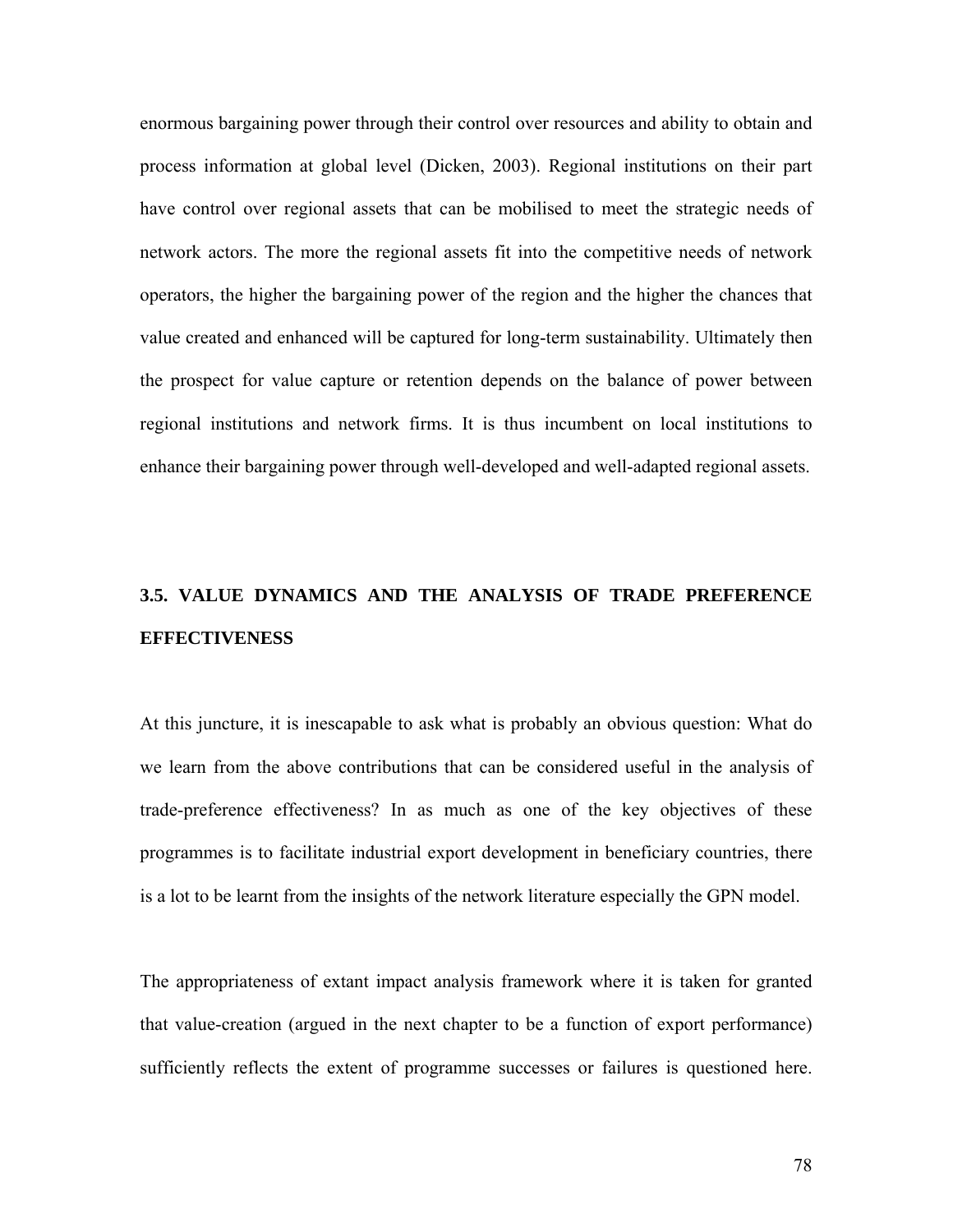From the contributions of the GPN framework, we now have reason to argue that export performance (value-creation) is just one dimension in the analysis of trade-preference effectiveness, which may not be sustainable in the medium term if it is not enhanced (value-enhancement). However, both creation and enhancement of values are also not sufficient conditions for sustainability in the long run. To be sufficient these values need to be captured or retained in the region. This adds a third dimension to the analysis (value-retention).

In the next two chapters (Chapters 4 and 5) the theoretical issues involved in the economics of value-creation, value-enhancement and retention within the context of preferential trade impact analysis are discussed.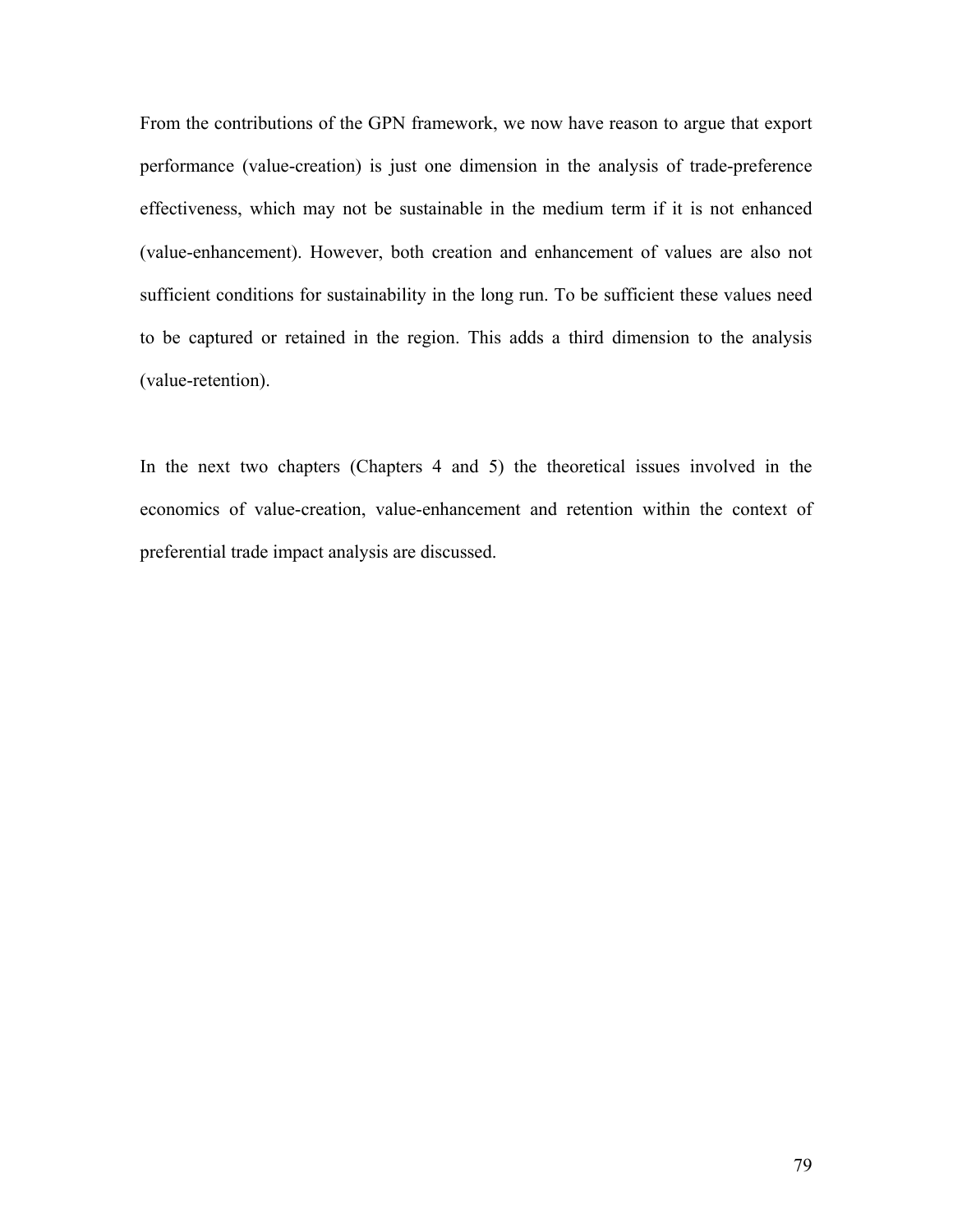#### **CHAPTER 4**

# **VALUE CREATION IN THE CONTEXT OF ASYMMETRIC MARKET ACCESS PRIVILEGES**

#### **4.1. INTRODUCTION**

The aim of this chapter is to discuss the theoretical issues involved in the economic analysis of value creation vis-à-vis preferential market access privileges. This will serve as a useful guide for the empirical analysis that is undertaken in chapter six. It is important to recall that the reference model discussed in previous chapter identifies three elements that are essential to the analysis of trade preference effectiveness: valuecreation; value-enhancement; and value-retention. The first of these issues, value-creation or what is described here as the static impact dimension of the framework is taken up for consideration.

In chapter 3, the thesis also points out that value-creation involves the attraction and subsequent performance of a network function in a region. For a typically poor underdeveloped economy, the performance of such function will naturally manifest in export of needed inputs to other value adding network actors located in different countries. For instance, this may be in the form of exporting basic clothing items from a producer located in say, Lesotho to a branded marketer or designer like Gap in the US. To the extent that this is sufficient to articulate Lesotho into the Global Apparel Production Network, the condition necessary for value to be created is deemed satisfied.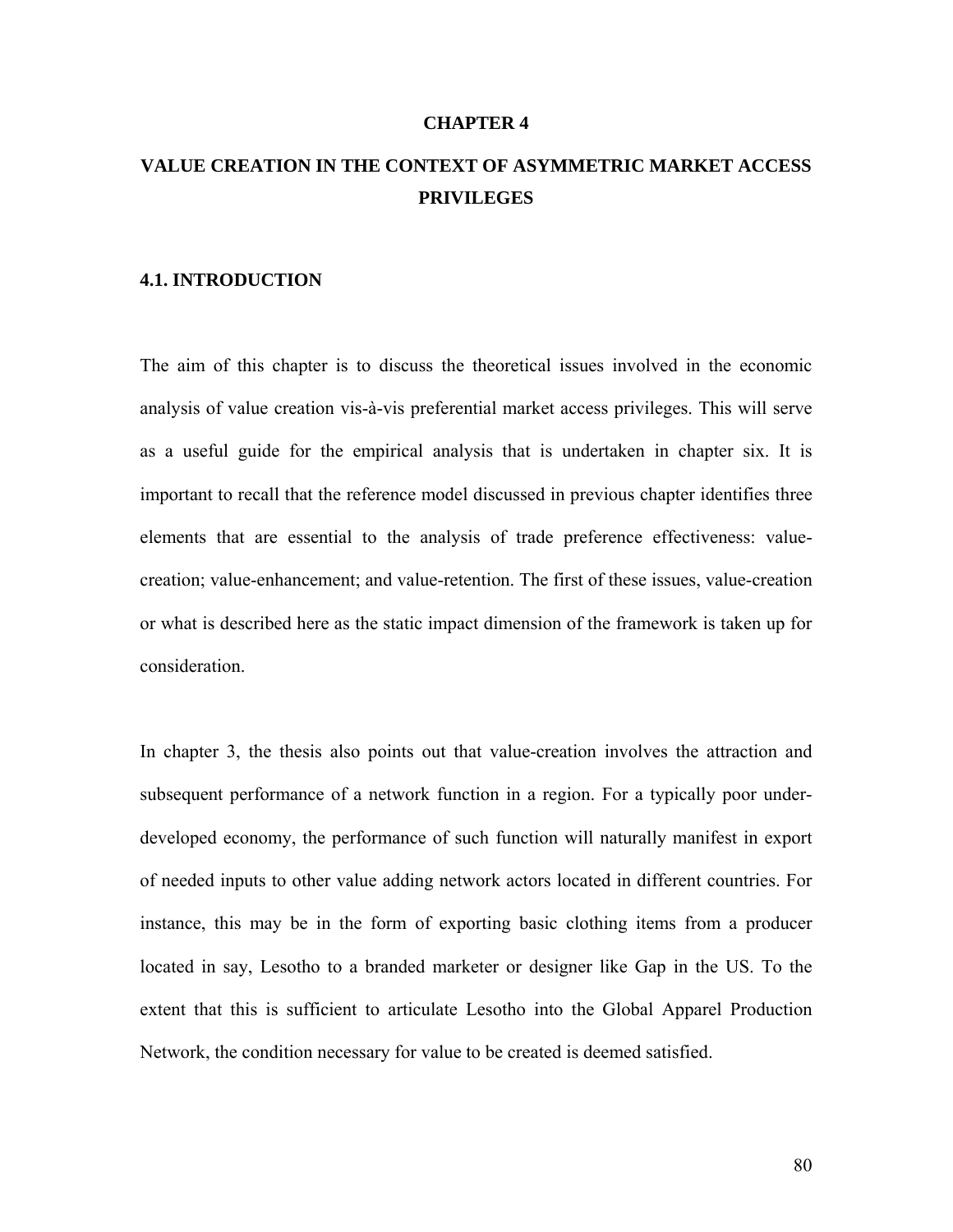In the context of trade-preference impact analysis therefore, one can argue that value creation is a function of export stimulating ability of a programme. In other words, value is created when a preferential trade programme provides incentives that are sufficient enough to facilitate the production and exports of targeted products to beneficiaries markets. It is essentially an issue of static export performance that past researches on trade preference effectiveness have been bounded.

This being the case, the task of determining the extent of value-creation then becomes that of finding out how export performance responses are being explained by NRTPP incentives. To do this, it will be argued that two important factors are crucial for the effectiveness of programmes. These are:

1. the extent to which the effective rate of protection is reduced by NRTPP and

2. the sensitivity of programme to the particular mode of production configuration that governs the targeted sector.

The two sections that follow (Sections 4.2 and 4.3) are devoted to motivating each of these arguments and in order to have an intellectual framework for investigating their predictions Section 4.4 comments on the key variables that are usually included in analysis of export performance determinants. In Section 4.5 the ways by which an investigation of the static impact of NRTPP can contribute to on going debate in the literature are identified. Finally, Section 4.6 summarises the main arguments of the chapter.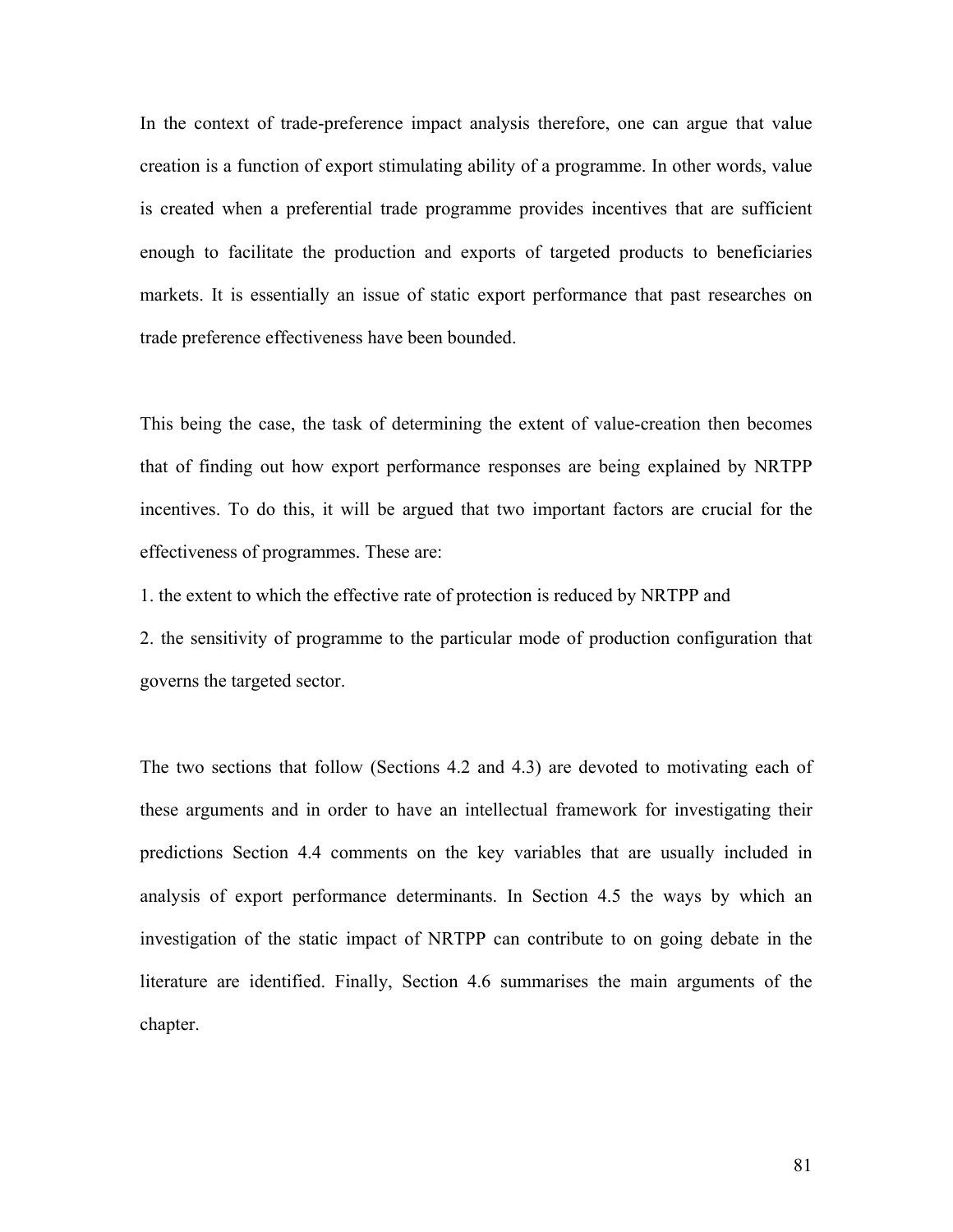# **4.2 EFFECTIVE RATE OF PROTECTION**

In early conception of NRTPP as a trade-related development assistance strategy, concerns were raised by skeptics most notably Gardner Patterson (1965) and Johnson (1967) about its possible effectiveness in the promotion of economic development in beneficiary countries. While not suggesting that asymmetric market access benefits can in principle stimulate exports of targeted products, these concerns as expressed appear to have questioned its practicality as well as consequentiality to beneficiaries.

With respect to the latter, arguments were proffered that preferential benefits might lead to inefficient re-allocation of beneficiaries' resources. For instance, when trade preference causes resources to be shifted away from sectors where comparative advantage of a country lies and moved into sectors where there is no such advantage, this could result in socially wasteful investment.

With respect to the former, the possibility that in reality preferential benefits may amount to nothingness as an instrument of export promotion was first raised by Peterson. In his criticism of the early GSP model which essentially was a tariff based scheme, he argued that potential margins were unlikely to be significant as to cause beneficiaries' export responses to be significant. Even if margins were significant, the attendant administrative costs of compliance as might be captured by rules of origin requirements might be prohibitive enough to make cost of implementation even higher than their benefits.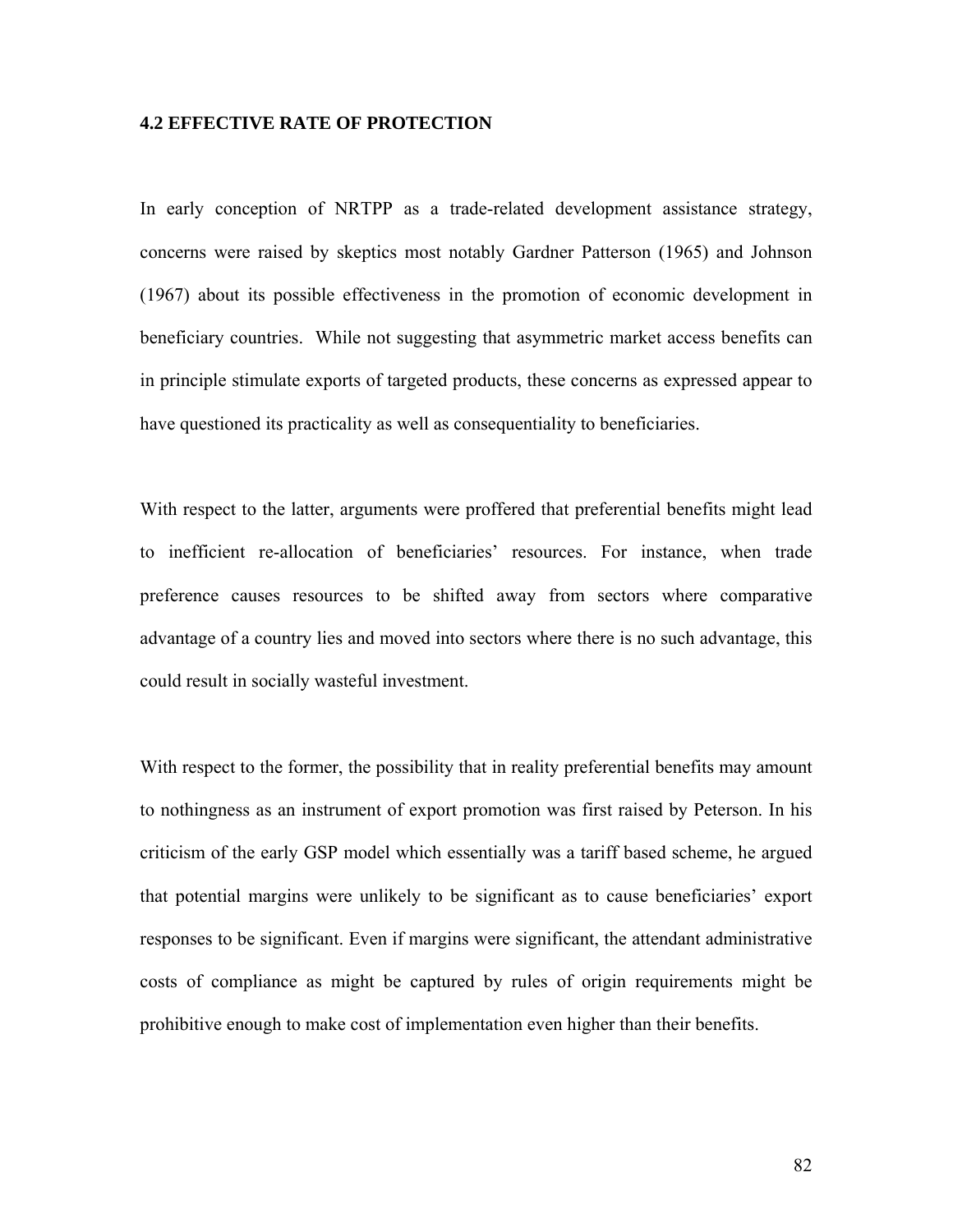Part of the envisaged problems of implementation was further raised by Johnson when he suggested that meaningful benefits to developing countries can only come from sectors that are most protected in preference giving countries. Since this is likely to be politically sensitive and highly unlikely to be carried out NRTPP schemes are condemned as inherently unlikely to be beneficial as well. The observation over time that agricultural products as well as textile and apparels were frequently excluded from most schemes appears to have confirmed this fear.

While echoing Peterson's earlier argument Johnson noted that administrative cost of implementation and monitoring may be significant and that the true yardstick for determining the net benefit will be the extent to which effective rate of protection is reduced by preference margin. Thus in discussing preferential benefits in terms of the static impact of value creation that is the focus in this chapter the issue of how sufficiently enough effective rate of protection is reduced becomes central to the analysis.

An effective concession in trade barriers is that which is good enough to encourage utilization of the concession by beneficiaries. However, experience has shown overtime time that most schemes have been plagued by lack of utilization of market access concessions granted. In Table 1 below percentage utilization over an eight-year period (1994-2001) of market access preferences granted in favour of LDCs by major donor countries is presented. An easily noticeable trend is the fluctuation in utilization rate of all countries' schemes. While the lowest average figure of 39 per cent is recorded for the EU, the highest figure or roughly 75 per cent in the table is observed for the US scheme.

83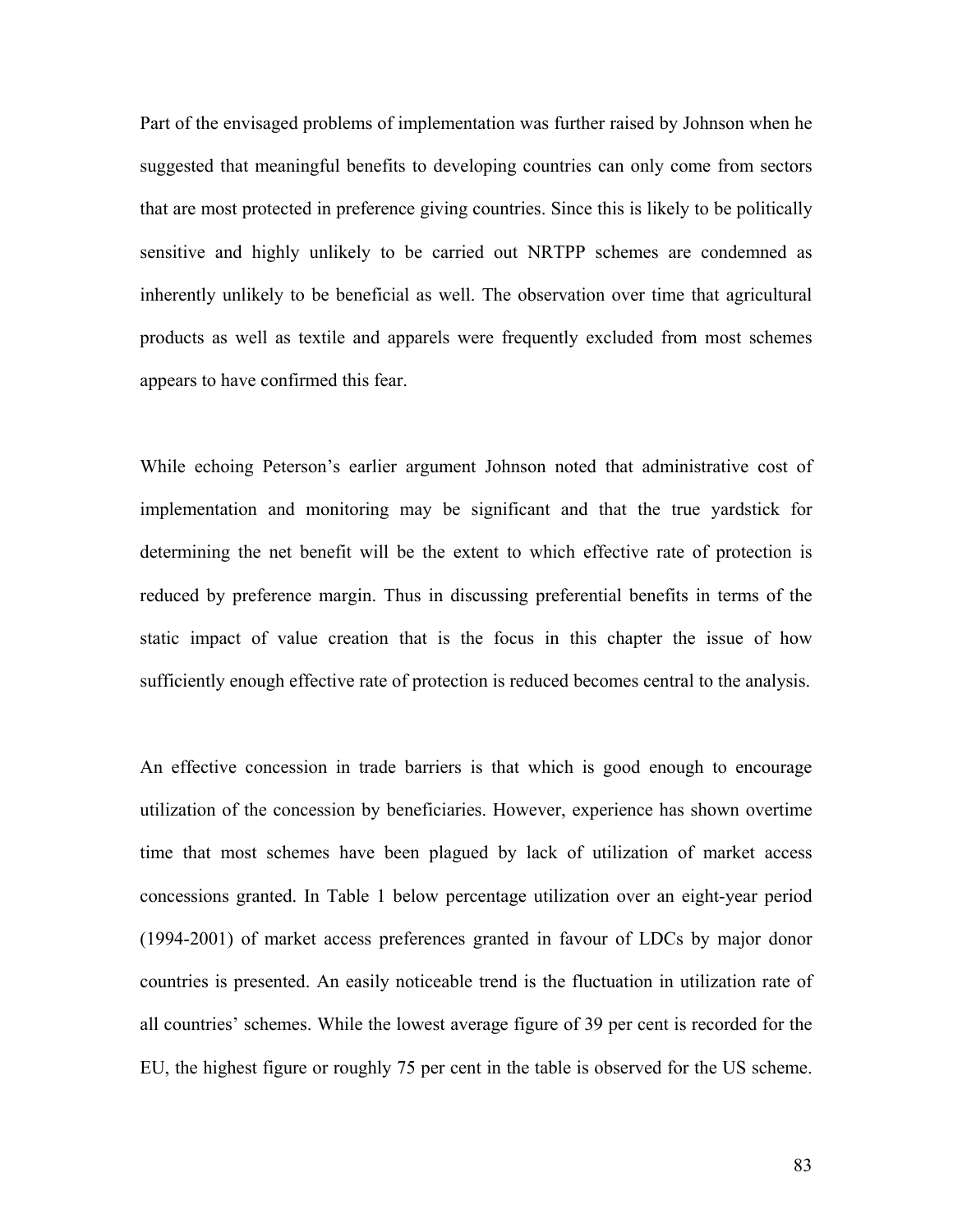But given that the combined utilization average for all the countries is just around 61 per cent, it is immediately clear that the score card of the performances of these schemes is just above average.

| Year                                  | Canada | EU   | Japan | <b>US</b> |
|---------------------------------------|--------|------|-------|-----------|
| 1994                                  | N.A.   | 41.8 | 94.9  | 74.0      |
| 1995                                  | 64.1   | 48.0 | 95.1  | 70.9      |
| 1996                                  | 46.0   | 47.5 | 69.4  | 69.3      |
| 1997                                  | 54.7   | 26.7 | 72.5  | 29.1      |
| 1998                                  | 59.2   | 26.2 | 52.2  | 76.5      |
| 1999                                  | 59.8   | 33.7 | 63.3  | 91.6      |
| 2000                                  | 72.7   | 41.3 | 38.4  | 90.8      |
| 2001                                  | 70.2   | 46.9 | 82.1  | 95.8      |
| Average                               | 61     | 39   | 71    | 74.8      |
| <b>Total Average Utilization Rate</b> |        |      | 61.45 |           |

**Table 1: Utilization Ratio of market access preferences granted by major donor countries to LDCs (1994 - 2001)** 

*Source*: UNCTAD (2003)

*Notes*: (a) Figures are based on member State notifications; (c) figures for Japan are based on fiscal years; (d) figures for the European Union for 1994-1995 exclude Austria, Finland and Sweden; (d) figures are given in percentages.

A number of explanations have been put forward to explain why preferences often fail to deliver well in terms of stimulating beneficiaries' exports. These explanations in the main, call to question the real value of preferences in terms of the effective rate of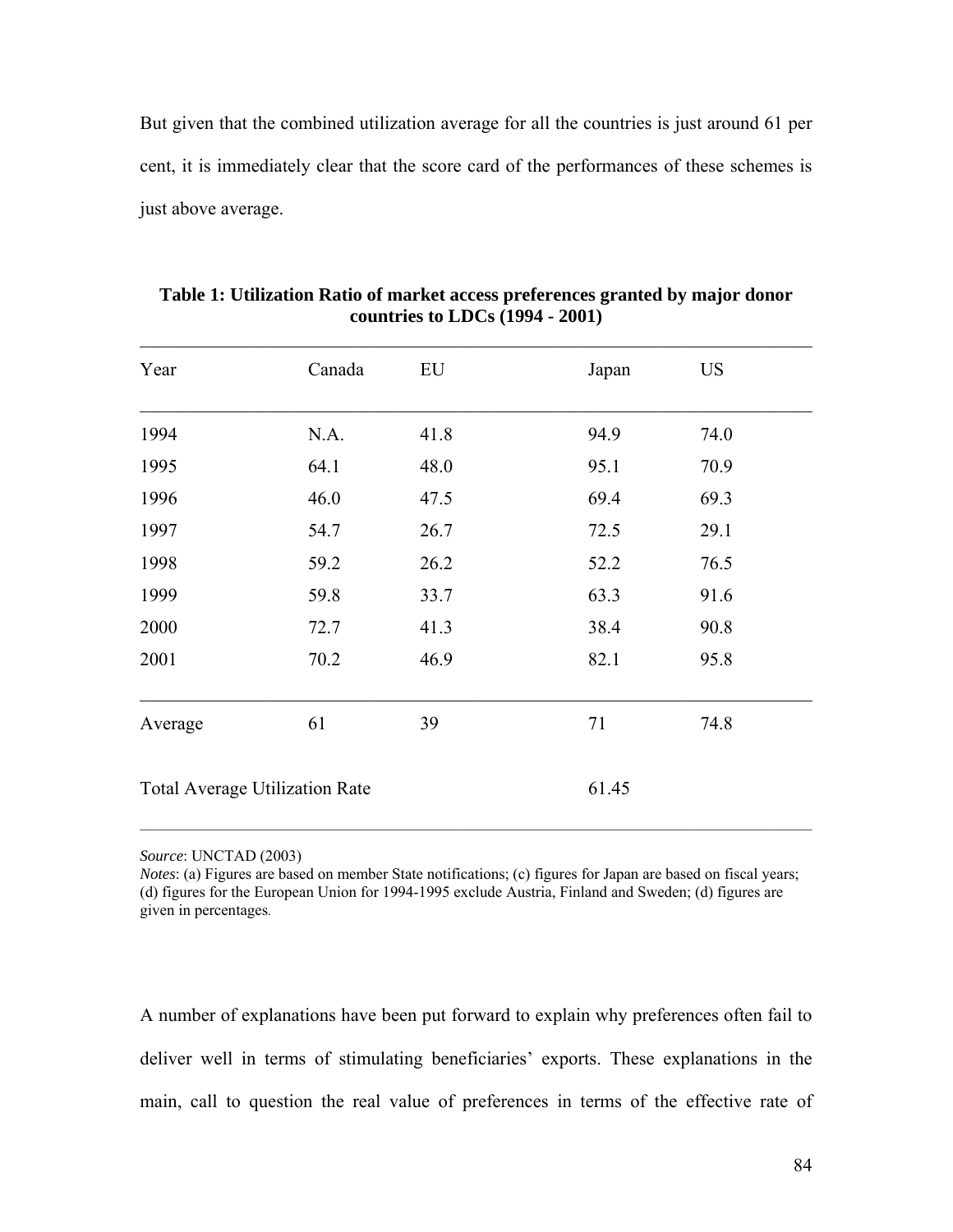protection that is reduced by their margins. Also for the most part the arguments as expressed reflect in general many of the earlier concerns raised by critics. We can organise these reasons around five groups of factors as follows:

- 1. Rules of origin requirements.
- 2. Unpredictability of preferences.
- 3. Subsidies granted for domestic competitors
- 4. Non-tariff barriers.
- 5. Supply Capacity

#### **4.2.1. Rules of Origin Requirement**

Arguably the most widely touted explanation rules of origin requirements are theoretically justifiable for inclusion in preferential treaties as incentives to prevent trade deflection. In other words, rules of origin are needed to ensure that the product in question is that which originates from beneficiary's home country and not from any other country that is made possible after superficial conditioning or assembly. From the beneficiary's point of view this ought to be a welcome idea as it confers on them the rights and advantages of exclusivity. But over time this instrument has moved from being a simple anti-deflection incentive to becoming an instrument for creeping protectionism (Cadot and Melo, 2008).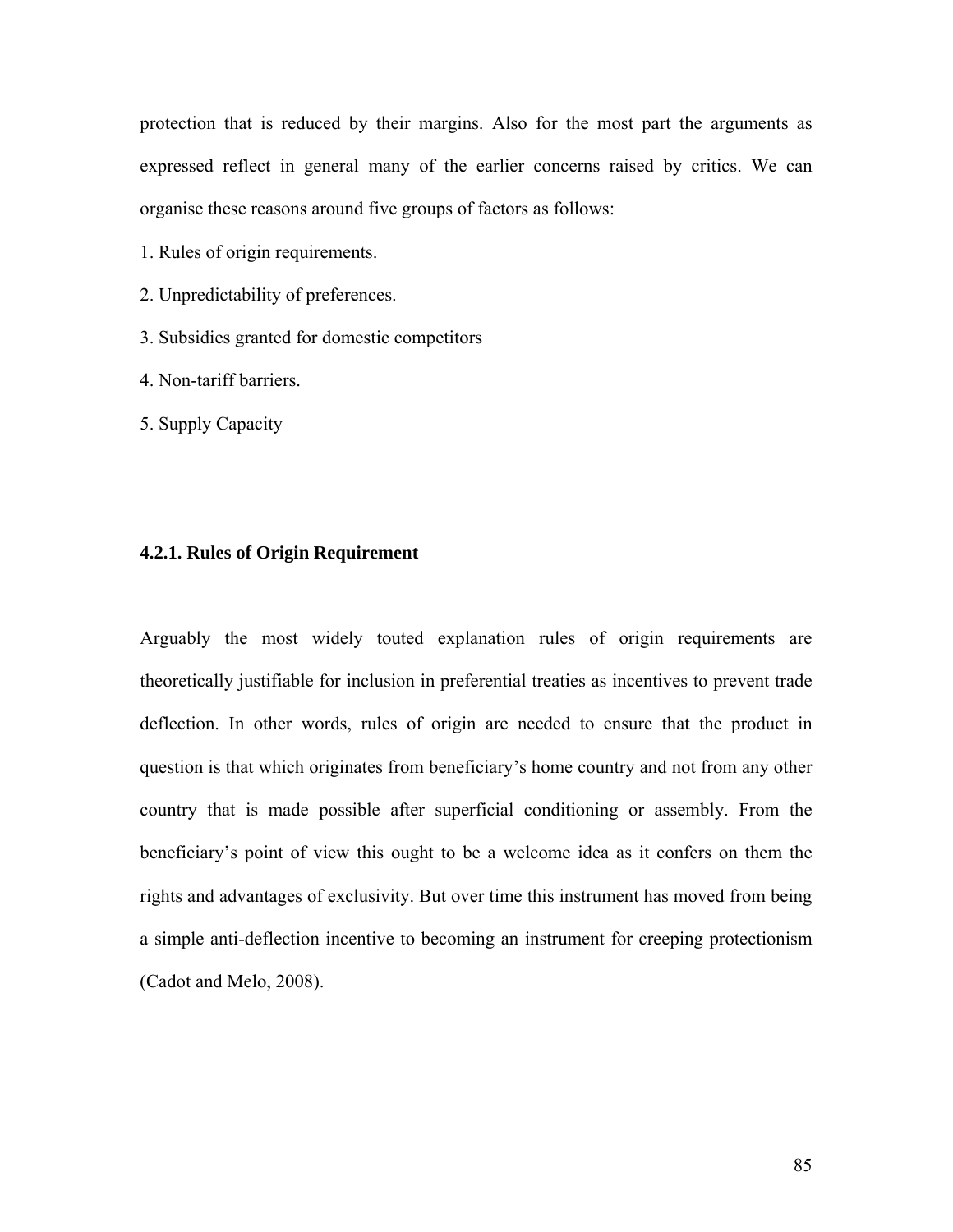Cadot and Melo *(ibid.)* identify three mains ways by which rules of origin as applied in most schemes reduce the value of preferences granted. One, the administrative cost it imposes often result in resource waste and acts as technical barrier to trade. Two, certification costs may discourage the taking up of benefits especially when such benefits are low relative to the potential cost of requesting preferential status. Three, for differentiated products compliance costs may be significantly high where both price and quality differences exist between eligible domestic and non-eligible intermediate goods.

Considerable support exists for the claim that rules of origin have gone far beyond their justifiable role of protecting beneficiaries' export interests to that of undermining the interests ((Olarreaga and Ozden 2005; Ozden and Sharma 2006; Carre`re and de Melo 2006). Recent estimates by Cado and Melo show that compliance costs are very significant as they range between 3 to 5 per cent of the value of final product prices. For preferences that usually carry low value of margins, this cost figure says much about the marginality of their net benefits.

# **4.2.2. Unpredictability of Preferences**

Value of preferences is invariably affected by the level of certainties or uncertainties surrounding it. In both concept and practice, NRTPPs are laden with much unpredictability.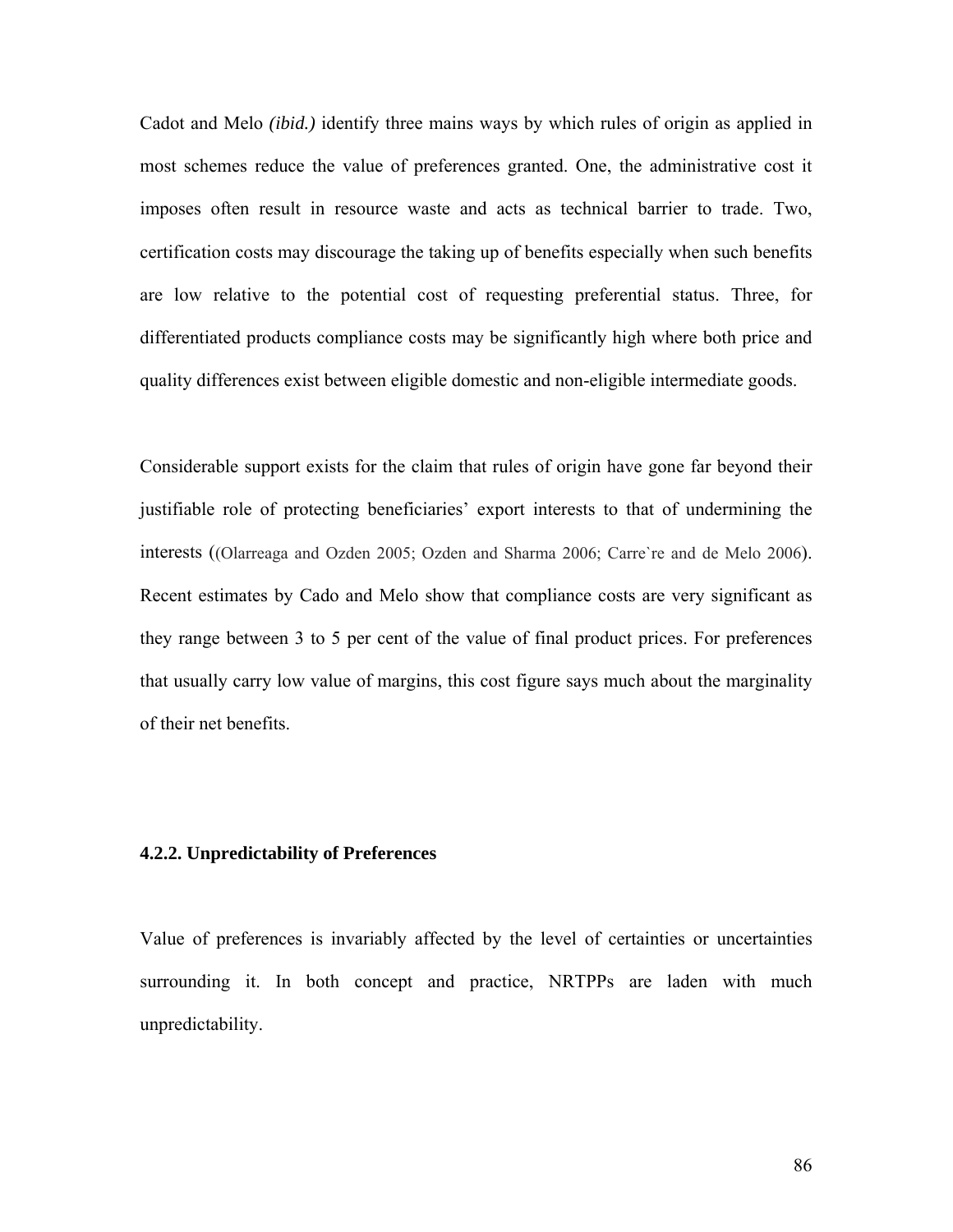Because of its non-reciprocal nature the NRTPP author is always responsible for setting and changing the rules of engagement. This can potentially make the length and durability of schemes uncertain as beneficiaries will always end up finding themselves at the mercy of the donor. Experience with AGOA apparel provision provides good example of this kind of unpredictability and its effect on incentive to invest.

Initially, derogation from cumulation provision of the Act that LDC beneficiaries enjoy was slated to end in 2004 and then changed mid-way to expire in 2007. While writing on the impact of Asian drivers on export-oriented industrialization in SSA, Kaplinsky and Morris (2008) made suggestion to the effect that the instability in investment commitment of Asians to countries receiving AGOA apparel benefits may not be unconnected with the uncertainties surrounding the duration of derogation provision of the Act (Kaplinsky and Morris, 2008)

Uncertainties have also manifested in the area of non-trade related criteria that often accompany these schemes. Again, the recent AGOA Act is a good example of this. Criteria for qualification and disqualification have been designed to include a number of sociopolitical factors by the US. These criteria are also subject to variations with new lists added and old ones dropped depending on the discretion of US government.

If worries about unpredictability are not driven by these two factors they can arise from product coverage of a scheme. Although many of the donor countries have made commitments with regards to products covered under various schemes, uncertainty is

87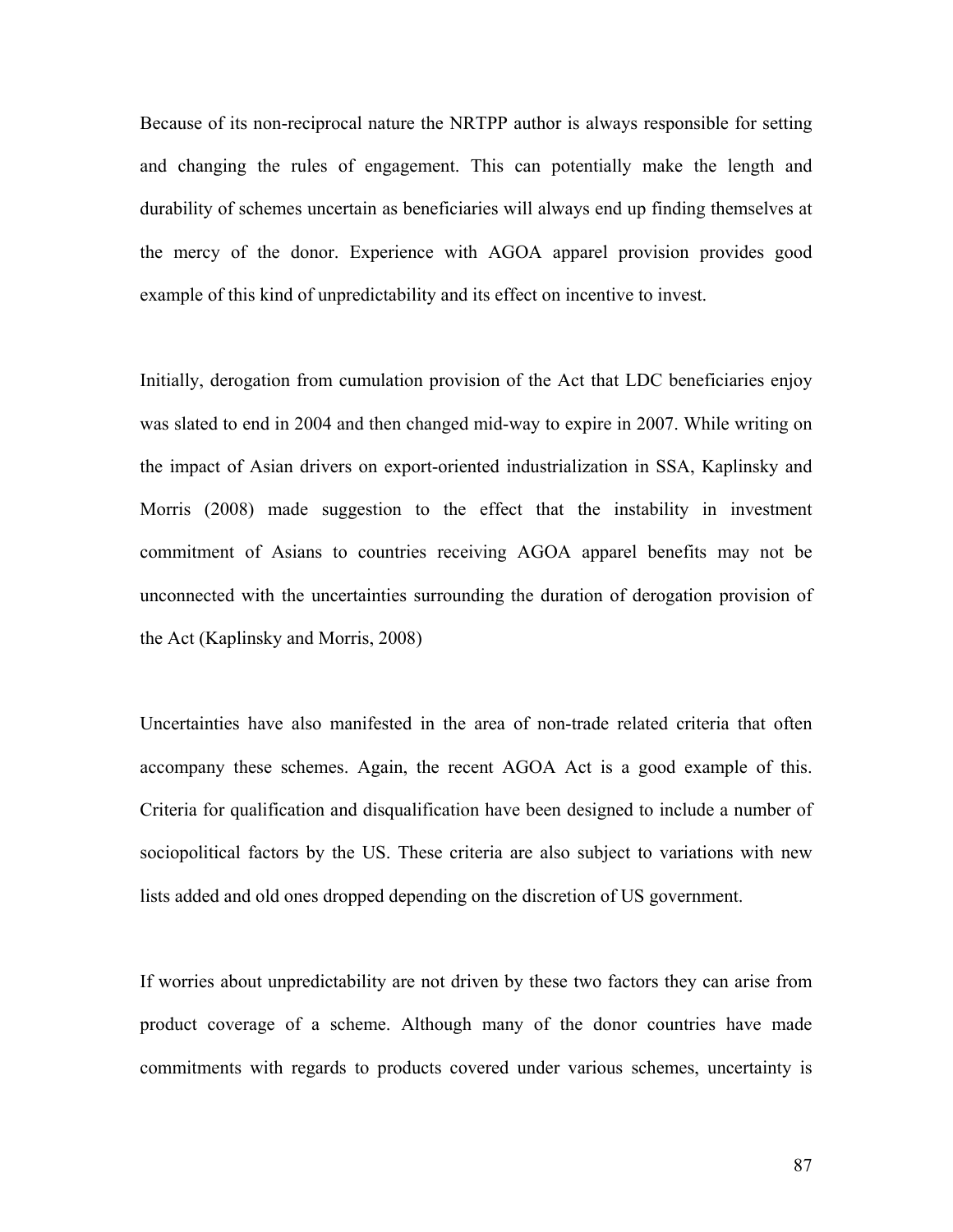created by virtue of built in reviews that are put in place for their implementations. Depending on the sensitivity and trading performance of particular products or group of products, donors can exercise their option to remove them from coverage.

In terms of their impact on value of preference, these different sources of uncertainties raise the stake for profitability of investment. When potential investments are judged unlikely to be profitable because of uncertainties around export market, it automatically follows that the value of such market incentive is reduced and little will be achieved in terms of export responses.

#### **4.2.3. Domestic subsidies**

This preference value-distortion relates to disadvantages created in the export market for preference receiving firms when domestic firms in import competition sectors are granted subsidies by the donor government. The whole idea of granting preferences is generally to create competitive advantage for receivers in the home market of the givers. But as experience has shown especially in agricultural trade, domestic firms in donors' market are sometimes assisted through subsidies to enhance their competitiveness against importers thereby limiting the value of preferential benefits. It is typically akin to giving with one hand and taking back with another. A Word Bank study documents evidence of this preferential value reduction/distortion. In its report, evidence supporting the fact that subsidies granted to domestic agricultural sector by developed countries have had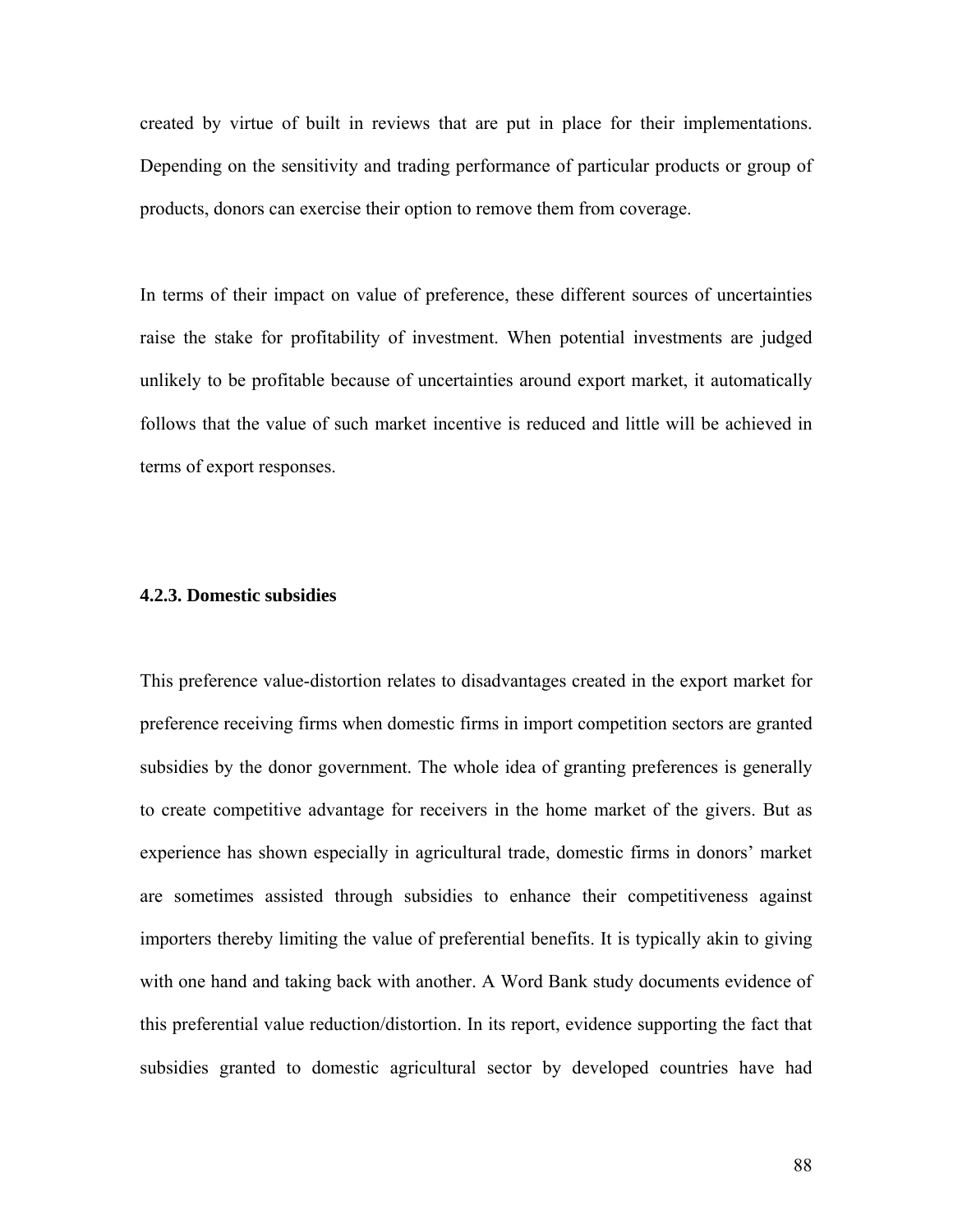negative impact on LDCs agricultural production and exports to the former's market is provided (Hoekman, Ng and Olarreaga, 2002).

# **4.2.4. Non-tariff Barriers**

Varieties of non-tariff barriers have emerged to limit value of preferences and make level of targeted export responses less than its potentials. Whether they come in the form of sanitary and phytosanitary measures or they are environment related a number of technical barriers to trade usually put in place by donor countries have worked to defeat objectives of their assistance programmes.

Compliance with such technical requirements like eco-labeling, packaging requirements, pesticide residue levels etc are especially very difficult for LDCs due to their technical incapacity. It is well known that these LDCs suffer from significant infrastructural deficits such as lack of internationally accredited laboratories for testing, limited scientific capability, skill shortages etc which will be needed to facilitate compliances. These shortcomings diminish in no small measures incentives to respond to preferential stimulus.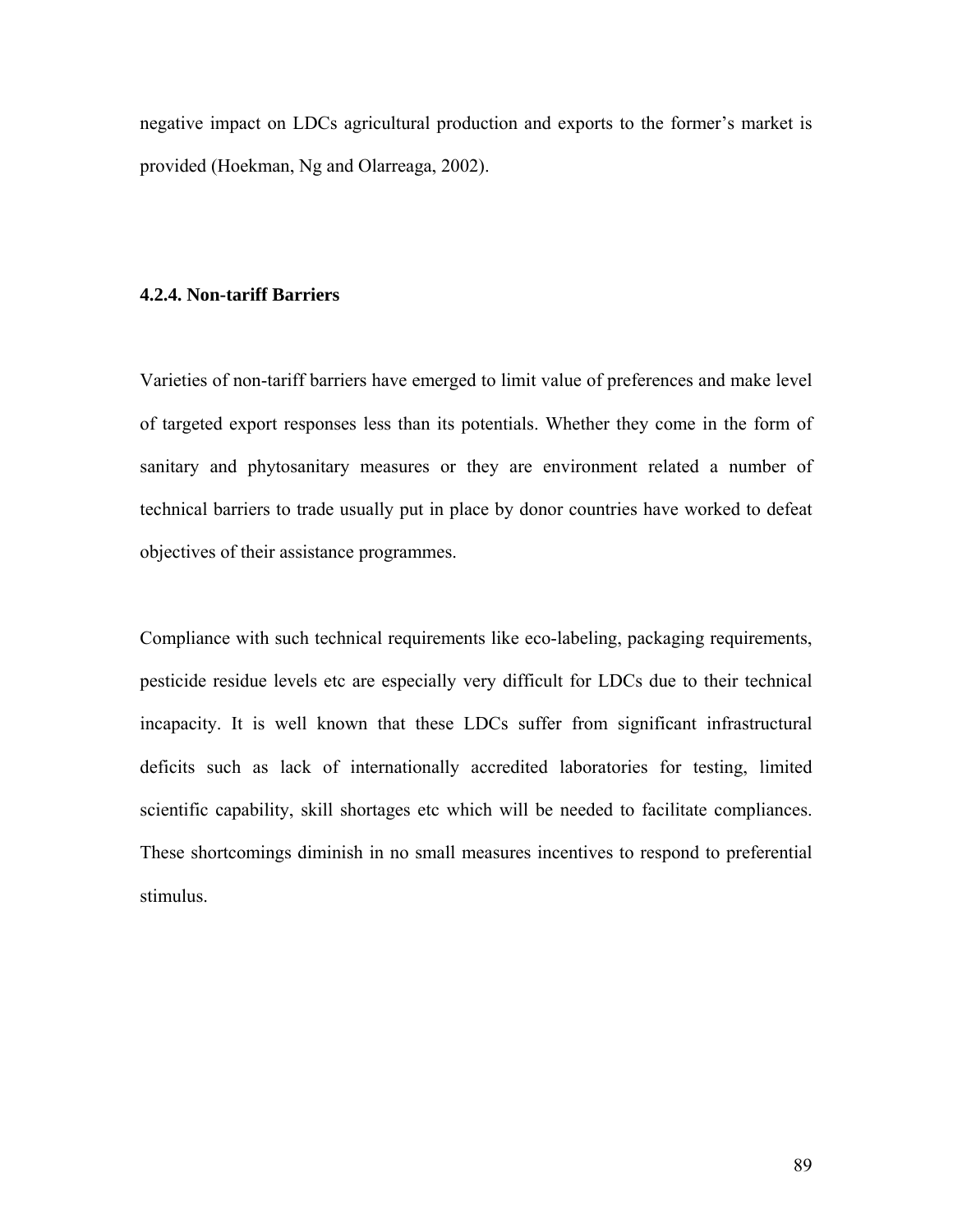# **4.2.5. Supply Capacity**

Allied with all these is the general supply capacity problem that pervades all economies. Important issues that have been raised in this respect relate to poor quality of road, rail network, port facilities and related transport services, poor power and water supplies, lack of efficient financial intermediation services etc. Shortfalls in these areas can raise significantly the costs of doing business and limit the potentials for supply responses in the context of preferential incentives.

A recent study of the determinants of export performance finds African and Middle Eastern countries as having faced severe supply capacity constraints over the last two decades. Specifically internal transport infrastructure as measured by percentage of paved road is found to be a significant explanatory variable for exports and performance of African countries that fall in the lower class ranking of this variable is found to be worseoff (Fugazza, 2004).

This thus points to the role of supply capacity in nations' abilities to utilize value of preferences. Since these values (NRTPP values) are meaningful in the context of their realisation, one can argue that there can be no value in preferential value that cannot be captured by its targeted beneficiary.

90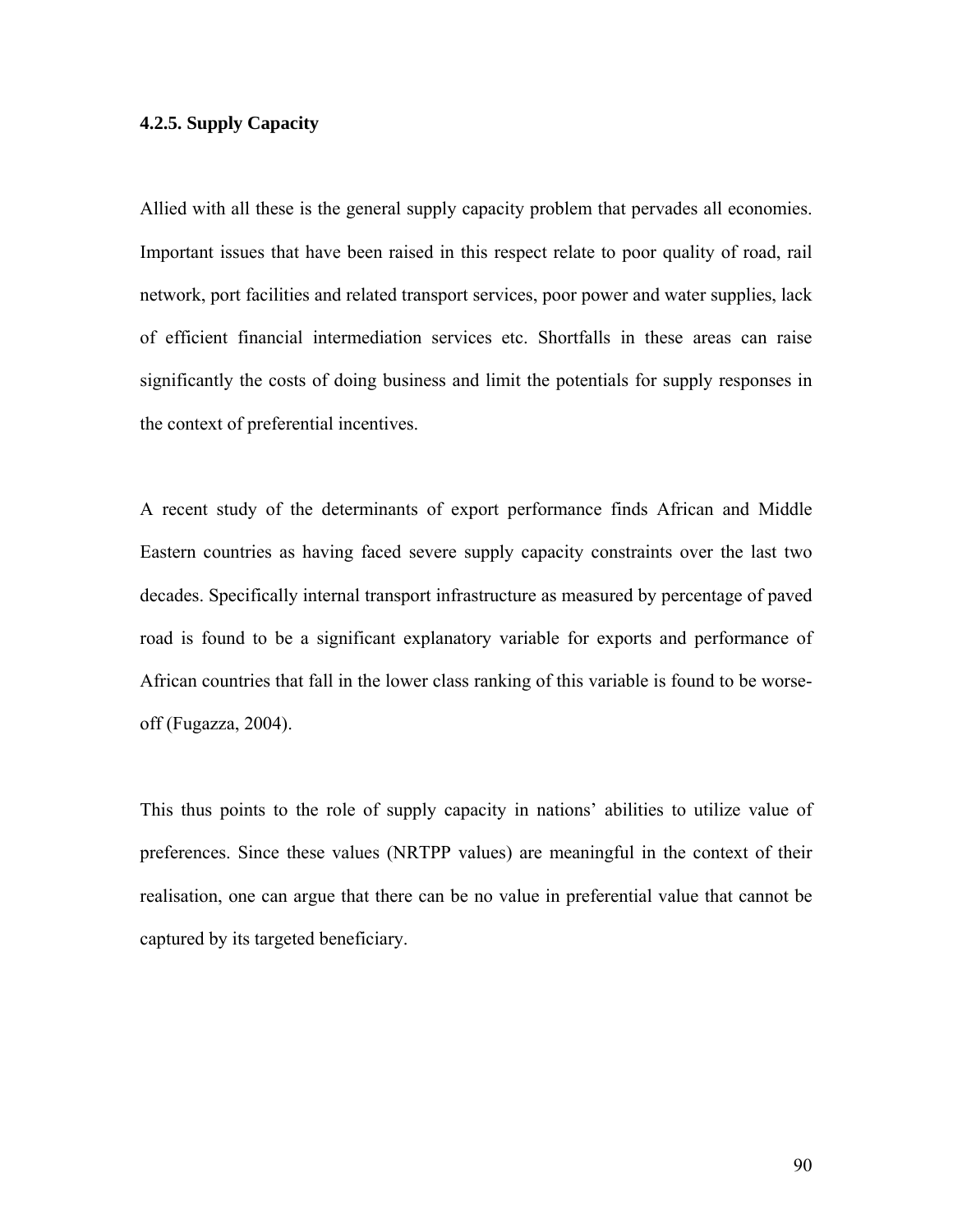# **4.3. INDUSTRIAL TARGETING**

By industrial targeting we mean that NRTPP incentives must be designed to reflect the spatial organisation of modern production activities which revolve around global networking for it to generate the desired export response. In other words the opinion is that an effective preference is one which allows countries to participate in the modern form of fragmentation and networking of production activities.

The premise of this argument is the current reality of industrial organisation which has evolved over time from geographically contained hierarchical form of production system to a more spatially dispersed production and coordination of value activities. Although this new form of production configuration is not yet a sector wide phenomenon, there are important sectors like apparel, footwear, electronics, automobile etc that are of key relevance to industrial development where value chain system of organisation is the governing mode of production.

Value chain production systems are generally characterized by fragmentation of activities whose domains cut across boundaries. In the organisation of apparel production system as depicted in Figure 2 below, tasks are often segmented into different stages of value where a particular value like design may be performed in the US while textile and fabric production out-sourced to China before being taken to Africa for assemblage.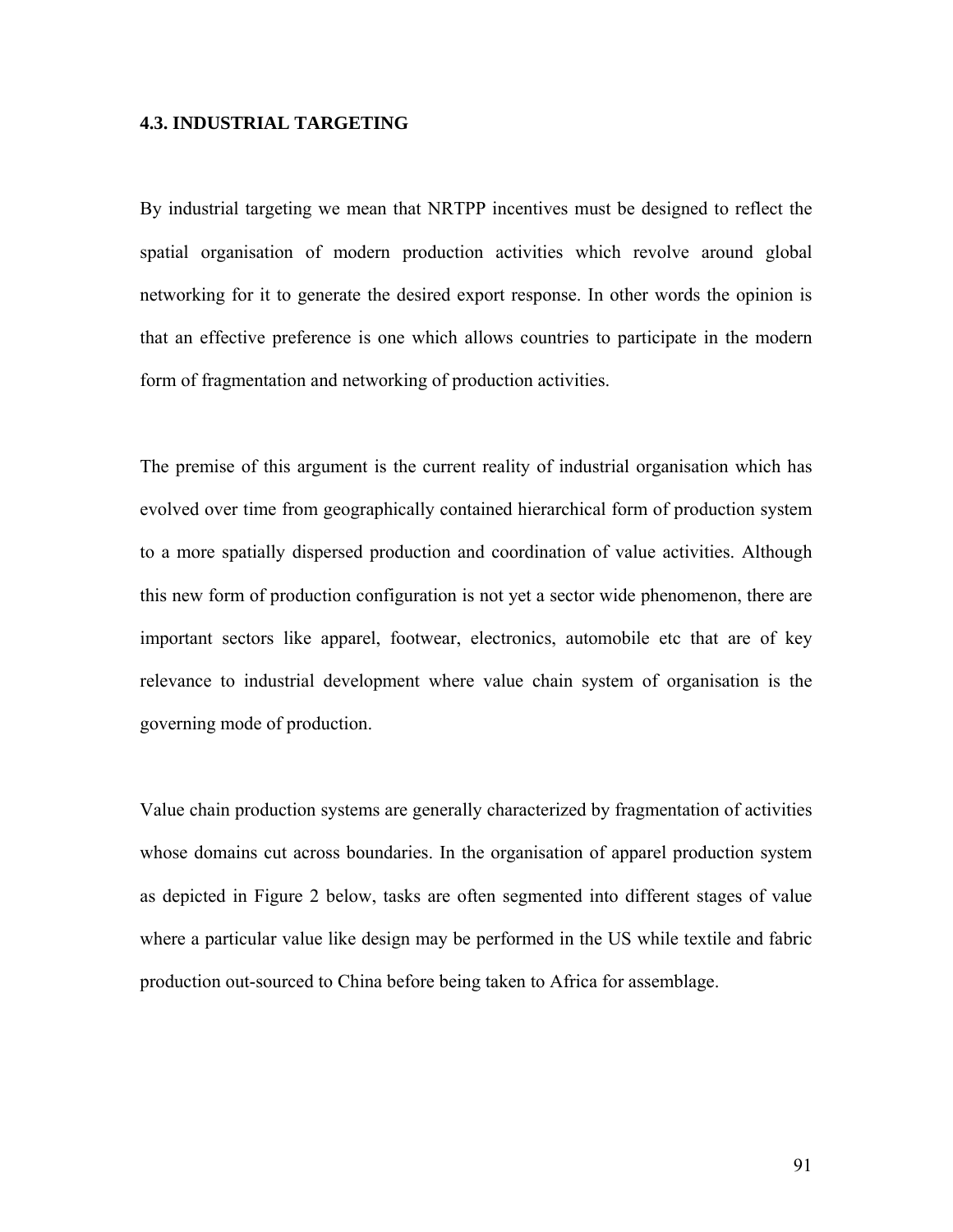



What is obvious from this form of institutional arrangement of industrial segregation and coordination of activities around value and space is the interdependence among actors in the chain. Activity performed in one node is essentially an input to the next and output of this is a necessary input for another. More specifically, with respect to the table, there can be no textile and fabric production activity in China without input from design function that takes place in the US, just as the assembling function cannot be performed in Africa without the importation of fabric and textile materials from China.

Fragmentation has thus made comparative advantage of countries to lie in narrowly defined area of production activities as opposed to the whole bundle that obtains in previous arrangements. For NRTPP to stimulate exports from a sector like this it must therefore be sensitive to its peculiar form of production configuration. This would mean crafting incentives in ways that will not unbalance the interdependence that exists among nodes located in different geographical boundaries of the production arrangement. In this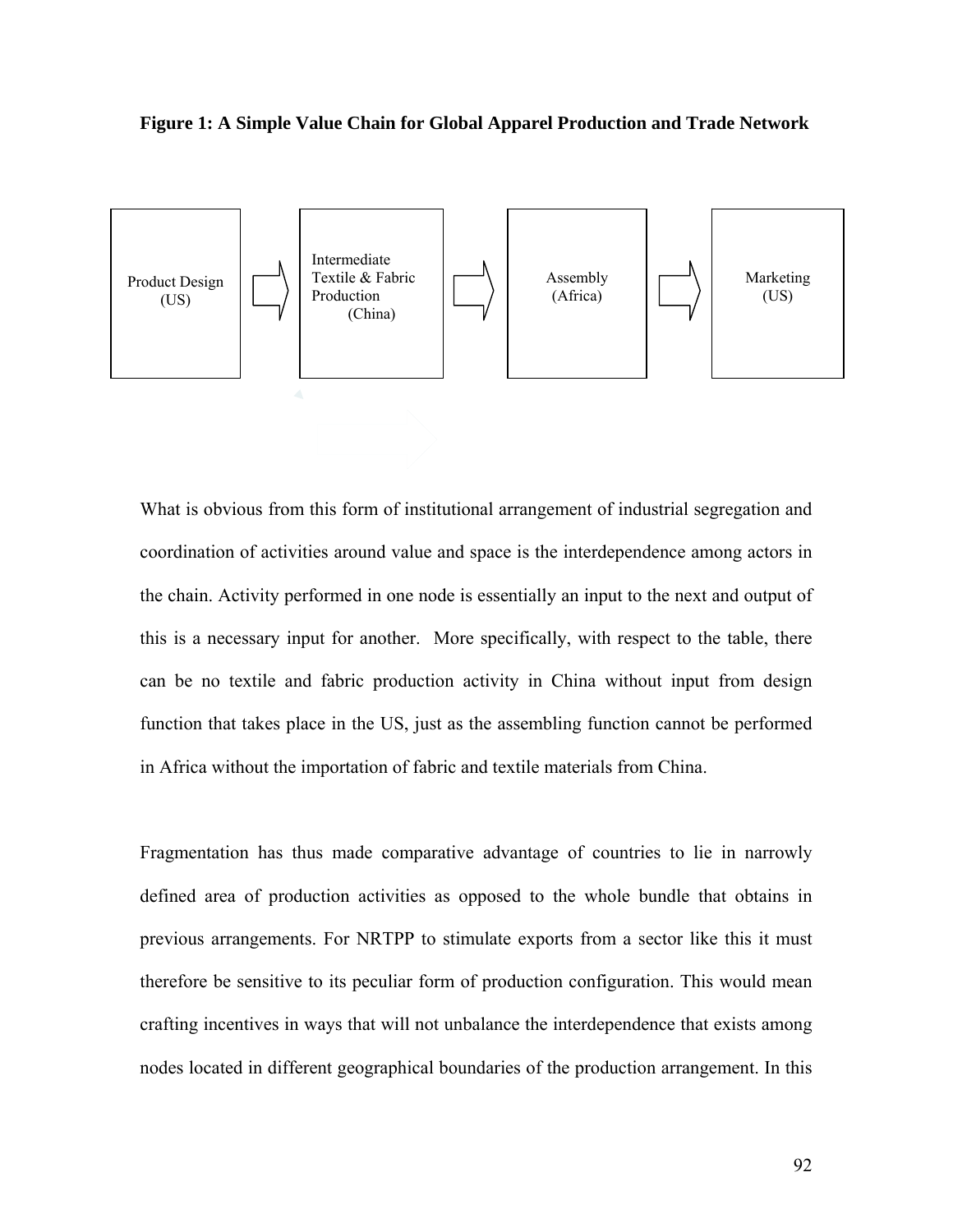respect an obvious candidate of obstruction is the 'rules of origin requirements' that has just been previously discussed. By prohibiting import of intermediate materials under the guise of preventing trade deflection, participation in global production network and in effect effectiveness of NRTPP incentives as means of stimulating export performance become difficult to realize.

Evidence supporting this claim is already building-up in the literature. Frazer and van Biesebroeck (2005) perform an econometric analysis of US imports using disaggregated commodity level data. They find AGOA apparel effect with less restrictive rules of origin to be highly significant and accounted for a 51 per cent increase in trade. Collier and Venables (2007) carry this analysis further in their work on the impact of preferential trade schemes on manufacturing exports of SSA. Comparing apparel performance under AGOA (with relatively less restrictive rules of origin) with EBA and using firm level data for 86 developing and middle income countries, they find AGOA variable to be positively significantly correlated with exports. A coefficient of 2 is associated with an increase by a multiplicative factor of 7.4. Contrastingly, the EBA variables included in the model do not have any significant impact and were even estimated with negative signs.

To have a framework for investigating the validity of arguments presented thus far, we present a brief review of the key determinants of export performance which will be introduced in our specification empirical model in Chapter 6.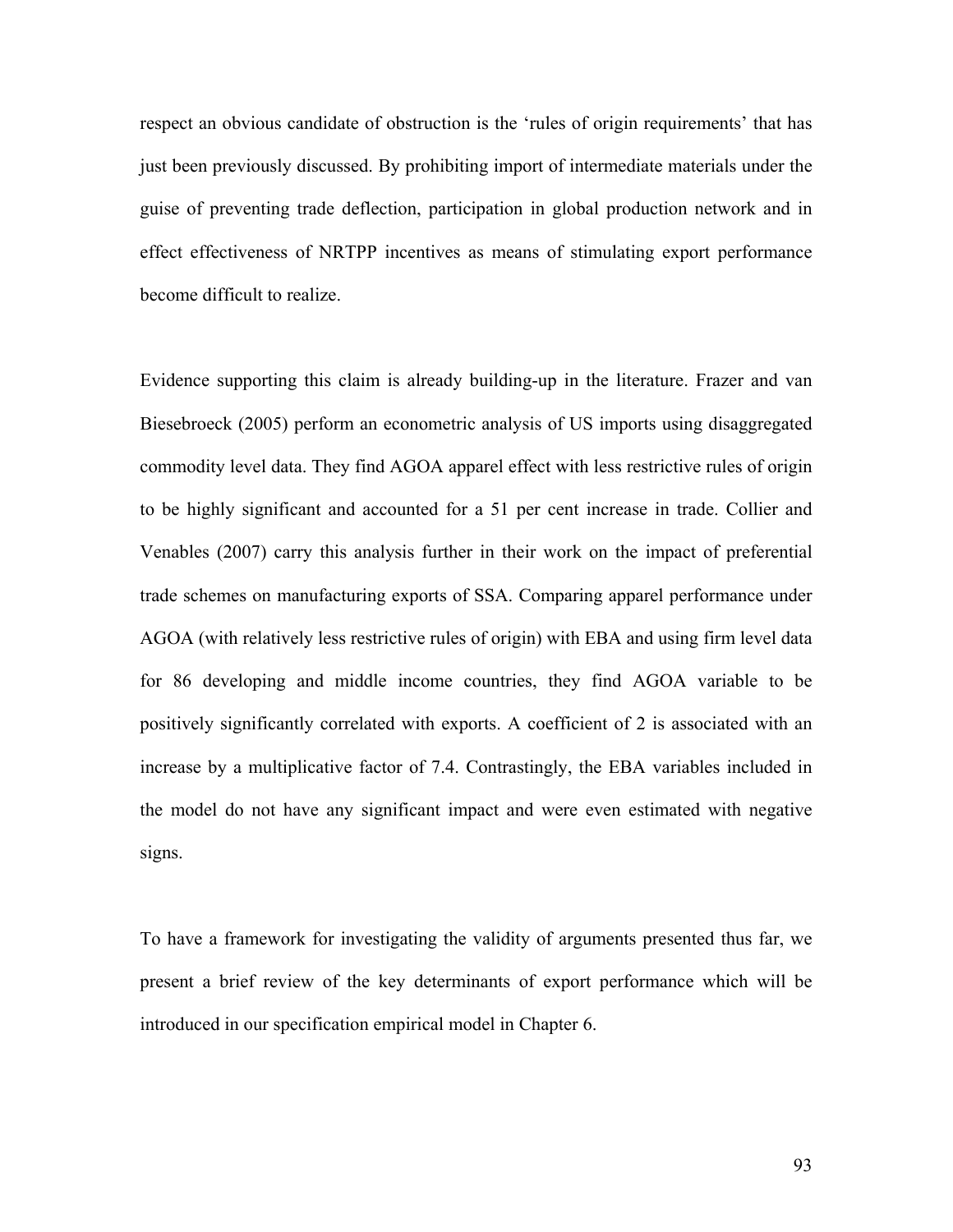# **4.4 DETERMINANTS OF EXPORT PERFORMANCE**

Insights from extant research on this strand of literature reveal the relevance of works on international trade as well as industrial organisation theories to the analysis of firm level export market performances. The dissertation draws on these two schools of thought to identify the key explanatory factors listed here to include:

- 1. Resource endowments. These are competitive advantages conferred on a firm by virtue of its location in an environment where certain resources say capital, labour or minerals are abundant. Endowments also derive from specific attributes of firms. These include human and knowledge capital; plant size; capital intensity; export commitment and motivation; and membership of a multi-plant group. The expected relationship with exports is that resource endowment confers competitive advantage and impacts positively on export performance of firms.
- 2. Scale economies. Usually large-scale production activities are associated with enhanced efficiencies, which drive down production costs. This also increases a firm's competitive ability and success in the export market. Therefore variables that proxy for large-scale operations like size should have positive impact on export performance of firms.
- 3. Geographical distance and institutional quality add to trade costs. They are expected to be negatively correlated with firms' export performances.

94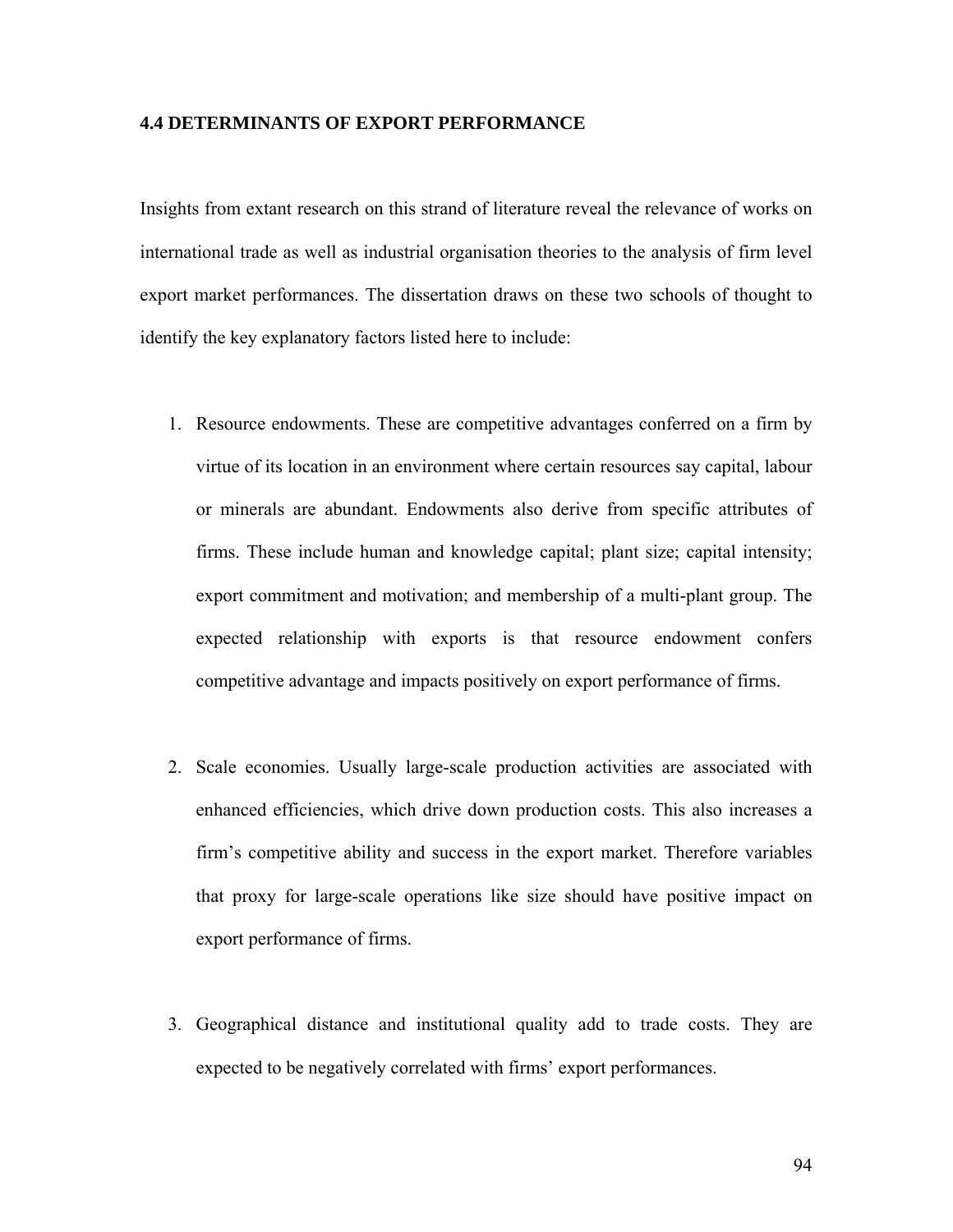4. Policy variables like trade preference programmes reduce artificial barriers to trade and are expected to facilitate market access for potential exporters. In terms of their impacts on export possibilities at plant level, a measure of the value of preferential programmes' incentives should correlate positively with firms' exports performances.

But how will an investigation of the value creation function of NRTPP contribute to the current policy debate in this area? This issue is the focus of the following section.

#### **4. 5. THE STATIC IMPACT ASSESSMENT DEBATE**

Studies that examine the impact of non-reciprocal trade preferences on export performance of beneficiaries are numerous. They usually hypothesise that trade preference variables have positive impact on export performances. Brown (1987) undertakes a survey of such literature and reveals that some evidence exist for the export stimulating impact of the schemes. In another recent survey, Hoekman and Ozden (2005) conclude that the contributions of unilateral preferences to economic performance are quite questionable. The authors criticise the methodological approaches of these past researches as follows;

"A common approach has been to use (i) simulation methods to estimate trade creation/diversion – which are sensitive to assumptions regarding elasticity – or (ii)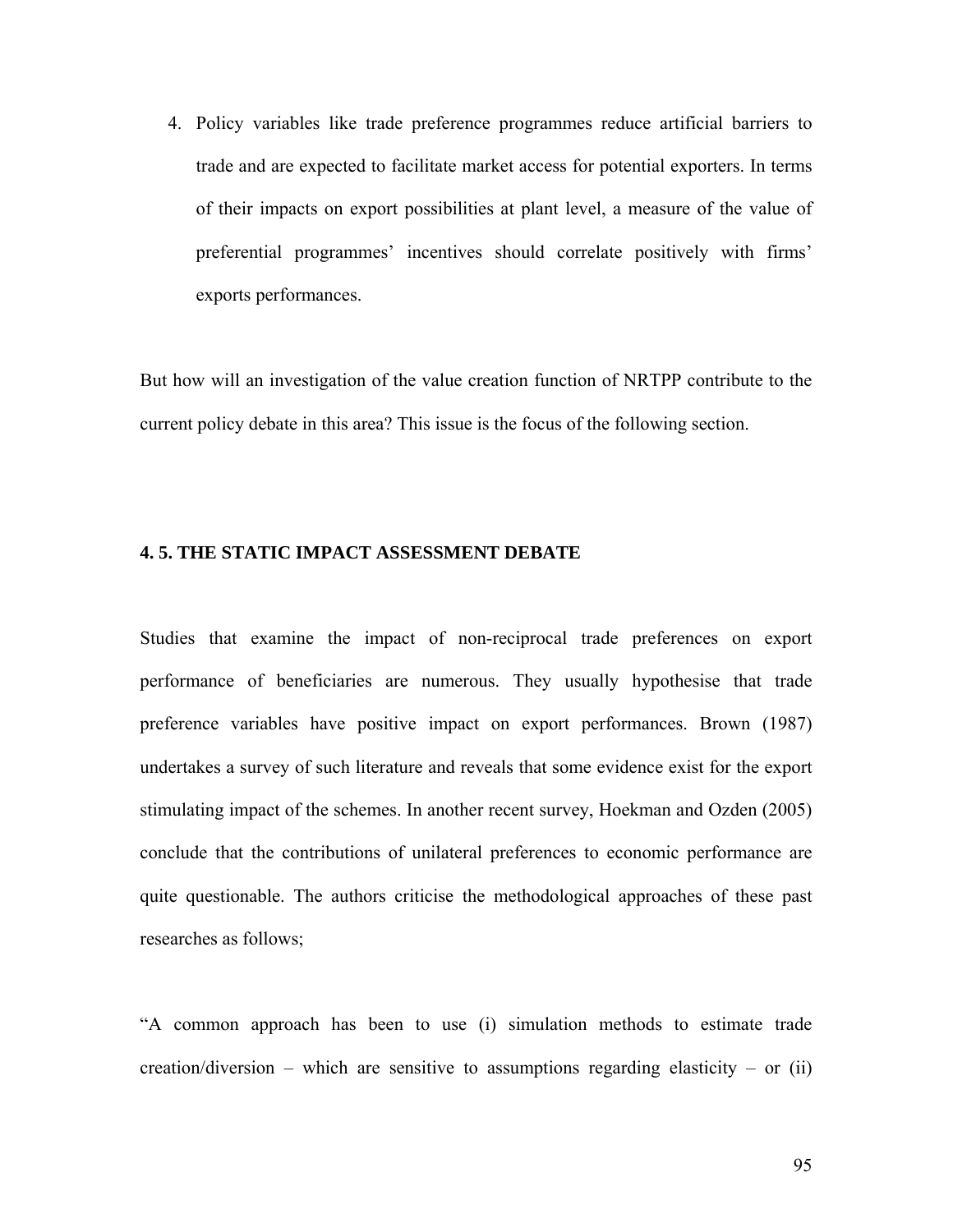gravity regressions where preference status is captured by a dummy variable. However, most studies have severe shortcomings as they fail to take into account that (a) preference rules are often determined at the much disaggregated product level, (b) the elasticity estimate at this level of aggregation is generally absent…" (Hoekman and Ozden, 2005)

There are several ways by which analysis in this dissertation hopes to improve on these shortcomings. Firstly, plant level data will be used to model the impact of a preferential trade scheme on export performance in order to capture the elasticity estimates at the much-disaggregated level. Secondly, estimates at this disaggregated level of the firm should make it possible for the actual value of incentives to be captured. This will hopefully eliminate the problem with modeling preference incentives as dummy variable.

Another important shortcoming with existing evidence on non-reciprocal preferences is that most of the researches undertaken so far focused on GSP schemes. These schemes have been criticised for offering insufficient depth in terms of value of preferences, resulting in a low degree of utilisation (Hoekman and Ozden, 2005). But when assessing the use and impact of preferences, the discussions above as well as the views of some analysts suggest that it is important for researchers to focus on the most valuable ones (Page and Kleen, 2004).

Furthermore, other trade policy experts are also not at ease with the current practice of relying on cross-country regressions as basis for determining the static impact of many preferential trade schemes. For instance, UNCTAD (2003) echoes this point in its

96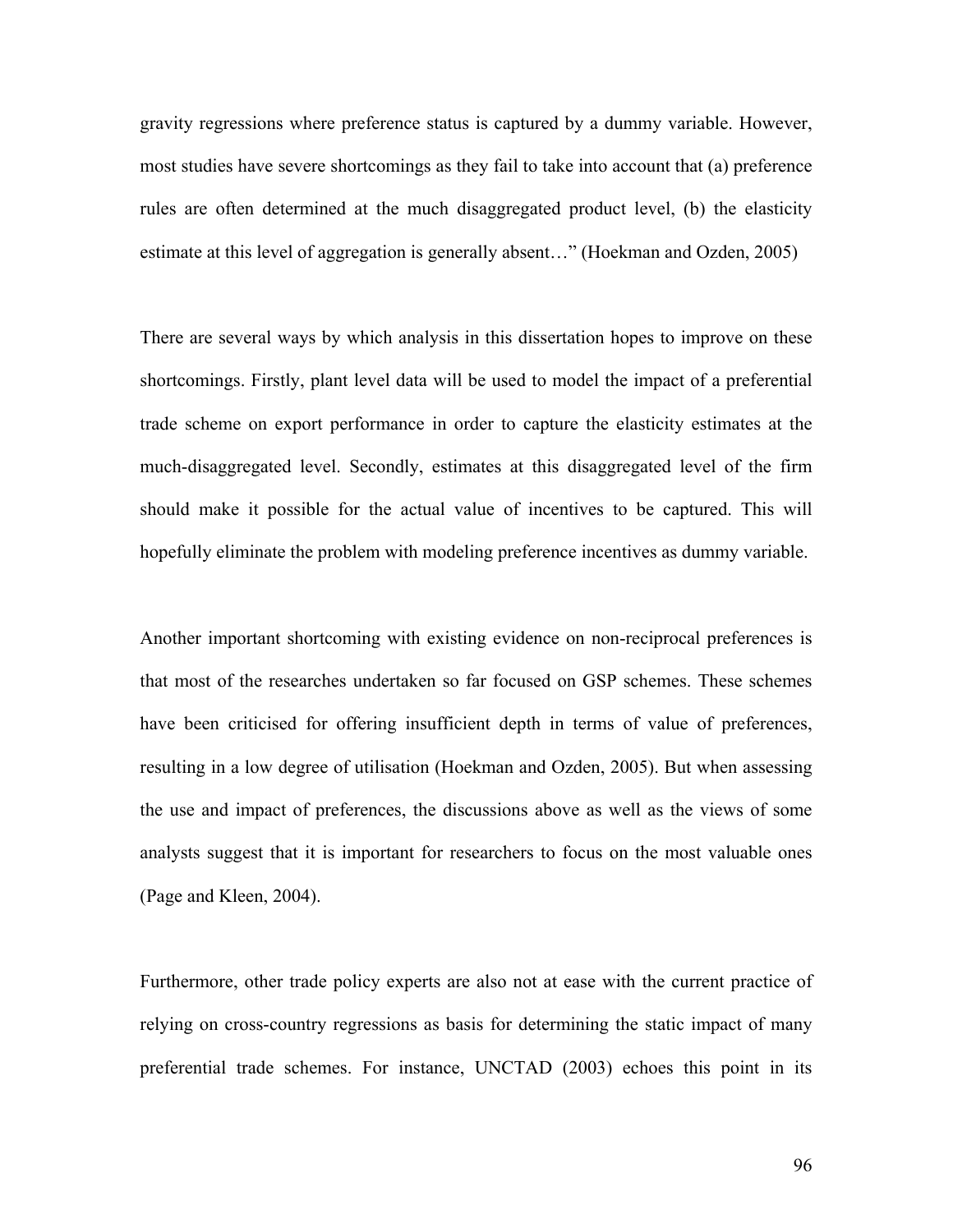assessments of the benefits that developing countries are deriving from market access preferences this way:

"Meaningful assessment of the effective benefits derived from market access preferences essentially implies country specific examination in each LDC of the causal link between the preferences and their impact on investment and trade flows, and on related socioeconomic performances (UNCTAD, 2003)."

Finally, and perhaps more importantly, the current analysis is carried out in the context of our theoretical argument that trade preferences need to recognise the mode of organisation that governs production activities in targeted products.

#### **4.6 SUMMARY**

This chapter argues that the economics of value creation in the context of preferential trade analysis is a function of export stimulating ability of NRTPP incentives. This is what is required to connect a beneficiary into a Global Production Network. In order to analyse the impact of unilateral trade liberalisation programmes on value creation, the relevant strand of trade policy literature has been used to argue that two issues are crucial to its effectiveness.

The first recognizes that its value in terms of the effective rate of protection that is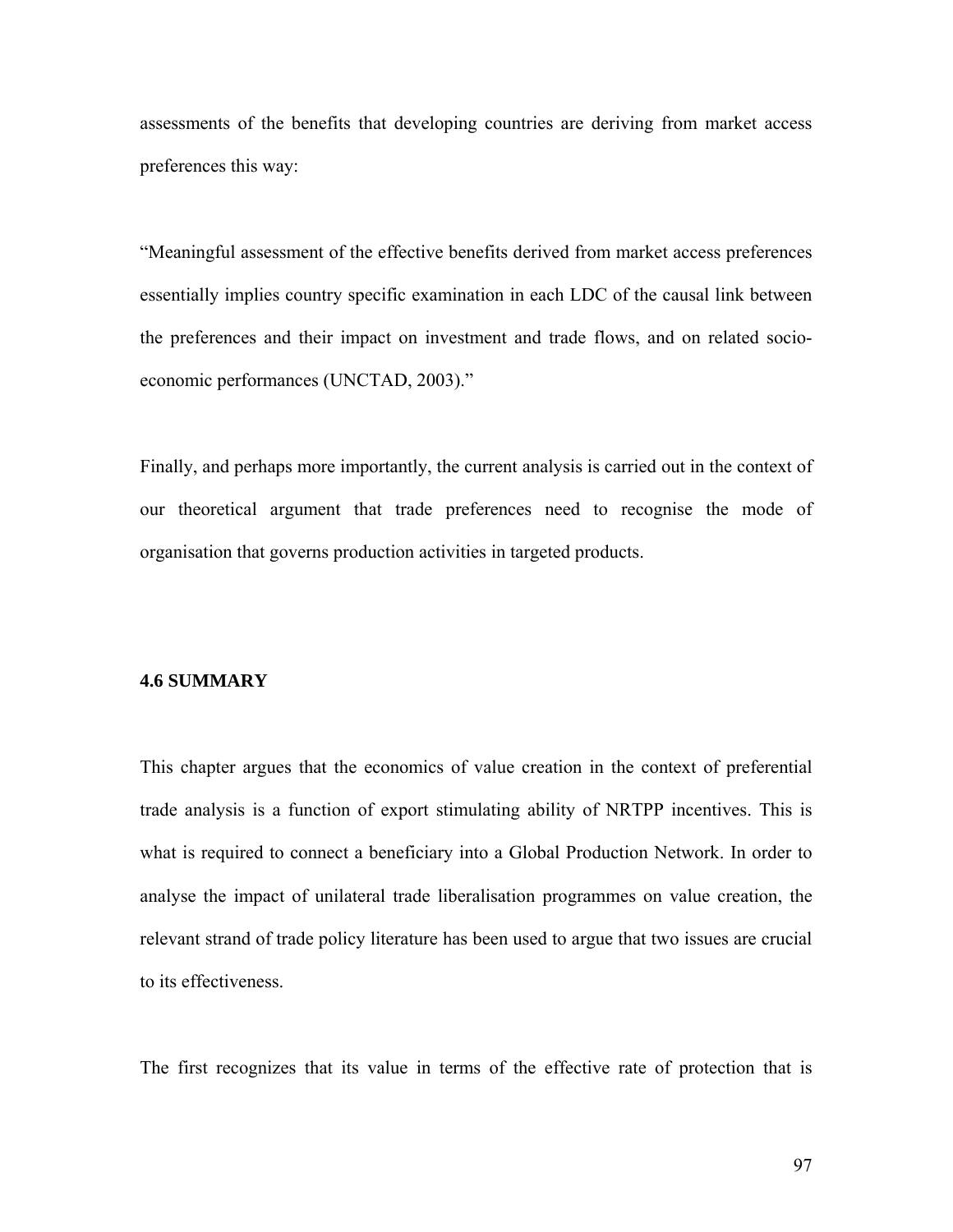reduced by preferential margin needs to be significant to stimulate export responses. The central issue in this analysis is that while the nominal value of tariff concessions in many of the existing schemes may be significant, various forms of conditions that always accompany their implementation are often significant enough to raise compliance cost thereby reducing the real value of margins.

The second focuses on the reality of existing mode of production organisation in many sectors that revolve around global networking. Our submission is that for NRTPP to be effective in terms of stimulating targeted exports, their incentives must be designed in ways that are not in conflict with the interdependence that exists among actors in the globally dispersed fragmented value activities. To this end the rules of origins requirement was figured out as a policy with potentials to render programmes ineffective by distorting such interdependences.

To put all arguments made in an empirical context the chapter concluded by introducing some of the key determinants of export performance and pointed out ways by which the present undertaken hopes to inform on-going policy debate in the area.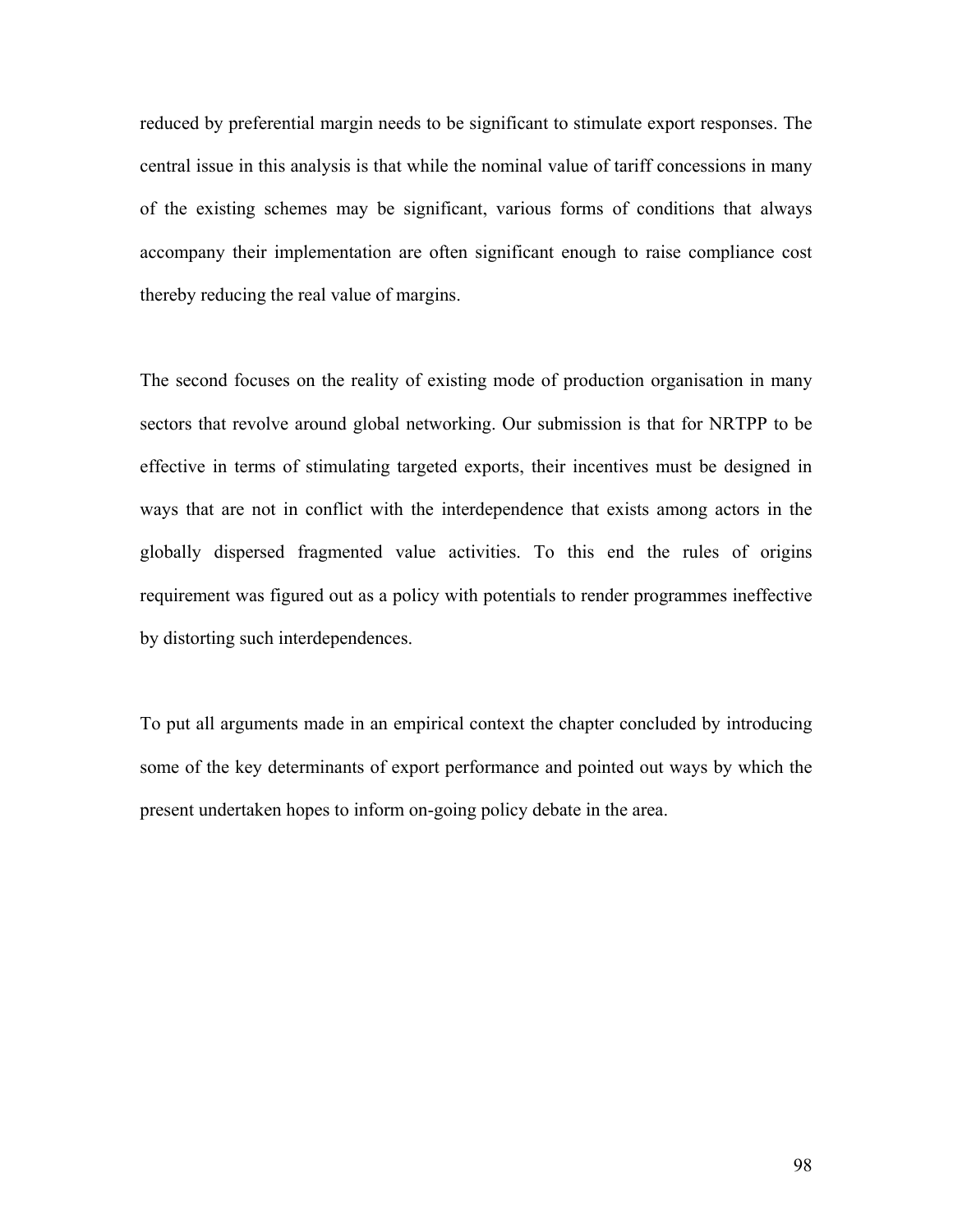#### **CHAPTER 5**

# **SOCIAL CAPABILITY DEFICITS, VALUE ENHANCEMENT AND RETENTION IN INDUSTRIAL ORGANISATIONS**

# **5.1 INTRODUCTION**

 $\overline{a}$ 

The focus in this chapter moves from static analysis of the impact of preferential trade initiatives to a more dynamic assessment issues of sustainable development. A preferential trade policy is worth little if its effects manifest only in temporary stimulation of exports. The goal of industrial export development requires that such policy-induced benefits be made sustainable in the long run. Therefore in discussing the impact of preferential trade schemes on industrial export performance, it is incumbent that our analytical lens transcends the domain of static issues of value-creation to the more dynamic areas of value-enhancement and retention.

But what exactly are the yardsticks for evaluating the value enhancement and retention functions of unilateral trade liberalisation programmes? It is argued in this chapter that the extent to which increased export intensity (that results from the value-creation function of a programme) is translated into enhanced productivity in the relevant sector is a necessary condition for value-enhancement. This position is supported by the logic of the NRTPP itself, which recognises the need to improve on production efficiency, if export performance is to be sustainable<sup>16</sup>.

<sup>&</sup>lt;sup>16</sup> Support for the view that efficiency matters is also echoed by the market selection hypothesis, which holds that markets do select efficient firms.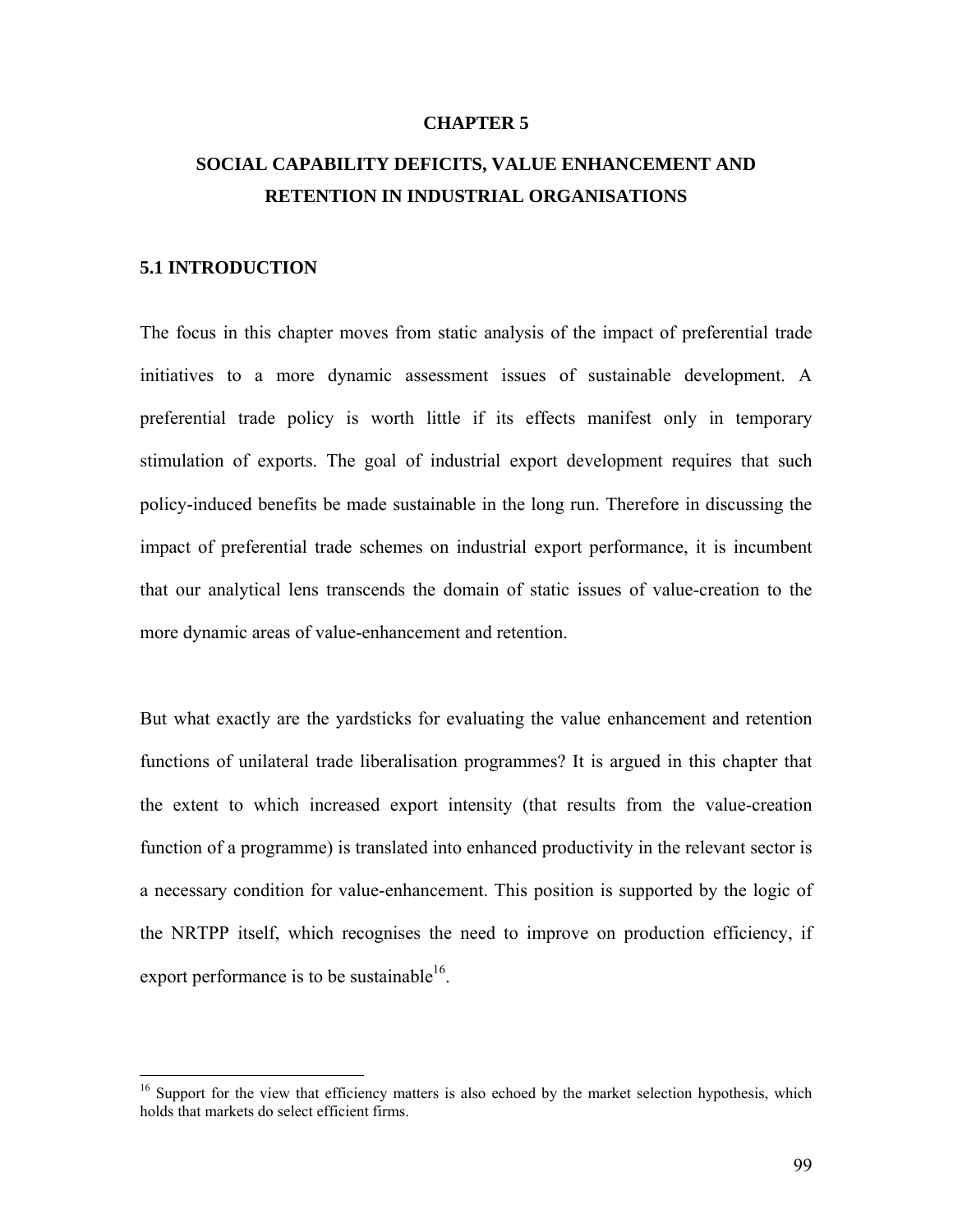However, in the current system of global production networking, efficiency may not be a sufficient condition for sustainable performance. More often than not, production entities (especially those owned by foreigners) are engaged in opportunistic enclave behaviours with potentials to threaten their long-term commitments to a region. Discussions on value retention must therefore recognise the role of local embeddedness. In so far as such embeddedness is likely to make firms become dependent on their local economy either for supplies of input materials or other kinds of integrated operations, it should follow that the prospects for their longer-term commitment and hence long run sustainability of industrial export performance will be bright.

But, unlike the treatment of value creation in Chapter 4, these dynamic elements of the model (value enhancement and retention) are analysed against the background of socialcapability hypothesis of Abramovitz and co mentioned in Chapter 1. Again, it will also be recalled that in Chapter 2, the literature on trade and growth argues that innovation and technological adoption is a main channel through which trade policy influences growth. We interpreted this in the context of performance of NRTPP beneficiaries to mean that enhanced competitiveness which results from such innovation and technological adoption will ultimately make exports under the programme sustainable.

However, technological adoption or its transfer is not as simple as it is conceived in the analysis in Chapter 2. The current chapter will argue that successful transfer of technology is governed by the adequacy of a nation's social capability and that any NRTPP beneficiary whose capabilities in this area are inadequate is not likely to be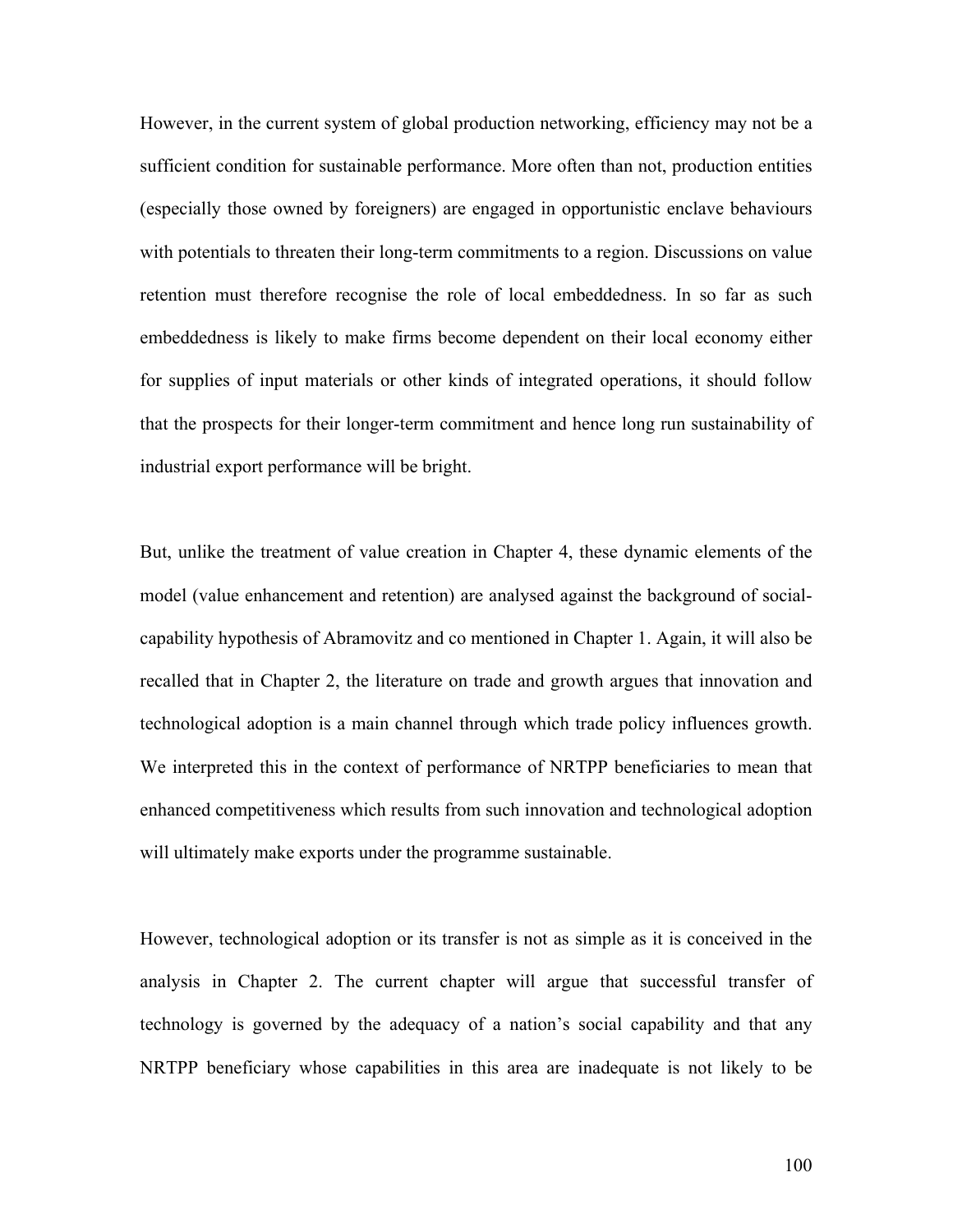successful in adopting the best technological practices of the leaders and sustain its export performances at least in the medium-term (value enhancement). Just as it is also likely that social capability deficits will deprive NRTPP beneficiaries from the much longer-term benefits through the capturing and retention of the dividend of asymmetric market access advantage created by the programme (value retention). We first trace the genesis of the social capability idea by reviewing the convergence-divergence debate in the next section. Section 5.3 focuses on its concepts (social capability) while in Sections 5.4 and 5.5 its predictions for economic performance of nations and empirical evidence on the validity of these predictions are explored respectively. Then the focus moves in Section 5.6 to discussions on the economic mechanism of value enhancement. Section 5.7 does the same for value retention before presenting a concise summary of the ideas examined in this chapter in Section 8.

# **5.2. THE CONVERGENCE – DIVERGENCE DEBATE**

The theoretical underpinnings of technological transfer can be found in the extremely lively debate on economic growth and convergence that have emerged since the classical days. At the heart of this debate is the recognition by all parties that technology matters for long-run economic growth. On the basis of assumption made that the said factor is freely available and costlessly transferable from one country to another, proponents of the convergence hypothesis as essentially captured in Solow model, argue that growth performances in backward economies will automatically and eventually converge with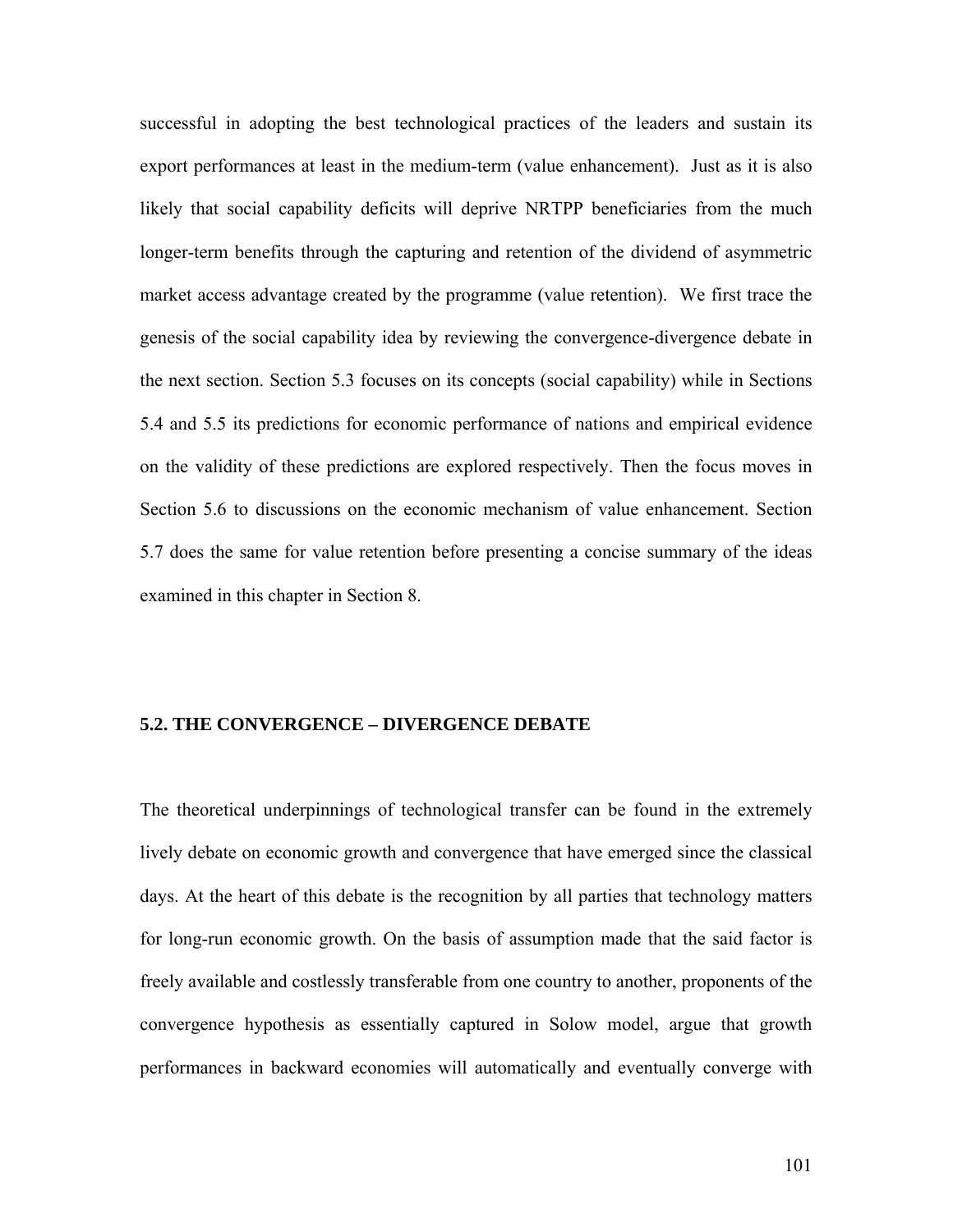those in the leading nations. To them, convergence is a simple matter of correcting for the initial differences in capital accumulation. Technology, which is seen as the sole driver of growth in the long run, will freely be available for backward economies to use (Solow, 1956.

Skeptics are however of a different view. They see technology not as a free good but as an endogenous factor whose appropriation is only accruable to its owner. From their point of view, convergence is therefore not an automatic thing and at best depends on the presence of certain enabling factors that can make successful transfer of technology (needed for the long-run growth) from the leaders to the followers possible. These factors as described in Abramovitz's (1986) contributions express several manifestations of a nation's social capability. If they are present insufficient amount there can be a successful transfer of technology. On the other hand their deficits can only imply failure in efforts to appropriate frontiers' best practices.

# **5.3 CONCEPT OF SOCIAL-CAPABILITY**

In the late 1980s when this strand of development theory began to challenge the widely held view of technology transfer as a free good that is costlessly available for appropriation, at its forefront was the economic historian Moses Abramovitz (1985; 1986).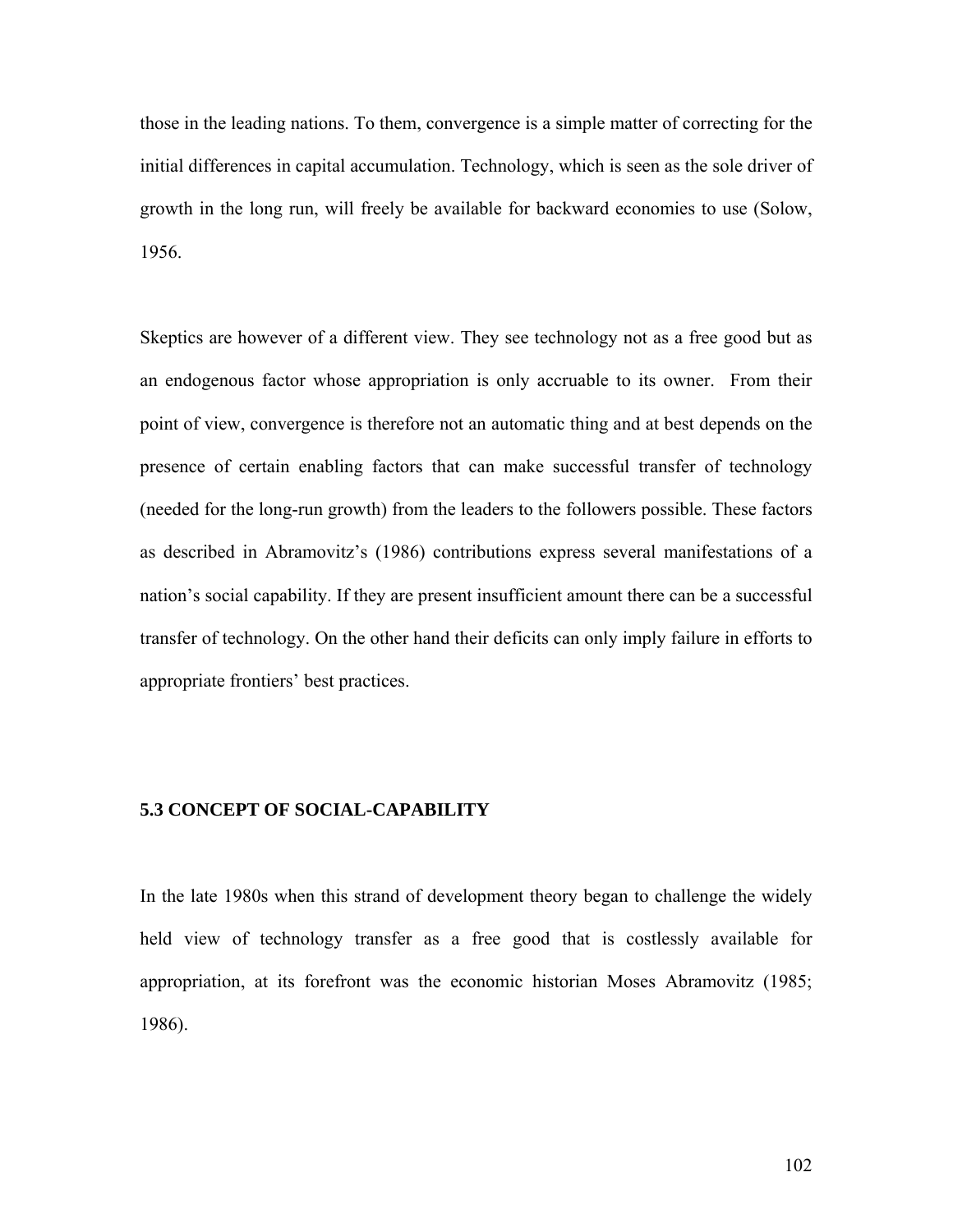According to Abramovitz the prospect for a successful transfer of technology needed to achieve growth convergence in the neoclassical model is governed by the quality of institutional and attitudinal characteristics that prevail in a backward economy. It goes without saying that different economies exhibit different forms of socio-institutional characteristics that have bearings on potentials to appropriate frontier technology. A country that is governed by those kinds of social and institutional values that do not inhibit but enhance technology transfer is considered to be socially capable and will achieve growth convergence with the advanced economies faster than a country that is less socially capable. Hence, the term social-capability is coined from this viewpoint to explain why convergence may or may not materialise.

Since the pioneering work of Abramovitz, the issue has generated concerns among students of development economics that we now have a fairly good body of literature on the theory of social-capability. Suffice to say however, that the theory is still in its infancy and the current state of our knowledge of the issue requires further refinements (Abramovitz, 1995).

As it is, there is no universally accepted definition of the term. Perhaps, the author's admission several years ago that no-one knows just what it means or how to measure it can still be said to be true today (Abramovitz, 1986). Contributors to this emerging literature have offered several definitions to suit their various purposes. Some of these definitions conceptualise social-capability as: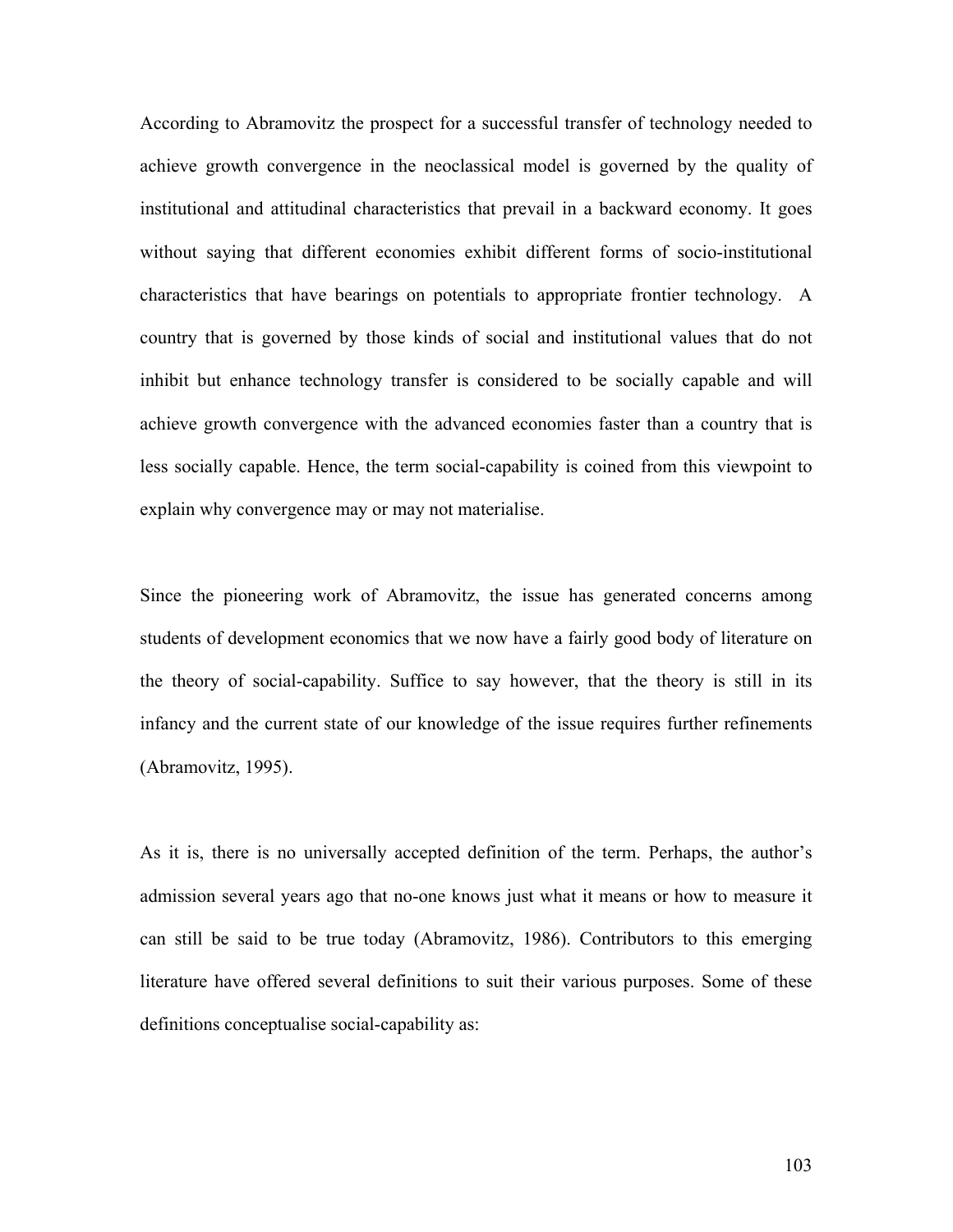A nation's attitude to managing its resources in order to contribute to overall economic growth (Baussola, 1997)

- 1. The institutional factors such as educational systems (which supply the human capital necessary for assimilating spillovers), the banking system (which supplies financial capital for catch-up related investment), the political system etc. (Verspagen 1999).
- 2. The attributes and qualities of people and organisations that influence the responses of people to economic opportunity which originate in social and political institutions (Abramovitz and David, 1996)

All the above definitions suggest that the social and institutional profiles of a society, which define the macro environment where firms are embedded, do affect operational performances. In analysing the prospects for economic development, advocates of socialcapability are arguing that we need to pay attention to the elements of our social and institutional environments. But just exactly how can we expect these elements to impact on the economic performance of nations? This issue is taken up in the following section.

# **5.4. SOCIAL-CAPABILITY AND ECONOMIC PERFORMANCE**

The relation between social capability and economic performance is captured in two influential contributions to the literature. The first one by Abramovitz emphasises the importance of certain elements of the social infrastructure to the prospects of the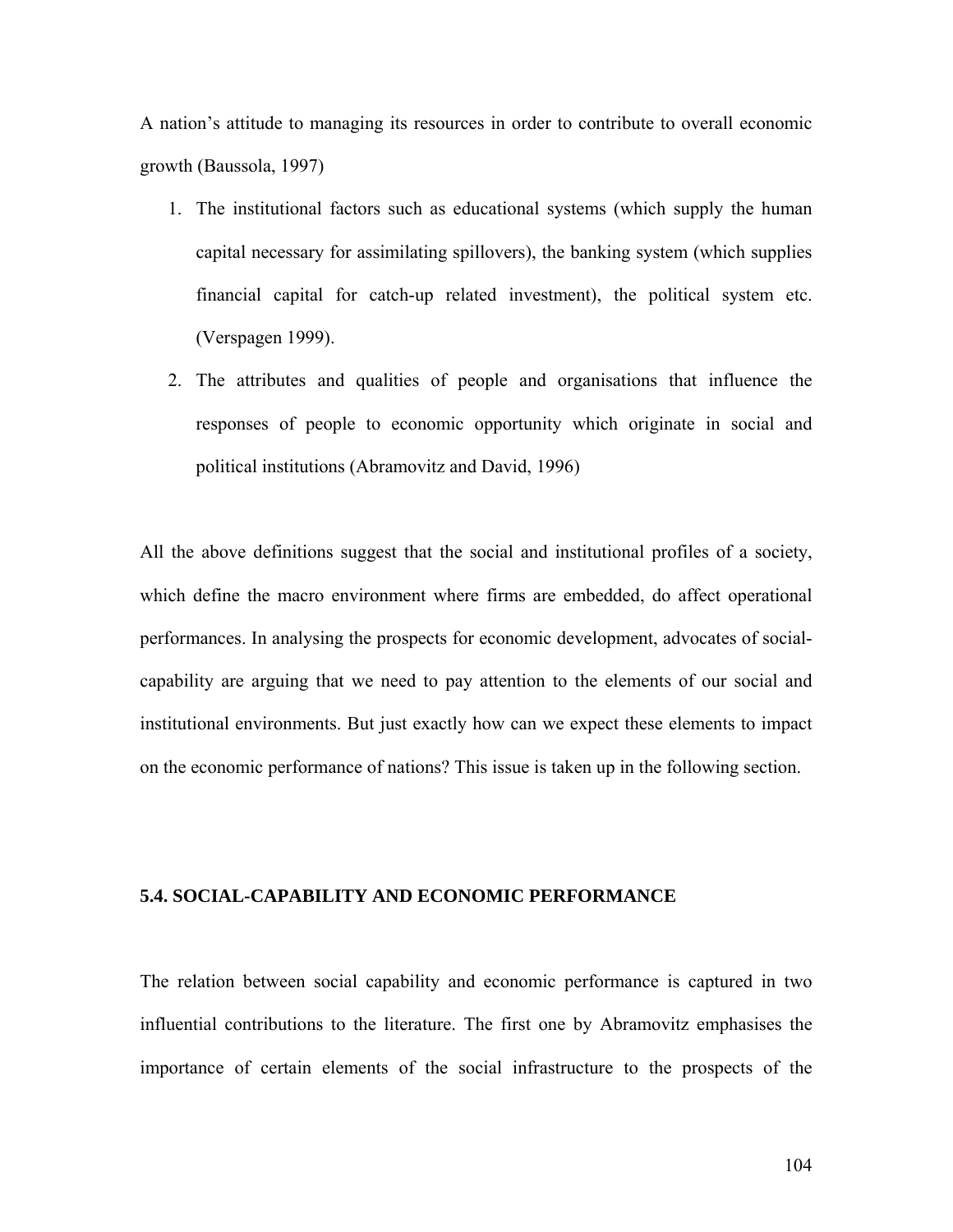economic progress of a society. The second by Joseph Stiglitz (1995) relates the issue of a society's quality of social organisation to its social absorption capacity and argues that well-developed social systems do a better job of taking advantage of economic opportunities than crude ones.

# **5.4.1 The Role Social Infrastructure**

In a paper published in 1986, Abramovitz argues that technological backwardness is not usually a mere accident. Tenacious societal characteristics, he argues further, normally account for some substantial portion of a country's failure to achieve as high a level of productivity as advanced countries. These same, shortcomings usually remain in some ways to prevent a country from taking full advantage of technological development and achieve the anticipated economic growth rate that the simple convergence hypothesis envisages.

In his latter work (Abramovitz, 1995) the American author identifies two classes of elements that are essential to the effective functioning of a social system or what can otherwise be interpreted as constituting social-capability. These elements and their relations to economic performance are briefly discussed below.

The first class of elements needed to support economic growth relates to a people's basic social attitude and political institution which includes: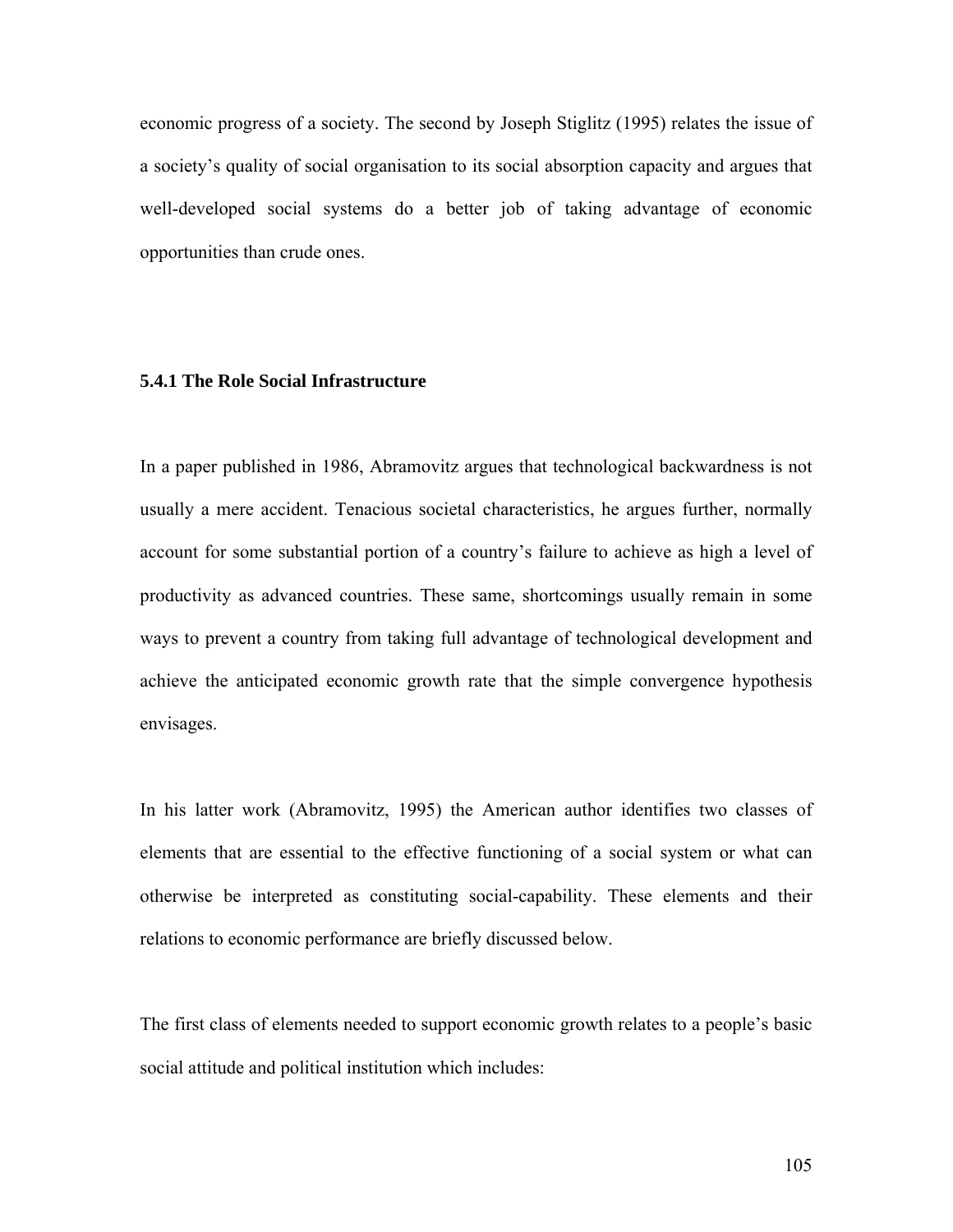- 1. An outlook on the world compatible with that of empirical science.
- 2. Social attitudes and arrangements that form an effective incentive structure.
- 3. An effective set of political institutions.

For economic growth to be achieved, it is not only necessary for the social outlook and goals of individuals to be compatible with that of modern science which seeks accumulation of material wealth, the incentives structure needed for its realisation must also be well in place.

Government's role in building the social infrastructure of the economy that forms an effective incentive structure is emphasised. Some of these institutional infrastructures like effective conflict resolution systems and good property rights have lately been recognized by the mainstream economists as material explanations for economic performance. If these institutional infrastructures are in weak form, transaction costs will be high. High transaction costs reduce profitability of investments and hence economic performance. Furthermore, by extending the range of strategic intervention needed to provide incentive and support growth to include government investment in physical infrastructure, education and others, Abramovitz is echoing the notion of a developmental state that the old institutional economists have long advocated. Good physical infrastructure and educated populace as we know constitute a form of infrastructural investment that growth economist recognise as important determinants of economic growth.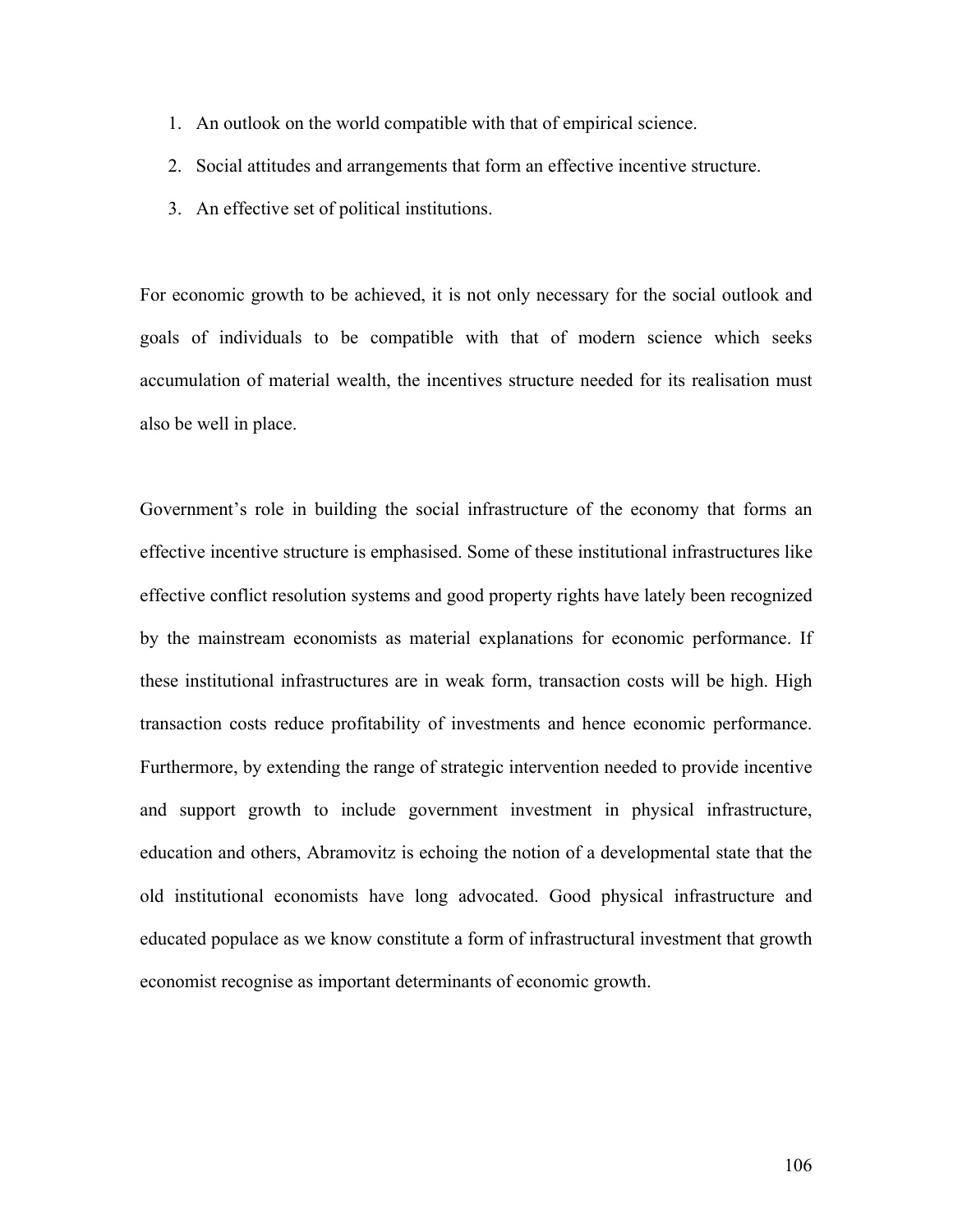The second class of elements identified as constituting social-capability is a set of economic characteristics of people and institutions that are directly related to their ability to exploit modern technology found in advanced societies. These are education; experience in the business and administration of large-scale concerns; and efficient capital market institutions capable of providing financial intermediation. Each of these is taken up for further consideration below.

**Education:** The importance of education to economic growth is already well recognised in economics<sup>17</sup>. Education affects a nation's ability to adapt modern technology needed for growth in several ways. One is the requirement that effective operation and maintenance of sophisticated equipments used in industrialised countries equally demands sophisticated skills and knowledge that can be achieved only through schooling or training.

Secondly, modern production systems are also characterised by specialised functions that place a new demand on the need for effective communication between functional supervisors and co-operation among workers. It is also true that supporting activities like administration, accounting, personnel, banking; insurance and legal services are part of today's industrial engineering. All these underscore the need for an educated population to provide these services in an economy.

 $\overline{a}$ 

 $17$  See Easterlin (1981)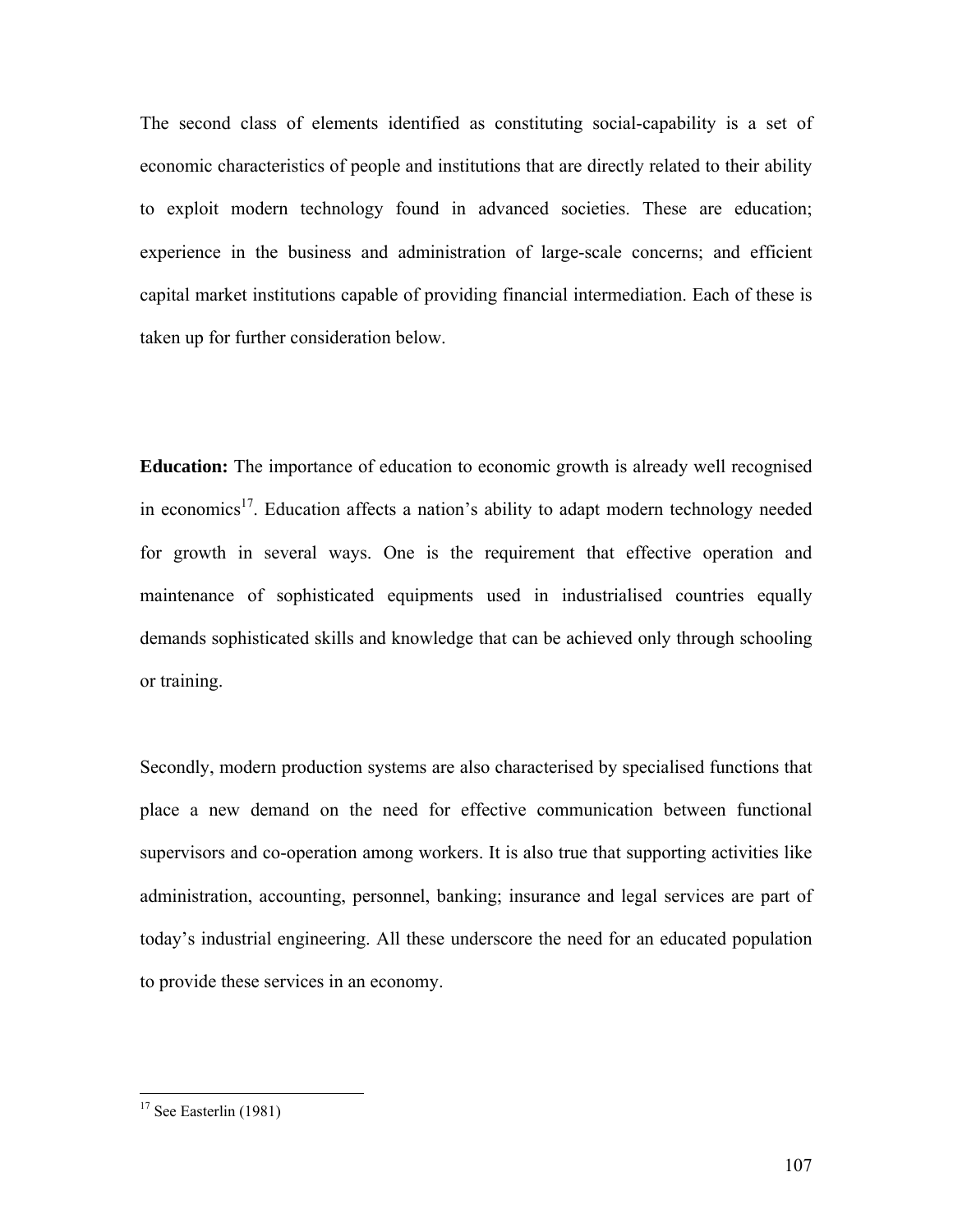**Competence in the administration of large-scale concerns:** The argument above can be criticised for placing too much attention to formal aspect of human capital development. It is not only through formal education that skills necessary to manage organisations in efficient manner can be developed. Experiences acquired through learning by doing as emphasised by Arrow (1962) or through social interaction among supervisors as advanced by Nurske (1963) are part of the requirements needed for managerial competence. However, since an important feature of modern production system is size, it is necessary that these skills be relevant for managing large-scale enterprises where there is an extensive division of functions into purchasing, manufacturing, personnel, accounting legal etc.

**Capital market and intermediation:** In order to provide support for the kind of industrialisation that modern technology requires, another element in the social-capability of a society is its capital market institution. The role of the capital market in mobilising savings from the surplus unit to the deficit unit is being carried out in modern days by a variety of institutional arrangements developed overtime to overcome specific shortcomings of traditional arrangements. From traditional savings institutions and commercial banks the range has widened to include insurance companies, pension funds, finance companies, brokerage firms etc. The efficiency of these institutions in performing their roles necessarily has a bearing on the performance of business organisations. Weak capital markets mediation constitutes a drag on the ability of an economy to finance its investment and draws back its rate of economic development. On the other hand a strong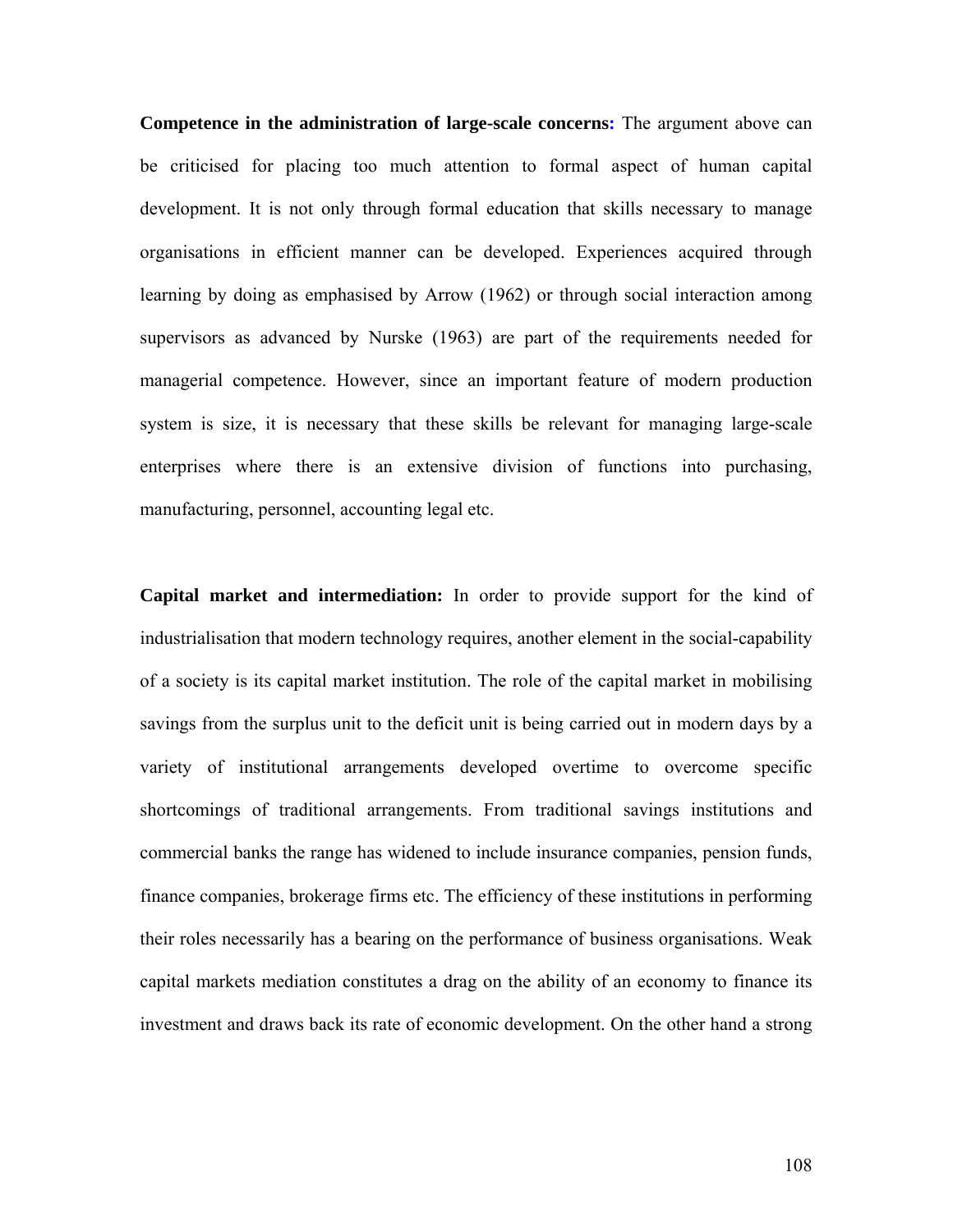institution of financial intermediation enriches the ability of the economy to support investment opportunities, which are required for economic development.

All the above elements and their importance to modern economic management necessarily presuppose that development in any meaningful manner requires their presence in sufficient forms. A society's success or failure in adopting the technology of the advanced industrialised countries depends on the adequacy of its social-capability.

Abramovitz's submission in this respect is perhaps best captured in his own words:

"An adequate degree of social capability – in levels of education, business experience and capital market institutions – is needed to initiate a process of sustained growth. …..If these are not present in adequate degree, development if it takes place at all may proceed only slowly." (Abramovitz, 1985)

# **5.4.2 Social Organisation and Social Absorption Capacity**

In another very insightful contribution to the theory of social-capability, Joseph Stiglitz describes how differences in the form of social organisation can explain the different economic outcomes that society experience.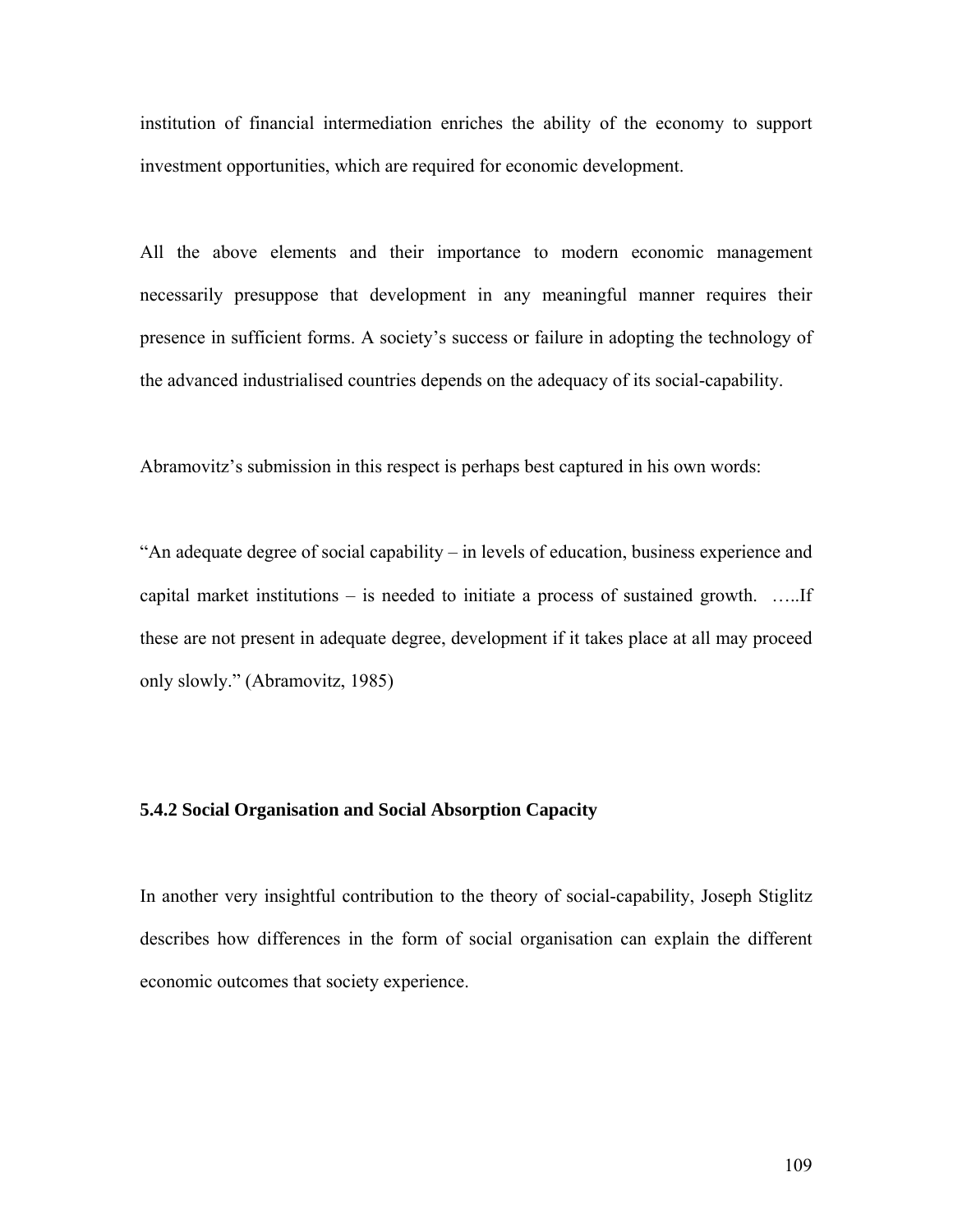Describing how the concept of externalities can affect economic performance as they imply multiple equilibrium, path dependence or myopia, Stiglitz argues that some economies may be trapped in low-level equilibrium. Since there is nothing in the neoclassical model that tells us what equilibrium level a society settles at, the argument goes further that it is history, beliefs of the people and culture that determines this. A proactive social organisation that manipulates its institutions and legal regimes in strategic development manner, the Nobel Lauret finally submits, can do a better job of steering the economy towards a higher level of equilibrium.

Stiglitz's (1995) exposition also draws attention to the role of economic organisation in enhancing social absorption capacity. According to him, how efficiently a society deploys available resources or absorbs development opportunities and adapt to newer and better techniques are all determined by the nature of economic organisation governing the system of production.

Stressing further the importance of economic organisation, Stiglitz diminishes the attractiveness of large-scale argument as explanation for differing growth experiences of countries. To him, economic performance has more to do with the system of organisation that is put in place to manage resources than with the actual level of resources. His argument is illustrated by the following quotation from his paper:

"… The difference between developed and less-developed countries lies not just in that the more developed countries have more resources. It is not just a matter of the larger

110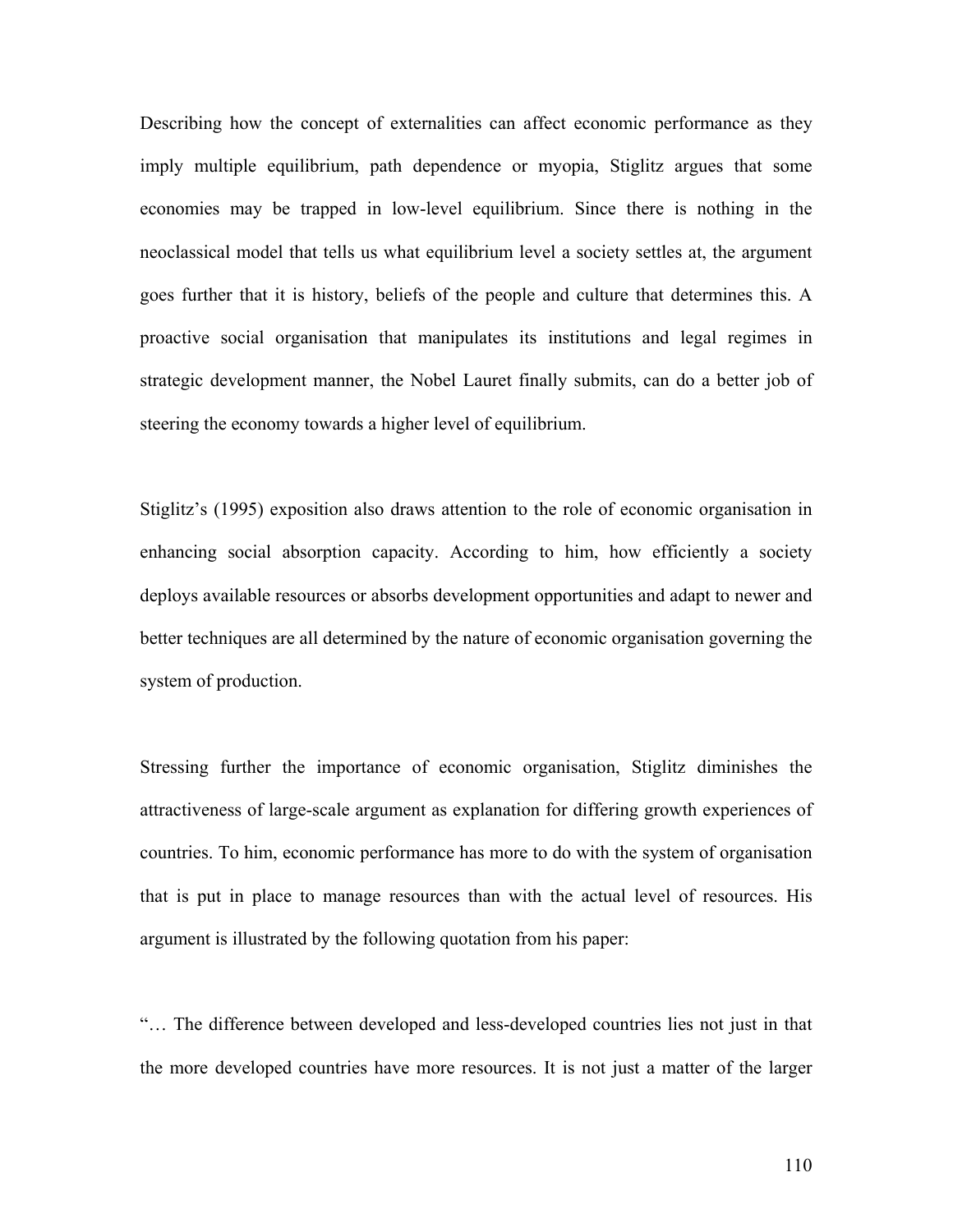scale of economic activity. Economic organisation is crucial in the sense that economic organisation affects the social absorption capability of a society: it affects its ability to deploy resources efficiently, and it affects its ability to innovate, to adapt newer, improved technologies, to produce product that were not produced – at least within the country – previously" (Stiglitz, 1995).

# **5.5. EMPIRICAL EVIDENCE**

But is there any evidence that social-capability does matter for economic performance as advocates would want us to believe? In this section, a brief survey of the literature that has attempted in one way or another to test the claim of the social-capability hypothesis is presented.

It is useful to begin the discussion of the empirical literature on social-capability with reference to Abramovitz's empirical observation in the early stage of the development of the concept. In an initial sample of 16 advanced countries following the World War II growth boom of 1950 to 1973, Abramovitz, observes a tendency towards convergence with the technological leader that was the US at the time. Conditional convergence hypothesis posits that backward countries in terms of per capita income and lagging technological advancement should exhibit faster economic growth than their more developed counterparts. All the backward countries in the sample advanced more rapidly than did the technological leader (US) thereby confirming this hypothesised relationship.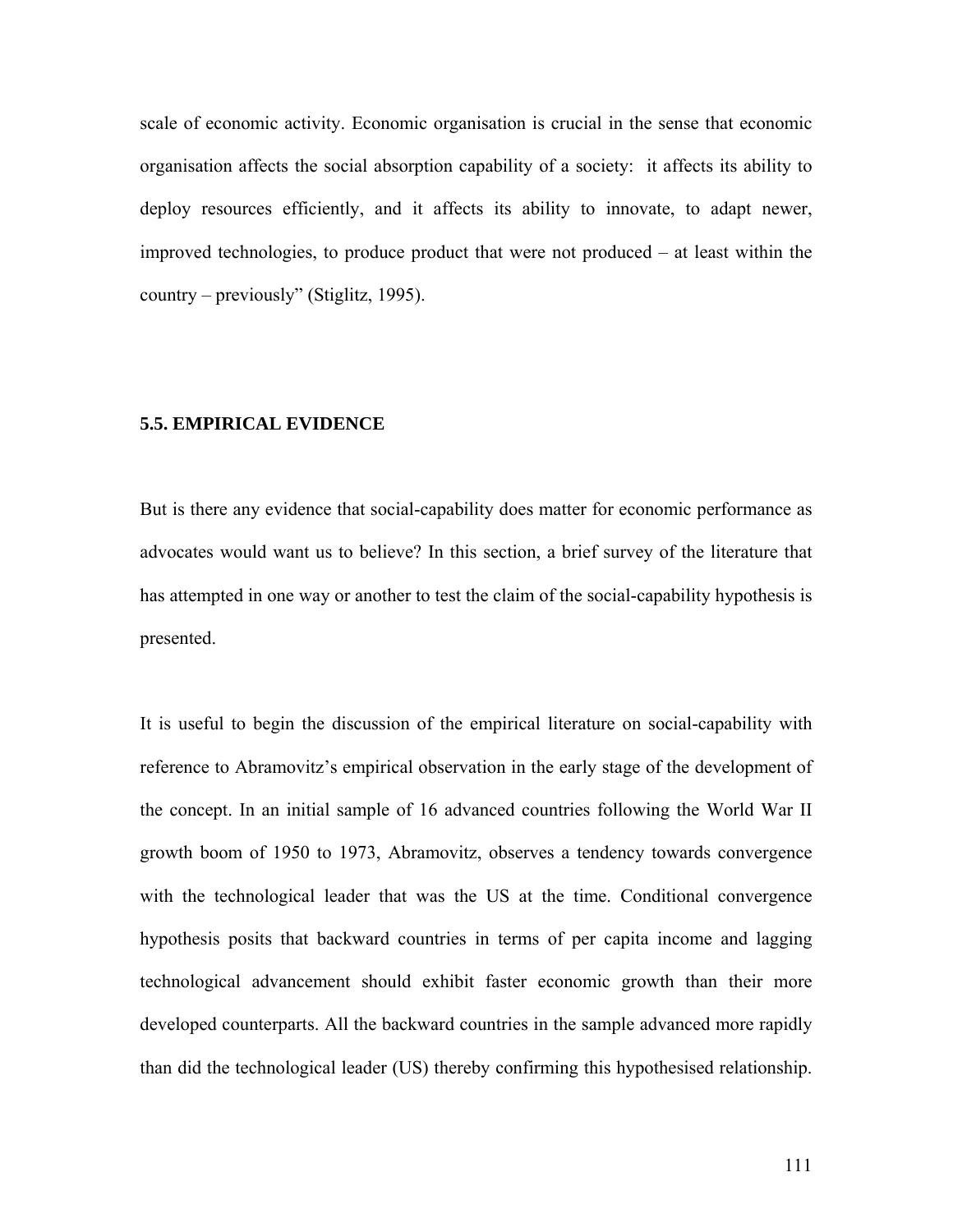But when the sample is enlarged to cover the entire world, the discoveries are revealing in a number of ways:

- 1. A clear tendency to converge is observed only among the small set of highly industrialised countries.
- 2. Among the larger group of partially industrialised middle income countries no such tendency could be discerned
- 3. And within the poorest group of economies there are even evidences of divergence.

Trying to make sense of this puzzle, Abramovitz points out that, technological backwardness is not a mere accident but an incidence of certain tenacious societal characteristics to some extent. These same factors usually remain to prevent the backward countries from making the full technological leap usually envisaged by development programmes. He then qualifies the propositions of the convergence theory as follows:

"Having regard to technological backwardness alone leads to the simple hypothesis about catch-up and convergence…. Having regard to social-capability, however, we expect that the developments anticipated by that hypothesis will be clearly displayed in cross-country comparisons only if countries' social capabilities are about the same. One should say, therefore, that a country's potentiality for rapid growth is strong not when it is backward without qualification, but rather when it is technologically backward but socially advanced" Abramovitz, (1995).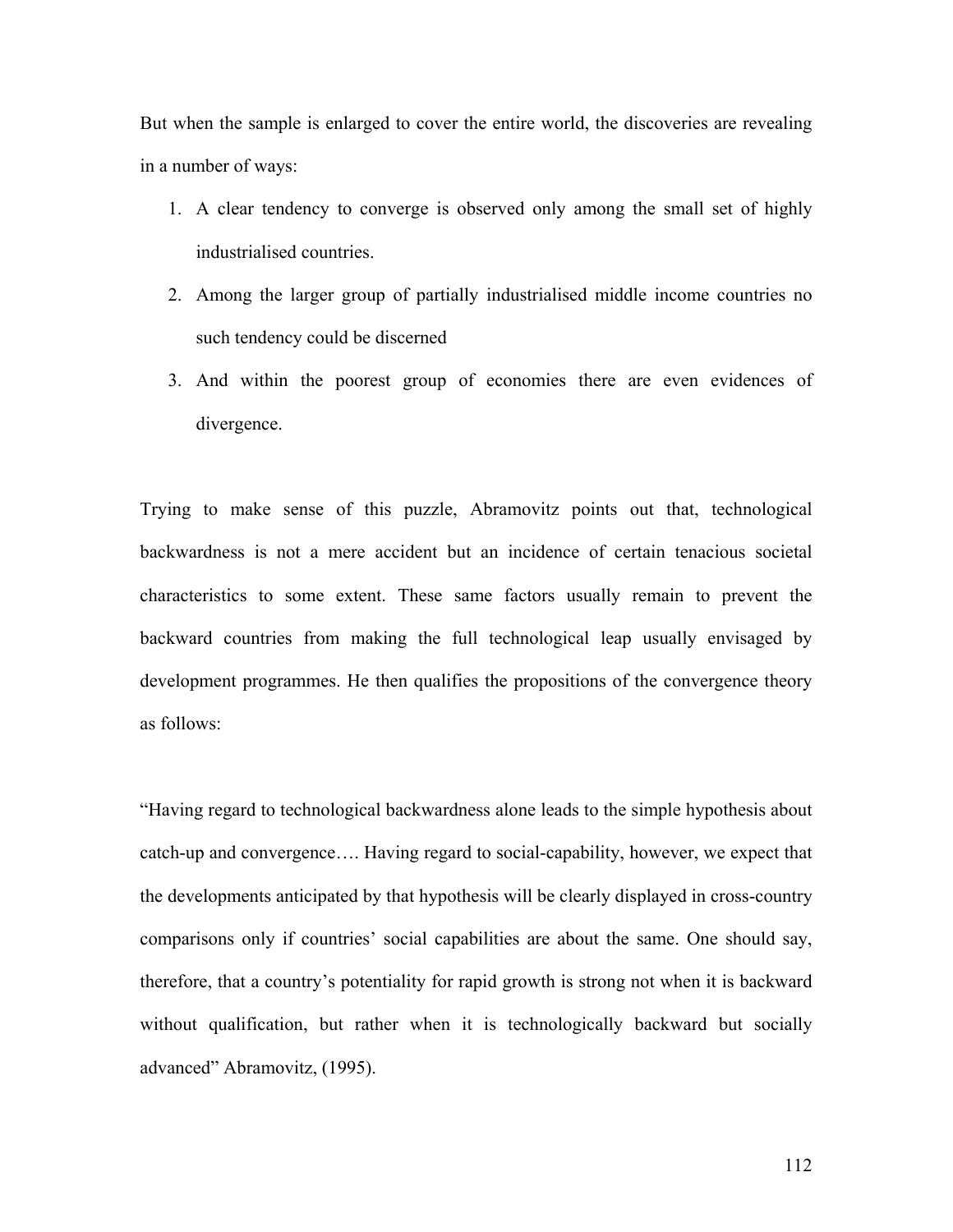Other scholars have also taken up various issues raised by the theory on empirical front. An early study by Heitger, (1993) employs simple statistical averages to show that Japan's catch-up with Europe and North America was influenced not just by the technological gap separating them, but also by favourable social conditions in terms of her social capability that allows her to successfully exploit best practice technology from abroad. Other successful Asian countries like Hong Kong, Singapore, South Korea and Taiwan, the study further argues followed similar strategy employed by Japan to join the convergence club. Heitger concludes by recommending that it is important for other countries lagging behind to improve social-capability and create favourable investment condition for convergence to take place. Policies to achieve this range from increasing the stock of human capital, high degree of openness to an optimal level of government share.

Aoki (1995) extends the concept of social-capability to include an economy's capacity to adapt to changing circumstances. In his work, the role of financial institutions and the coordinating role of government are acknowledged as explanatory factors in Japan's development experience. In another attempt to explain the post Korean-War (1950 – 1953) economic success of South Korea, Koo (1995), attributes credits to certain elements of the social environment. These have to do with social values and attitudes, education and the role of institutions in mobilising these elements.

A recent study that analyses the impact of accession to the European Union (EU) on Central-Eastern European economies has also lent credence to the importance of socialcapability in economic performance. Dyker (2001) observes that contrary to expectations,

113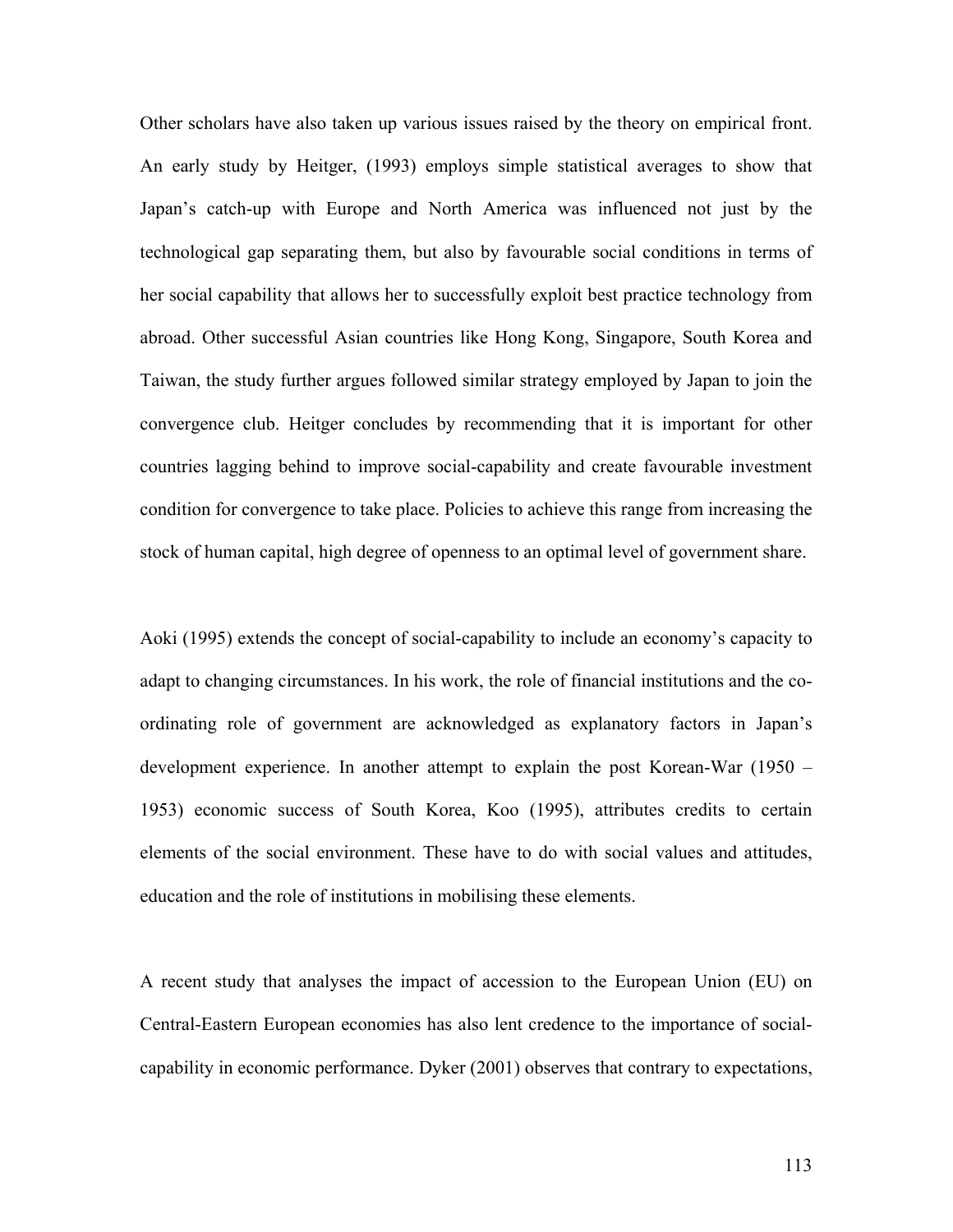memberships in the Union have had very marginal impact on various indicators of economic performance of accession countries. He blames this failure on significant deficiencies (in accession countries) in elements of social capability needed to adopt the advanced technology of highly developed members. By his admission, the narrow focus of the study on the R&D systems and the banking systems as proxies for social-capability represents a critical limitation. In a related paper written jointly with Slavo Radosevic, et al., (2001), the authors present a study of the transition countries to show that the catchup process is hampered by specific gaps in social-capability and elements of technological congruence.

Villaschi (2004) also investigates the impact of market-based reforms on industrial performance in Brazil over the last 40 years. Evidence reveals that while the liberalisation policies and openness have helped to improve the industrial and technological capabilities of firms, there have been little or no improvements in innovation capabilities. Weakness in the country's social-capability where there was very little co-operation between firms and universities/training centres is seen as the main cause of this deficiency. To Villaschi, public policy in the areas of education, R&D and industrial development to improve the country's social-capability and steer the economy towards the path of high-level competitiveness is needed.

More formalised empirical models are captured in some studies. For instance, Turtora (1991) develops a catch-up model in order to investigate the hypothesis of socialcapability as predictor of growth rate. Social-capability is defined in terms of literacy rate

114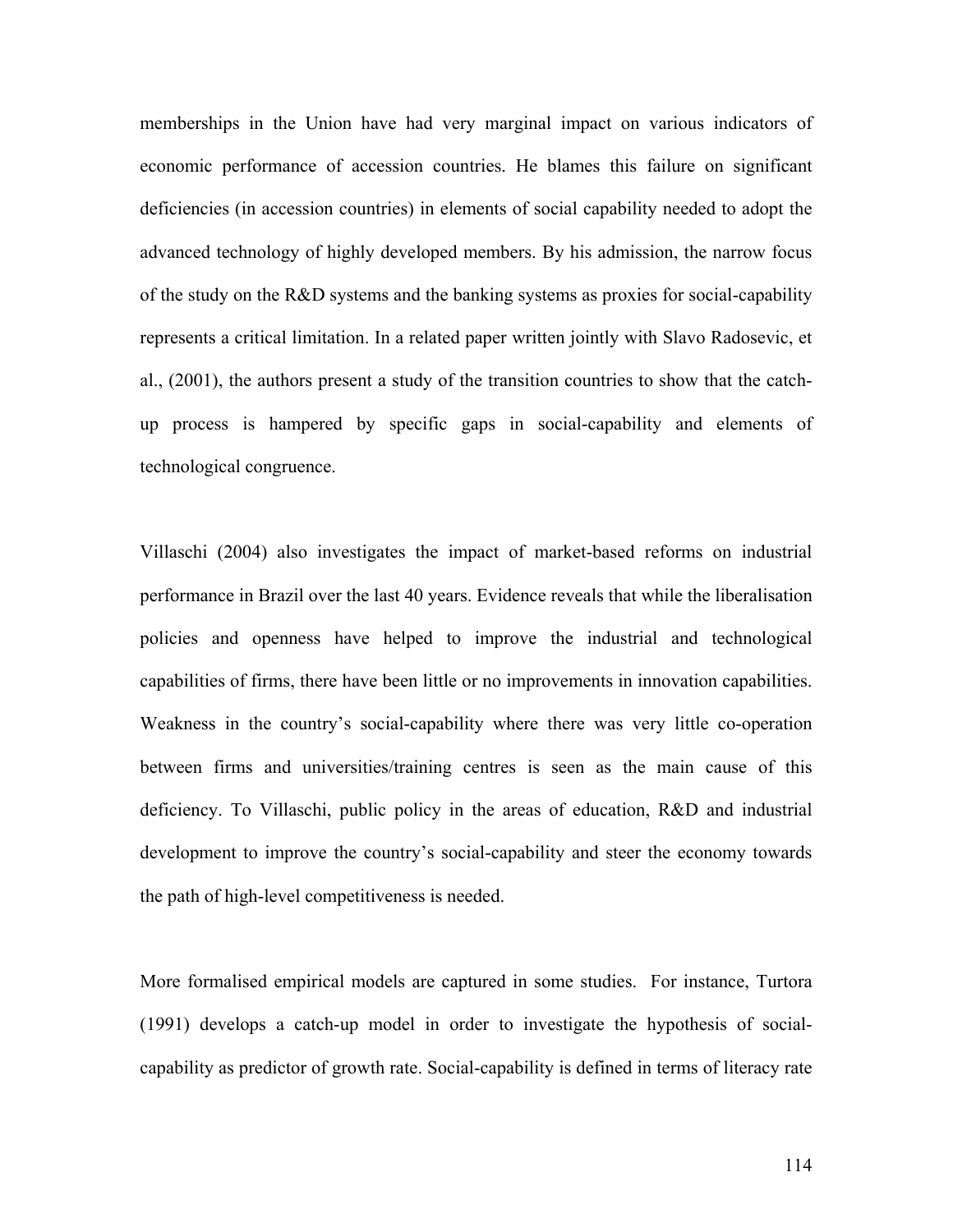for a worldwide sample of 109 countries. Six different groups of countries emerged from the sample on the basis of their *social readiness* as captured by the literacy rate variable. The model estimated consists of a regression of the average annual growth rate in labour productivity from 1960 to 1985 on a country's level of GDP per worker in 1960. Convergence is found to be present only in the most literate and slightly above average literate groups. This finding thus confirms the claim of social-capability proponents (Turtora, 1991).

Temple and Johnson (1998) use some indexes of social development constructed by Adelman and Morris (A-M) in the early 1960s and documented in Adelman and Morris (1967) to proxy for social-capability. In the original A-M study, the authors had sought to understand the interactions between political and social arrangements and economic growth. 41 indicators of socio-political, economic organisations and development were constructed of which 24 were not purely economic.

After performing factor analysis on these non-economic variables, they constructed four factors and the first one explained about 53 per cent of the variation in per capita GNP in 1961. In this factor the set of variables, which had the highest predictive power, were twelve. These include: size of the traditional agricultural sector; extent of dualism; extent of urbanisation; character of basic social organisation; importance of indigenous middle class; extent of social mobility; extent of literacy; extent of mass communication; degree of cultural and ethnic homogeneity; crude fertility rate; degree of national integration and sense of national unity; and degree of modernisation of outlook.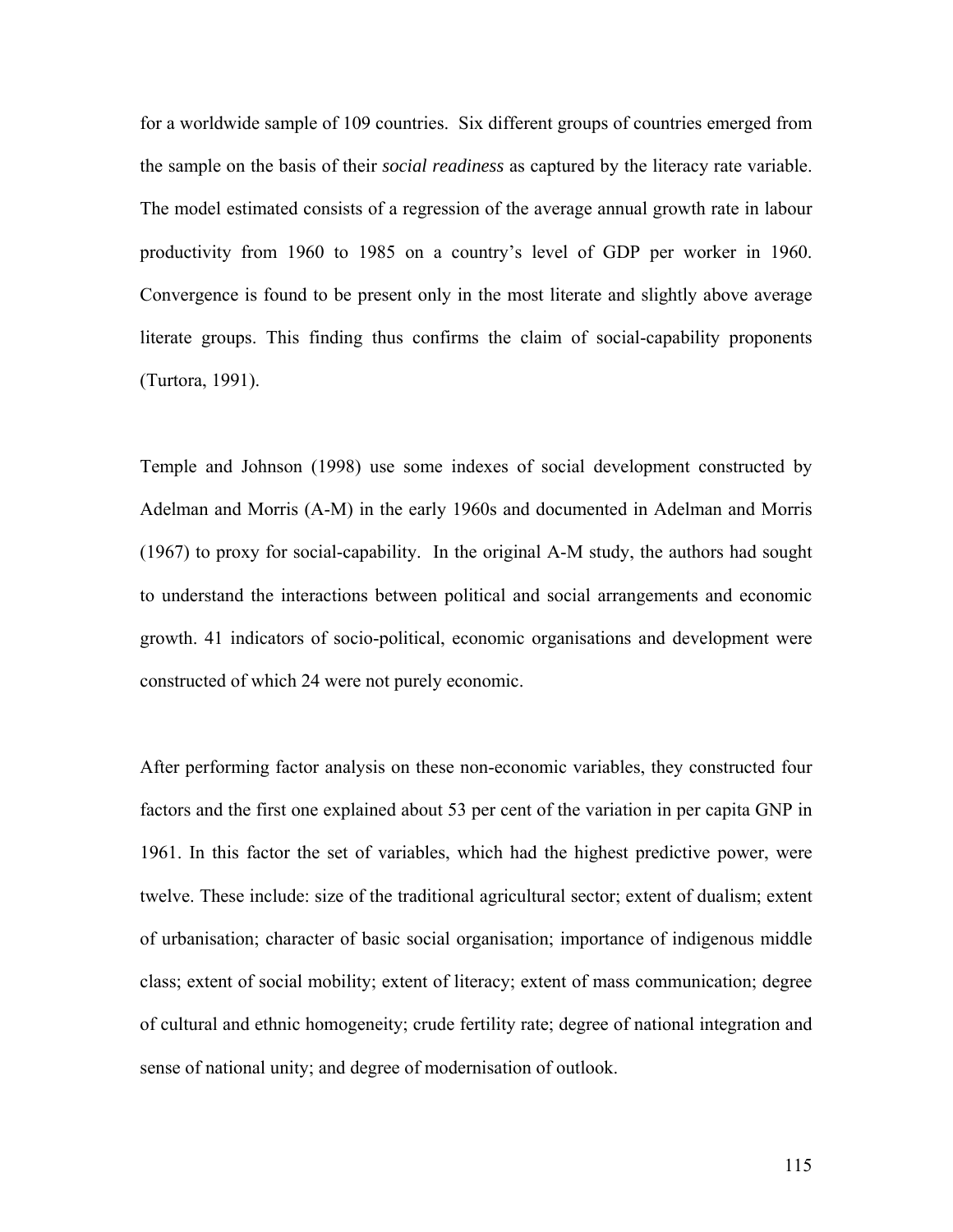Based on the individual scores for the first factor, sampled countries were then divided into three groups. The group of countries with the lowest factor scores was observed to be the most primitive in terms of socio-economic development. The second group with relatively higher scores was composed of countries exhibiting more advanced socioeconomic features. Finally, the most socially advanced countries were found in the third group with the highest factor scores.

Using the A-M measures of socio-political development as proxies for social-capability, Temple and Johnson, three decades later are able to confirm its basic hypothesis that social development matter for economic performance. In particular, they find that countries with higher factor scores and having approximately the same income per capita around the time of their measurement exhibited faster economic growth (Temple and Johnson, 1998).

To recap the message of social capability literature discussed above, all the various ideas as expressed point to one important conclusion: successful accomplishment of economic objectives is mediated by the influence of certain social and institutional infrastructures which are required to be present in sufficient amount. Deficiency in the supply of these non-economic assets creates obstacles in the wheels of economic progress and can ultimately prevent societies from realizing their development targets. As we shall see subsequently, these arguments have important implications for the economics of value enhancement and retention that are taken up next.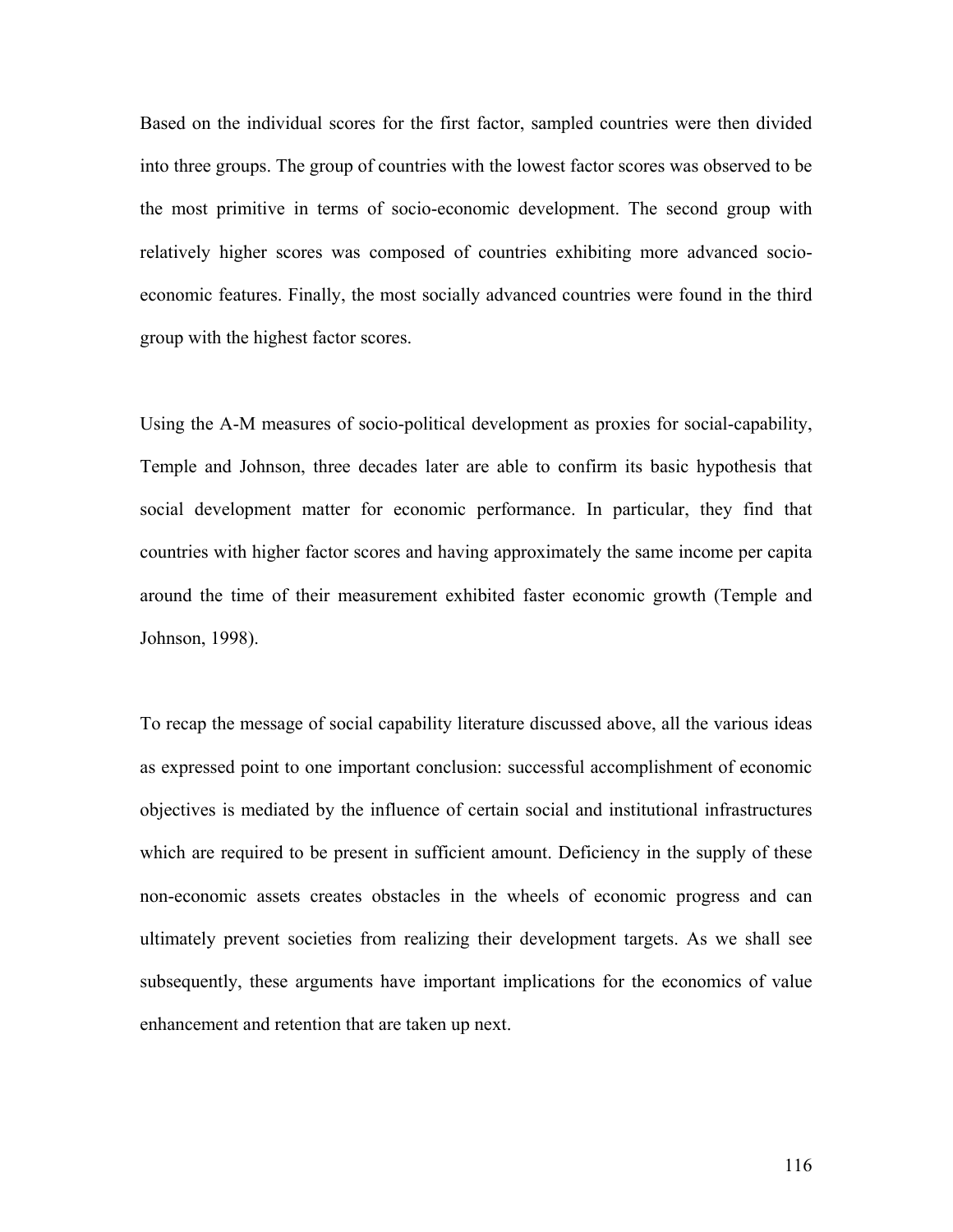# **5.6. ECONOMIC MECHANISM OF VALUE ENHANCEMENT**

Based on the economic model of NRTPP the mechanism by which efficiency necessary to guarantee sustainability of exports is expected to be improved is based on the same concept of technology transfer emphasised in trade policy theory (discussed in Chapter 2) and qualified in social capability hypothesis that has just been explained above.

Consider a given developing country say *country A* that wants to develop its apparel industry to compete on at global level. An important assumption is that *country A*'s apparel industry is characterized by small scale operations due to the small size of domestic market or the fact that the country is still in its early growth stage. Because of this, ability to achieve international competitiveness is constrained by inability to access larger market as a result of higher relative production costs inherent in small scale operations. Assume further that another country say a developed *country B* offers to lower its tariff on apparel imports from *country A* below the MFN tariff rate which the rest of the world (*country group C*) pays. This has created an artificial cost advantage for a hitherto cost disadvantaged apparel exporters of *country A*.

As long as such tariff-induced cost advantage is sufficient to enable exporters in *country A* access market in *country B*, the resulting larger market size should provide the platform for *country A* apparel sector to increase its sales and scale of operations through export sales. While the preference lasts, it is assumed that the now attractive apparel sector of *country A* would be able to attract increased investment both into existing and new plants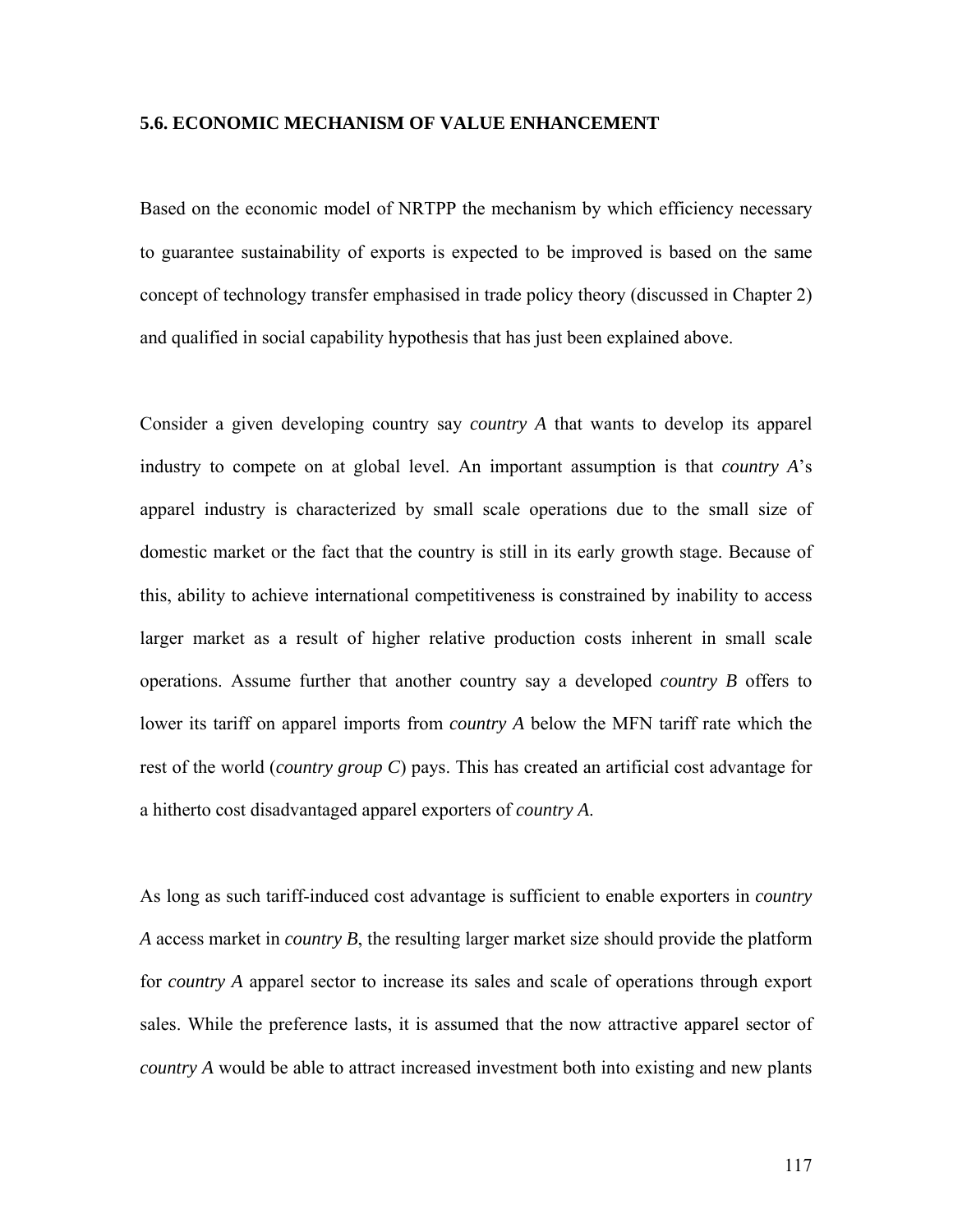and through the trade mechanism discussed in Chapter 2, make possible the **transfer of technology** associated with large scale operations. Such technology transfer, the reasoning further goes, will induce economies of scale necessary to bring down production costs in *A's* apparel industry to that of the world level.

Thus achieving greater **efficiency** in production through trade facilitated **export growth** and **technology transfer** is the theoretical foundation for value enhancement function of NRTPP. By this, it is hoped that a sustainable performance in manufactured exports of *country A* that would out-live the preferential programme would have been assured. Many analysts have likened this to another form of infant industry protection (Brown, 1988; Ghatak, 2003).

The literature on social capability reviewed above has important implications for value enhancement prospects as conceived in the NRTPP mechanism. An argument can be made that the transfer of technology needed to support this process will be constrained if firms operate in an environment characterized by significant social capability deficits. This is because factors such as weak capital market intermediation, poor institutional and social infrastructure among others that are emphasised by Abramovitz in the discussion above necessarily impede on a firm's ability to behave efficiently. Therefore a testable hypothesis can be stated as follows: **Social capability deficits impacts negatively on efficiency (value enhancement) performance of NRTPP beneficiaries.**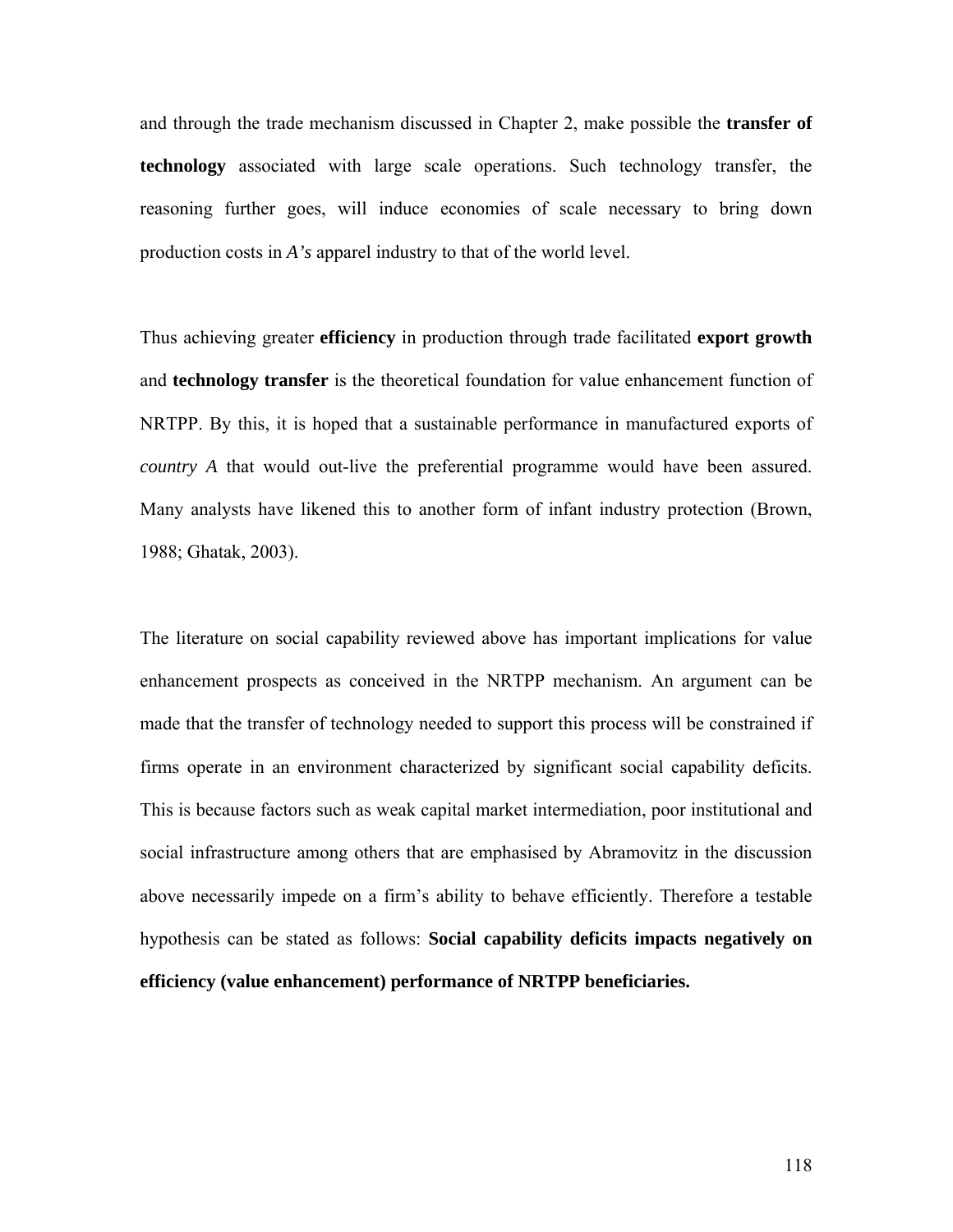To situate the analysis in the context of existing research on efficiency of industrial establishments the next section gives a concise review of the literature.

# **5.6.1 Concept of Production Efficiency**

The first part of this section introduces the concept of production efficiency in subsection 5.6.1.1 followed by a review of the literature on efficiency performance of African manufacturing concerns in sub-section 5.6.6.2.

Production inefficiency can generally be defined as the departure of an individual firm from a benchmark, which is known as efficiency frontier. Such inefficiency may arise from either inappropriate application of technology (technical inefficiency) or suboptimal allocation of resources (allocative inefficiency). Koopman (1951) defines an efficient producer as follows:

"A producer is efficient if, and only if, it is impossible to produce more of any output without producing less of some other output or using more of some input"

The above definition suggests that a firm cannot be said to be operating at its efficiency frontier, if it is possible to produce more output with given inputs. Or, stated differently, if it is possible to produce the same out with less input.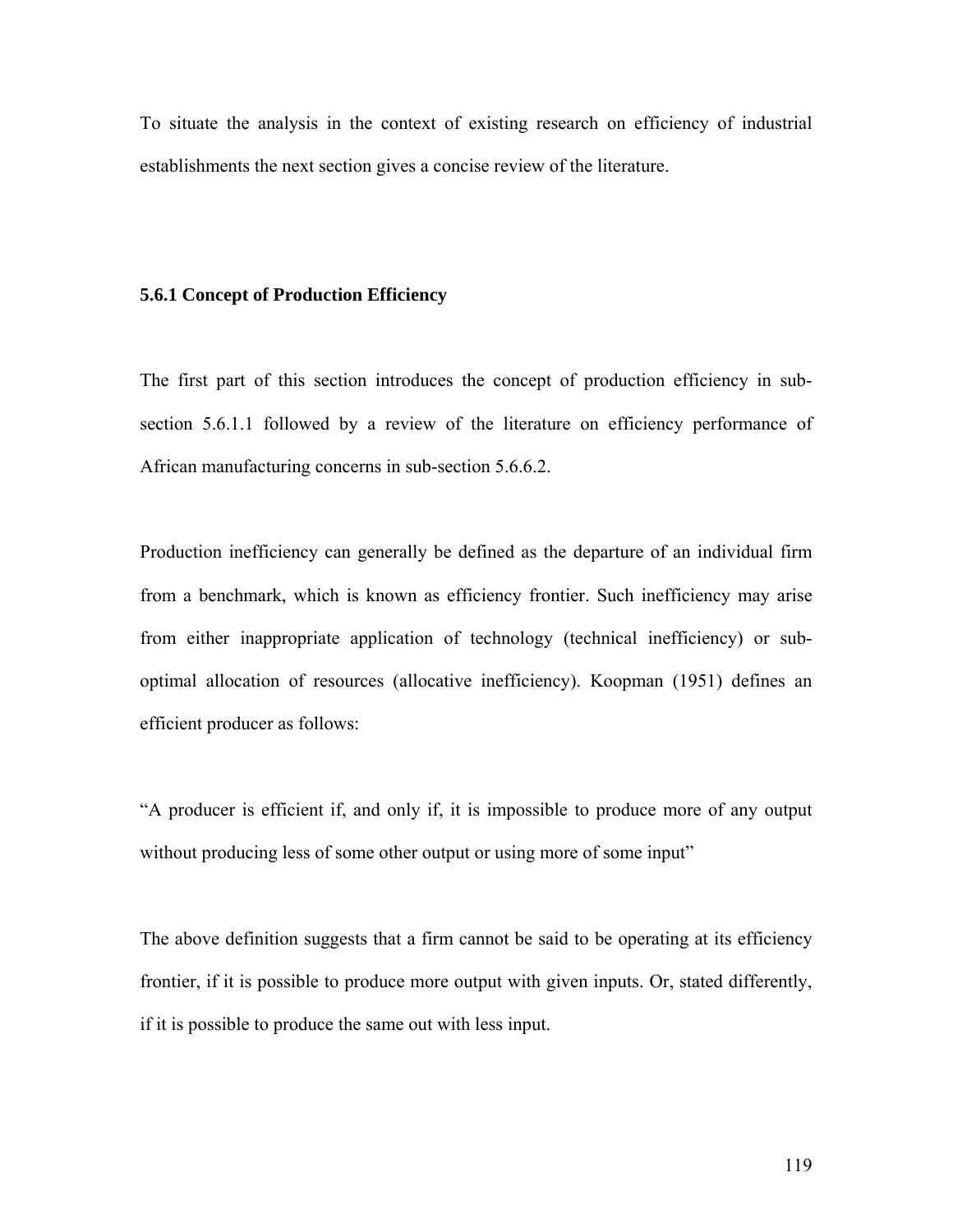The input-output nexus emphasised in the definition suggests that any analysis of plant efficiency will have to be informed by the basic theory of production, which relates input to output. More formally stated, a production activity is defined as a process that uses resources (input) to create a commodity (output). The myriad of possible input requirements otherwise known as factors of production can be identified to include:

- 1. Raw materials
- 2. Labour services
- 3. Capital goods (Human and Physical)
- 4. Land

Production economists have argued that the maximum output of a technologically determined production process is a function of a set of input combination. Because there are different combinations of input that can be used to produce a given output, only the combination that requires the minimum input, given available technology, is assumed to be efficient and positions an organisation at its efficiency frontier. In the real world however, the ability to operate at this efficiency frontier has been argued by economists to be dependent on a number of other factors. These factors that have been considered within the specific context of African manufacturing organisations are presented in the brief survey of literature that follows.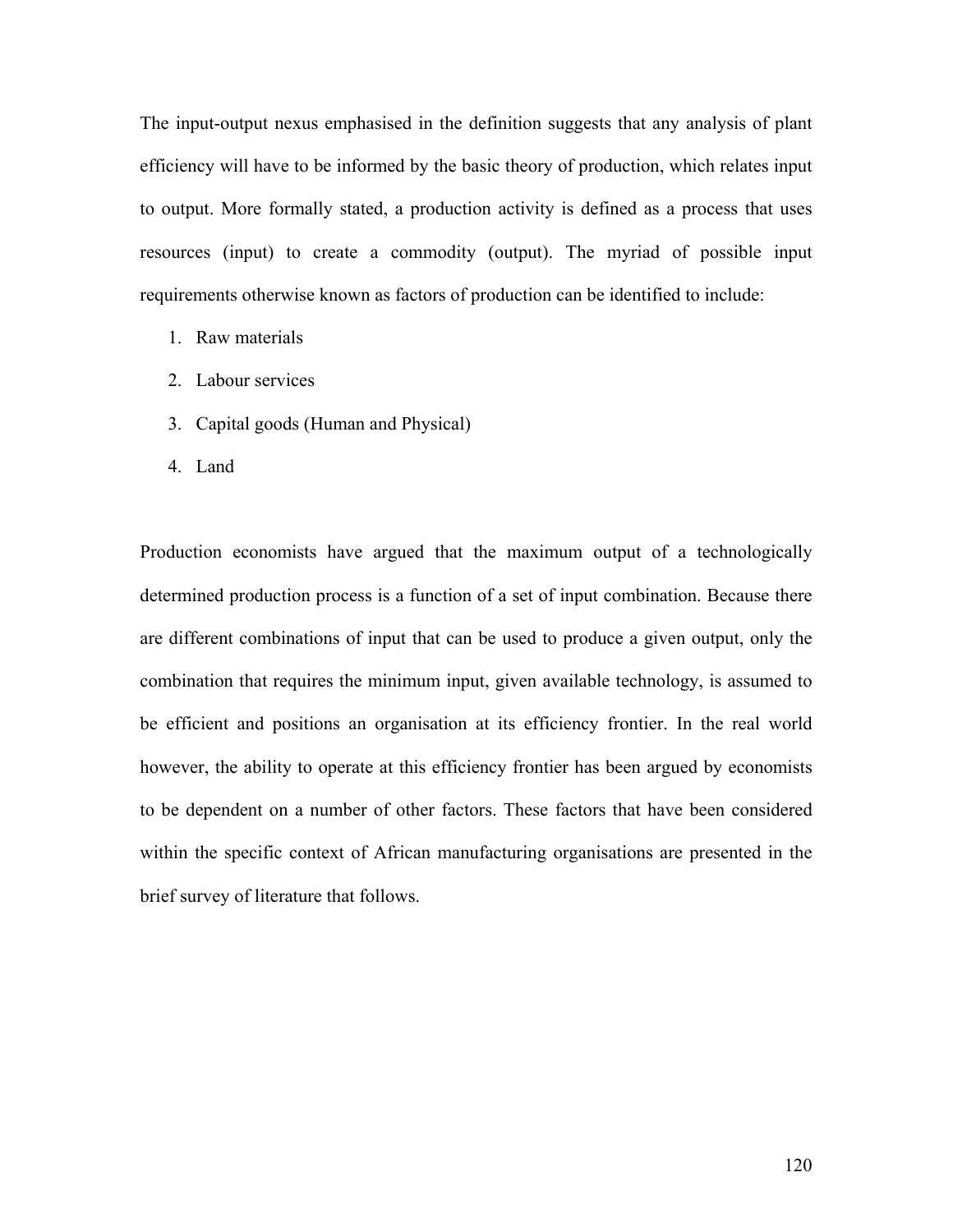# **5.6.2 Efficiency Performance of Industrial organisations in Africa**

The phenomenon of manufacturing efficiency in Africa with respect to why productivity performance often departs from its most efficient level has been visited with some noticeable interests. Over the years, a plethora of explanations ranging from size to export orientation, from human capital to corruption and other variables of institutional environment have all appeared in the writings of many prominent scholars of industrial organisations.

For instance, size has been found to be positively associated with productive performance of Kenyan firms (Lundvall and Battese, 2000) and Ivorian firms (Chapelle and Plane, 2005). Another analytical model postulates that export oriented strategy increases firm level efficiency (Krugman, 1987; Grossman and Helpman, 1991). This was tested and confirmed at plant level for the four African countries of Cameroon, Kenya, Ghana and Zimbabwe (Bigsten, et al., 2000).

In investigating the consequences of human capital on performance, Soderbom and Teal (2004) find that observable skills are not quantitatively important as determinants of productivities among manufacturing firms in Ghana. While all these competing explanations have offered interesting insights, studies that focus on corruption and related institutional factors represent a kind of analytical departure that is similar in spirit with the social-capability hypothesis.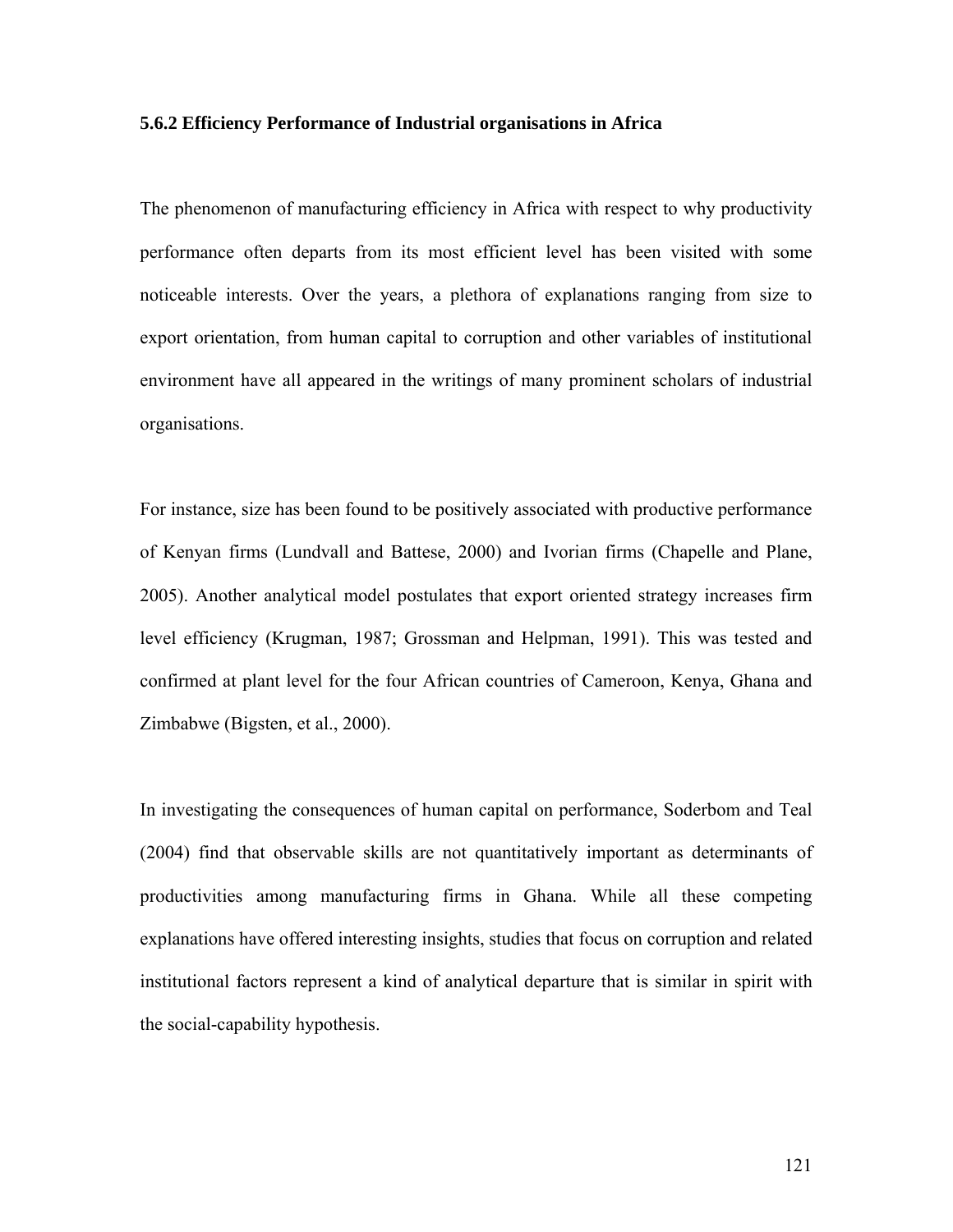Theoretical models of institutional failures and firm performance like the one proffered by Hall and Jones (1999) argue that the observable differences in cross-country levels of output per worker can be explained by differences in the quality of social infrastructure. With social infrastructure being defined as institutions and government policies that define the business climate in a region, McArthur and Teal (2002) test this hypothesis for a cross-sectional sample of 27 African economies.

In their empirical model, corruption is used to proxy for social infrastructure and their estimation finds significant evidence of negative correlation with performance in two ways. One, at the individual firm level, companies that pay bribes are found to be 20 per cent lower in levels of output per worker. Two, at the global level, firms operating in countries where corruption is endemic are reported to be 70 per cent less efficient than firms that operate in relatively corruption free economies.

In a similar investigation Chapelle and Plane (2005), use the concept of *dual industrial structure* to shed some lights on efficiency performance of Ivorian firms. The reasoning goes that the proven ability of small informal firms to co-exist with the large ones despite suggestions that the former are less likely to be as efficient as the latter must have been due to the existence of some forms of market or government failures.

Government and market failures that constrain firm access to finance, promote corruption, encourage union activities etc are hypothesised to be antithetic to productivity. Because large firms are more likely to be confronted with these failings due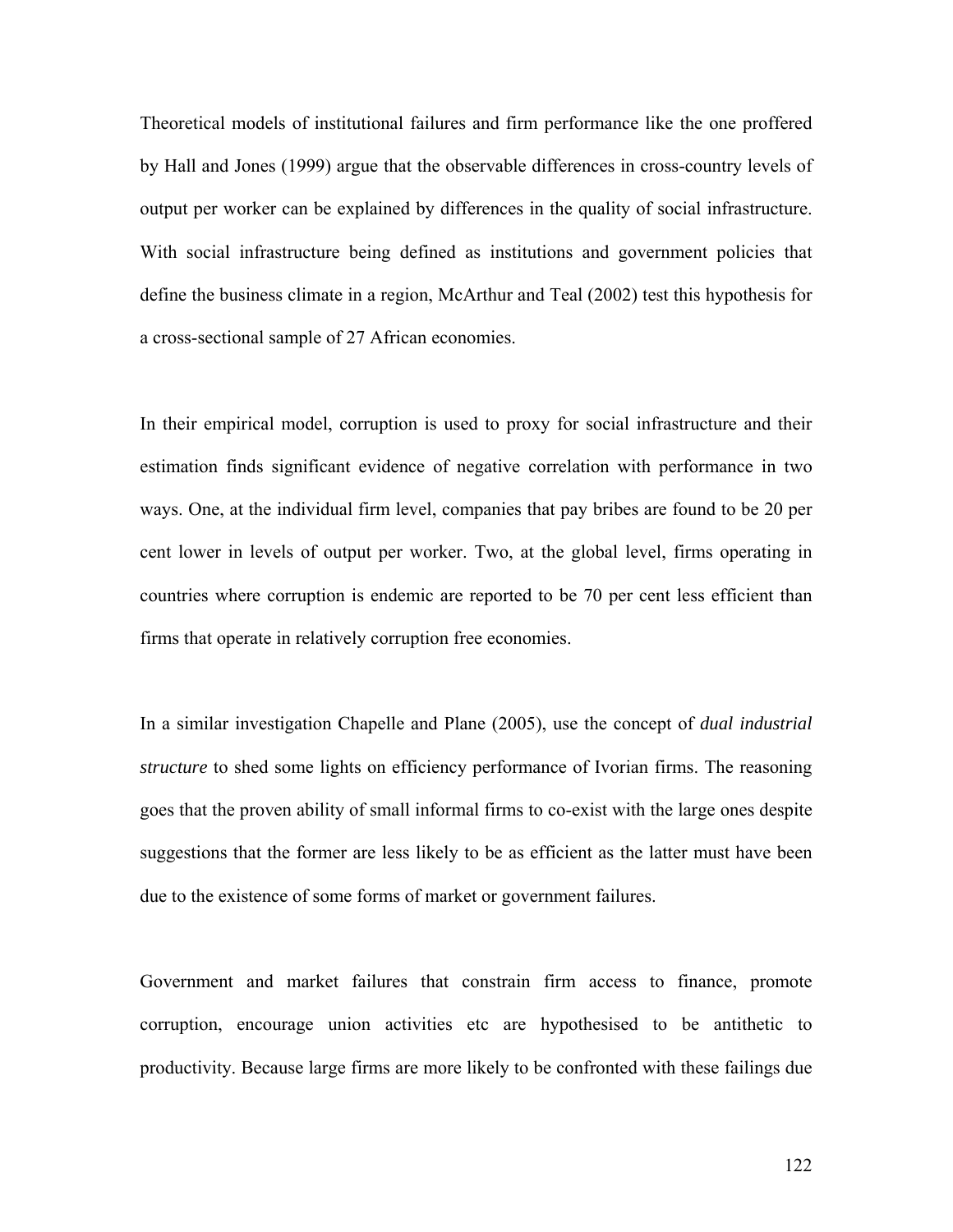to their formal status, it is suggested that they will be relatively worse-off in efficiency performance than their smaller and informal counterparts. Indicators of institutional failures are captured by variables of corruption, poor access to capital, inadequate infrastructure, presence of labour unions etc. On the basis of their findings, the authors confirm their hypothesis that the efficiency potentials conferred by scale advantage on large firms is constrained by their having to deal with these institutional failures on daily basis.

On the other hand, smaller and informal enterprises were not as disadvantaged because they were able to operate with greater flexibility in terms of adjusting inputs to the swings of local economic conditions. The dual nature of industrial structure is therefore a reflection of institutional environment that makes it difficult for large firms to operate at their scale determined efficiency frontier.

To the extent that social capability hypothesis emphasises these elements of social and institutional environment that the above studies acknowledge, the present research compares well in this direction. However, difference still exists in that the investigation in this dissertation is carried out within the context of trade preference impact assessment.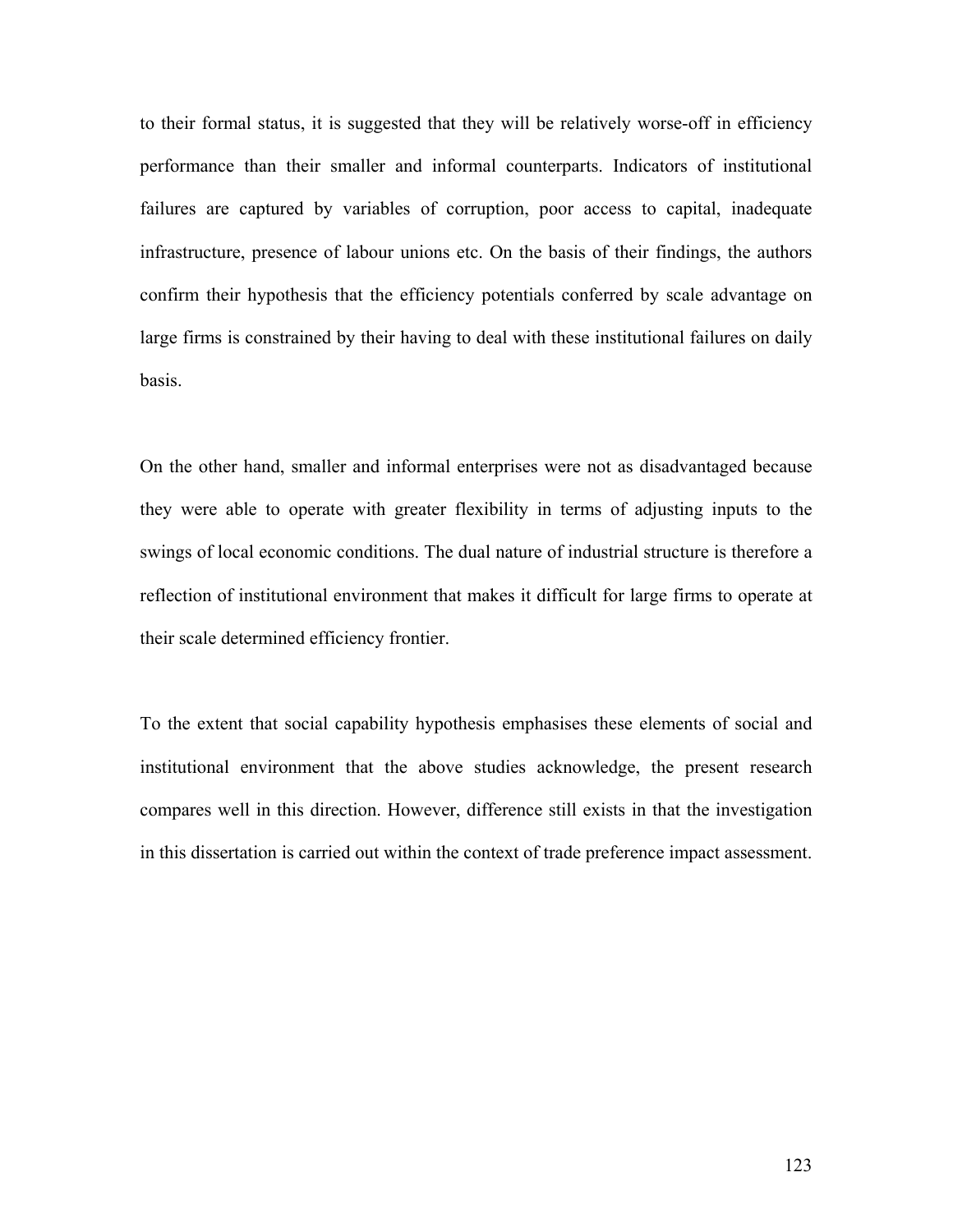# **5.7. ECONOMICS OF VALUE RETENTION**

While efficient production may be necessary for assuring sustainable industrial performance at least in the medium term, long run sustainability requires the commitment of production entities to a long-term relationship with the host economy.

Unfortunately however, the current era of global system of production creates chances for opportunistic footloose enclave behaviour by firms. If producers sense better opportunities elsewhere, footloose production arrangements make relocation attempts so easy to be accomplished. The consequence for a trade preference beneficiary is that longer-term sustainability of value created and enhanced becomes problematic. Therefore, the argument follows that the story of sustainable industrial export development cannot be told with completeness without focusing on retention or capturing of value for the host economy.

One of the many ways by which value can be captured is through embeddedness or integration of production firms with the local economy. This is because such an outcome ties down these firms in the region in ways that raise the stake for relocation possibilities. For instance, a producer that has become so dependent on local suppliers will find it difficult to move to a new environment where such suppliers may be absent and developing them may take time. Much of the analysis of local embeddedness therefore recognises the importance of linkage formation with local suppliers as a necessary condition.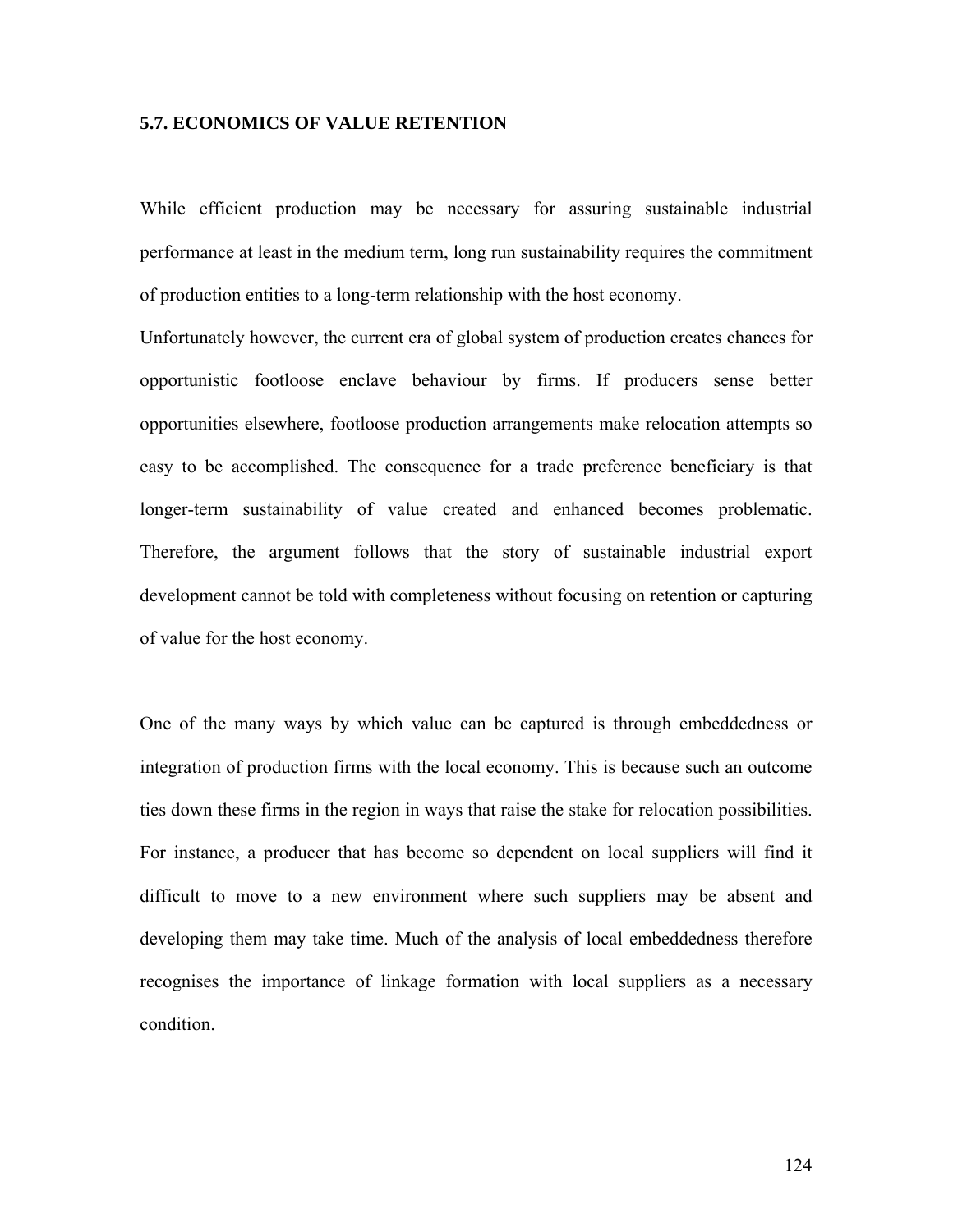In the current framework of NRTPP linkage can be generated through the instrument of rules of origin. As a condition that enforces localization of all production activities in the beneficiaries' own economies, it has a strong potential to bring about the kind of local dependence that ties down manufacturing plants. This however, seems to conflict with condition for value creation that was suggested earlier in Chapter 4. Recall that stringent rules of origin requirement was recognised as a constraint on export stimulating abilities of NRTPP because it represents a potential distortion to the smooth flow of interdependence between actors in global production networking. A kind of tension thus appears to exist between relaxing rule of origin in order to make value creation possible and imposing the condition in order to assure retention of value.

However, NRTPP has another inherent embeddedness potential and this relates to the possibility of realizing enhanced efficiency performances through benefiting from policy induced trade integration. As this has already been extensively discussed previously we do not repeat the issue around this. Instead we focus on a conceptualisation of how such efficiency reward can bring about local embeddedness in beneficiary economies.

Consider a beneficiary country whose firms are linked to global production system through the product of value creation of NRTPP incentives. Overtime efficiency of local suppliers to the network improves through trade integration with the international economy. This in turn creates incentives for further investment which brings about expansion of the sector. From the theory of increasing returns we learn that a larger sector or industry is able to support production of a wider variety of intermediate inputs. As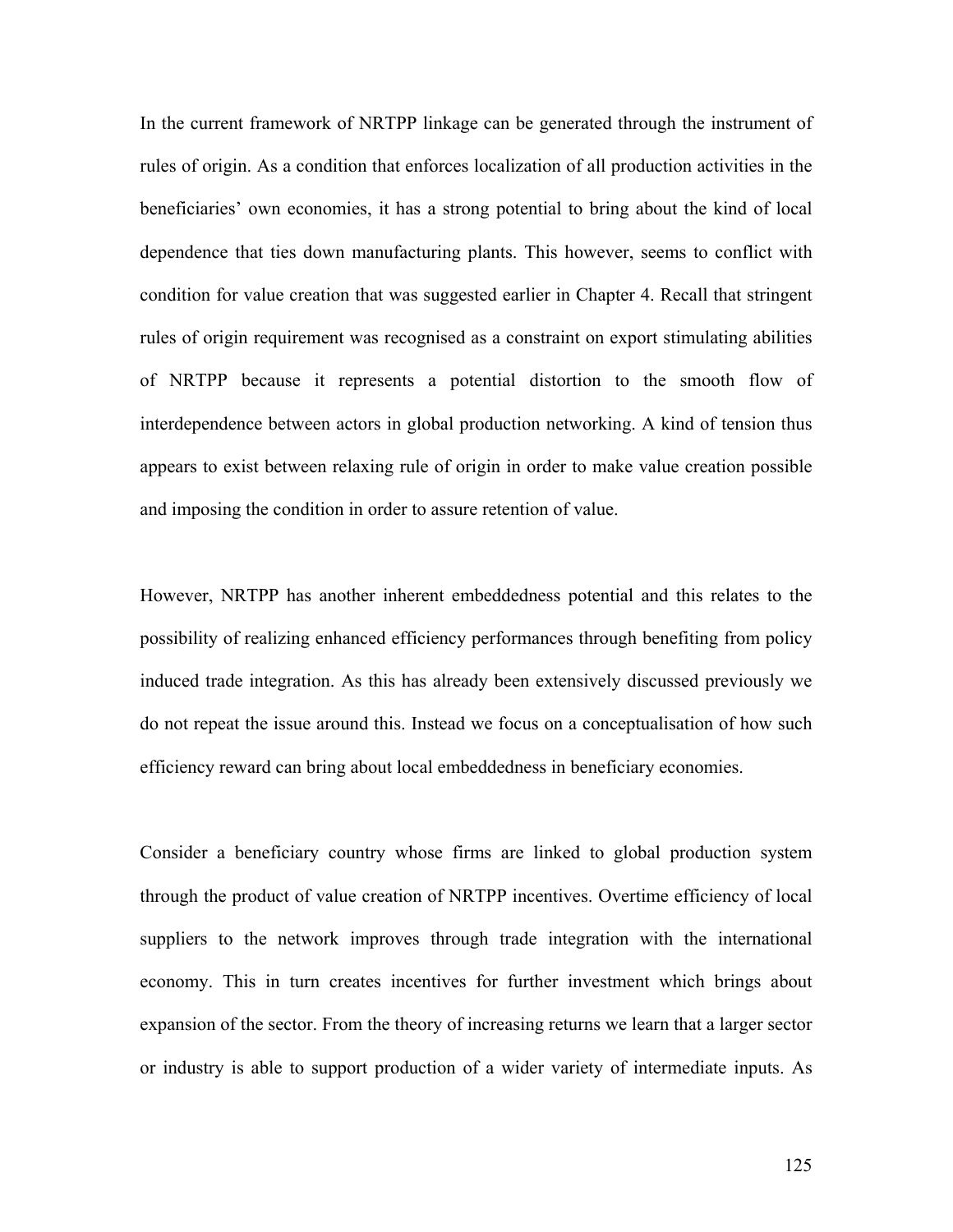cluster of firms develop in a place so do specialist suppliers grow and markets for intermediate goods become thicker (Collier and Venables, 2007). In other words, when there is only one or a few firms in an industry, there will be little or no incentive for suppliers to develop. But as number of firms grows so does profitability of investment in the supplies of input material for these firms. A gradual process of industrial deepening that creates strong linkages in the local economy thus begins to unveil itself.

But strong potentials exist for the above mechanism to break down if the environment within which firms operate is defined by significant deficiency in social capability assets. To put this differently, our argument implies that a successful accomplishment of the mechanism of value retention under NRTPP is possible only when the focal economy is sufficiently endowed with social capability assets. In their absence, the kind of efficiency improvements needed for industry to expand will be difficult to realize in the first place. In the same manner, profitability of investment in the upstream sector will be undermined by absence of efficient institutional and social infrastructures. This perhaps resonates very well with Joseph Stiglitz's argument that the quality social absorption capacity of an economy matters if such economy is to take advantage of development opportunities at its doorstep. We can put this argument nicely in a hypothetical statement that illustrates the pattern of relationship that exists between social capability deficits and value retention potentials of NRTPP as follows: **Value retention is negatively correlated with social capability deficits.**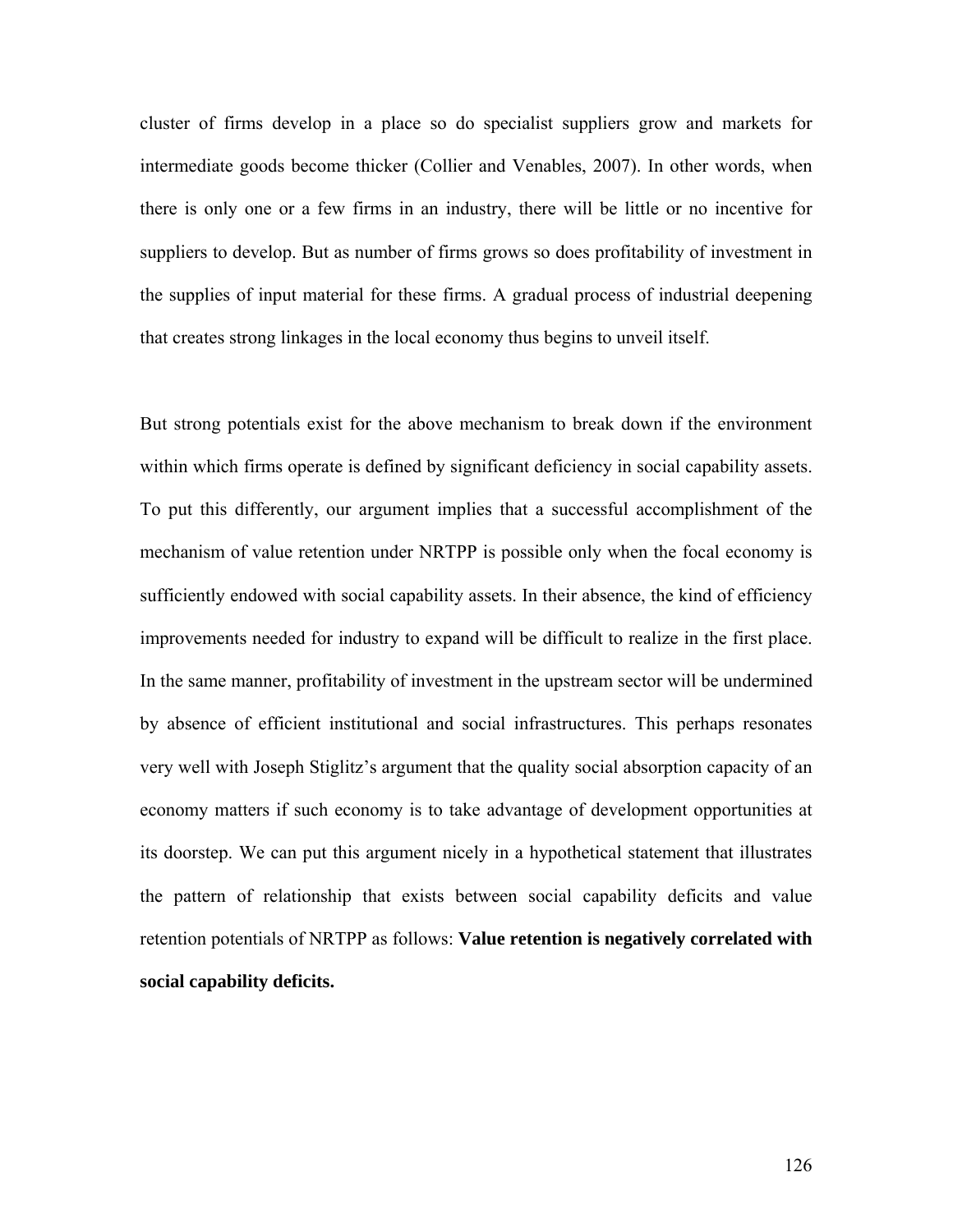The next section presents the literature on supplier linkage development (industrial embeddedness) as a useful framework for analysing the above argument.

# **5.7.1. Determinants of Industrial Embeddedness**

For the purpose of this analysis, regional embeddedness shall be defined as the creation of a continuous inter-firm relationship between network suppliers (especially TNC subsidiaries) and other firms in the region of its location. We view this relationship in the context of backward linkage practices of our focal firm. To the extent that the focal firm becomes dependent on supply of its inputs and related services on local suppliers, the 'tying to the region' requirement for long-term sustainability of industrial export performance is assumed to be satisfied.

Initial interests in local linkages are visited within the broad concept of regional development as a whole. For instance Hirschman (1958) emphasises the need to maximise the benefits of industrialisation through firm linkages sensitive policies. Coffey and Polese (1985) also advocate the expansion of local firms through linkages effect as a model of endogenous regional growth. However, studies that have evolved within the last decade or so on regional embeddedness have been primarily driven by the pressures of globalisation (Ohmae, 1995; Yeung, 1998), that some analysts like Turok (1993) fear are leading to an increasing level of enclave behaviour by multinational subsidiaries.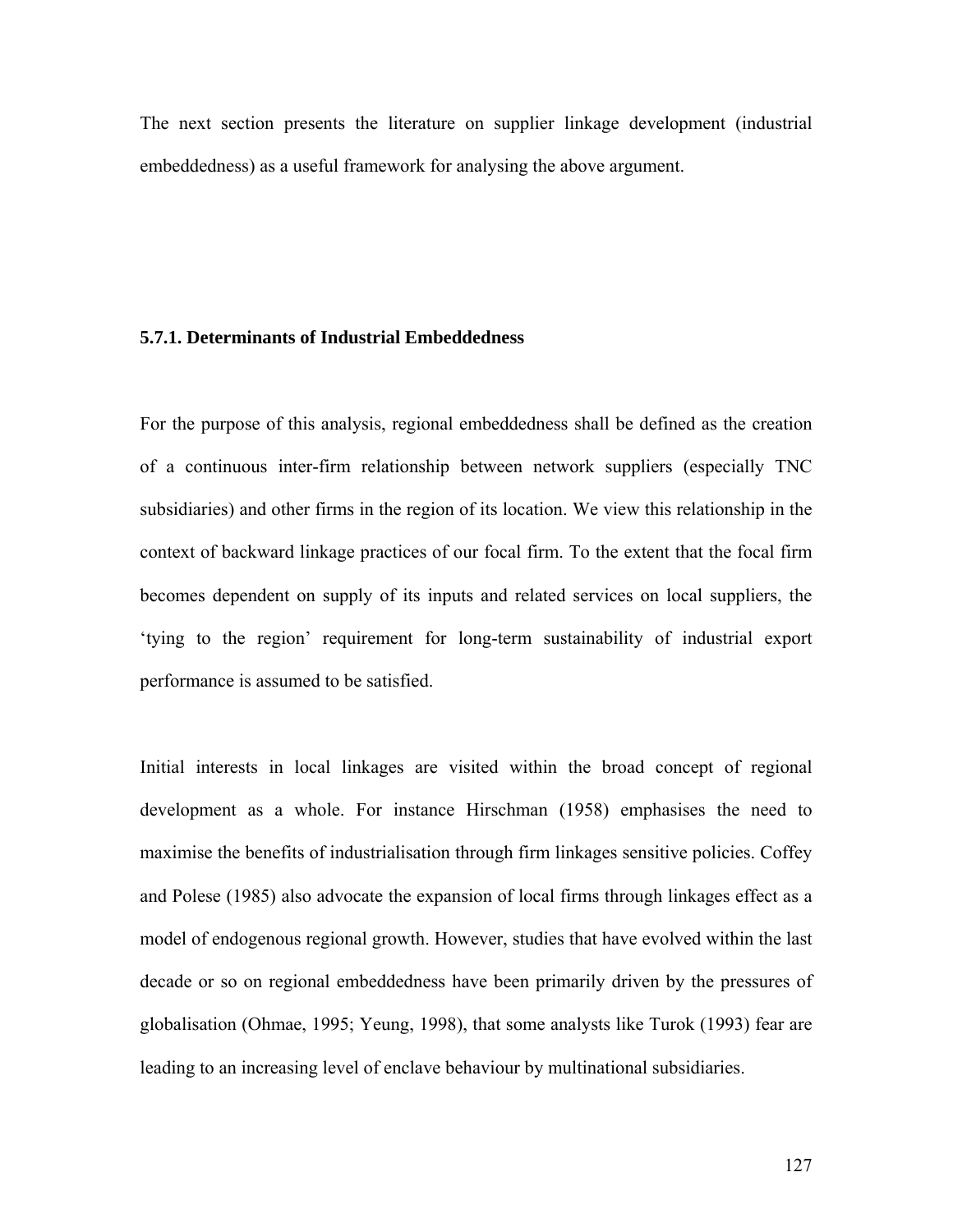The literature that emerged from these efforts identifies some key factors as determinants of supplier linkages. Crone and Watts (2003) put these factors into three main categories. They are: demand-related factors; supply-related factors and organisation-related factors.

# **5.7.1.1. Demand Related Factors**

Linkage potentials have been argued to be related to specific demand attributes of firms as may be defined by such factors as industrial affiliation, technological sophistication, size, age, market condition etc.

Linkages are usually low in process industries, but high in industries where production activities are divisible into multiple stages requiring varieties of materials, components and parts. A related hypothesis along this line of industrial affiliation is the view that industries requiring specialised (unstandardised) inputs have reasons to source their inputs from local suppliers because of the degree of close monitoring required. On the other hand standardised inputs can easily be procured from far distance, as suppliers already know in advance what is required in terms of product specifications and other details. Firms in such industries (with standardised input requirements) will tend to have few linkages with their region. In similar manner the argument has also been put forward that, at least, in the context of developing countries, affiliates producing specialised products with high technological contents will have few items that can be outsourced.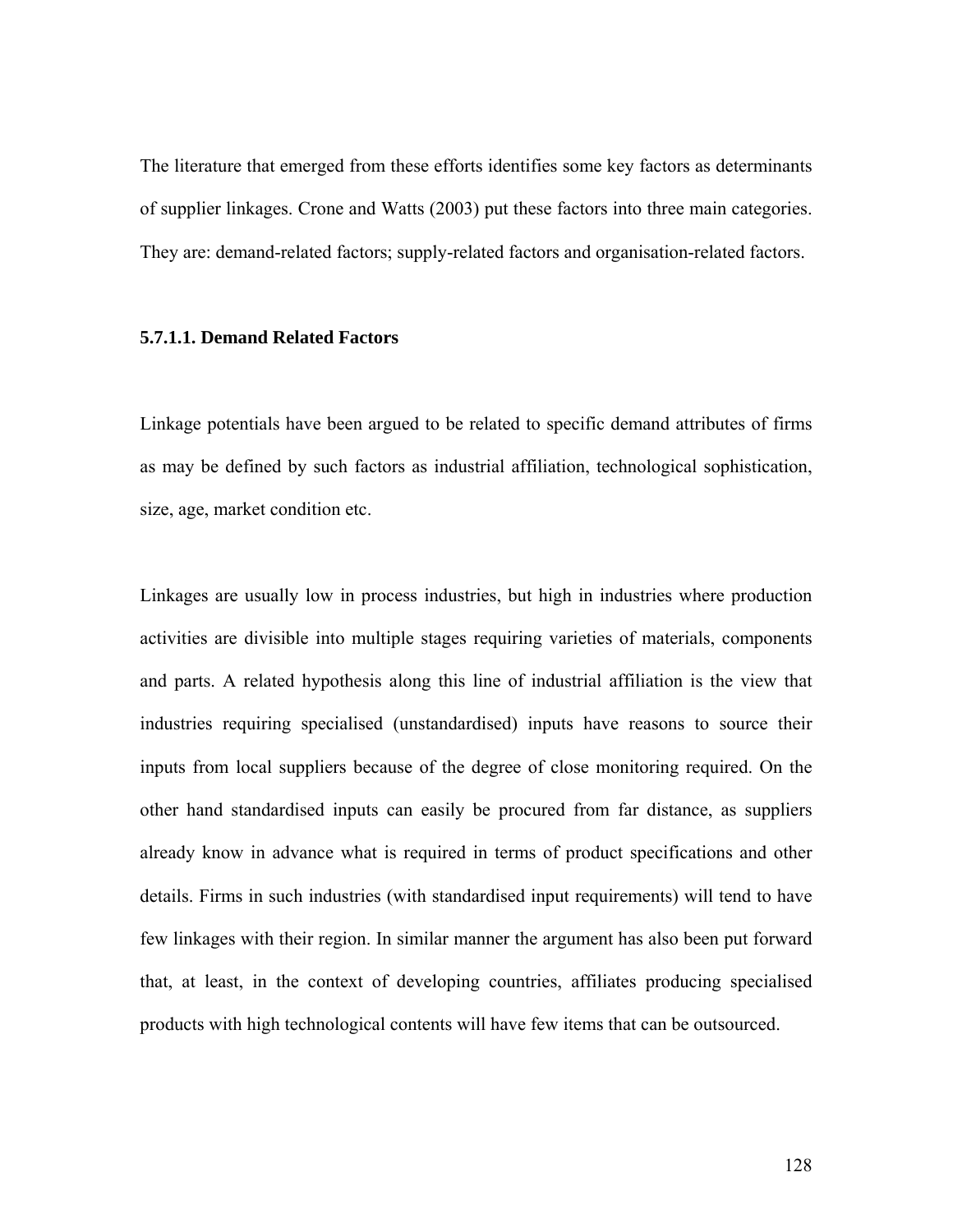The size of the buying plant is another demand related factor that has been considered in the literature. Because of the potential large orders required by big firms and the possibility that local suppliers are not likely to possess the capacity to meet such high demand, it is reasoned that large-scale manufacturers will be more inclined towards outof-region sourcing.

Furthermore, the hypothesis that the level of regional sourcing is positively related to the age of the buying plant is supported by two principal arguments. One, the learning curve hypothesis advanced by O'Farrell and O'Loughlin (1981) postulates that the kind of confidence building and trust in the capacity of local suppliers required for TNC subsidiaries to engage in local sourcing habits often take time. Therefore the longer the firm stays in the region the higher the chances of local embeddedness. Two, differences in the degree of local sourcing between older and newer plants may also reflect the possibility of inertia. Older firms may be reluctant to change from old established sourcing pattern while younger ones may be more disposed to market trends in global sourcing (Phelps, 1997).

The market condition facing a TNC subsidiary can also play important role in the firm's decision to source input locally. Firms that are in a highly competitive market where price sensitivity is an attribute are generally perceived to be more footloose and less likely to engage in embedded relationship in the local region (Laurisden, 2004).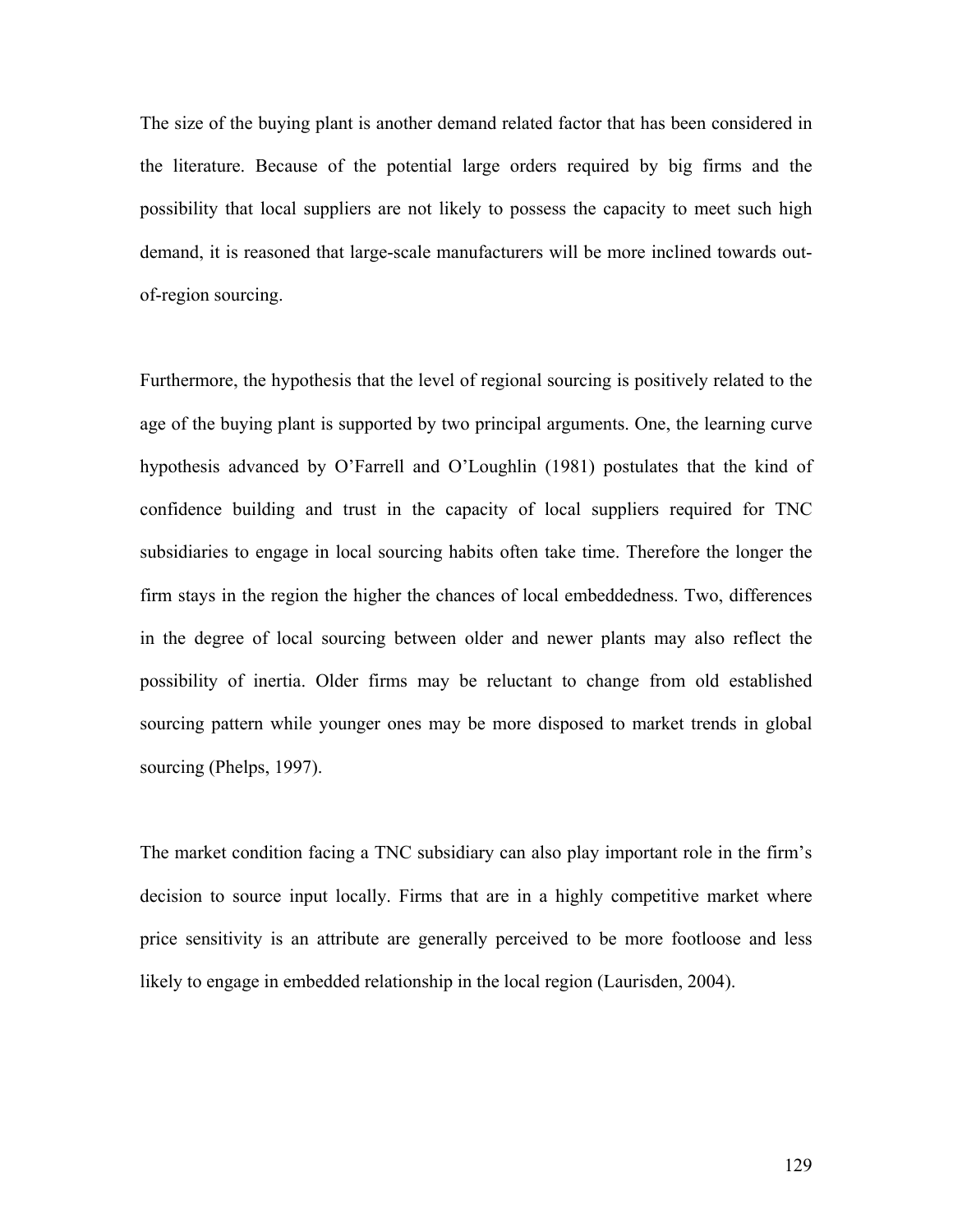Empirical evidence on the validity or otherwise of many of these demand factors are available. There is some evidence that industries with specialised input needs tend to source locally while those with standardised input requirements do engage in enclave behaviour. Support for the claim that industries with specialised input requirements source locally is contained in Hagey and Malecki (1986) and Smith and Barkley (1991). These studies, with focus on the US, find that high tech manufacturers generally have strong linkages with local suppliers. Glasmeier and McCluskey (1987)'s investigation of the sourcing behaviour of autopart manufacturers in the US also confirms the hypothesis that industries with standardised input needs often develop few ties with the locals.

However, empirical support for the size-linkage relationship has been mixed. While some studies (including Barkley and McNamara, 1994; Gorg and Ruane, 2001) report that larger plants depend less on the host region for input needs, others could not find evidence in support of the proposition (O'Farrell and O'Loughlin, 1981; Reid, 1995). Most studies that relate regional sourcing to firm's age have confirmed the proposition that the older the plant the higher the level of regional sourcing (O'Huallachain, 1984; Gorg and Ruane, 2001).

#### **5.7.1.2 Supply Related Factors**

In Watts and Crone's (2003) conceptualisation, supply-side factor is discussed within the context of regional capacity or ability of host region to supply required inputs for MNCs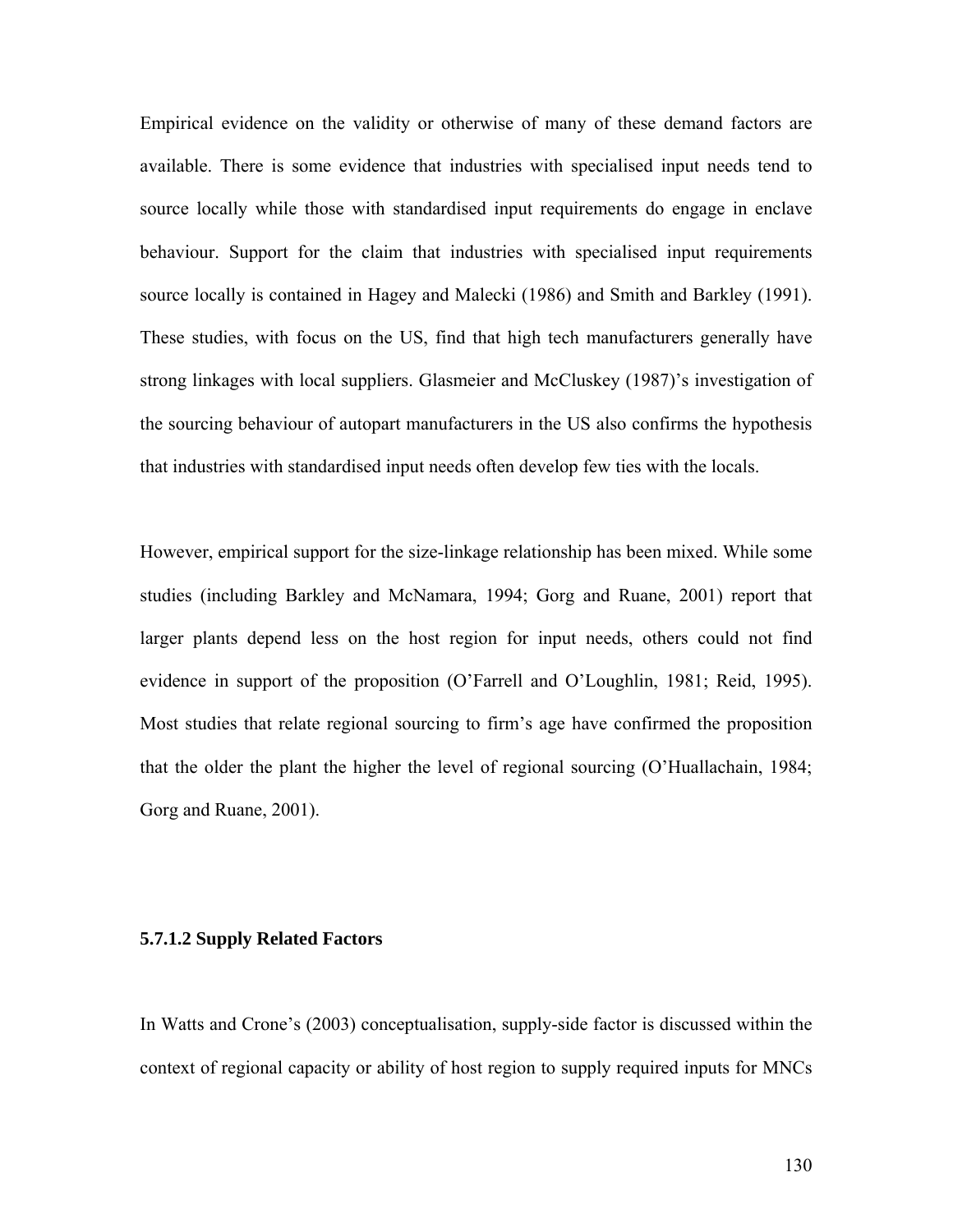operations. Indeed this argument is central to the thesis of Global Production Network which emphasises the importance of regional asset not only in facilitating the location of value adding activities, but also their upgrading (Coe et al., 2004). In this regard, a number of factors have been identified as potential role players. Some of these include the size of the region, industrial identity, and institutional incentives.

The proposition that regional size matters for supply capacity is premised on the logic that larger regions (defined in terms of number and size of plants) will be better able to supply both the varieties and quantities of input demanded by TNC subsidiaries than their smaller counterparts. It therefore follows that the degree of local embeddedness should be positively correlated with size variable. Twomey and Tomkins (1996) confirm this hypothesis for the UK while a related study for the US economy by Reid (1995) finds evidence to the contrary.

Identity of the dominant industrial structure of a region determines supply capacity and hence regional linkage potentials in a number ways. Most importantly, the type of industrial activities that is incumbent in the region influences availability of local input suppliers. It is hardly likely to find sufficient auto-part suppliers in a region dominated by garment production activities. In similar vein, suppliers of input to garment factories are more likely to be sufficiently established in regions with sizeable presence of garment firms.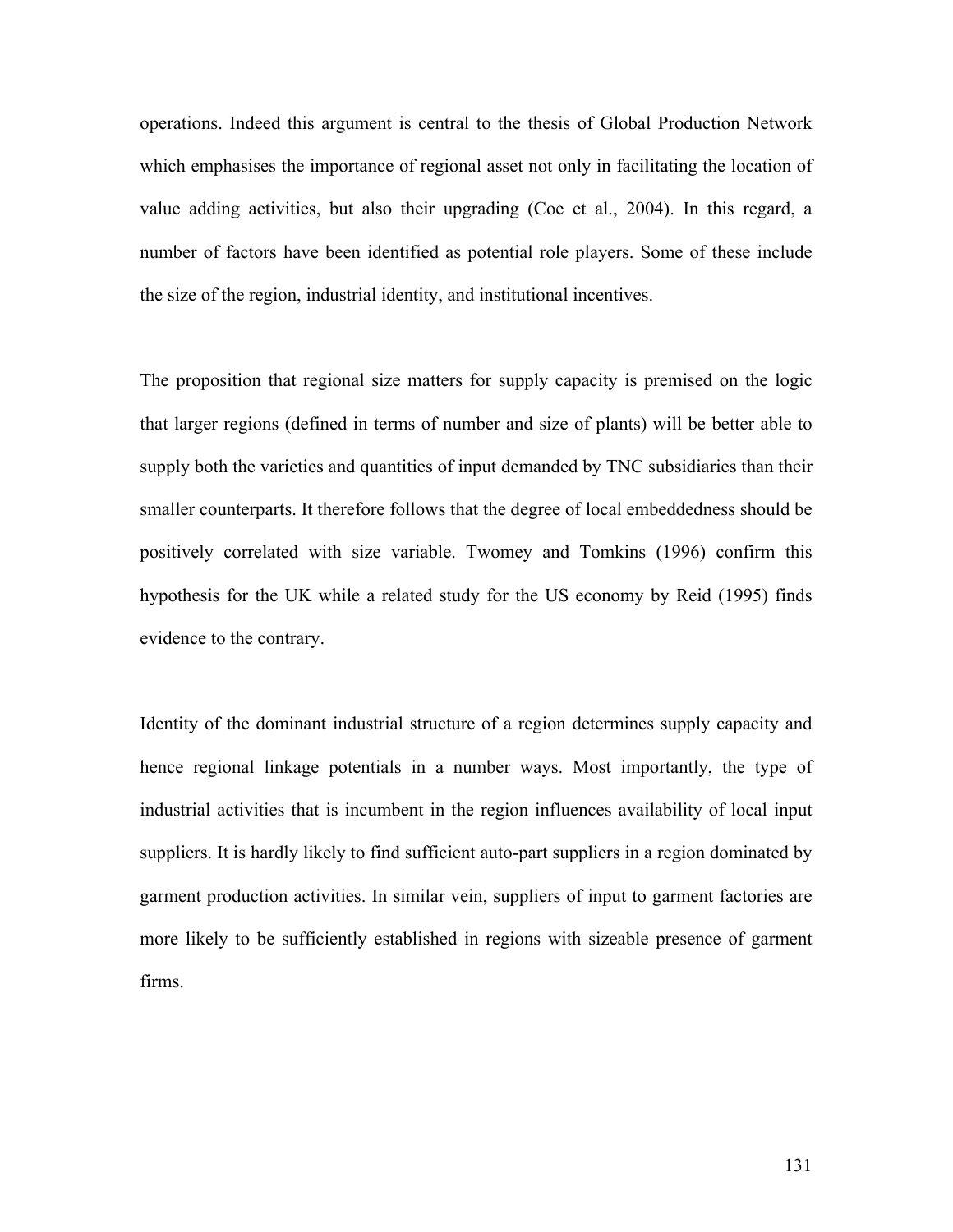Early study by Barkley and McNamara mentioned earlier shows that firms in a sector with more established regional presence have more local suppliers and display stronger local ties than those in sectors with limited regional presence. Kirchner also notes this point in his investigation of the linkage activities of the German-owned manufacturing companies operating in North-East of England. His findings reveal that some companies that engaged in outside sourcing did so because of the unavailability of local suppliers of such input. Some of these companies manufacture highly specialised materials whose inputs are only available from a small number of suppliers worldwide (Kirchner, 2000).

The role of institution in linkage formation incentives for producers is important for local embeddedness of firms. The Global Production Network theory emphasises the ability of regional institutions to facilitate upgrading activities of TNCs in their regions through the matching of regional assets with strategic needs of these firms. It is argued that even if input suppliers are not locally available, the TNCs can encourage their suppliers elsewhere to follow them to a new region as long as their strategic needs can be met there. On the basis of research carried out in eastern Bavaria (Germany) Coe et al. (2004) show how the articulation of a host of incentives by regional actors that matched the interest of BMW auto manufacturer influenced the multinational company to persuade its first-tier global suppliers like Lear Corp and Modine (both US firms) to establish plants in Germany.

Relevant incentives in this regard can include relative labour productivity that is either enhanced by the availability of highly trained competitive work force and/or physical

132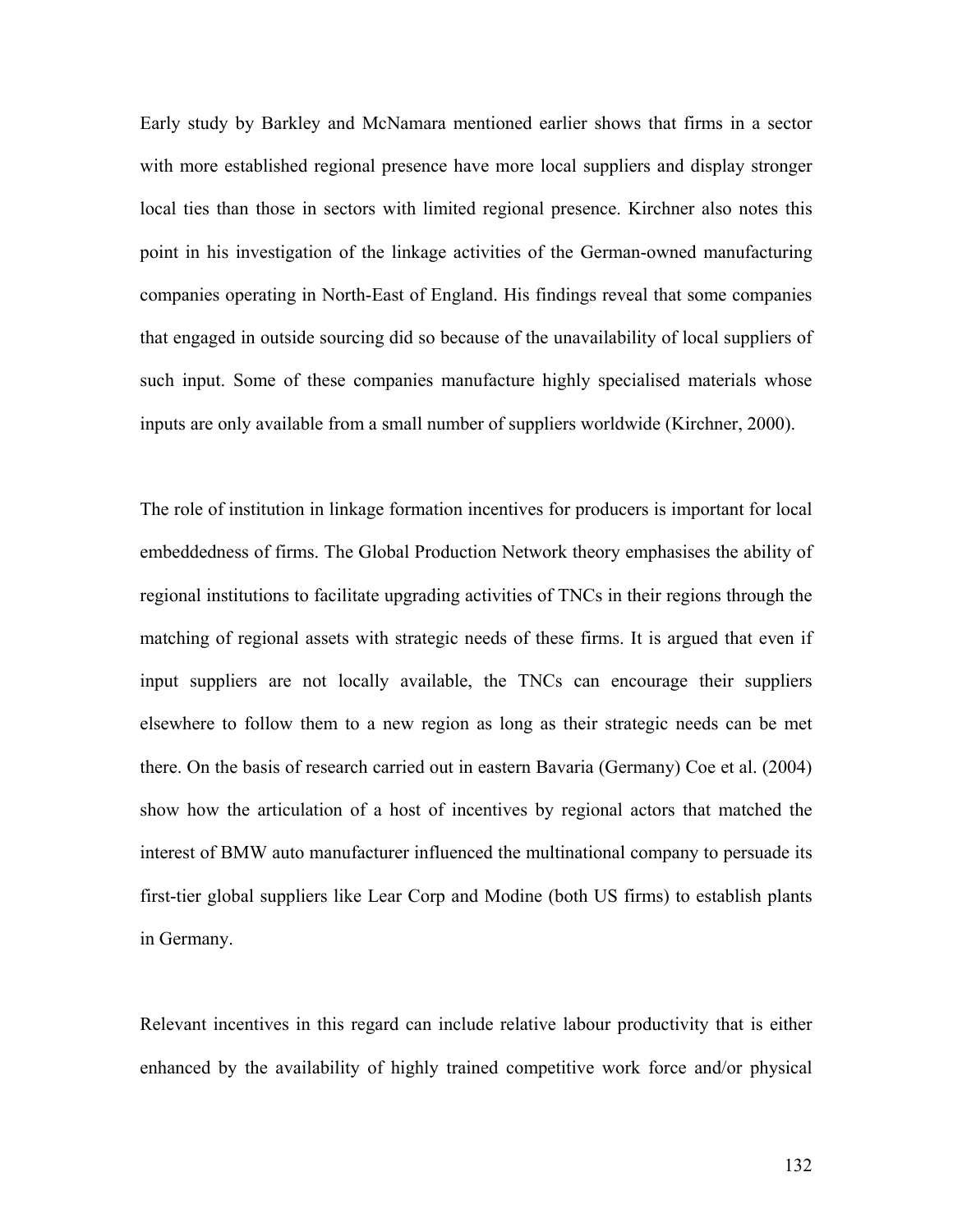capital at below the market factor price. If regional authorities can enhance the quality of their human and physical capital through the provision of good education and economic infrastructure, linkage activities of TNCs can be encouraged.

Another kind of incentive is financial that can be institutionally mediated through the provision of low-cost industrial premise, tax incentives, or strategic exchange rate management. Finally, a co-operative labour union can also be crucial in defining the boundary between an attractive and a non-attractive region for multinational corporations' decision to engage in long-term commitment. Some of these have been identified as the pull factors in Kirchner's study that the author finds to be positively related to the degree of regional embeddedness of foreign firms.

#### **5.7.1.3 Organisation Related Factors**

Besides demand and supply factors that have been the focus of discussions so far, embeddedness activities are also influenced by organisational variables. The fact is that to the extent that organisations differ in terms of their ownership, strategies, nationality, and other corporate variables, their sourcing behaviours are also likely to be influenced by these differences.

The most widely acknowledged corporate variable in studies of multinational behaviour is the impact of ownership factor. Multinationals are distinguished along the line of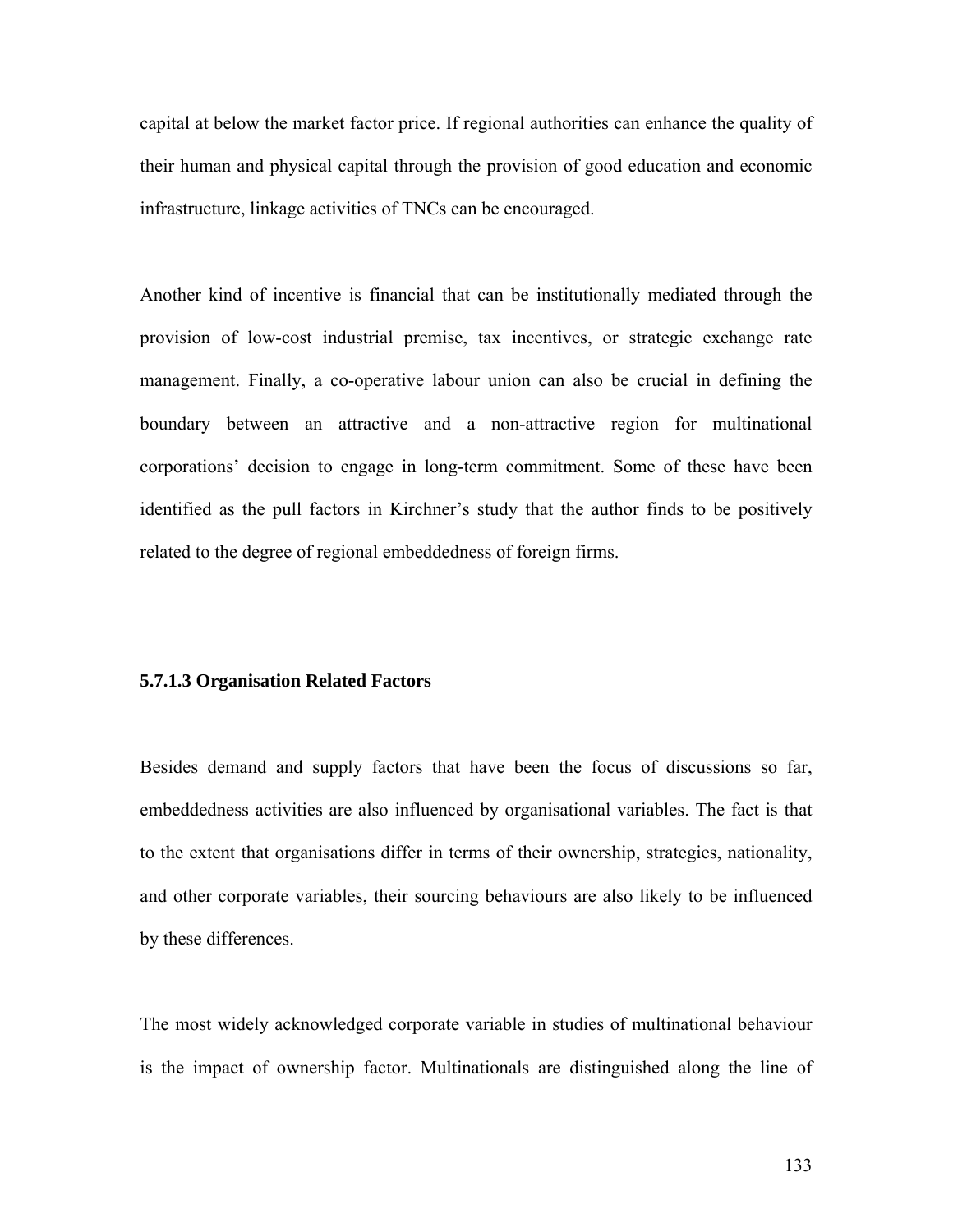foreign and indigenous ownership with the hypothesis that foreign-owned firms are less likely to be locally committed than their indigenous counterparts. One intuitive justification for this line of reasoning is the likelihood that indigenous firms may be more familiar with local suppliers than their foreign counterparts. A number of studies carried out in Europe and North America find support for this hypothesis (Britton, 1976; Stewart, 1776; Barkley and McNamara, 1994).

As far as organisation strategies are concerned, level of subsidiary autonomy as well as sourcing strategies of the TNCs have preoccupied analysts' attention. Zanfei (2000) argues that subsidiaries with a higher level of autonomy will develop stronger local linkages than those with less. Another argument put forward is the fact that firms that are inward-driven tend to internalise their sourcing needs and less likely to be strong in local ties (Marshall 1979). All these arguments are still at the level of hypothesis as few evidence exist for their validation or otherwise.

Though there is hardly any sophisticated theoretical justification for their relevance, some studies have found the nationality of corporate bodies to be predictor of linkage potentials. Japanese firms especially have been the targets of such analysis. Some authors have argued that these firms are more likely to be inwardly oriented and develop fewer linkages with the host region (Morris, 1989; Garrahan and Stewart, 1992).

In recent studies, the focus has moved to Europe with contributions like Chesnais' et al's paper suggesting that non-European firms operating in Europe are more likely to develop pan-European network than their European counterparts (Chesnais et al, 2000). Potter et

134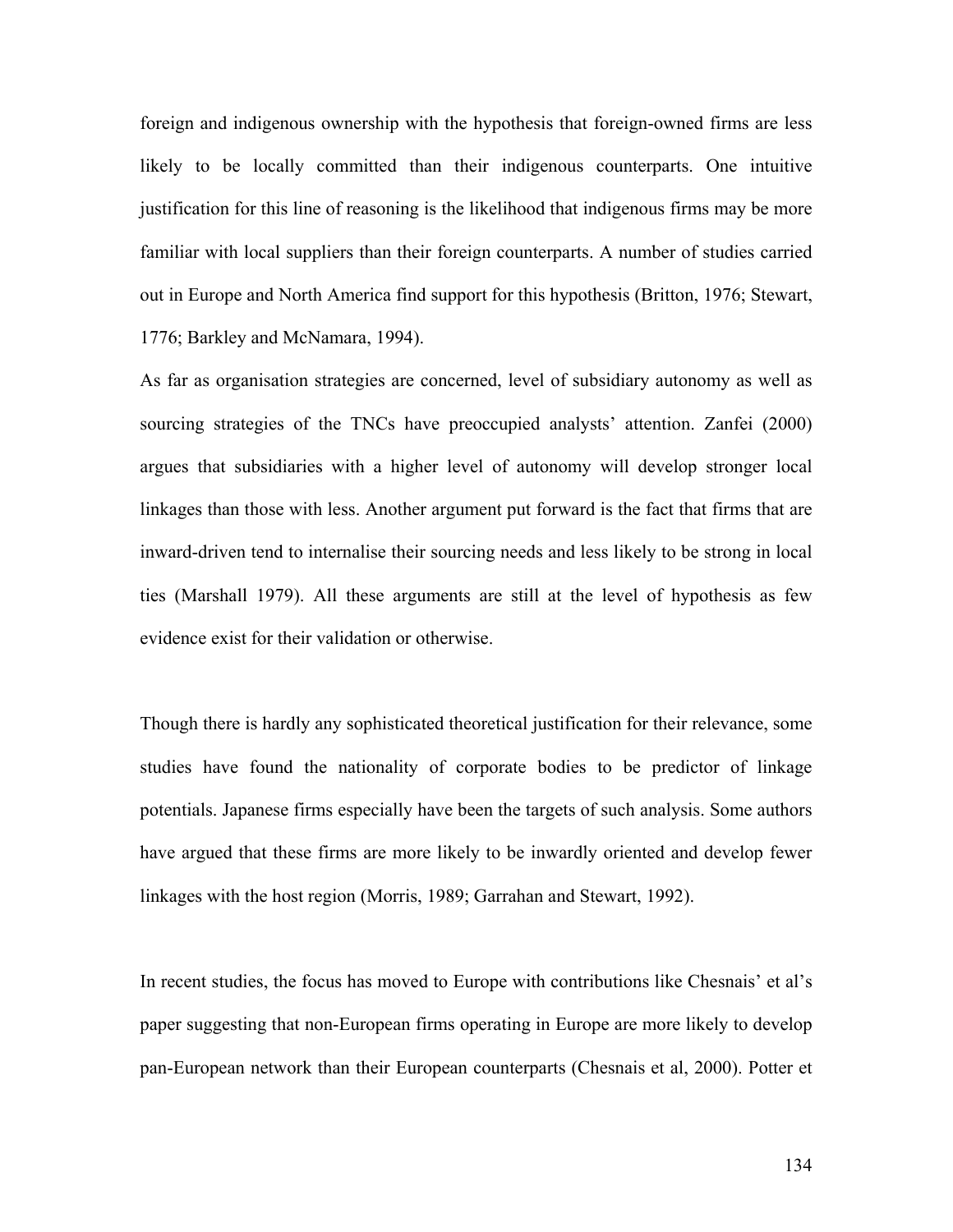al (2003) find support for this hypothesis when they reveal that North American investors have the tendency to generate a high level of spillover activities in Europe.

## **5.8. SUMMARY**

This chapter addresses the dynamic or sustainability issues of the impact assessment model. It is pointed out that value-enhancement and its retention are necessary if gains from value creation by NRTPP will become sustainable.

However, the prospects that exist for value created to be enhanced and retained are argued to be dependent on the adequacy of the social-capability of an economy. Economies with inadequate social-capability are hypothesised as less likely to be successful in adopting efficient technologies that NRTPP framework envisages will make its gains sustainable at least in the medium term (value-enhancement).

Furthermore such economies are also more likely to do a poor job in tying network producers to their regions. Because the local embeddedness that this implies is required for longer-term commitment of firms to the region (value-retention), the hypothesis also goes that long run sustainability of industrial performance will be constrained by weak social-capability.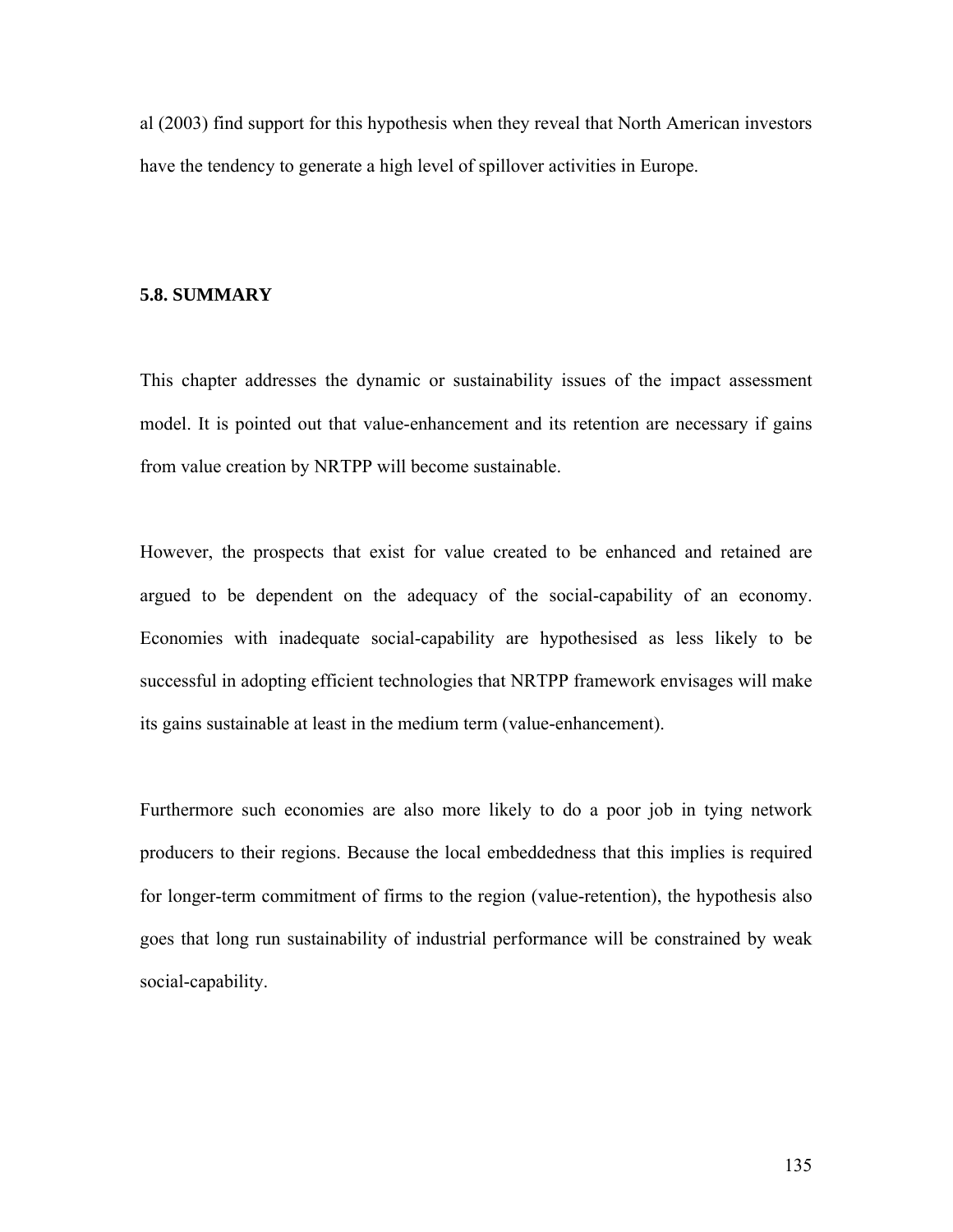To investigate the impact of social-capability on value-enhancement, the literature on production efficiency is presented in the chapter. Research done in this area highlights the relevance of input combinations together with a number of other variables like size; export orientation and social infrastructures to the prospects for efficiency upgrading.

Value-retention prospect as defined by the degree of linkages of network firms with local suppliers is also influenced by a number of factors. Briefly, these are:

- 1. Demand related factors: Variables of relevance here are industrial affiliation, technical sophistication, size and age.
- 2. Supply related: Among supply related variables are size and industrial identity of the region as well as the quality of its institution.
- 3. Organisational related factors. Ownership, strategy and nationality of firms are variables that have explanatory power in the degree of linkages with local economy.

These identified factors will inform the specification of both value- enhancement and retention models that will be used to test the contention in the chapter that social capability deficits inhibit the sustainability of NRTPP induced export performance in the empirical analysis that is the focus of the next chapter.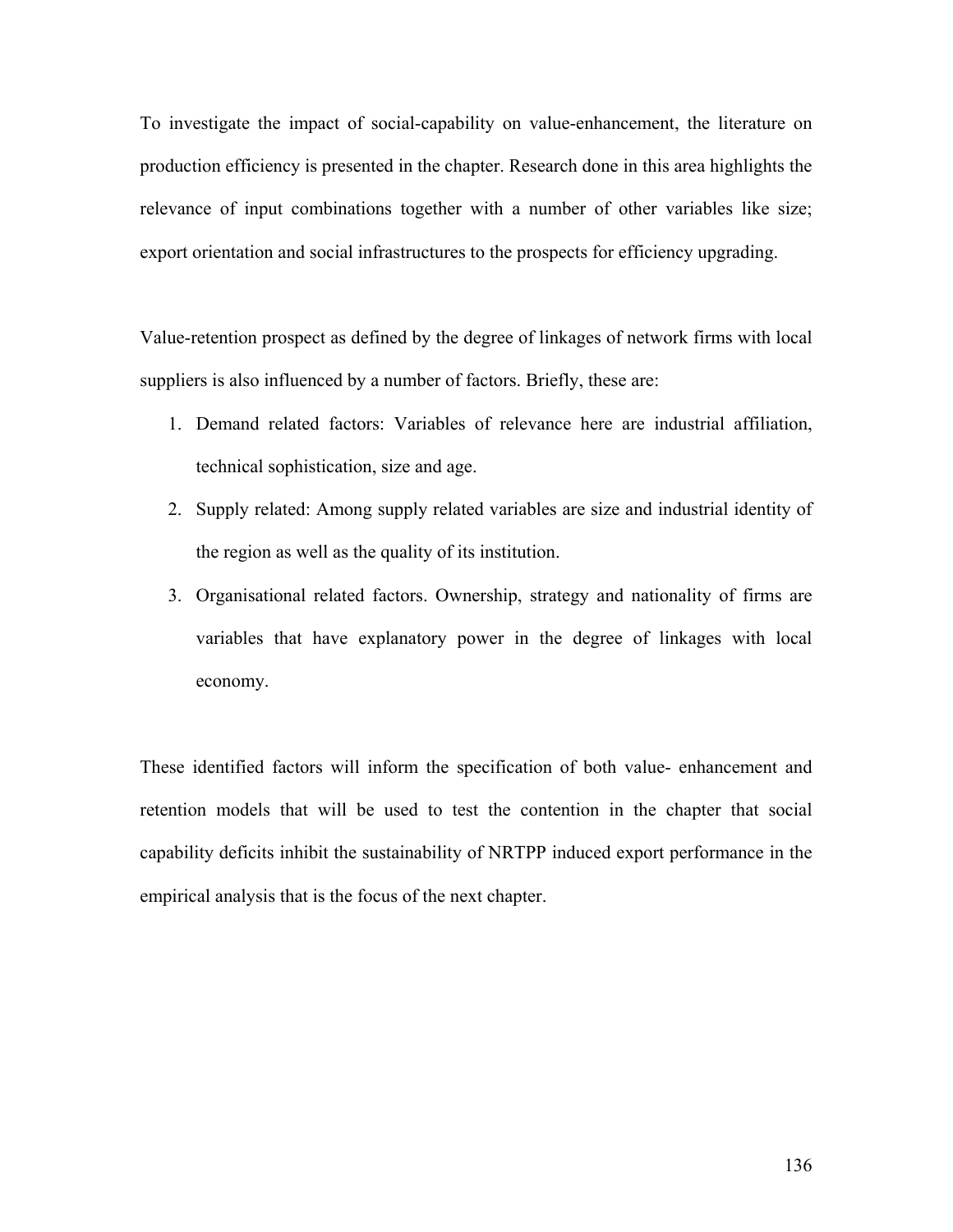#### **CHAPTER 6**

# **African Growth and Opportunity Act (AGOA) & VALUE CREATION, VALUE ENHANCEMENT AND RETENTION AMONG LESOTHO APPAREL FIRMS**

#### **6.1 INTRODUCTION**

1

So far, the theoretical issues involved in the economic analysis of value-creation, valueenhancement and retention that effective preferential market access programmes should help accomplish have been discussed. In this chapter, these considerations are put together to specify a trade preference impact analysis model. The model, which has both static (value-creation) and dynamic (value-enhancement and retention) dimensions, has been empirically tested among a representative sample of Lesotho apparel manufacturing firm beneficiaries of the US African Growth and Opportunity Act (AGOA) trade initiative.

To put the objective of the chapter more succinctly, answers to each of the issues raised under the statement of objectives in chapter one are presented here<sup>18</sup>. Section 6.2 sets the stage for the analysis by presenting a brief introduction to the general issues that are germane to the proposed exercise. Then in Section 6.3 a theoretical model or framework with testable hypothesis for analysing the relationship between trade preferences and industrial export development is presented and discussed. The focus in Section 6.4

 $18$  These answers are with respect to the first three objectives stated i.e., (one), development of an analytical framework, (two), investigation of the static and (three), dynamic impact of AGOA on Lesotho apparel exports. The fourth and last objective that bothers on policy recommendation is addressed in chapter seven.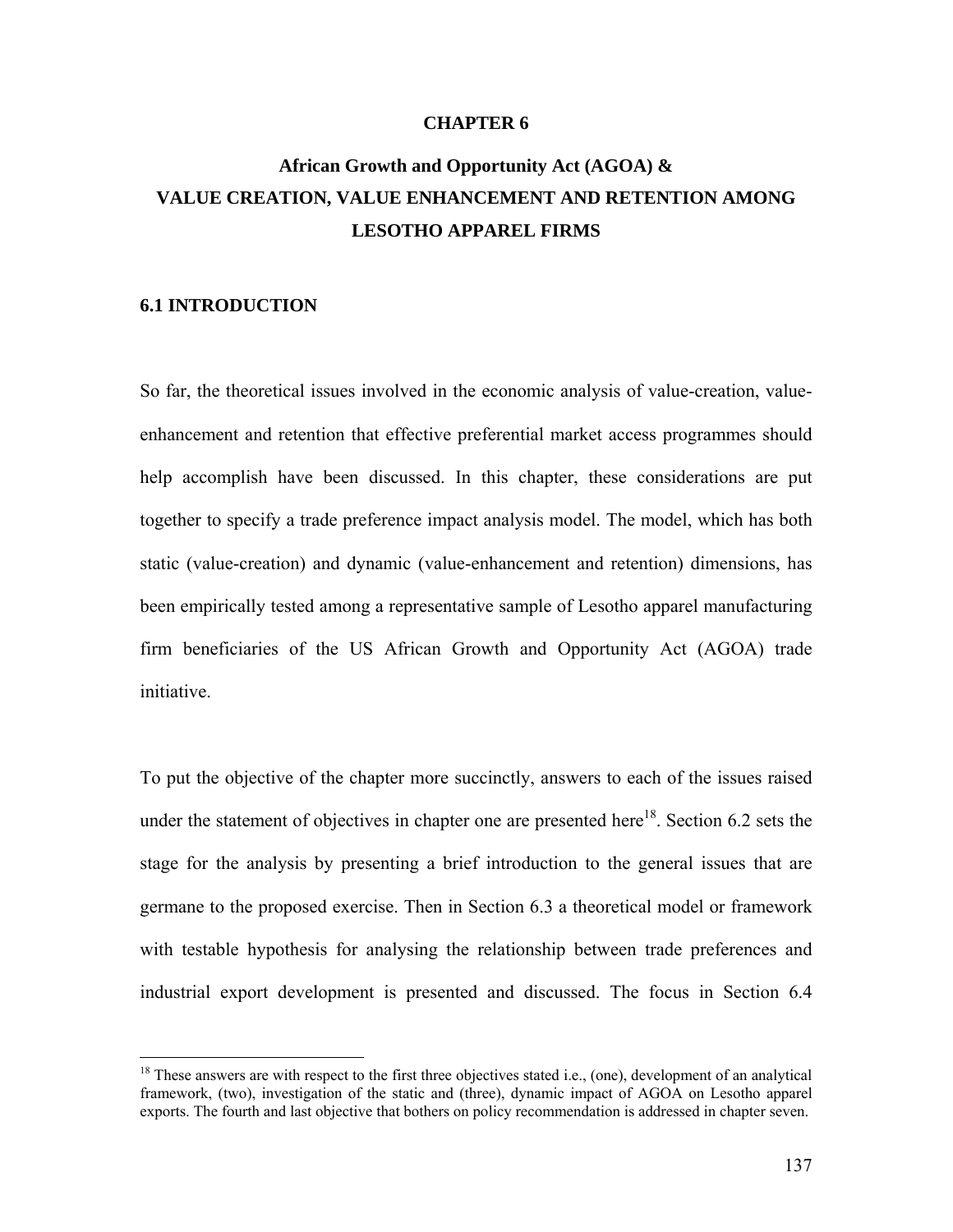touches on an empirical test of the value-creation or static impact of AGOA scheme. Sections 6.5 and 6.6 follow-up on this by investigating the dynamic impact (valueenhancement and retention) of the trade incentive on Lesotho apparel export development. These investigations are carried out under the hypothesis that socialcapability matters for the sustainability of trade preference induced export performance. Finally, in Section 6.7 the chapter's concluding remarks are given.

### **6.2 GENERAL CONSIDERATIONS**

The discussions in this section are arranged as follows. Sub-section 6.2.1 motivates the choice of the empirical case study. This is followed by an overview of AGOA and its apparel provisions in sub-section 6.2.2. Lesotho's experience under the scheme is considered next in sub-section 6.2.3, while sub-section 6.2.4 explains how the data used are collected.

#### **6.2.1 Justification for the Choice of Case Study**

The US African Growth and Opportunity Act and its apparel provisions has been chosen as a trade preference scheme of interest simply because it offers one of the most attractive and most developmentally significant trade concessions for its beneficiaries (Gibbon, 2003). A recent contribution to the trade policy debate (already mentioned in Chapter 4) had argued that when assessing the impact of preferential trade programmes, it is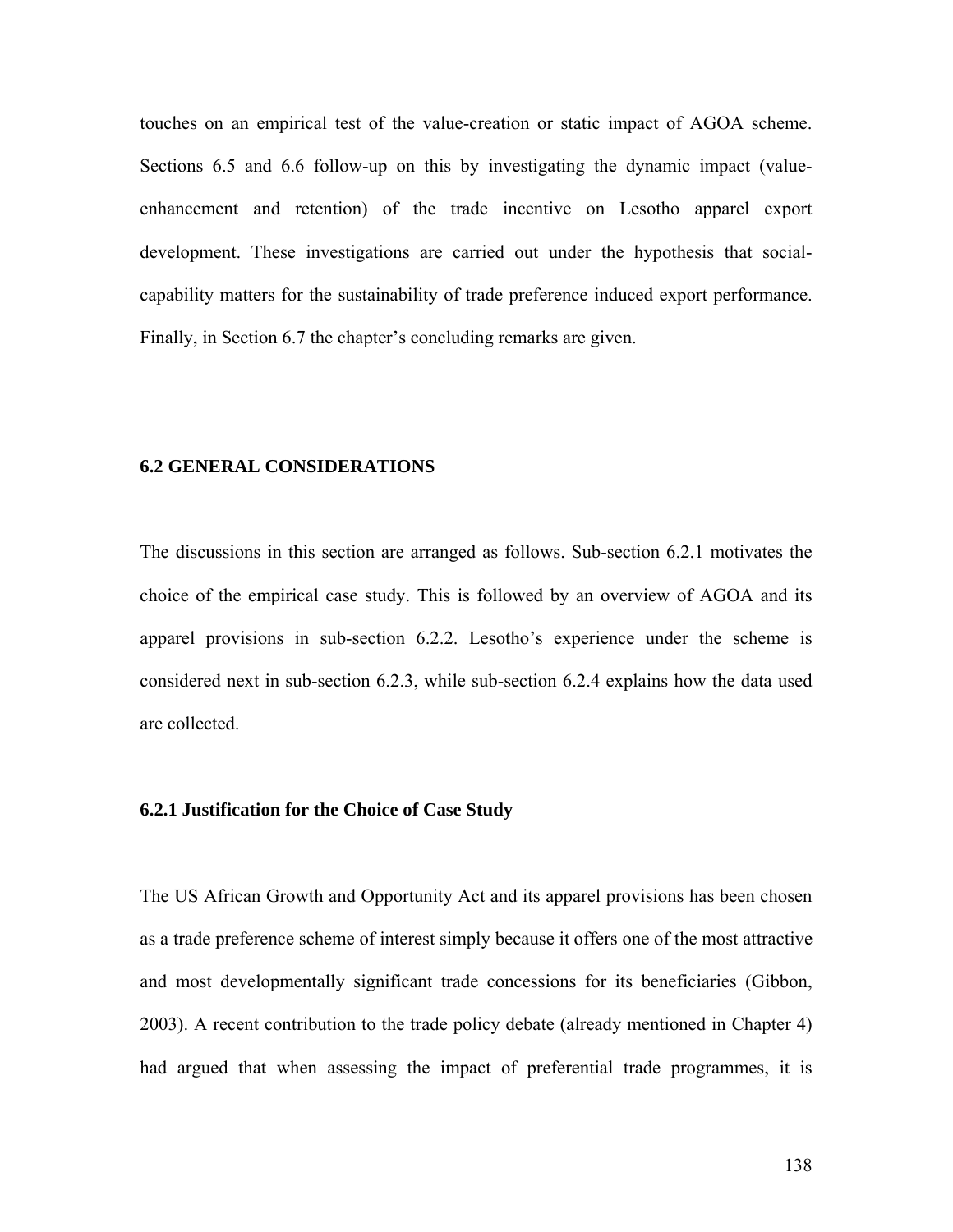important that researchers direct their attentions to the most valuable ones (Page and Kleen 2004). That is not just the whole story our arguments in Chapter 4 also imply this.

The importance of the choice of apparel industry to this analysis is further reinforced by the fact that the sector plays a strategic role as a gateway to increased exports and industrialisation for developing countries. Gereffi, in a fairly recent paper describes this sub-sector of the economy as a typical 'starter' industry for countries engaged in exportoriented industrialisation (Gereffi, 1999). As claimed by the economic sociologist, its exports played a leading role in East Asia's early export growth. Europe and North America have also emerged as modern day industrial giants basically on the platform of this industry. More recent beneficiary of the growth and development potentials of the sub-sector is China, whose emergence in the 1990s as an industrial power had much to do with textile and apparel exports.

Furthermore, the strategic relevance of the industry is also visible on the socio-economic front of poverty reduction potentials. By virtue of its labour-intensive production technology, it has a large employment generation effect especially for women who constitute the bulk of the poor in developing countries.

Preference for Lesotho's experience under AGOA is informed by a number of reasons. One, the country until the shock in 2004 was Africa's leading supplier of apparel to the US and arguably AGOA's most important beneficiary. It recorded the highest value of exports under the scheme during the first few years of the programme's inception. As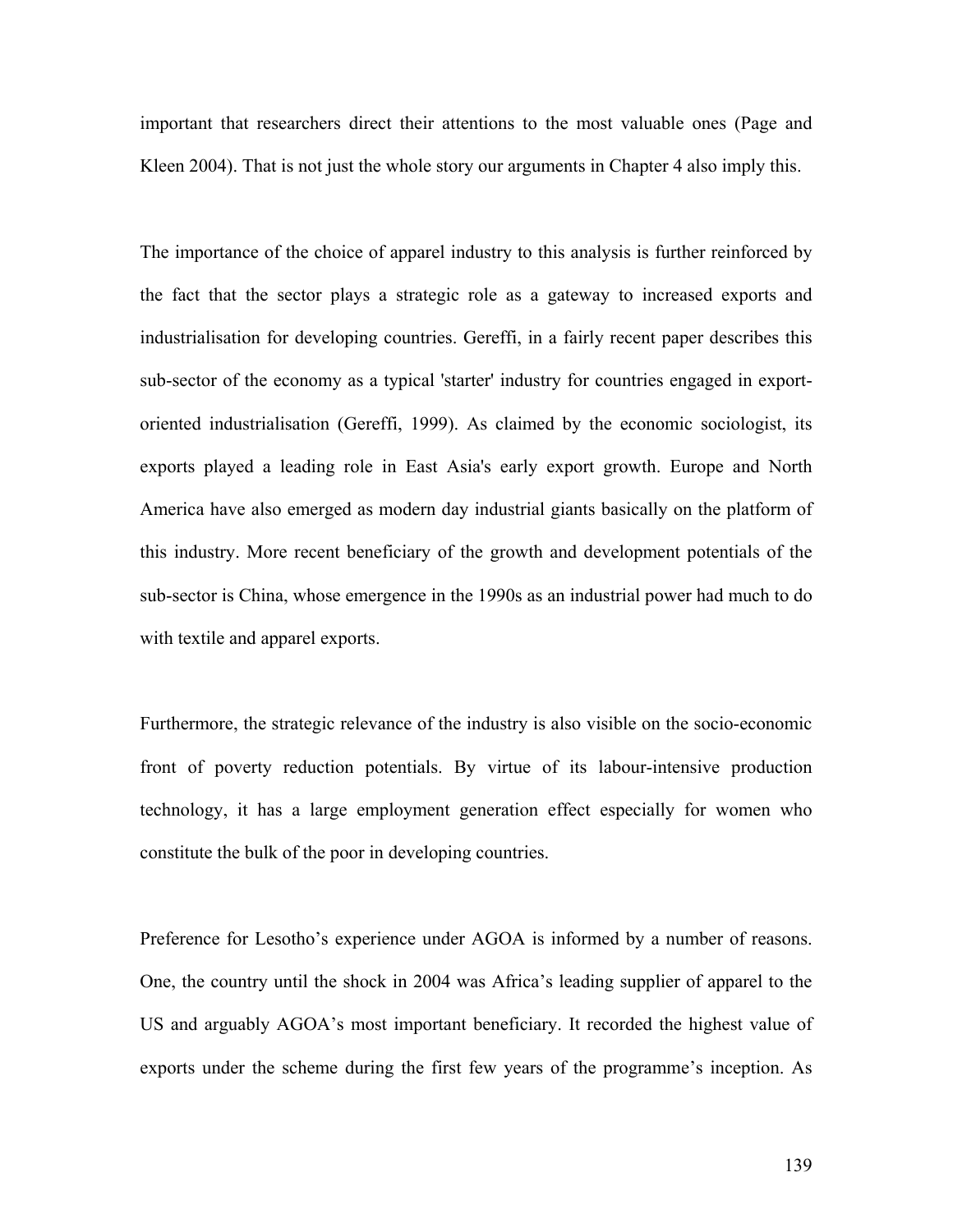Table 2 below shows, her total value of exports which exceeded \$1,559 million between 2002 and 2005 is unrivaled by any of the leading sub-Sahara African exporters that qualified for the programme's benefits since 2001. Also, according to a 2002 Government of Lesotho sponsored Garment Industry Survey Report, more than 93% of the country' total garment production is exported to the US.

Two, textile and apparel production is a vital sector to Lesotho's fragile economy. It has been claimed that the industry contributes about 19% of the country's GDP and is currently the largest employer of labour in the economy (Bennet, 2006).

Three, a country specific examination that Lesotho's case study represents has also been preferred to accommodate part of the concerns discussed in Chapter 4 that existing evidences rely heavily on cross-country regressions. This according to UNCTAD (2003) represents a significant shortcoming, as any meaningful assessment of the impact of NRTPP will focus on specific experiences of countries.

Four and perhaps more fundamentally, under the AGOA provision Lesotho qualifies as a LDC beneficiary. What this imply is that she is exempted from the rules of origin provisions of the Act and can source her input freely and from anywhere in the world. In the context of analysis undertaken in Chapter 4, this meets the condition for industrial targeting requirement for NRTPP effectiveness.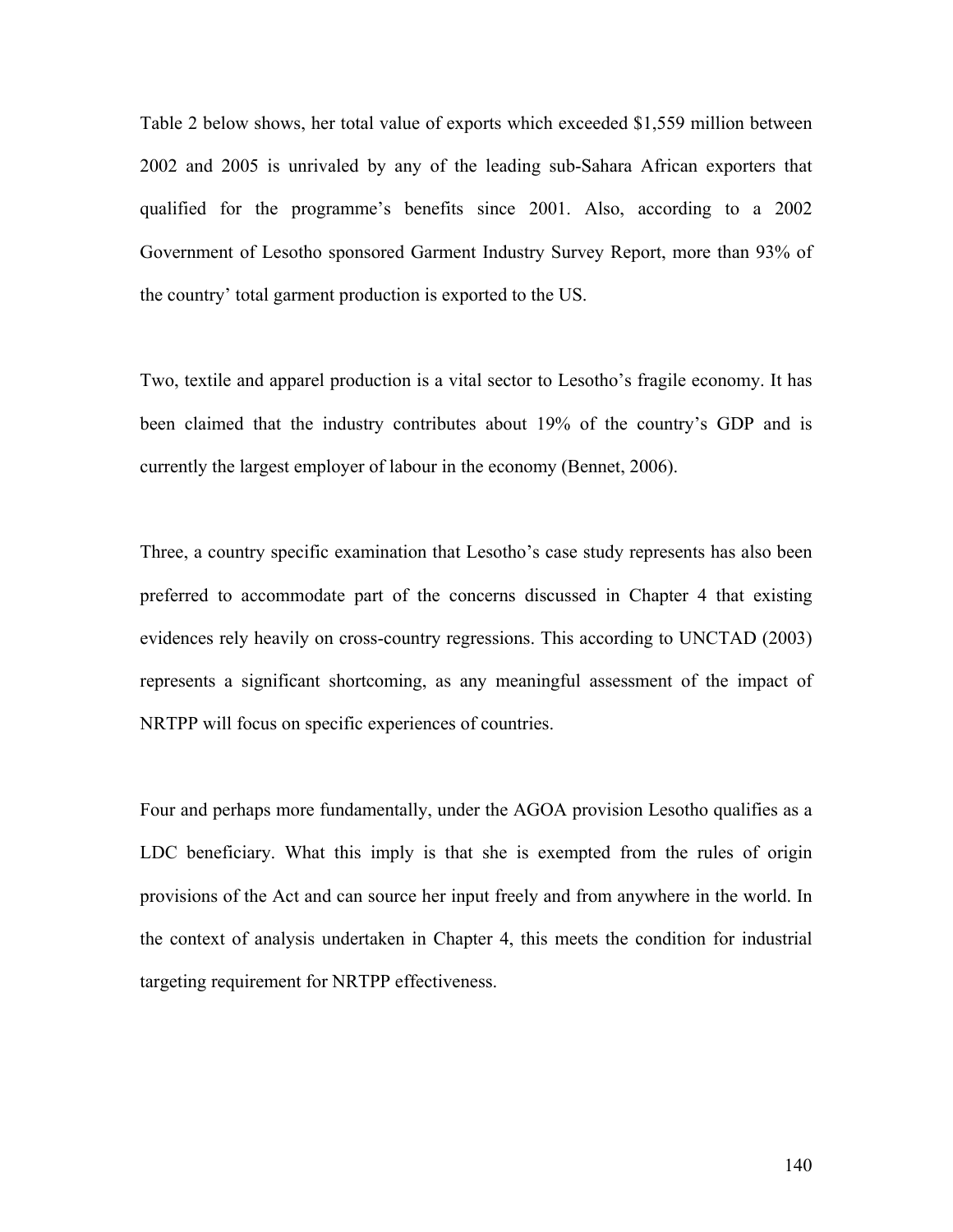### **6.2.2 AGOA: An Overview**

The African Growth and Opportunity Act, was signed into law on May 18, 2000 under the US Trade and Development Act of 2000. It aims to assist sub-Sahara African (SSA) development efforts by providing incentives to enable countries, to improve their economic performance through trade<sup>19</sup>. Section 102 (1) of the Act enunciates its major policy thrust to include the promotion of stable and sustainable economic growth and development in SSA through (amongst others) preferential treatment of apparel exports of beneficiaries to the US market.

Prior to AGOA apparel exports from SSA were regulated by the Multi-Fibre Agreement (MFA) quotas and were not among the list of products covered under the US GSP scheme. Since the Act is basically an improvement on this scheme (i.e. US GSP), some analysts have reckoned that its real benefits lie in the extension of product coverage to apparel and petroleum (Mattoo, Roy, and Subramanian. 2002) and that its most developmentally significant concessions are in apparel (Gibbon, 2003).

 $\overline{a}$ 

<sup>&</sup>lt;sup>19</sup> See: www.agoa.gov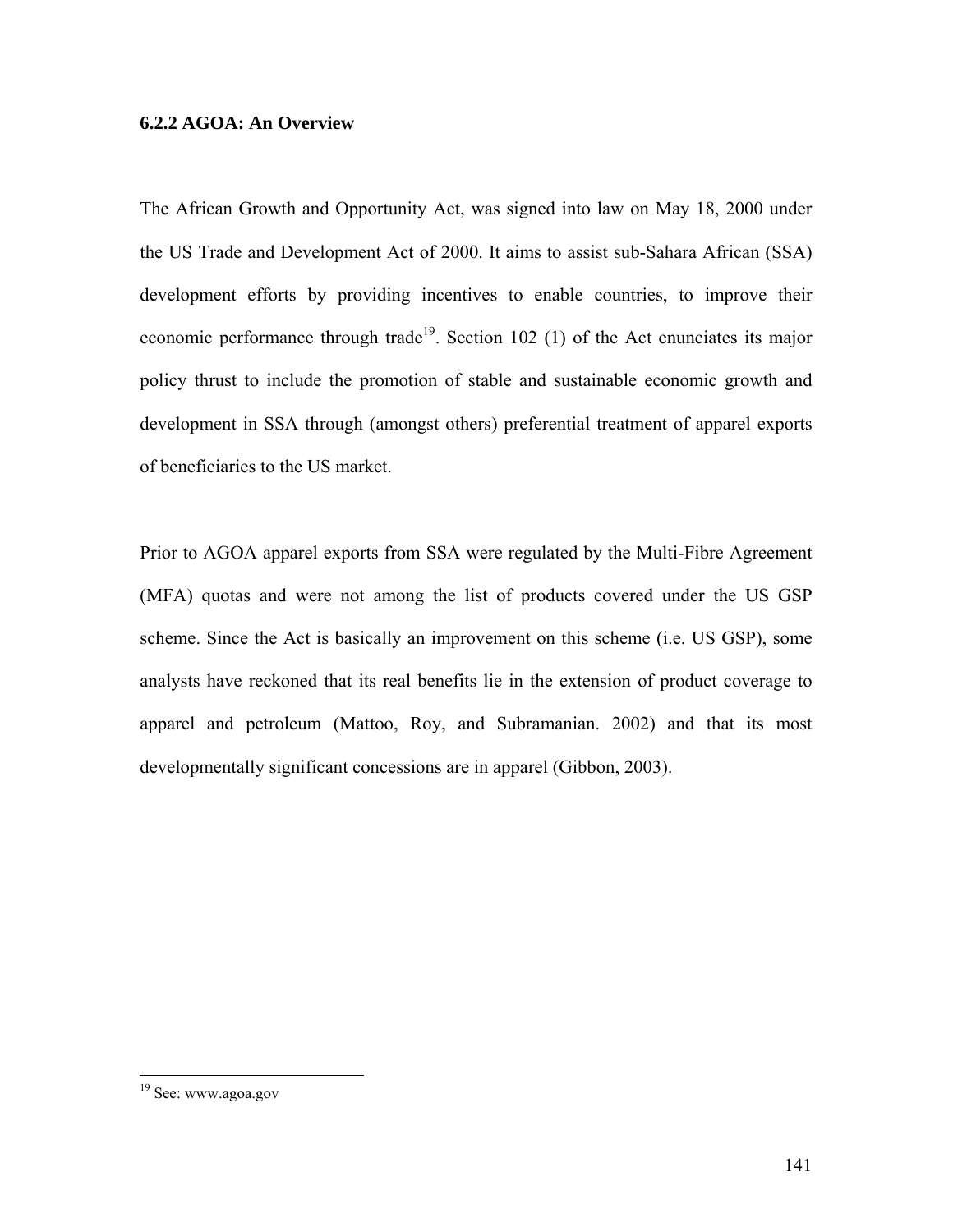# **Table 2:**

| Value of SSA apparel exports to the US market by major exporters (2002-2005) |  |  |  |
|------------------------------------------------------------------------------|--|--|--|
|                                                                              |  |  |  |

|              |         |         |         |         | <b>AGOA</b>      |
|--------------|---------|---------|---------|---------|------------------|
| Country/Year | 2002    | 2003    | 2004    | 2005    | Utilization Rate |
|              |         |         |         |         | (Average)        |
| Lesotho      | 320.690 | 392.670 | 455.753 | 390.712 | 98%              |
| South Africa | 200.019 | 232.318 | 141.466 | 67.177  | 60%              |
| Madagascar   | 89.380  | 196.022 | 323.107 | 277.065 | 95%              |
| Mauritius    | 254.672 | 269.024 | 227.283 | 166.579 | 58%              |
| Kenya        | 125.905 | 187.681 | 277.164 | 270.557 | 97%              |
| Ethiopia     | 1.324   | 1.764   | 3.335   | 3.604   | 98%              |
| Swaziland    | 89.095  | 140.671 | 178.688 | 160.877 | 94%              |
| Malawi       | 11.431  | 23.173  | 26.775  | 22.781  | 97%              |
| Uganda       | 0.001   | 1.628   | 4.009   | 4.840   | 98%              |
| Namibia      | 6.697   | 41.952  | 78.654  | 53.200  | 91%              |
| Zambia       | 0.000   | 0.008   | 0.028   | 0.001   | 76%              |

Source: Tralac

Values are expressed in US Dollar

The first version of AGOA that was signed into law in 2000 (AGOA I), extended duty free and quota free access to US market for apparel made in eligible sub-Sahara African countries from US fabric, yarn and thread from 2000 to 2008. For apparel made with fabrics from qualifying countries (regional fabrics), a cap of 1.5%, which was expected to increase to 3.5% of total, US apparel imports over an eight year period was imposed.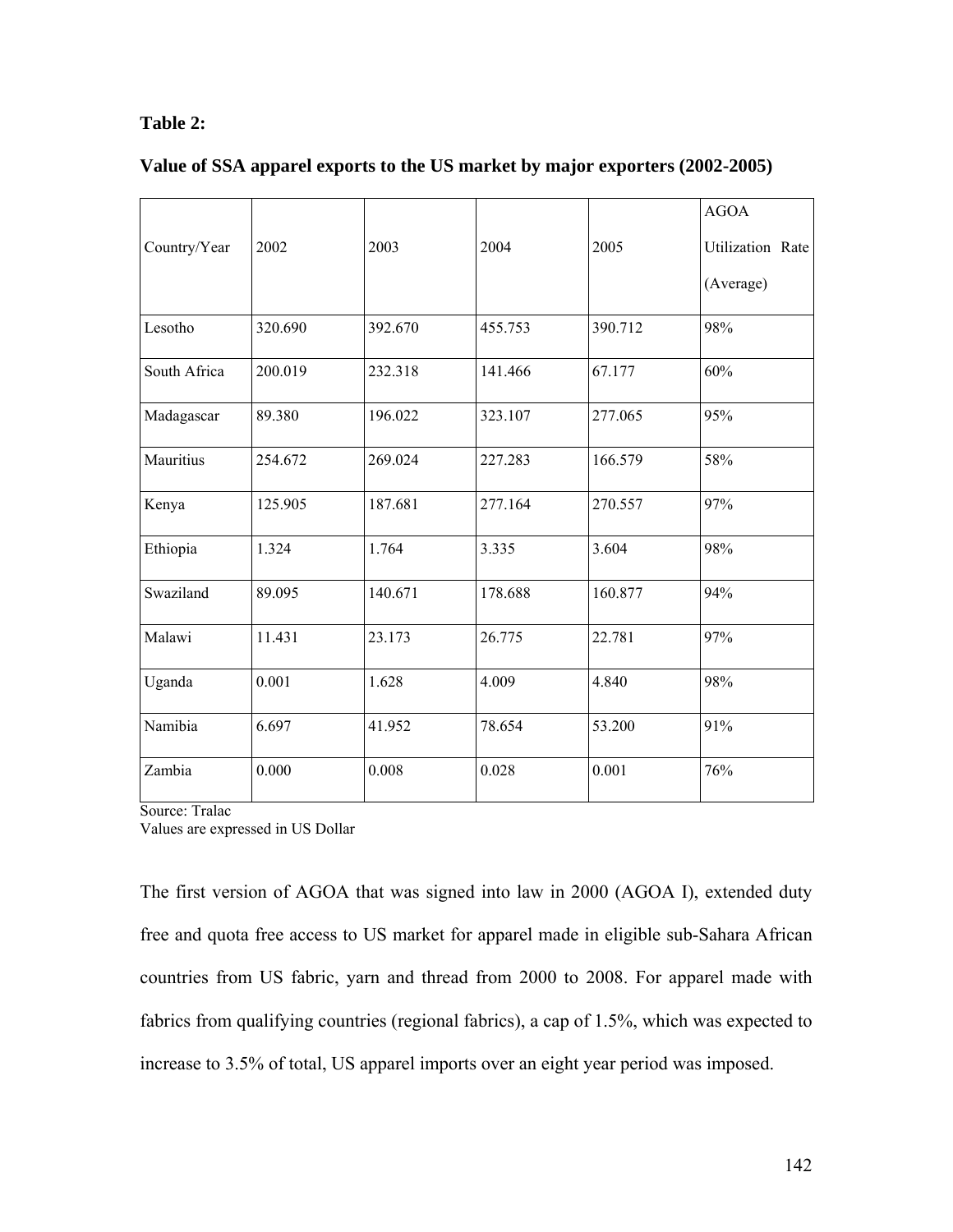Under the 'third country' fabric provision, a special concession was granted to Least Developing Countries whereby apparels made from fabrics originating from anywhere in the world were allowed until 2004. However, eligibility for these trade concessions was conditioned on beneficiaries meeting a number of political and economic prerequisites in addition to an administrative requirement of having an effective visa system that is approved by the US Customs Department in place.

Subsequent amendments to the Act as contained in the AGOA II of 2002 and the AGOA Acceleration Act of 2004 (AGOA III) had all sought in one way or the other to improve on the scheme's deliveries. For instance, instead of the initial 3.5% expected growth in apparel cap for garments made with regional fabrics, AGOA II increased the applicable percentage to 7 over the same eight-year period. In addition to extending the life span of the programme from 2008 to 2015, AGOA III also extended the expiration of 'third country' fabric provision by three years (from 2004 to 2007)

#### **6.2.3 Lesotho's Experience**

Lesotho was granted full AGOA apparel beneficiary status as a Least Developing Country enjoying third country provision on 23/04/2001. Observers have claimed that the price advantage that AGOA offers Lesotho is approximately 17%, which is the average duty that MFN countries pay on their apparel exports to the US (Salm, et al, 2002; UNCTAD, 2005).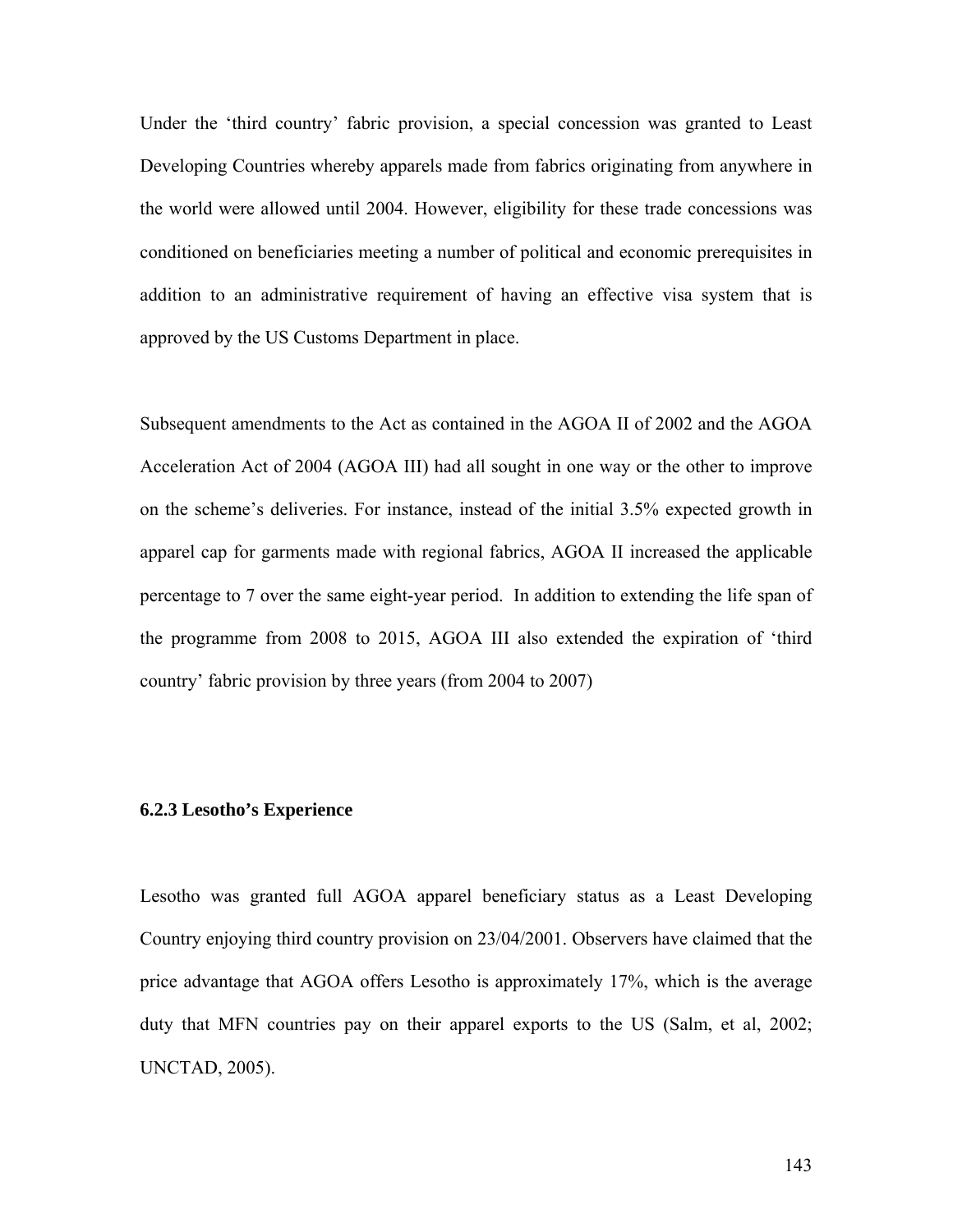Since her qualification, apparel exports to the US market have grown substantially (see Figure 3 below). From a modest figure of \$110.7 million in 1999 export value rose to \$455.8 million in 2004 representing about 95% of the country's total apparel exports for that year. The downturn experienced in 2005 is as claimed by some authors largely due to the expiration of the Multi-Fibre Agreement in December, 2004 which lifted the restrictions previously placed on exports of more competitive producers like India and China (Collier and Venables, 2007).



**Figure 3: Apparel Exports to US from Lesotho 1990 – 2005 (US\$ million)** 

Sources: Gibbon (2003), Tralac, (2005).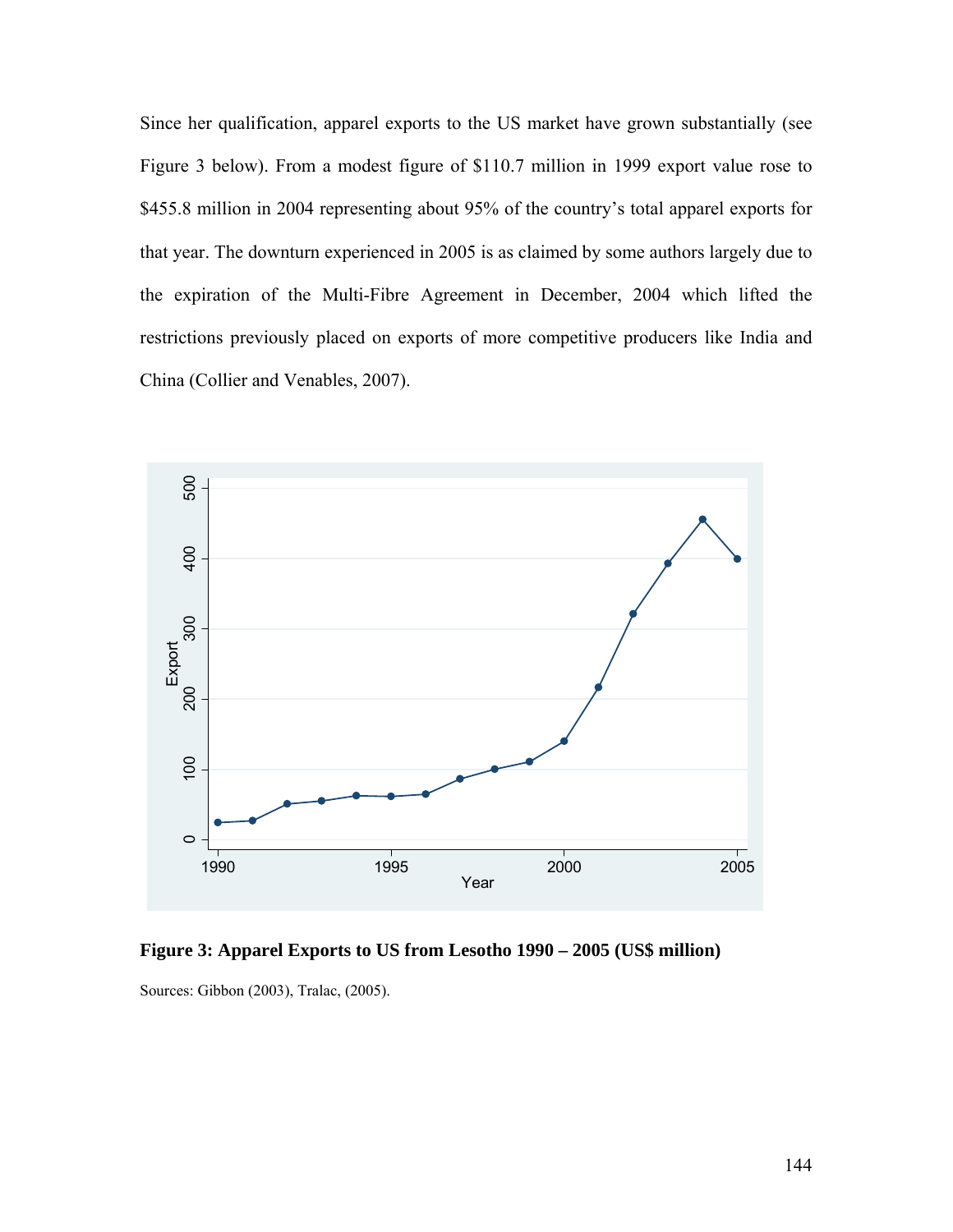As expected, the impact of AGOA induced boom in export performance facilitated the expansion of the industry as more investments went into existing and new plants. According to a United States International Trade Administration Report, it was claimed that AGOA helped facilitate the creation of eleven new factories and expansion of eight existing ones in Lesotho within the first two years of its operation (USITR, 2002). In a related UNCTAD survey, it was reported that more than half of the country's major foreign-owned apparel companies in existence as at 2002 were opened subsequent to AGOA Trade Act (UNCTAD, 2005). It is therefore no surprise to notice that sectoral output increased by more than 380% between 1998 and 2004 (from a value of about \$101 million in 1999 to \$481.8 million in 2004).

Despite its increased scale however, the sector is yet to achieve the kind of efficiency performance level that theory suggests will make it internationally competitive in the absence of protection. A simple comparison of median labour productivity between firms in Lesotho and selected counterparts in Africa and Asia reveals that Lesotho records the lowest efficiency performance among all comparator countries (see figure 4).

While some have argued that more time is needed for AGOA to actualise its full impact on economic performance (Rolfe and Woodward, 2005), it is worth noting that the revealed pattern of efficiency performance does not give any encouraging signal that supports this longer-term effectiveness hypothesis. Rather than moving closer to efficiency frontier, productivity performance in the garment sector between 2000 and 2003 displayed a divergence trend. As figure 5 shows, the initial increase in efficiency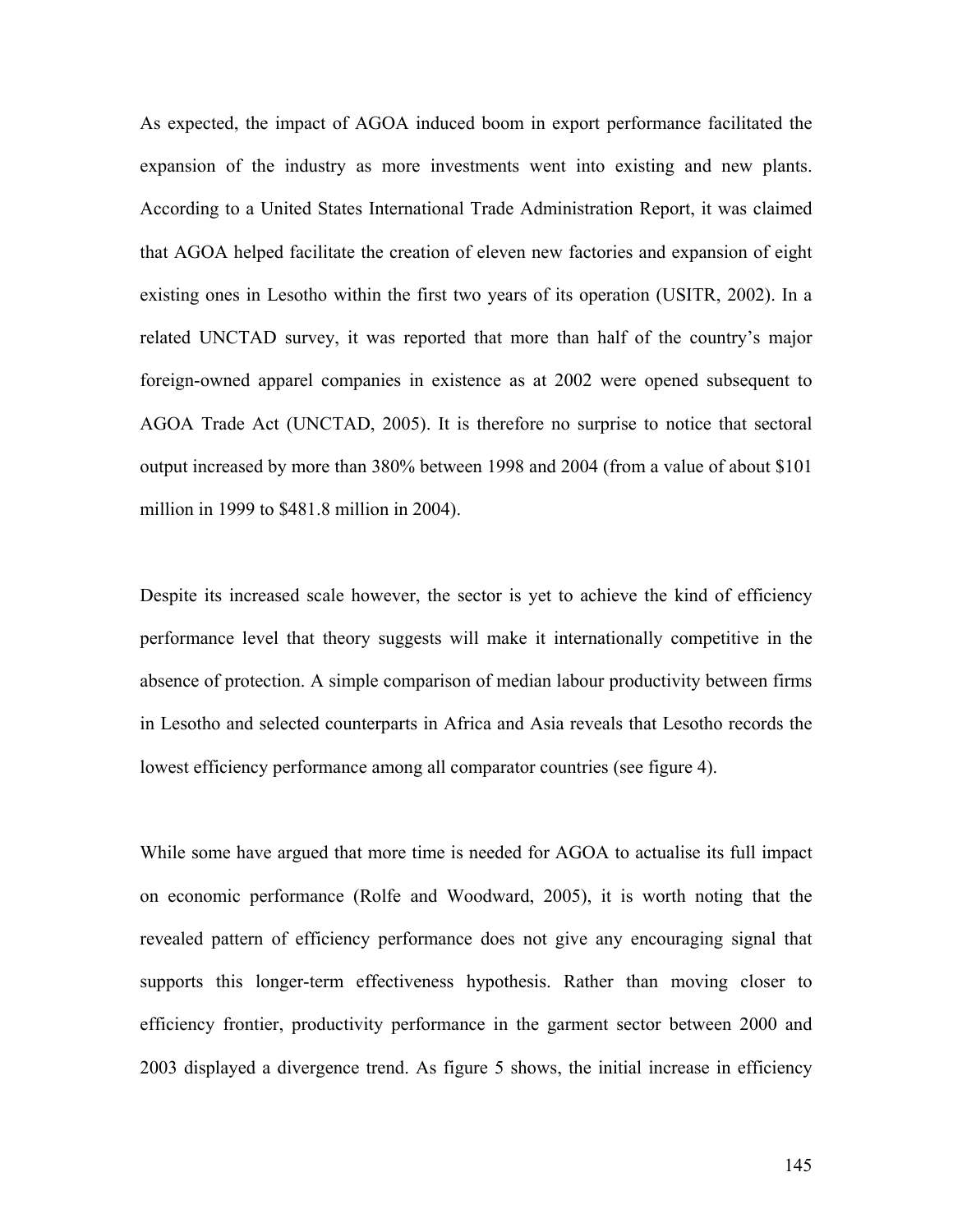performance between 2000 and 2001 could not be sustained through to 2003. The declining average labour productivity trend from 2001 onward only goes to suggest that time may not necessarily be what is needed for efficiency level to converge with those of the productivity leaders. To explain this divergence, it is therefore tempting to suspect that the social-capability hypothesis of Moses Abramovitz and co. may be relevant here.



#### **Figure 4: Country Comparison of Median Labour Productivity in Apparel**

Sources: World Bank and Author's calculation (Values are in US\$ and for 2002 for all countries except Lesotho which is for 2003 and India, 2001)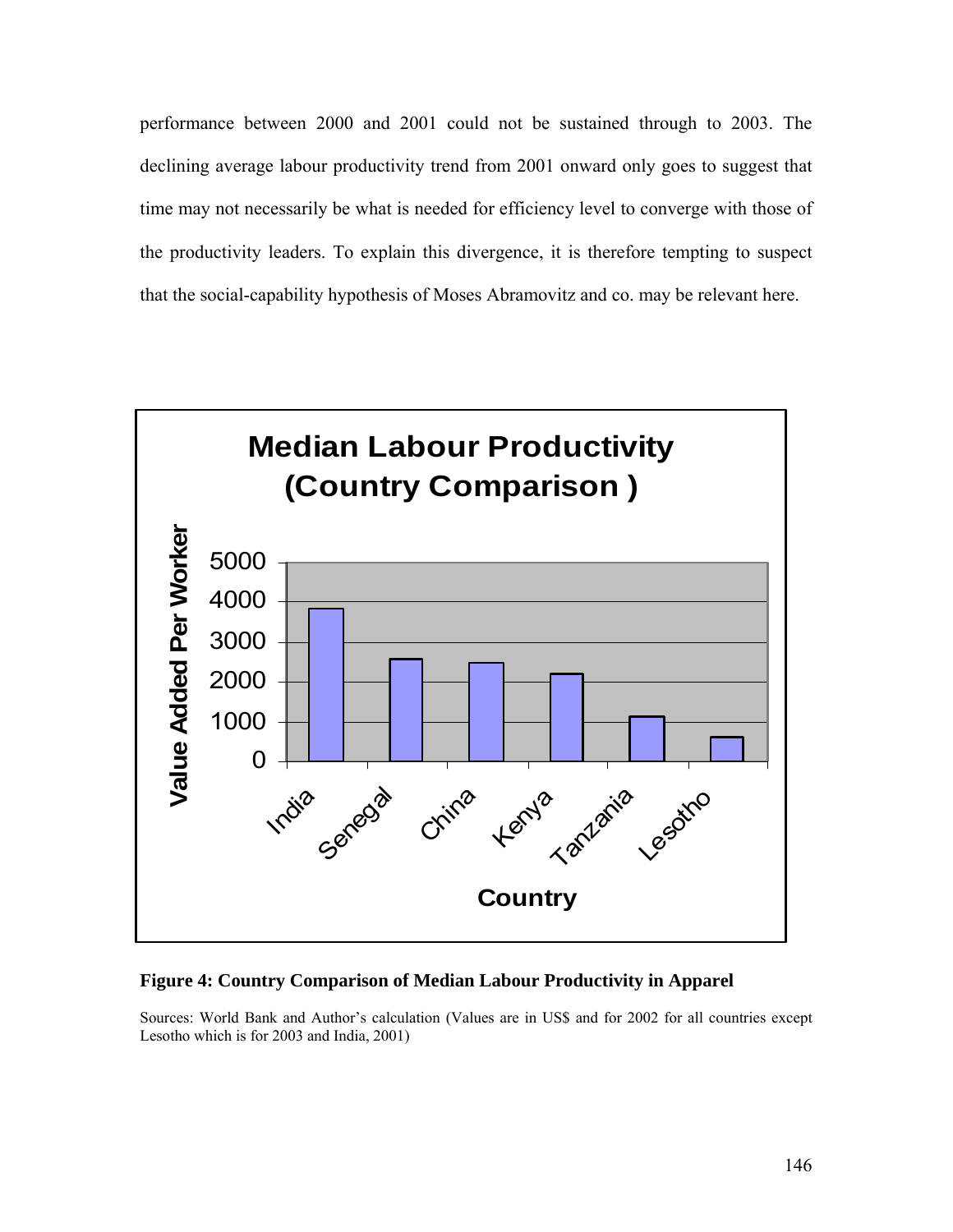

**Figure 5: Trends in Efficiency Performance in Lesotho Apparel Sector (2000-2003)**  Source: Unpublished Data, Lesotho Bureau of Statistics

The foregoing descriptive evidences are suggestive enough to warrant thorough empirical inquiries where model can be developed and hypothesis tested. Consequently the rest of the chapter is devoted to doing just that. But before then, it is necessary to explain how data used for the empirical analysis is collected.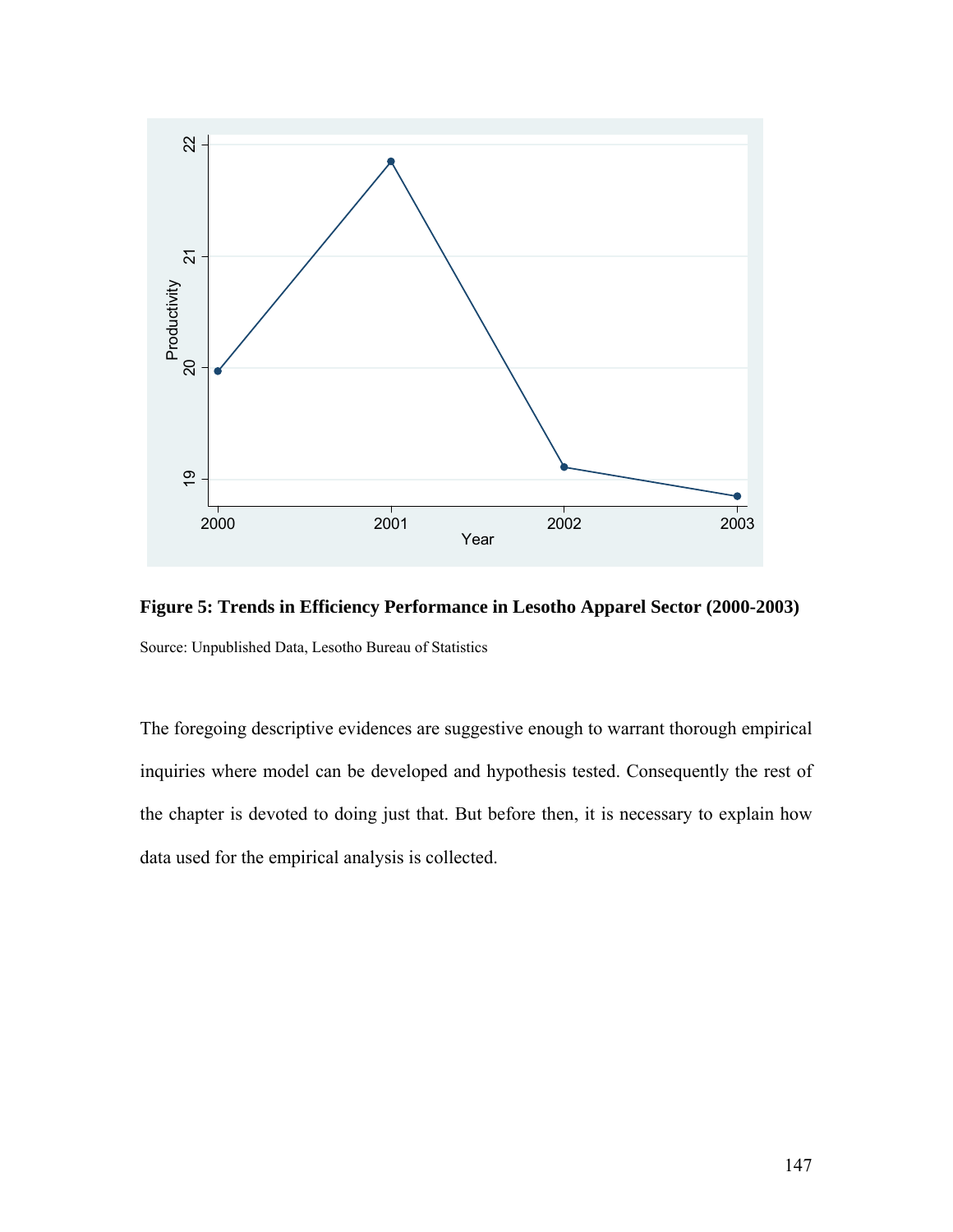### **6.2.4 Data Collection**

The Lesotho Bureau of Statistics (LBOS) database reported that there were 38 apparelmanufacturing firms operating in Lesotho as at December 2004. Data on key variables of interests like sales, output, employment, wages, etc, that were available from this source contained a number of missing information on some of these variables. From the database, it was also not possible to gather other necessary information required for the research purpose. It was therefore considered necessary to conduct a fieldwork survey in order to obtain such data.

Following a modified version of the World Bank approach, all of the thirty-eight establishments were surveyed through the means of administered questionnaire that was carried out in 2006 (see appendix A). Raw data from this exercise provides a variety of information on various aspects of business organisation profiles and their activities in Lesotho that include:

- 1. Identity of establishments
- 2. Sales and supplies
- 3. Production expenses
- 4. Investment climate constraints
- 5. Technology and labour
- 6. Assets and liabilities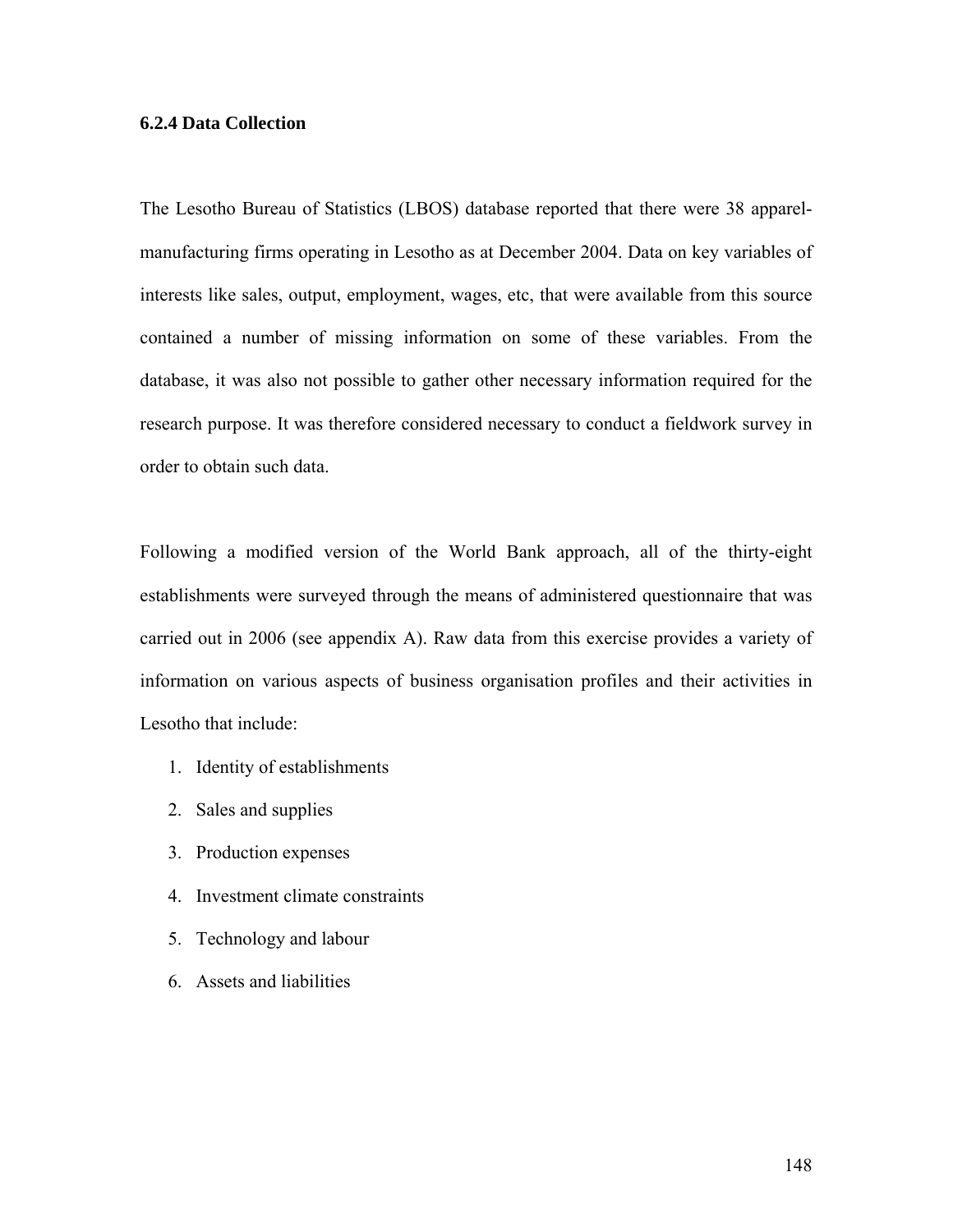In the first stage of the survey, only 17 of the 38 firms that were contacted responded and returned the questionnaire. Those that did not were further contacted through repeated phone calls and two different trips to their offices between early August and late September 2006. It was discovered during these trips that non-respondents were either not enthusiastic or generally suspicious of the motives. But due to generous assistances provided by two anonymous Research Assistants that were based in Lesotho, it was possible to obtain responses from 19 more firms<sup>20</sup>. This success rate is quite impressive by research standard, but can also be explained by the relatively small number of the study population and the fact that all firms were easily accessible<sup>21</sup>. The sample in the study can therefore be said to be quite representative.

However, during the editing, it was discovered that key data were still missing for some variables for some companies. In most cases, this lack of complete information was either due to incomplete or incomprehensible answers provided in the filled questionnaires as well as missing data from the LBOS records. Three firms with significant missing information were therefore dropped from the final sample. The final dataset that was used for the econometric analysis in Sections 6.3, 6.4 and 6.5 is a cross-section data of thirtythree apparel firms $^{22}$ .

<u>.</u>

 $^{20}$  During the course of the fieldwork, we discovered that one of the 38 apparel firms closed down its Lesotho operations.

 $21$  Most apparel firms in Lesotho are located in two major cluster districts which are just about fourty kilometer apart from each other.

 $^{22}$  It is important to quickly recognise the main drawback of relying on cross-section data for empirical investigations. Generally, because of the short and time invariant nature of their statistical value, they do not permit very robust casual inference to be made in comparison with their panel data counterpart. But because the main goal of this research is to demonstrate the plausibility of a theoretical model, the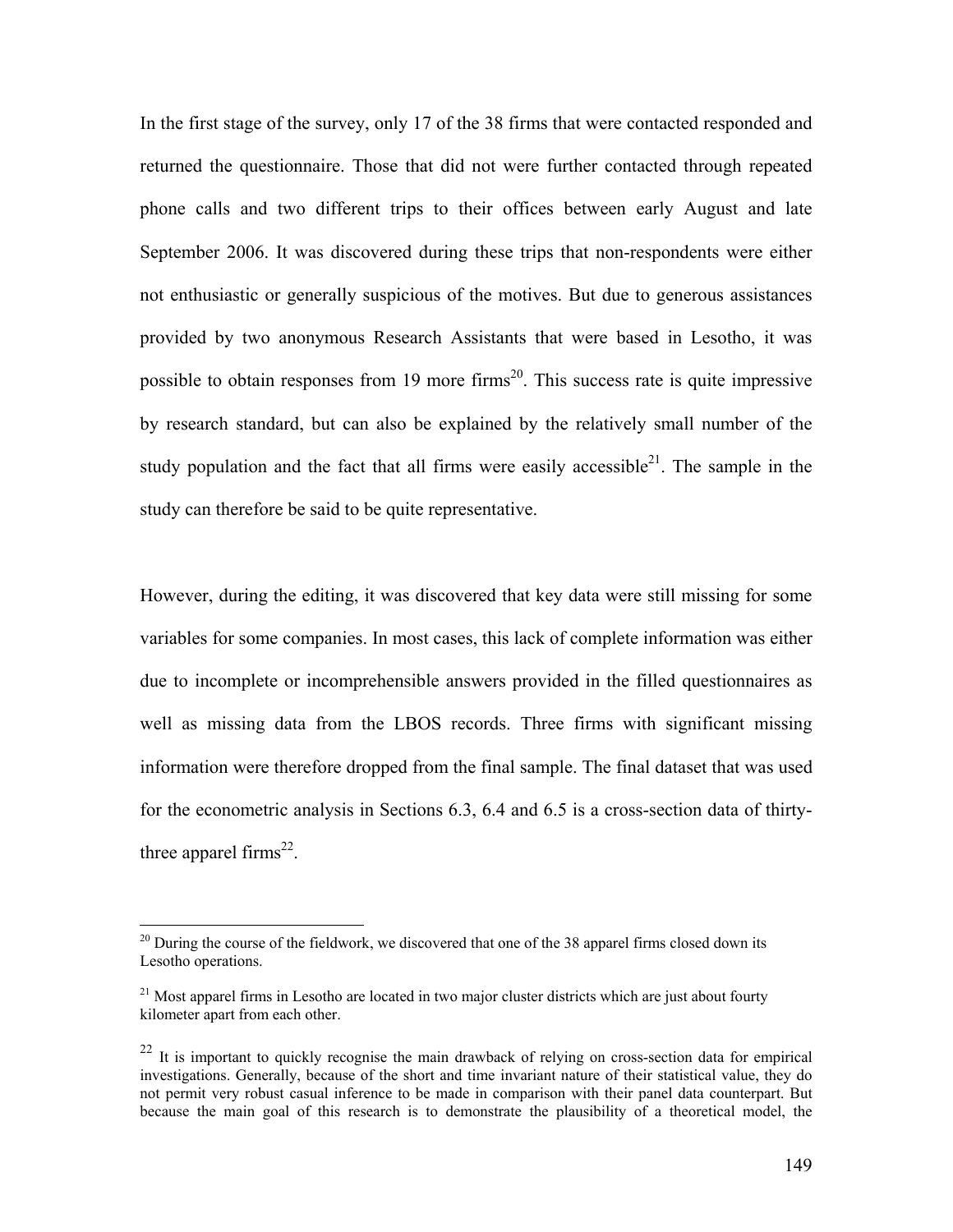This dataset represents roughly 86% of the study population. Together all the 33 firms accounted for about 92.4% and 86.6% of output and employment in the industry respectively for the year 2004. Further information on the data and variables are given in each of the following Sections 6.4, 6.5 and 6.6 where the empirical analysis are undertaken.

# **6.3 A TRADE PREFERENCE IMPACT ANALYSIS MODEL**

The model and hypothesis that are developed here are based on the theoretical considerations that have been discussed in previous chapters.

In chapter two for instance, the argument was made that benefits of preferential trade programme like AGOA are meaningful only when export performances attributable to their incentives are sustainable in the long run. Chapter three further employs the theories of Global Production Network to identify the set of conditions necessary to assure sustainable export performance in an increasingly interconnected global economy. These conditions require a trio process of value-creation, value-enhancement and retention.

Value-creation is needed to stimulate exports and articulation of a region into a GPN, but sustaining this in both medium and long-term requires that value created must be enhanced (through increased efficiency performance) and retained (through local linkages) of production firms.

combination of a qualitative analysis with conservative empirical tests satisfies the reasonable requirements for social science research (Uzzi, 1996).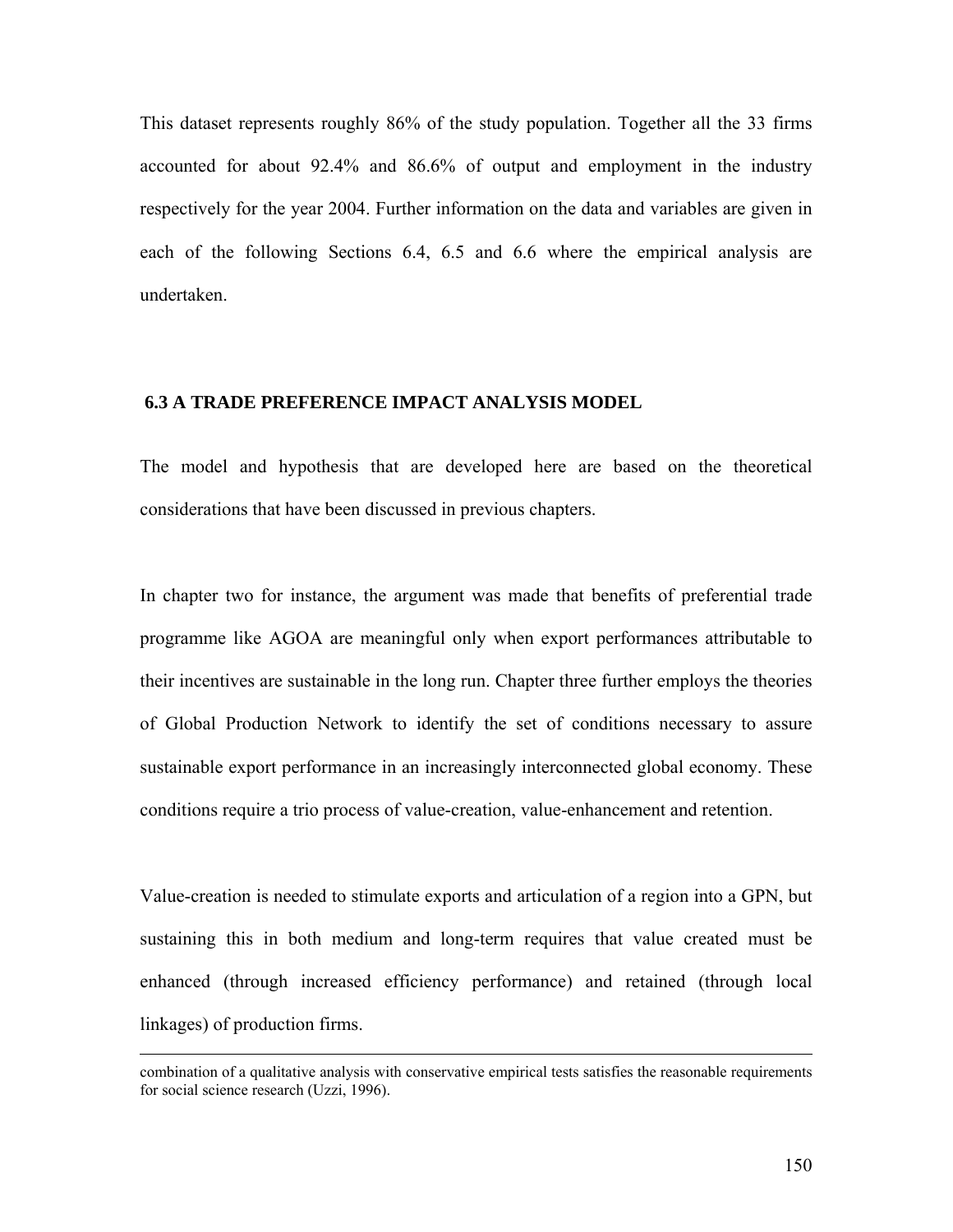Hence, based on this general theoretical consideration, a model of trade preference effectiveness as a strategy for industrial export development can be specified. Figure 4 below presents one such model with testable hypothesis based on the arguments on conditions governing the creation of value, its enhancement and retention in chapters four and five. As can be seen, this model shows the hypothetical linkages between these essential elements of trade preference effectiveness.

More specifically, the reference model highlights two main issues that are central to the analysis of the impact of trade preference programme:

- 1. That the value of incentives that are offered by programmes plays a crucial role in the initial creation of value for beneficiaries. This is the static dimension of impact assessment: and
- 2. That the social and institutional context within which firms are embedded as defined by a country's social capability may be more important to the sustainability of export performances in the long-run which requires that value must be enhanced and retained (dynamic dimensions).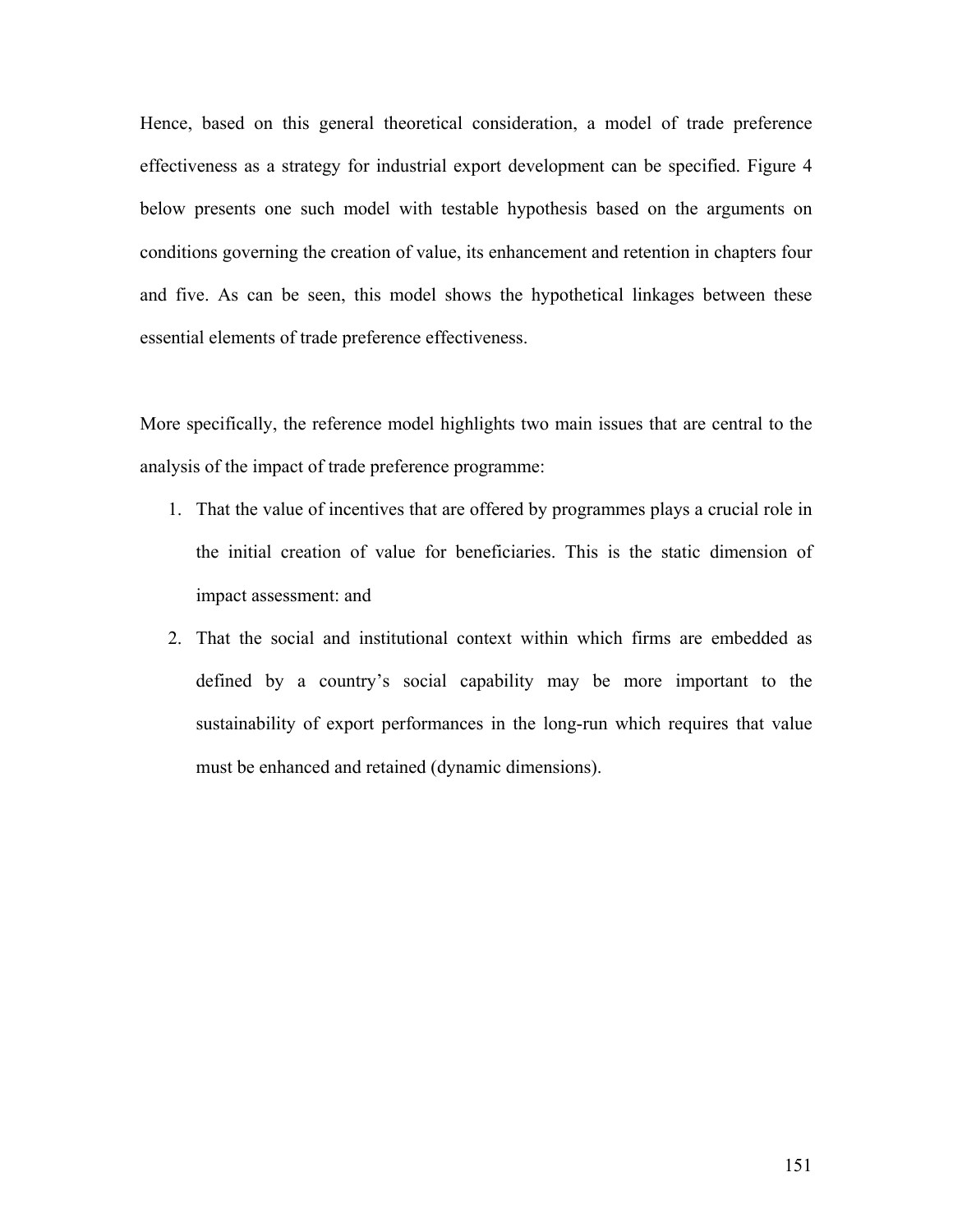



To the extent that the value of trade incentives is what is needed to stimulate exports, it should follow that preferential trade programme like AGOA should have a positive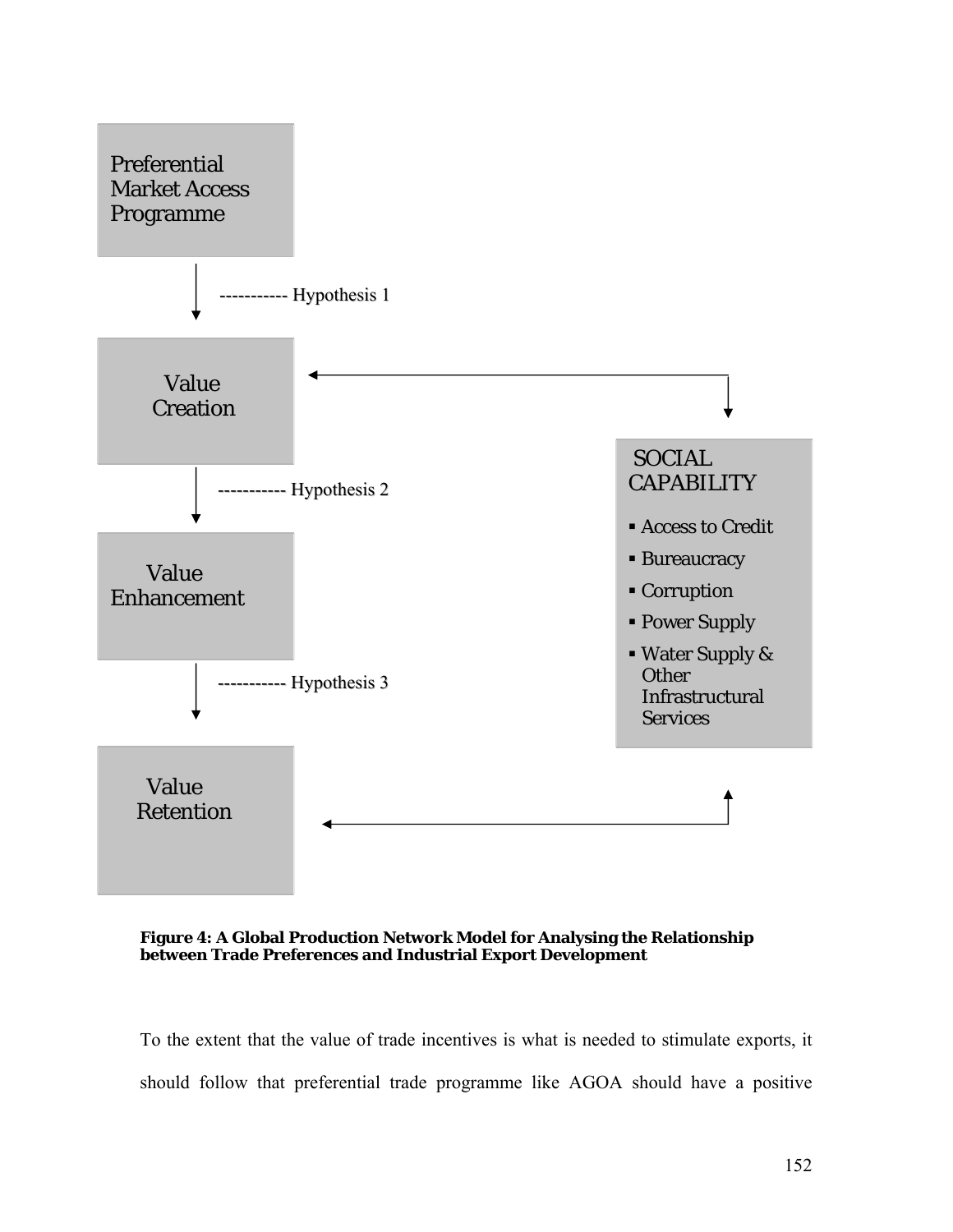impact on beneficiary's export performance. Therefore, the first testable hypothesis can be stated as follows:

# **Hypothesis 1: AGOA trade preference incentives have impacted positively on the exports of apparel firms in Lesotho to the US market**

Furthermore, as argued in the previous chapter (chapter five), value-enhancement is a function of increases in the efficiency level of production organisation. In the context of trade preference analysis, enhanced manufacturing efficiency is an outcome of the extent to which technologies on the frontier are successfully transferred to beneficiaries of trade preference incentives.

While it is tempting to assume that increased export performance (value-creation) that facilitates higher-scale operations will automatically make the transfer of such productivity enhancing technology possible, the literature on economic growth and convergence cautions us that such possibility is not without some qualifications. Specifically, it is argued that successful technology transfer is governed by the socialcapability of the economy within which firms operate. Being a poor under-developed backward economy (LDC), it is safe to assume here that apparel firms in Lesotho are embedded in an environment with lagging social-capability, with potentials to constrain successful transfer of efficient technology. The second hypothesis that will be examined is inspired by this consideration and states that: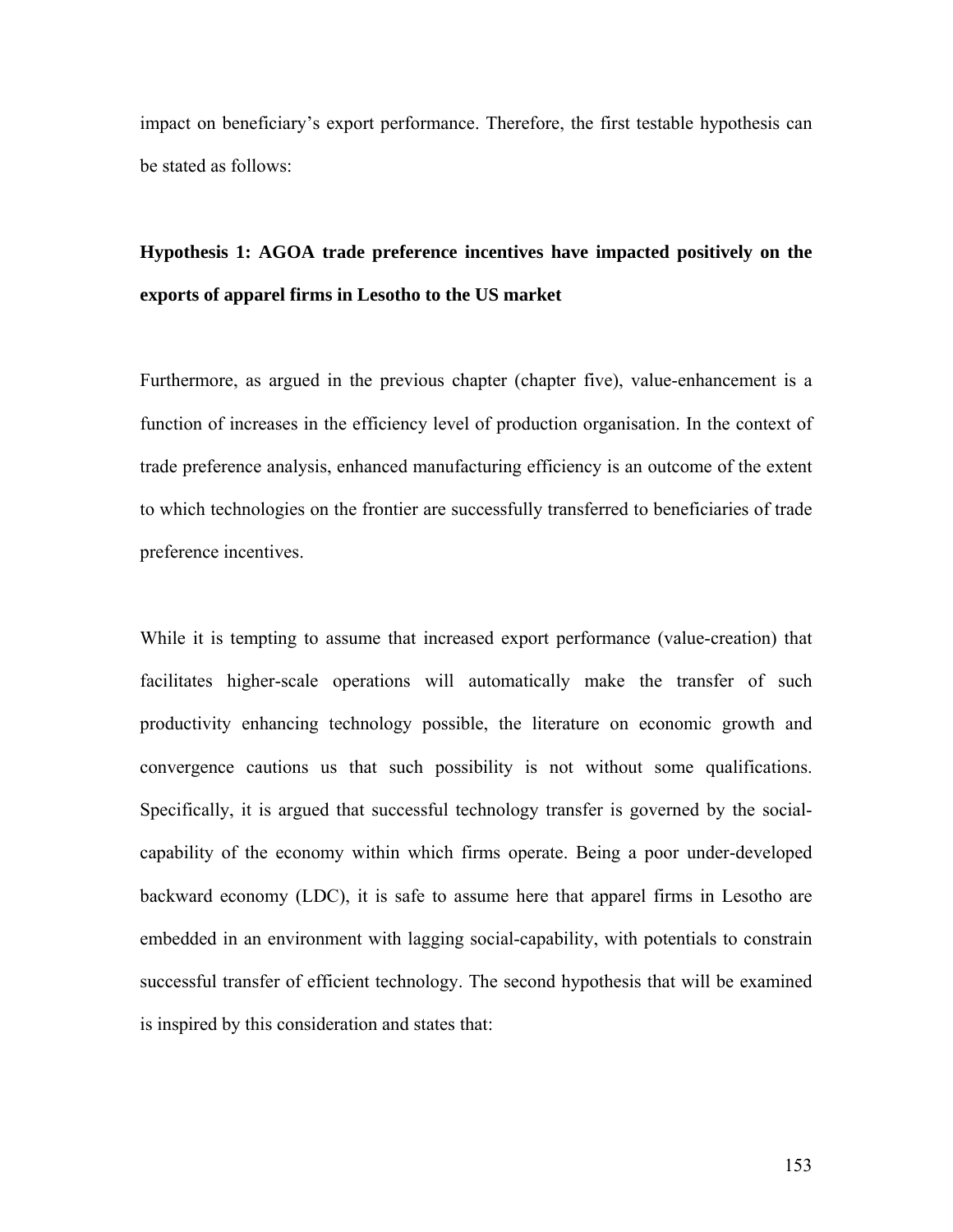**Hypothesis 2: The social-capability deficit of Lesotho's economy has impacted negatively on the efficiency performance of apparel manufacturing firms and hence the prospects for sustaining gains from preferential trade treatment in the medium term.** 

Finally, the ability of a trade-preference beneficiary to retain value created and enhanced in its economy is determined by the degree of embeddedness that investors are willing assume in the locality. Embeddedness ties investors to the economy and eliminates the dangers inherent in footloose operations. This has a further prospect of guaranteeing longer-term sustainability of gains under special market access privileges. An investor's willingness to commit to a longer-term relationship in any economy through deeper integration is also guided by the adequacy of social-capability in the economy. Therefore, in similar spirit with the second hypothesis above, the value retention hypothesis that will be tested is defined as:

**Hypothesis 3: Inadequate national social-capability in Lesotho impacts negatively on the degree of supplier linkage formation and hence the country's ability to ensure longer-term sustainability of gains from preferential trade treatments.** 

Empirical investigations of these hypotheses are the subjects of the remaining sections of the chapter.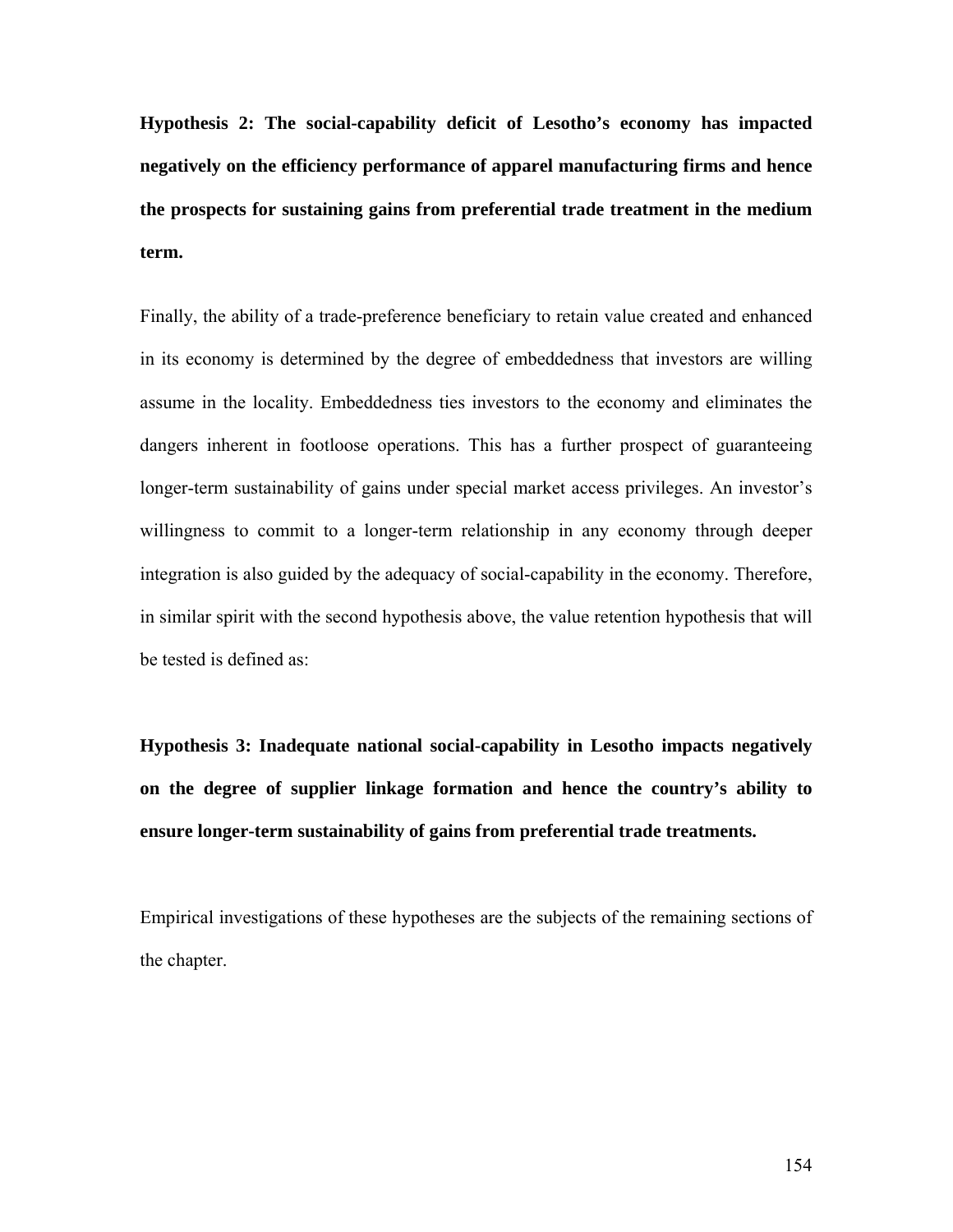#### **6.4 THE STATIC IMPACT OF AGOA ON VALUE CREATION**

This Section provides an empirical estimate of the value-creation impact of US Trade Preference (AGOA) on industrial apparel exports of Lesotho firms.

Following the arguments in chapter four, an export performance model is specified for Lesotho apparel producers. The extent to which AGOA trade preference incentives have succeeded in creating value for beneficiaries (in this context, Lesotho apparel firms) is then determined by relating the estimated value of AGOA variables to variations in export performance. An analysis of the data and variables used in this empirical test (undertaken in sub-section 6.4.1) naturally precedes the model specification in subsection 6.4.2. Estimation results and discussions are presented in sub-section 6.4.3.

#### **6.4.1 Data Analysis**

Data for this analysis are based on responses to the administered questionnaire and the database of LBOS already mentioned in sub-section 6.2.4 above. Among the 33 firms that are considered for this estimation, 19 were classified as exporters to the US market in 2004. This represents approximately 57.6% of firms in the industry sample. The remaining 14 firms or about 42.4% of the sampled establishments were classified on the basis of explanation given below as non-exporters.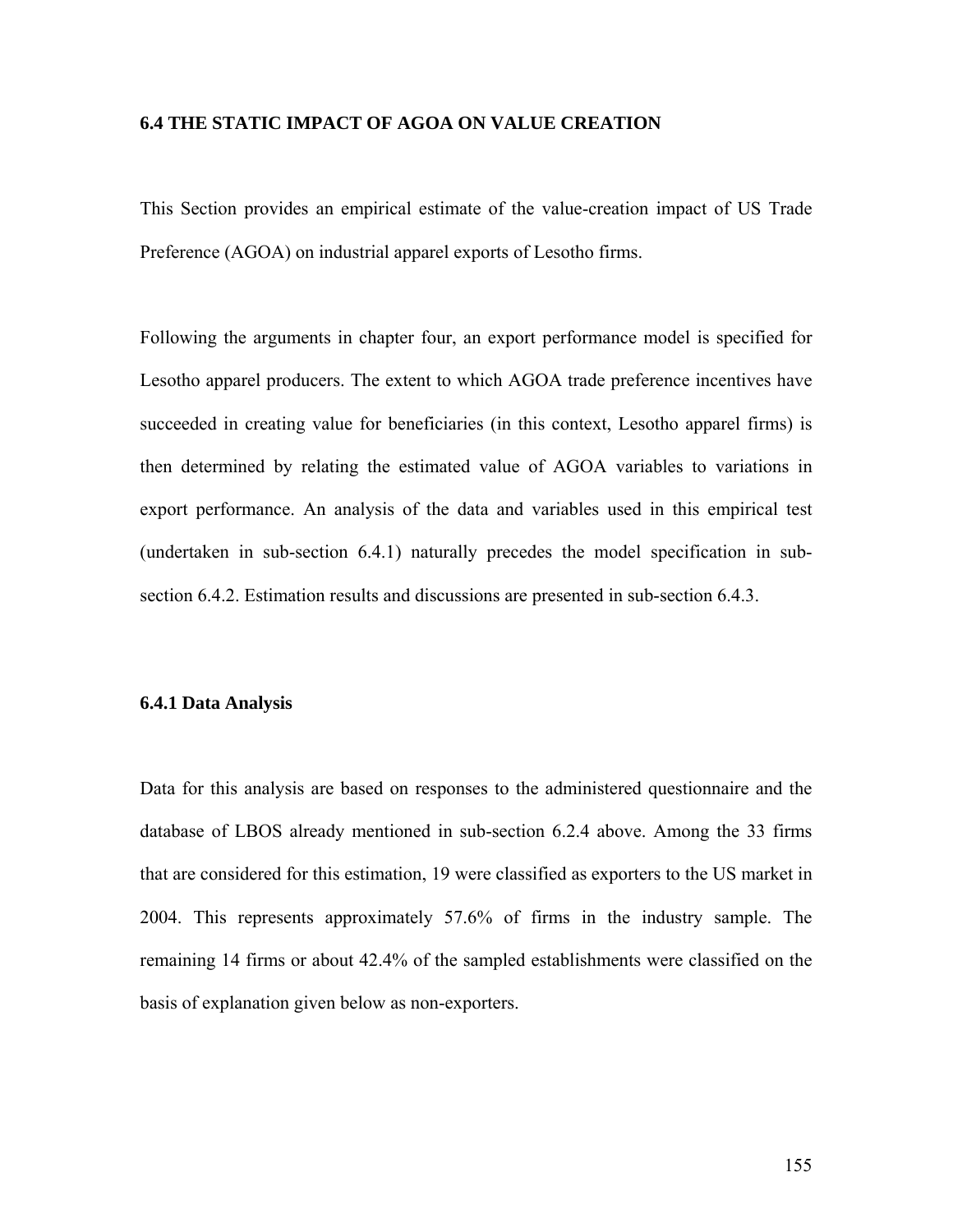The distribution of survey firms by variables used in the export performance model is given in Table 3 below, while a detailed description of their measurements and justification for their choices follow.

## **Table 3 Distribution of Survey Firms by Export Performance Profile (%)**

| 57.6%   |
|---------|
| 42.4%   |
|         |
| 65.6%   |
| 34.4%   |
|         |
| 36.4%   |
| 63.6%   |
|         |
|         |
| $0.18*$ |
|         |

\*Mean value Source: Author's calculation

**Dependent Variable (Export Performance):** The operationalisation of the dependent variable (i.e. export performance) in terms of discriminating between exporters and nonexporters requires that we think through what approach to adopt. The binary dependent variable by which the sample is divided is defined on the basis of the proportion of export to US market in total sales. In Lesotho a complex regime governs the process by which firms get their output exported to the US market. For the most part garment firms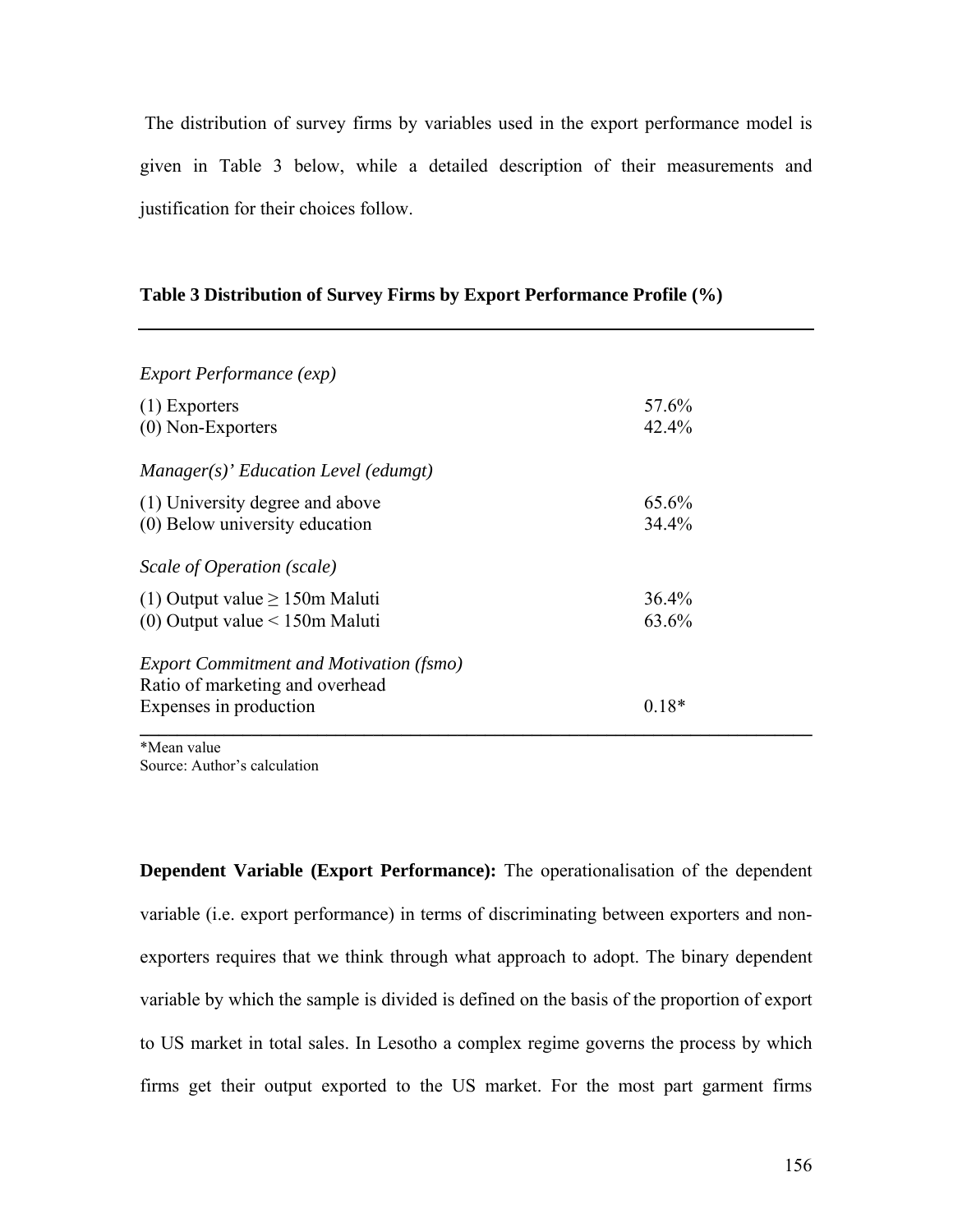operating in the country act as Cut Make and Trim (CTM) for their parent companies located elsewhere so that there is very little direct dealing between independent buying agents for the US firms and the local garment producers<sup>23</sup>. A firm is thus categorised as exporter and assigned the value of 1 if the ratio of sales to parent companies or independent buying agents in Lesotho is equal to or greater than 50%. Otherwise the firm is classified as non-exporter and given the value of 0. Roughly 58% of the respondents emerged as exporters while the remaining 42% were non-exporters in 2004.

This method of using export sales to represent export performance is not without precedent. It has been used in a number of previous works (Bhavani, et al., 2001; Seyoum, B., 2006; Rose and Shoham, 2002). Exporters are discretely assigned the value of 1 while non-exporters are given 0 values.

**US Trade Preference (AGOA):** This is the independent variable of interest. It is defined as the value of tariff concessions that would have been imposed in the absence of a preferential treatment. In other words, it represents the value of average duty on garments entering the US market from Most Favoured Nation (MFN) countries in 2004. This value, which effectively amounts to the price advantage that Lesotho exporters enjoy over their competitors, is estimated to be approximately 17% of the total value of exports (Salm, et al., 2002; UNCTAD, 2005). In his recent work on the impact of US trade

 $\overline{a}$ 

 $2<sup>23</sup>$  The parent companies of the plants in question are themselves buying agents for the US brand marketers or retailers and are mostly based in Asia. The process resembles the triangular production network described by Gereffi where Asian middlemen obtain orders from US firms and sub-contract the production to their plants located in low-cost trade preference beneficiary countries like Lesotho. Outputs from these low-cost producers are subsequently delivered through the Asian middlemen to their US customers that ordered them in the first place.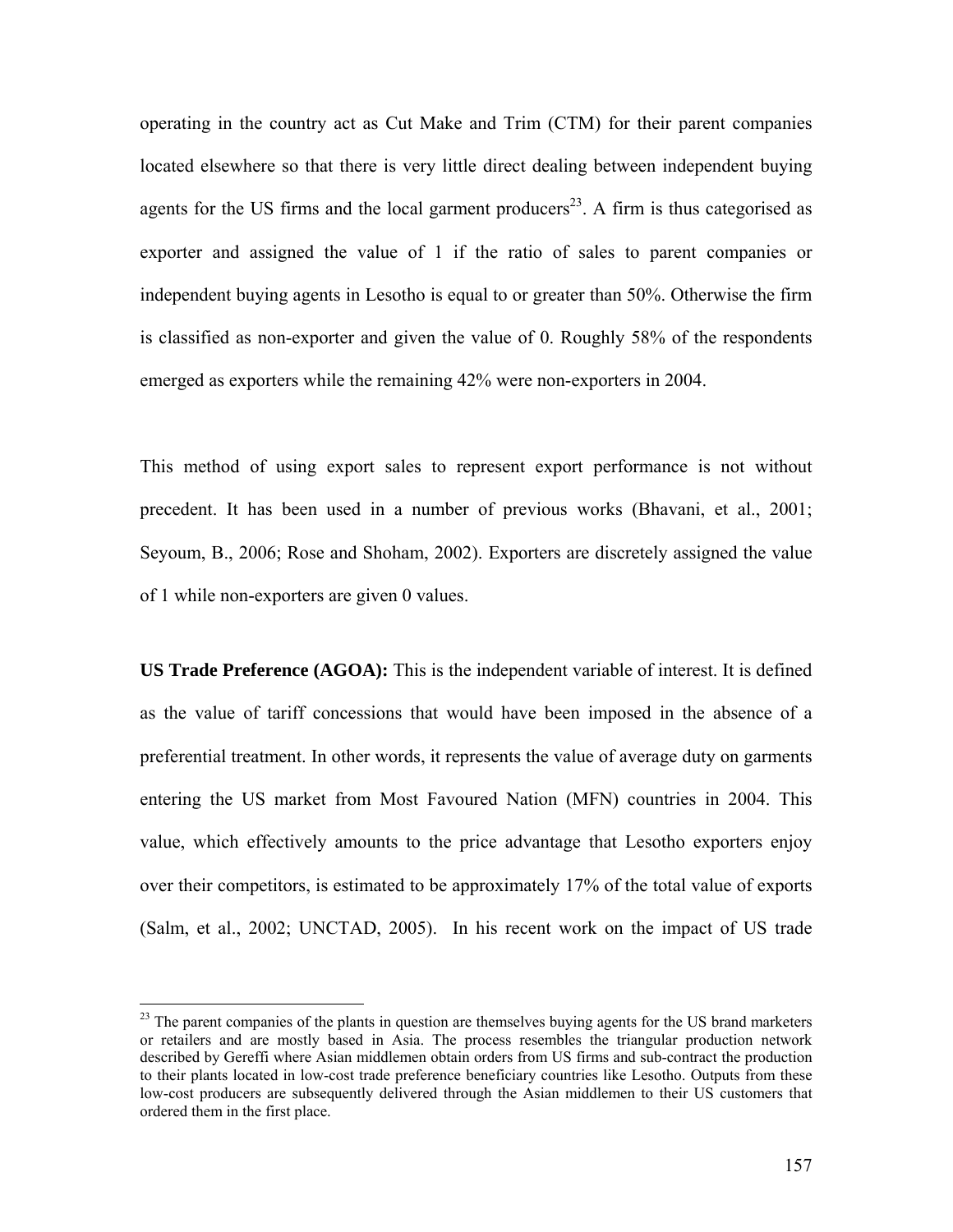preferences on export performance of developing countries, Seyoum (2006) applies the same logic to measure the value of US tariff concessions.

Since the dependent variable is qualitative, the value of AGOA incentive is calculated for each exporter by multiplying the tariff forgone (in this case 17%) by the total value of exports. For non-exporters, AGOA incentive is given by the difference between the price they would have received for their goods if they had exported directly to the US and the price they actually received from middle men who bought their output in their country. Transportation and other marketing expenses are then deducted from the resulting figure to get the net value of incentive. The higher this value is the higher the incentive and the better the attraction to export directly.

Calculating the actual value of a preferential trade scheme as mentioned in chapter four allows us to overcome one of the major criticisms of existing studies in this area, which rely on treating preferential treatment as dummy variable.

**Control Variables:** The set of control variables used are based on the identified explanatory factors of export performance in Chapter 4 of this thesis. Following Bhavani and Tendulkar, (2001), three of these elements: human capital endowment; export commitment and motivation; and size are introduced as controls.

Human capital endowment is proxied by the level of top manager(s) education. It is introduced as a categorical variable that has the value of 1 if top managers had university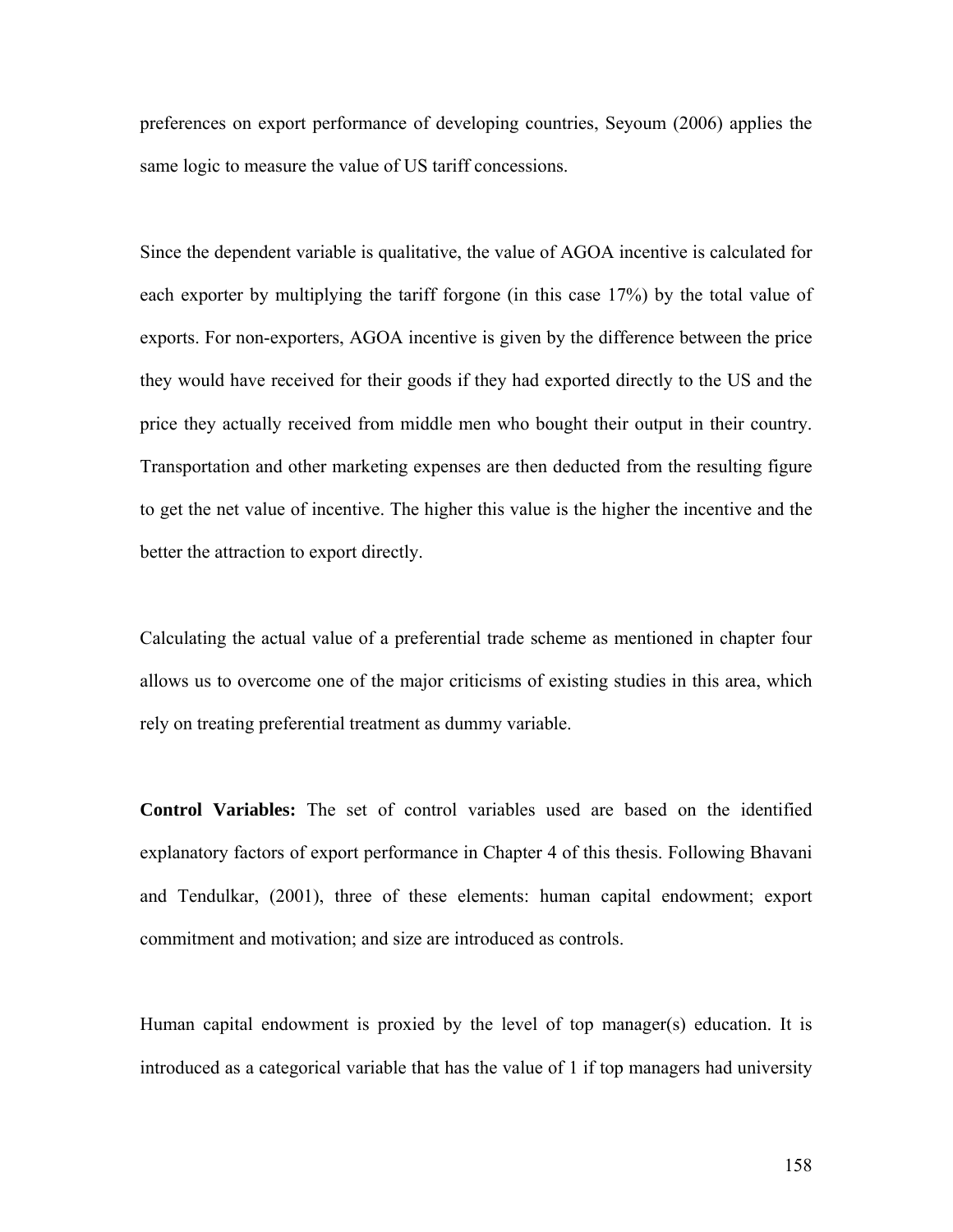education and 0 if their level of education is below university level. Again about twothird of the respondents in the sample has university education while one-third has less than.

Export commitment and motivation with a mean value of 0.18 is measured as the ratio of marketing and overhead expenses to total value of production. The size variable however has a discrete character. A firm is categorised as large scale if its value of output for 2004 was equal to or greater that 50 million Maluti and assigned the value of 1. Others with output value less than this are categorised as small-scale and are assigned 0 values. About 64 percent emerged as small-scale producers and roughly 36 percent operated as largescale producers in 2004.

#### **6.4.2 Model Specification**

 $\overline{a}$ 

Given the binary nature of the dependent variable, a number of statistical techniques such as multiple discriminant analysis, probit and logit models naturally present themselves as possible choice candidates (De Toni and Nassimbeni,  $2001<sup>24</sup>$ . However, as Hair et al (1995) argue, the use of multiple discriminant analysis demands more restrictive statistical hypothesis than any of its counterparts. In the case of binary dependent variable not much difference exist between probit and logit regression (Gujarati, 1995). For

 $^{24}$  In the case of categorical dependent variable, ordinary least square multiple regression technique cannot be used. If used, it a disadvantage of potentially giving rise to heteroskedastic errors (Goldberger, 1964; Snell and Cox, 1989).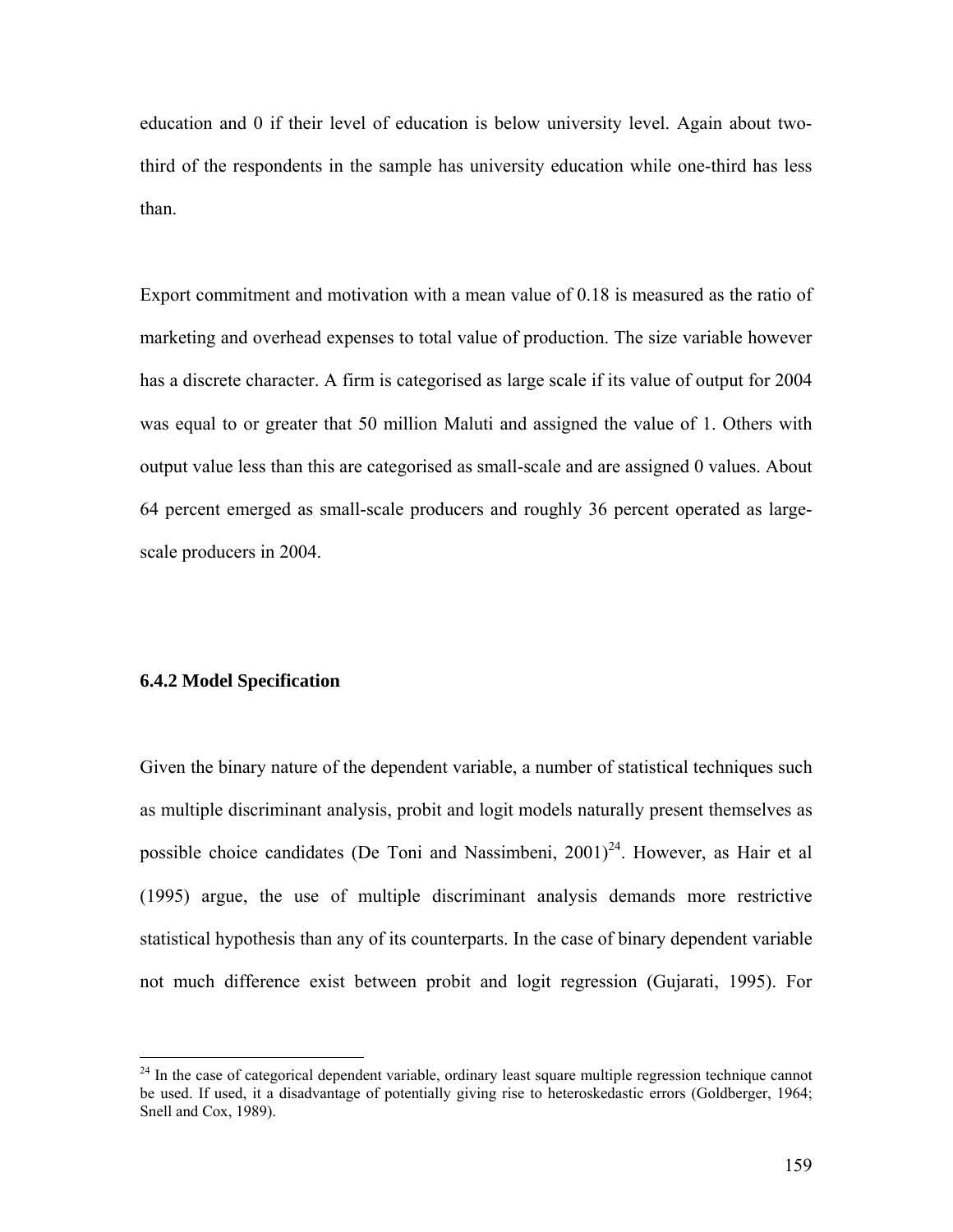mathematical convenience, the research has therefore opted for the logistic regression approach in this estimation.

The objective is to model the relationship between the binary response variables and selected explanatory variables. The univariate logistic regression uses a binomial distribution to determine the percentage of variance in the dependent variable that is explained by the independents. A feature of this estimation technique is that, it estimates the probability of a certain event occurring. This is done by applying maximum likelihood estimation after transforming the dependent into a logit variable.

It is assumed that variables of export performance determinants identified in Chapter 4 such as human capital endowment, export commitment and motivation, size and trade policies are likely to influence the probability of a firm's export sales. The objective however is to investigate the extent to which a policy variable like AGOA impacts on Lesotho's apparel exports to the US market.

If we denote the probability of exports by  $\pi$  and the explanatory variables by  $\chi_1, \chi_2, \ldots, \chi_n$ And further assuming that dependence occurs through the linear combination g(**π**) = ß0 + ξ ßi χi ; i = 1,……, n ………………………………………………….……… 1 where  $\beta_i$  measures the impact of variations in  $\chi$  on the function of g of probability  $\pi$ . The assumption of the logistic model will be that:

log **(π/**(1- **π**) **) =** ß0 + ξ ßi χi ; i = 1,……, n ……………………………….……………… 2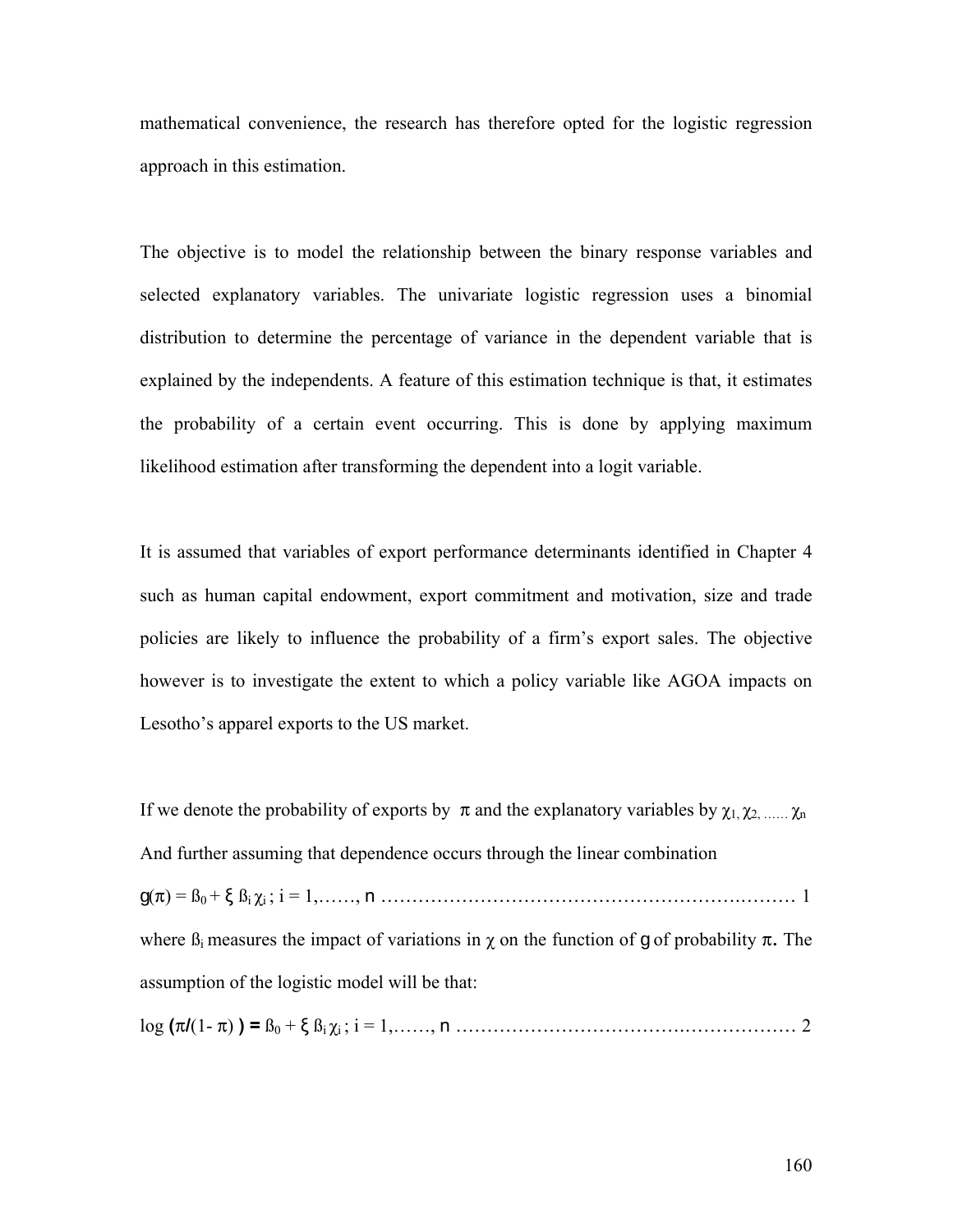The values of ß can then be estimated using maximum likelihood method. Probability value of  $\pi$  is estimated by:

$$
\pi = \exp(\beta_0 + \xi \beta_1 \chi_i)/[1 + \exp(\beta_0 + \xi \beta_1 \chi_i)].
$$

The estimated logistic regression results obtained through an iterative maximum likelihood process for export performance of Lesotho apparel manufactures are presented and discussed in the next sub-section.

## **6.4.3 Estimation Results**

Table 4 presents the logistic regression results for export performance of the functional form:

*exp = f { fsmo, edumgt, scale, agoa,)* ……………………………………………………………. 4

where:

*exp* represents the dependent variable that measures export performance. *fsmo, edumgt, scale,* and *agoa* are all independent variables that capture export commitment and motivation, human capital endowment, scale of operation and AGOA trade-preference incentives respectively.

#### **Table 4 Logistic Estimation Results for Value Creation Model**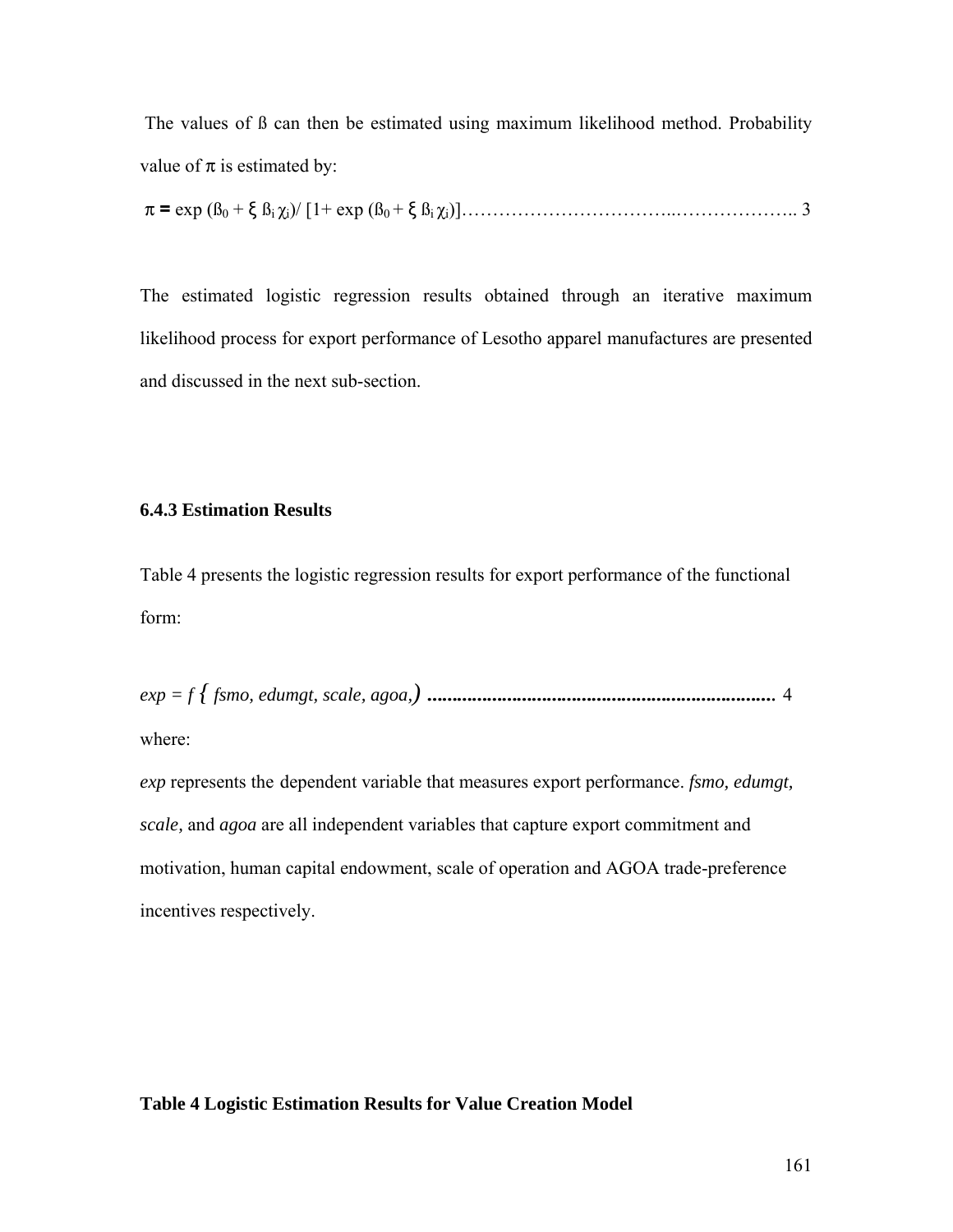| Number of obs<br>Log likelihood<br>Prob > chi2        | 33<br>$-14.08627$<br>0.0008 |          |                 |
|-------------------------------------------------------|-----------------------------|----------|-----------------|
| Independent Variable                                  | Coefficients                | P >  Z   | Marginal Effect |
| edumgt                                                | 2.623604                    | $0.030*$ | 0.1852          |
| fsmo                                                  | 1.105019                    | 0.797    | 0.0528          |
| agoa                                                  | 3.61e-07                    | $0.038*$ | 0.2544          |
| <b>Predicted Classification</b>                       |                             |          |                 |
| Correctly Classified<br><b>Incorrectly Classified</b> | 87.88%<br>12.12%            |          |                 |

 $\mathcal{L}_\text{max}$  , and the contribution of the contribution of the contribution of the contribution of the contribution of the contribution of the contribution of the contribution of the contribution of the contribution of t

\*Significant at 0.05 level.

The initial estimation that was performed for equation 6 above showed that the explanatory variable *scale* did nothing to improve model performance. It was therefore dropped from final estimation and the result for specification with the best performance is the one reported above. As expected, the model has a good fit as more that 87% of observations in the sample are correctly classified. This proportion is much higher than the base level of 0.5 that is recommended (Chatterjee and, Hadi, 2006). Furthermore the chi-square test strongly rejected the hypothesis of no explanatory power in the model.

Following the literature on determinants of export performance discussed in chapter 4, the neo-endowment hypothesis has propositions to the effect that both human capital and export commitment and motivation are two forms of resource endowment that confer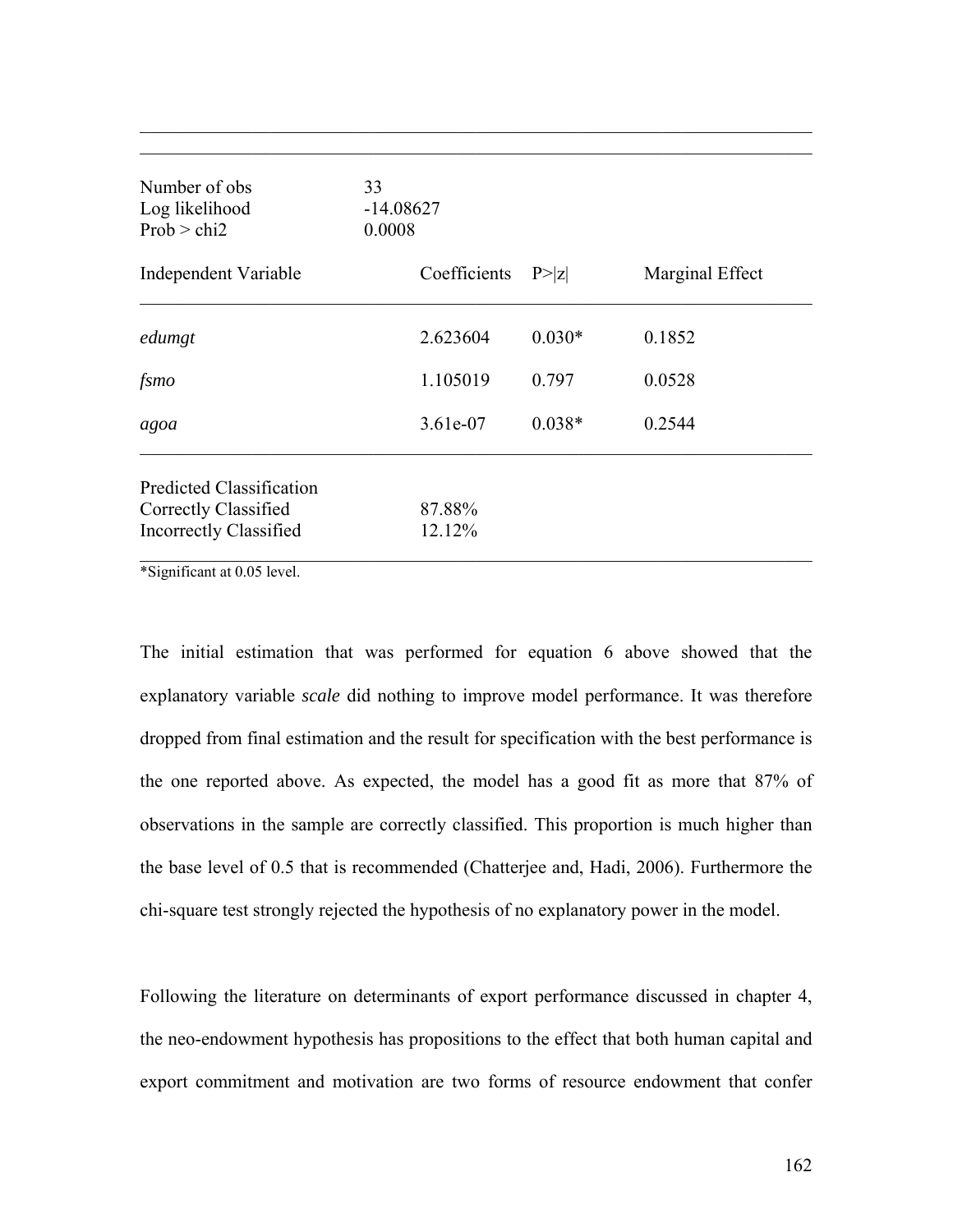competitive advantage to firms. They are thus expected to influence export performance in a positive way (Rialp-Criado et al, 2004; Wakelin, 1998).

Also policy variables like trade preference programmes reduce artificial barriers to trade and are expected to facilitate market access for potential exporters. In terms of their impacts on export possibilities at plant level, a measure of the value of preferential programmes' incentives should correlate positively with firms' exports performances.

All the variables turn out with the expected sign and statistical significance is confirmed at 95% for all except expenditure on marketing and overhead *(fsmo).* The main hypothesis of a positive relationship between AGOA trade preference and export performance of Lesotho apparel firms is confirmed. For every one unit increase in value of AGOA the probability of exporting to the US market increases by about 25.44%. It can therefore be submitted that AGOA has created value for the country's apparel sector.

#### **6.5. VALUE ENHANCEMENT AMONG LESOTHO APPAREL FIRMS**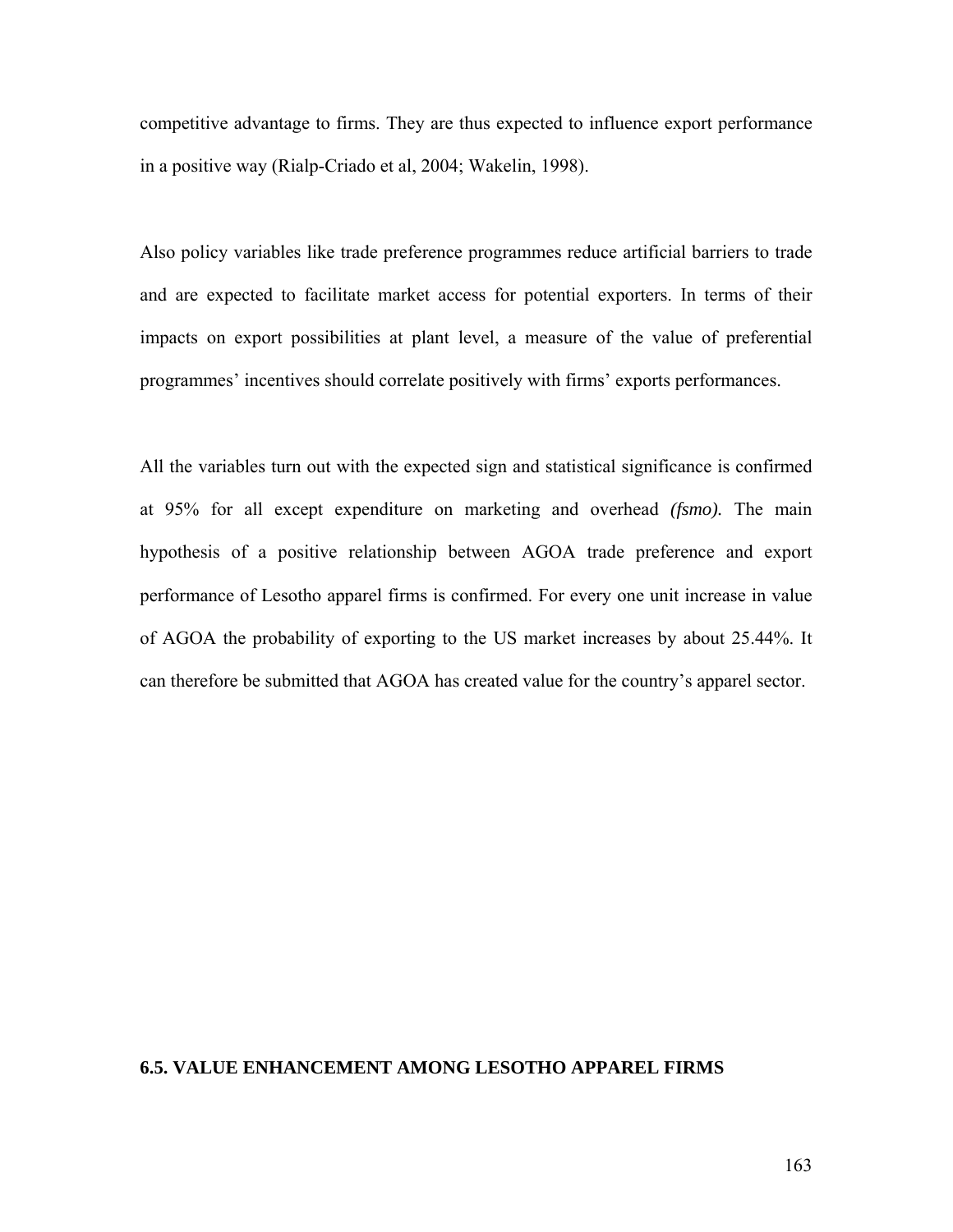Recall that the arguments in chapter five relate value enhancement needed to assure sustainability of value created in the medium term to improvements in efficiency performance of industrial firms. Such improvements in the context of trade-induced boom in output are also governed by the social-capability of beneficiary economy. This leads to the formulation of the second hypothesis, which is reproduced here as follows:

**The social-capability deficit of Lesotho's economy has impacted negatively on efficiency performance of apparel manufacturing firms and hence the prospect of sustaining gains from preferential trade treatment in the medium term.** 

The objective of this section is to empirically test this hypothesis by specifying a technical efficiency model as a benchmark for investigating the influences of socialcapability variables on productivity behaviour of Lesotho firms. The section proceeds with a motivation of the choice of empirical method and model specification in subsection 6.5.1, followed by data analysis and variable descriptions in 6.5.2. The final subsection presents the estimated results.

#### **6.5.1 Stochastic Frontier Analysis**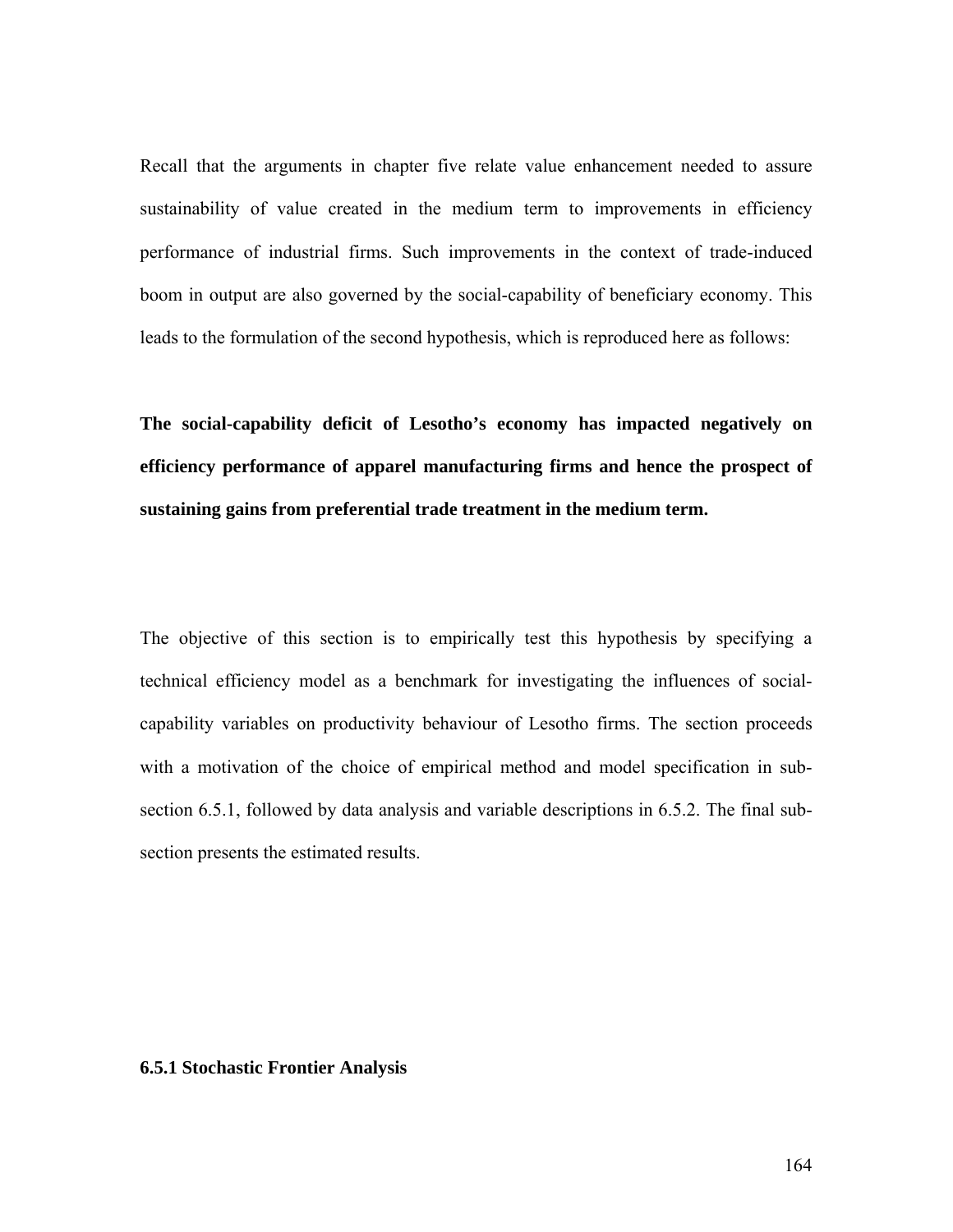Estimations of firm level operation efficiency have over the past few decades relied on two principal approaches. One approach utilises data envelopment analysis (DEA) which is based on mathematical programming technique. The other relies on stochastic frontier that is based on econometric method. While the argument for the DEA approach is substantiated on the ground that it does not require any parametric assumptions or assumptions about the functional relationship between input and output, its main drawback is that the computed inefficiency scores are very sensitive to measurement errors (Teal and Soderbom, 2002). Stochastic frontier approach proposed independently by Aigner, Lovell and Schmidt (1977) and Meeusen and van den Broeck (1977) is able to overcome these problems and will consequently be employed in this investigation.

A stochastic model can be derived from a production function involving an error term, which has two components. The first component of the error term normally captures the random effect (Vi), while the second accounts for the unobservable inefficiency (Ui). This model is given by:

lnYi = xiß + (Vi – Ui) i = 1, 2, ……n ……………………………………………...…5

Where  $Y_i$  is the production of the i-th firm; n represents the total number of firms;  $x_i$  is a  $k*1$  vector of input quantities of the i-th firm; ß is a vector of unknown parameter;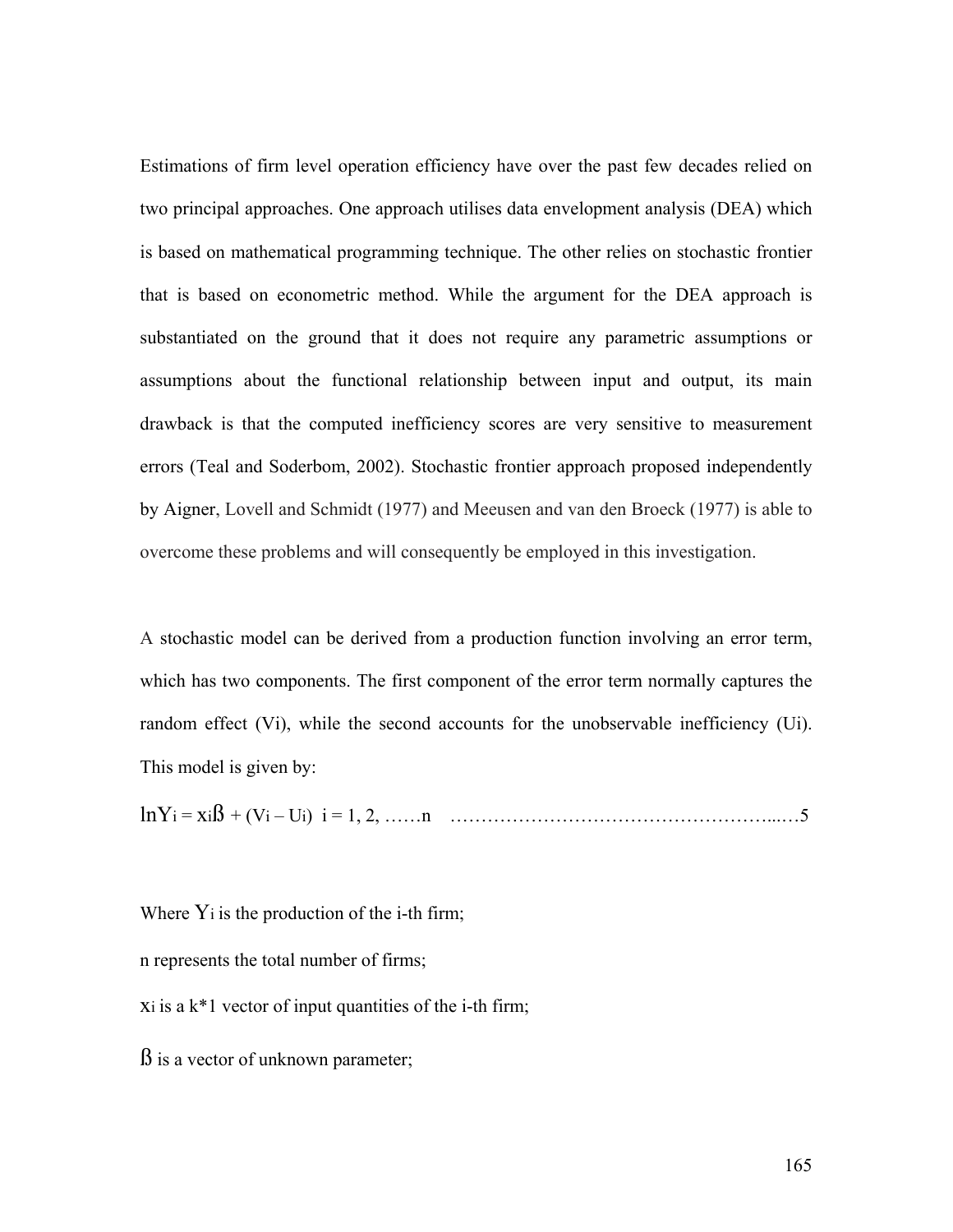Vi are random variables, which are assumed to be iid.  $N(0,\sigma^2 v)$  and independent of Ui; Ui are defined as non-negative random variables and assumed to account for technical inefficiency in production and assumed to be independently distributed as truncations at zero of the N( $\mu$ ,  $\sigma^2$  u) distribution

The technical efficiency ratio of the ith firm (*TEFi,)* can be defined as the ratio of actual output Yi to frontier output  $x_i\hat{B}$  + Ui and it can be determined after performing the following transformation:

*TEFi* = xiß + (Vi – Ui)/ xiß + Ui or *TEFi* = exp (-Ui) …………………………..…… 6

The estimation of equation 3 above can be carried out by estimating a production frontier of an appropriate functional form.

**An Inefficiency Effect Model**: Recognising that certain factors may operate at the level of the firm to hinder efficient operation is of little policy significance if we cannot disentangle the actual mechanism of this relationship. In other words from a practical policy perspective, it will be of great interest if we can reveal the way efficiency performance of organisation responds to changes in the level of these firm specific variables. Fortunately a model of inefficiency effect can be developed to address this issue. Extant literature on stochastic frontier analysis reveals a number of different approaches. Some empirical studies have used a two-stage approach. In the first stage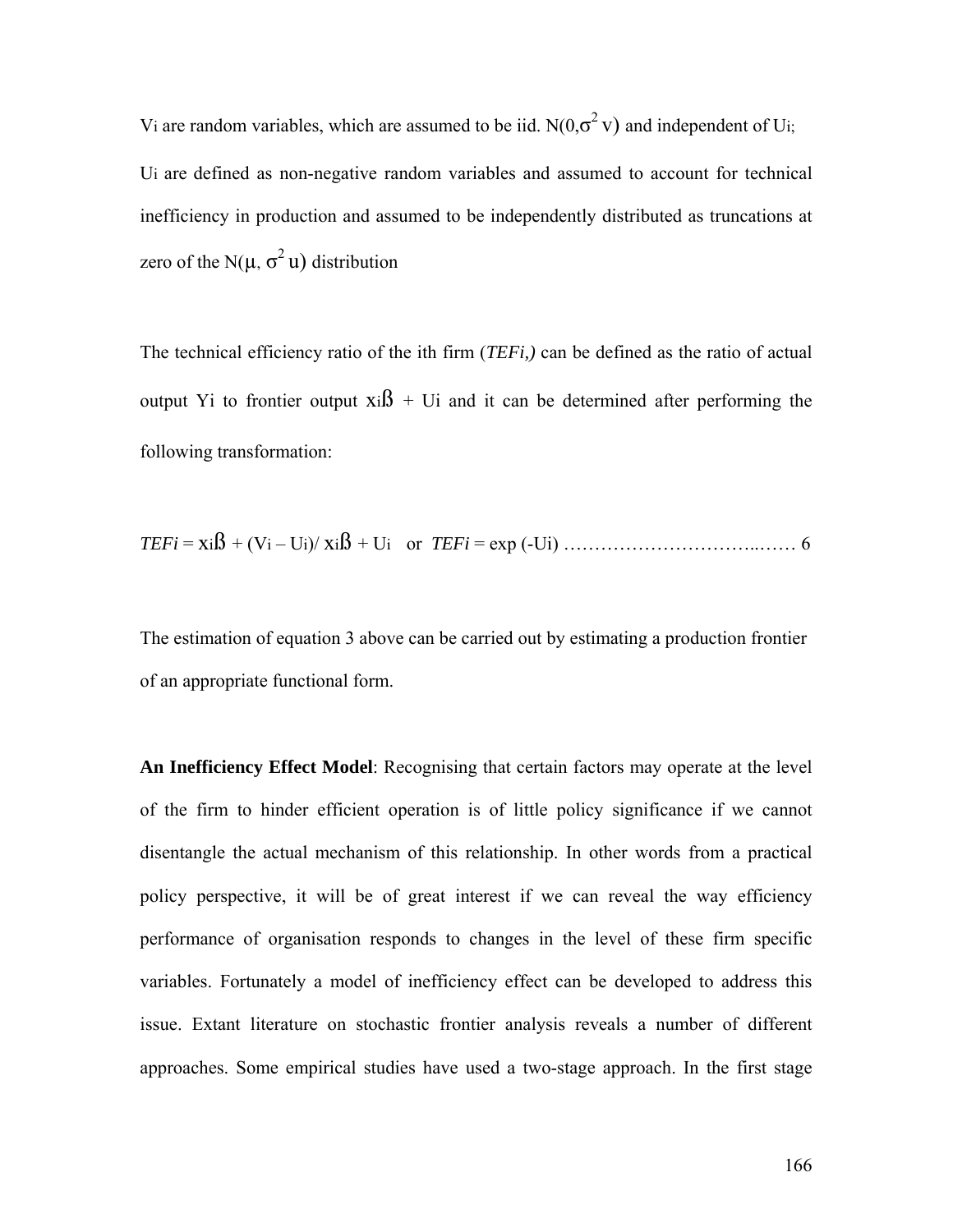stochastic frontier estimates are derived and predicted efficiencies are in the second stage regressed on chosen explanatory variables. This method according to Coelli (1996) is unlikely to be as efficient as those that could be obtained using a single-stage estimation procedure. Among the single-stage stochastic frontier techniques that model the inefficiency effects as an explicit function of a vector of firm specific variables and a random error are Reifschneider and Stevenson (1991) and Battese and Coelli (1995). This estimation follows Battese and Coelli's (1995) specification and expresses the efficiency model in logarithmic formation of expression 8 above as:

lnYi = ln f (xi; ß) + (Vi – Ui) ..…………………………………………………………. 7

where

Vi are iid 
$$
(N(0, \sigma^2 v))
$$
,

 $U_i = (n_1 \times i + \mathcal{E}_i)$  and represents non-negative random variables assumed to express inefficiency in production and distributed independently as truncation at zero of the normal distribution N(μ, σ<sup>2</sup> u); μ = ŋiŹi

For the ith producer, technical efficiency can then be expressed as follows:

*TEFi* = exp[ - Ui ] = exp [ - ŋiŹi – εi ] ……………………………………...………..… 8

Varieties of hypotheses can be tested to verify the validity of our model assumptions. For instance the test that technical inefficiencies are not present in the model can be conducted under the null hypothesis given by  $H_0$ :  $\gamma = 0$  with the γ parameter defined as γ  $= \sigma^2 u / (\sigma^2 v + \sigma^2 u)$ . If we fail to reject this hypothesis then the model approximates to the deterministic or average response function which can be effectively estimated with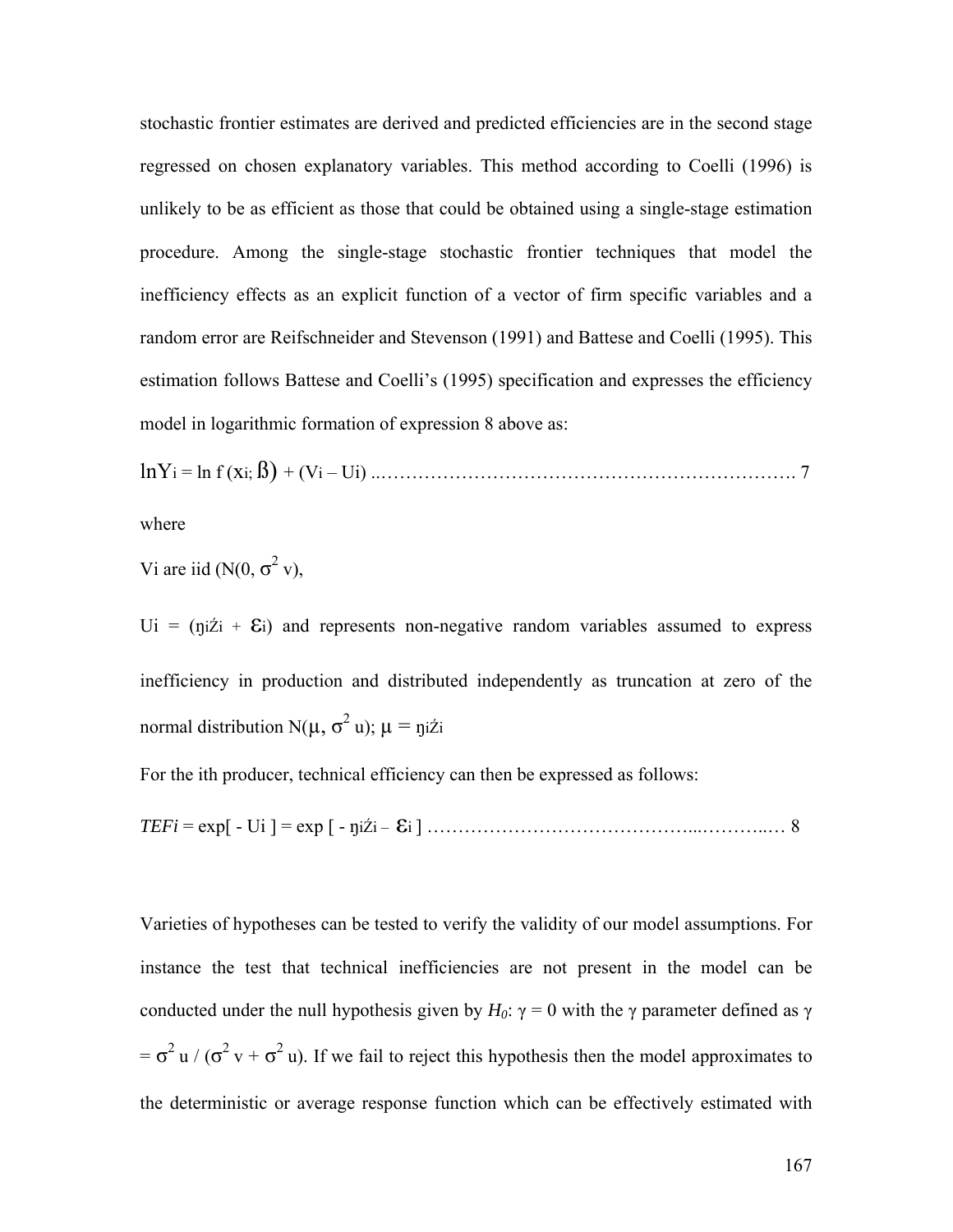the ordinary least square technique. Another hypothesis that the inefficiency effects are not influenced by changes in explanatory variables included can be tested with the null specified as  $H_0$ :  $\delta_1 = \delta_2 = \delta_3 = \dots = \delta_n = 0$ . The test with respect to the appropriateness of the functional specification can also be carried to ascertain whether or not a Cobb-Douglas specification for instance with constant returns to scale is preferable to say a Translog form with variable elasticity of factor input.

All these hypotheses can be tested by using the generalised likelihood ratio test with test statistics given by:

$$
\lambda = -2 \{ \ln[L(H_0)/L(H_1)] \} = -2 \{ \ln[L(H_0)] - \ln[L(H_1)] \} \ \ldots \ \ldots \ \ldots \ \ldots \ \ldots \ \ldots \ \ldots \ \ldots \ \ 9
$$

This statistics is asymptotically distributed as a chi-squared with degrees of freedom equal to the difference between parameters of the hierarchically nested models. Critical values for the test can be obtained from the appropriate chi-square distribution table.

#### **6.5.2 Data Analysis**

To estimate the above model, specific information on variables of the firm's production function as well as those that measure the social-capability environment of Lesotho's economy will be needed. Before discussing how these data have been captured limitations arising from their cross-sectional nature must first be pointed out.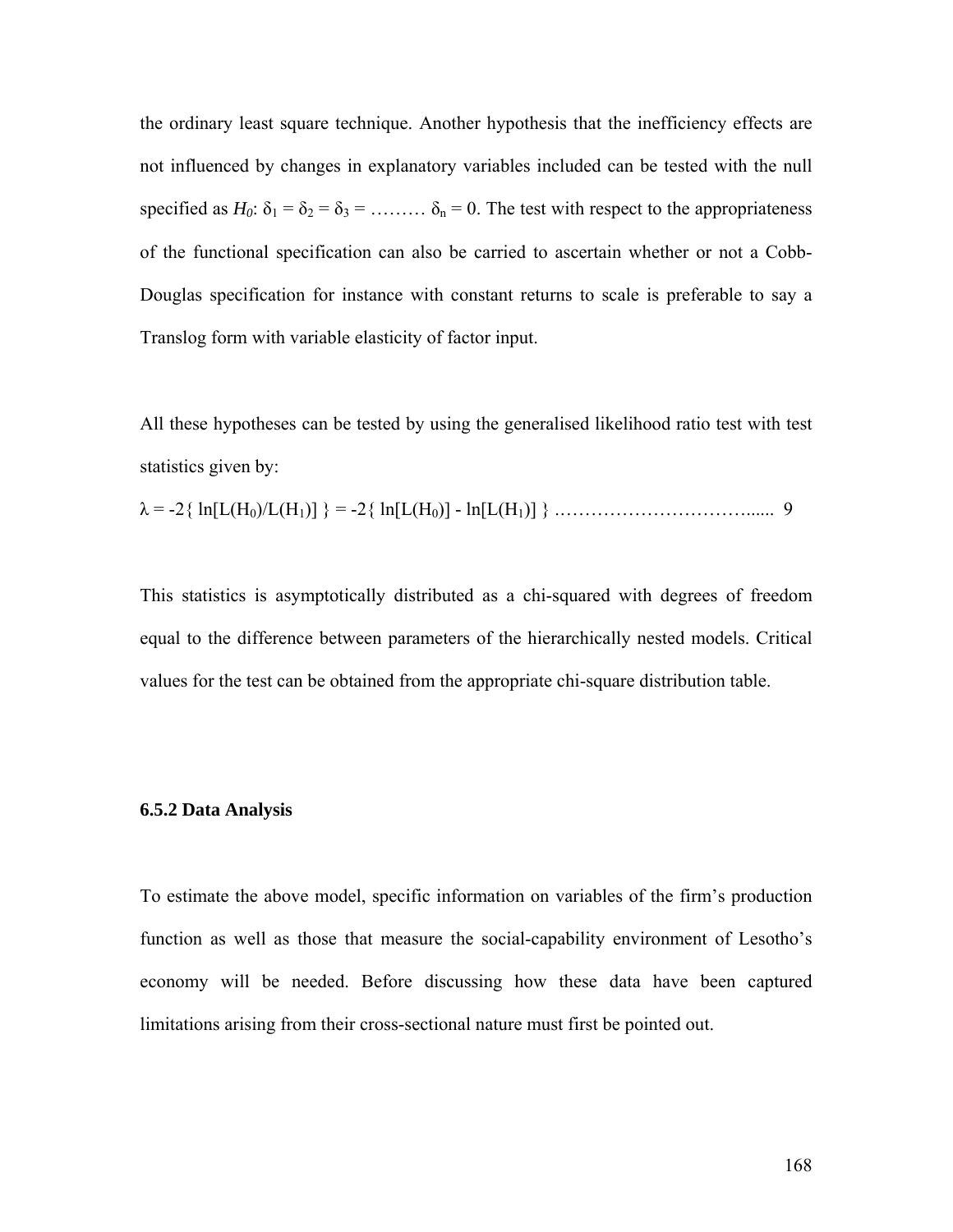There are two mains ways of handling cross-section data. One way is to assume that all establishments are allocatively efficient such that input shares are affected by the same technical inefficiency. Under this scenario the error term is assumed to exhibit noise only. Since this assumption cannot be tested the estimation results will be biased if the true technical inefficiency is not equally distributed. The second way is to assume that allocative inefficiency is constant across firms but input specific. Again this assumption does not lend itself to empirical solution with cross section data.

That being said, Table 5 below first provides a descriptive summary of the main production characteristics of Lesotho apparel firms for 2004 based on survey responses and LBOS data. This is followed by a description of how they have been measured. Doing the same for variables of the social-capability environment completes the data analysis of this section.

**Production Technology Variables**: In the production function, the dependent variable, Output (y) is defined as the natural logarithm of output. Four input variables: capital, denoted *k*; labour cost, denoted *ws*; human capital, *hk* and energy input *engy* have been introduced.

To obtain the value of capital stock used during the fiscal year, respondents were asked to provide an estimate of the depreciation of capital asset or rent paid for capital equipment during the fiscal year. This approach is consistent with a number of previous studies that have attempted to model efficiency behaviour of firms (Battesse and Lundvall, 2000;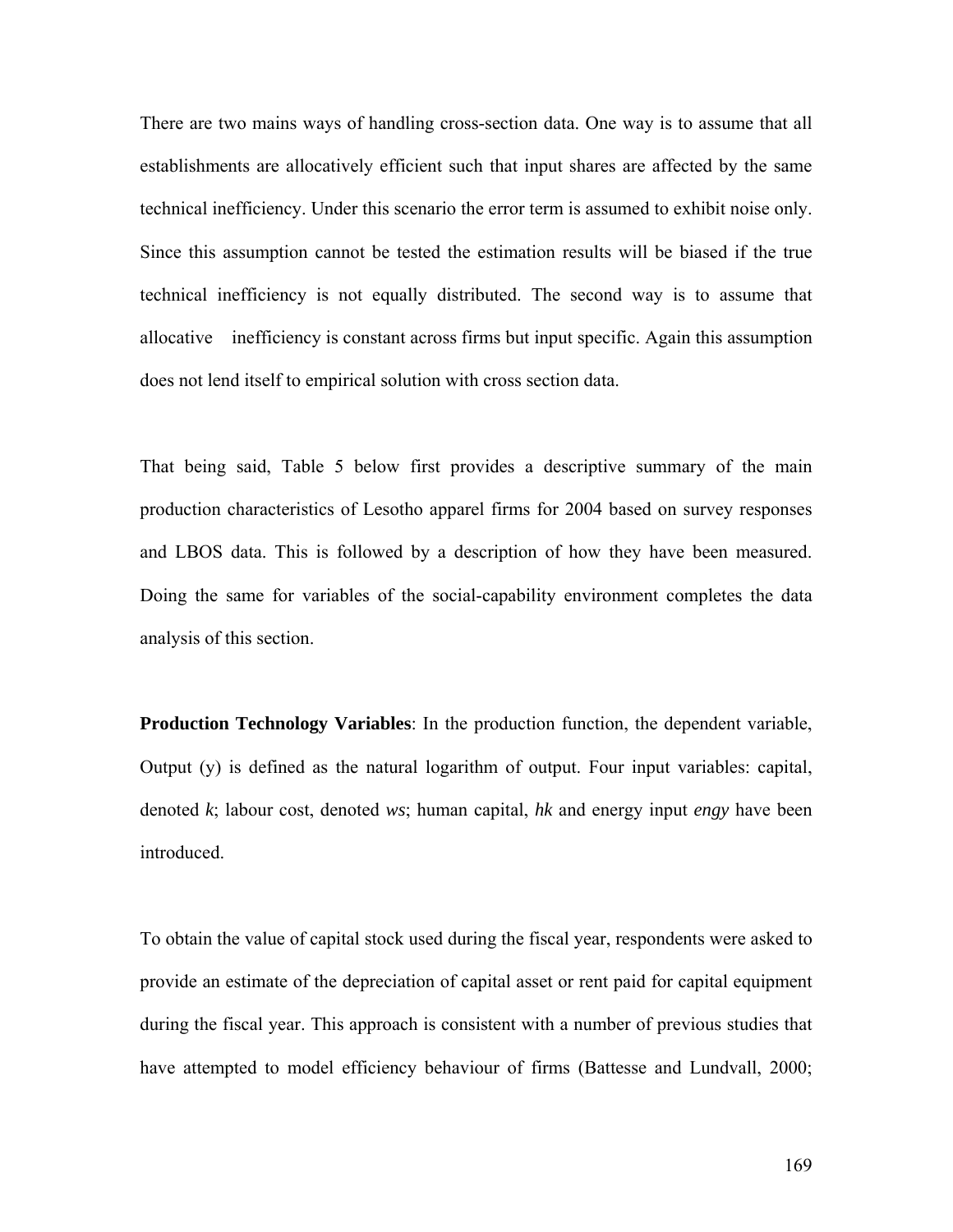Teal and Soderbom, 2002). Again following Battesse and Lundvall, (2000), value of labour input is calculated as the total value of wages and salaries paid during the year.

#### **Table 5**

### **Summary of Production Technology Attributes of Lesotho Apparel Firms 2004**

 $\mathcal{L}_\text{max} = \mathcal{L}_\text{max} = \mathcal{L}_\text{max} = \mathcal{L}_\text{max} = \mathcal{L}_\text{max} = \mathcal{L}_\text{max} = \mathcal{L}_\text{max} = \mathcal{L}_\text{max} = \mathcal{L}_\text{max} = \mathcal{L}_\text{max} = \mathcal{L}_\text{max} = \mathcal{L}_\text{max} = \mathcal{L}_\text{max} = \mathcal{L}_\text{max} = \mathcal{L}_\text{max} = \mathcal{L}_\text{max} = \mathcal{L}_\text{max} = \mathcal{L}_\text{max} = \mathcal{$ 

| Mean Values |  |
|-------------|--|
| 149679.2    |  |
| 7568.89     |  |
| 1071        |  |
| 5.9         |  |
| 18784.13    |  |
| 33          |  |
|             |  |

\* Expressed in 000s of Maluti \*\* No of workers

\*\*\* Measures the average number of schooling years for the representative agent of the firm. Source: Author's calculation

Teal and Soderbom, (2002), have pointed out that the productive quality of labour is unlikely to be constant across individuals and firms. To allow for the influence of skill differentials in production process to be captured, the variable, human capital (*hk*) has been introduced. As was done in Chapelle and Plane (2005), this variable is calculated as the average number of school years for a 'representative' agent. The weighted average of the statistics serves as a proxy for a firm's human capital.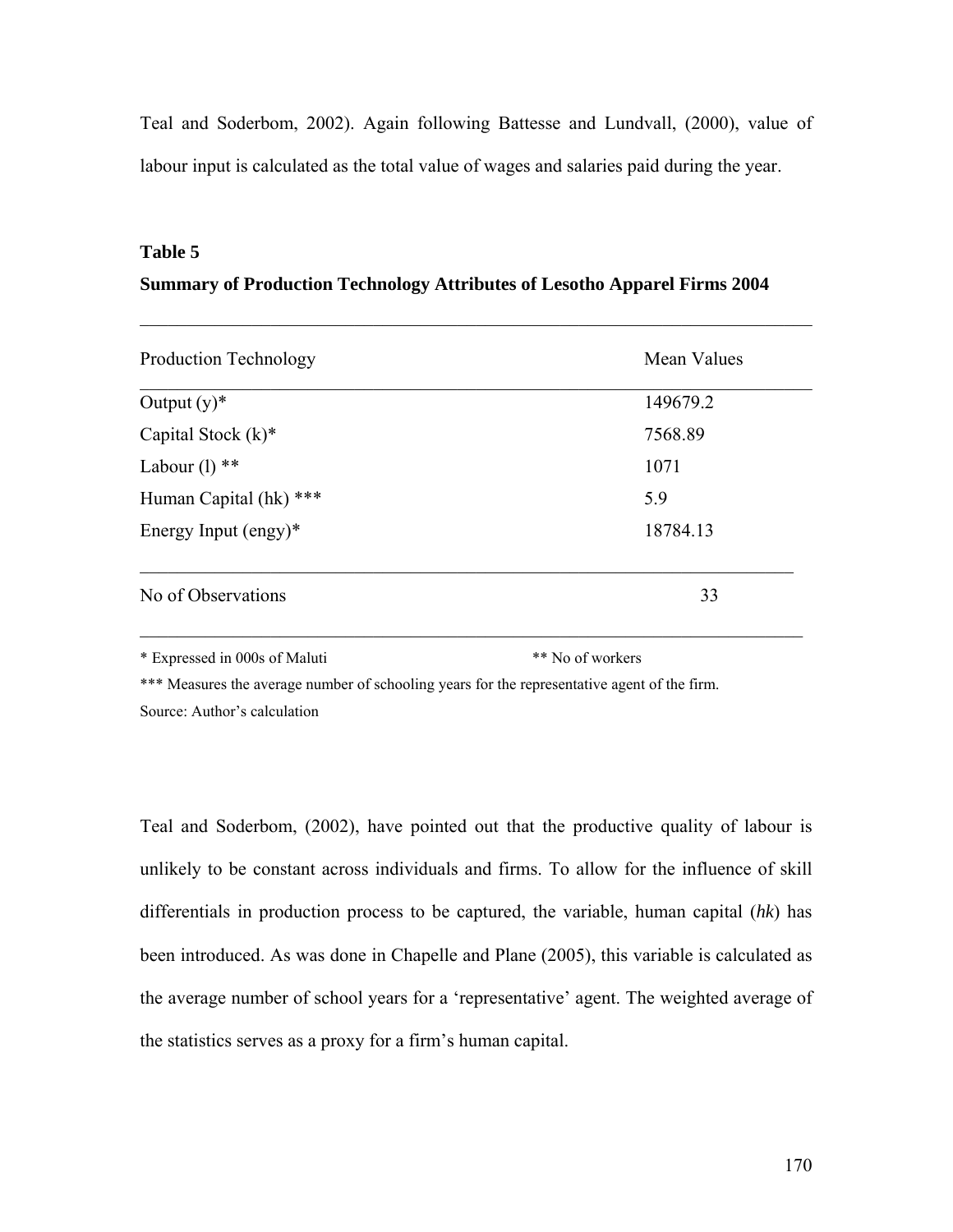Finally, the specification of production function is completed with a measure of energy input that firms employed in production. Bhavani and Tendulkar (2001) had introduced similar variable into the production function in their specification of efficiency model for Indian textile garments and apparel industry. This is proxied by the cost of fuel and energy input used in manufacturing operations during the year.

In capturing some of the variables explained above in terms of their value, we are not unmindful of the biases that are potentially associable with value data and this being recognised as potential limitation of findings.

**Social Capability Variables:** The hypothesis of technology transfer and productivity that this study investigates assume that some exogenous variables may influence the productive efficiency of apparel manufacturing establishments in Lesotho. Four of these factors which are considered to reflect the inadequacies of the economy's socialcapability that critics of the convergence hypothesis argue can impede successful technology transfer have been introduced. They are here identified to include various kinds of constraints imposed by: poor public infrastructural services deliveries (infr); poor access to institutional credit (crdt); bureaucratic impediments (brc) and official corruption  $(crp)^{25}$ . Table 6 below provides the summary statistics for these variables

 $\overline{a}$ 

<sup>&</sup>lt;sup>25</sup>The questionnaire used for the survey was designed to mimic the World Bank Regional Programme on Enterprise Development (RPED) Surveys. RPED Survey is a research project co-ordinated by The Bank for the purpose of generating firm level data on manufacturing activities in developing countries. The survey among others provides information on social and institutional constraints (business climate) facing manufacturers in the developing world (see http://www.worldbank.org/rped). A number of papers have been published on the basis of data from this survey. Among the more recent ones are: Chapelle, K. and Plane, P. 2005. "Technical Efficiency Measurement within the Manufacturing Sector in Cote d'Ivoire: A Stochastic Frontier Approach", *Journal of Development Studies*, 41 (7): 1303-1324 and Bigsten et al.,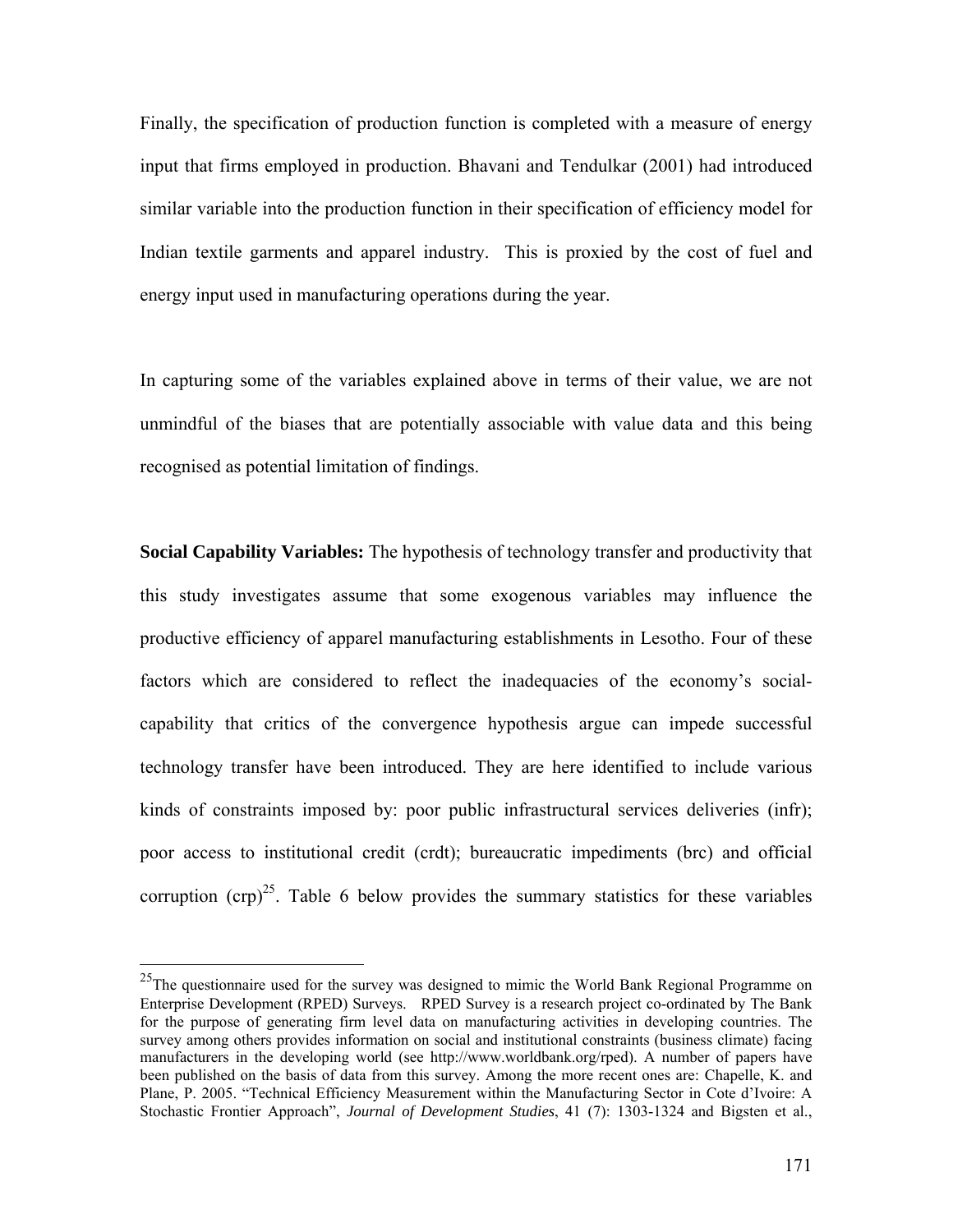while detailed representation of the data is contained in the Histograms of Responses in Appendix  $A2^{26}$ 

Information on the likely impact of poor public infrastructural services were obtained by asking participants to reveal their responses to a question on whether on not public service deliveries constitute an obstacle in relation to their firms' operations. Responses were calibrated on a 5-point Likert scale ranging from 0 (no obstacle) to 4 (very severe obstacle). From the histogram in Appendix B the modal response comprising more than 40% of respondents is seen to be 3. This indicates that a significant number of our respondents are in agreement that the variable constitutes a major obstacle but not of a severe type. However, if we consider the fact that the next in line in terms of response with the highest frequency is 4 with more than 20% rating the service delivery as a very severe obstacle we get the impression that majority of respondents consider this variable as a serious impediment.

Poor public utility service deliveries represent a failure on the part of an economy to provide adequate business support infrastructure and are expected to raise the competitive stake for firms experiencing its negative influence. Our expectation follows that this variable will positively impact on technical inefficiencies of the firm.

 <sup>&#</sup>x27;Rates of Return on Physical and Human Capital in Africa's Manufacturing Sector' in *Economic Development and Cultural Change*, pp.801–27.

<sup>&</sup>lt;sup>26</sup> We should point out that capturing social capability variables which is a state level phenomenon with firm level data can be potentially problematic. As one observer noted, it is possible for instance that firm managers' responses to question on access to credit are endogenous so that causality runs either way: a rejection of loan application by banks may be informed by the banker's knowledge that the applicant in question is a low productivity enterprise. This problem is acknowledged as a significant weakness of our estimation.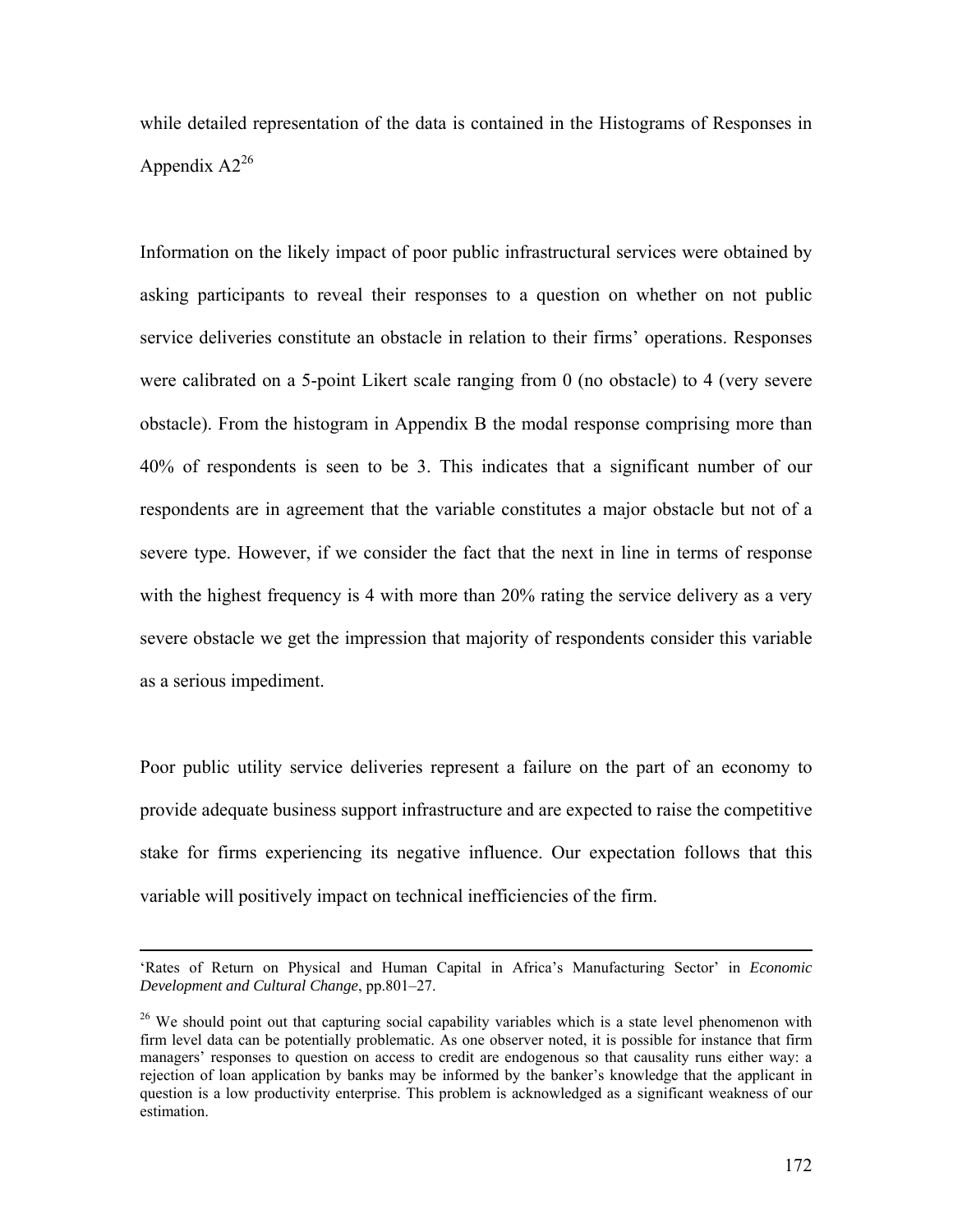Similar qualitative variables were developed to capture the effects of bureaucratic impediments, poor access to credit and official corruption on firm performance. Possible losses resulting from having to deal with varieties of official regulations were introduced by modeling information on respondents' perceptions of the magnitude of bureaucratically induced operational problems. We gauged this perception by asking respondents to indicate the extent of their disagreement/agreement with a statement like this 'Dealing with requirements imposed by legislation is a problem to the smooth operation of my business'. The modal response tended towards agreement with about 37% of participants agreeing with the statement while around 34% neither disagreed nor agreed. So disagreement exists on managers' perceptions of the quality of bureaucracy.

Inefficient system of administrative control may increase technical inefficiency of the plant since managers/staff will be forced to waste valuable times attending to cumbersome regulatory issues. Therefore this variable should impact positively on inefficiency.

Although the structure of our *access to institutional credit* variable question follows the same qualitative Likert-scale response design its message was actually intended to extract information of an opposite kind. So rather than measuring responses in terms of increasing disturbances, participants were asked to reveal their judgments on the efficiency of financial institutions in terms of decreasing disturbances scaling from (0) very inefficient to (4) very efficient. The sample evidence reveals that close to 60% of respondents viewed financial institutions in the country as generally inefficient. It is also

173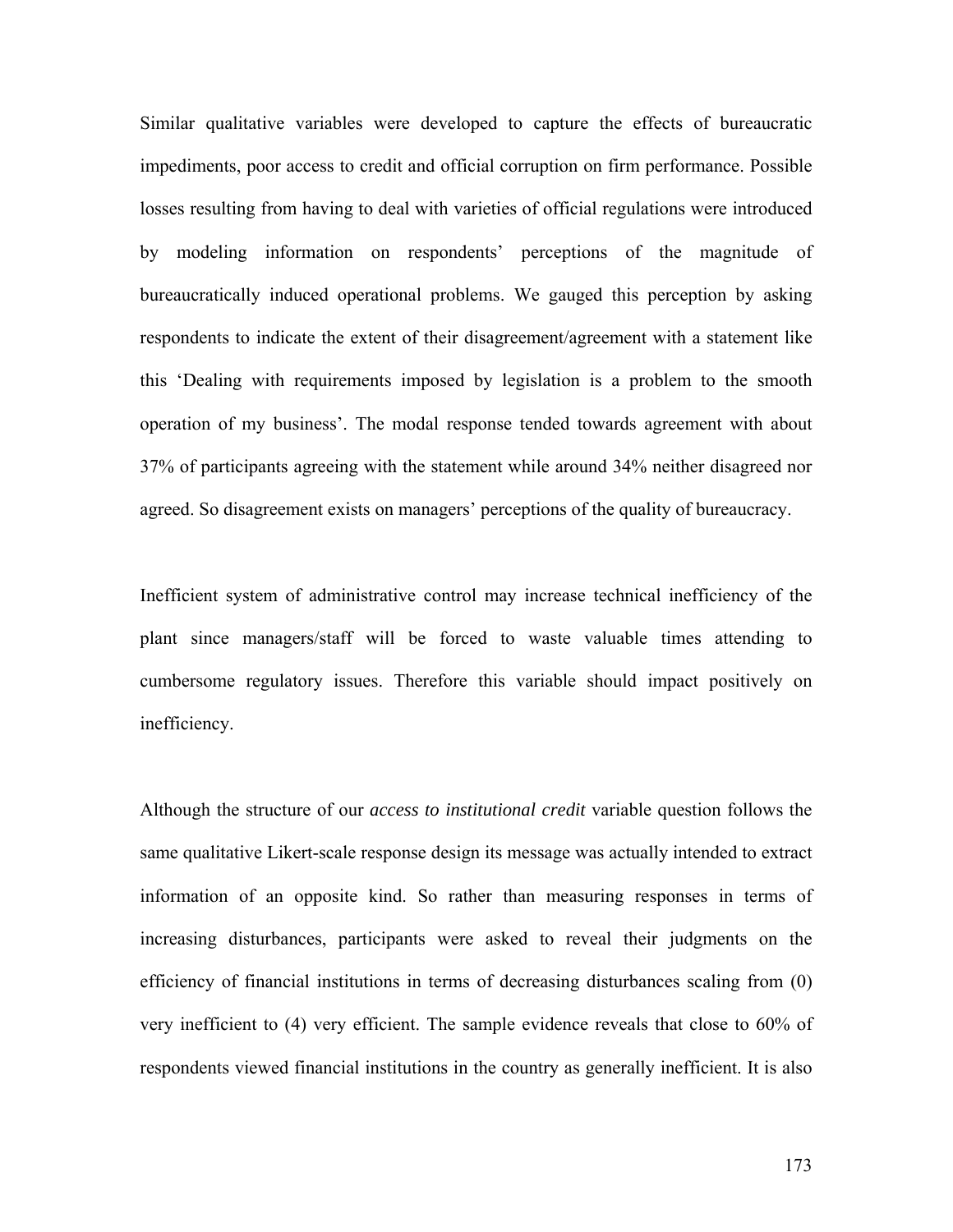instructive to note that none of the respondents considered these institutions to be very efficient while around 10% were of the opinion that they are very inefficient. This convergence of responses around inefficiency as a general perception is also supported by the sample statistics which shows a mean of 1.31 and standard deviation of 0.85. So just like the perception of public infrastructural services deliveries access to credit is also viewed by many to be a significant hindrance to business operations

Good access to institutional credit reduces transaction costs so that firms with better access are more likely to report higher efficiency scores than their counterparts. Therefore a negative correlation with inefficiency is what is anticipated from the coefficient of this variable.

Finally, official corruption has been introduced as another manifestation of social capability deficits that can potentially plague efficiency performance of the firm. We captured this variable by abstracting from participants' responses to the statement 'Official corruption constitutes an impediment to doing business in this country'. With an option to choose from a 5-point scale ranging between 0 (fully disagree) and 4 (fully agree) the mean response was 2.50 with a standard deviation of 1.02 suggesting that respondents were generally unsure of their position on this matter. But in as much as corruption is seen to increase a firm's transaction costs a positive association with inefficiency should the natural outcome of its potential impact.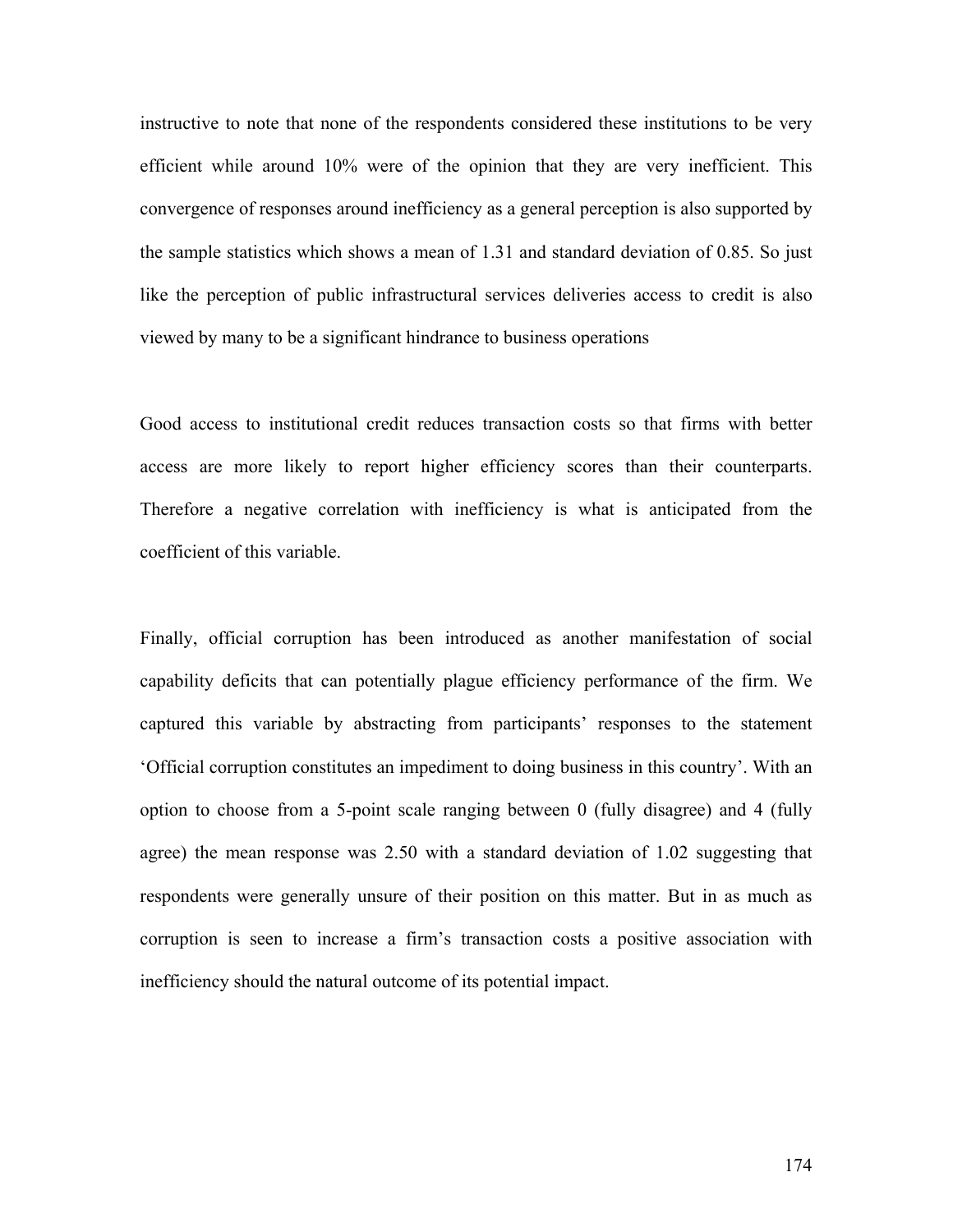It is hardly surprising that majority of establishments rated infrastructural services deliveries as a significant obstacle to doing business in the country. From industrial establishment's perspective Lesotho provides a relatively uncompetitive environment for the supplies of utility service input for production purposes. For instance, in comparison with some of its most important competitors in the global market for apparel (South Africa, China and India) not only is the cost of electricity services higher in the country, its quality in terms of frequency of outages is also worse-off. Water which constitutes a critical input for the garment industry especially the denim plants is also in limited supply as our findings reveal.

Furthermore, besides the fact of its landlocked geography transportation problem is further exacerbated by limited rail service networks. The railhead located in the capital is the only one the country can boast of. Very often its capacity is over stretched and delay in the delivery of goods to client firms is a common experience. This service supply inadequacy has often meant that a number of plants are forced to resort to the more expensive truck services to transport intermediate inputs and outputs within and out of the country.

What seems surprising however is that similar majority of respondents viewed access to credit as an important obstacle as well. This is not to suggest that Lesotho has a very competitive financial sector. In the contrary the profile of the sector is defined by oligopolistic and related inefficient attributes. The banking sub-sector is small, relatively underdeveloped and significantly dominated by three South African Banks (Nedbank,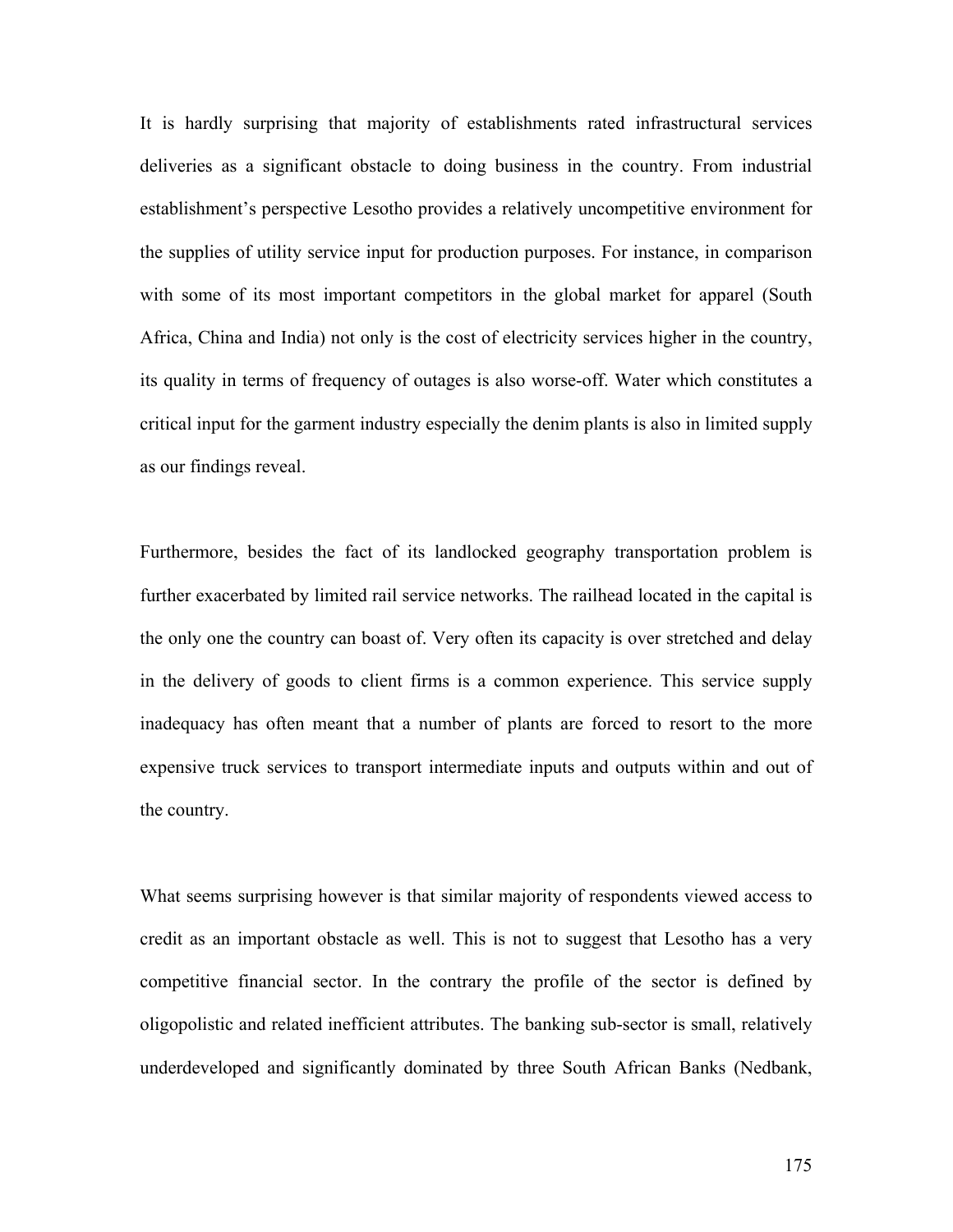First National Bank and Standard Bank). The services they provide are mostly limited to overdraft facilities usually to large customers. Although two Development Finance Institutions (Lesotho National Development Corporation (LNDC) and Basotho Enterprise Development Corporation (BEDCO)) were set up to enhance the economy's ability to provide financial intermediation, they have largely ceased to operate (World Bank, 2007).

But given that the garment industry in Lesotho is almost entirely controlled by foreign investors who ordinarily should be able to finance their operations through their outside network one would expect that they should have little problem with these institutional failings. This argument can easily be discounted (dismissed) on the ground that these responses are reflections of participants' judgments on the efficiency of local financial institutions and not on their own abilities to raise funds. Ordinarily firms will prefer to source their fund locally as resort to external sources may represent a less efficient choice since higher transaction costs would be incurred.

It is plausible to argue that in a single country where a uniform institutional regime governs the affair of business the observed variations in respondents' perceptions of the magnitude of corruption and quality of bureaucracy is not a true reflection of reality but mere subjective opinion. Firstly, we argue that firms differ in their approaches and strategies for dealing with institutional issues like corruption. These differing approaches define their unique experiences and the kind of judgments they pass on the phenomenon. For instance, while some may be negatively or weakly disposed to offering inducements and fail to read its signs or simply dismiss it as manifestations of bureaucratic or other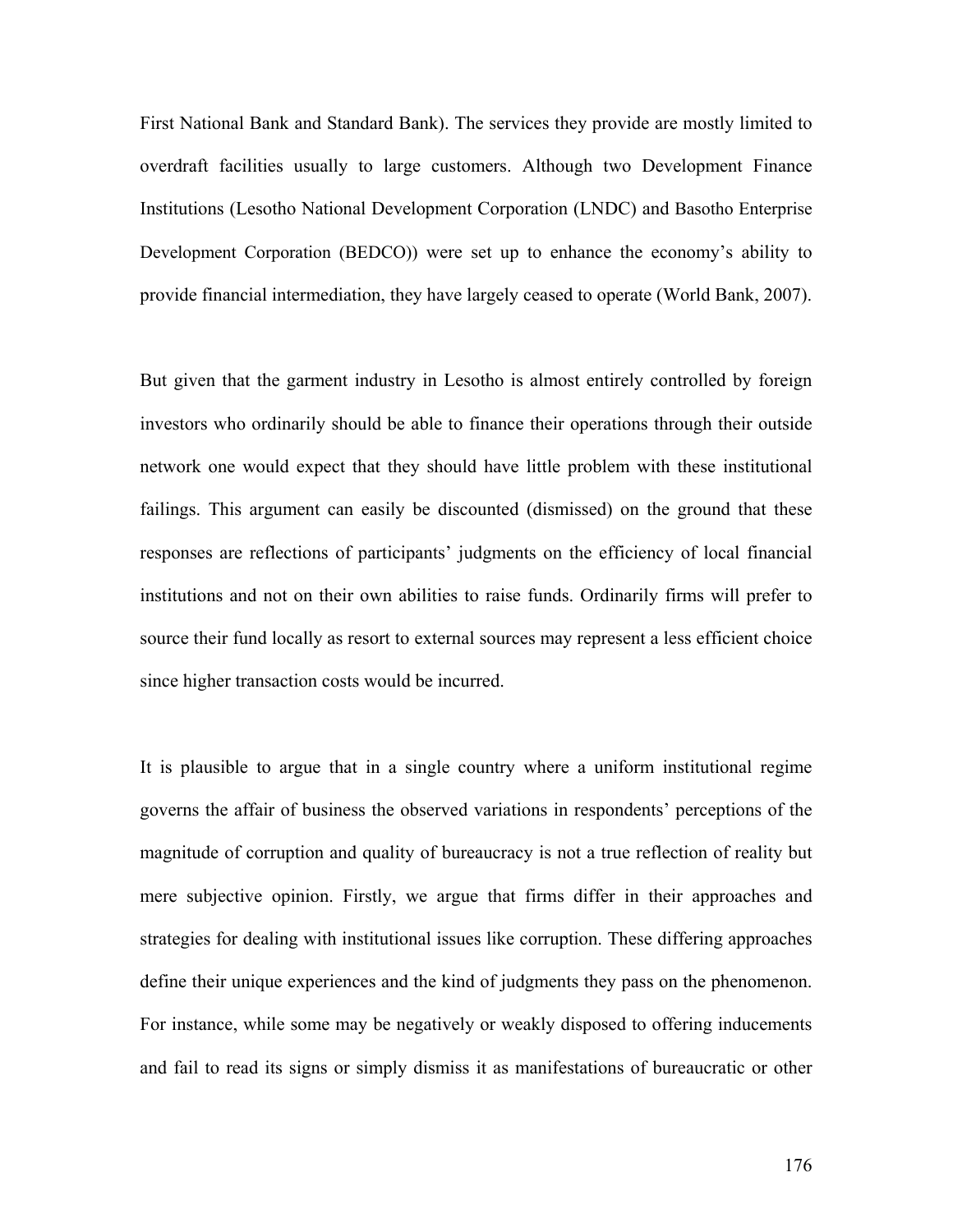forms of inefficiencies, others may be positively disposed and always ready to play the ball even at the slightest opportunity. These differences are especially likely to affect the type of relationships that regulatory officials cultivate with establishments' staff.

Secondly, the burden of bureaucratic compliances may not be evenly spread across plants. Given that compliance with regulatory requirements could present different opportunity costs for different firms, a given system of administrative control could constitute varied levels of impediments to each and every organisation. Thus the revealed variations in perceptions can be understood within this context. The next subsection tests how these experiences affect efficiency performances.

| Observation | Mean | Std. Dev. | Min              | Max            |
|-------------|------|-----------|------------------|----------------|
| 32          | 2.62 | 1.15      | $\boldsymbol{0}$ | 4              |
| 32          | 2.34 | 1.04      | $\theta$         | 4              |
| 32          | 1.31 | 0.85      | $\theta$         | 3              |
| 32          | 2.50 | 1.02      | $\boldsymbol{0}$ | $\overline{4}$ |
|             |      |           |                  |                |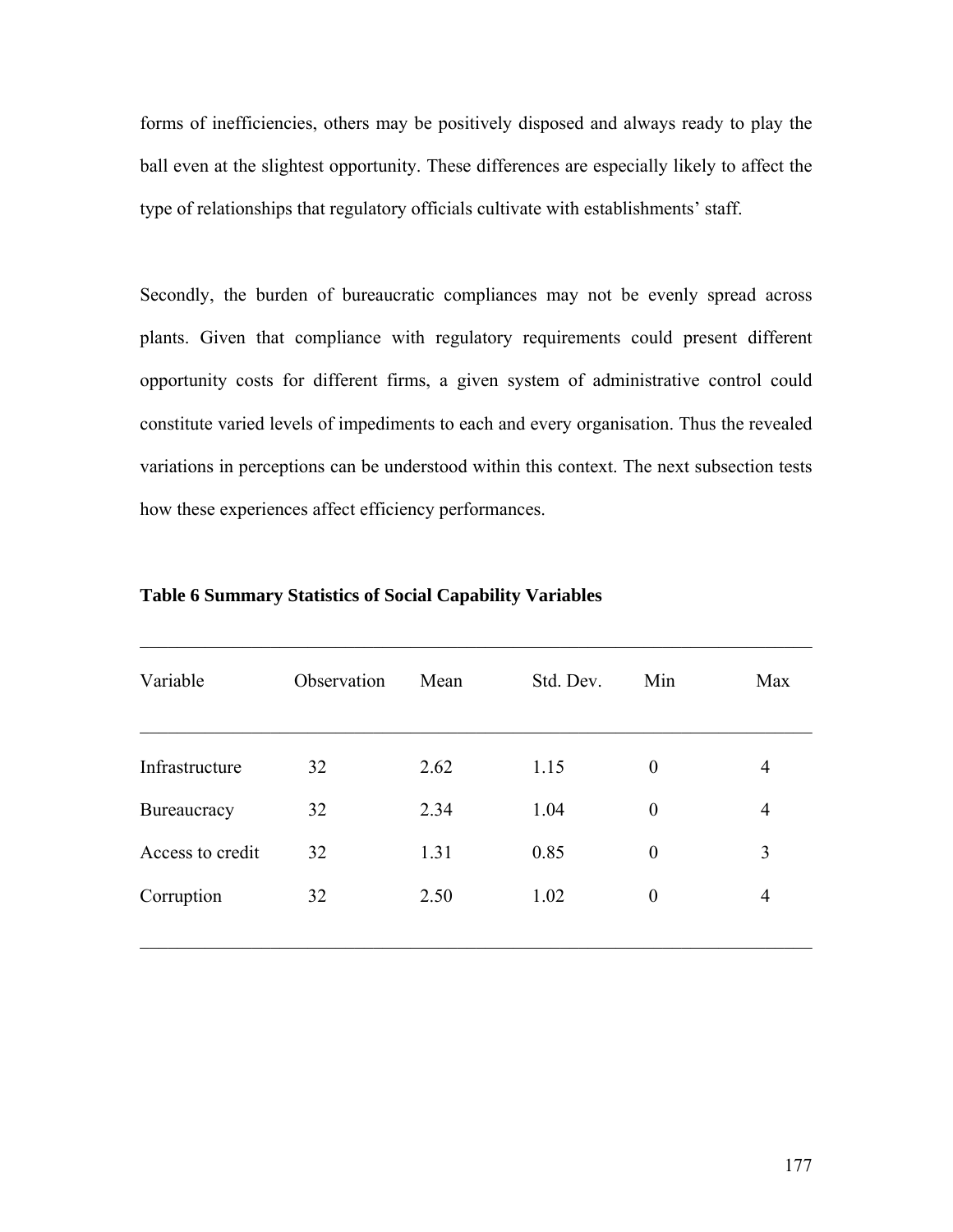#### **6.5.3 Estimation Results**

Adopting the Cobb-Douglas functional form, which has been used in previous studies such as in Knittel (2002) among others, the stochastic model is estimated for the Lesotho apparel-manufacturing firms.

Two other reality checks were further conducted to verify the validity of our empirical approach for the study. The first of these concerns ascertaining whether or not the stochastic frontier model was really a superior representation of the data over the average response function with no technical inefficiency. The second investigates the effects of all the explanatory variables in the inefficiency model to establish their significance as possible sources of technical inefficiencies. Both checks and the hypotheses deriving from them were tested using the earlier suggested generalised likelihood ratio tests and their results have been presented in Table 7. Values of the generalised likelihood ratio statistics that were obtained using the restricted and the full model are reported in the first column and their respective critical values are given in the second.

**Table 7 Generalised Likelihood Ratio Tests of Hypotheses for Parameters of the Stochastic Frontier Production Function** 

| Null Hypothesis                                                                        | <b>LR Statistics</b> | <b>Critical Value</b> | Decision |
|----------------------------------------------------------------------------------------|----------------------|-----------------------|----------|
| H <sub>0</sub> : $\gamma = 0$<br>(No inefficiency)                                     | 18.24                | 9.49                  | Reject   |
| H <sub>0</sub> : $\delta_1 = \delta_2 =  \delta_5 = 0$<br>(No functional relationship) | 16.11                | 9.49                  | Reject   |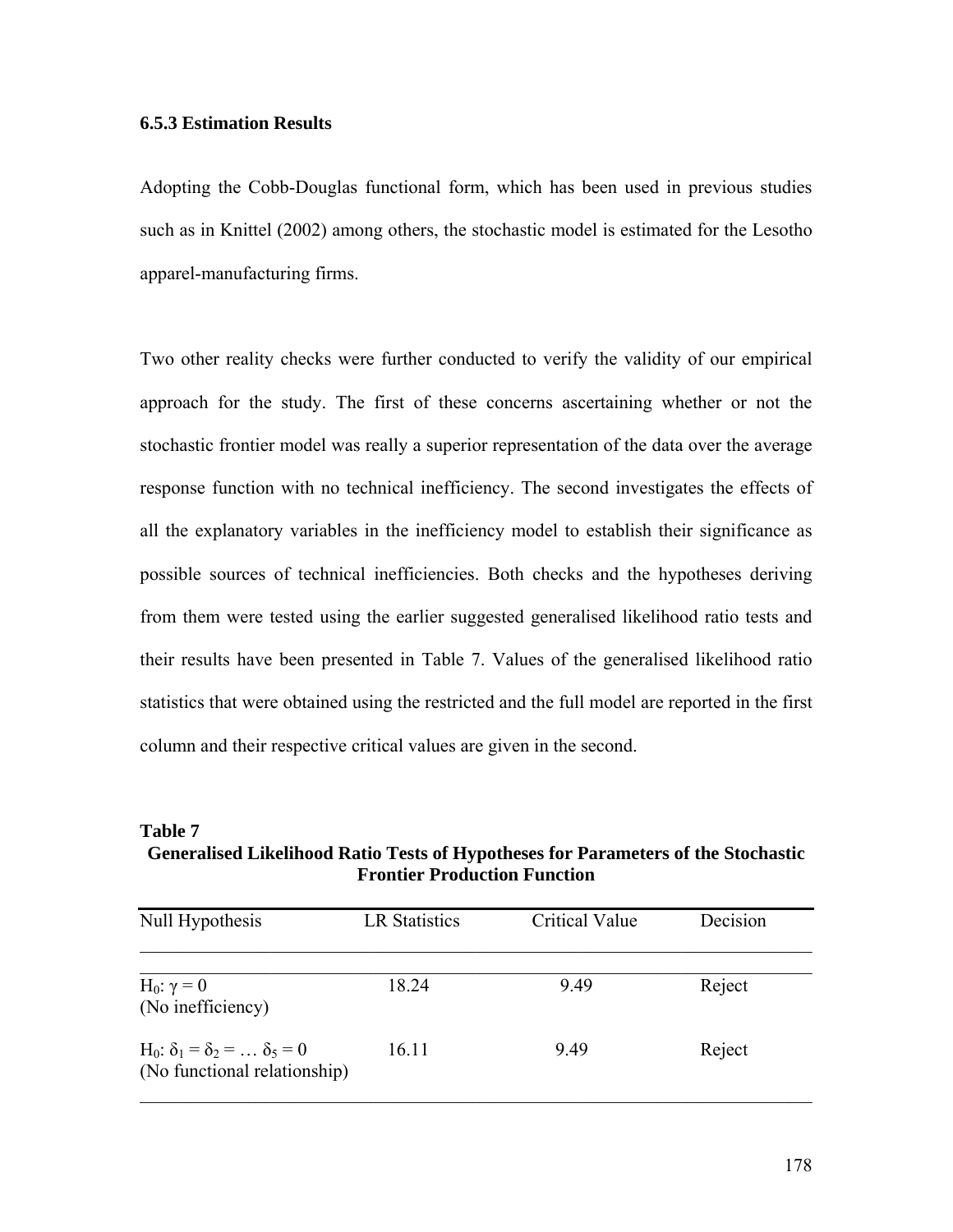Given our null hypothesis that all firms operate on their efficiency frontier i.e. no technical inefficiency, it is seen from the Table that this hypothesis is easily rejected in favour of the alternative assumption that inefficiency effect is a defining attribute of production. The generalised one sided LR statistics is significant at 5% level. Revealed value of the estimated  $\gamma$ -parameter reported in Table 8 below also lends strong support to this conclusion. With a significance value at 1% level, the  $\gamma$ -estimate reveals that about 66% of total variability is associated with inefficiency of production. A deterministic model with fully efficient production behaviour assumption cannot therefore serve our purpose as well as a frontier specification will do.

Similarly, we find from the second row of Table 7 evidence against the null hypothesis that the coefficients of all explanatory variables in the inefficiency model are simultaneously equal to zero. Therefore, it can rightly be argued that all our speculated causes of inefficiencies are collectively significant in explaining efficiency variances among sampled firms.

Table 8 below presents the best regression results for the stochastic frontier model incorporating the influences of social-capability variables. The log-likelihood ratio test does not reject the hypothesis of a good fit with these exogenous variables.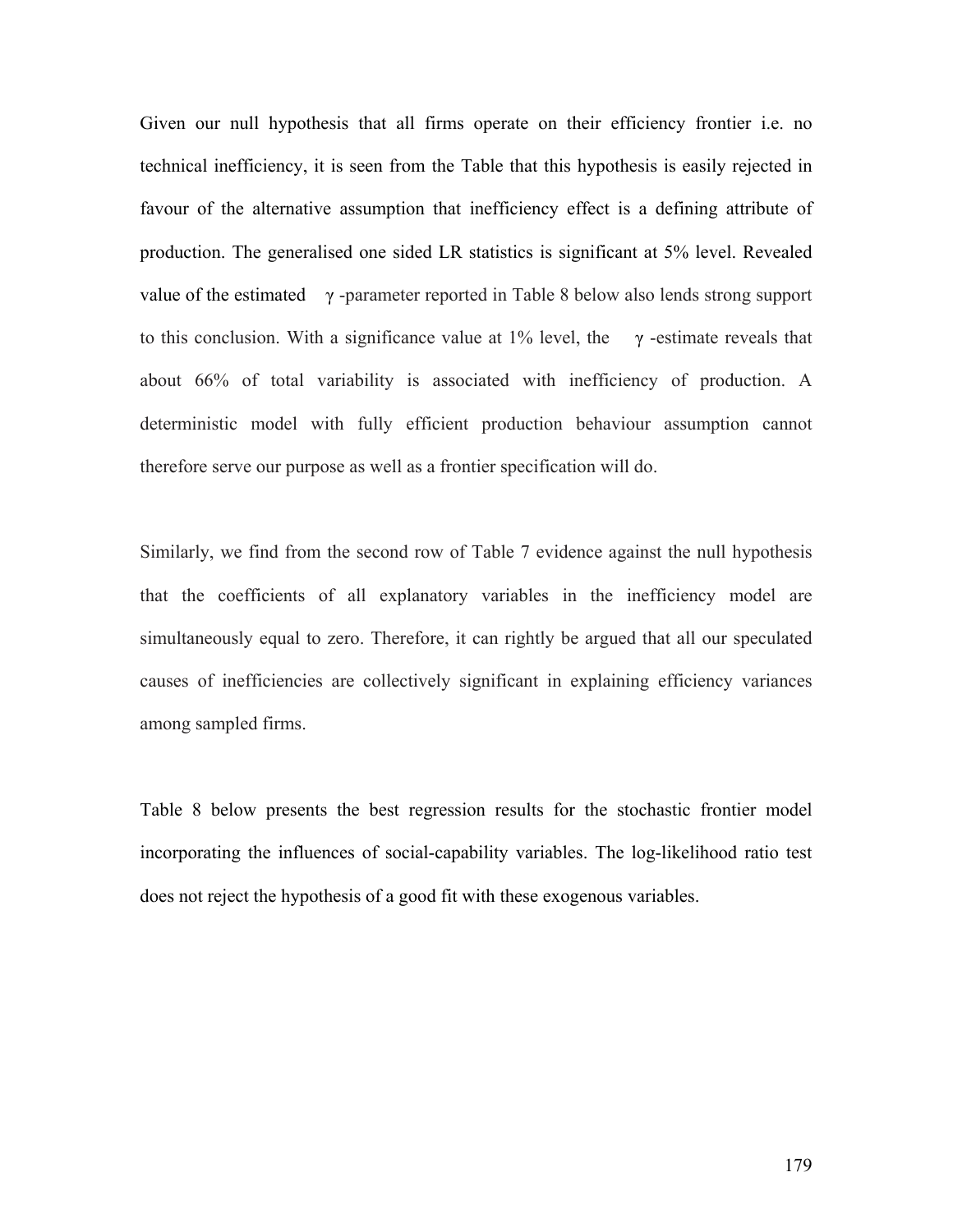| 1.89<br>0.64<br>0.62<br>0.16<br>$-0.03$<br>0.21 | $2.19**$<br>$1.85*$<br>3.41***<br>$1.66*$<br>0.13 |
|-------------------------------------------------|---------------------------------------------------|
|                                                 |                                                   |
|                                                 |                                                   |
|                                                 |                                                   |
|                                                 |                                                   |
|                                                 |                                                   |
|                                                 |                                                   |
|                                                 |                                                   |
|                                                 | $3.76***$                                         |
| $-0.43$                                         | $3.03***$                                         |
| 0.29                                            | $2.51**$                                          |
| 0.11                                            | $0.81*$                                           |
| 0.22                                            | $1.74*$                                           |
| 0.44                                            | 1.82*                                             |
|                                                 |                                                   |
|                                                 | 5.95***                                           |
|                                                 | 0.66<br>$-26.8$                                   |

## **Table 8 Stochastic Frontier Estimation Result for Value Enhancement Model**

 $\mathcal{L}_\text{max}$  , and the contribution of the contribution of the contribution of the contribution of the contribution of the contribution of the contribution of the contribution of the contribution of the contribution of t

 $\mathcal{L}_\text{max}$  , and the contribution of the contribution of the contribution of the contribution of the contribution of the contribution of the contribution of the contribution of the contribution of the contribution of t (\*) indicates significance at 90% confidence level

(\*\*) significance at 95% confidence level

(\*\*\*) significance at 99% confidence level

For the variables of production technology, the expectation is that all input factors such as capital; labour, human capital and intermediate input should be positively correlated with output. This has been confirmed for only three of the variables: capital *(logk)*; energy *(logengy);* and labour cost *(logws).* These factors have also displayed statistical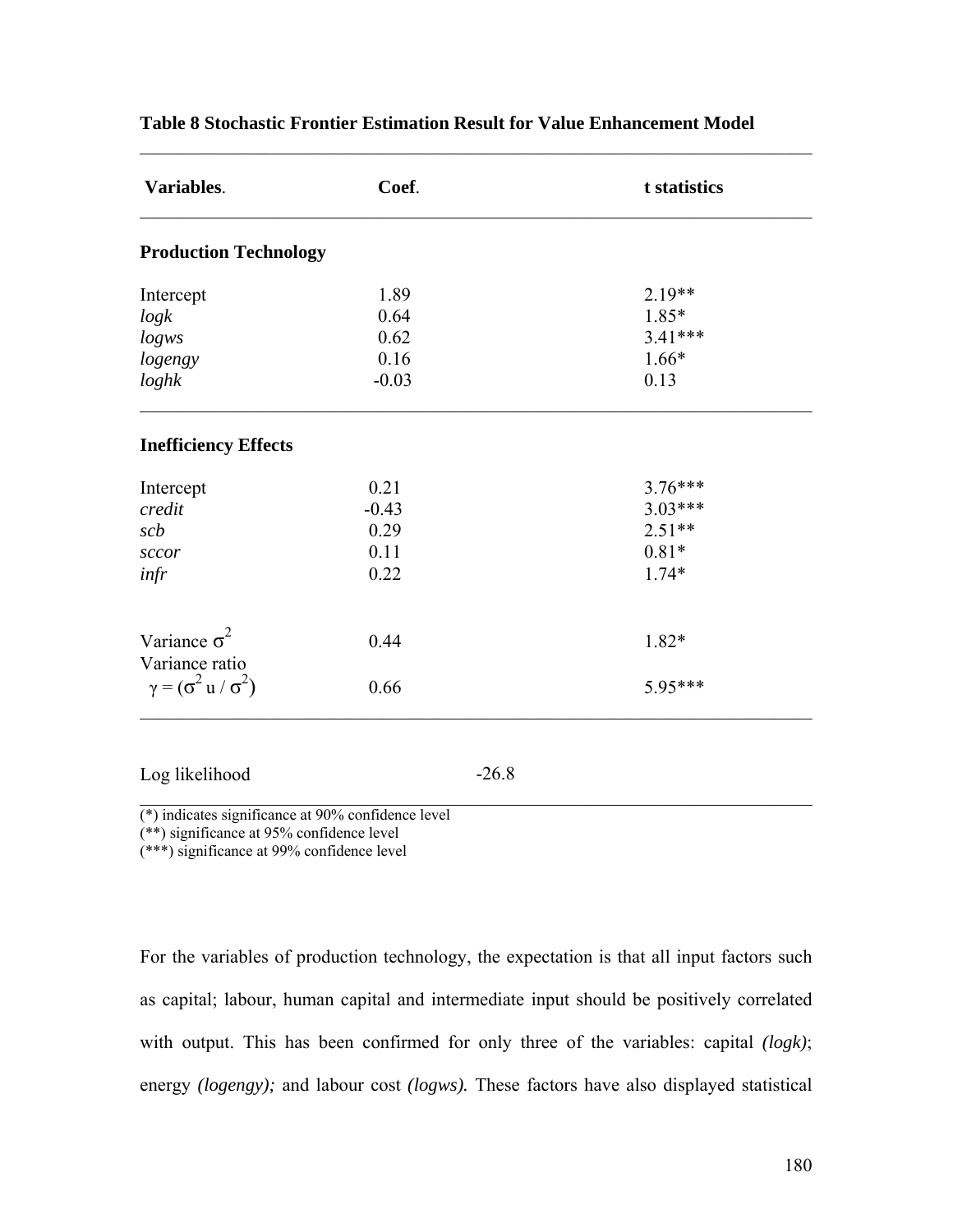significance at 90% for energy and capital and 99% for labour cost. However, these results need to be interpreted with caution as both capital and labor are not exogenous to factor productivity so that this possibility could lead to biased estimates. But in view of the fact that our data is cross-sectional it is not possible to deal with these biases.

A surprising feature of this result however is the variable of human capital which contrary to expectation has a negative impact on performance. One possible explanation could be that the importance of skill differentials in labour input across firms in a labour intensive industry such as apparel may really not matter as such (Bhavani and Tendulkar, 2001). Teal and Soderbom's (2004) also find no evidence that observable skills are quantitatively important as determinants of productivities among manufacturing firms in Ghana. In any case the insignificance of its t-statistics suggests that we should not take this message too seriously.

With respect to variables reflecting the business climate or social-capability of Lesotho's economy, it was argued that their inadequacies would impact negatively on the extent to which firms can adopt the efficient technology that is incumbent in the frontier. For instance, recalling the arguments enunciated in chapter 5, Moses Abramovitz, had suggested that weak capital markets mediation constitutes a drag on the ability of an economy to finance its investment and prevents industrial establishments from attaining a desirable level of productivity performances. The variable that measures access to credit *(credit)* should other things being equal display a negative sign.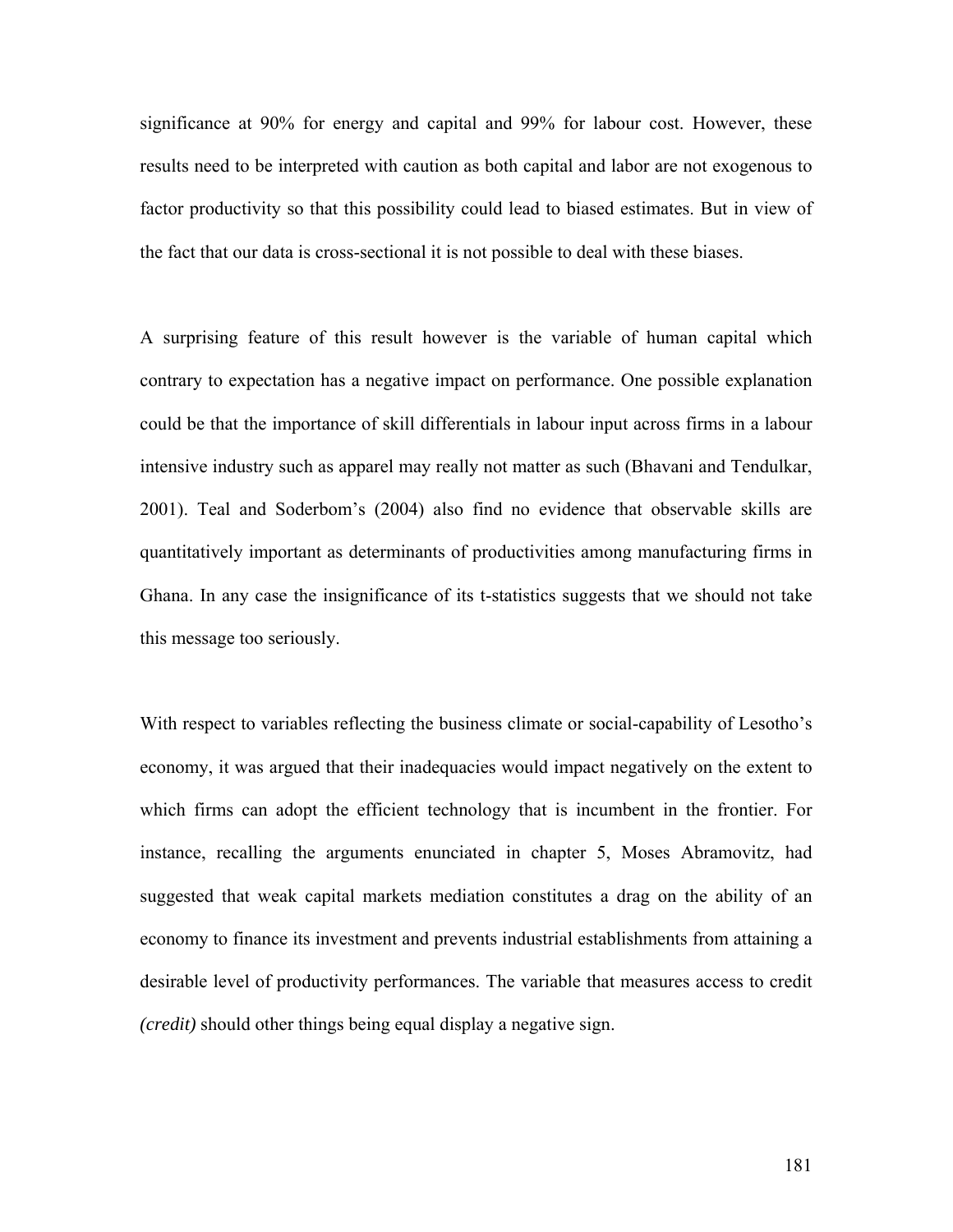Again following Abramovitz hypothesis (discussed in chapter 5) that social attitude and arrangements that form an effective incentive social infrastructure such as efficient bureaucracy, effective utility services, zero tolerance level for corruption etc, are needed to facilitate economic growth. The argument further suggests that their absence or inadequacies are not performance-neutral but performance inhibiting. At firm level, this is expected to translate into inefficient productive activities and by logical deductions make adoption of efficient technology difficult. It is expected that all the variables that have been introduced in the model to capture this dimension of social capability deficit such as bureaucratic impediments *(scb),* corruption *(sccor),* and poor infrastructural service deliveries *(infrs)* should have positive correlation with inefficiency.

From table 8 above, it turns out that all the four social-capability measures (*credit, infrs, scb, crp)* display the expected signs and are variously statistically significant at different levels of tests.

The fact that all these variables exhibit significant negative correlation with efficiency performance of firms should not be surprising. One, it is a confirmation of Abramovitz's social-capability hypothesis that inspired the investigation in the first place. On the basis of these findings, the notion that weak system of financial intermediation, poor regulatory system, poor public infrastructural service deliveries and official corruption that represent some manifestations of inadequate social-capability do inhibit the ability of firms to adopt efficient frontier technology is an empirical reality.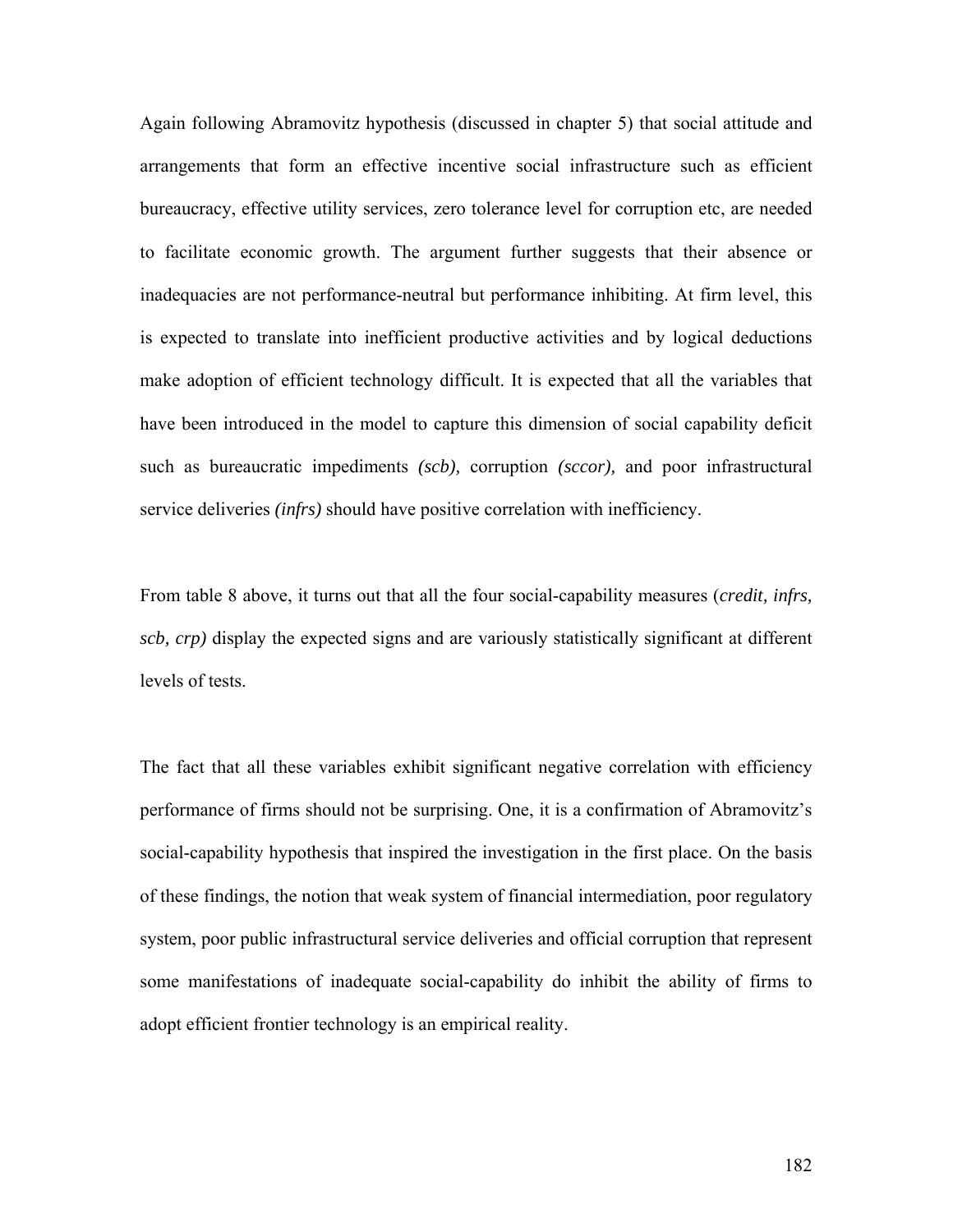Two some recent studies undertaken to understand how the business climate in Lesotho affects operational performances of businesses report findings similar to ours in this study. The World Bank Lesotho Investment Climate Assessment Report identifies lack of access to capital and inefficient regulatory procedures (among others) as key obstacles to doing business in the country (World Bank, 2005). Similarly, a 2002 report of a study commissioned by the government of Lesotho on her Garment industry reveals that inadequate water supply and poor container handling facilities (two important components of our infrastructural variable) constitute some of the most serious challenges to the continued growth of this subsector.

At this level, the assertion can thus be made that sustainability of preferential trade gains at least in the medium term depends to some extent on the adequacy of national socialcapability of beneficiary economy.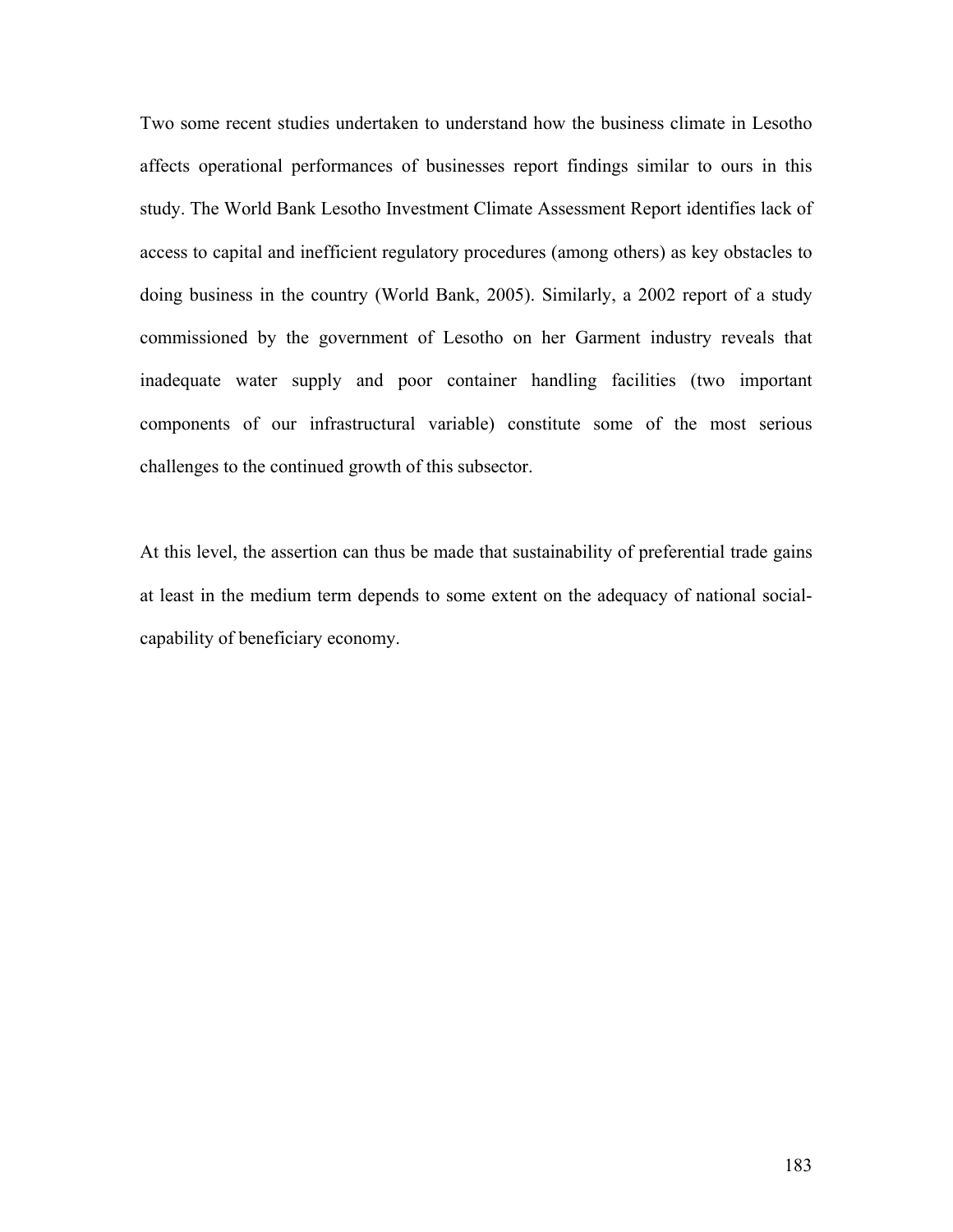#### **6.6 VALUE RETENTION BEHAVIOUR IN LESOTHO APPAREL INDUSTRY**

In previous chapters of this thesis, the point was made that value-retention is a function of the degree of success that a NRTPP beneficiary achieves in retaining or integrating manufacturing organisations with the local economy. Since these firms are the agents through which both value-creation and value-enhancement activities are being carried out, their retention through long-term commitment to the economy is therefore material for any long-term sustainability of NRTPP gains.

The prospect for long-term commitment of investors to a region is argued in chapter five to be determined by the degree of local linkages that these investors assume in a particular locality. For instance a high degree of supplier linkage creates a dependency culture that ties down producers and makes relocation a difficult option. These linkage possibilities are as argued in chapter 5 considered to be subject to the availability of adequate incentives that generally define the business climate or social-capability of the economy. Hence, the third hypothesis of the impact assessment framework argues thus:

**Inadequate national social-capability in Lesotho impacts negatively on the degree of supplier linkage formation and hence the country's ability to ensure longer-term sustainability of gains from preferential trade treatments.**

The objective of this section is to investigate this hypothesis. This is accomplished through a suitable specification of a supplier linkage model (henceforth, embeddedness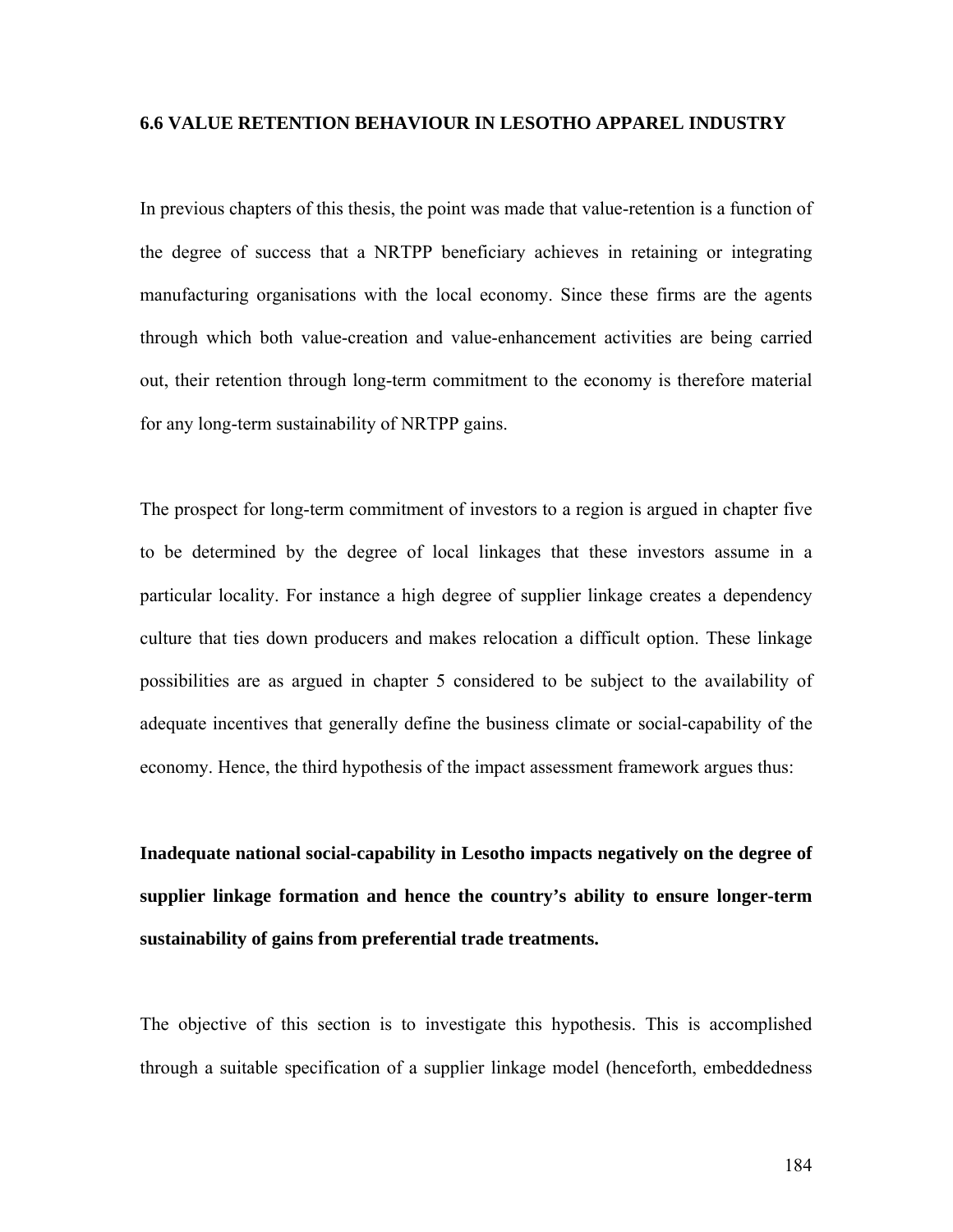model) that is then used to assess the impact of social-capability variables on supplier linkages behaviour of Lesotho apparel manufacturing firms. Sub-section 6.6.1 first discusses the methodological approach to the investigation before the presentation and discussion of results in sub-section 6.6.2.

### **6.6.1 Methodology**

 $\overline{a}$ 

The data used in this investigation is based on the responses to the administered questionnaire and LBOS database already discussed earlier. Overall 32 of the 38 (or what amounts to about 84%) of establishments that were operating as at December 2004 are included in this sample. These firms consist entirely of foreign-owned firms, as local presence in apparel manufacturing activities is very negligible $^{27}$ .

The questionnaire sought to uncover two main aspects of supplier linkages by asking respondents to provide information on such matters as percentage of inputs sourced locally and the number of firms an establishment owns in Lesotho. Percentage of input sourced locally is the most widely used proxy for linkages in existing literature (see, Crone and Watts, 2002; Kirchner, 2000; Williams, 2005). However, the relevance of number of firms that a particular firm owns in a locality can also serve as a suitable proxy

 $27$  The World Bank actually estimates that there are about 408 firms in textile and garment sector in Lesotho. Out of these, only 38 are engaged in real manufacturing activities and are entirely foreign-owned factories. They also provide the bulk of employment in the sector. The remaining firms are usually smallscale Basotho-owned enterprises and dress-makers (tailors). See; World Bank. 2007. Lesotho: "An Assessment of the Investment Climate", Report No 38295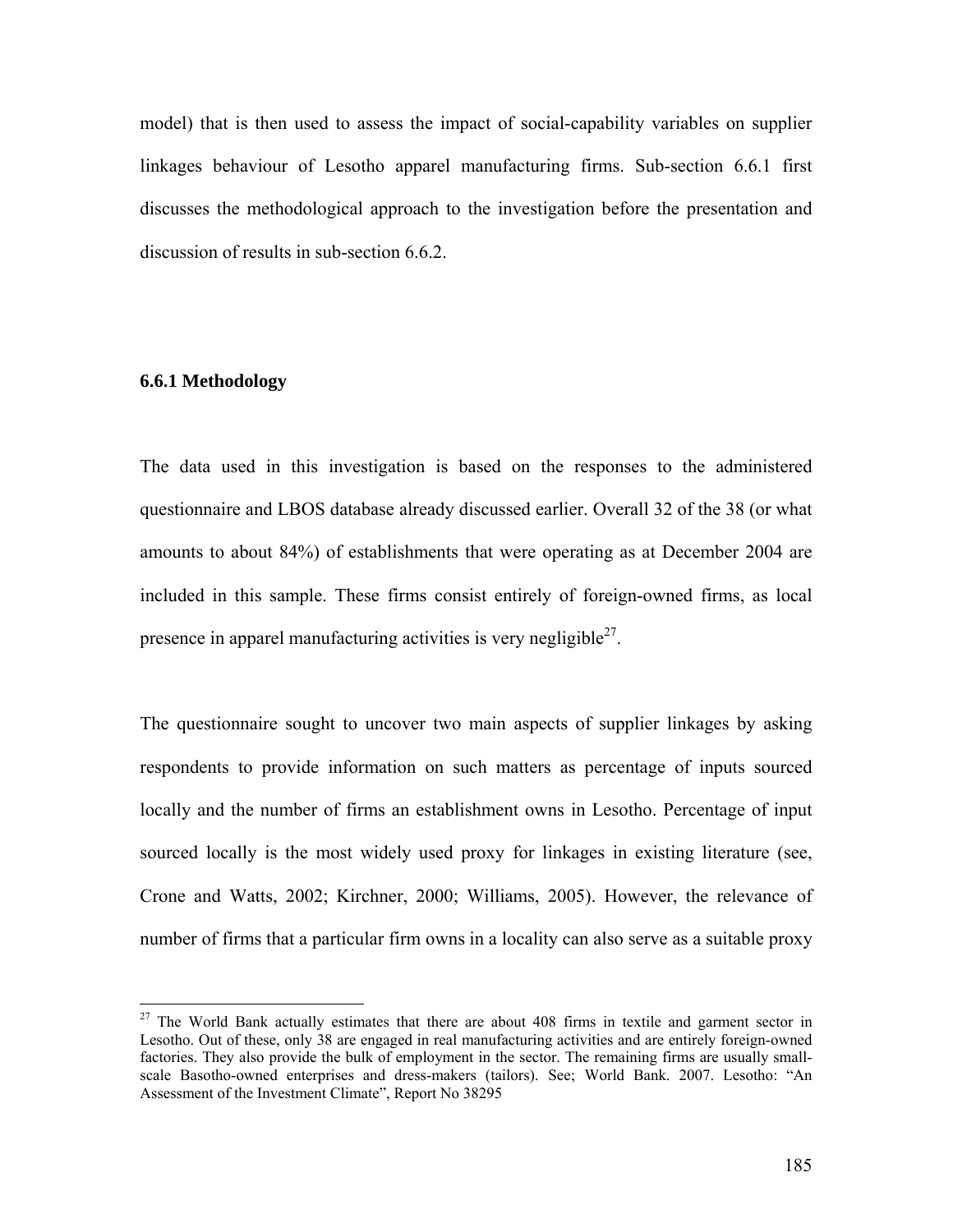for linkages or long-term commitment to that region. This is because decision to operate additional plant may signify business expansion strategy, which only happens when a firm is prepared to commit itself to a long-term relationship. Such decision could also be informed by a desire to integrate backward in order to provide needed raw materials especially when local suppliers are not available. Next, a description and measurements of the variables used in the embeddedness equation is provided.

**Dependent Variable (No of Firms Owned):** From responses to the administered questionnaire, it was not possible to obtain data on percentage of input sourced locally as most respondents claimed there were no local suppliers. The investigation therefore opted for the number of establishments owned as a proxy for local linkages. $^{28}$ 

To obtain these information respondents were asked to state the number of plants they operate in Lesotho which are in the same line of garment or apparel manufacturing business<sup>29</sup>. For the purpose of estimation, a value of 0 is assumed for firms that have only one plant and 1 for those that have more than one. Of the 32 firms for which this information is available, only 11 or roughly 34% reported having more than one establishment in 2004, while the remaining 21(approximately 66%) claimed they operated only one company during the reference year.

1

<sup>&</sup>lt;sup>28</sup> An indication of the plausibility of this choice as proxy for supplier linkages is that most firms that established more than one plant did so to produce needed material inputs. For instance, the Nien Hsing group, which has about three establishments, operates a Denim Fabric manufacturing plant: The Formosa Textile Mill. This company produces denim fabric, which is a material input for apparel or garment manufacturing and supplies most of its output to the three apparel manufacturers that Nien Hsing group owns in Lesotho. Also, the CGM group, which is another Lesotho leading apparel producer, operates a denim fabric manufacturing plant known as the The Crucial Trade Facility to supply its input needs.

<sup>&</sup>lt;sup>29</sup> In identifying firms that belong to this category considerable care was exercised to avoid double counting.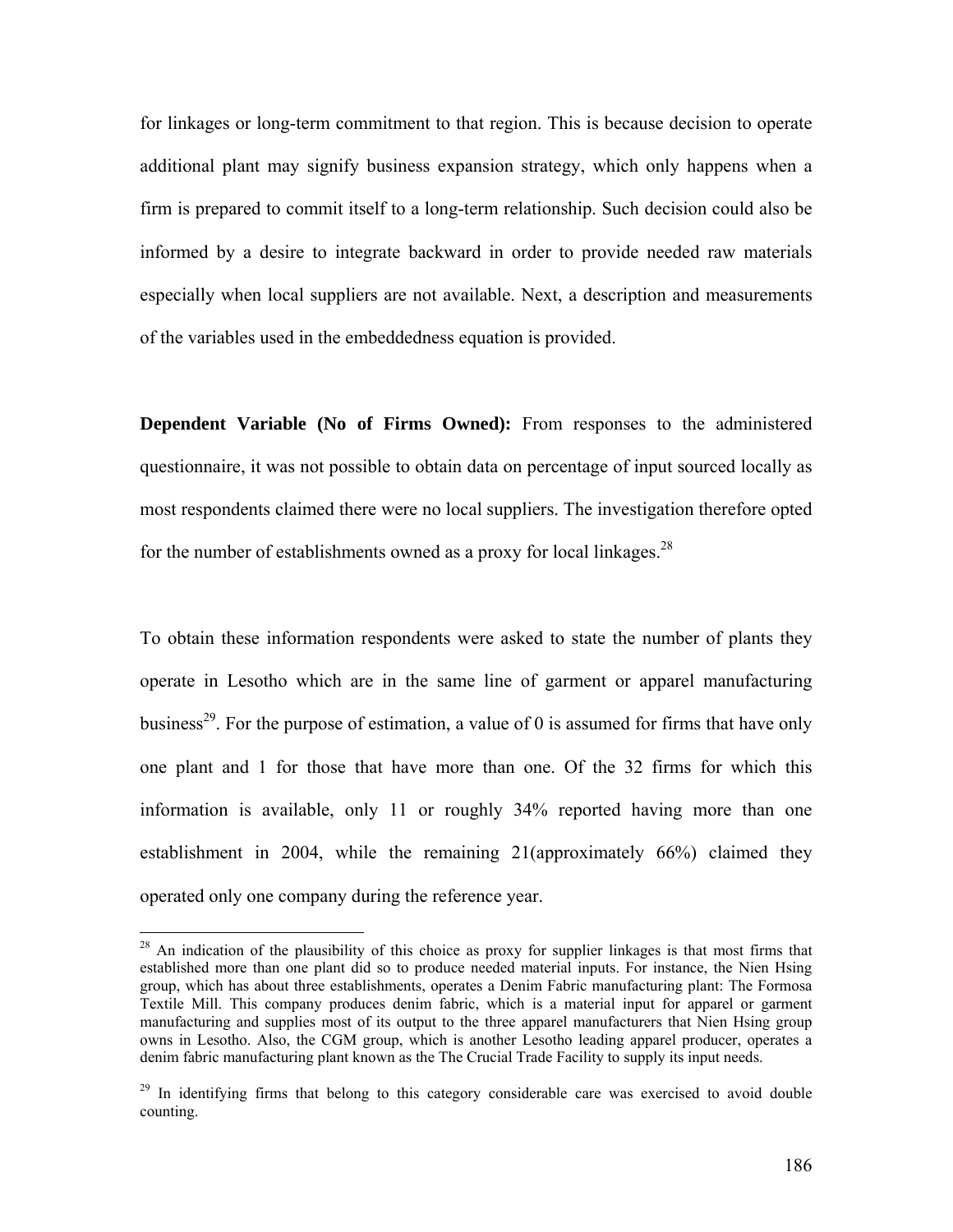**Control Variables (Size and Age of the Firm):** Based on the discussions in chapter 5 two control variables are introduced into the embeddedness model. These are establishment's size and age $30$ .

Information on the size of the firm is obtained by using the total value of output produced as was done in Williams (2005). To distinguish between small and large plants the median value of output which amounts to 149 million Maluti was used as the guiding cutoff point. Consequently, this variable is introduced into the equation as a discrete variable and takes the value of 0 if the value of a firm's output is less than 150 million Maluti and 1 if output value equals or exceeds 150 million. 62.5 percent of the sampled 32 respondents is classified as low-scale producers because their output are below the benchmark, while about 37.5 percent qualified to be considered as large-scale firms. This method of classification is similar in spirit with the approach employed by Wood (2006) in his logistic analysis of the internal predictors of business performance in small firms.

Answers provided to the part of the questionnaire that required respondents to state when the firm commenced operation in Lesotho provide data on firm age. To model this variable in the empirical equation, firms are classified as either old or new depending on whether or not they started operation before 2000. A firm is described as new if it was established in 2000 or afterwards and qualitatively represented by the value 0. On the

1

 $30\text{We need to recall that besides firm's age and size the arguments put forward in chapter 5 identity.}$ variables such as industrial affiliation, technical sophistication, regional industrial identity, institutional quality, ownership and nationality of firms as other determinants of supplier linkages. But because the focus here is restricted to a single sector in a single country, it is not possible to consider some of these other explanatory variables that will require a cross-country-multi-sectoral level focus. Also, since a large proportion of apparel firms operating in Lesotho come from the Asian region, basically Taiwan, with the same ownership form the influence of nationality and ownership could not be considered as well.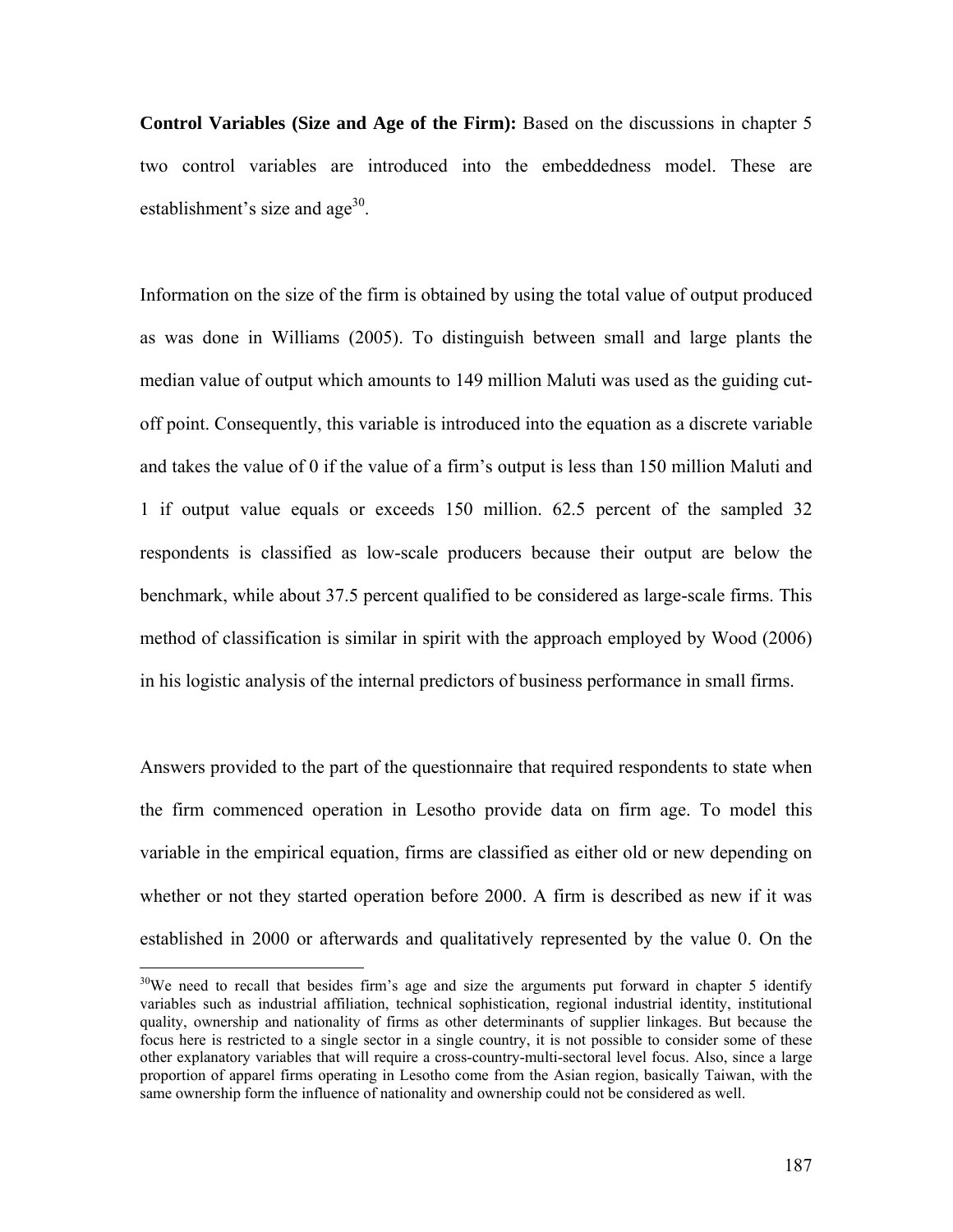other hand, all establishments that are considered to be old were in operation before 2000. These firms are assigned the value of 1 in the regression model. It turns out that approximately 44 percent of respondents are old while 56 percent of them are new plants.

In Table 9 a descriptive summary of the distribution of Lesotho Apparel manufacturers by their embeddedness, age and scale of activities is given.

# **Table 9 Distribution of Lesotho Apparel Producers by Embeddedness, Age and Scale of Activities**

| Variable                        | Percent |
|---------------------------------|---------|
| Embeddedness (embd)             |         |
| How many establishments do this |         |
| firm own in Lesotho?            |         |
| $(0)$ Only one plant            | 65.6%   |
| $(1)$ More than one plant       | 34.4%   |
| Scale of activity (scale)       |         |
| (0) Output value $< 150*$       | 62.5%   |
| (1) Output value $\geq 150^*$   | 37.5%   |
| Establishment Age (age)         |         |
| $(0)$ Established after 2000    | 56.3%   |
| (1) Established before 2000     | 43.7%   |

**\***Millions of Maluti Source: Author's calculation

**Social Capability Variables:** The same variables used in the value enhancement equation in Section 6.5.2 are introduced here. For the purpose of logistic estimation however, we collapsed the responses into a three scale outcome as shown in Table 10 below.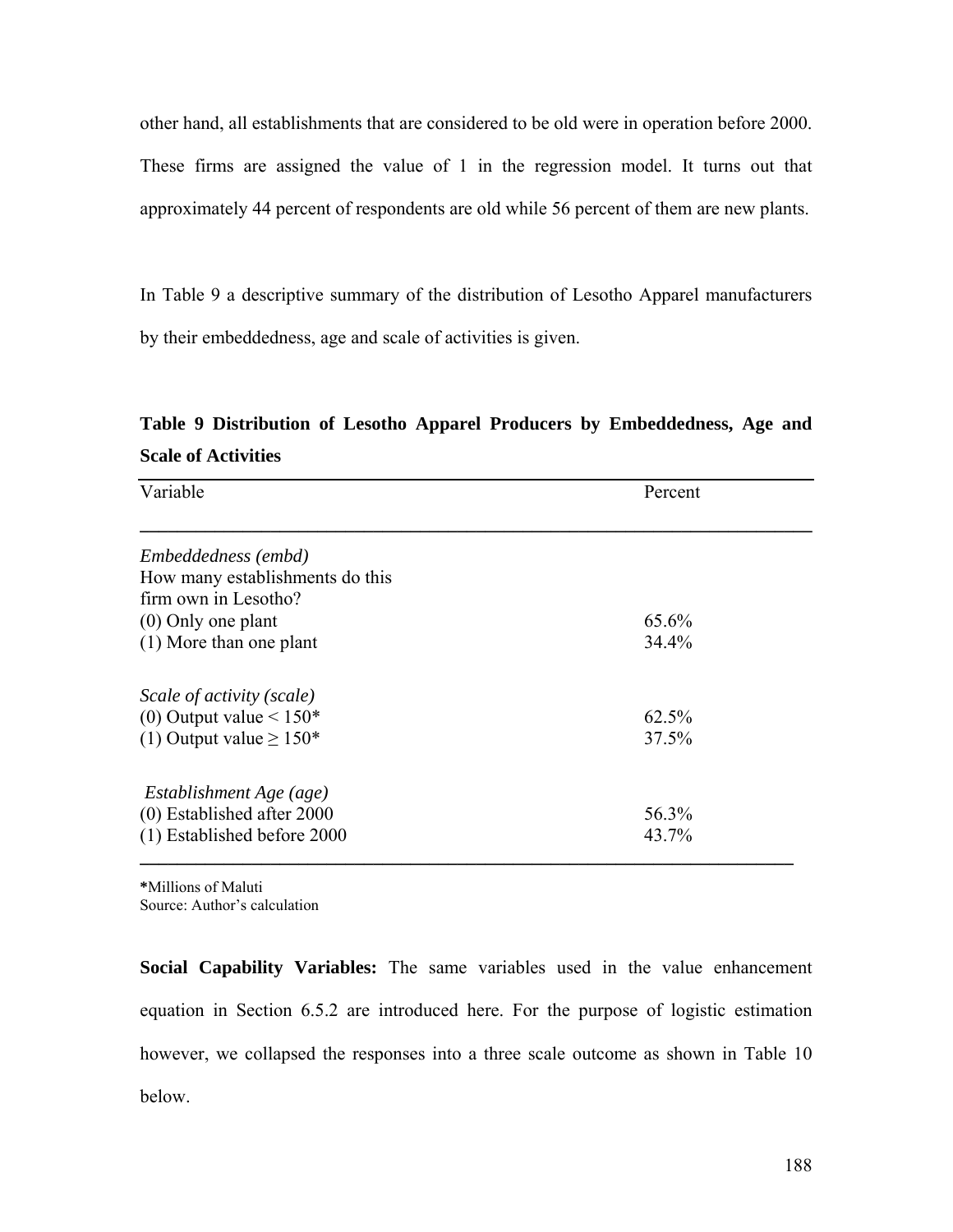| Social Capability                                                                                             | Percent* |  |
|---------------------------------------------------------------------------------------------------------------|----------|--|
| <b>Access to Credit</b> ( <i>credit</i> ): Efficiency of financial                                            |          |  |
| institutions in providing credit to business firms                                                            | 68.7%    |  |
| 0. Very Inefficient/inefficient<br>1. Neither inefficient nor efficient                                       | 18.8%    |  |
|                                                                                                               | 12.5%    |  |
| 2. Efficient/very efficient                                                                                   |          |  |
| <b>Bureaucracy</b> (brc): Compliance with bureaucratic<br>rules is a problem to smooth running of my business |          |  |
|                                                                                                               | 18.8%    |  |
| 0 Strongly disagree/disagree<br>1 Neither disagree nor agree                                                  | 34.3%    |  |
| 2 Agree/strongly agree                                                                                        | 46.8%    |  |
|                                                                                                               |          |  |
| <b>Corruption</b> (sccor): Officials corruption constitutes                                                   |          |  |
| a problem to doing business in this country                                                                   |          |  |
| 0 Fully disagree/disagree                                                                                     | 12.5%    |  |
| 1 Neither disagree nor agree                                                                                  | 28.1%    |  |
| 2. Agree/fully agree                                                                                          | 59.4%    |  |
|                                                                                                               |          |  |
| <b>Public Infrastructure</b> <i>(infrs)</i> : Infrastructural                                                 |          |  |
| services delivery as an obstacle                                                                              |          |  |
| 0 No or Minor obstacle                                                                                        | 18.7%    |  |
| 1 Moderate obstacle                                                                                           | 15.3%    |  |
| 2 Major/Severe obstacle                                                                                       | 65.6%    |  |
|                                                                                                               |          |  |
|                                                                                                               |          |  |
|                                                                                                               |          |  |
| No of Observations                                                                                            | 32       |  |

# **Table 10: Social Capability Variables introduced in the Supplier Linkage Equation**

 $\mathcal{L}_\mathcal{L} = \mathcal{L}_\mathcal{L} = \mathcal{L}_\mathcal{L} = \mathcal{L}_\mathcal{L} = \mathcal{L}_\mathcal{L} = \mathcal{L}_\mathcal{L} = \mathcal{L}_\mathcal{L} = \mathcal{L}_\mathcal{L} = \mathcal{L}_\mathcal{L} = \mathcal{L}_\mathcal{L} = \mathcal{L}_\mathcal{L} = \mathcal{L}_\mathcal{L} = \mathcal{L}_\mathcal{L} = \mathcal{L}_\mathcal{L} = \mathcal{L}_\mathcal{L} = \mathcal{L}_\mathcal{L} = \mathcal{L}_\mathcal{L}$ 

 $\mathcal{L}_\text{max} = \mathcal{L}_\text{max} = \mathcal{L}_\text{max} = \mathcal{L}_\text{max} = \mathcal{L}_\text{max} = \mathcal{L}_\text{max} = \mathcal{L}_\text{max} = \mathcal{L}_\text{max} = \mathcal{L}_\text{max} = \mathcal{L}_\text{max} = \mathcal{L}_\text{max} = \mathcal{L}_\text{max} = \mathcal{L}_\text{max} = \mathcal{L}_\text{max} = \mathcal{L}_\text{max} = \mathcal{L}_\text{max} = \mathcal{L}_\text{max} = \mathcal{L}_\text{max} = \mathcal{$ \* Percentage of firms in the study sample

**Econometric Specification:** Again because of the binary nature of the dependent variable and given earlier motivations in sub-section 6.4.2, the econometric model for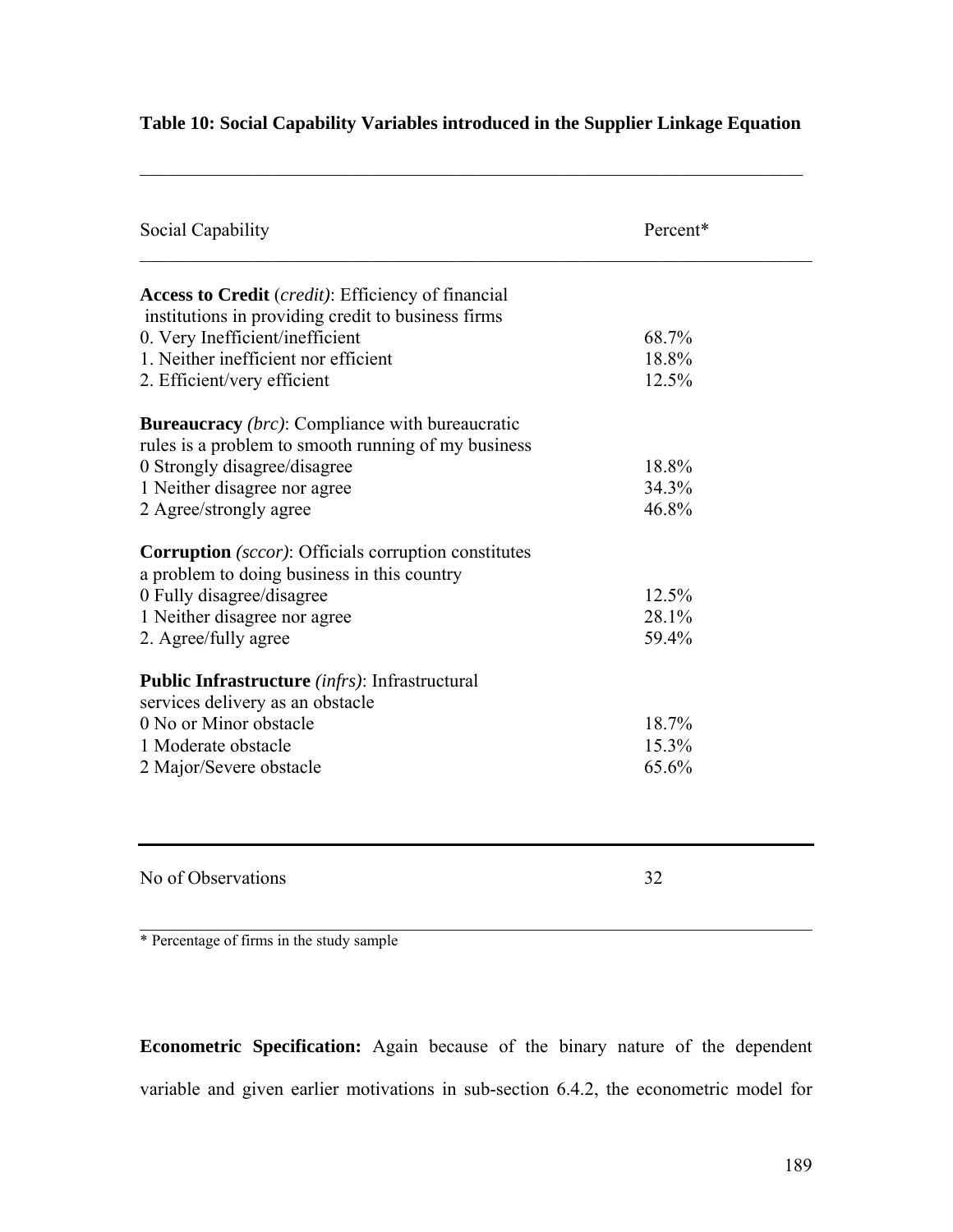this analysis utilises logistic regression framework. The logit model that is estimated is of the form:

| By solving for P, we derive the following: |  |
|--------------------------------------------|--|
|                                            |  |
|                                            |  |
|                                            |  |
|                                            |  |
|                                            |  |
|                                            |  |

Equation 16 is the logistic probability function. P represents the probability that an apparel firm will get integrated or embedded with the local economy, whereas Xi is a row vector of explanatory variables. And finally  $e$  is the natural logarithm. The model is estimated for the embeddedness equation function given by:

*embd = f* (*age, scale, infr, brc, crdt, crp,)…………………….……*…………………..… 17 where:

*embd*, is the dependent variable, which defines embeddedness or local linkages. *age, scale, infr, brc, credt* and *crp* are all explanatory variables that capture plant age, plant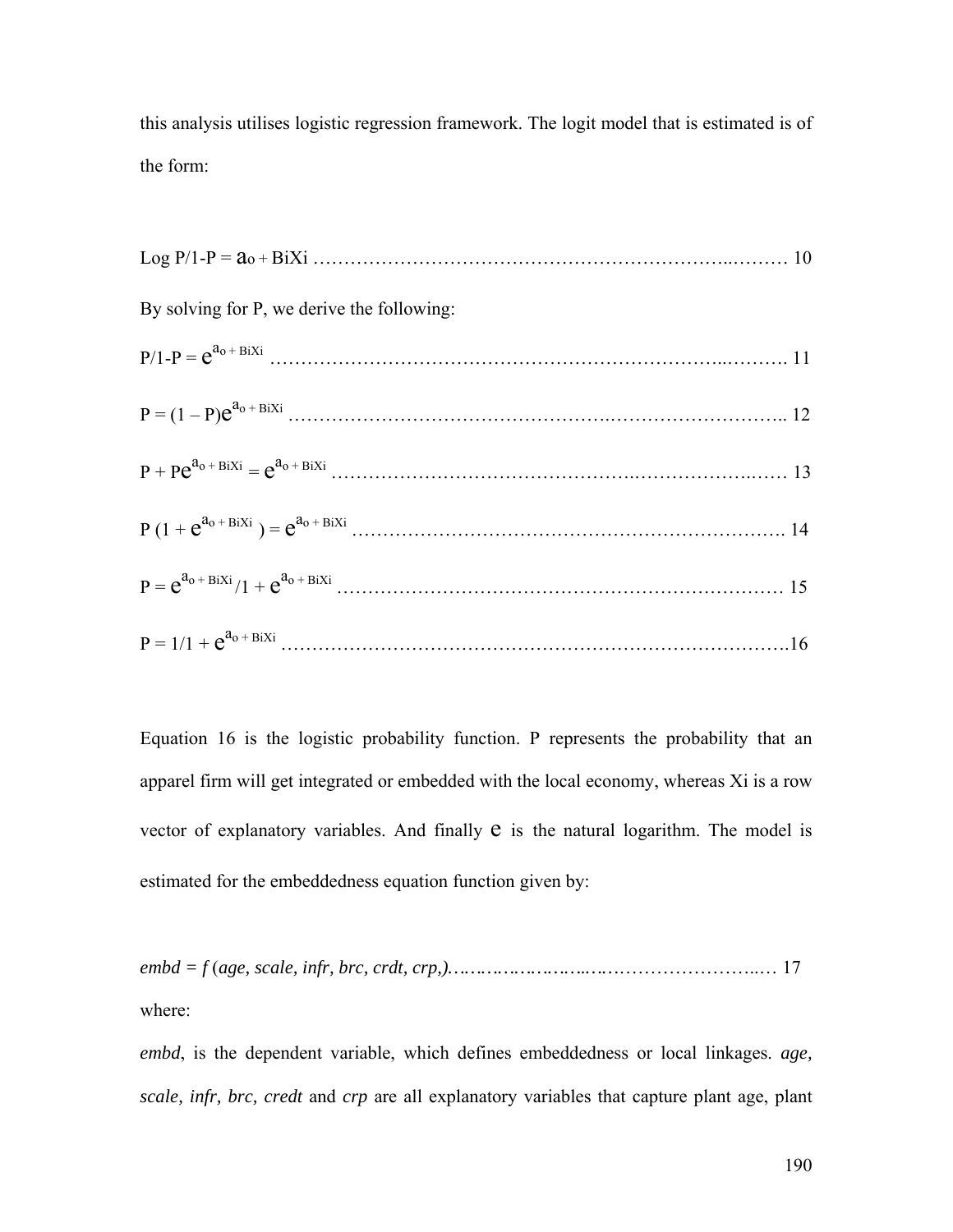size, public infrastructure, bureaucratic impediments, access to credit and corruption respectively. The results obtained again through an iterative process of maximum likelihood estimates are discussed in the next sub-section (6.5.2)

#### **6.6.2 Econometric Results**

Table 11 presents regression output for the most parsimonious or best fitting embeddedness model. The model includes variables of business age, size, access to credit public infrastructural services and corruption. Bureaucratic impediment variable has been dropped because it did not improve the model's fitness. Again following Chatterjee and, Hadi, (2006)'s fifty percent threshold for judging the goodness of fit it can be seen that the model has a good fit as nearly 87% of observations are correctly classified. The hypothesis of no explanatory power is also strongly rejected by the chi-square statistics.

Given the economic literature on determinants of supplier linkage discussed in Chapter 5, the nature of the relationship between size and local linkages is expected to be negative. Although empirical support has not been encouraging (O'Farrell and O'Loughlin, 1981; Reid, 1995) theoretical proposition suggests that larger plants have a lower dependence on the host region as a source of input (Crone and Watts, 2003).

However, unlike the size variable, both theory and evidence support the hypothesis that age is positively related to the level of regional sourcing by firms (O'Farrell and

191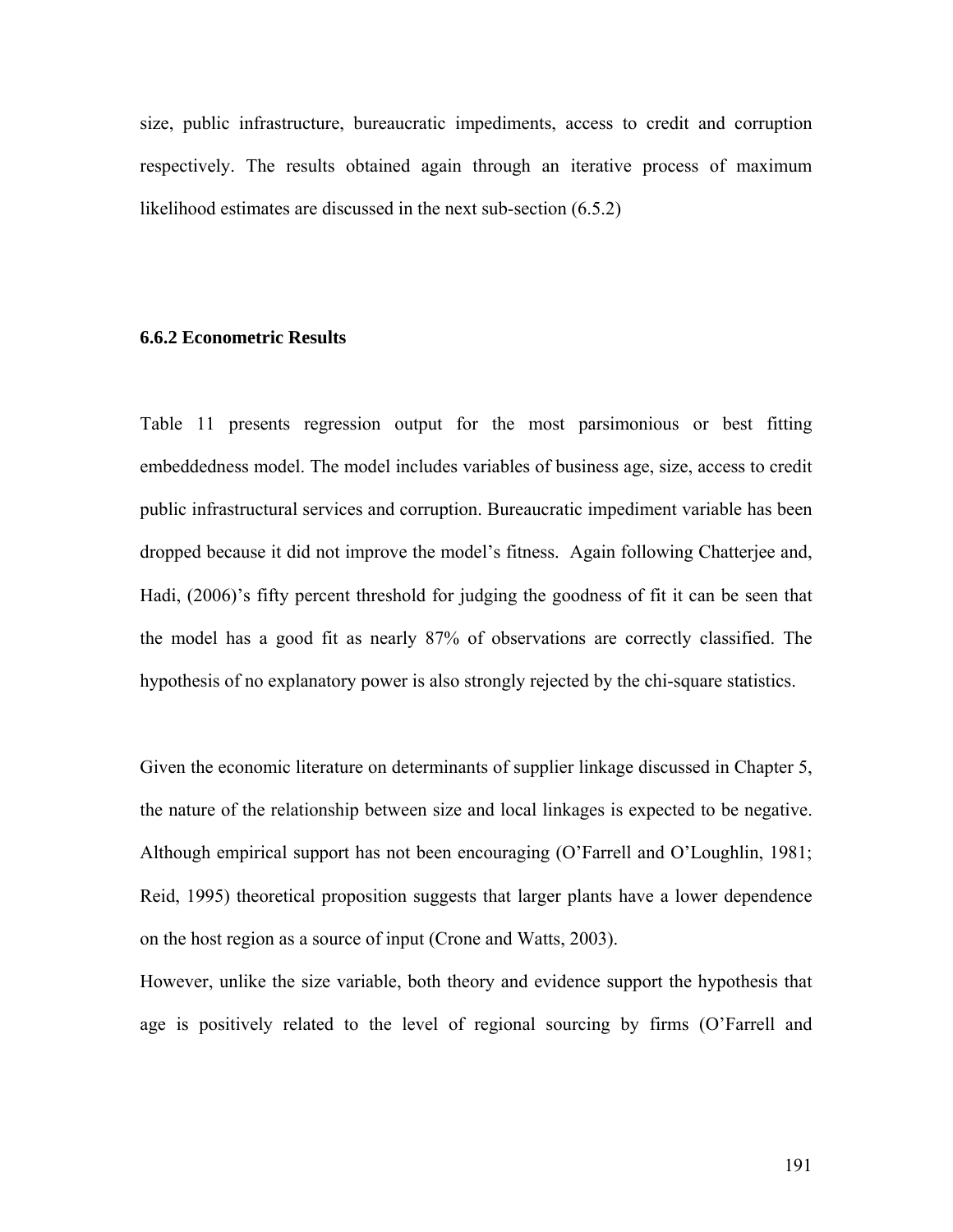O'Loughlin 1981; Phelps, 1997; O'Huallachain, 1984; Gorg and Ruane, 2001). The expectation is thus that our age variable will be positively signed.

In Chapter 5, reference was also made to how Joseph Stiglitz's contributions to the theory of social-capability had argued that the prospects that exist for a nation to absorb and retain development opportunities are a function of the quality of its economic organisation. Efficient economic organisations that provide adequate infrastructural service deliveries, strong financial intermediation, display zero tolerance for corruption and reduce bureaucratic red tape are more likely to succeed in sustaining development opportunities presented to their doorstep than those that cannot (Stiglitz, 1995). Given this proposition, the two variables of the embeddedness model that proxy for poor infrastructural services deliveries *(infr)* and corruption *(crp)* should other things being equal show negative association with linkage formation. The access to institutional credit variable *(credit)* will however be expected to display positive sign.

The control variables introduced, age and size, are positively but insignificantly correlated with the dependent variable. Two variables that serve as proxies for socialcapability deficit, poor infrastructural services deliveries and access to credit display the expected negative and positive signs and are significantly correlated with embeddedness. The only social capability variable in the model which though is correctly signed but statistically insignificant is corruption.

Analysis of information provided by the value of our calculated marginal effects reveals that if the poor perception of public infrastructural service delivery is decreased by one

192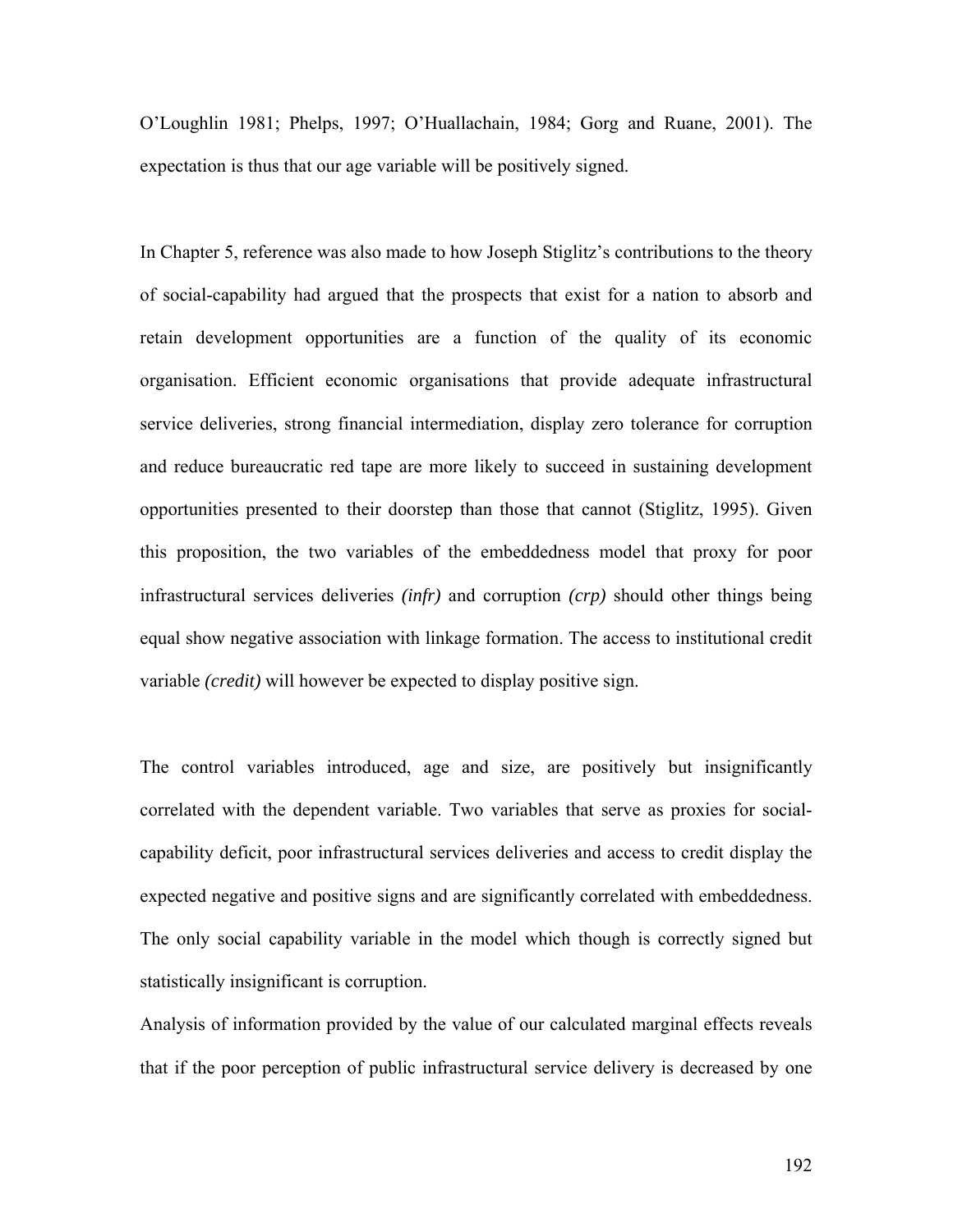unit, the probability that firms will integrate locally will increase by 12.8%. Furthermore, a unit increase in firms' access to institutional credit will result in a 9% increase in probability of backward integration.

 $\mathcal{L}_\text{max} = \mathcal{L}_\text{max} = \mathcal{L}_\text{max} = \mathcal{L}_\text{max} = \mathcal{L}_\text{max} = \mathcal{L}_\text{max} = \mathcal{L}_\text{max} = \mathcal{L}_\text{max} = \mathcal{L}_\text{max} = \mathcal{L}_\text{max} = \mathcal{L}_\text{max} = \mathcal{L}_\text{max} = \mathcal{L}_\text{max} = \mathcal{L}_\text{max} = \mathcal{L}_\text{max} = \mathcal{L}_\text{max} = \mathcal{L}_\text{max} = \mathcal{L}_\text{max} = \mathcal{$ 

| Number of obs<br>Log likelihood<br>Prob > chi2        | 32<br>$-15.902546$<br>0.0038 |        |               |
|-------------------------------------------------------|------------------------------|--------|---------------|
| Independent Variable                                  | Coefficients                 | P >  z | Marginal Eff. |
| age                                                   | 0.800                        | 0.205  | 0.052         |
| scale                                                 | 0.643                        | 0.183  | 0.039         |
| infr                                                  | $-3.413$                     | 0.049  | $-0.128$      |
| crdt                                                  | 1.392                        | 0.052  | 0.091         |
| crp                                                   | $-0.482$                     | 0.137  | $-0.143$      |
| Predicted Classification                              |                              |        |               |
| Correctly Classified<br><b>Incorrectly Classified</b> | 86.88%<br>13.12%             |        |               |

**Table 11 Logistic Estimation Results for Value Retention Model** 

The finding that both poor infrastructural service delivery and poor access to institutional credit constrains the ability of Lesotho to absorb and retain development opportunities through the linkage of firms with the local economy thus confirms Joseph Stiglitz's hypothesis discussed above. In other words there is some evidence that inadequate socialcapability as reflected in inefficient economic organisation that fails to provide adequate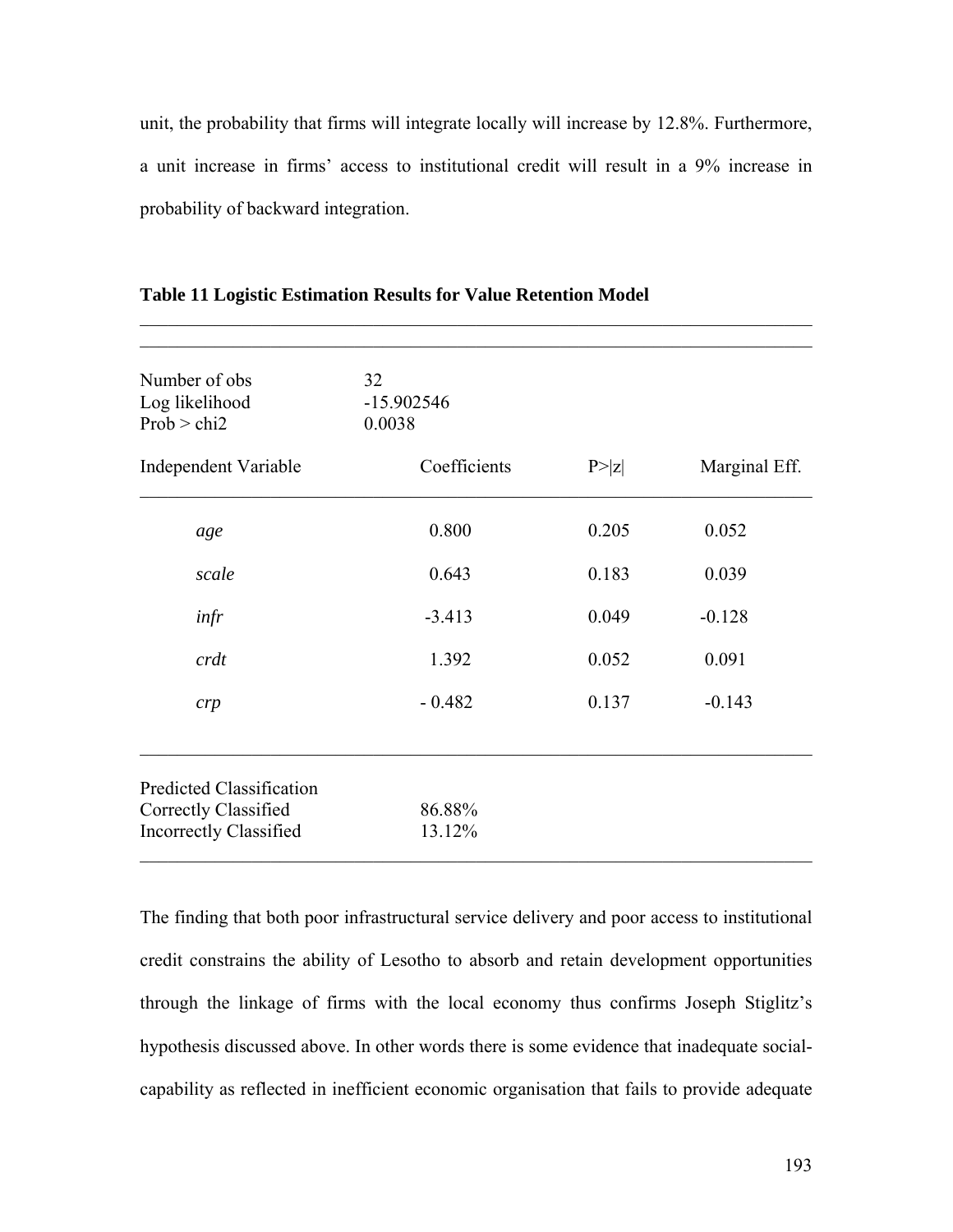business infrastructural support and efficiently mobilise financial resources for investment needs do perform poorly in retaining development opportunities.

These findings also align well with a recent World Bank finding which acknowledges the fact that poor access to finance is a serious impediment to Lesotho's ability to retain its existing investors (World Bank 2007)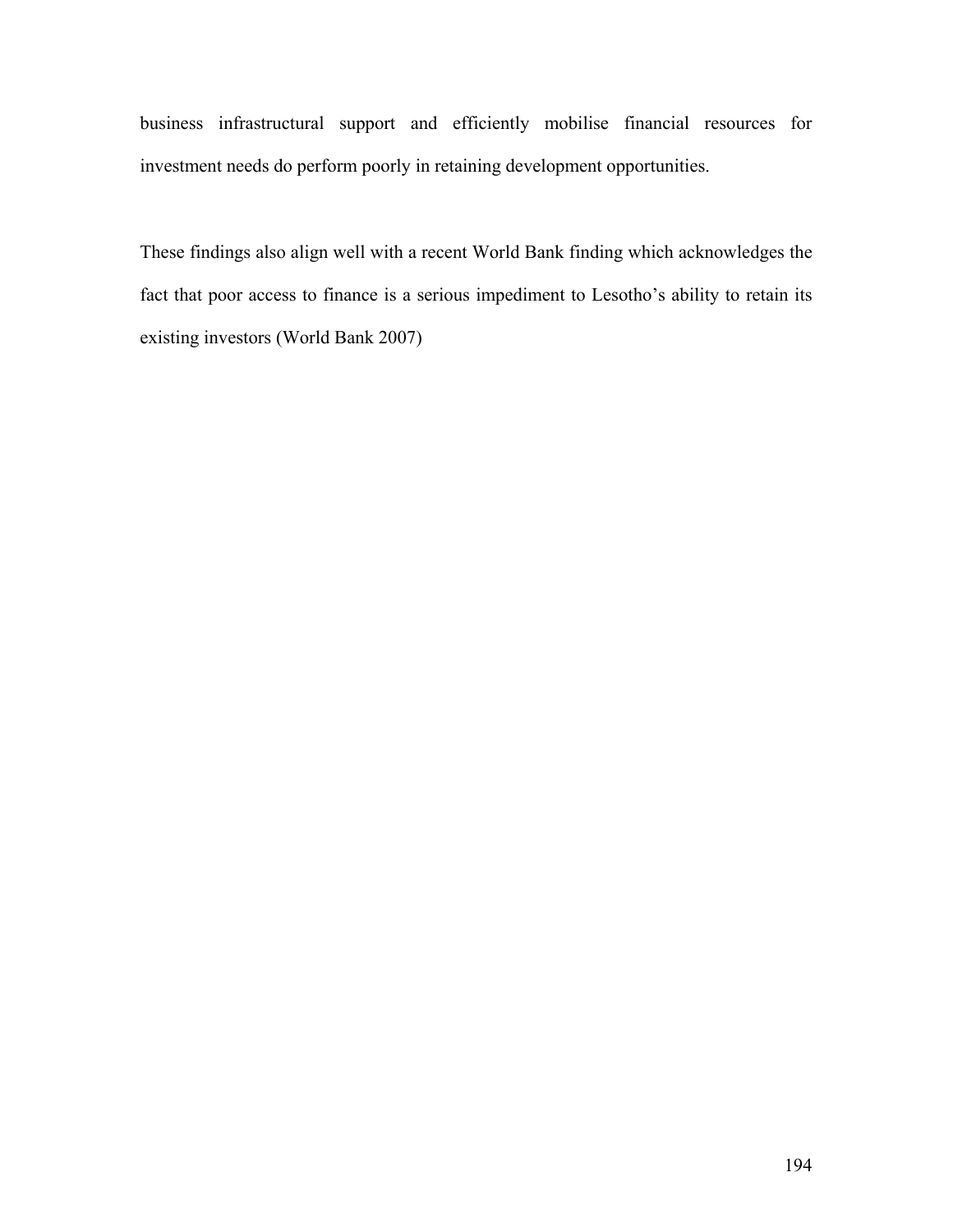#### **6.7 CONCLUDING REMARKS**

Data collection problems, reliability of respondents' information, time-invariant nature of the econometric technique are acknowledged as significant shortcomings of this research and to some extent qualify the veracity of the claims that can be made. Notwithstanding, attempts in this chapter can be described as having shed some lights on some key economic issues.

Based on the theoretical model of trade preference impact analysis developed in this chapter, both static and dynamic impacts of AGOA on industrial export development are investigated. This dynamic flavour of the model, which bothers on sustainability of export performance, is considered a significant contribution, as the issue has not been seriously addressed in previous researches (Rolfe and Woodward 2005; Hoekman and Ozden; 2005; UNCTAD, 2003).

In the static analysis, the hypothesis that trade preferences do stimulate industrial exports of beneficiaries' products has been confirmed. Results of estimated regression for the value creation aspect of the impact assessment framework confirm this for Lesotho apparel producer beneficiaries of AGOA scheme. Extant literatures on the impact of trade preference on export performance have been criticised for relying too much on aggregated national level data and focusing on cross-country regression rather than sectoral and country specific focus (Hoekman and Ozden, 2005; UNCTAD, 2003). By utilising disaggregated firm level data in a one-sector one-country regression framework,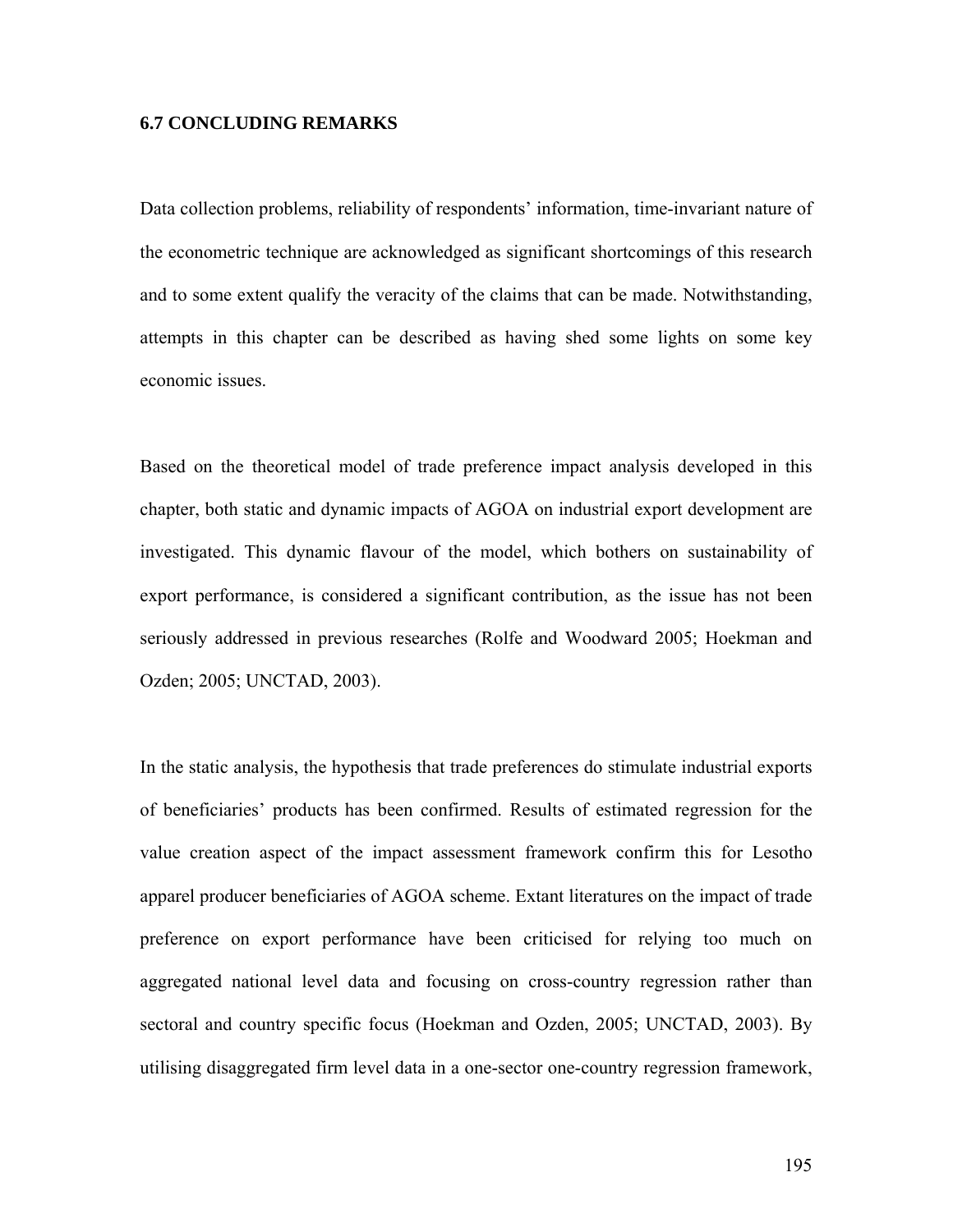this study finds its relevance in the on going policy debate on trade preference effectiveness.

Furthermore, the dynamic aspect of the investigation also reveals that social-capability matters for sustainability of export performance of a beneficiary. The first element of this sustainability issue, value-enhancement needed to improve operational efficiency and make export performance sustainable at least in the medium term is hypothesised to be dependent on the adequacy of national social-capability. This hypothesised relationship is based on the literature on convergence-divergence debate where Moses Abramovitz argues that social-capability matters for efficiency improving technology transfer**.** The estimated efficiency model reveals that Lesotho's poor business infrastructural support services, weak system of financial intermediation, bureaucratic red tape and corruption that constitute significant social- capability deficits impede on the efficiencies of AGOA apparel exporter beneficiaries and hence sustainability of export performance in the medium term.

The second sustainability element is defined to be value retention and is needed to assure long-term sustainability of export performance. Joseph Stiglitz had suggested in his contributions that efficient economic organisation which constitutes a form of good social-capability is needed to enable an economy absorb and retain development opportunities like those presented by AGOA. Against this background, the supplier linkage (embeddedness) model that is specified to capture the prospects for value retention is also considered within the social-capability hypothesis. Results from the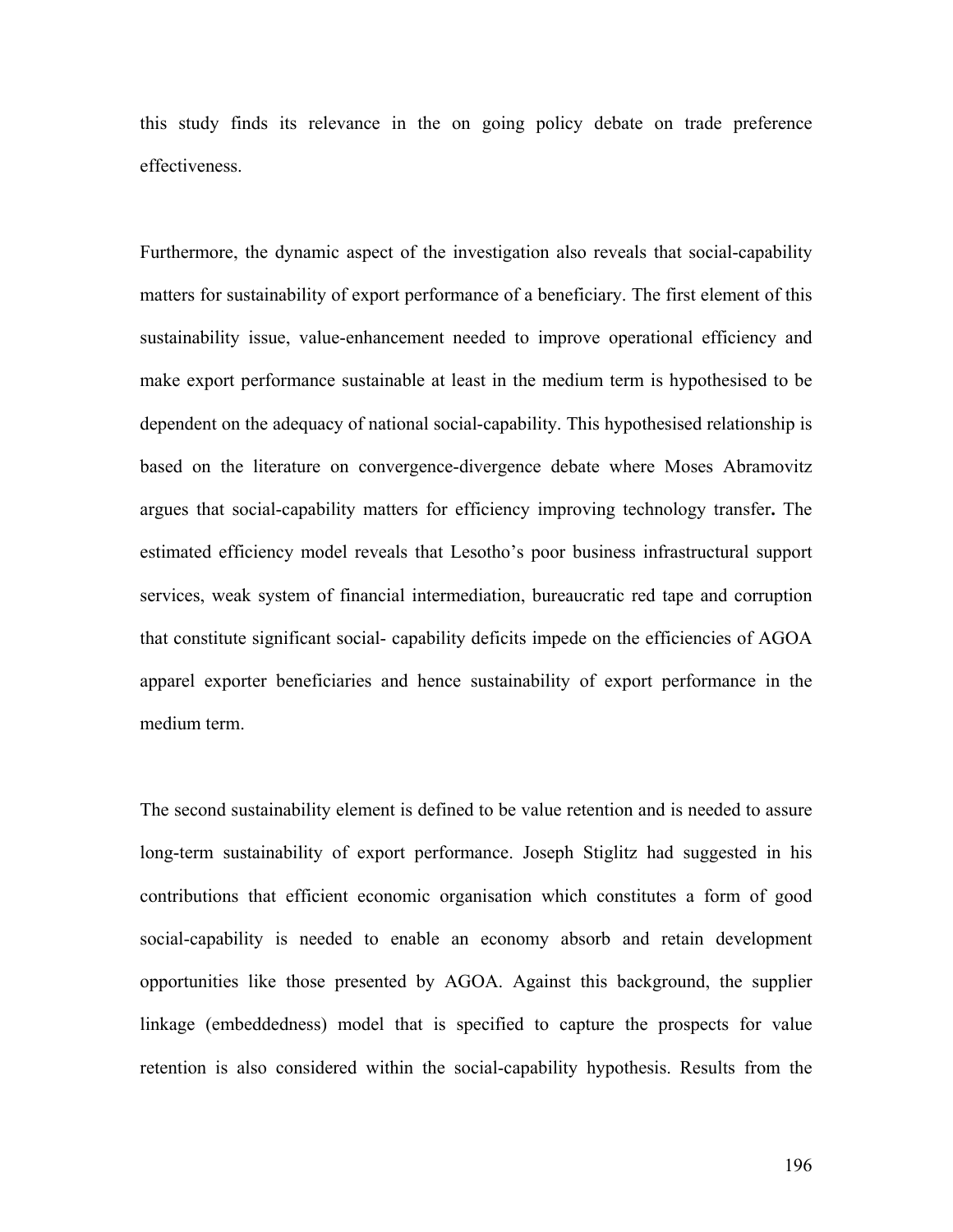estimation show that the odds are stacked against Lesotho sustaining its AGOA induced export performance in the long run because her weak social-capability as captured by poor business infrastructural support services and ineffective system of financial intermediation is making local linkages by apparel producers difficult.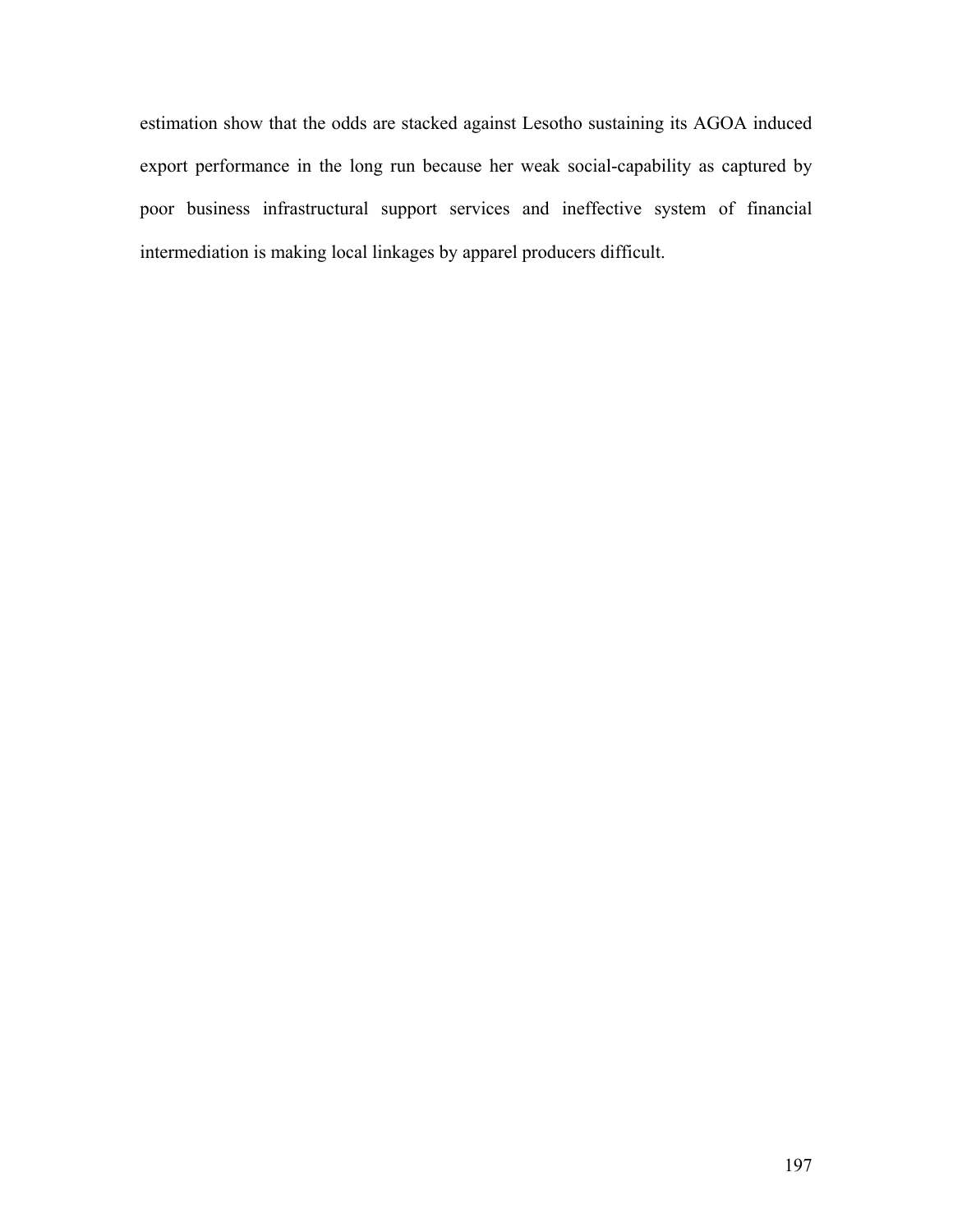#### **SUMMARY AND CONCLUSIONS**

## **7.1 SUMMARY**

Central to the thematic focus of this dissertation is the role of trade preferences in industrial export development in poor countries. Much of the extant analysis in this area of research has traditionally been oriented towards static impact issues of temporary export stimulation to the neglect of the dynamic impact assessment of export performance sustainability. A major submission of the research is therefore that the current literature is wanting in appropriate framework and that much still needs to be done to understand better the nexus between trade preferences and industrial export dynamism.

The objective of the thesis is consequently pinned down to analysing the relationship between trade preferences and industrial export performance sustainability. A set of criteria from the Global Production Network (GPN) literature viz: value-creation, valueenhancement and retention is used to develop a framework for the analysis that is carried out. The practical importance of the thesis is found in the application of this framework to the experience of Lesotho apparel producer beneficiaries of AGOA trade preference scheme.

Chapter one introduces the issues with respect to the study problems and what the thesis intends to accomplish. The second chapter considers the contributions of research to the literature on trade preferences with emphasis on the Non-Reciprocal Initiatives. In order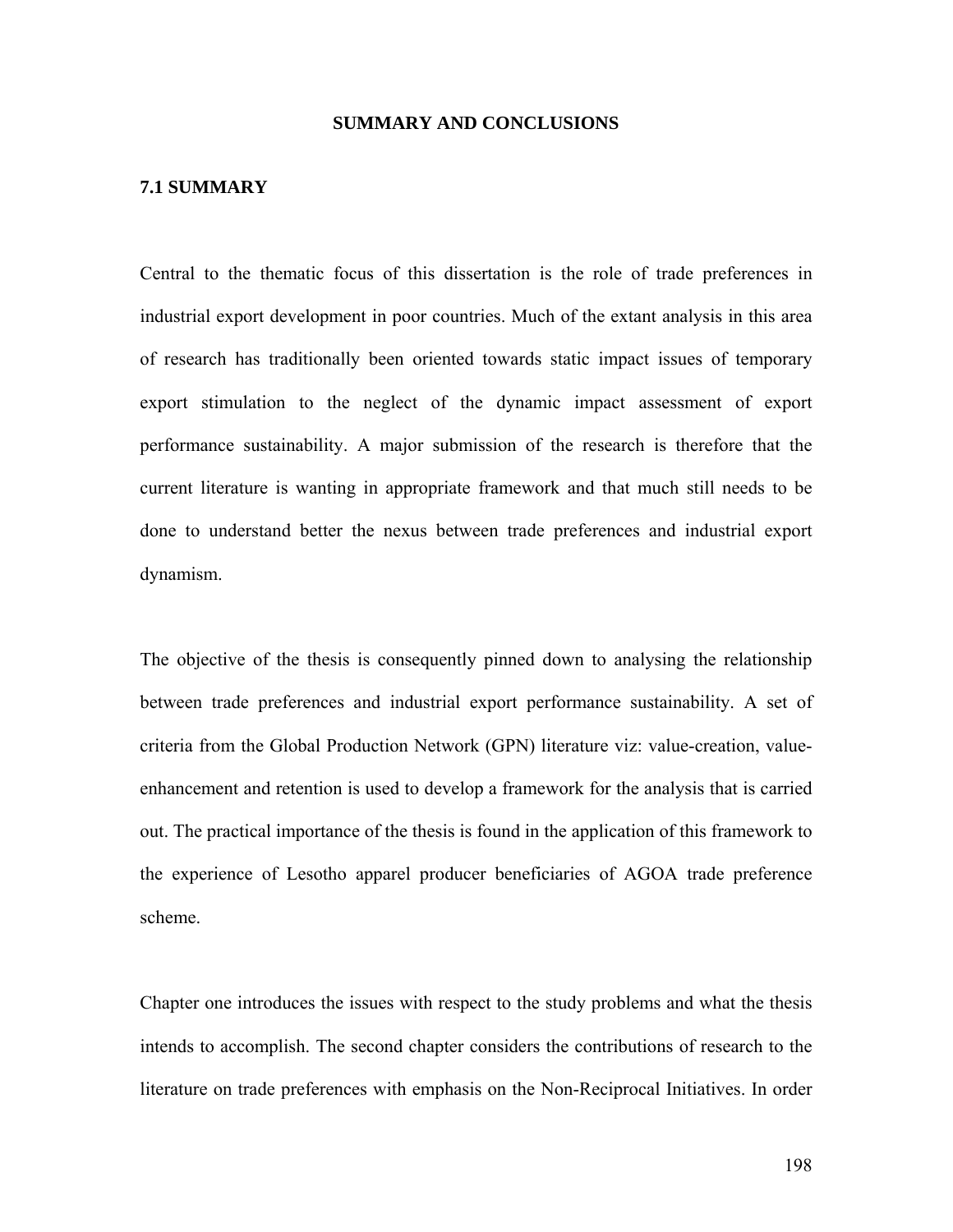to develop the framework, chapter three presents the literature on network and globalisation. An important contribution to this strand of research i.e. the Global Production Network theory is then suggested as a useful framework for analysing the impact of NRTPP on industrial export performance.

The economic issues involved in the constituent elements of the proposed GPN framework are the focuses of Chapters 4 and 5. Finally in chapter 6, all the considerations are put together to specify an impact assessment model, which is then tested empirically for the US Trade Preference Scheme (AGOA). This assessment is considered within the context of Lesotho apparel export performance under the Initiative. The following discussions provide a synopsis of the issues considered in each of the chapters.

**Chapter One:** This chapter has an introductory character with an identification of a problem in need of research attention. The 2005 export performance crisis that struck Lesotho apparel sector following the expiration of ATC regime exposed the fragility of an industry that had been turned-around (as claimed by many) by preferential market access treatments. Though, exports of the sector increased substantially to the US market during the first few years of AGOA's operation, its competitive weakness was exposed when the long anticipated increased competition from Asia eventually dawned. This is because the ATC quota that had hitherto placed restrictions on US apparel imports from more competitive countries like India and China expired in January 2005.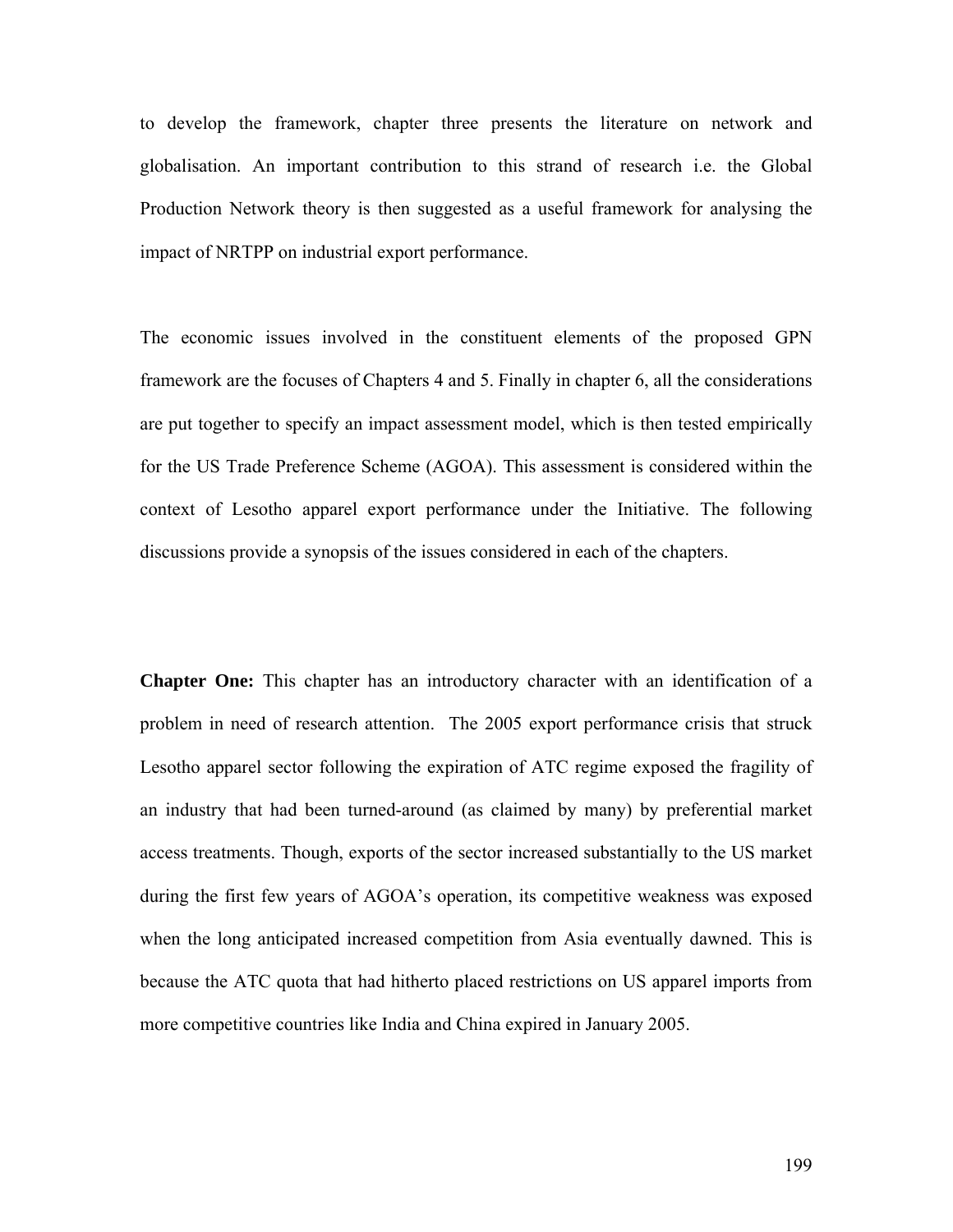The chapter then argues that, preferential trade liberalisation in favour of developing countries have meaningful impact only when gains attributable to their incentives become sustainable in the long run. Unfortunately, existing literature on trade preference effectiveness have paid only scant attention to this issue of export sustainability. Drawing on insights from the debate on economic growth and convergence, the chapter submits that any analysis of long-run sustainability of preferential trade gains vis-à-vis export performance will have to take into account the social capability of a beneficiary's economy. Key research concerns that emerge from this include the need to

- 1. Develop a suitable framework for analysing the relationship between preferential trade liberalisation (NRTPP) and industrial export performance sustainability.
- 2. Investigate the impact of AGOA on export performance of Lesotho apparel firms (static impact analysis).
- 3. Investigate the role that social capability factors play in the sustainability of export performance as may be revealed in 2 above (dynamic impact analysis).
- 4. Identify key areas for possible policy intervention.

**Chapter Two:** To provide an intellectual basis for the research, the focus in chapter two moves to a survey of literature on the role of trade preferences in development. A historical account of preferential treatment in trade serves as the background for the analyses that are undertaken. An important message of this chapter is that trade preference impacts on economic performance through three main channels: welfare of members; multilateral liberalisation and industrial export development. The last of these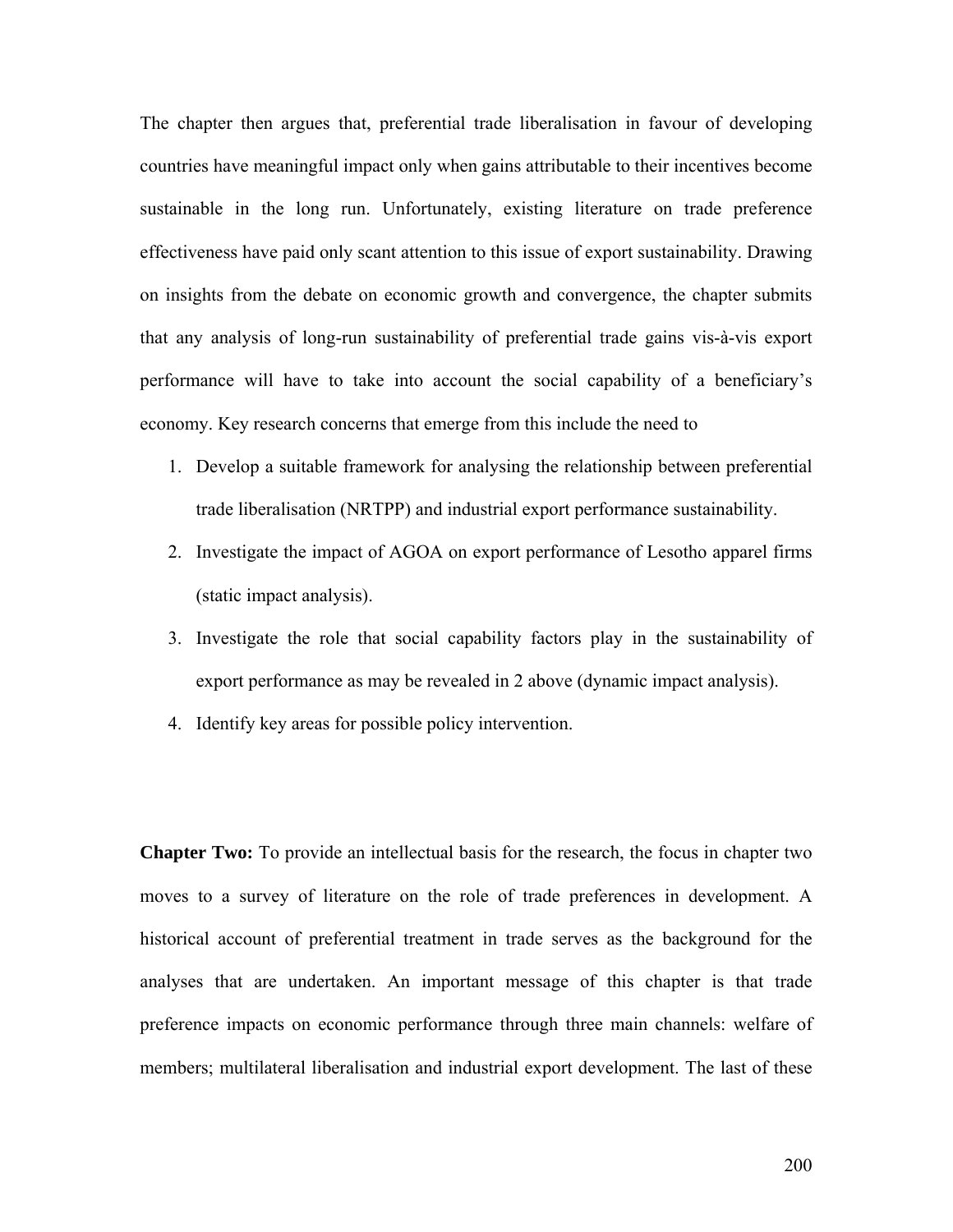(i.e. industrial export development) is recognised as one of the main objectives of Non-Reciprocal Trade Preference Programme (NRTPP).

The theoretical underpinnings of trade policy as an instrument of development are found in contributions to the literature on trade and growth and issues involved are thoroughly discussed in the chapter. According to the said literature trade integration can help spur economic progress by facilitating innovation and technology transfer for participants. In the context of industrial development and especially sustainability of export performance under NRTPP this will suggest that such transfer of technology will help improve competitiveness of participants through upgrading of efficiency performance that will result. Consequently, it should follow that NRTPP should other things being equal succeed in achieving its designated objective of industrial development and sustainable export performance in beneficiary economies.

The chapter concludes with a review of the empirical literature on the impact of preferential market access programmes to find out whether these predictions have been borne out by evidence. Unfortunately, extant literature is found to be wanting in appropriate framework that will reveal these predictions. Most analyses that have been undertaken are confined to static issues of export performance to the neglect of the more dynamic issue of sustainability of performance. It is therefore argued that a new framework that will address this issue is needed.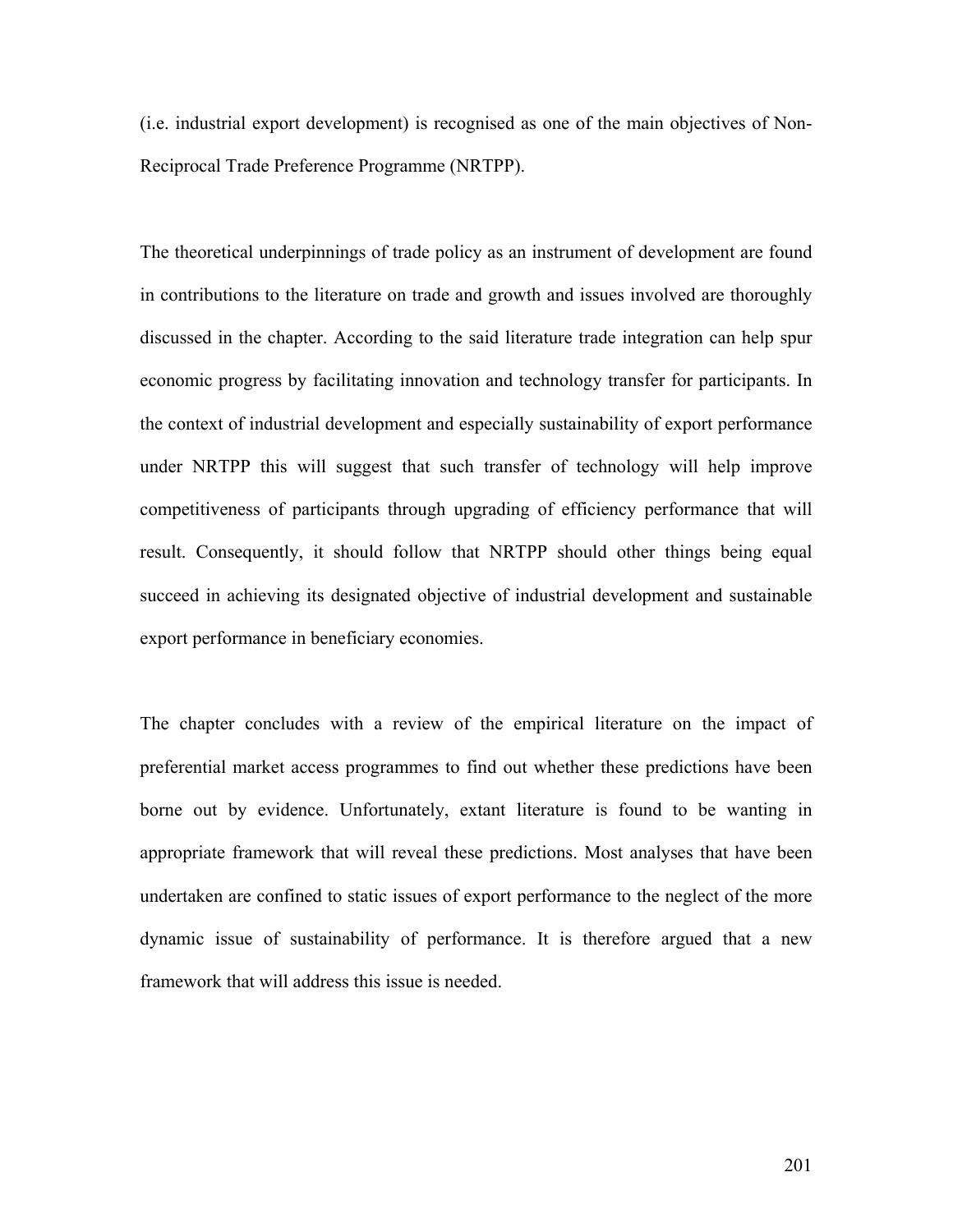**Chapter Three:** Chapter three responds to the call in chapter two by proposing a framework for evaluating the impact of NRTPP on industrial export of beneficiary countries. To do this, the literature on globalisation and development is presented as an analytical point of departure.

Because the network literature is the main analytical lens that contributors to the works on globalisation used to analyse its implications for regional development, the basics of this literature are first discussed in the chapter. Then analysis moves in subsequent sections to a consideration of some of the most important theories that have been developed in this regard. It becomes clear from this exploration that the Global Production Network (GPN) theory offers an interesting perspective for analysing the prospects for regional industrial development (an implied objective of NRPTP) in an increasingly inter-connected global economy.

Simply stated, the GPN philosophy is inspired by the understanding that modern industrial activities are fast loosing their national identity in favour of a global one. This is because activities such as supplies, production, marketing etc that had hitherto been confined within borders are now increasingly configured in interconnected networks across borders. Integration into the global production network first requires regional authorities to attract the location and subsequent performance of a network function in their region (value creation). Since market competitiveness is the key to continued relevance to the network, it is also incumbent on regions to upgrade their value (valueenhancement). Finally, in an era of increased capital and plant mobility, the prospects for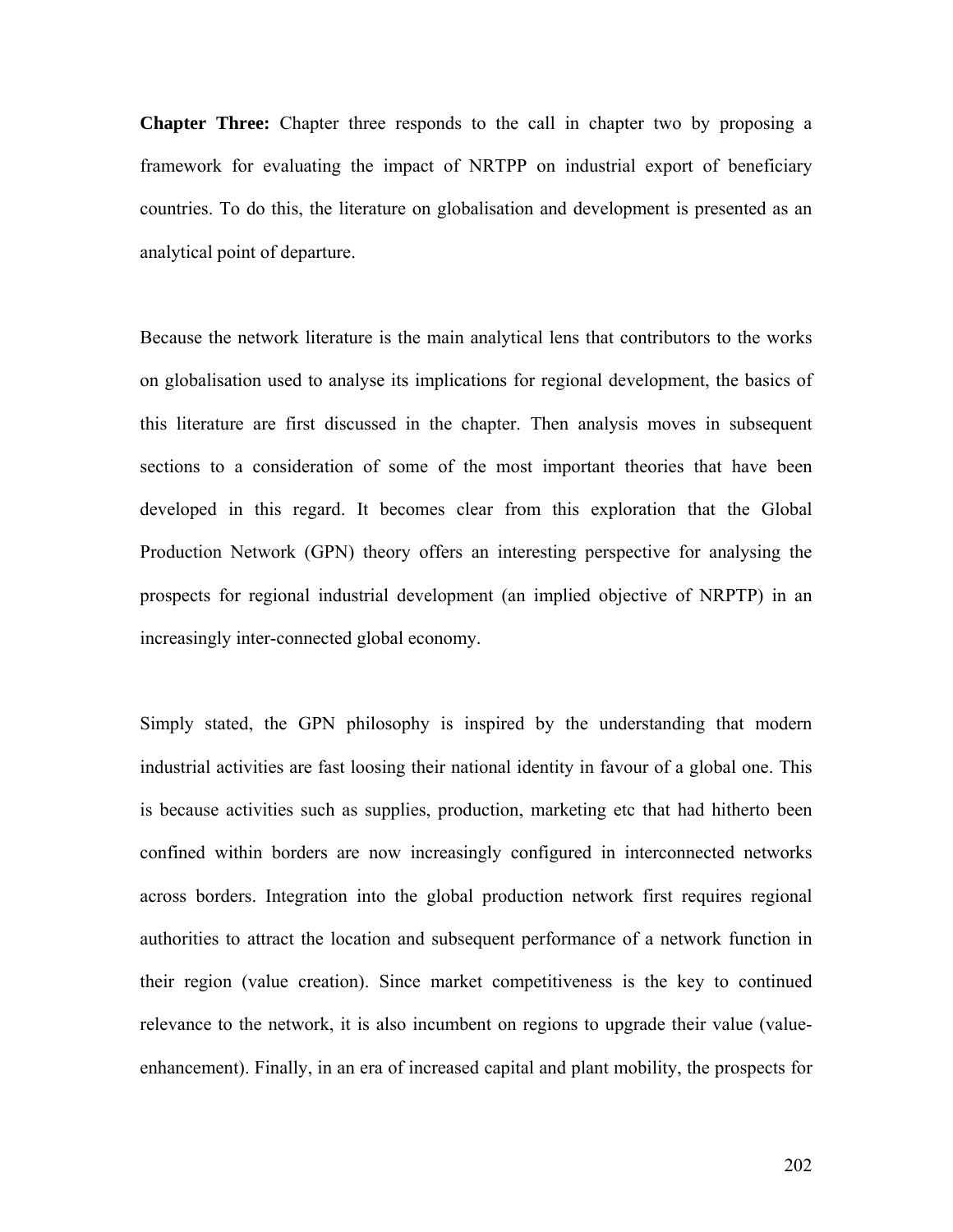a longer-term survival in the network will be determined to a great extent by how well a region succeeds in integration producers into the economy (value-retention).

Employing the logic of the above analysis, the chapter points out that research on trade preferences can learn much about the likely impact of globalisation on the effectiveness of programmes. For instance, to initiate or facilitate the process of industrial export development, it is important that trade preference incentives facilitates regional integration into global production networks through export market access (valuecreation). To sustain export performance of beneficiaries in the medium-term, enhanced sales performance (due to export sales) must translate into enhanced productivity (valueenhancement). To assure the sustainability of this process in the much longer-term, production agents must be tied down or integrated with the local economy (valueretention). This model of impact assessment is therefore suggested as the thesis' analytical framework.

**Chapter Four:** Following the framework developed in chapter three, chapter four discusses the economics of value-creation, which is considered to be the static impact element of the model. Because value creation is a matter of export stimulating abilities of NRTPP, the mechanisms by which the programme may help achieve this are explored. Two issues are recognised to be crucial to value creation mechanism of NRTPP: value of preferential margin as revealed by the reduction in effective rate of protection; and sensitivity of programme incentives to the particular mode of production organisation in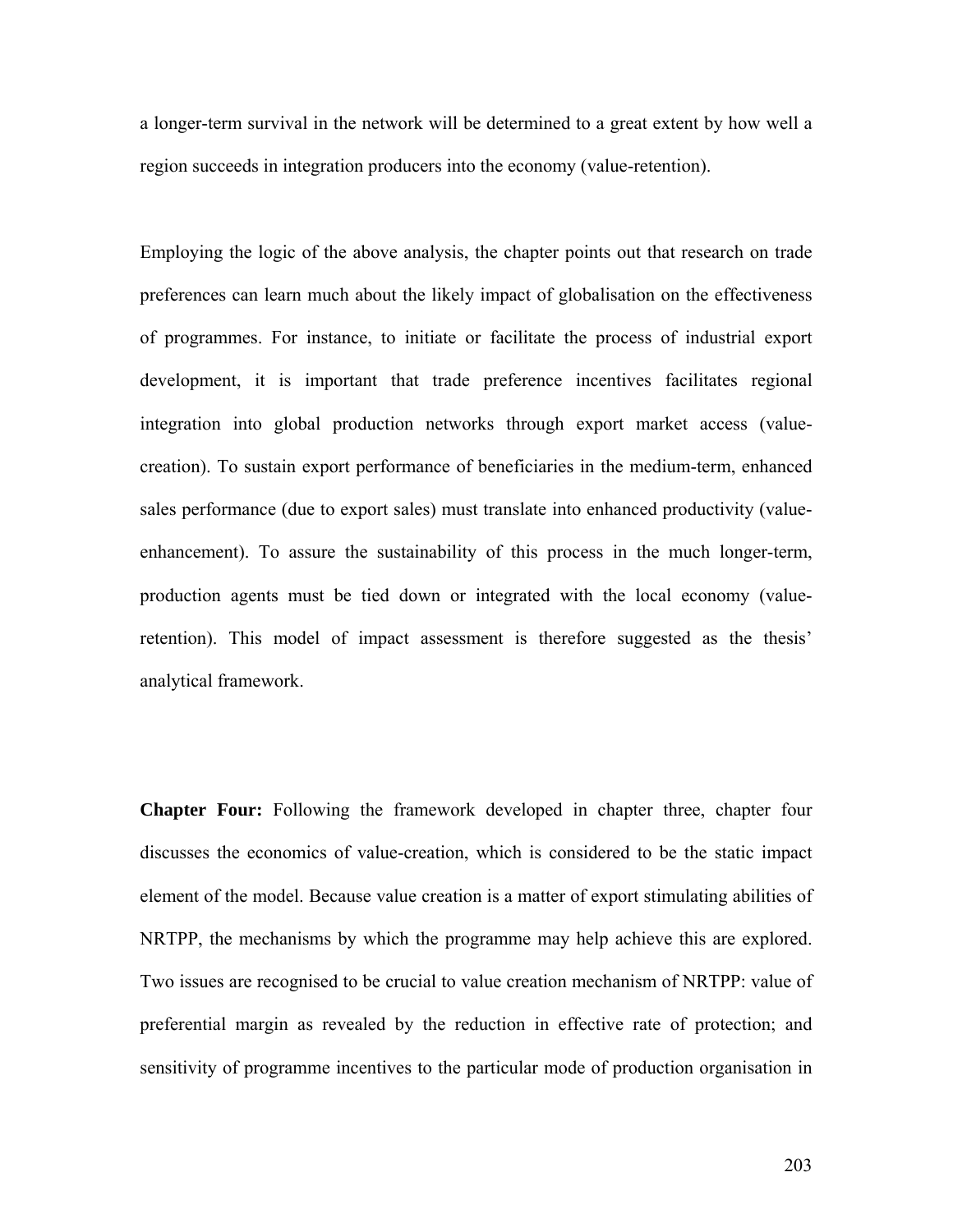targeted sector. To put the arguments in an empirical context the literature on determinants of export performance is introduced in the chapter.

**Chapter Five:** Like chapter four, chapter five is concerned with the economic issues that are involved in the analysis of the dynamic elements of the impact analysis framework (value enhancement and value retention). But unlike chapter four, these analyses are carried out under the hypothesis that national social-capability of a beneficiary economy matters for their actualisation. In other words, based on the suggestions in chapter one, it is reasoned that the prospects for value created by NRTPP to be enhanced and captured is governed by the adequacy of national social-capability.

An introduction to the theory of social-capability and how its arguments relate to economic performances serve as the opening remarks here. The basic proposition of social-capability is that an economy lacking in adequate social and institutional infrastructure will be less successful in accomplishing development targets than the one that is not. By logical extension, it follows that the behaviour of industrial organisations on the two fronts of value-enhancement and retention will be expected to be sensitive to the adequacy of social-capability. For instance the adoption of efficiency improving technology required for enhanced productivity (value-enhancement) is hypothesised to be negatively correlated with inadequate social-capability. The literature on industrial efficiency is used as a framework for investigating this hypothesis.

204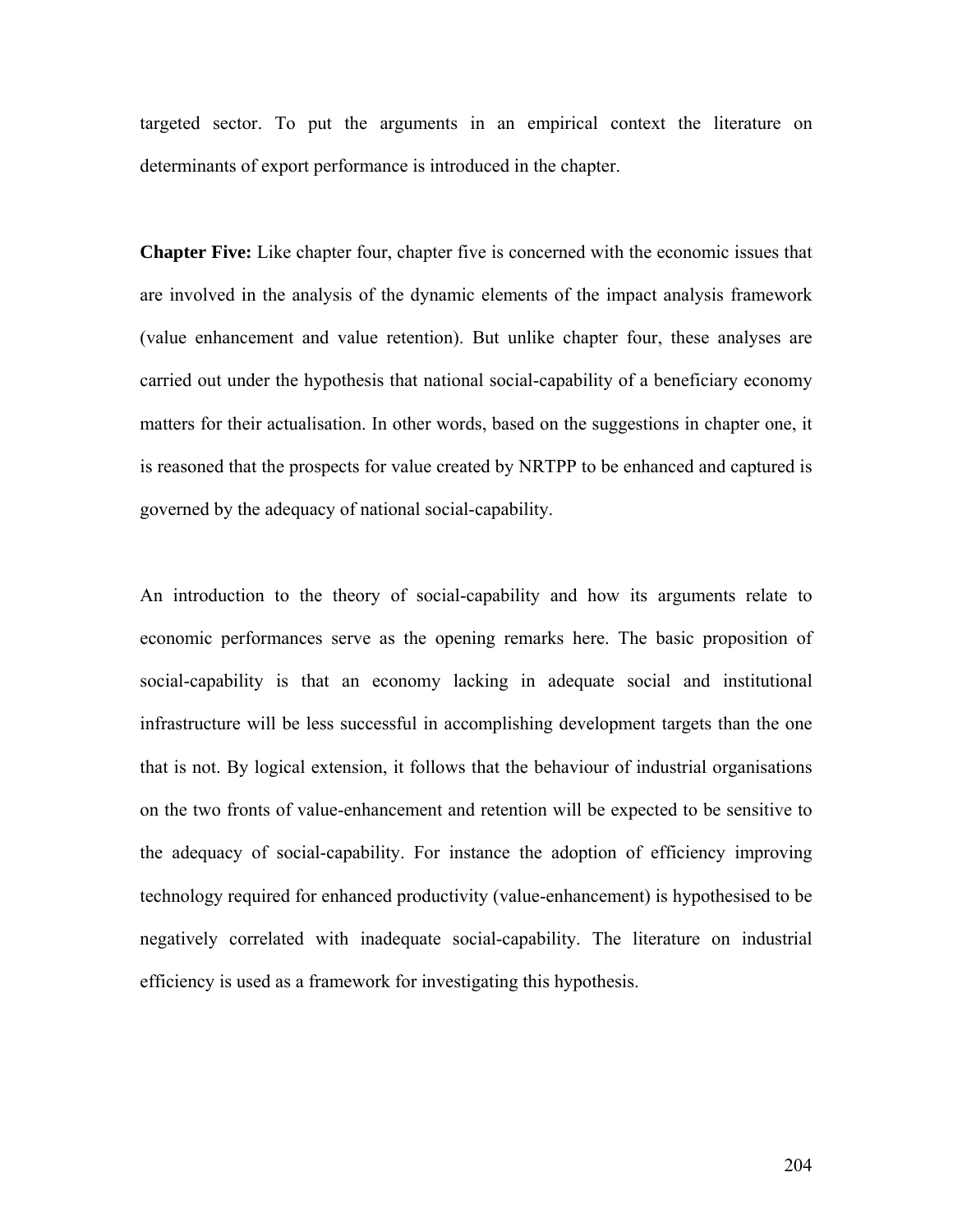It is argued further that the degree of local linkages or embeddedness needed to tie down production agents and facilitate longer-term sustainability of NRTPP gains (value retention) is inversely related to social-capability deficits. To examine this hypothesis also, the literature on supplier linkages is suggested and discussed as an analytical point of reference. These two hypothesised relationships constitute part of the empirical analysis that is carried out in chapter six.

**Chapter Six:** Chapter six connects all the arguments of the previous chapters with reality by presenting a theoretical model for analysing the impact of trade related development assistances on industrial export development in backward economies. This model is then applied to investigate the experience of Lesotho apparel producers under the US Trade Preference Scheme (AGOA).

In terms of the stated objectives of the dissertation, the first main part of this chapter presents the theoretical impact analysis framework with testable hypothesis. Empirical models for evaluating both static and dynamic impact of AGOA on apparel exports of Lesotho are then derived from this general framework.

To determine the static or value-creation impact of the trade incentive, an export performance function is presented based on arguments in chapter four. The estimated result, confirms the hypothesis that AGOA has been effective in stimulating exports of Lesotho apparel producers to the US market. For every one unit increase in value of AGOA the probability of exporting to the US market increases by about 25%. Thus the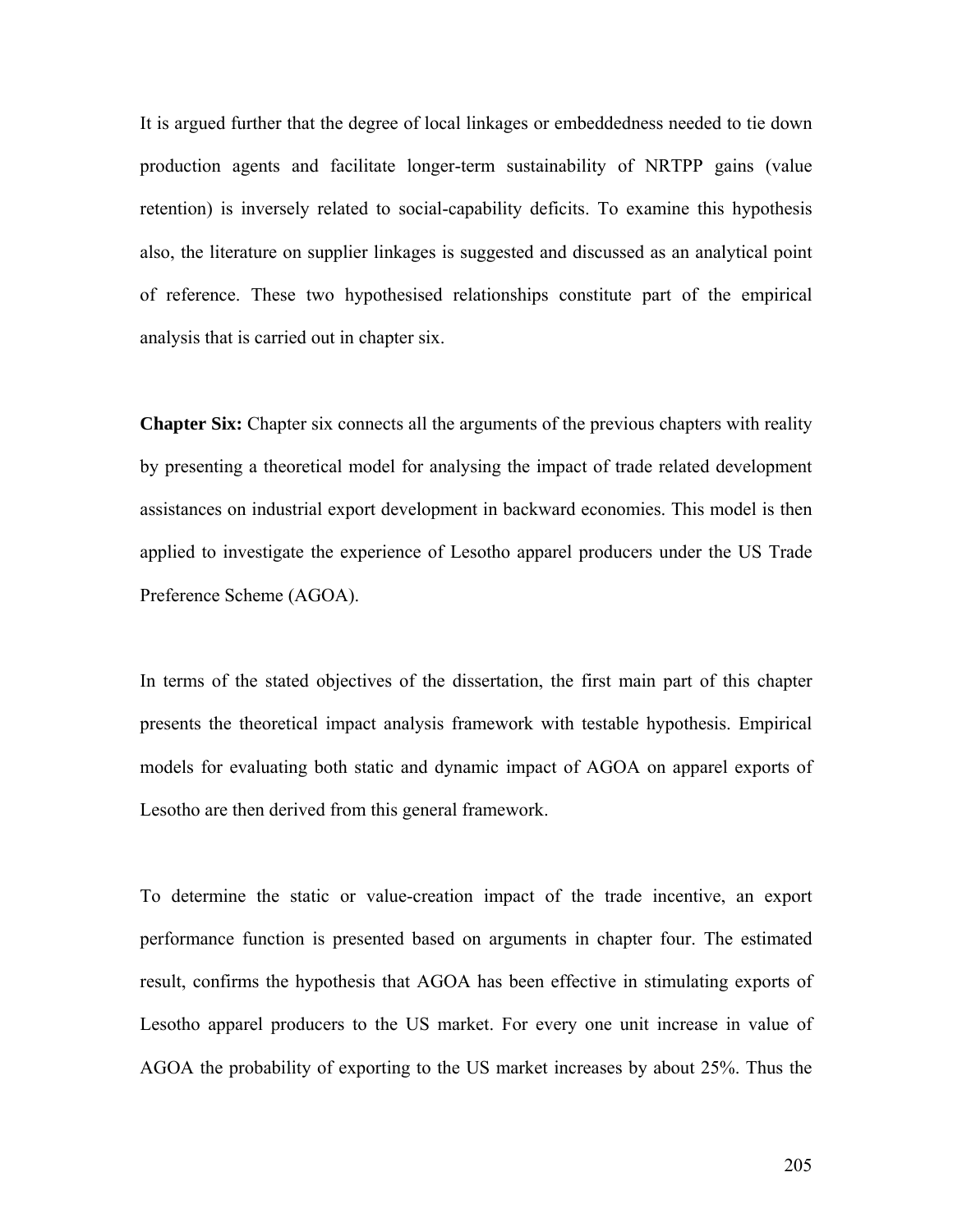first requirement of a trade preference like AGOA to facilitate the integration of a beneficiary into the global production network is found to be satisfied at this level.

The dynamic value-enhancement impact is studied under the hypothesis that elements of social and institutional infrastructure in Lesotho's economy (assumed to be inadequate) constrain efficiency performance of AGOA beneficiaries. A technical efficiency model in the framework of stochastic frontier is specified and the hypothesised relationship is confirmed. That is, inadequacy of Lesotho's social-capability constrains efficiency performance at plant level. We find that poor infrastructural support services, bureaucratic red-tape, access to institutional credit and corruption that all constitutes significant social-capability deficits impacts negatively on industrial efficiencies of apparel firms. This means that the enhancement of value needed to support medium-term sustainability of AGOA preferential trade gains is inhibited by this inadequacy.

The investigation carried out for the second element of the dynamic model (value retention), also reveals that Lesotho's inadequate business support services environment impacts negatively on the degree of local embeddedness assumed by apparel firms. Specifically, estimation results show that poor physical infrastructural support services affect the prospects for business linkages. If poor perception of public infrastructural service delivery is decreased by one unit, the probability that firms will integrate locally will increase by 12.8%. Also access to institutional credit is found to be a significant constraint to local linkage formation. For every one unit increase in firms' access to credit the probability of backward integration will increase by about 9%. Therefore the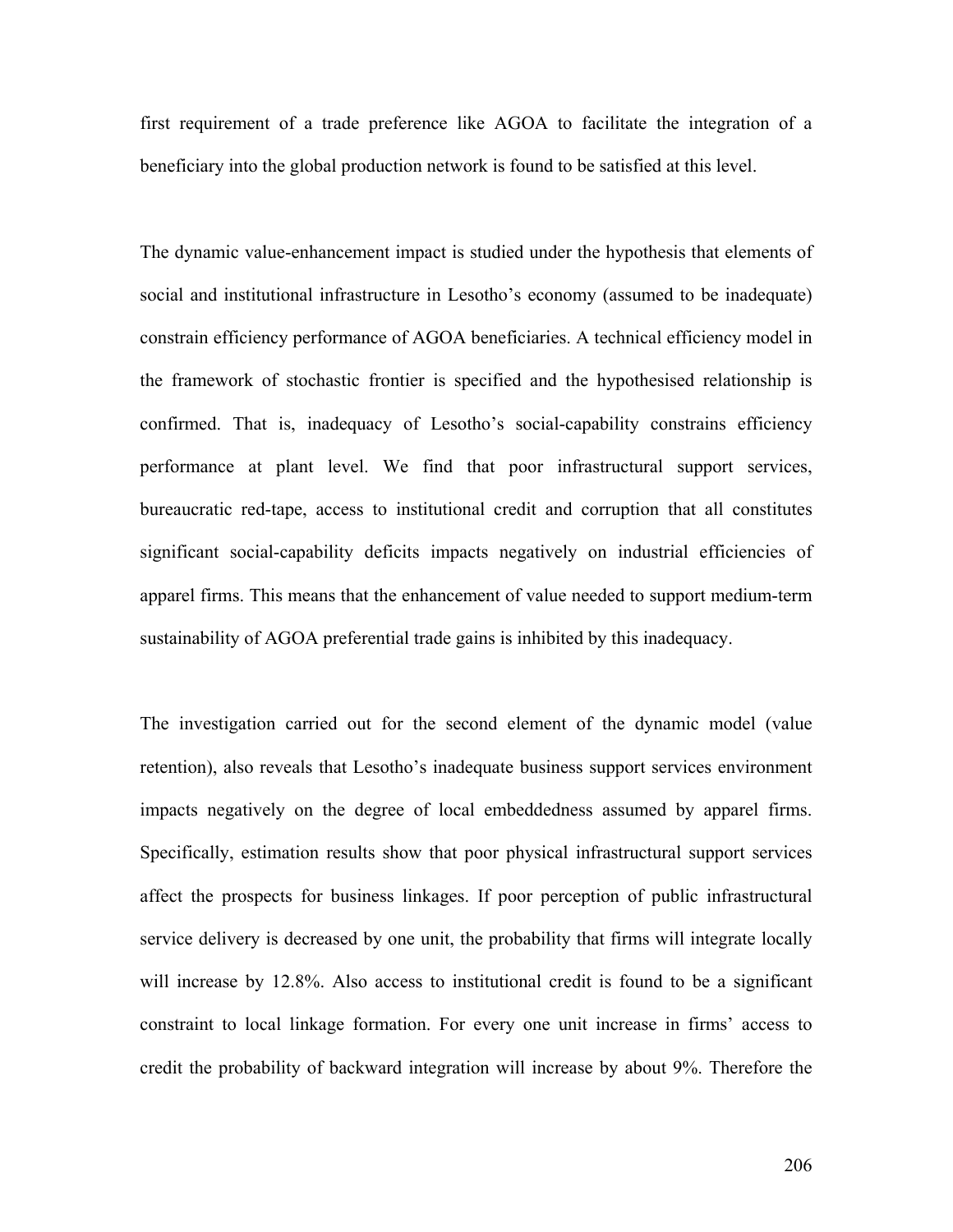'tying to the region' requirement for longer-term sustainability of gains from AGOA is also threatened by social-capability deficits.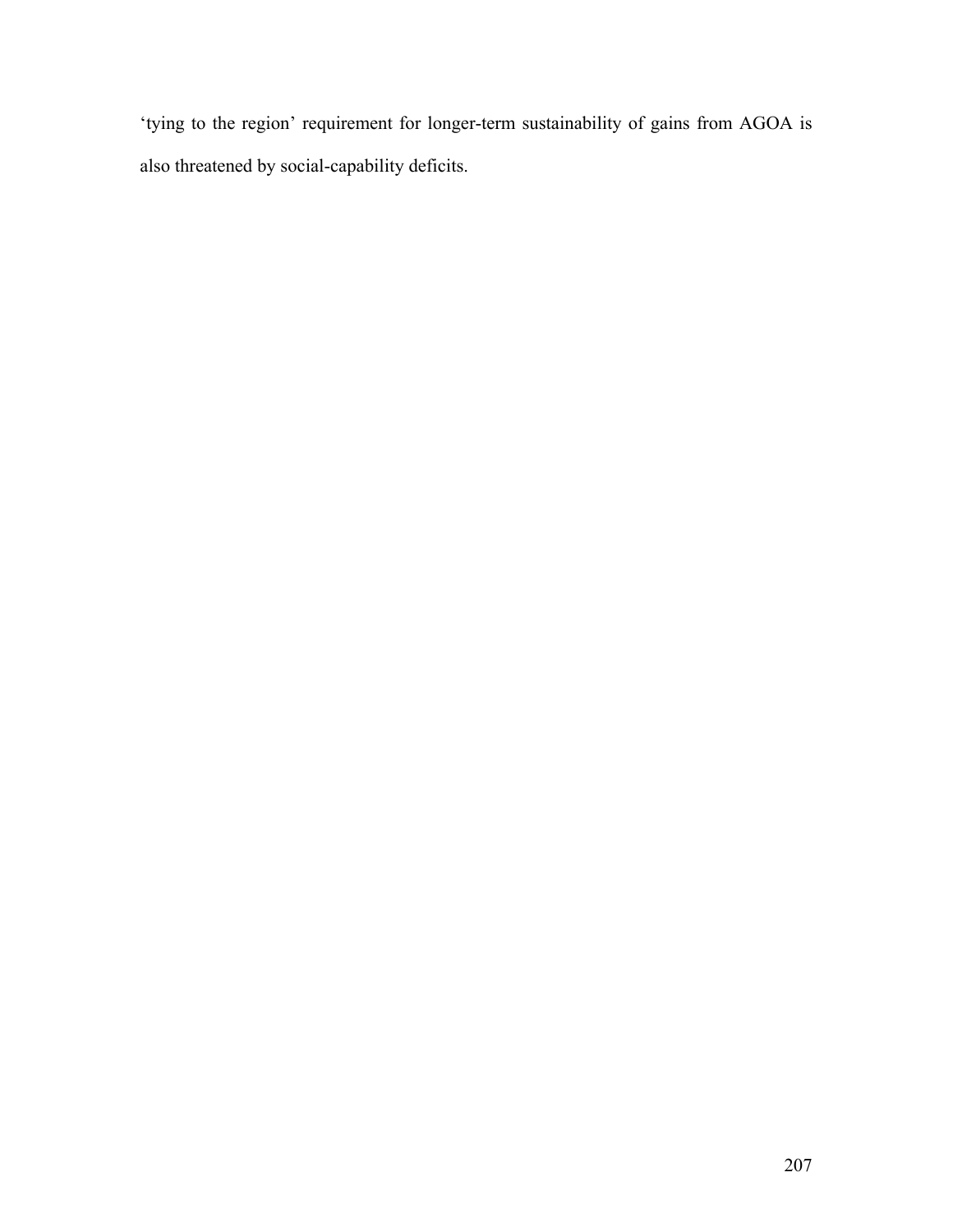## **7.2 CONCLUSIONS**

**From an academic perspective**, this dissertation has demonstrated the usefulness of insights from other fields of studies to the analysis of trade preference effectiveness. In an era of increasing disciplinary convergence, the importance of interdisciplinary approach to the study of economic development cannot be over-emphasised. Employing the logic of Global Production Network theory, it has been shown that research in trade and development can learn much about the likely economic impact of systemic interdependences among nations brought about by the advent of the new global system of production. The framework that emerged from this 'art of trespassing' has not only proven useful in modeling the impact of trade-preferences on development, it has also enabled us to shift the frontier of knowledge in this area beyond its current static boundary.

Specifically, the study contributes to the literature on the impact of trade-preferences on industrial export performance of beneficiaries in a number of ways. The static impact dimension of the analysis addresses a key gap in existing works which seem to place so much emphasis on aggregated national level data and cross-country regression studies as basis for empirical evidence. By utilising disaggregated firm level data for a specific sector and country, the analysis finds its justification in the continuing policy debate on the effectiveness of preferential trade liberalisation programmes.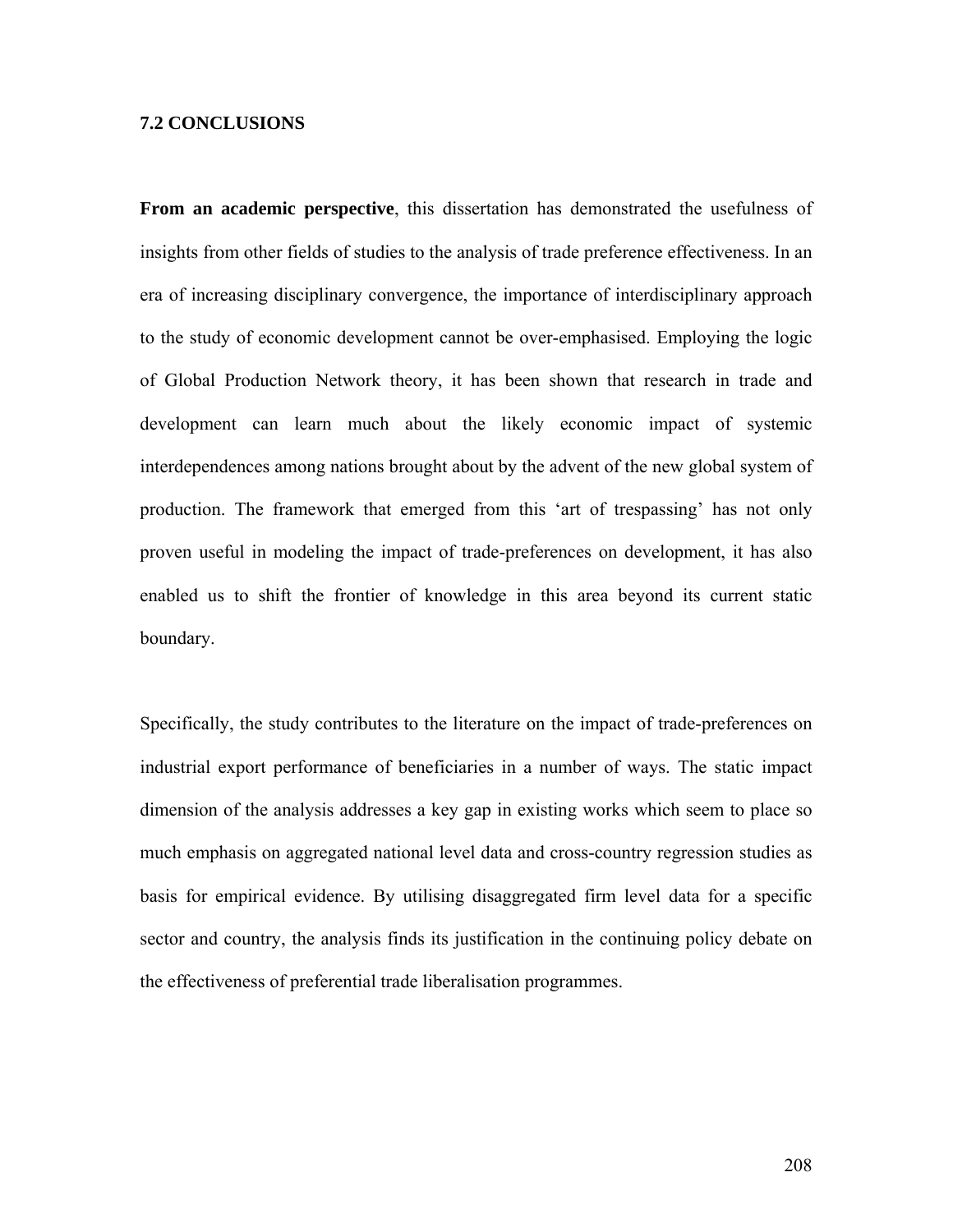More germane however, to the debate on economic growth and convergence is the finding that social-capability matters for economic performance of nations. As efforts to unravel the puzzle over the differing cross-country growth performances continue to flourish, revelations here turn-up evidence against the mainstream position. At least in the context of Lesotho and its apparel industry, empirical evidence has shown that efficiency improving technological progress is not a free good. To the extent these results reveal a negative correlation between firms' efficiency performances and proxies for social and institutional weaknesses of the economy, Abramovitz's hypothesis that successful technology transfer depends on the adequacy of social-capability is confirmed.

Furthermore, the importance of social-capability to the social-absorption capacity of an economy has also been affirmed in this research. In his contributions to the debate, Nobel Laureate Joseph Stiglitz had stressed the importance of efficient social organisation to a nation's ability to take advantage of opportunities needed to steer the economy to a higher-level growth path.

For Lesotho's economy, the creation of value by AGOA that facilitated increased investment and export performance in the apparel sector represents a development opportunity that ought to be enhanced and sustained in the long run. However, as this study has shown, prospects for achieving this end through value-enhancement and retention are already weakened by her weak social absorption capacity that provides poor physical infrastructural support services and constrains investment financing for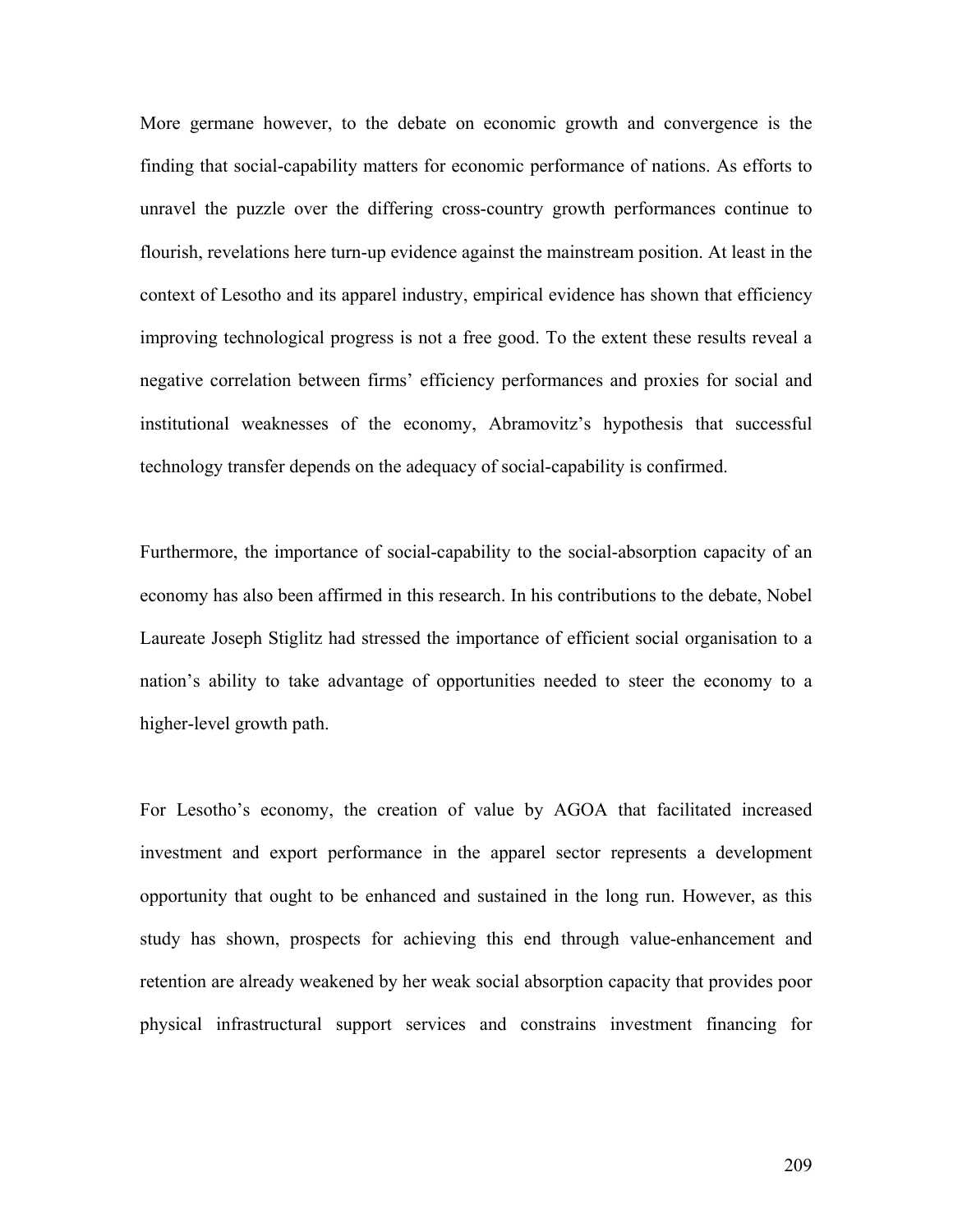businesses. On this front also, the hypothesis that social-capability matter for economic performance is confirmed.

**From a policy perspective**, one of the striking revelations of the research is that industrial development in modern globalised world economy is an outcome of complex interactions between actions of different agents of development. The notion that the actions of an independent agent acting in an atomised manner will be sufficient to produce results without the complimentary roles of others is contested by the research findings. Thus, it would be correct to assert that it is no longer acceptable to expect values externalised by development assistance donors to translate into desired outcome without the activation of beneficiaries' assets in a strategic coupling manner. It is against this background that the following suggestions that this research hopes can help improve the deliveries of trade-related development assistances are made. Policy actions are required on the part of both donors and beneficiaries.

**Donors:** On the part of the donors, it is important that trade preference incentives be sufficiently attractive to stimulate export of beneficiaries. Though the work here falls short of a comparative assessment of different programmes, but on the basis of the findings a reasonable assertion can be made that trade incentives need to be generous enough before they can help create value i.e. stimulating export performances. It should be recalled that some analysts have blamed the failure of other programmes to stimulate exports of targeted products on the unattractiveness of their incentives.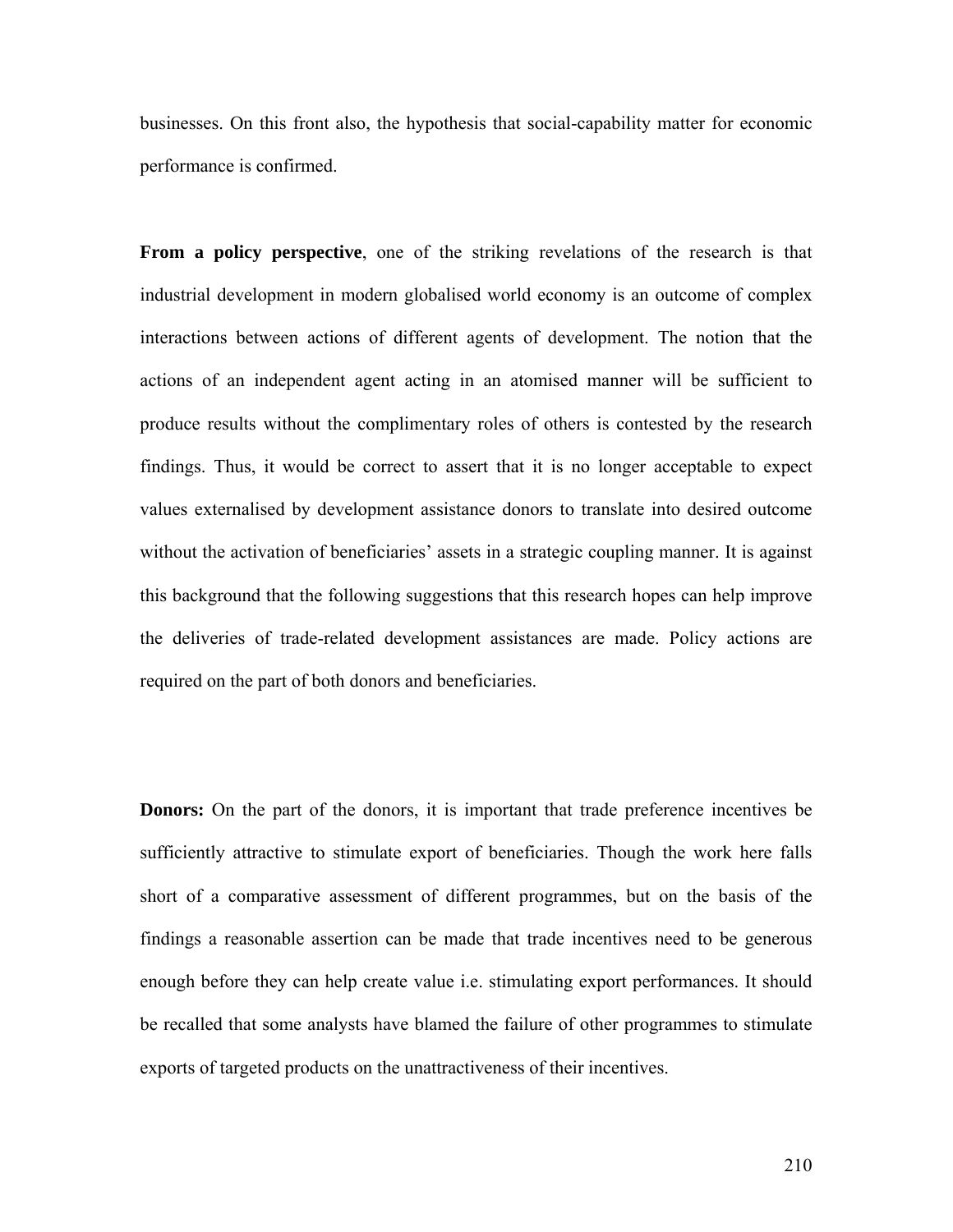Also, when packaging a programme, it is important that emphasis transcends the boundaries of tariff and quota incentives to include technical support for targeted beneficiaries in the area of social-capability improvements. In the present circumstance of Lesotho apparel sector, a real danger exists that the economy will not be able to sustain its competitiveness when the programme finally terminates in 2015 because of inadequacy of national social-capability. Technical support that can be packaged with trade-related incentives should address development of institutional and social infrastructures of beneficiaries. This, for instance, can be in the areas of:

- 1. Physical infrastructural development, financial development assistances, regulatory quality improvements and combating corruption as the case of Lesotho has shown, and subject to further empirical findings, other areas of assistances can include:
- 2. Improving the quality of judicial services to provide timely and efficient dispute resolution.
- 3. Improving the quality of the national legal system to guarantee good property rights.

Finally, it is important also to ensure that progress is monitored through periodic evaluation exercises. This will help reveal where set targets are being met and where they are not. In areas where targets are not being met, reasons for deviations will be identified and appropriate actions taken.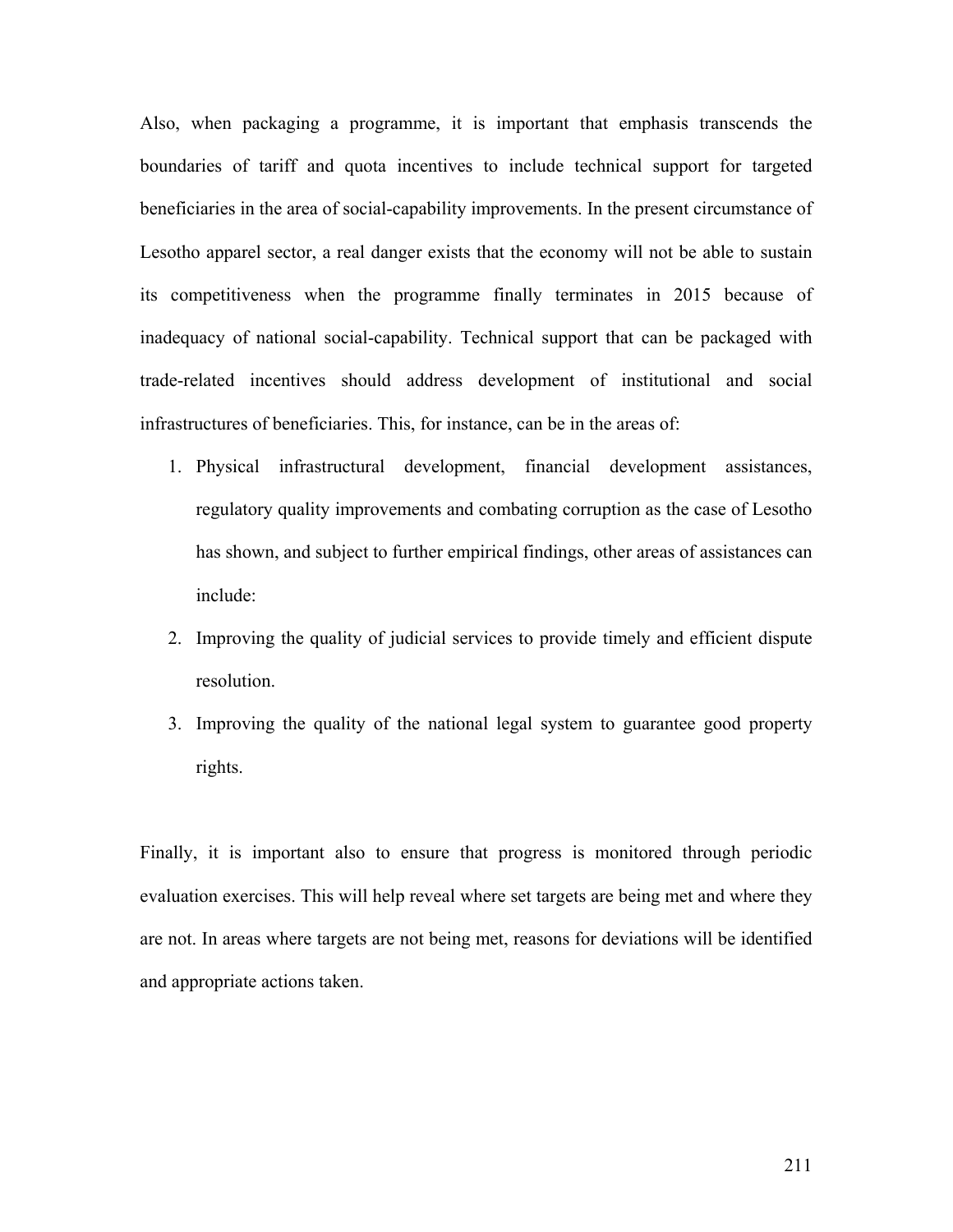**Beneficiaries:** On the part of beneficiaries, the key policy message is that their complimentary role in improving the business climate for NRTPP incentives to be effective is as important as the trade policy incentives of donors. In the case of Lesotho that this research has used as a case study, urgent policy interventions are required to help improve infrastructural support service delivery, enhance financial intermediation streamline business regulatory procedures and combat corruption. But in general terms and subject to further empirical investigations that are hereby suggested, authorities in beneficiary countries will need to deliver in the following policy areas:

- 1. Educating the local work force to provide employable skilled manpower for industrial organisations
- 2. Strengthening research support services for instance by encouraging co-ordination between research centres and industries. This is another element of socialcapability that helps in the tying of suppliers to regional economy
- 3. Initiating supplier development programme to encourage and enhance the capacity of locals to supply the input needs of production organisations. As emphasised in the study, this is a kind of linkage policy that can guarantee the longer-term sustainability of NRTPP gains.
- 4. Improving the dispensation of justices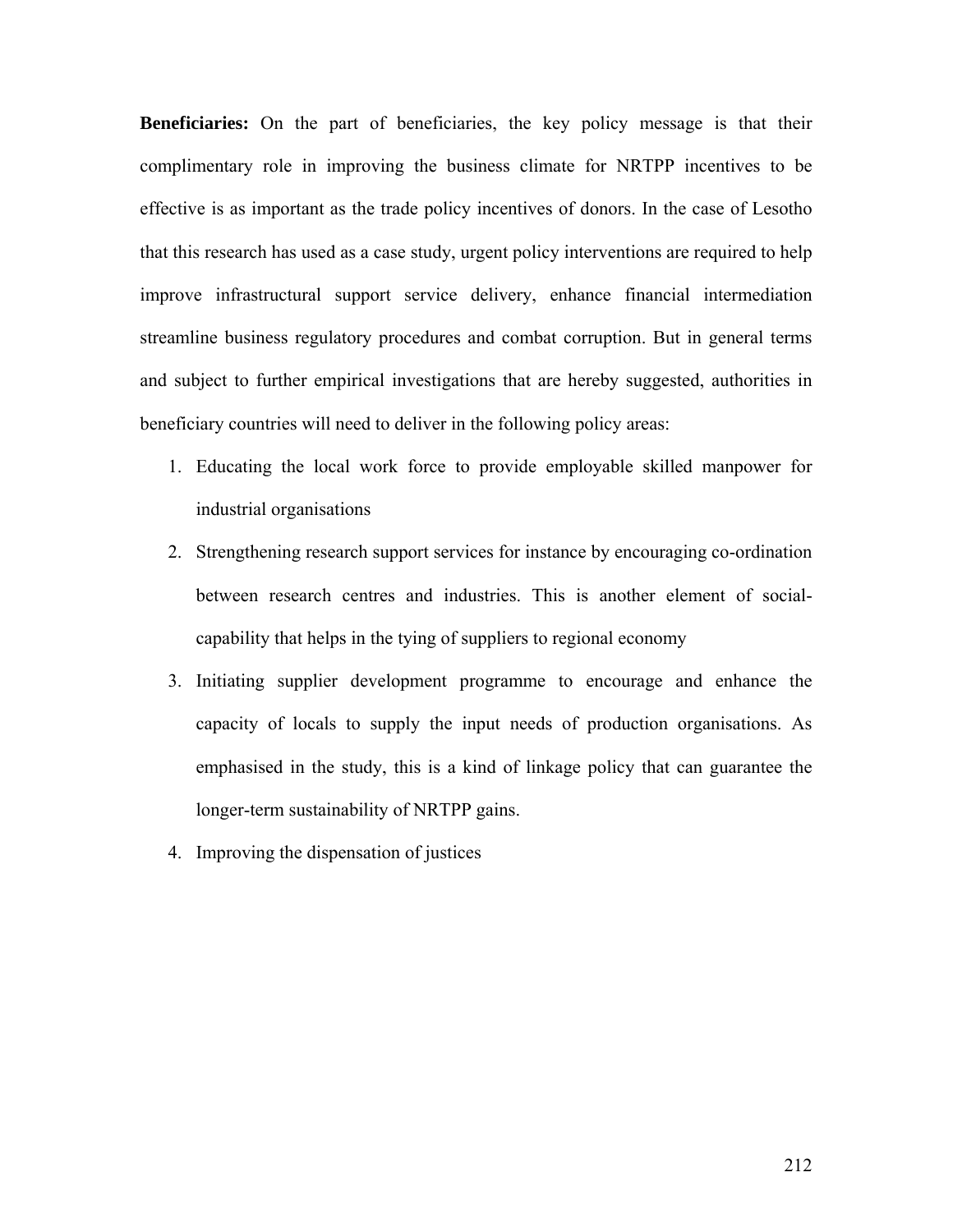## **REFERENCES**

Abramovitz, M. 1986. "Catching Up, Forging Ahead and Falling Behind", *The Journal of Economic History* 46 (2): 385-406

Abramovitz, M. 1995. "The Elements of Social Capability", in Koo, P. H. and Perkins, D. H. (eds.), *Social Capability and Long-Term Economic Growth*. London: Macmillan Press

Abramovitz, M and David, P.A. 1996. "Convergence and Deferred Catch-up: Productivity Leadership and the Wanting of American Exceptionalism", in Ralph Landau, Timothy Taylor and Gavin Wright (eds) *The Mosaic of Economic Growth.*  Stanford: Stanford University Press

Adelman, I. and Morris, C. T. 1967. *Society, Politics and Economic Development*, Baltmore MD: The John Hopkins University Press.

Aigner, D. J., Lovell, C. A. K. and Schmidt, P. 1977. "Formulation and Estimation of Stochastic Frontier Production Models", *Journal of Econometrics*, 6: 21-37

Aoki, M. 1995. "Decentralized Information Processing and Hierarchical Monitoring: The Case of Japan", in Koo, P. H. and Perkins, D. H. (eds.), *Social Capability and Long-Term Economic Growth*. London: Macmillan Press

Appleyard, D. R., Field, A. J. and Cobb, S. L. 2006. *International Economics*. New York: McGraw-Hill/Irwin Publishers.

Arrow, K J. 1962. "The Economics Implications of Learning by Doing", *Review of Economic Studies,* 29(3): 155-73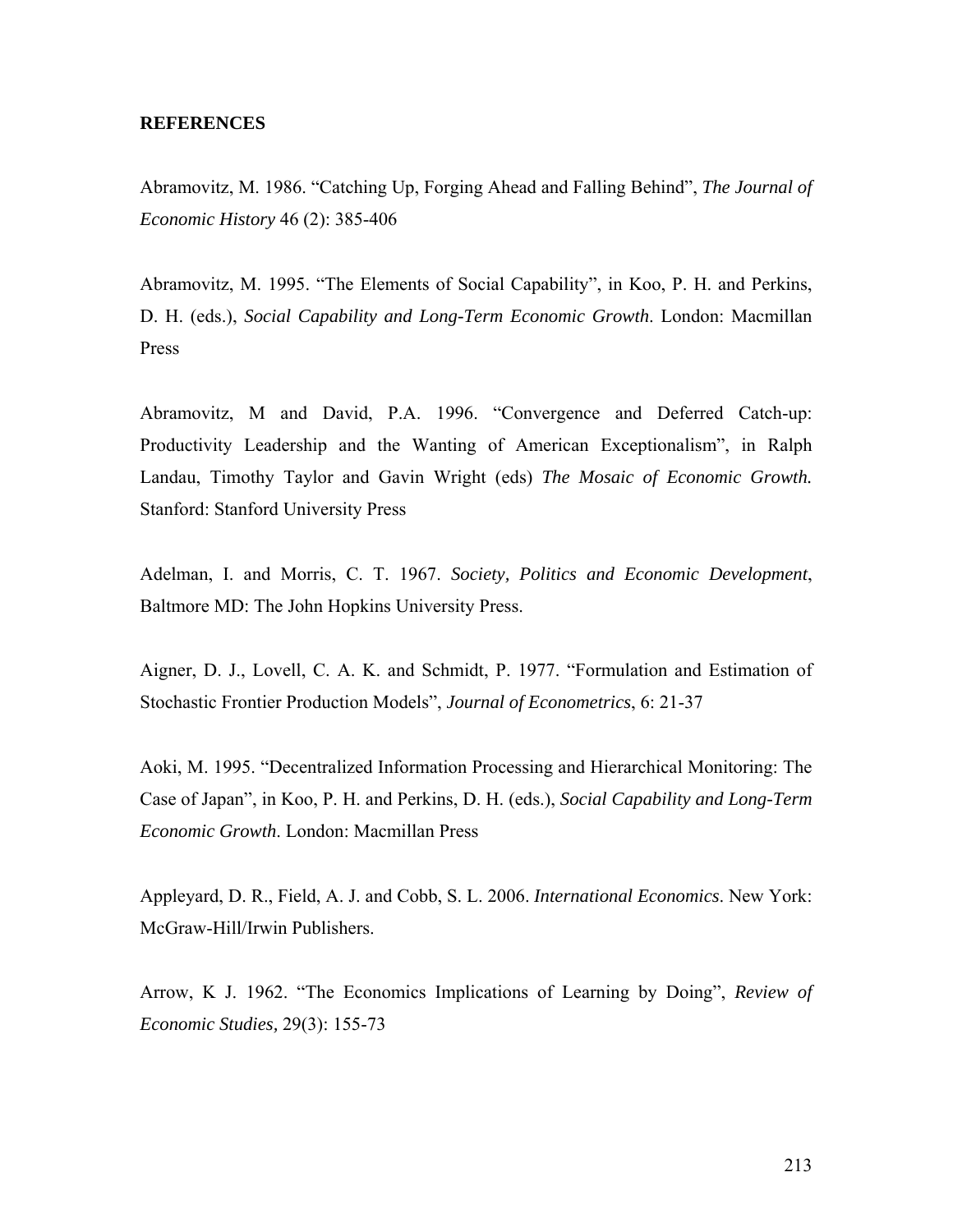Attewell, P. and Rule, J. 1984. Computing and Organisations: What We Know and What We Don't Know. Communications of the ACM. 27: 1184-1192

Balassa, B. 1963. "An Empirical Demonstration of Classical Comparative Cost Theory", *Review of Economics and Statistics*, 4: 231-238

Baldwin, R. E. 1992. "Measurable Dynamic Gains from Trade", *Journal of Political Economy*, 100: 162-74.

Baldwin, R. and Murray, T. 1977. "MFN Tariff Reductions and Developing Countries Trade Benefits under the GSP", *Economic Journal*. 87: 30-46

Barkley, D. L. and McNamara, K. T. 1994. "Local Input Linkages: A comparison of Foreign-owned and Domestic-manufacturers in Georgia and South Carolina", *Regional Studies*, 28: 725-737

Bartoli, P. and Boulet, D. 1990. "Conditions d'une approche en termes de regulation sectorielle. Le cas de la sphere viticole", *Cahiers d'economie et sociologie rurales*. 17

Battese, G. E. and Coelli, T. J. 1995. "A Model for Technical Inefficiency Effects in a Stochastic Fronteir Production Function for Panel Data", *Empirical Economics* 20: 325- 332

Battese, G. E. and Cora, G. S. 1977. "Estimation of a Production Frontier Model: With Application to the Pastoral Zone of Eastern Australia", *Australian Journal of Agricultural Economics,* 21(3)

Baussola, M. 1997. "Social Capability and Long Term Economic Growth", Book Review *Economic Journal*, 107(444): 1575-1576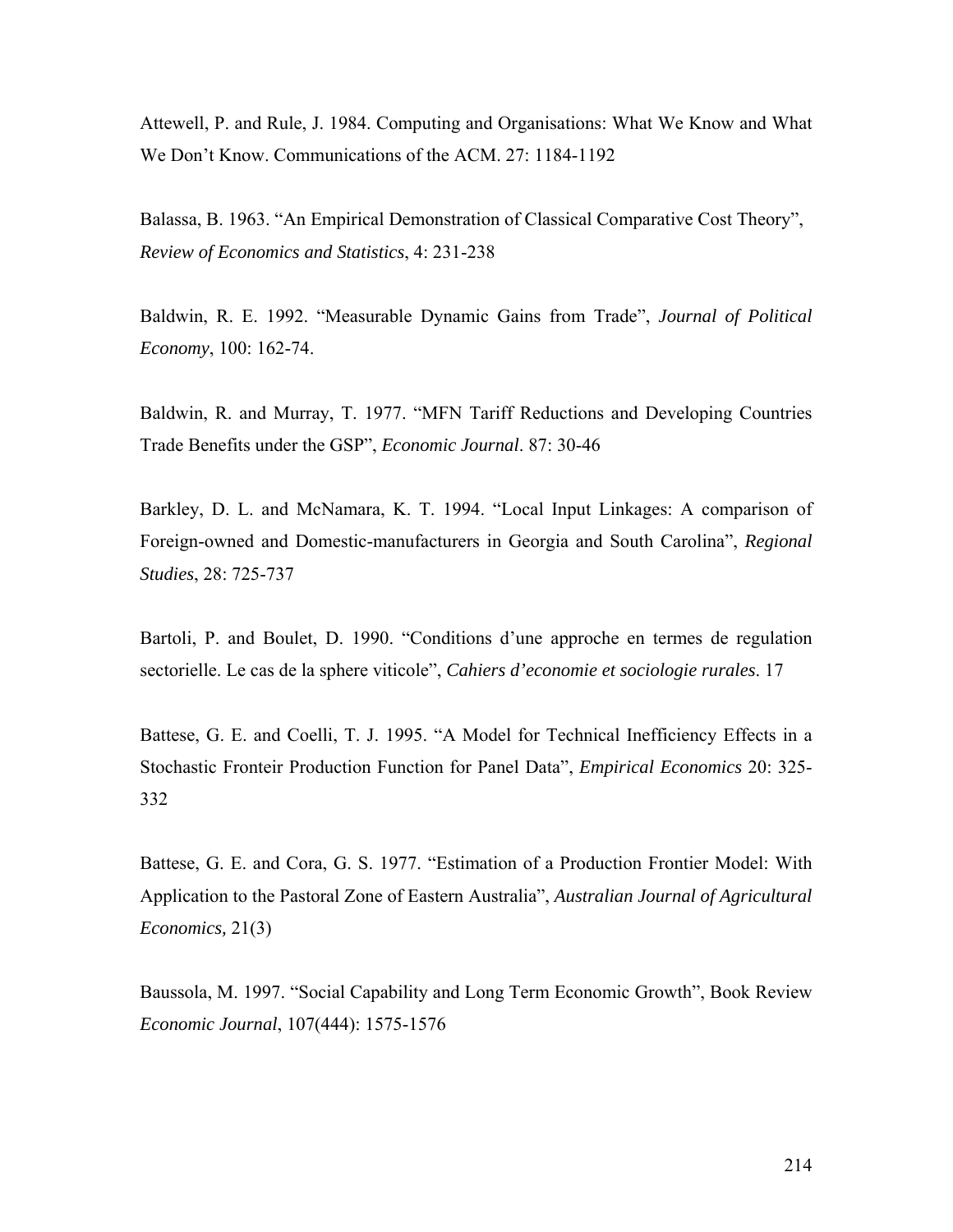Bennet, M. 2006. "Lesotho's Export: Textile and Garment Industry", in Jauch, H. and Traub-Merz, R. (eds) *Future of the Textile and Clothing Industry in Sub-Saharan Africa*. Bon: Friedrich-Ebert-Stiftung

Bernard, A. B. and Jensen, J. B. 1999. "Exceptional Export Performance: Cause, Effect or Both?", *Journal of International Economics* 47: 1-25

Bhagwati, J. 1993. "Regionalism and Multilateralism; An Overview", in Jaime de Melo and Arvind Panagariya (eds.) *New Dimensions in Regional Integration*. Cambridge; Cambridge University Press, 22-51

Bhagwati, J. and Panagariya, A. 1996. "Preferential Trading Areas and Multilateralism: Strangers, Friends or Foes?" in Jagidish Bhagwati and Arvind Panagariya (eds.) *The Economics of Preferential Trade Arrangement,* Washington; AEI Press, 1-78

Bhavani, T. A. and Tendulkar, S. D.2001. "Determinants of Firm Level Export Performance: A Case Study of Indian Textile Garments and Apparel Industry", *Journal of International Trade and Economic Development.* 10(1): 65-92

Bigsten, A., Collier, P., Dercon, S., Fafchamps, M., Gauthier, B., Gunning, JW., Habarurema, J., Oduro, A., Oostendorp, R., Pattillo, C., Soderbom, M., Teal, F., and Zeufack, A. 2000. "Exports and Firm Level Efficiency in African Manufacturing", available from: http://www.csae.ox.ac.uk/workingpapers/pdfs/20-16texts.pdf; accessed 3 August 2007.

Bigsten, A., Isaksson, A. So¨derbom, M., Collier, P., Zeufack, A., Dercon, S., Fafchamps, M.,Gunning, J.W., Teal, F., Appleton, S., Gauthier, B., Oduro, A., Oostendorp, R. and C. Pattillo, 2000, "Rates of Return on Physical and Human Capital in Africa's Manufacturing Sector", *Economic Development and Cultural Change*, 48(4).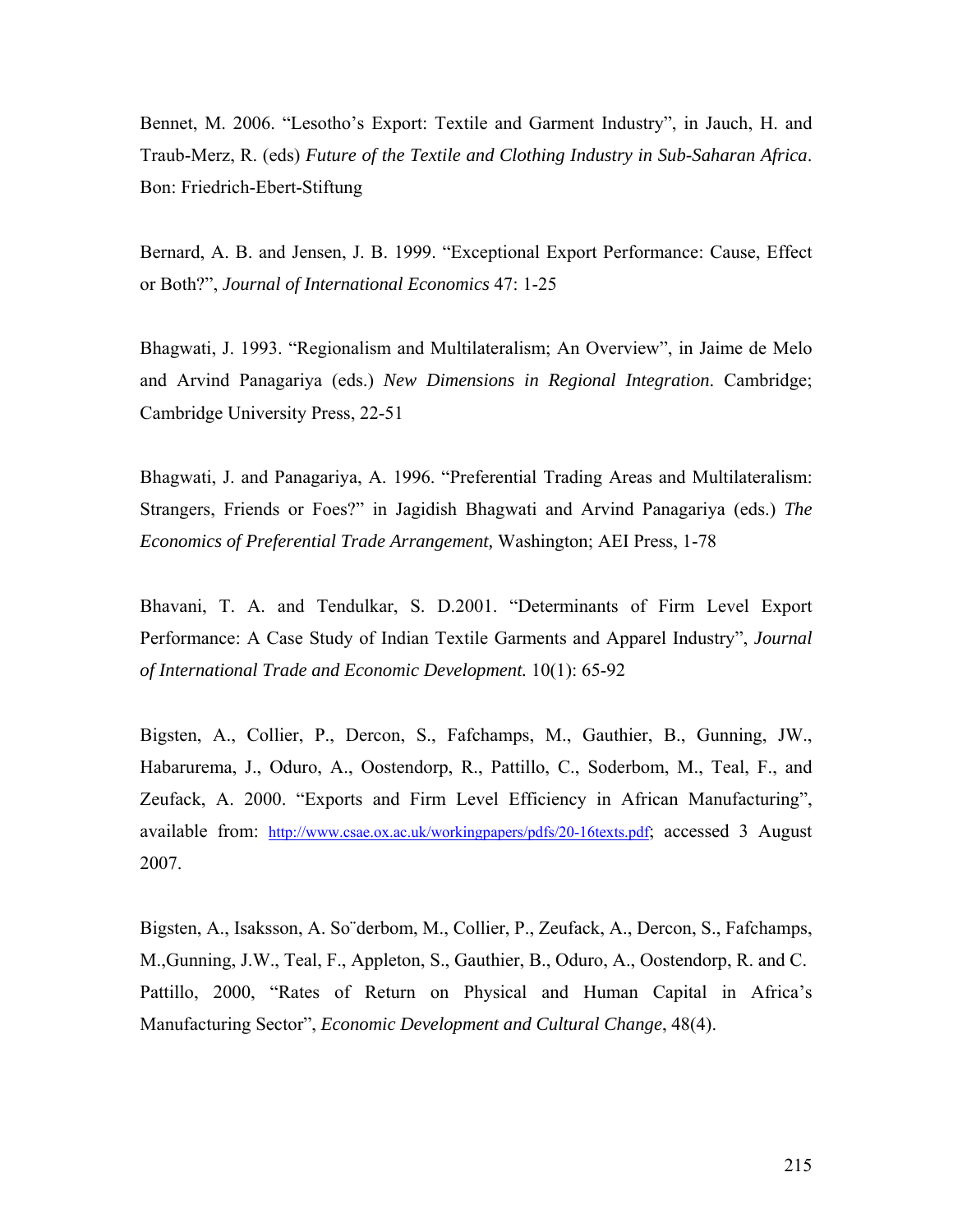Birkinshaw, J and Hagstrom, P. 2000. *The Flexible Firm, Capability Management in Network Organisations.* Oxford: Oxford University Press.

Borgatti, S. P. and Foster, P. C. 2003. "The Network Paradigm in Organisational Research: A Review and Typology", *Journal of Management*, 29(6): 991-1013

Borrus, M., Ernst, D. and Haggard, S. 2000. *International Production Networks in Asia: Rivalry or Riches?* London: Routledge.

Bowen, Leamer, and Sveikauskas. 1987. "Multicountry, Multifactor Tests of the Factor Abundance Theory", *American Economic Review*, 77: 791-809.

Boyer R. 1990. "Les problematiques de la regulation face aux specificites sectorielles: Perspectives ouvertes par la these de Pierre Bartoli et Daniel Boulet", *Cahiers d'economie et sociologie rurales*. 17

Bretton, P. and Ikezuki, T. 2004. "The Initial and Potential Impact of Preferential Access to the US Market under the African Growth and Opportunity Act", *World Bank Policy Research Working Paper 3262.* 

Britton, J. N. H. 1976. "The Influence of Corporate Organisation and Ownership on the Linkages of Industrial Plants," *Economic Geography*, 52: 311-324

Brown, D. 1987. "General Equilibrium Effect of the US Generalised Systems of Preferences", *Southern Economic Journal.* 54 (1): 27-47.

Brown, D. 1988. " Trade Preferences for Developing Countries: A Survey of Results", *Journal of Development Studies*, 24 (3): 335-364.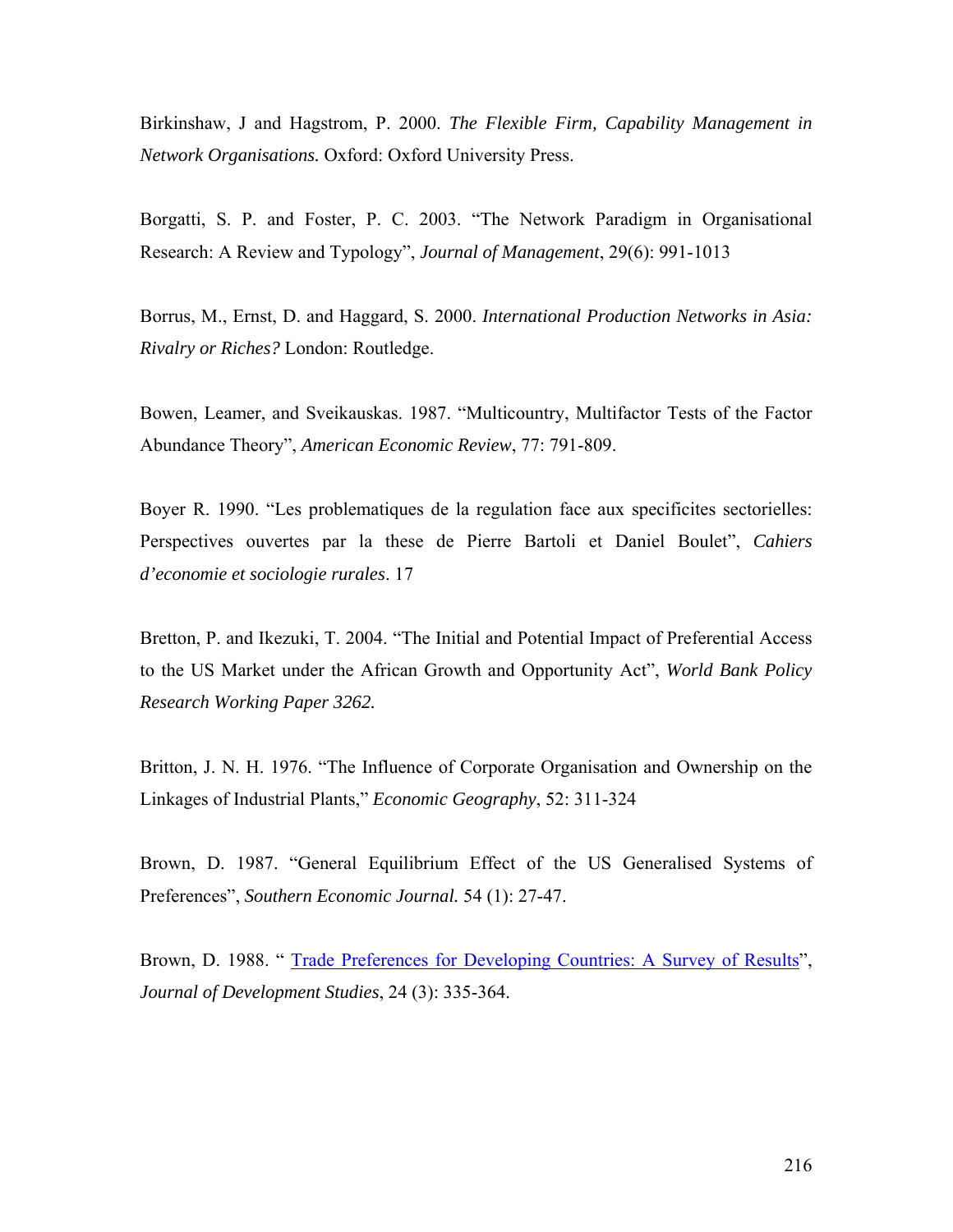Burt, R. S. 2000. "The Network Structure of Social Capital", in B. M. Staw and R. I. Sutton (eds.) *Research in Organisational Behaviour*, 22: 345-431, Greenwhich CT: JAI Press

Cadot, O. and Melo, J. D. 2008. "Why OECD Countries should Reform Rules of Origin", *The World Bank Research Observer*, l: (23) 1

Carre`re, C., and J. de Melo. 2006. "Are Different Rules of Origin Equally Costly? Estimates from NAFTA." in O. Cadot (eds.), *The Origin of Goods: Rules of Origin in Regional Trade Agreements.* London: Oxford University Press

Chapelle, K. and Plane, P. 2005. "Technical Efficiency Measurement within the Manufacturing Sector in Cote d'Ivoire: A Stochastic Frontier Approach", *Journal of Development Studies*, 41 (7): 1303-1324

Chatterjee, S. and Hadi, A. S. 2006. *Regression Analysis by Example*. New Jersey: John Wiley and Sons

Chenais, F., Letto-Gillies, G. and Simonette, R. (eds.) (2000). *European Integration and Global Corporate Strategies,* London: Routledge

Christensen, H., Da Rocha, A., and Gertner, R. 1987. "An Empirical Investigation of the Factors Influencing the Export Success of Brazilian Firms", *Journal of International Business Studies*. Fall 61-78

Ciccone, A. and Alcala, F. 2001. "Trade and Productivity", *CEPR Discussion Paper, 3095*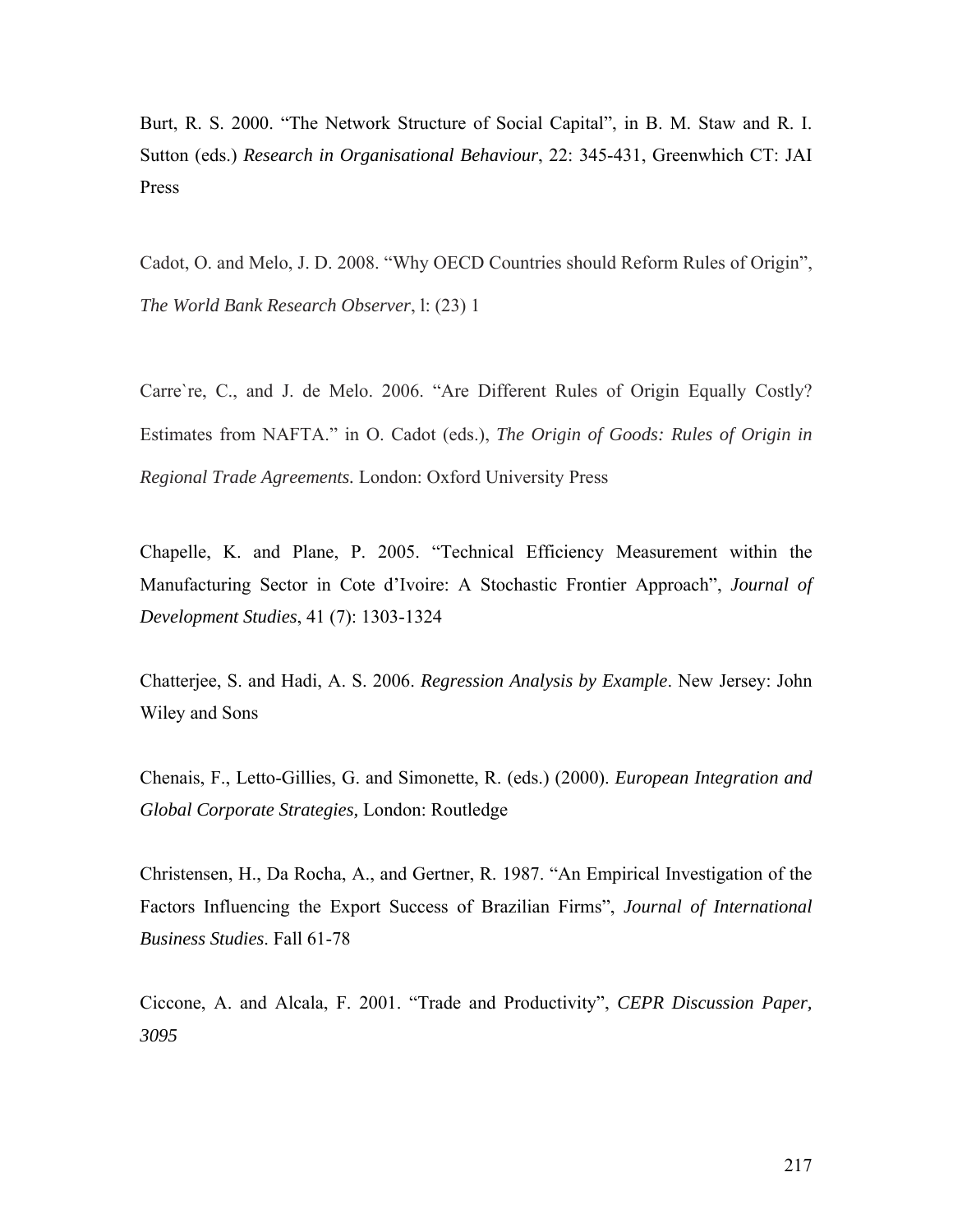Clague, C. 1971. "Tariff Preferences and Separable Utility", *The American Economic Review*, 61 (2): 188-194

Coase, R. 1937. "The nature of the Firm", *Economica*, 4: 386-405

Coe, N. M., Hess, M., Yeungt, H. W., Dicken, P., and Henderson, J. 2004. " 'Globalising' Regional Development: A Global Production Networks Perspective", *Transactions of the Institute of British Geographers,* 29 (4): 468-484

Coelli, T. J. 1996. A Guide to FRONTIER Version 4.1: A Computer Program for Stochastic Frontier Production and Cost Function Estimation. *CEPA Working Paper.*

Coelli, T., Rao, P. and Battese, G. 1998. *An Introduction to Efficiency and Productivity Analysis*, Boston: Kluwer Academy Publisher.

Coffey, W. J. and Polese, M. 1985. "Local Development: Conceptual Basis and Policy Implication", *Regional Studies*, 19: 85-93

Collier, P. 1998. "Social Capital and Poverty", *World Bank Social Capital Initiative Working Paper No 4.* 

Collier, P. and Venables, A. J. 2007. "Rethinking Trade Preferences: How Africa can Diversify its Exports", World Economy, 30(8): 1326-1345.

Cooper, C. A. and Massell, B. F. 1965. "A New Look at Customs Union Theory", *Economic Journal*, 75 (300): 742-7.

Corden, W. M. 1972. "Economies of Scale and Customs Union Theory", *Journal of Political Economy.* 80: 465-75.

Cox, D. R. and Snell, E. J. 1989. *Analysis of Binary Data*, London: Chapman and Hall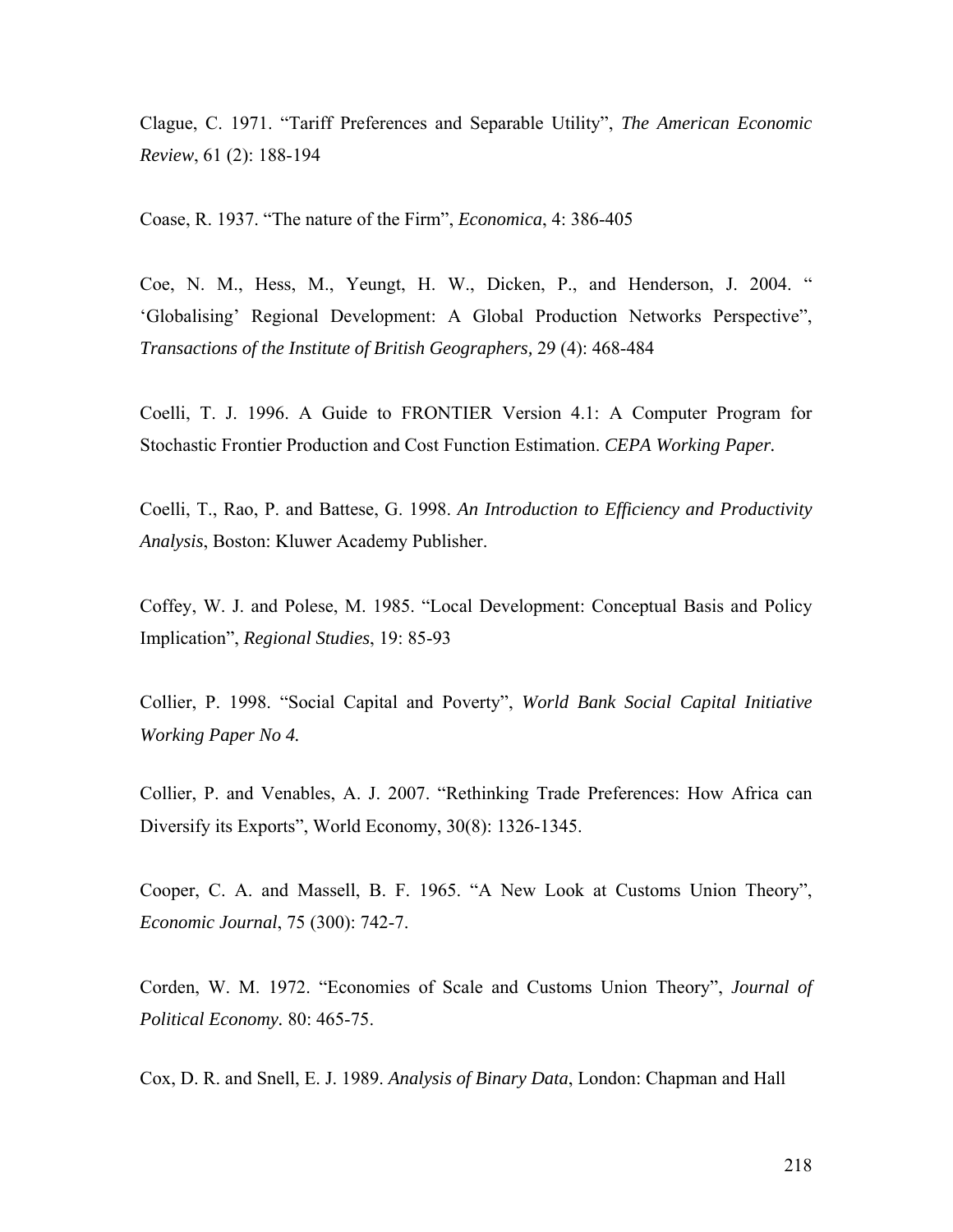Crone, M. and Watts, H. D. 2003. "The Determinants of Regional Sourcing by Multinational Manufacturing Firms: Evidence from Yorkshire and Humberside", UK. *European Planning Studies,* 2(6)

Davis, D. R. 1998. "The Home Market, Trade and Industrial Structure", *American Economic Review* 88(5): 1264-76

Davis, D. R. and Weisten, D. E. 1998. "Market Access, Economic Geography and Comparative Advantage: An Empirical Assessment", *NBER Working Paper No W6787.* 

Davis, D. R. and Weisten, D. E. 2001. "What Roles for Empirics in International Trade", *NBER Working Paper 8543.* 

Debaere, P. 2003. "Relative Factor Abundance and Trade", *Journal of Political Economy* III: 589-610.

De Toni, A. and Nassimbeni, G. 2001. "The Export Propensity of Small Firms: A Comparison of Organisational and Operational Management Levers in Exporting and Non-Exporting Units", *International Journal of Entrepreneurial Behaviour and Research*, 7 (4): 132-147

Dicken, P. 2003. *Global Shift: Reshaping the Global Economic Map in the 21<sup>st</sup> Century*. 4th ed. London: Sage

Dicken, P. 2005. "A New Geo-economy", in Held, David and Mcgrew Anthony (eds.), *The Global Transformations Reader.* UK: Polity Press.

Domar, E. D. 1946. "Capital Expansion, Rate of Growth and Employment", *Econometrica,* 14(2): 137-47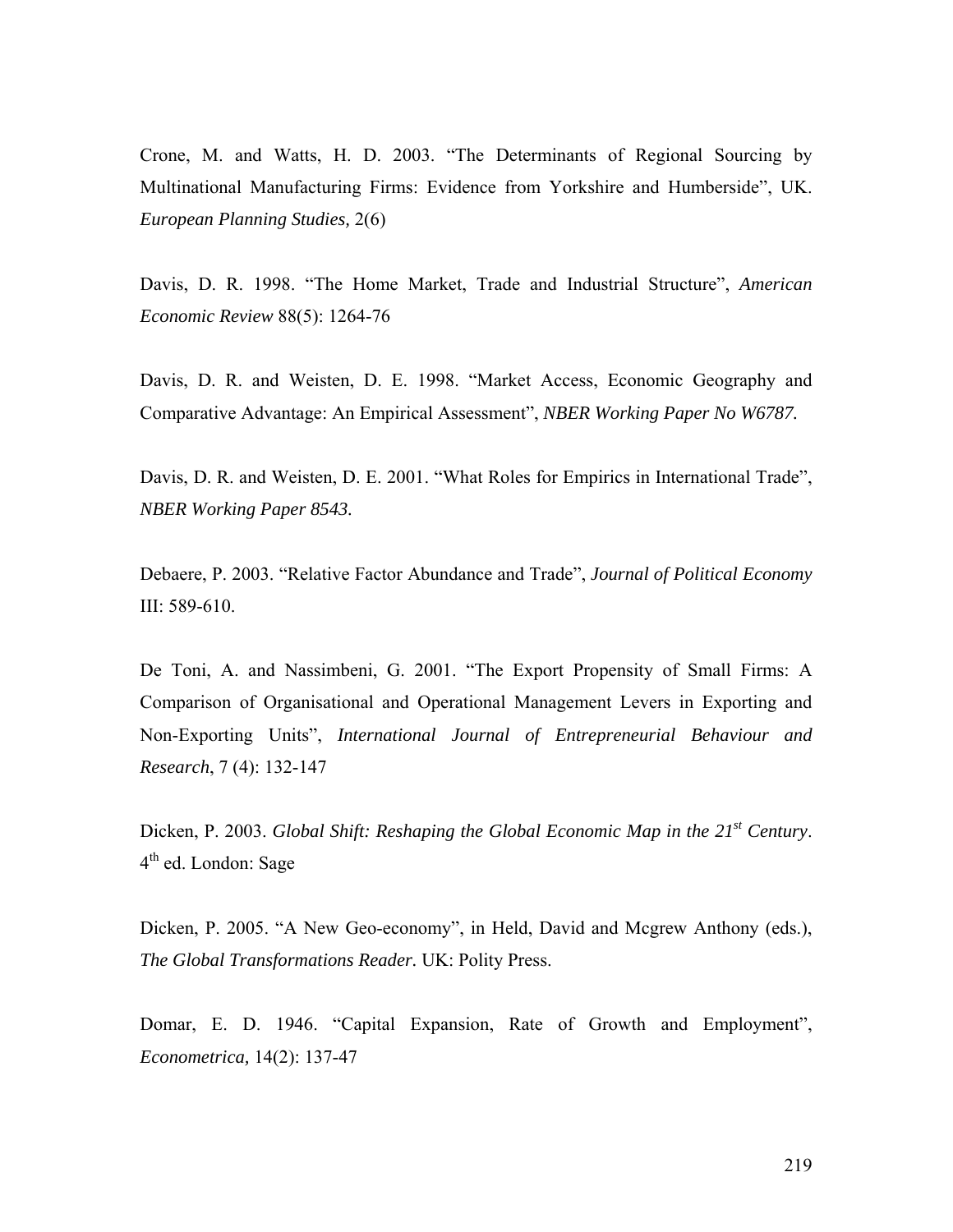Doz, Y. L. 1988. "Technology Partnership Between Larger and Smaller Firms: Some Critical Issues", *International Studies of Management and Organisation*, 17 (4): 31-57

Dyker, D. A. 2001. "The Dynamic Impact on the Central-Eastern European Economies of Accession to the European Union: Social Capability and Technology Absorption", *Europe-Asia Studies*, 53(7): 1001-1021

Dyker, D. A., and Radosevic, S. 2001. "Building Social Capability for Economic Catchup: The Experience and Prospects of the Post-socialist Countries", *Innovation: The European Journal of Social Sciences,* 14: 219-237

Easterlin, R. E. 1981. "Why Isn't the Whole Economy Develop?", *Journal of Economic History,* 41 (1): 1-19

El-Badawi, I., Mengistae, T. and Zeufack, A. 2001. "Geography, Supplier Access, Foreign Market Potential, and Manufacturing Exports in Developing Countries: An Analysis of Firm Level Data", paper prepared for the CSAE and UNIDO conference on New Industrial Realities and Firm Behaviour in Africa, 20-22 September, Oxford.

Ernst, D. 1999. "Globalisation and the Changing Geography of Innovation Systems. A Policy Perspectives on Global Production Networks", Paper Presented at the Workshop on Political Economy of Technology in Developing Countries, Brighton. October 8-9

Ernst, D. and Kim, L. 2002. "Global Production Networks, Knowledge Diffusion and Local Capability Formation", *Research Policy*, 31: 1417-1429

Ernst, D. and Ozawa, T. 2002. "National Sovereign Economy, Global Market Economy, and Transnational Corporate Economy", *Journal of Economic Issues*, XXXIV(2): 547- 556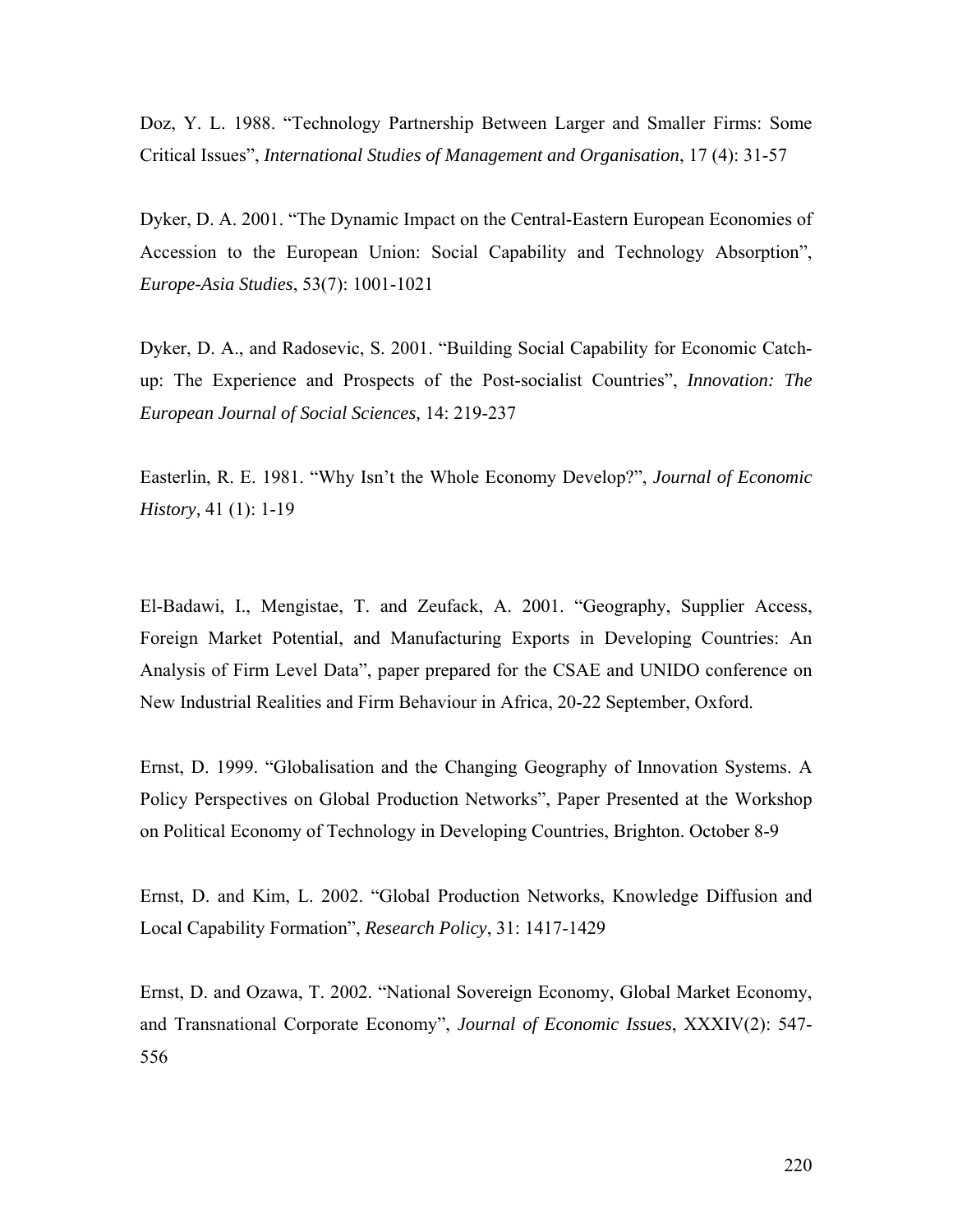Ethier, W. J. 1998. "Regionalism in a Multilateral World", *Journal of Political Economy* 106(6)

Fagerberg, J. 1994. "Technology and International Differences in Growth Rates", *Journal of Economic Literature,* XXXII: 1147-1175

Frazer, G. and J. van Biesebroeck (2005), 'Trade Growth following AGOA' (processed, University of Toronto).

Fugazza, M. 2004. "Export Performance and its Determinants: Supply and Demand Constraints", *Policy Issues in International Trade and Commodities Study Series No. 26*  United Nations: New York and Geneva

Garrahan, P., and Stewart, P. 1992. *The Nissan Enigma: Flexibility at Work in a Local Economy,* London: Mansell.

Gavin, B. and Van Langenhove, L. 2003. "Trade in a World of Regions", in Sampson, G. P. and Woolcock, S. (eds.) *Regionalism, Multilateraism, and Economic Integration: The Recent Experience.* New York: United Nations University Press

Gereffi, G., 1999. "International Trade and Industrial Upgrading in the Apparel Commodity Chain", *Journal of International Economics.* 48: 37-70

Gereffi, G. 2005. "The Global Economy: Organisation, Governance, and Development", in Smelser, N. J. and Swedberg, R. (eds.), *The Handbook of Economic Sociology*.2nd Edition. New York: Sage

Gereffi, G. and Korzeniewicz,M. eds. 1994. *Commodity Chains and Global Capitalism*. Westport, Conn.: Praeger.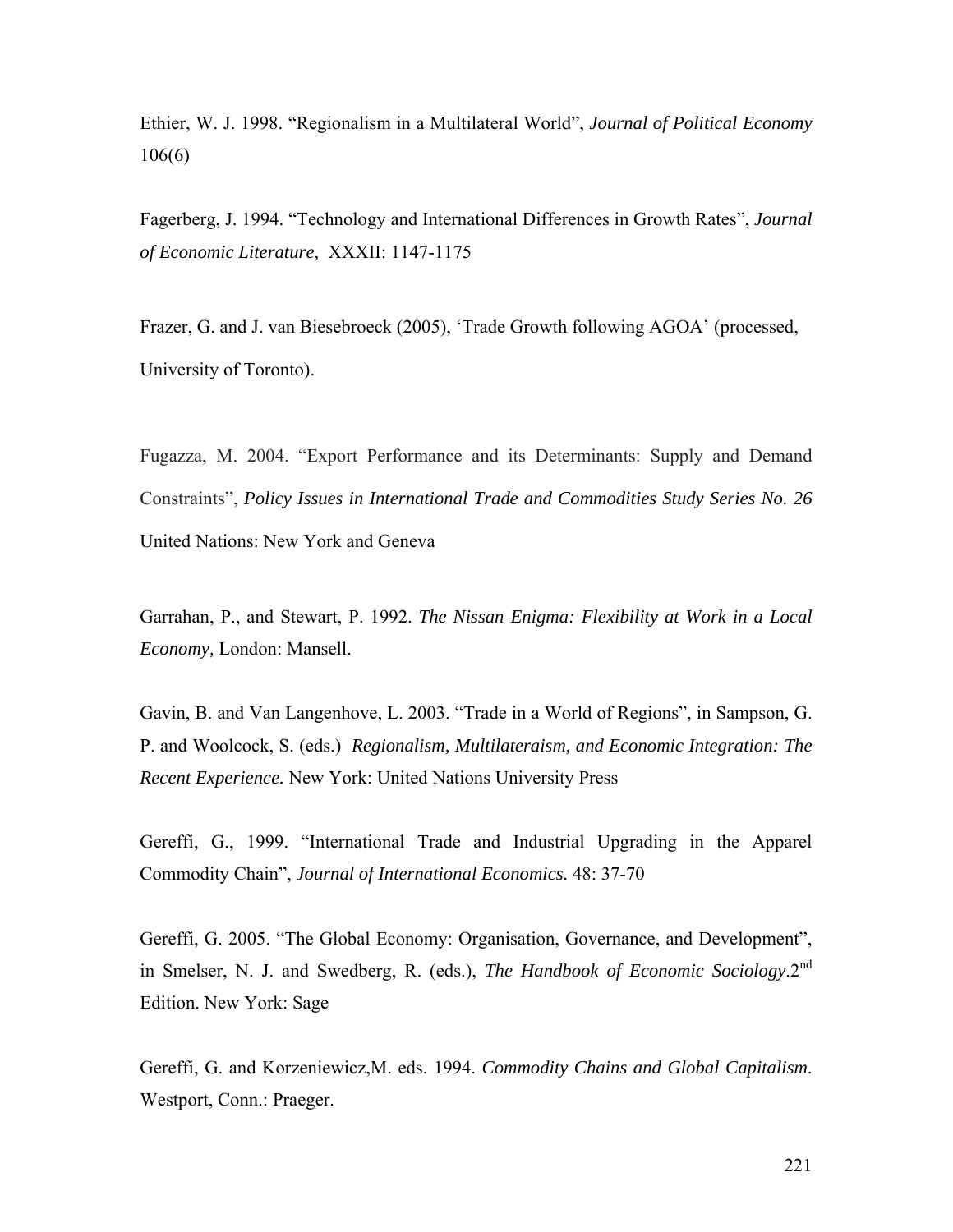Gerlach, M. L. 1992. *Alliance Capitalism: The Social Organisation of Japanese Business.* Berkely: University of Carlifonia Press

Ghatak, S. 2003. *Introduction to Development Economics*, London: Mcmillan press

Gibbon, P. 2003. "The African Growth and Opportunity Act and the Global Commodity Chain for Clothing", *World Development* 31: 1809-27

Glasmeier, A. K. and McCluskey R.E . 1987. "US Autoparts Production: An Analysis of the Organisation and Location of a Changing Industry", *Economic Geography*, 63: 142- 159

Goldberger, A. S. 1964. *Econometric Theory*, New York: John Willey and Sons

Golub, S. S. and Hsieh, C. 2000. "Classical Ricardian Theory of Comparative Advantage Revisited", *Review of International Economics*, 8 (2): 221-234

Gorg, H. and Ruane, F. 2001. "Multinational Companies and Linkages: Panel Data Evidence for the Irish Electronic Sector", *International Journal of the Economics of Business*, 8: 1-18

Granovetter, M. 1985. "Economic Action and Social Structure: The Problem of Embeddedness", *American Journal of Sociology*, 91: 481-510.

Granovetter, M. 1992. "Problems of Explanation in Economic Sociology", in Nohria, N and Eccles, R. (eds.), *Structure, Form and Action*: Havard Press

Groot, H.L.F., Rietfeld, G.L.P., and Subramanian, U. 2004. "The Institutional Determinants of Bilateral Trade Patterns", *Kyklos* 57: 103-123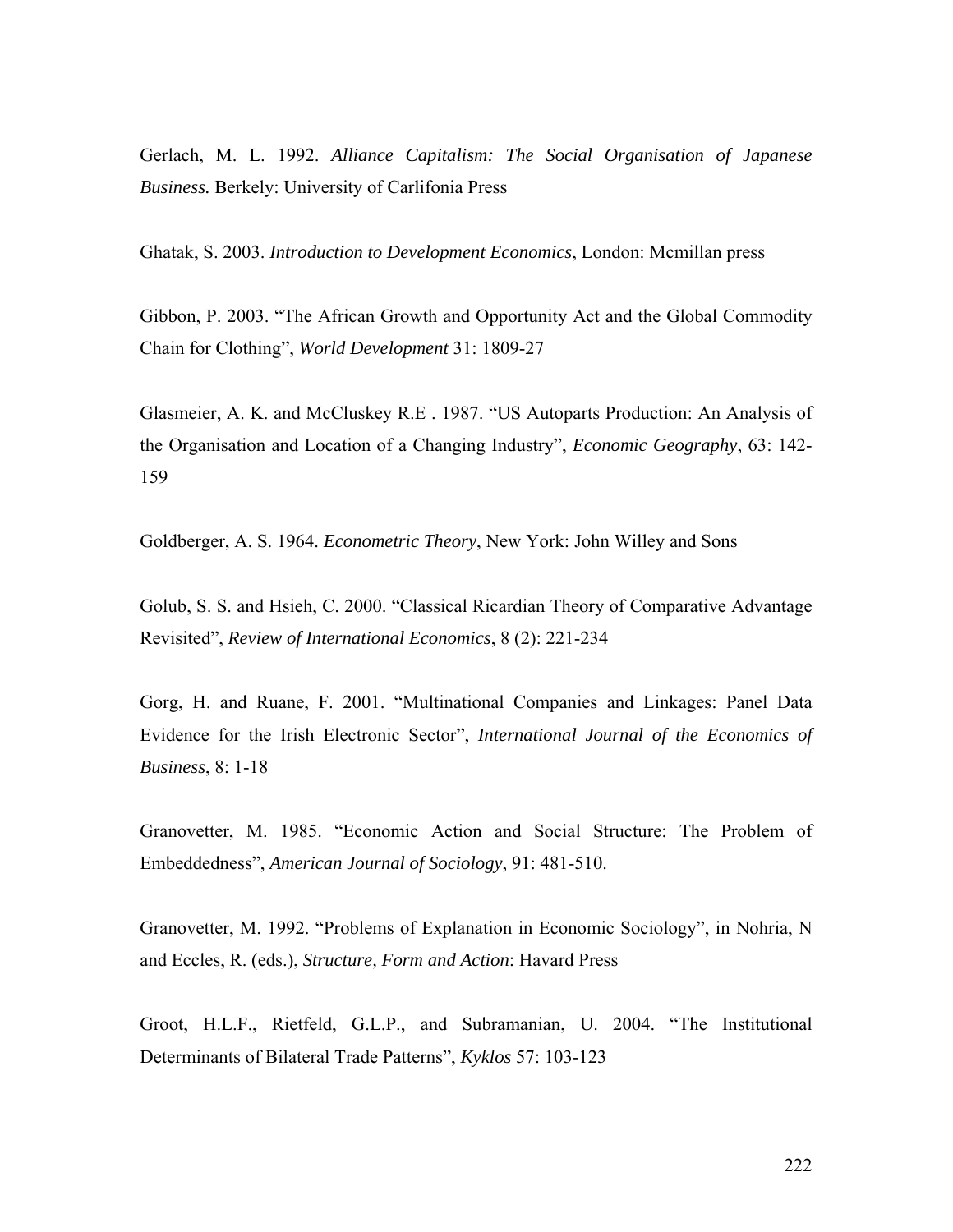Grossman, G. and Helpman, E. 1991*. Innovation and Growth in the Global Economy*, Cambridge, Mass: MIT Press

Grossman, G. and Helpman, E. 1995. "The Politics of Free Trade Agreement", *American Economic Review* (September): 667-90

Gujarati, D. N. 1995. *Basic Econometrics*, New York: McGraw Hill

Hagey, M. J. and Malecki, E. J. 1986. "Linkages in High Technology Industries: A Florida Case Study", *Environmental Planning*, 18 (1): 477-98

Hair, J. F., Anderson, E. A., Tatham, R. L. and Black, W. C. 1995. *Multivariate Data Analysis with Readings*: Prentice Hall, Englewood Cliffs, NJ. 4<sup>th</sup> ed.,

Hakansson, H. and Johanson, J. 1988. "Formal and Informal Coperation Strategies in International Industrial Networks", in Contractor, F. J. and Lorange, P. (eds), *Cooperative Strategies in International Business*. Lexington MA: Lexington Books

Hall, R. E. and Jones, C. I. 1999. "Why do some Countries Produce so much more Output per Worker than others?", *Quarterly Journal of Economics*, CXIV: 83-116

Harrod, R. F. 1939. "An Essay in Dynamic Theory", *Economic Journal*, 49: 14-33

Hausmann, R., Pritchett, L. and Rodrik, D. 2005. "Growth Accelerations", *Journal of Economic Growth,* 10(4): 303-329

Heitger, B. 1993. "Comparative Economic Growth: Catching-up in East Asia", *ASEAN Economic Bulletin,* 10 (1)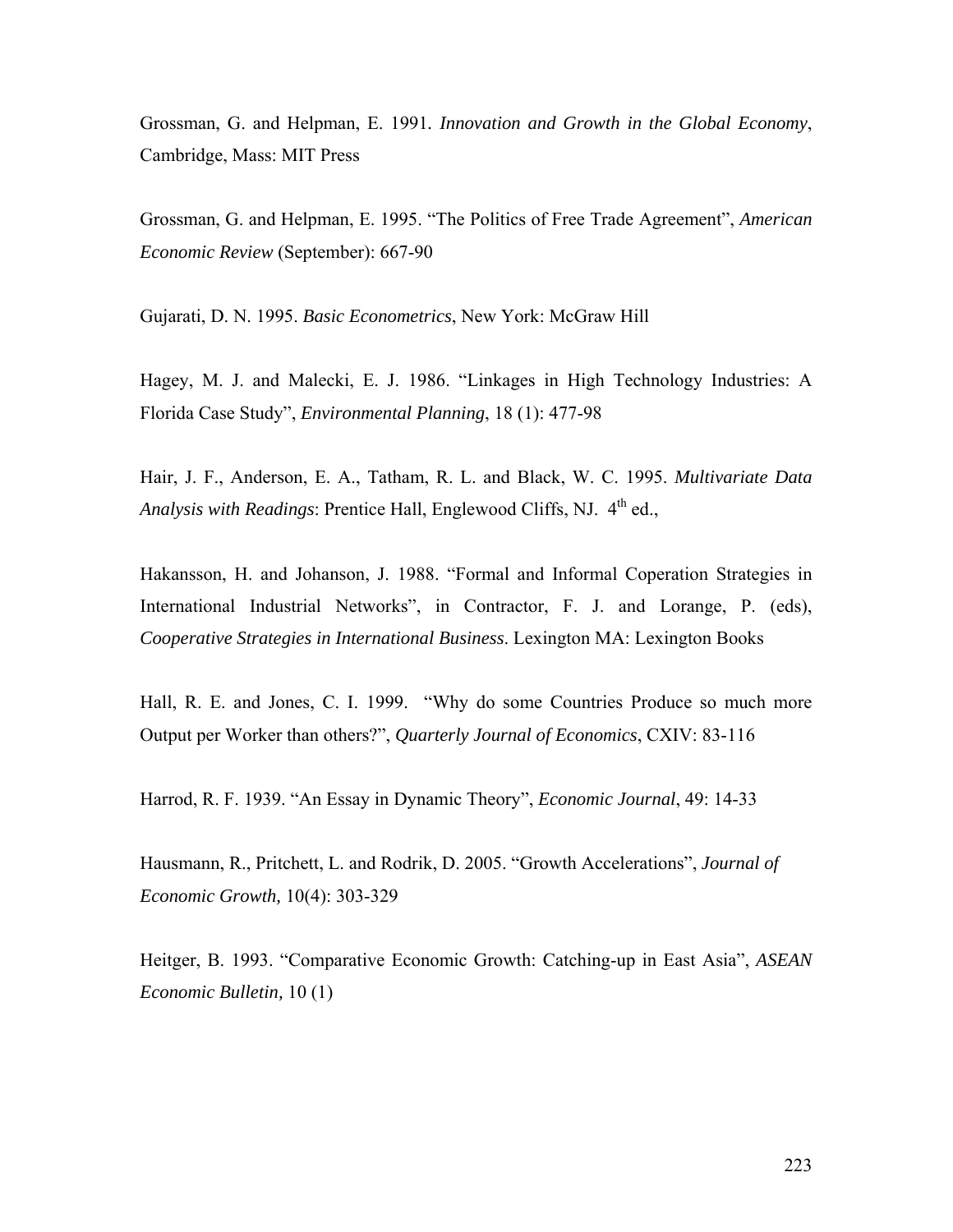Held, D. and Mcgrew, A. 2005. "The Great Globalisation Debate: An Introduction", in Held, David and Mcgrew Anthony (eds.), *The Global Transformations Reader.* UK: Polity Press

Held, D., Mcgrew, A., Goldblatt, D. and Perraton, J. 2005. "Rethinking Globalisation", in Held, David and Mcgrew Anthony (eds.), *The Global Transformations Reader.* UK: Polity Press.

Henderson, J., Dicken, P., Hess, M., Coe, N. and Yeung, H. W. 2002. "Global Production Networks and the Analysis of Economic Development", *Review of International Political Economy*, 9(3): 436-464

Hirschman, A. O. 1958. *The Strategy of Economic Development*, New Heaven, Connecticut: Yale University Press..

Hoekman, B. and Olarreaga, F. 2002. "Reducing Agricultural Tariffs Versus Domestic Support: What's more important for Developing Countries?", *World Bank Policy Research Working Paper 2918.*

Hoekman, B. and Ozden, C. 2005. "Trade Preferences and Differential treatment of Developing Countries", *World Bank Policy Research Working Paper 3566* 

Hopkins, T. K. and Wallerstein, I. 1986. "Commodity Chains in the World Economy Prior to 1800", *Review* 10 (1)

Ioannidis, E., and Schreyer, P. 1997. *Technology and non Technology Determinants of Export Share Growth.* Paris. OECD

Jarillo, C. 1988. "On Strategic Networks", *Strategic Management Journal*, 9: 31-41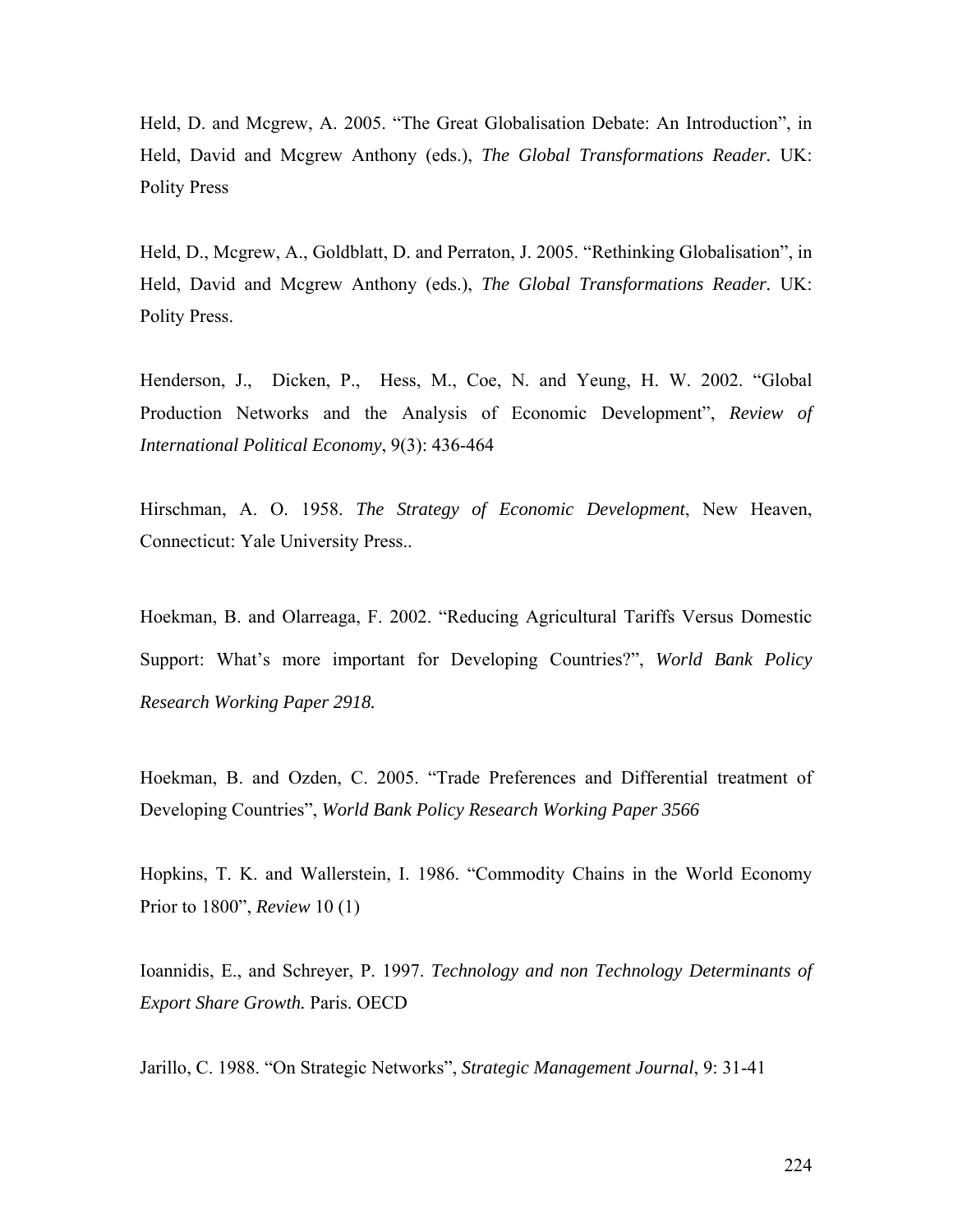Johansen, L. 1959. "Substitution Versus Fixed Production Coefficients in the Theory of Economic Growth: A Synthesis", *Econometrica*, 27(2): 157-76

Kaldor, N. and Mirrlees, J. A. 1962. "A New Model of Economic Growth", *Review of Economic Studies,* 29 (3): 174-92

Kaplinsky, R. and Morris, M. 2001. "A Handbook for Value Chain Research", available from: http://www.ids.ac.uk/ids/global/pdfs/VchNov01.pdf; accessed 3 August 2007. Kaplinsky, R. and Morris, M. 2008. "Do the Asian Drivers Undermine Export-oriented Industrialization in SSA?", *World Development* 36 (2): 254–273

Karsenty, G. and Laird, S. 1987. "The Generalised Systems of Preferences: A Quantitative Assessment of the Direct Trade Effect and of Policy Options", *UNCTAD Discussion Paper 18.* Geneva

Kilduff, M. and Krackhardt, D. 1994. "Bringing the Individual Back in: A Structural of the Internal Market for Reputation in Organisations", *Academy of Management Journal*, 37(1): 87-108

Kirchner, P. 2000. "The German-owned Manufacturing Sector in the North East England", *European Planning Studies,* 8 (5)

Knittel, C. R. 2002. "Alternative Regulatory Methods and Firm Efficiency: Stochastic Frontier Evidence from the US Electricity Industry", *The Review of Economics and Statistics,* 84 (3): 530-540

Koo, B. H. 1995. "Sociocultural Factors in the Industrialisation of Korea", in Koo, P. H. and Perkins, D. H. (eds.), *Social Capability and Long-Term Economic Growth*. London: Macmillan Press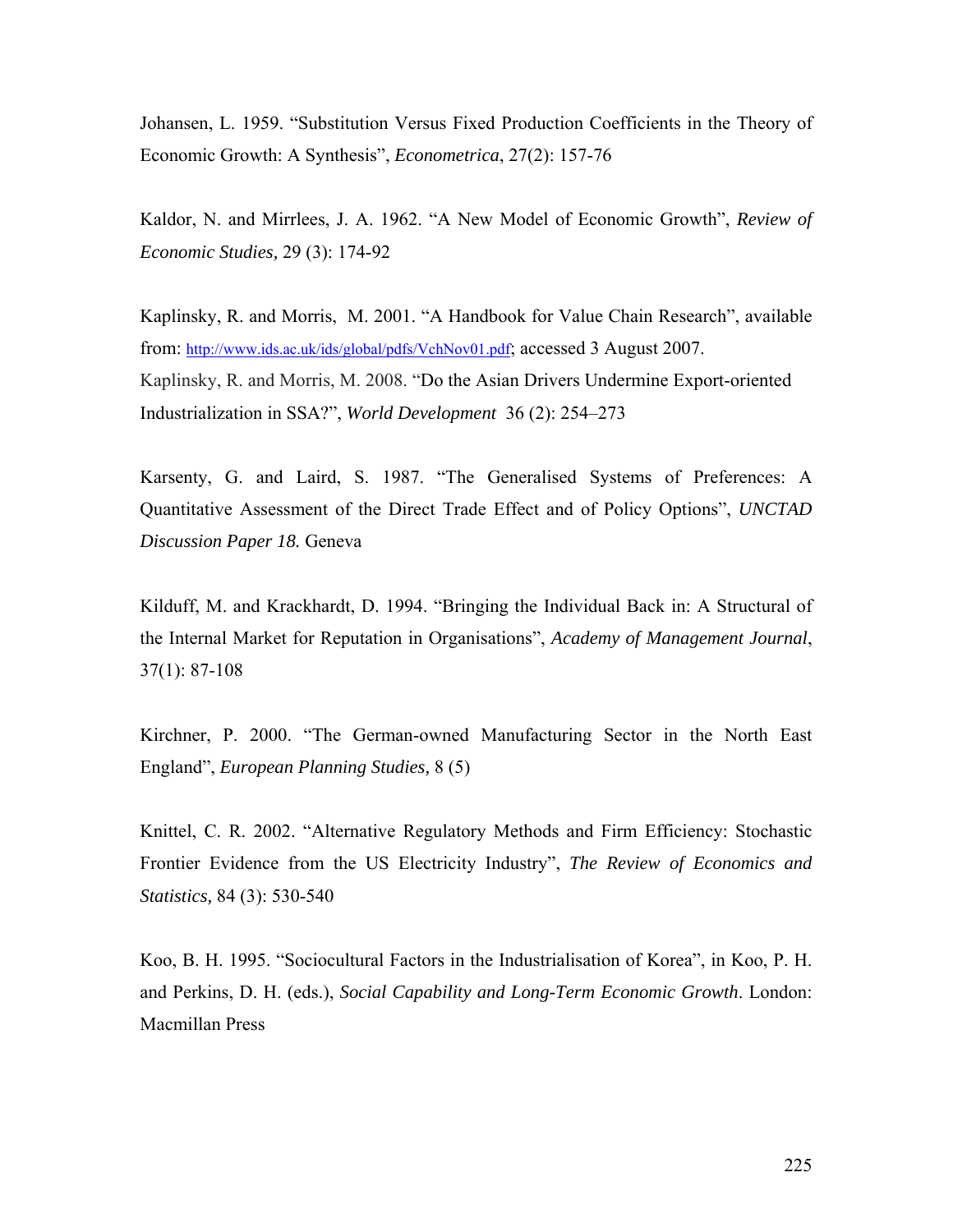Koopmans, T. C. 1951. "An Analysis of Production as Efficient Combination of an Activities", in Koopmans, T. C. (ed). *Activity Analysis of Production and Allocation*: New York: Willey

Krishna, P. 1997. "Regionalism and Multilateralism: A Political Economy Approach", *Quarterly Journal of Economics* 113(1): 227-250

Krugman, P. R. 1979. "Increasing Returns, Monopolistic Competition and International Trade", *Journal of International Economics*, (4) 9: 469-79

Krugman, P. 1980. "Scale Economies, Product Differentiation and the Pattern of Trade", *American Economic Review,* 70: 950-59.

Krugman, P. 1987. "The Narrow Moving Bank, The Dutch Disease and the Competitive Consequences of Mrs Thatcher: Notes on Trade in the Presence of Dynamic Scale Economies", *Journal of Development Economics,* 27 (1-2): 41-55

Krugman, P. 1991. "The Move to Free Trade Zones", *Economic Review* Nov: 5-25

Lancaster, K. 1980. "Intraindustry Trade Under Perfect Monopolistic Competition", *Journal of International Economics,* 10: 151-75

Larson, A. 1991. "Network Dyads in Entrepreneurial Settings: A Study of the Governance of Exchange Relationships", *Administrative Science Quarterly*, 37: 76-104

Laurisden, L. S. 2004. "Foreign Direct Investment, Linkage Formation and Supplier Development in Thailand During the 1990s: The Role of State Governance", The *European Journal of Development Research,*16(3): 561-586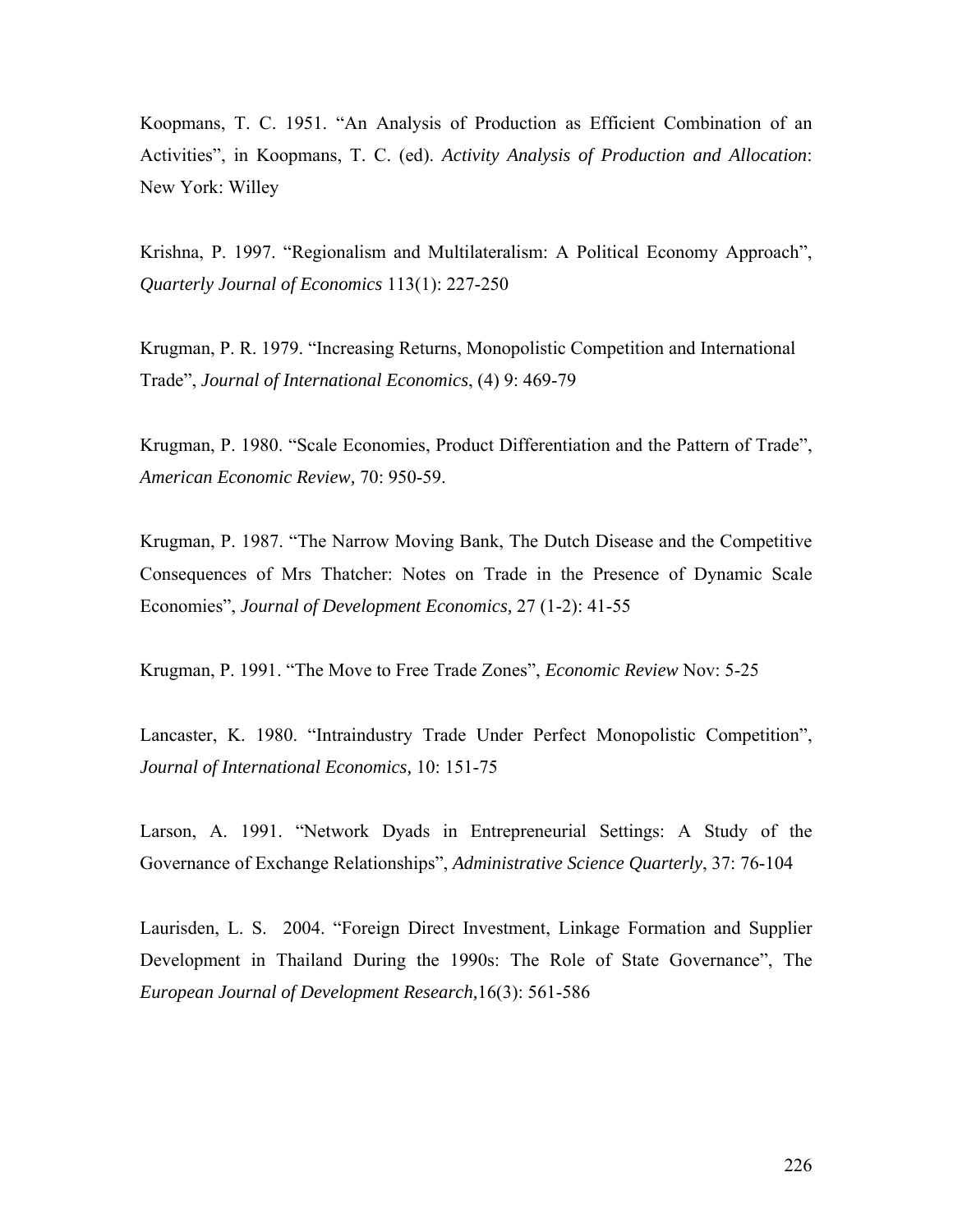Lederman, D. and Ozden, C. 2004. "US Trade Preferences: All are not Created Equal", available from: http://wbln0018.worldbank.org/lac/lacinfoclient.nsf/; accessed 14 July 2007.

Leontief, W. 1953. "Domestic Production and Foreign Trade: The American Capital Position Re-examined", *Proceedings of the American Philosophical Society*, 97: 331-349

Lincoln, J. R., Gerlach, M. L. and Ahmadjian, C. 1996. "Keiretsu Networks and Corporate Performance in Japan", *American Sociological Review*, 61: 67-88

Lipsey, R. 1958. *The Theory of Customs Union: A General Equilibrium Analysis.* Ph.D. Dissertation, published as LSE Research Monograph 7. London School of Economics. London

List, F. 1856. *The National System of Political Economy.* Philadelphia , JB: Lippincott and Co.

LNDC 2005. "LNDC and the Long Walk to Industrial Development", available from: www.lndc.org.ls/Docs/PressReleases/LNDC%20Story.pdf; accessed 12 August 2006.

Lucas, R. E. Jr. 1988. "On the Mechanism of Economic Development", *Journal of Monetary Economics*, 22(1): 3-42

Lundvall, K. and Battese, G. E. 2000. "Firm Size, Age and Efficiency: Evidence from Kenyan Manufacturing Firms", *Journal of Development Studies*, 36 (3): 146-163

MacDougall, G. D. 1951. "British and American Exports: A Study Suggested by the Theory of Comparative Costs", *Economic Journal*. 61: 697-724

MacPhee, C. 1987. "Tokyo Round Tariff Reductions and Less Developed Countries", *International Trade Journal.* 1(4): 371-96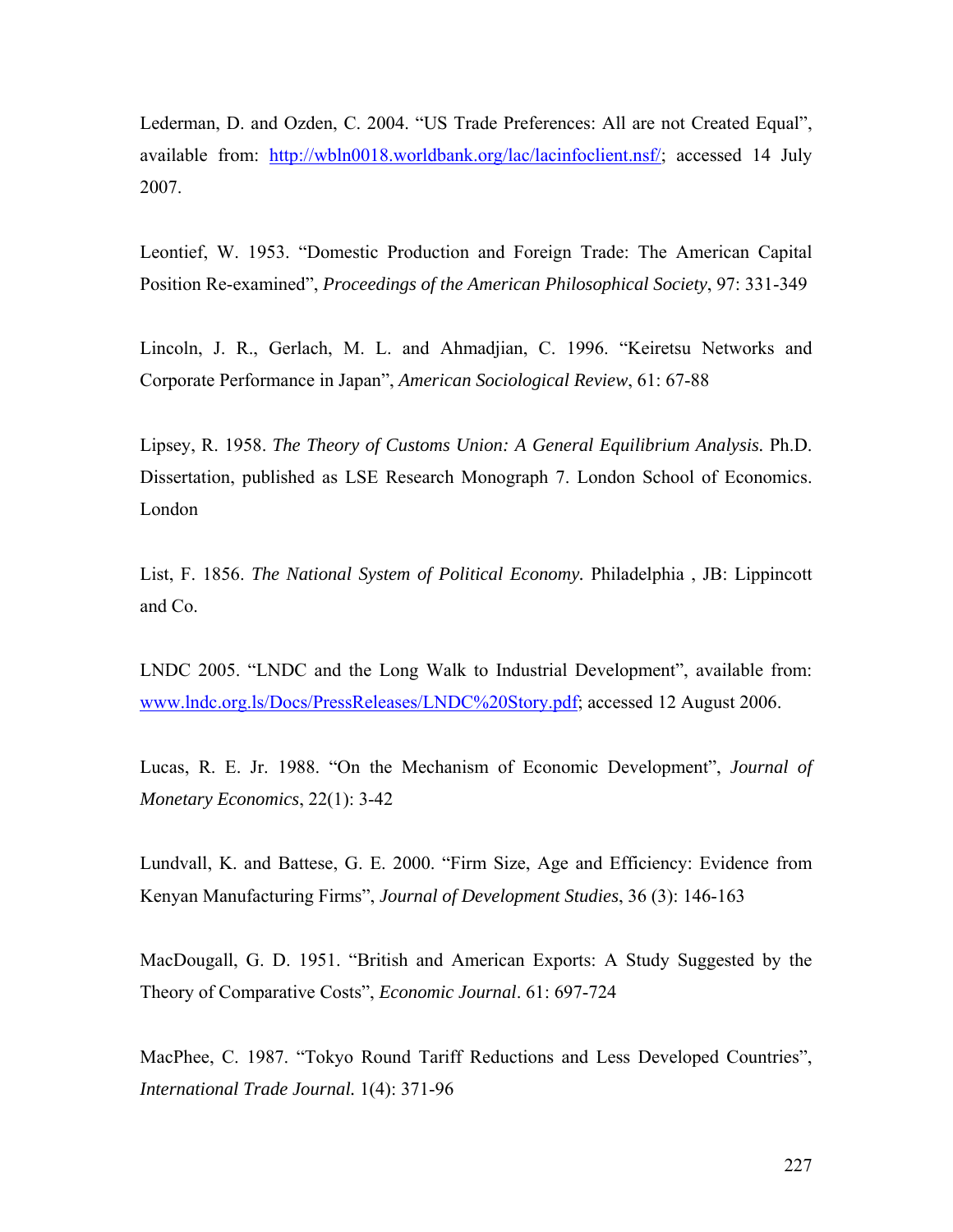Malefane, M. R. 2007. "Determinants of Foreign Direct Investment in Lesotho: Evidence from Cointegration and Error Correction Modelling", *South Africa Journal of Economics and Management Sciences,* SAJEMS NS 10 (1): 99-106

Mattoo, A. Roy, D. and Subramanian A. 2002. "The African Growth and Opportunity Act and its rules of Origin: Generousity Undermined?", IMF Working Paper WP/02/158

McArthur, J. and Teal, F. 2002. "Corruption and Firm Performance in Africa", Centre for the Study of African Economies, CSAE WPS/2002-10.

Marshall, J. N. 1979. "Ownership, Organisation and Industrial Linkage: A Case Study in the Northern Region of England", *Regional Studies*, 13: 531-557

Meade, J. 1955. *The Theory of Customs Union.* Amsterdam: North Holland.*.*

Meeusen, W. and Van Den Broeck, J. 1977. "Efficiency Estimation from Cobb-Douglas Production Function with Composed Error", *International Economics Review*, 8: 435-444

Mehra, A., Kilduff, M. and Brass, D. J. 2001. "The Social Network of High and Low Self-Monitors: Implications for Workplace Performance", *Administrative Science Quarterly*, 46: 121-146

Modelski, G. 2005. "Globalisation", in Held, David and Mcgrew Anthony (eds.), *The Global Transformations Reader.* UK: Polity Press.

Morris, J. 1989. "Japanese Inward Investment and the Importation of sub-contracting complexes: Three Case Studies", *Area*, 21 (3): 269-277.

Nelson, R. R. 1964. "Aggregate Production Functions and Medium Range Growth Projections", *American Economic Review*, 54(5): 575-606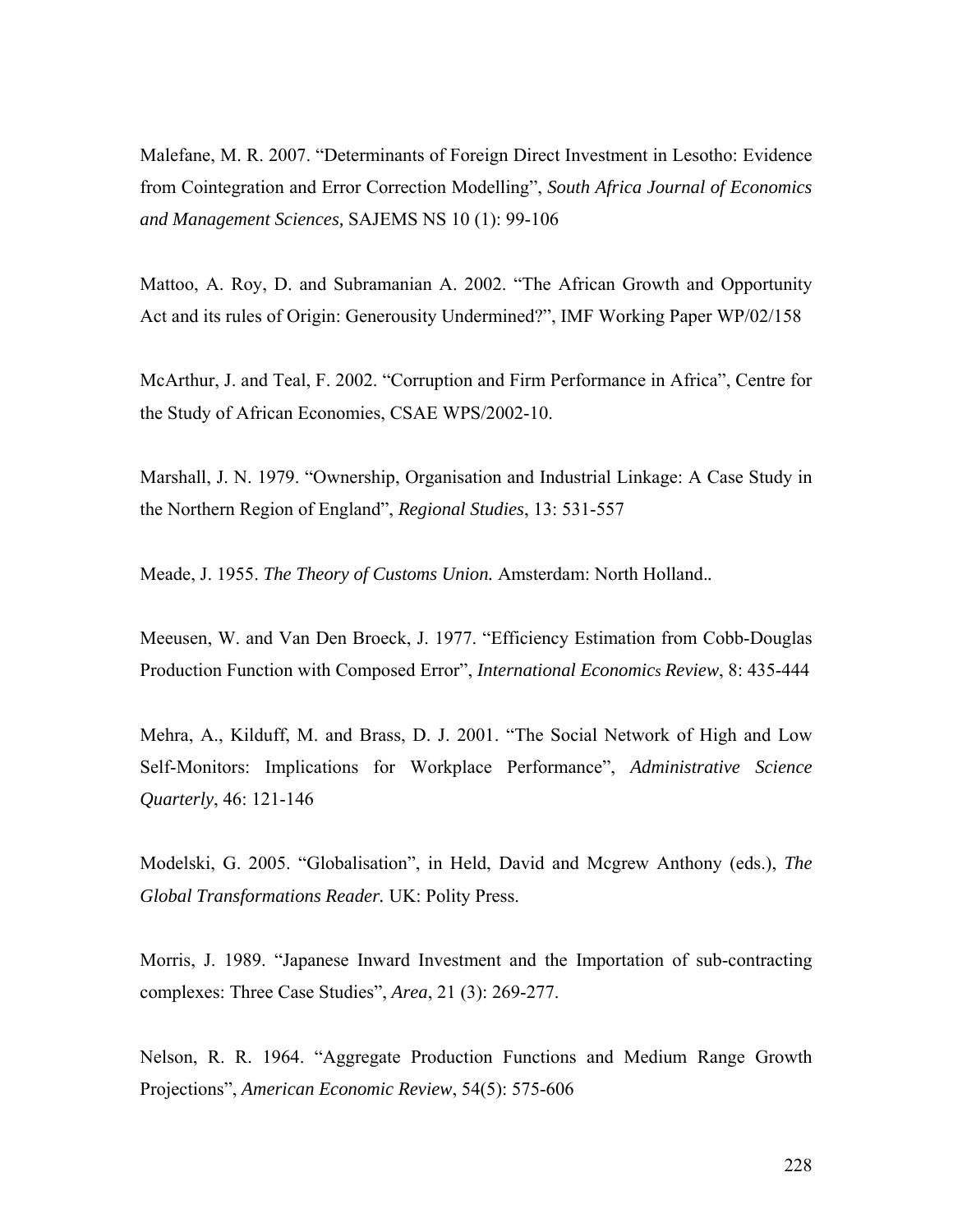Nilsson, L. 2002. "Trading Relations: is the Road Map from Lome to Cotonou Correct? *Applied Economics,* 34: 439-452.

North, D. 1999. *Institutions, Institutional Change and Economic Performance.*  Cambridge and London: Cambridge University Press.

Nouve, K. and Staatz, J. 2003. "Has AGOA Increased Agricultural Exports from SubSaharan Africa to the United States?" Conference Paper on Agricultural Policy Reform and the WTO: Where are we heading?. Italy; June 23-26.

O'Farrell, P. N. and O'Loughlin, B. 1981. "New Industry Input Linkages in Ireland: An Econometric Analysis", *Environment and Planning A*, 13: 285-308

Ohlin, B. 1933. *Interregional and International Trade*. Cambridge: Havard University Press

Ohmae, K. 1995. *The End of the Nation State; The Rise of the Regional Economies*. London: Harper Collins.

O'Huallachain, B. 1984. "Linkages and Foreign Direct Investment in the United States", *Economic Geography,* 60: 238-253.

Olarreaga, M., and C. Ozden. 2005. "AGOA and Apparel: Who Captures the Tariff Rent in the Presence of Preferential Market Access?", *World Economy* 28(1):63–77.

Onguglo, B. F. 1999. "Developing Countries and Unilateral Trade Preferences in the New International Trading System", in Miguel Rodriguez Mendoza, Patrick Low and Barbara Kotschwar (eds.), *Trade Rules in the Making: Challenges in Regional and*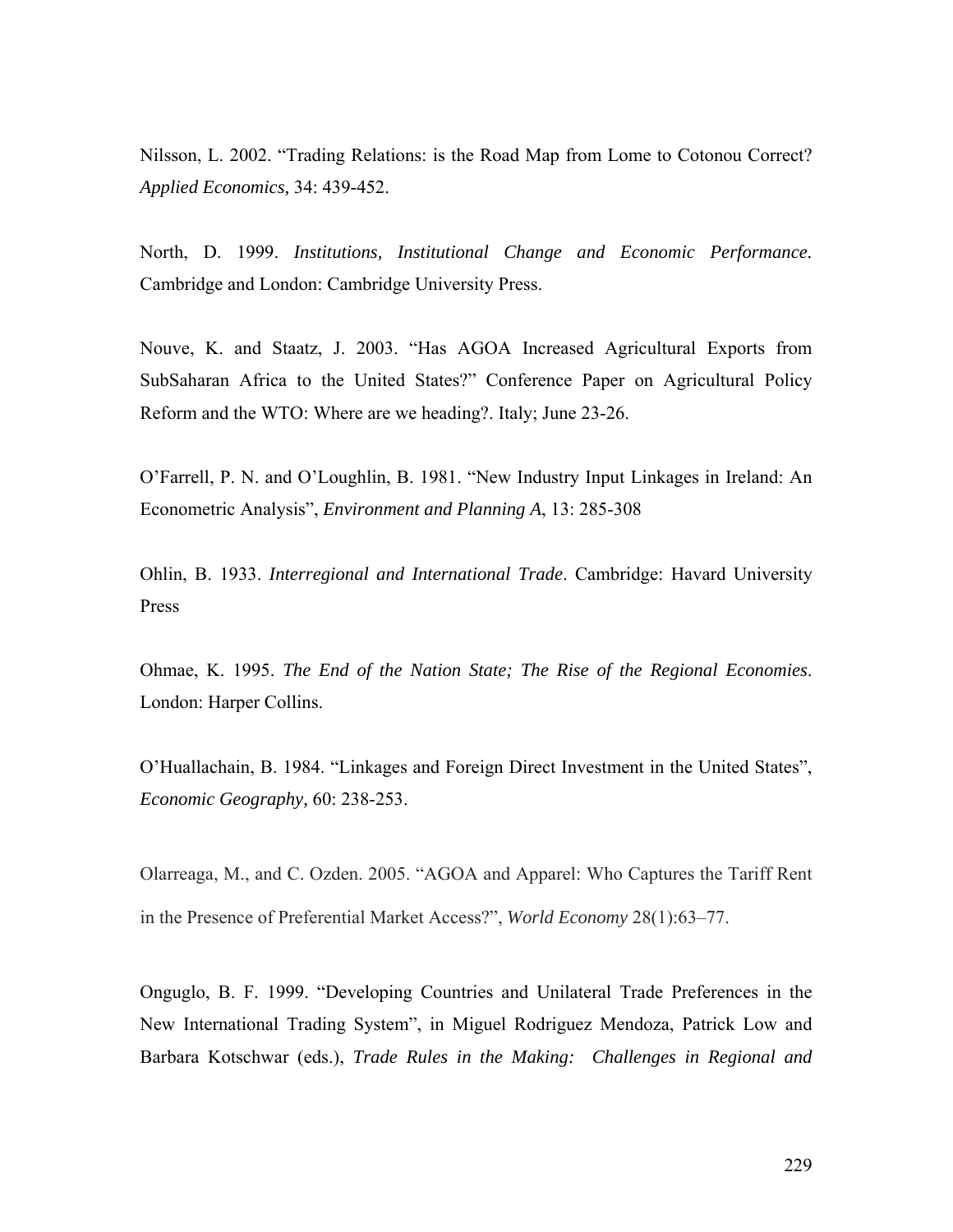*Multilateral Negotiations.* Washington, D.C.: The Brookings Institution Press/Organization of American States

Ouchi, W. G. 1980. "Markets, Bureaucracies and Clan", *Administrative Science Quarterly*, 25: 129-141

Ozden, C., and G. Sharma. 2006. "The Price Effects of Preferential Market Access: Caribbean Basin Initiative and the Apparel Sector.", *World Bank Economic Review* 20(2):241–60.

Page, S and Kleen, P. 2004. "Special and Differential treatment of Developing Countries in the World Trade Organisation", Report for the Ministry of Foreign Affairs Sweden

Panagariya, A. 2002. "EU Preferential Trade Arrangements and Developing Countries", *The World Economy* 25(10): 1415-1432

Parkhe, A., Stanley, W., and Ralston, D. (2006). "New Frontiers in Network Theory Development", *Academy of Management Review*, 31 (3): 560-568

Pelzman, J. 1983. The US Generalised System of Preferences: An Evaluation and an Examination of Alternative Graduation Programs. Washington D.C. Bureau of International Labour Affairs, US Dept of Labour.

Pelzman, J. and Rousslang, D. 1982. Effects on US Trade and Employment of Tariff Elimination among the countries of North America and the Caribbean Basin. Washington D. C. Office of Foreign Economic Research, U. S. Dept of Labour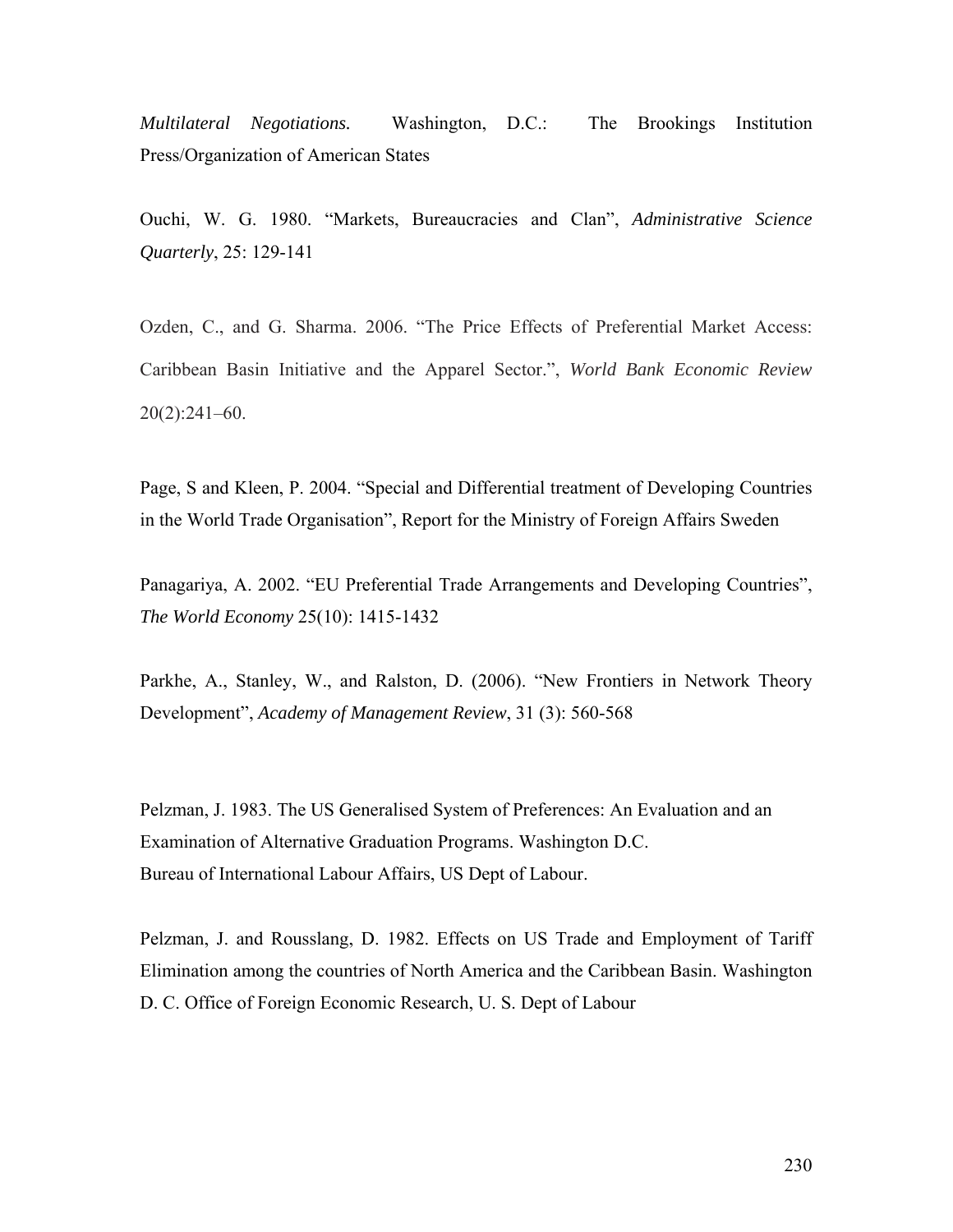Pelzman, J. and Schoepfle, G. K. 1986. "The Impact of the Caribbean Basin Economic Recovery Act on Caribbean Nations' Exports and Development", *Economic Development and Cultural Change* 36(4): 753-769

Phelps, N.A. 1997. *Multinationals and European Integration: Trade, Investment and Regional Development.* London: Jessica Kingsley and Regional Studies Association

Podolny, J. M. and Page, K. L. 1998. "Network Forms of Organisation", *Annual Review of Sociology,* 24: 57-76

Pomfret, R. 2003. *Economic Analysis of Regional Trading Arrangements.* Massachussetts: Edward Elgar Publishing

Porter, M. 1985. *Competitive Advantage: Creating and Sustaining Superior Performance*. London: Macmillan

Porter, M. 1990. *The Competitive Advantage of Nations*. London: Macmillan

Potter, J., Moore, B. and Spires, R. 2003. "Foreign Manufacturing Investment in the United Kingdom and the Upgrading of Suppliers Practices, *Regional Studies*, 37 (1): 41- 60.

Powell, W. W. 1990. "Neither Market Nor Heirarchy: Network Forms of Organisation", in Staw, B. M. and Cummings, L. L. (eds.), *Research in Organisational Behaviour*, 12: 295-336. Greewhich CT: JAI Press

Powell, W. W., Koput, K. W., Smith-Doerr, L. 1996. "Interorganisational Collaboration and the Locus of Innovation: Networks of Learning in Biotechnology", *Administrative Science Quarterly*, 41 (1): 116-145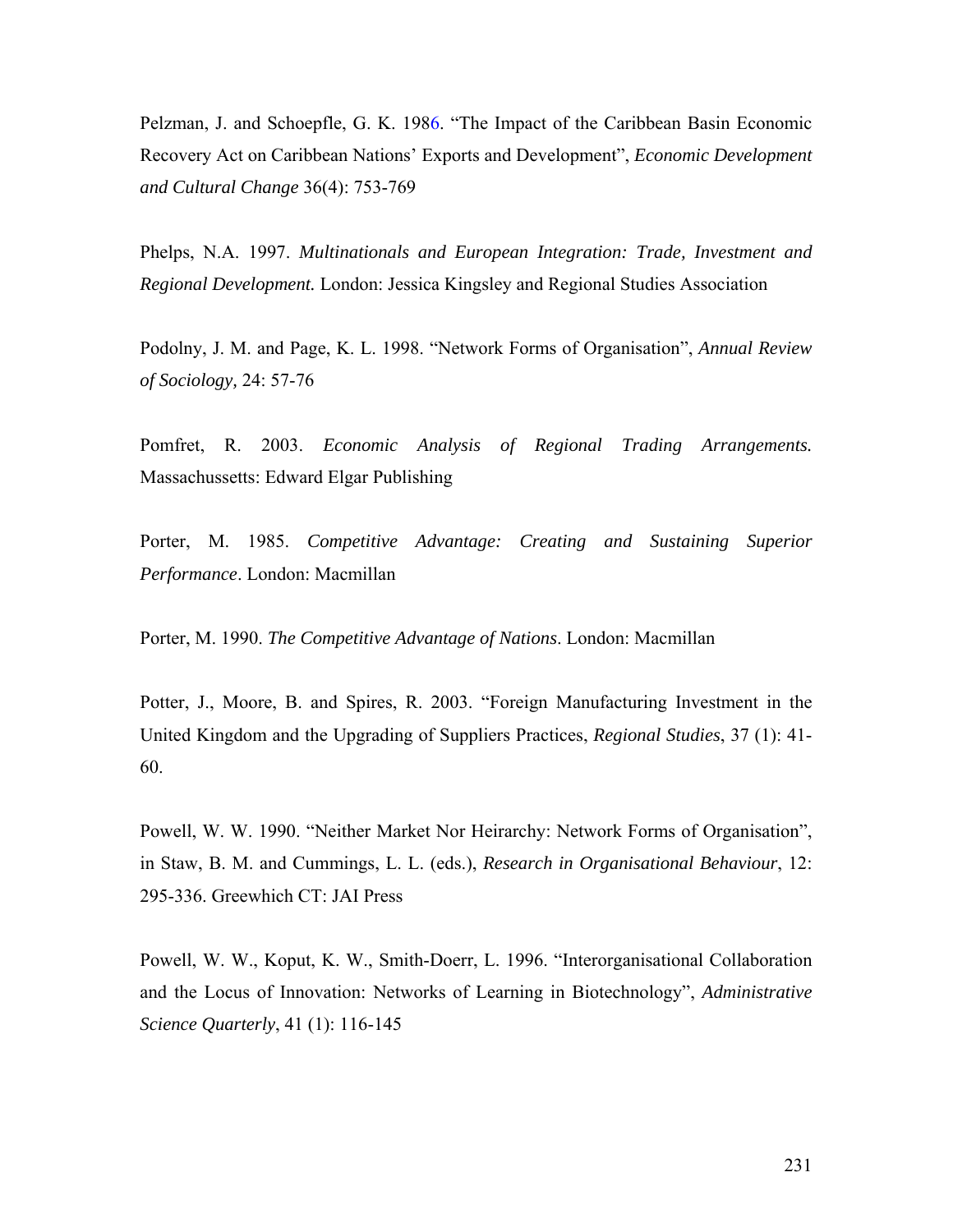Prebisch, R. 1964. *Towards a New Trade Policy for Development,* New York: United Nations.

Puche, J.S. 2000. "Regionalism and the WTO", in WTO Secretariat (ed.) *From GATT to the WTO: The Multilateral Trading System in the New Millenieum.*: The Hague: Kluwer International.

Quattara, A. D. 1973. "Trade Effects of the Association of African Countries with European Economic Community", *IMF Staff Paper*. 20 (2): 449-543 *Evaluation and an Examination of Alternative Graduation Programs*. Washington D.C. Bureau of International Labour Affairs, US Dept of Labour

Radelet, S. and Sachs, J. 1998. Shipping Costs, Manufacturing Exports ad Economic Growth. Paper presented at the economic association meetings. Havard University.

Raikes, P., Jensen, M. F., and Ponte, S. 2000. "Global Commodity Chain Analysis and the French *Fliere* Approach: Comparison and Critique", *Economy and Society*, 29(3): 390-417

Reddings, S. and Vennables, A.J. 2003. "Geography and Export Performance: External Market Access and Internal Supply Capacity", *NBER Working Paper 9637.*

Reid, N. 1995. "Just-in-time Inventory Control and the Economic Integration of Japanese-owned Manufacturing Plants with the Country, State and National Economies of the United States", *Regional Studies*, 29: 345-356.

Reifschneider, D and Stevenson, R. 1991. "Systematic Departures from the Frontier: A Framework for the Analysis of Firm Inefficiency", *International Economic Review*, 32: 715-723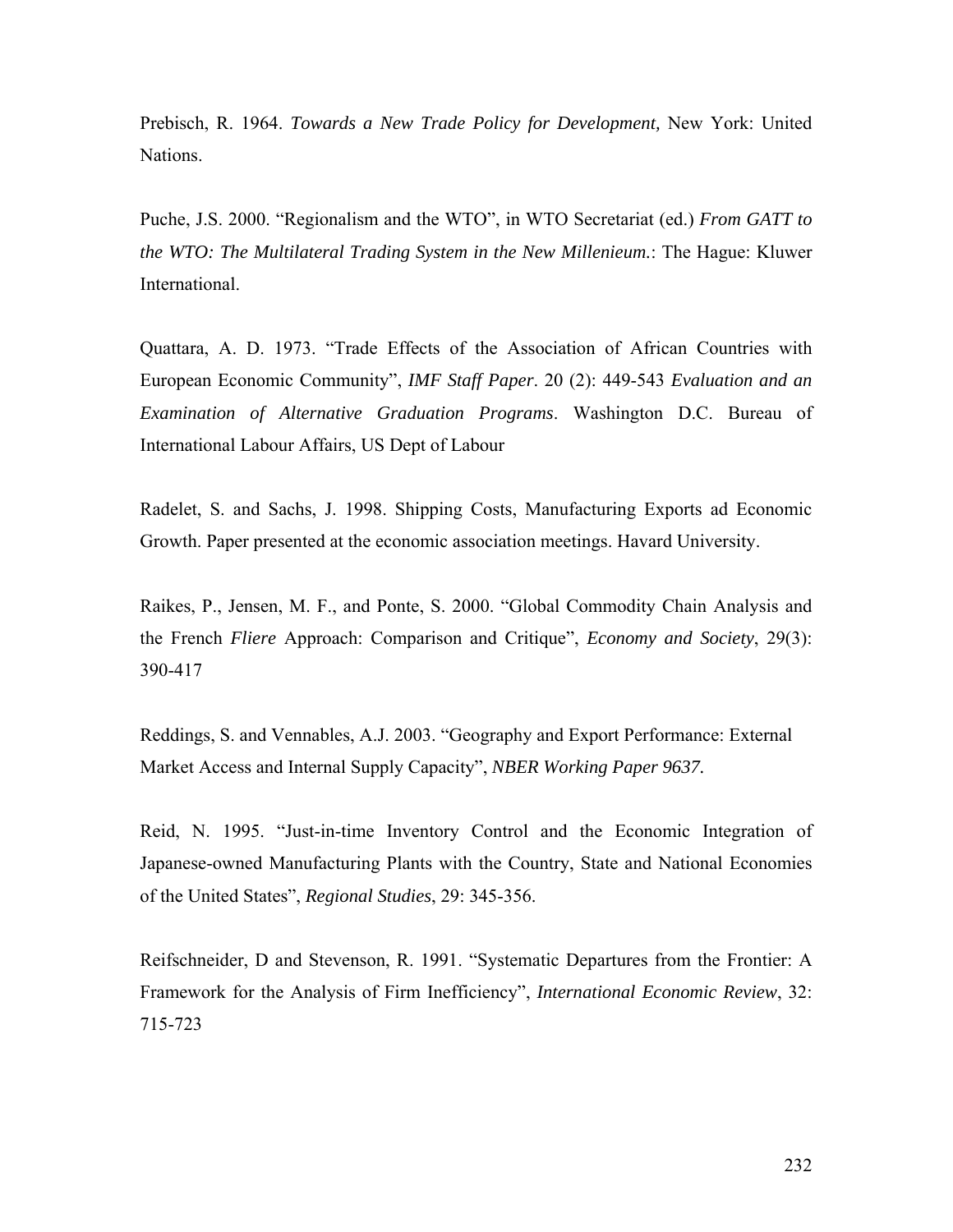RialpCriado, A. et al. 2004. "Intangible Resources and Export Marketing Strategy as Determinants of Export Performance: An Empirical Analysis from the Resource Based View", in Ghobadian, A. et al (eds.) *Strategy and Performance: Achieving Competitive Advantage in the Global Market Place,* London: Macmillan Press.

Ricardo, D. 1963. *The Principles of Political Economy and Taxation*. Homewood, IL: Inwin. First published in 1817

Rochas, S. S. and Almeida, L. T. 2007. "Does Foreign Direct Investment Work for Sustainable Development? A Case Study of the Brazilian Pulp and Paper Industry", Working Group on Development and Enviroment in the Americas, Working Paper No 8. http://ase.tufts.edu/gdae/Pubs/rp/DP08TogeiroRochaMarch07.pdf.

Rolfe, R. J. and Woodward, D. P. 2005. "African Apparel Exports, AGOA, and the Trade Preference Illusion", *Global Economy Journal.* 5 (3).

Romer, P. M. 1986. "Increasing Returns and Long-run Economic Growth", *Journal of Political Economy,* 94(5): 1002-37

Romer, P. M. 1990. "Endogenous Technological Change", *Journal of Political Economy*, 98(5): 71-102

Roper, S. and Love, J. H. 2001. "The Determinants of Export Performance: Panel Data Evidence from Irish Manufacturing Plants", *NIERC Working Paper* 69, Economic Research Institute of Northern Ireland. http://www.erini.ac.uk/Publications/PDF/Rwp69.pdf

Roper, S. and Love, J. H. 2001. "Innovation and Export Performance: Evidence from UK and German Manufacturing Plants", *NIERC Working Paper* 62, Economic Research Institute of Northern Ireland. http://www.erini.ac.uk/Publications/PDF/Rwp62.pdf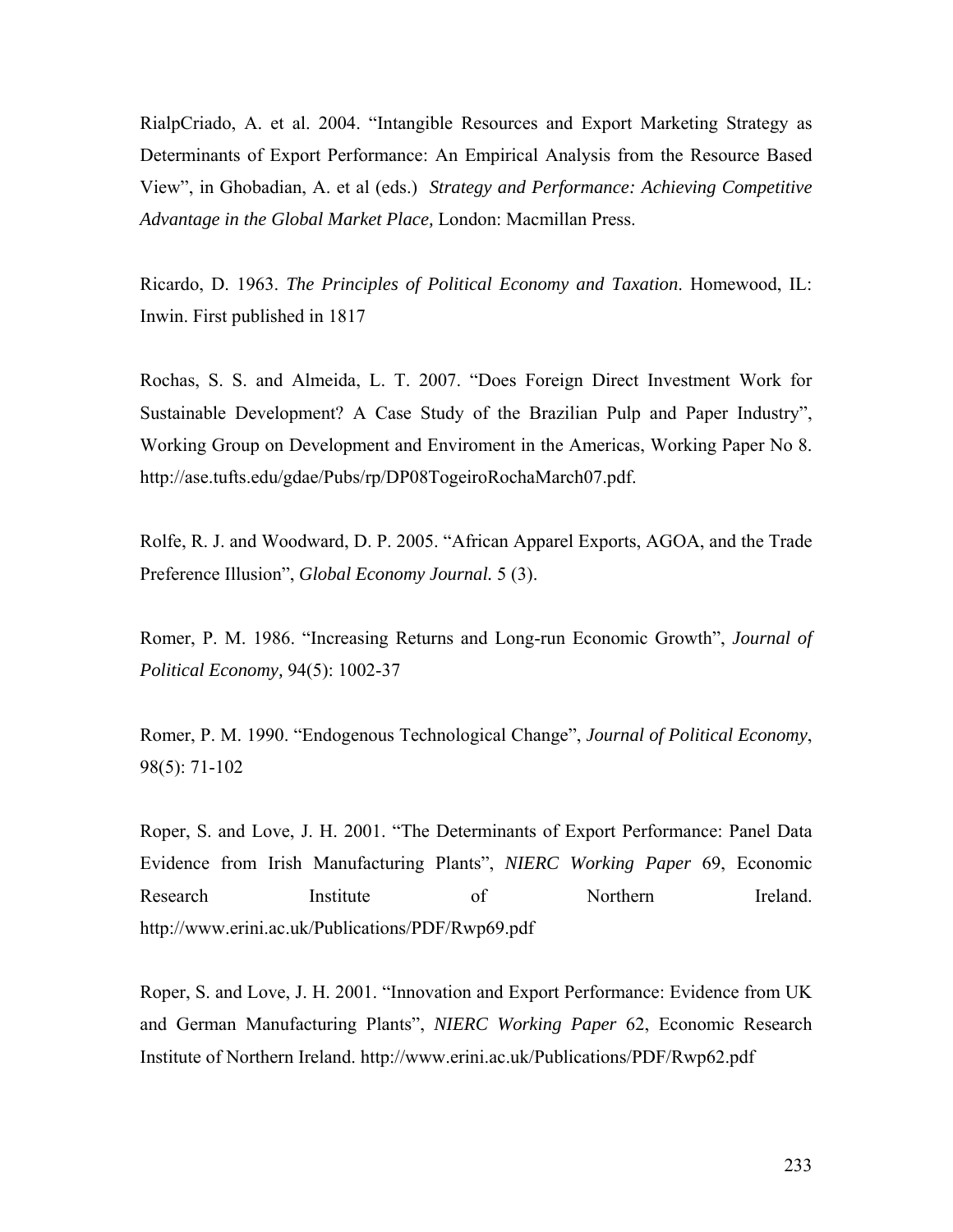Rose, B. and Shoham, A. 2002. "Export Performance and Market Orientation: Establishing an Empirical Link", *Journal of Business Research* 55 (3): 217-226

Rousslang, D. and Lindsey, J. 1984. "The Benefits to the Caribbean Basin Countries from the US CBI Tariff Elimination", *Journal of Policy Modelling*. l 6(4): 513-30

Rugman, A. M. and D'Cruz, J. R. 2000. *Multinationals as Flagship Firms, Regional Business Networks.* Oxford: Oxford University Press

Salm, A., Grant, W. J., Green, T. J., Haycock, J. R. and Raimondo, J. 2002. "Lesotho Garment Industry Subsector Study for the Government of Lesotho", available from: http://www.commark.org/Downloads/ResearchAndLearning/Lesotho%20garment%20industry%20subsect or%20report.pdf; accessed 22 March 2007.

Samiee, S. and Walters, P. G. P. 1990. "Influence of Firm Size on Export Planning and Performance", *Journal of Business Research,* 20: 235-248

Sampson, G. P. 2003. "Introduction", in Sampson, G. P. and Woolcock, S. (eds.) *Regionalism, Mulilateralism, and Economic Integration: The Recent Expeience.*. New York: United Nations University Press. WTO Document WT/G6/2/195

Sapir, A. and Ldunberg, L. 1984. "The US Generalized System of Preferences", in R. Baldwin and . Krueger (eds). *The Structure and Evolution of Recent US Trade Policy*. Chicago: NBER.

Sawyer, W. C. and Sprinkle, R. L. 1984. "Caribbean Basin Economic Recovery Act: Exports Expansion Effects", *Journal of World Trade Law*. 18 (5): 429-36

Scott, M. F. 1991. *A New View of Economic Growth*, Oxford: Clarendon Press.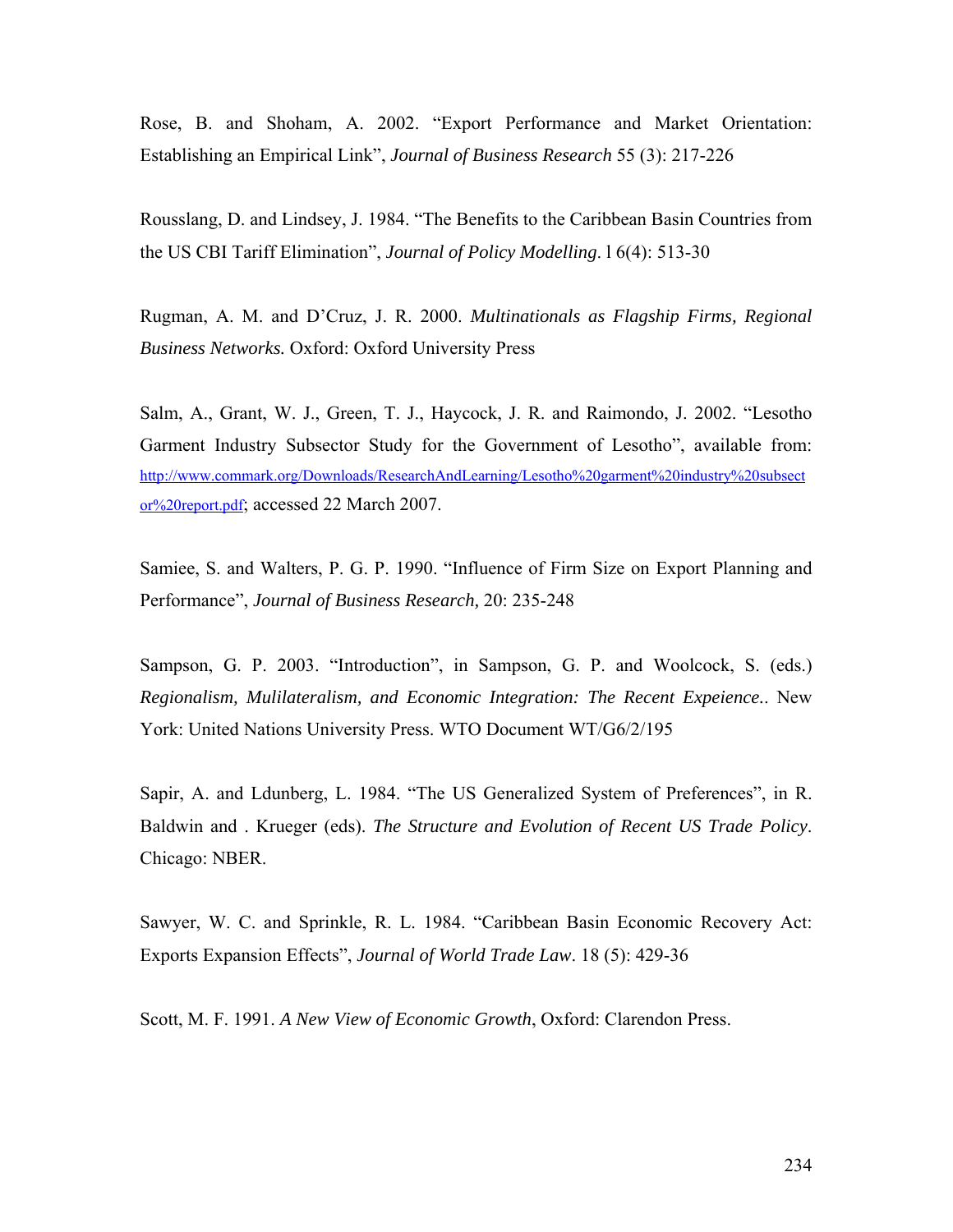Seyoum, B. 2006. "US Trade Preferences and Export Performance of Developing Countries: Evidence from the Generalised System of Preferences", *International Business Review*. 15, 68-83

Shapouri, S. and Trueblood, M. 2003. "The African Growth and Opportunity Act (AGOA): Does it Really Present Opportunities", Conference Paper on Agricultural Policy Reform and the WTO: Where are we heading?, Italy; June 23-26.

Skonhoft A. 1995. "Catching-up, and Falling-behind, a Vintage Model Approach", *Journal of Evolutionary Economics,* 5: 285-295

Smith, A. 1993*. An Inquiry into the Nature and Causes of the Wealth of Nations*. Oxford: Oxford University Press. Originally published in 1776.

Smith, S. M. and Barkely, D. L. 1991. "Local Input Linkages of Rural High Technology Manufacturers", *Land Economy*, 67: 472-83

Smitka, M. 1991. *Competitive Ties: Sub-Contracting in the Japanese Automotive Industry,* New York: Columbia University Press

Soderbom, M. and Teal, F. 2004. "Size and Efficiency in Africa Manufacturing Firms: Evidence from Firm Level Panel Data", *Journal of Development Economics* 73(1): 369- 394.

Solow, R. M. 1956. "A Contribution to the Theory of Economic Growth", *Quarterly Journal of Economics,* 70 (1): 65-94

Solow, R. M. 1960. "Investment and Technical Progress", in Kenneth, Arrow, Samuel Karlin, and Patrick Suppes (eds), *Mathematical Methods in the Social Sciences*. Stanford: Stanford University Press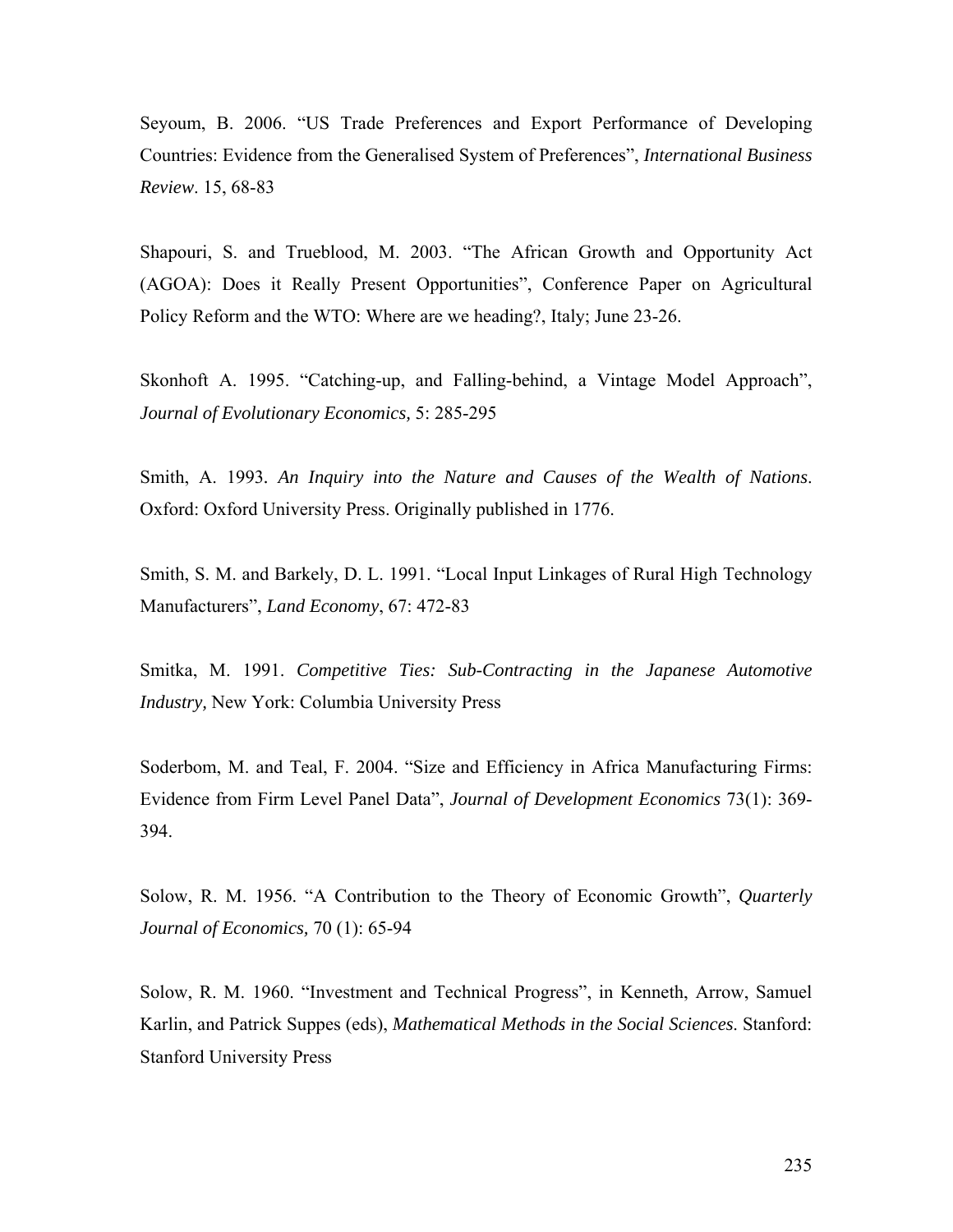Stewart, J. C. 1976. "Linkages and Foreign Direct Investment", *Regional Studies*, 10: 245-258

Stiglitz, J. E. 1995. "Social Absorption Capacity and Innovation", in Koo, B. H. and Perkins, D. H. (eds), *Social Capability and Long Term Economic Growth*, London: MacMillan Press

Stiglitz, J. 1996. "Some Lessons from the East Asian Miracles", *The World Bank Research Observer*, l (11 no 2): 151- 77

Stuart, T. E. 2000. "Interorganisational Alliances and the Performances of Firm: A Study of Growth and Innovation Rates in a High-technology Industry", *Strategic Management Journal*, 21: 791-811

Summers, L. 1991. "Regionalism and the World Trading System", available form: http://www.kc.frb.org/Publicat/sympos/1991/S91summe.pdf; accessed 23 March 2007.

Temple, J. and Johnson, P. A. 1998. "Social Capability and Economic Growth", *Quarterly Journal of Economics,* 113 (3): 965-990

TRALAC. 2005. see: http//www.tralac.org

Trefler, D. 1995. "The Case of Missing Trade and other Mysteries", *American Economic Review,* 85: 1029-1046

Turok, I. 1993. "Inward Investments and Local Linkages: How Deeply Embedded is Silicon Glen", *Regional Studies*, 27: 401-417

Turtora, Z. J. 1991. "Worldwide Convergence of Productivity Levels: Recent Empirical Evidence", *Business Economics*, 26 (4): 19 - 26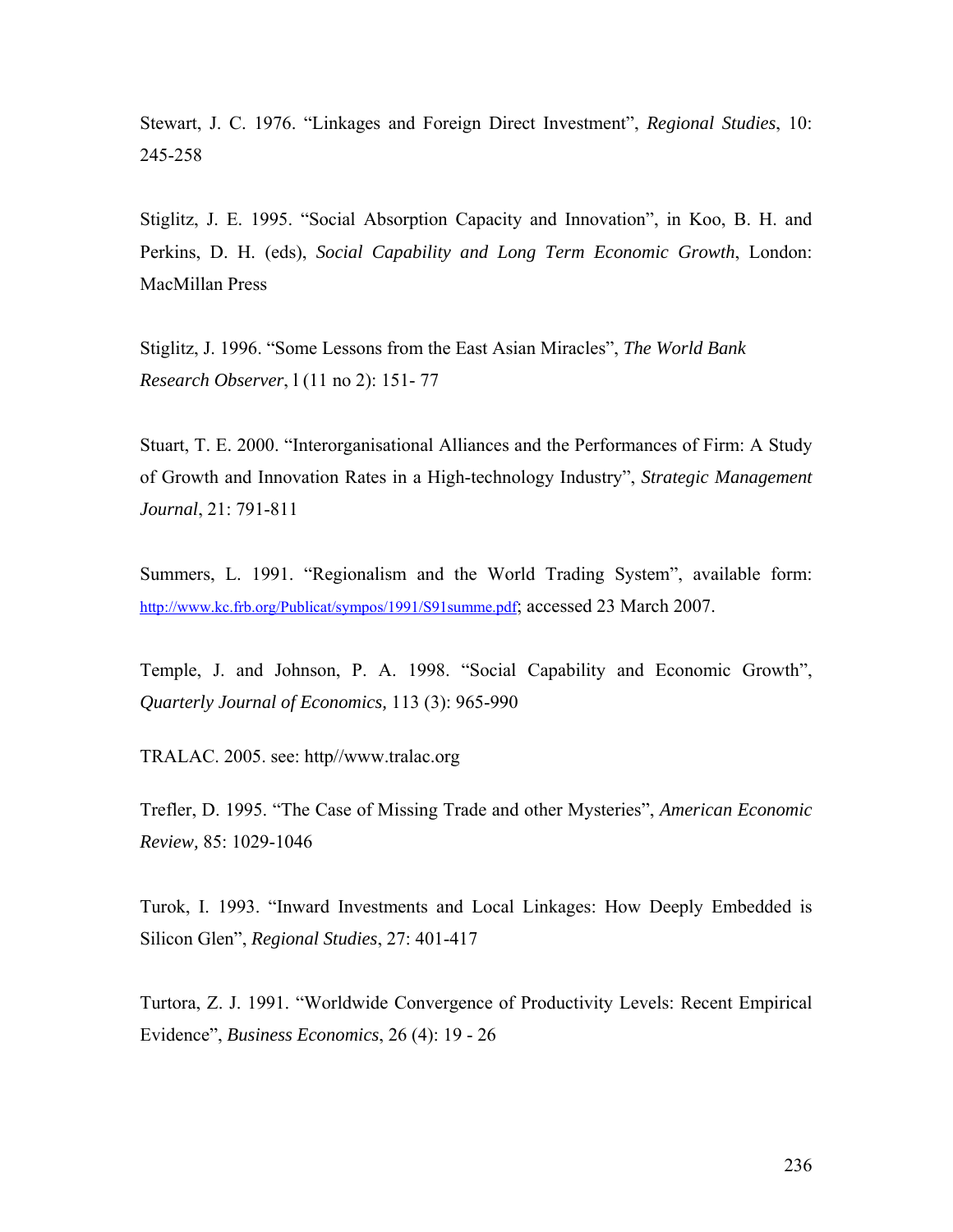Twomey, J. and Tomkins, J. M. 1996. "Supply Potentials in the Region of Great Britain", *Regional Studies,* 30 (8): 783-790.

UNCTAD. 2003. "Main Recent Initiatives in Favour of Least Developed Countries in the Area of Preferential Market Access: Preliminary Impact Assessment", Geneva. TD/B/50/5, available from: http://www.unctad.org/en/dos/tb50d5\_en.pdf; accessed 10 July 2007

UNCTAD. 2005. "TNCs and the Removal of Textiles and Clothing Quota", UNCTAD/ITE/11A/2005/1. United Nations.

USITR. 2002. Comprehensive Report on US Trade and Investment Policy towards sub-Saharan Africa and Implementation of African Growth and Opportunity Act: The Second of Eight Annual Reports. Washington, D.C.: Department of Commerce

USTR (United States Trade Representative). 2004. Comprehensive Report on US Trade and Investment Policy Toward Sub-Saharan Africa and Implementation of the African Growth and Opportunity Act. Annual Report (May): Washington, D.C: United States Trade Representative Office

Uzawa, H. 1965. "Optimum Technical Change in an Aggregative Model of Economic Growth", *International Economic Review*, 6(1): 18-31

Uzzi, B. 1996. "The Sources and Consequences of Embeddedness for the Economic Performance of Organisations: The Network Effects", *American Sociological Review*, 61: 674-698

Verspagen, B. 1999. "A Global Perspective on Technology and Economic Performance, and the Implications for the Post Socialist Countries", in Dyker, D. A. and Radosevic, S. (eds), *Innovation and Structural Change in Post-socialist Countries: A Quantitative Approach,* Dordrecht, Kluwer, pp 29-44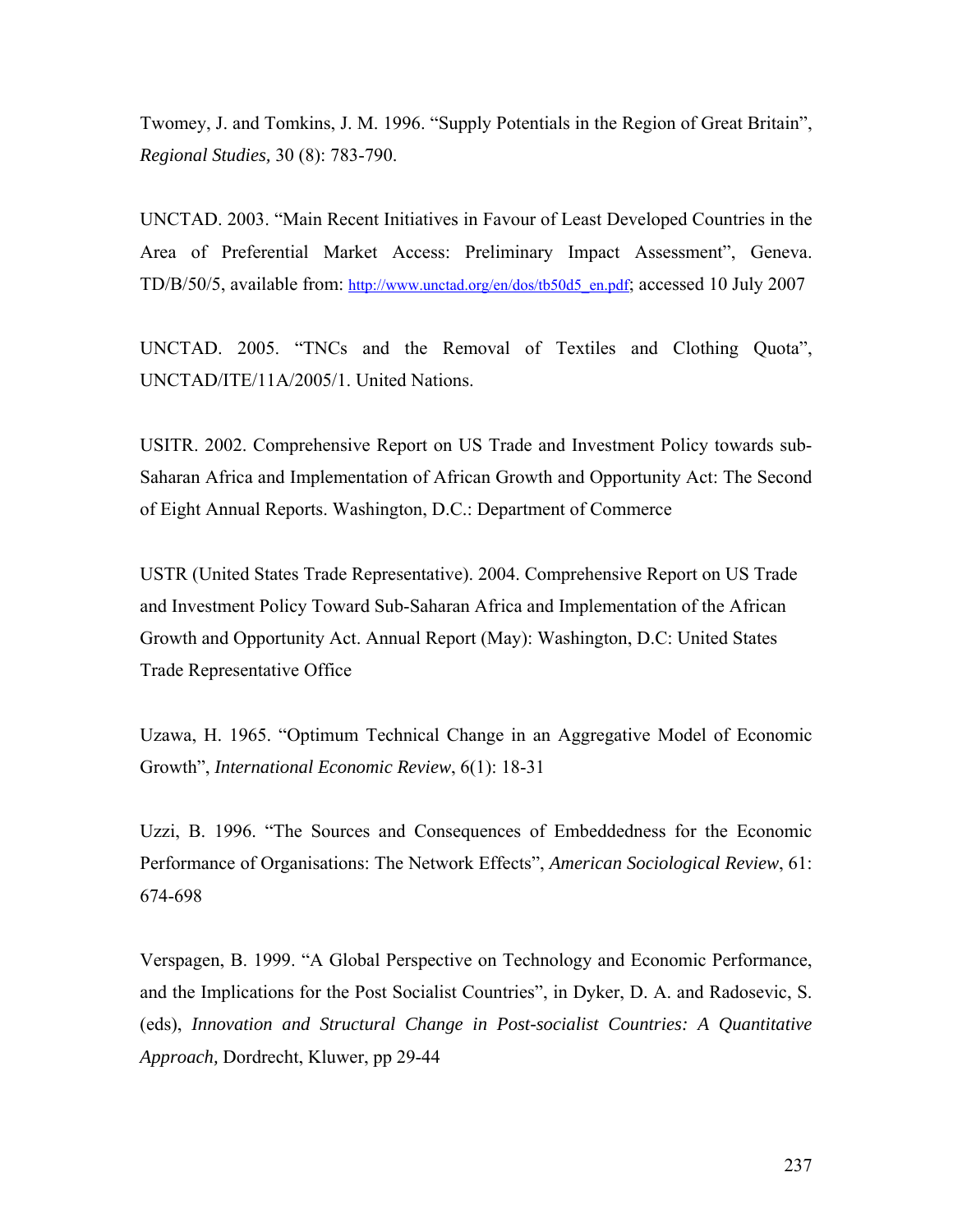Villaschi, A. 2004. "Globalization and Systems of Production and Innovation in newly Industrialised Countries (NICs): Lessons from Brazil", *International Journal of Technology Management and Sustainable Development,* 3: (3)

Viner, J. 1950. *The Customs Union Issue*. New York: Cannegie Endowment for International Peace.

Wakelin, K. 1998. "The Role of Innovation in Bilateral OECD Trade Performance", *Applied Economics*, 30: 1335-1346

Walker, G. 1988. "Network Analysis for Cooperative Inter-firm Relationship", in Contractor, F. J. and Lorange, P. (eds), *Cooperative Strategies in International Business*. Lexington MA: Lexington Books

Wallerstein, I. 1974. *The Modern World System*. New York: Academic Press

Wei, S. 2000. "Natural Openness and Good Government", *World Bank Policy Research Working Paper No. 2411.* 

Wei, S. and Frankel, J. 1997. "Open Regionalism in a World of Continental Trade Blocs", IMF Staff Papers 45(3): 440-453*.*

Wikipedia, 2007. available from: http//en.wikipedia.org/wiki/production function; accessed 12 May 2007.

Williams, D. 2005. "Supplier Linkages of Foreign-Owned Manufactring Firms in the UK: The Influence of Entry Mode, Subsidiary Autonomy and Nationality", *European Planning Studies,* 13(1).

Williamson, O. E. 1975. *Markets and Hierarchies: Analysis and Anti-trust Implications*. New York: Free Press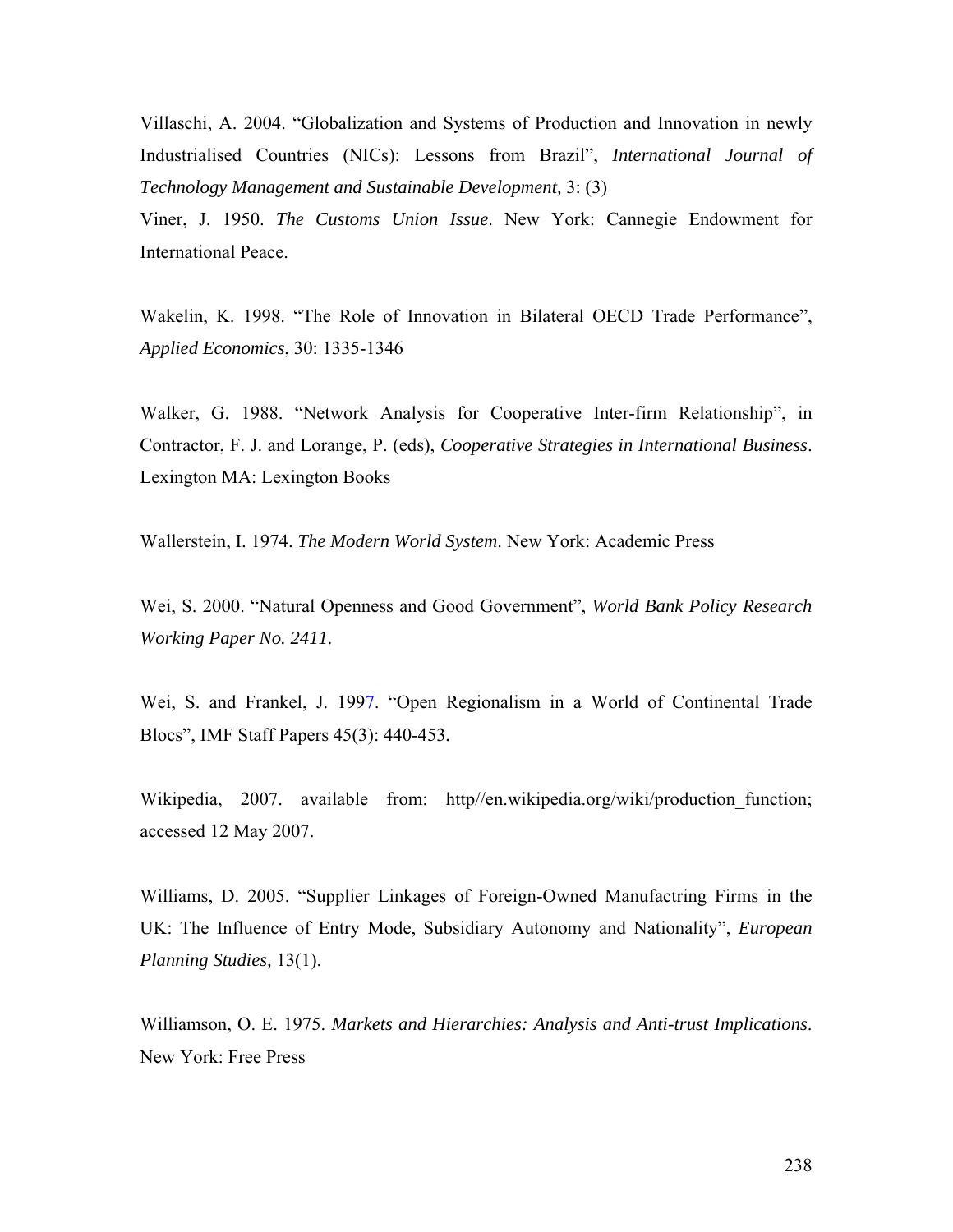Williamson, O. 1985. *The Economic Institutions of Capitalism*. New York: Free Press

Williamson, O.E. 1991. "Comparative Economic Organisation: The Analysis of Discrete Structural Alternatives", *Journal of Administrative Science*, 36: 269-96

Wood, E. H. 2006. "The Internal Predictors of Business Performance in Small Firms: A logistic Regression Analysis", *Journal of Small Business and Enterprise Development* 13 (3): 441-453.

World Bank. 2005. "Lesotho Investment Climate Assessment: Summary", available from: http//www:worldbank.org/afr/aftps; accessed 26 July 2007.

World Bank. 2007. "Lesotho: An Assessment of the Investment Climate", Report No 38295.

http://siteresources.worldbank.org/INTAFRSUMAFTPS/Resources/Lesotho\_Final\_Gray\_Cover.pdf.

Yeats, A. 1996. Does MERCOSUR Trade's Performance Justify Concern About the Effect of Regional Trade Arrangements? Yes! World Bank, Washington D.C.

Yeung, H.W. 1994. "Critical Reviews of Geographical Perspectives on Business Organisations and the Organisation of Production: Towards a Network Approach", *Progress in Human Geography*. 18: (4)

Yeung, H. W. C. 1998. "Capital, State and Space: Contesting the Borderless World", *Transactions of the Institute of the British Geograhers,* 23: 291-310

Young, C. 1972. "Association with EEC: Economic Aspects of the Trade Relationship", *Journal of Common Market Studies* 11 (2): 120-35

Zanfei, A. 2000. "Transnational Firms and the Changing Organisation of Innovative Activities", *Cambridge Journal of Economics*, 24: 515-542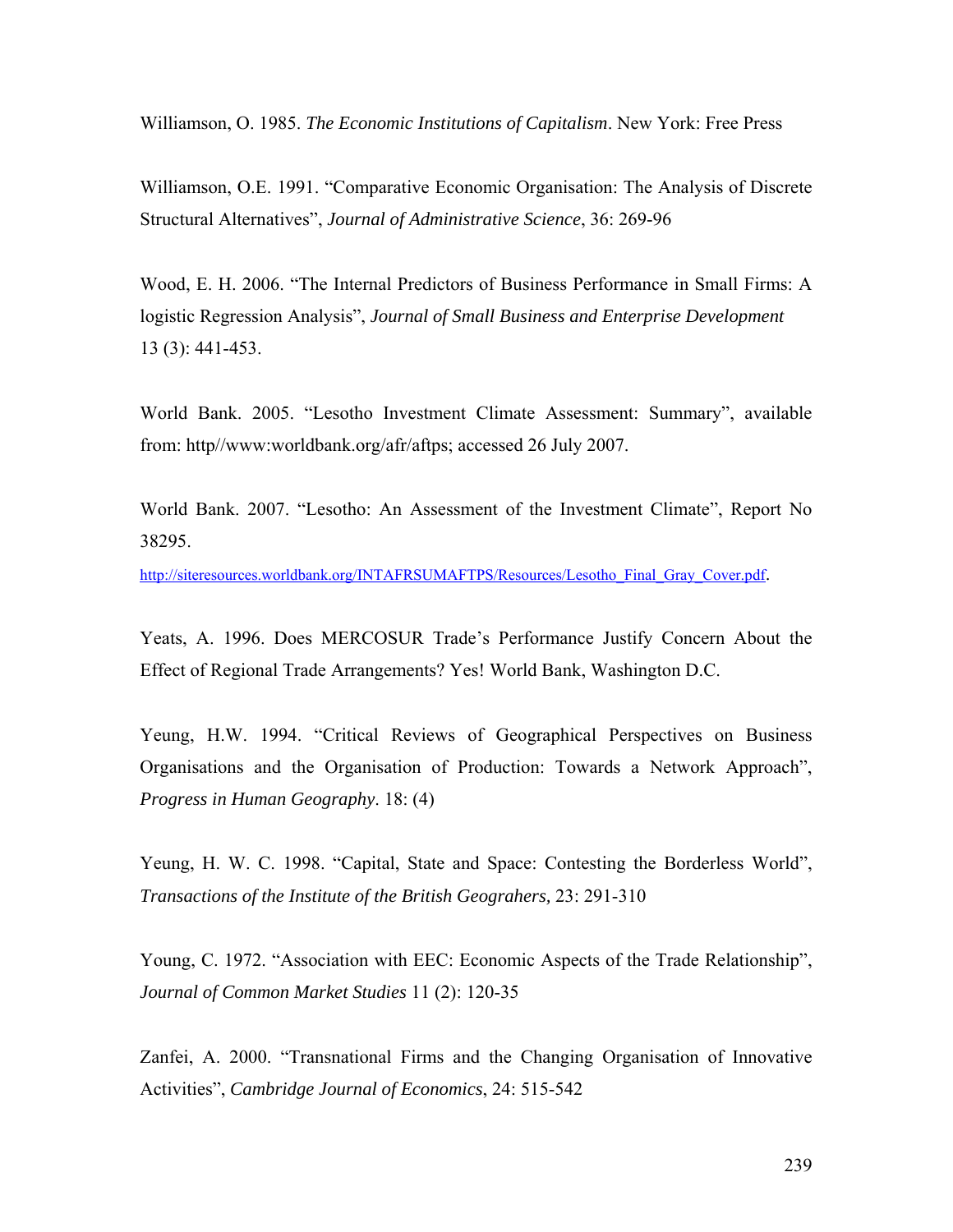## **APPENDIX**

### **Appendix A1: Questionnaire**

This survey documents business practices and experiences of Lesotho apparel firms visà-vis economic performance of the country. It is part of a university research programme and the ultimate goal is to have a better understanding of the workings of the economy and advice government in light of whatever findings that might emerge from the exercise.

Your answers should reflect your experience of doing business in Lesotho. Also note that the information obtained from you will be treated confidentially. Neither your name, nor the name of your firm will be mentioned in any document based on this survey.

## **I. GENERAL INFORMATION**

1. What year did this establishment begin operations?

……………

2**.** Where are this establishment and your headquarters located in this country? (Name of city or town) ………….

3. What is your main product line?

4. What is this firm's current legal status? Publicly listed company 1 Private held, limited company 2 Sole proprietorship 3 Partnership 4 Other (SPECIFY) 5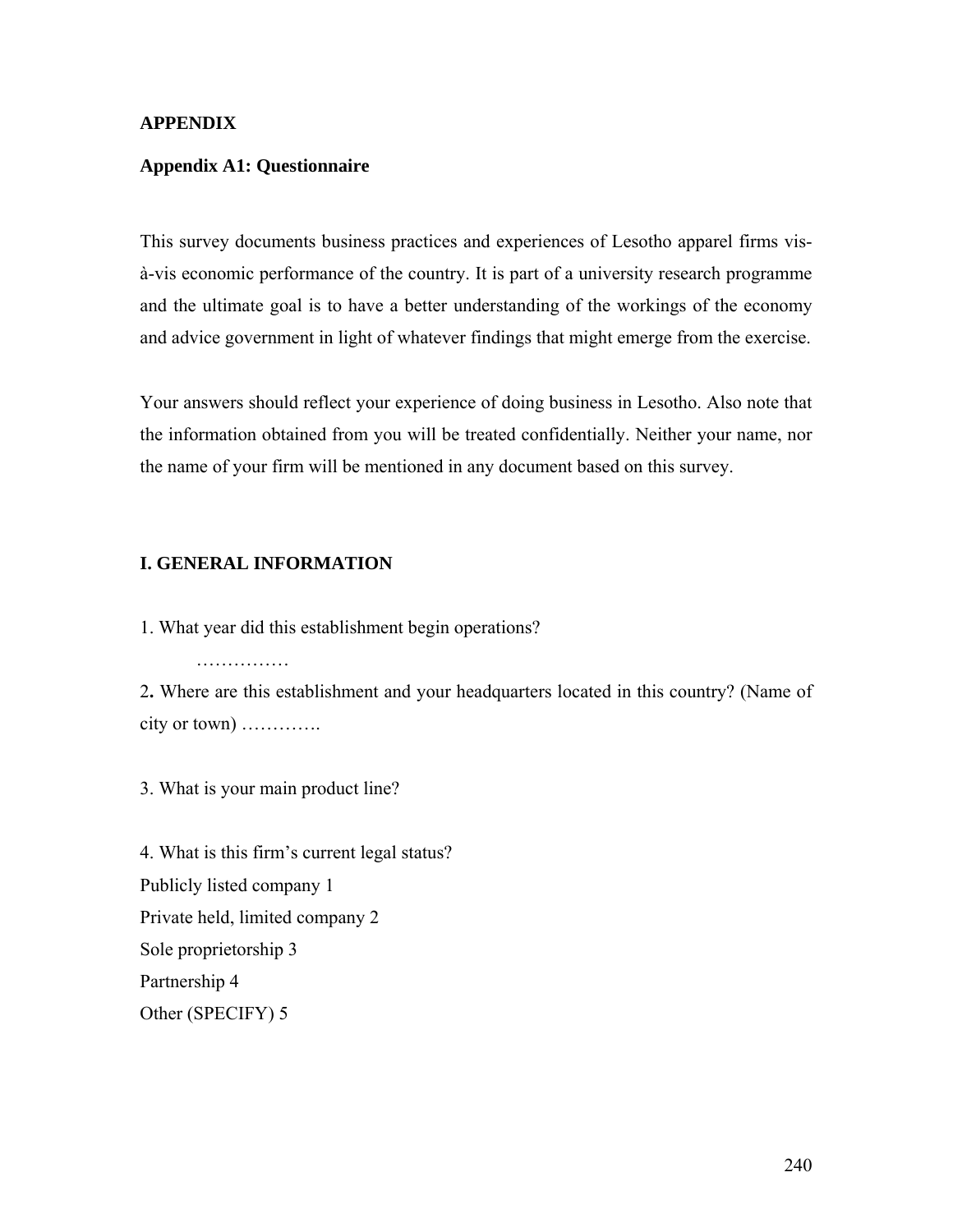5. What percent of this firm is owned by each of the following?

a) domestically-owned …….. %

b) foreign-owned …………%

6. What is the ethnic origin of principal majority owners? African European Asian Others/Specify

7. In what year did this establishment begin operations in this country?

8. How many establishments (separate operating facilities) in the same line of business does the organisation own in this country?

# **II. SALES AND SUPPLIES**

This section covers how and where this establishment makes it sales and how and from where it obtains inputs required for production.

9a. In fiscal year 2004 what percentage of this firm's output were

| Sold domestically                         | $\ldots \ldots \ldots \frac{0}{0}$ |
|-------------------------------------------|------------------------------------|
| Exported indirectly (sold domestically to |                                    |
| third party that exports products)        | $\ldots \ldots \frac{0}{0}$        |
| Exported directly                         | $\frac{0}{2}$                      |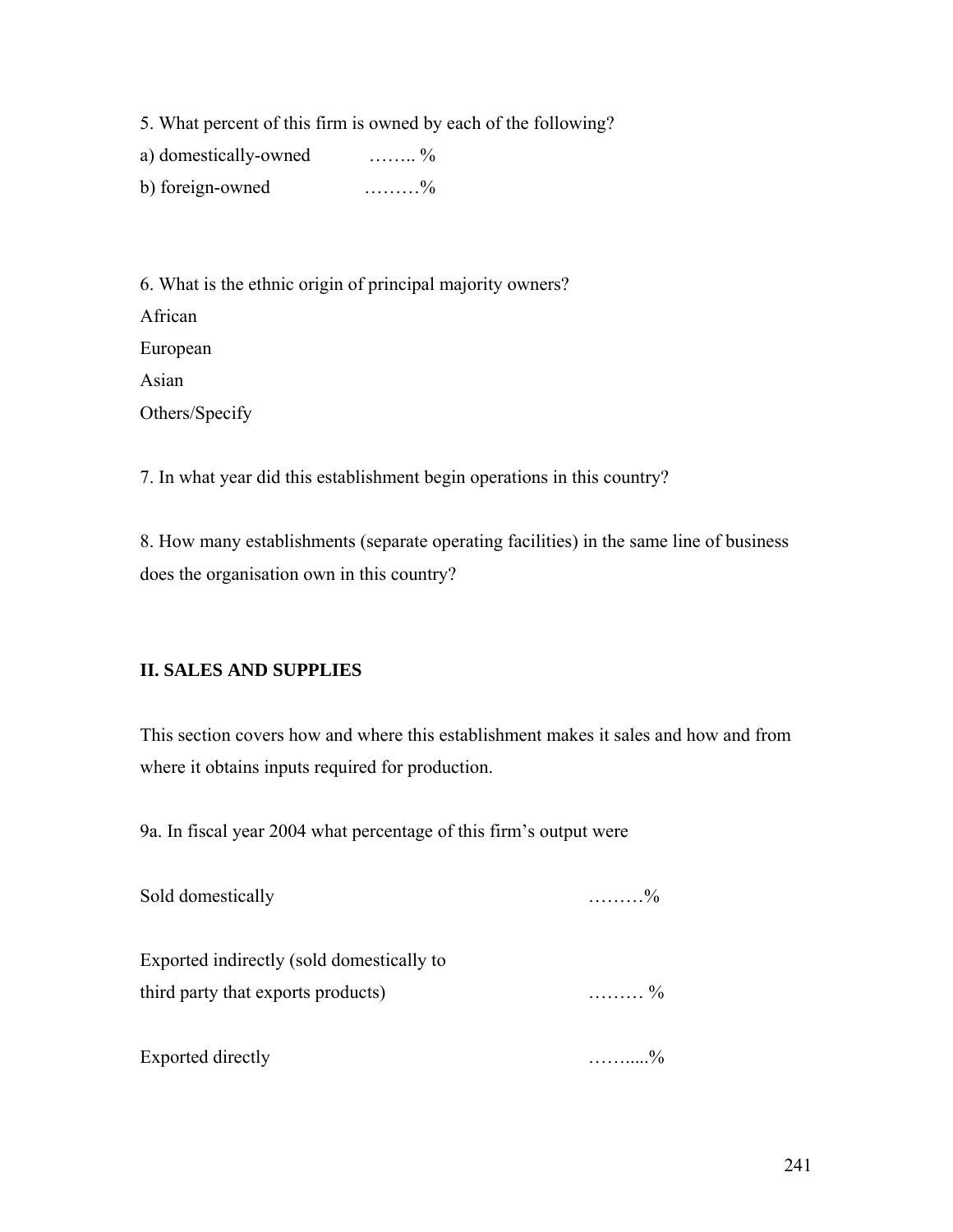9b. If this establishment exported directly in 2004 what was the main country of destination for the firm's products …………………………………….

9c. What percentage of your total exports was exported to this country ………….

10. Why did your firm export to such market?

11. What was the average (per unit) cost of moving goods from the country of production (Lesotho) to country of destination (export market)

…………………………………….

12**.** In what year did this establishment first export directly?

13. In fiscal year 2004, as a proportion of all of the material inputs and/or supplies purchased that year, what percent of this establishment's material inputs or supplies were:

Of domestic origin …………….. %

Of foreign origin  $\%$   $\dots$   $\%$ 

14. If your establishment is not purchasing domestic inputs and supplies, please rank the following factors that prevent you from doing so (with 1 being the most important):

There are no local suppliers Local suppliers do not have sufficient capacity to meet orders Quality of local supplies is inadequate Cost of local supplies is too high Business arrangements with parent company or affiliated subsidiaries preclude local sourcing Other, please specify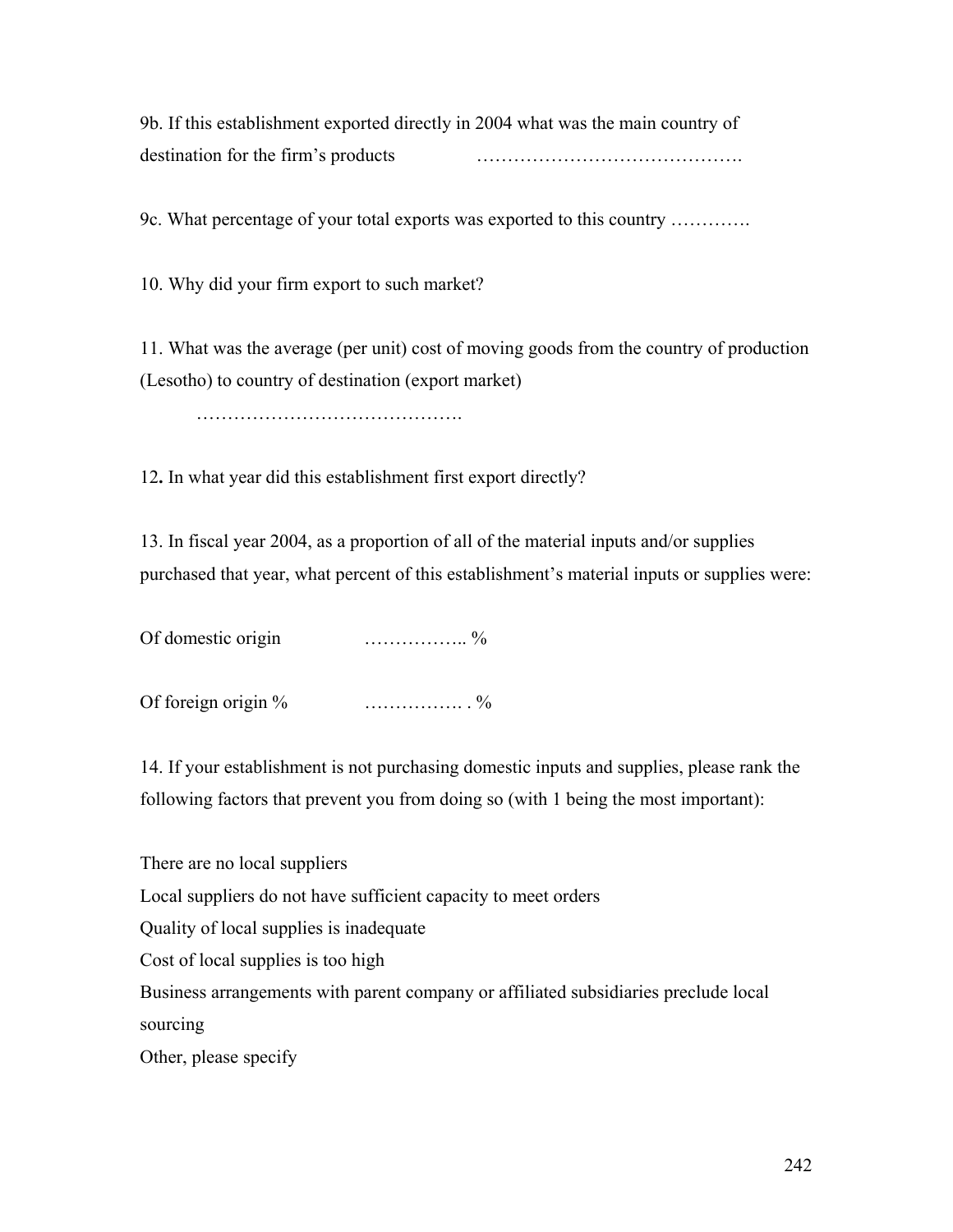## **III. PRODUCTION SALES AND EXPENSES**

The purpose of the following questions is to allow us to estimate the productivity of establishments like this one. It is important that this information be as accurate as possible.

15. Please provide the following information on your establishment's production, sales and expenses for the fiscal year 2004. (Value in thousands of Maluti)

|                                                             | 000s Maluti |
|-------------------------------------------------------------|-------------|
| Total sales<br>a.                                           |             |
| b. Total units of output                                    |             |
| c. Total market value of Production                         |             |
| d. Total cost of labour                                     |             |
| (including wages, salaries, bonuses, social payments)       |             |
| e. Total costs of electricity, fuel and other energy inputs |             |
| f. Total costs of communications services                   |             |
| g. Total cost of rental of land/buildings, and furniture    |             |
| h. Total cost of rental or depreciation of machinery,       |             |
| vehicles and equipments                                     |             |
| i. Total cost of marketing and sales expenses               |             |
| j. Total interest charges and financial fees                |             |
| k. Total purchases of raw materials (excluding fuel)        |             |
| 1. Other overhead costs                                     |             |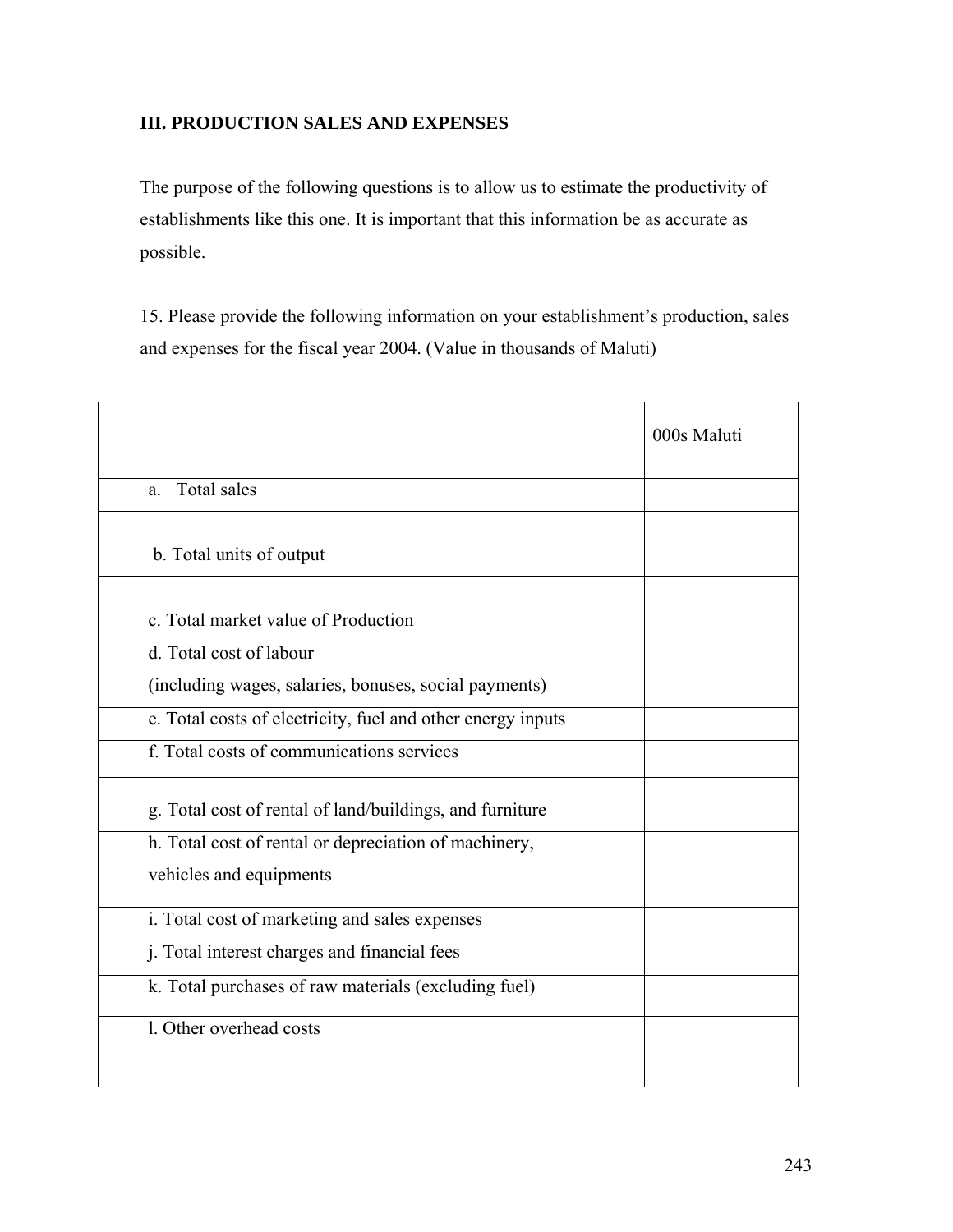## **IV. INVESTMENT CLIMATE CONSTRAINTS**

16**.** Please let us know if any of the following issues are a problem for the operation and growth of your business. If an issue poses a problem, please judge its severity as an obstacle on a four-point scale where:

# **0 = No obstacle; 1 = Minor obstacle; 2 = Moderate obstacle; 3 = Major obstacle; 4 = Very Severe Obstacle**

|                                  | Degree of obstacle |       |                   |          |             |
|----------------------------------|--------------------|-------|-------------------|----------|-------------|
|                                  | N <sub>0</sub>     | Minor | Moderate          | Major    | Very Severe |
|                                  | Obstacle           |       | Obstacle Obstacle | Obstacle | Obstacle    |
|                                  |                    |       |                   |          |             |
| a. Telecommunication             | $\theta$           | 1     | $\overline{2}$    | 3        | 4           |
| b. Electricity                   | $\theta$           | 1     | $\overline{2}$    | 3        | 4           |
| c. Transportation                | $\Omega$           | 1     | $\overline{2}$    | 3        | 4           |
| d. Tax rates                     | $\Omega$           | 1     | $\overline{2}$    | 3        | 4           |
| e. Tax administration            | $\Omega$           | 1     | $\overline{2}$    | 3        | 4           |
| f. Customs and Trade Regulations | $\Omega$           | 1     | $\overline{2}$    | 3        | 4           |
| g. Labour Regulations            | $\Omega$           | 1     | $\overline{2}$    | 3        | 4           |
| h. Workers' Skills and Education | $\Omega$           | 1     | $\overline{2}$    | 3        | 4           |
| i. Business Licensing            | $\theta$           | 1     | $\overline{2}$    | 3        | 4           |
| j. Access to Financing           | $\Omega$           | 1     | $\overline{2}$    | 3        | 4           |
| k. Cost of Financing             | $\Omega$           | 1     | $\overline{2}$    | 3        | 4           |
| l. Regulatory Policy Uncertainty | $\theta$           | 1     | $\overline{2}$    | 3        | 4           |
| m. Macro-economic Instability    | $\Omega$           | 1     | $\overline{2}$    | 3        | 4           |
| n. Corruption                    | $\Omega$           |       | $\overline{2}$    | 3        | 4           |
| o. Crime, theft and disorder     | 0                  |       | 2                 | 3        | 4           |

## 17. What percentage of your total sales value was lost in 2004 due to?

| a. Power outages or surges from the public grid |  |
|-------------------------------------------------|--|
| b. Insufficient water supply                    |  |
| c. Unavailable mainline telephone service       |  |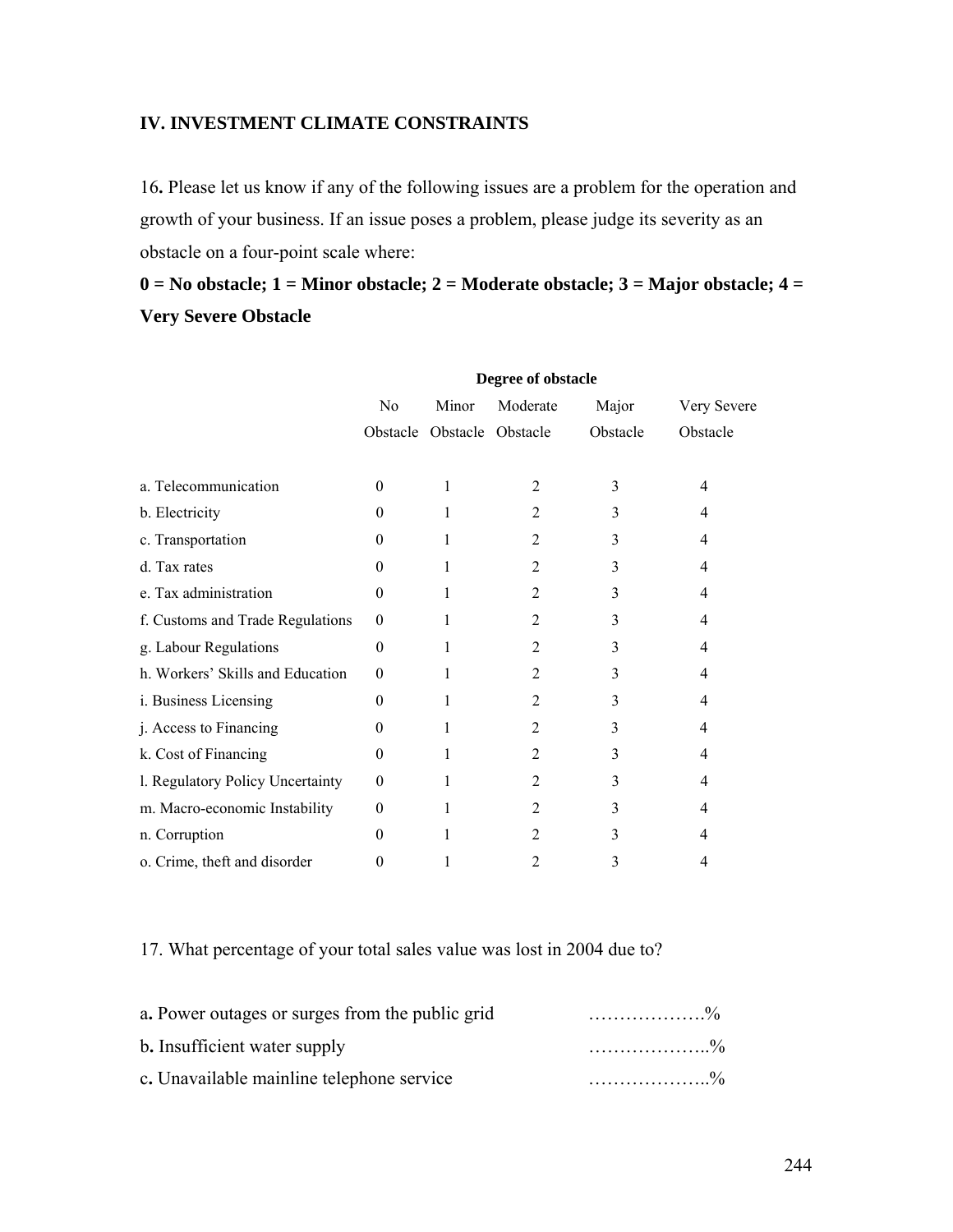18. How would you generally rate the efficiency of government in delivering services (e.g. public utilities, public transportation, security, education and health etc.). Would you rate it as (read 0-5)?

0 Very inefficient

- 1. Inefficient
- 2. Somewhat Inefficient
- 3. Somewhat efficient
- 4. Efficient
- 5. Very Efficient

19. "In general, government officials' interpretations of regulations affecting my establishment are consistent and predictable." To what extent do you agree with this statement? Do you (read 1-6)?

- 1 Fully disagree
- 2 Disagree in most cases
- 3 Tend to disagree
- 4 Tend to agree
- 5 Agree in most cases
- 6 Fully agree

20. In fiscal year 2004, what percentage of senior management's time was spent in dealing with requirements imposed by government regulations [e.g. taxes, customs, labour regulations, licensing and registration] including dealings with officials, completing forms, etc.? ………………………………….

21. We've heard that establishments are sometimes required to make gifts or informal payments to public officials to "get things done" with regard to customs, taxes, licenses, regulations, services etc. Does this apply in Lesotho?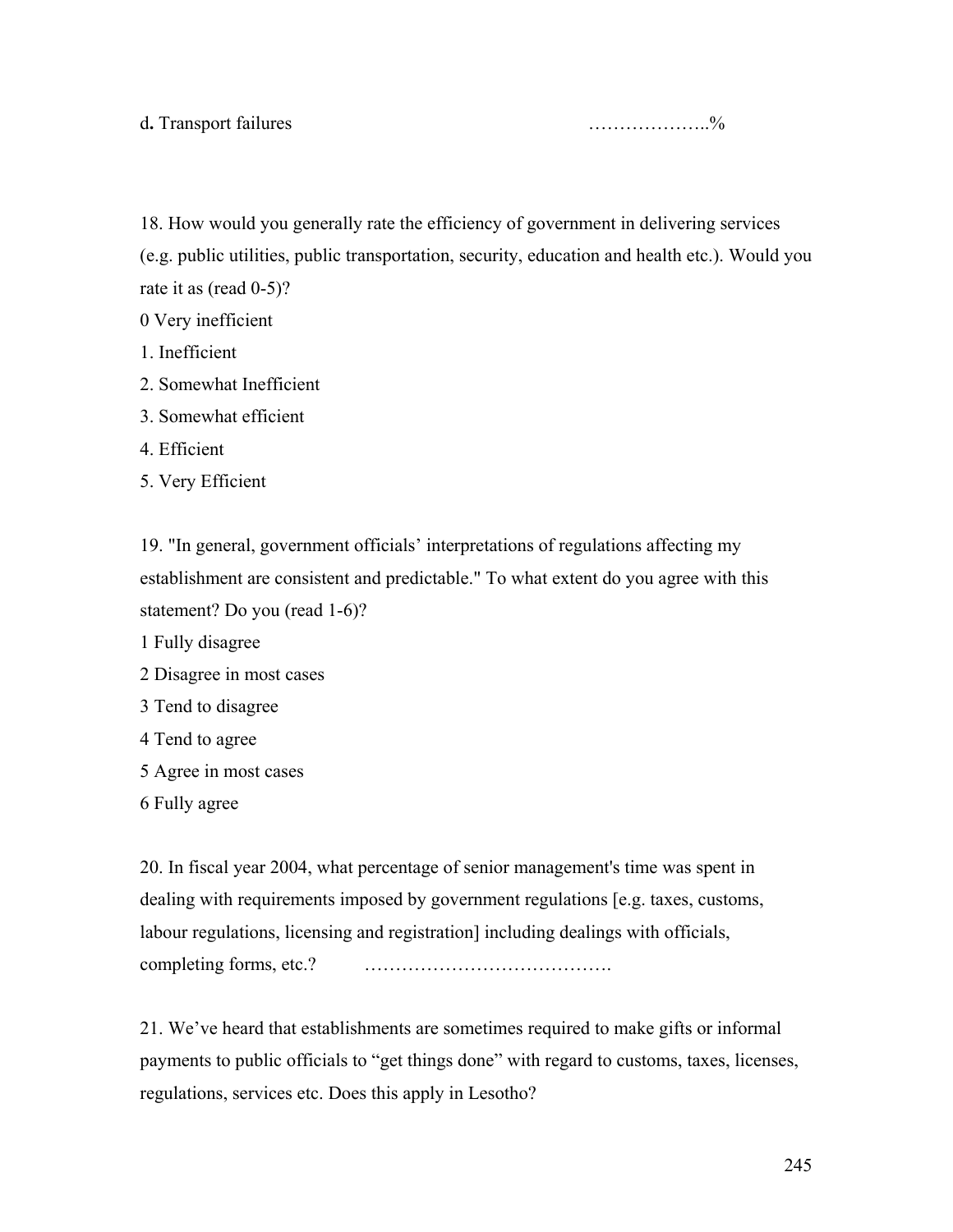If so and on average, what percent of annual sales value did such expenses cost your firm in fiscal year 2004? ……………………..

22. Has this enterprise ever been rejected for a bank loan in the last few years?

23. If your enterprise never applied for a bank loan, why not?

Inadequate collateral 1 Didn't want to incur debt 2 Process too difficult 3 Didn't need one 4 Didn't think I'd get one 5 Interest rate too high 6 Already heavily indebted 7 Other 8 (specify):

24. Please tick as appropriate in order of importance The three biggest obstacles to doing business in Lesotho are:

No Obstacle High collateral requirements Ownership regulations High interest rates Tax regulations and/or high taxes Skilled labour shortage Labour regulations Crime and theft Obtaining land and buildings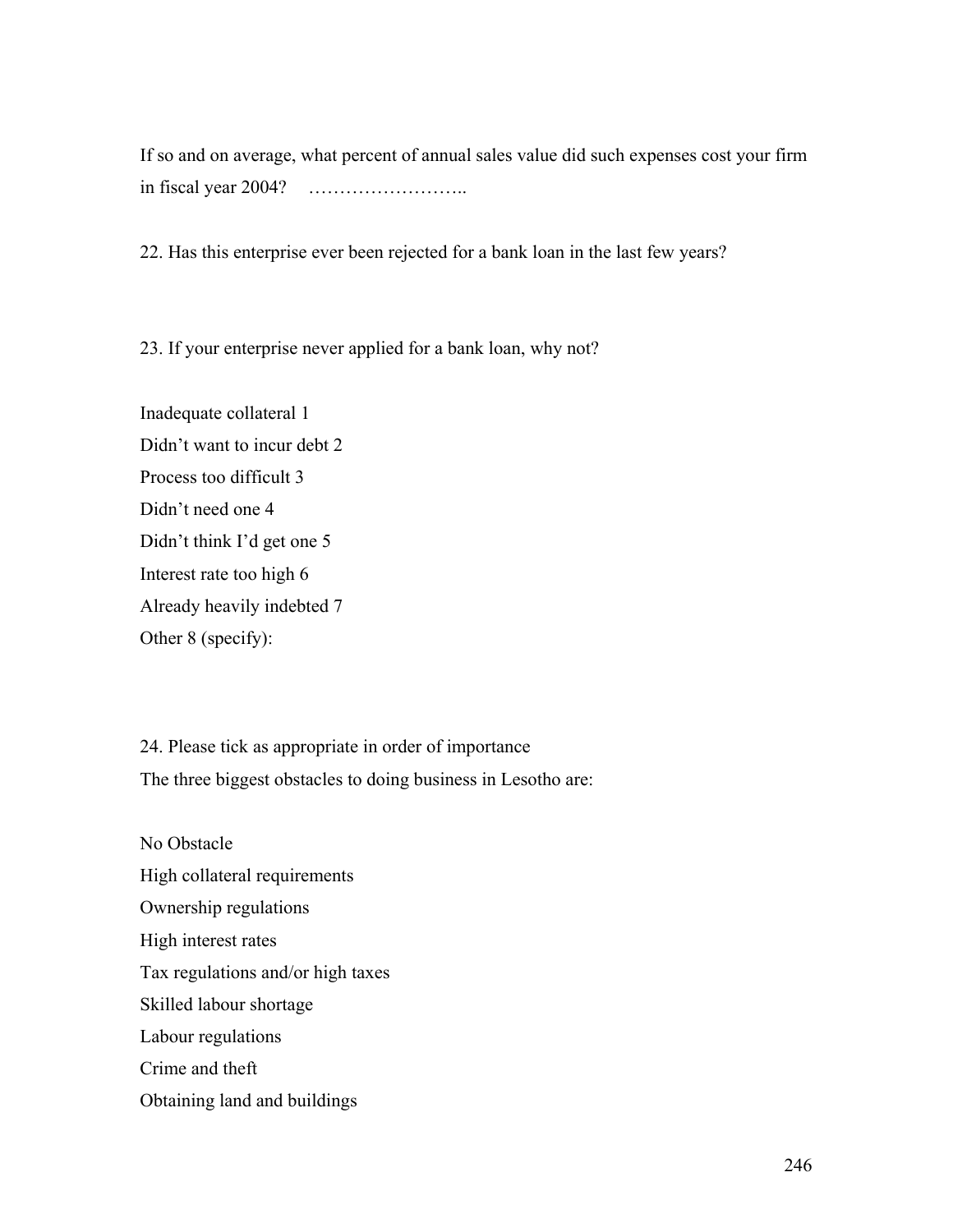Corruption

Foreign currency regulations Lack of business support services Inadequate supply of infrastructure Bureaucratic burden Inadequate access to credit Other (specify):

25. Please estimate the losses (as a percent of total sales) of theft, robbery, vandalism or arson against your establishment in 2004 ……….

26. Generally on the average, which of the following best describes the educational attainment of your establishment's workforce?

- (0) primary school or less
- (1) secondary school
- (2) vocational training
- (3) some university
- (4) graduate

27. "In general dealing with requirements imposed by government regulations on such matters as taxes, customs, labour, licensing as well as mandatory meetings with public officials is a problem to the smooth operation of my establishment." To what extent do you agree with this statement?

- (0) strongly disagree;
- (1) disagree;
- (2) neither disagree nor agree;
- (3) agree;
- (4) strongly agree

28. "In general official corruption constitutes an impediment to doing business in this country". To what extent do you agree with this statement? (0) fully disagree;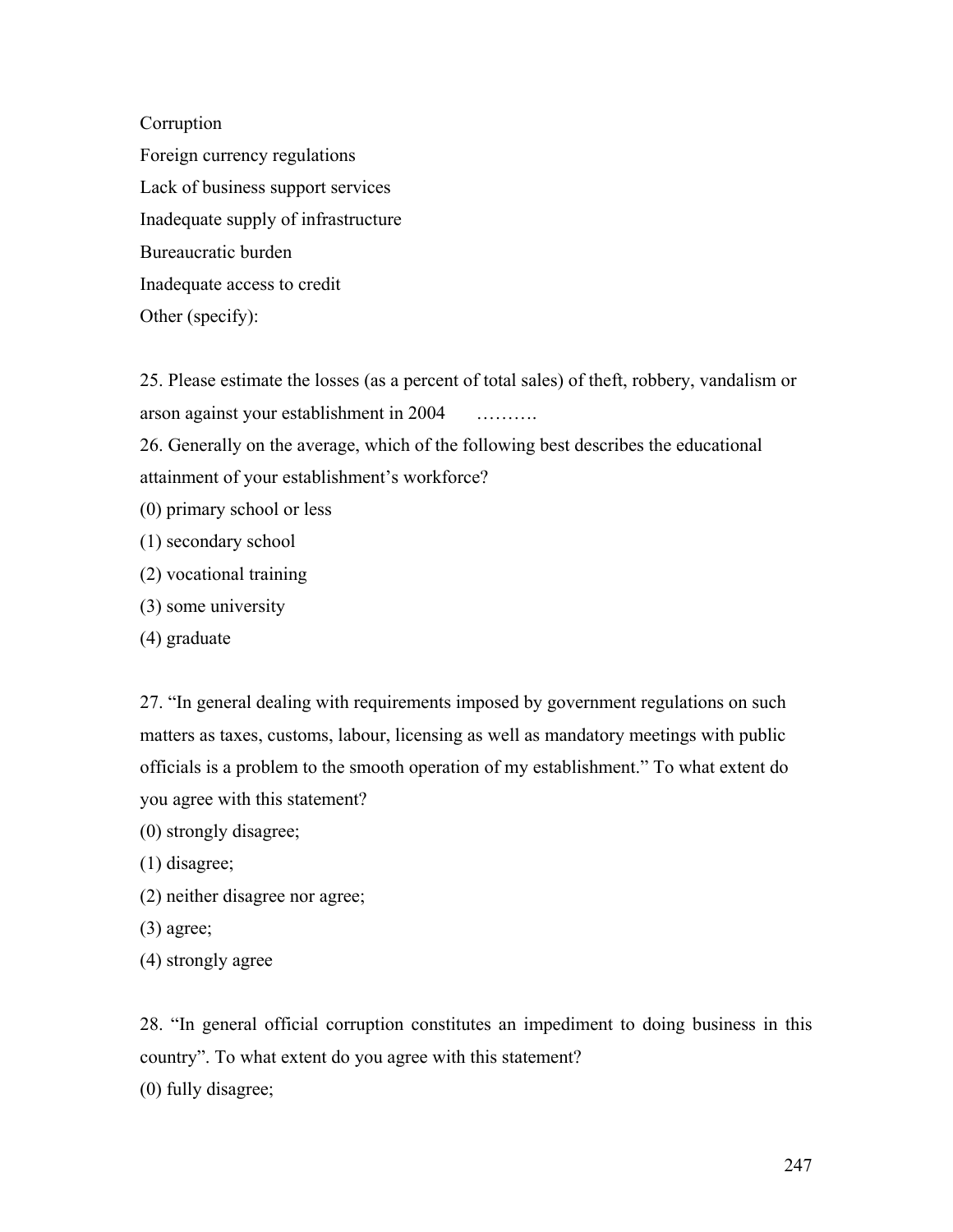(1) disagree; (2) neither disagree nor agree;  $(3)$  agree ; (4) fully agree

# **V. TECHNOLOGY AND LABOUR**

29. Thinking of your main product line or main line of services and comparing your production process with that of your closest competitor, which of the following best summarises your position: **(select one)** 

1. My firm's technology is **less advanced** than that of its main competitor 1

2. My firm's technology is **about the same** as that of its main competitor 2

3. My firm's technology is **more advanced** than that of its main competitor 3

30. Do you offer formal (beyond "on the job") training to your permanent employees? Yes 1

No 2

31**. IF YES:** What percentage of your total permanent employees received formal training in the last two or three years?

32**.** How much did your firm spend on training, as a % of sales? ……. 2004 ………… 2003 ……… 2002

33**. IF NO:** If no formal training was undertaken, what were the constraints to formal training?

a**.** Cannot define/prioritise training needs b**.** Lack of training institutions for external needs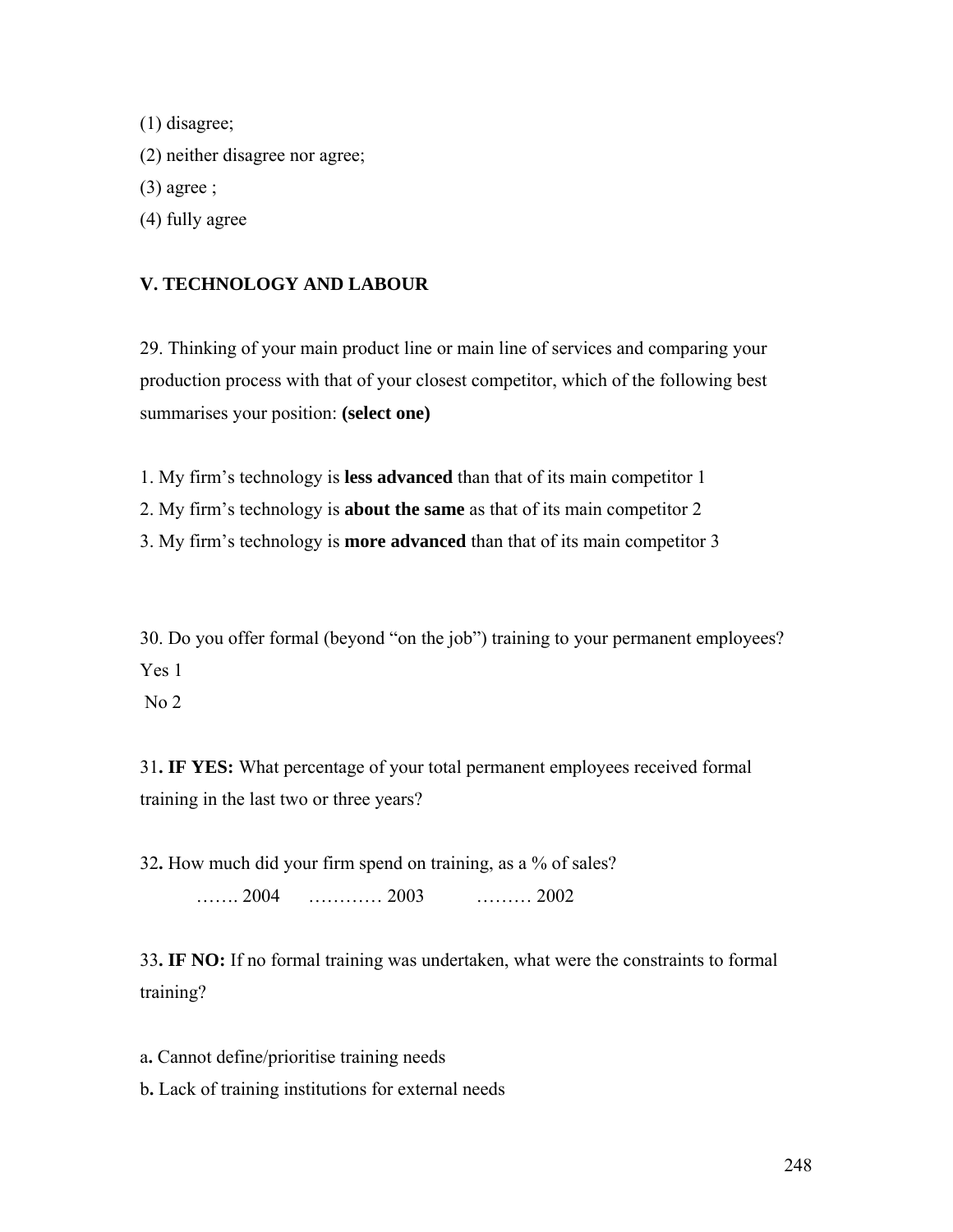c**.** Lack of training by chambers of industry, business associations for external training

d**.** Cannot identify competent trainers for internal training

e**.** Cannot afford formal internal or external training

f. Lack of government incentives for training

g. Staff is uninterested in learning new skills

h**.** Too risky – trained staff may leave

i**.** Too risky – unsure of continuing demand for new skills

j**.** No need – staff can train on the job

k**.** No need – can hire staff from other firms

34. Would you be willing to participate in an industry-led and managed training scheme? Yes 1

 $No<sub>2</sub>$ 

35. If not, why:

36. Do you support the idea of a levy to finance training schemes?

Yes 1

No 2

37. If not, why:

38. What percent of your workforce is unionised?

………………….. %

39. How many days of production last year did you lose due to strikes or other labour disputes?

40. What is the highest level of education of the top manager(s)?

1 Did not complete secondary school

2 Secondary School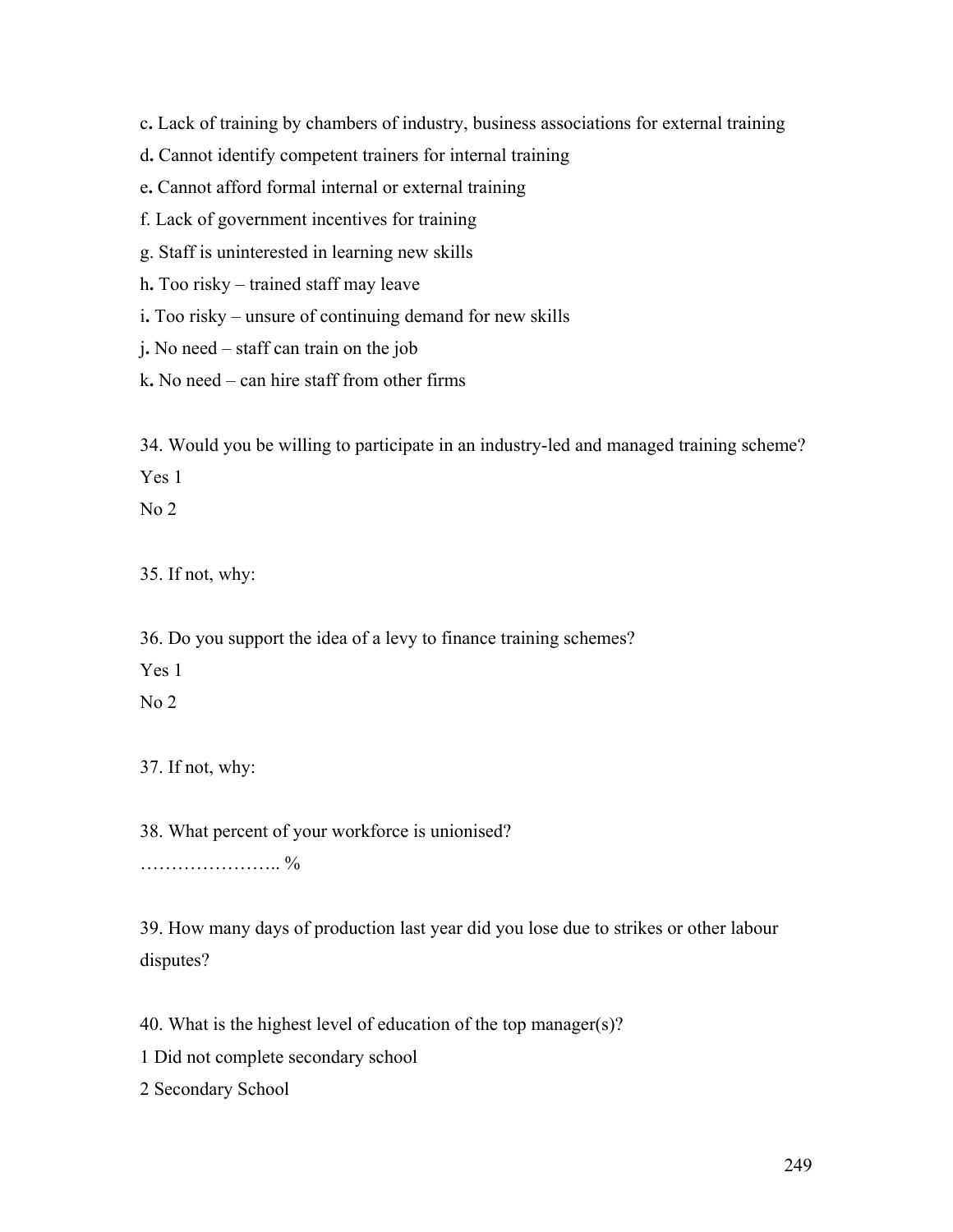3 Vocational Training

4 Some university training

- 5 Graduate degree (BA, BSc etc.)
- 6 Post graduate degree (Ph D, Masters)

41. How many years of experience working in this sector did the top manager have before running this establishment?

……………. Years

42. Of these, how many years were with a domestic firm?

…………….. Years

43. Of these, how many years were with a foreign firm? ………………Years

## **VI ASSETS AND LIABILITIES**

44. Please provide information on the following balance sheet items for your establishment:

## **Value in thousands of Maluti as of end of the fiscal year:**

**2004 2003 2002** 

a. Total Assets

Property, Plant and Equipment:

Gross Value (Acquisition cost)

b**.** Machinery and equipment (including transport)

c**.** Land, buildings and leasehold improvement

d. Net book value

e. Current Assets:

- f. Inventories and stocks
- g. Finished goods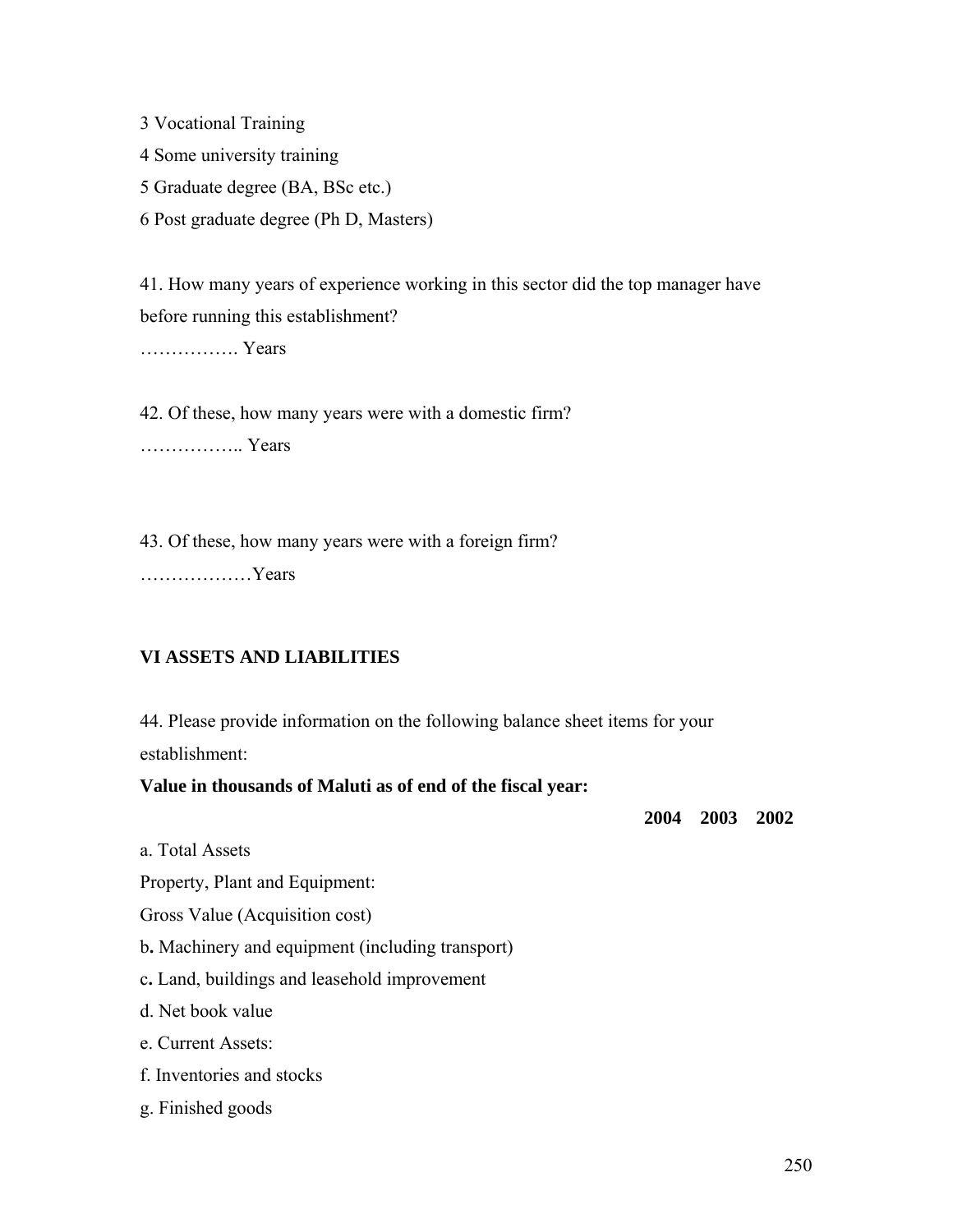h**.** Work-in-progress i**.** Raw materials excluding fuel j. Fuel k. Accounts receivable l**.** Cash on hand and in bank m. Other

45. Please provide information on the structure of your establishment's liabilities:

## **Value in thousands of Maluti as of end of the fiscal year:**

**2004 2003 2002** 

- a**.** Total Liabilities
- b. Long-term liabilities (i.e. more than 1 year)
- c**.** Short-term liabilities (i.e. one year or less)
- d. Of which: payables
- e**.** Equity Share Capital
- f. Retained Earnings (Reserves and Surplus)

## **(Note: Total Assets must equal Total Liabilities)**

**Thank you very much for your cooperation**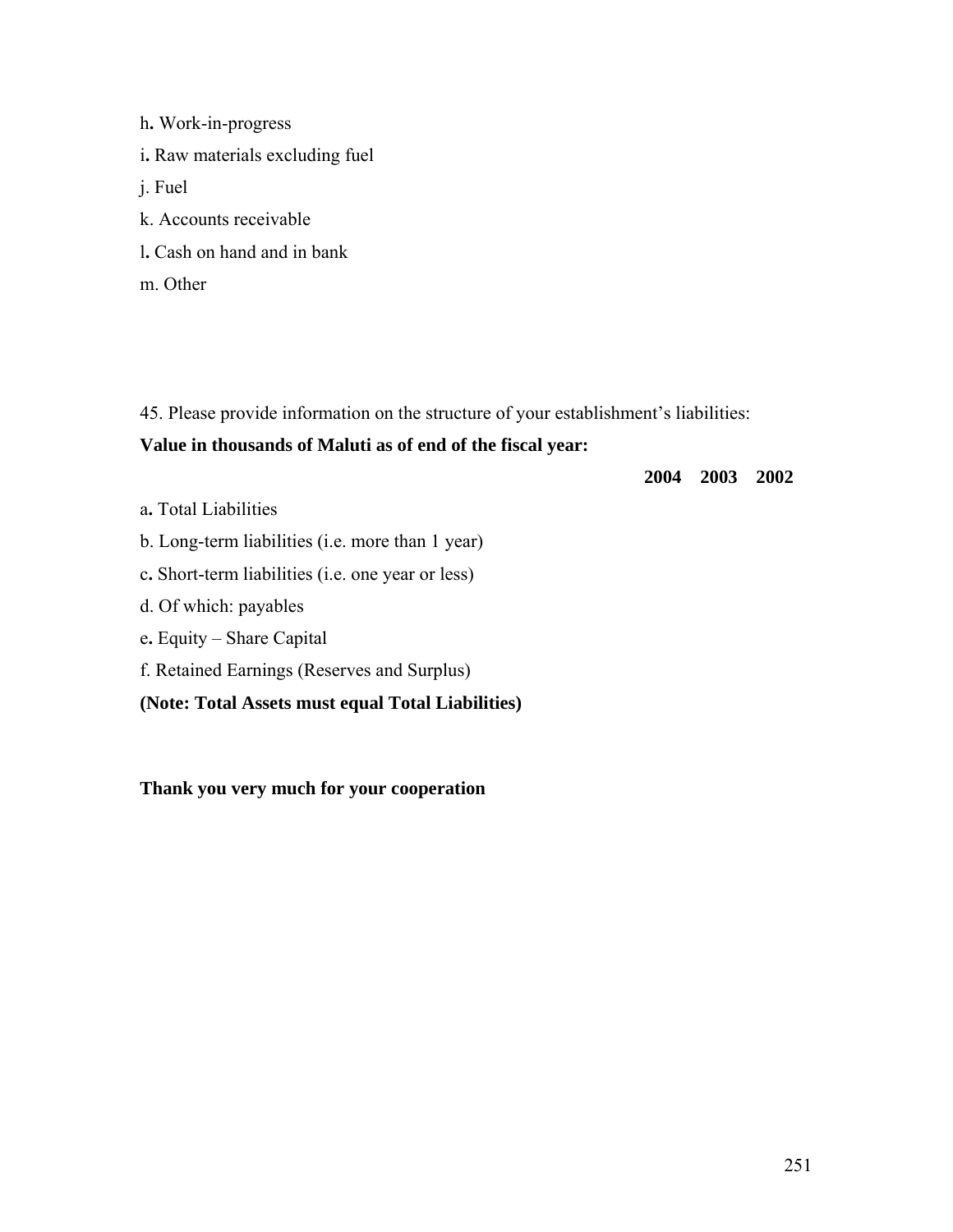**Appendix A2: Histograms of Responses to Questions on different manifestations of Social Capability Deficits** 



*Public Infrastructural Service Delivery as an Obstacle*